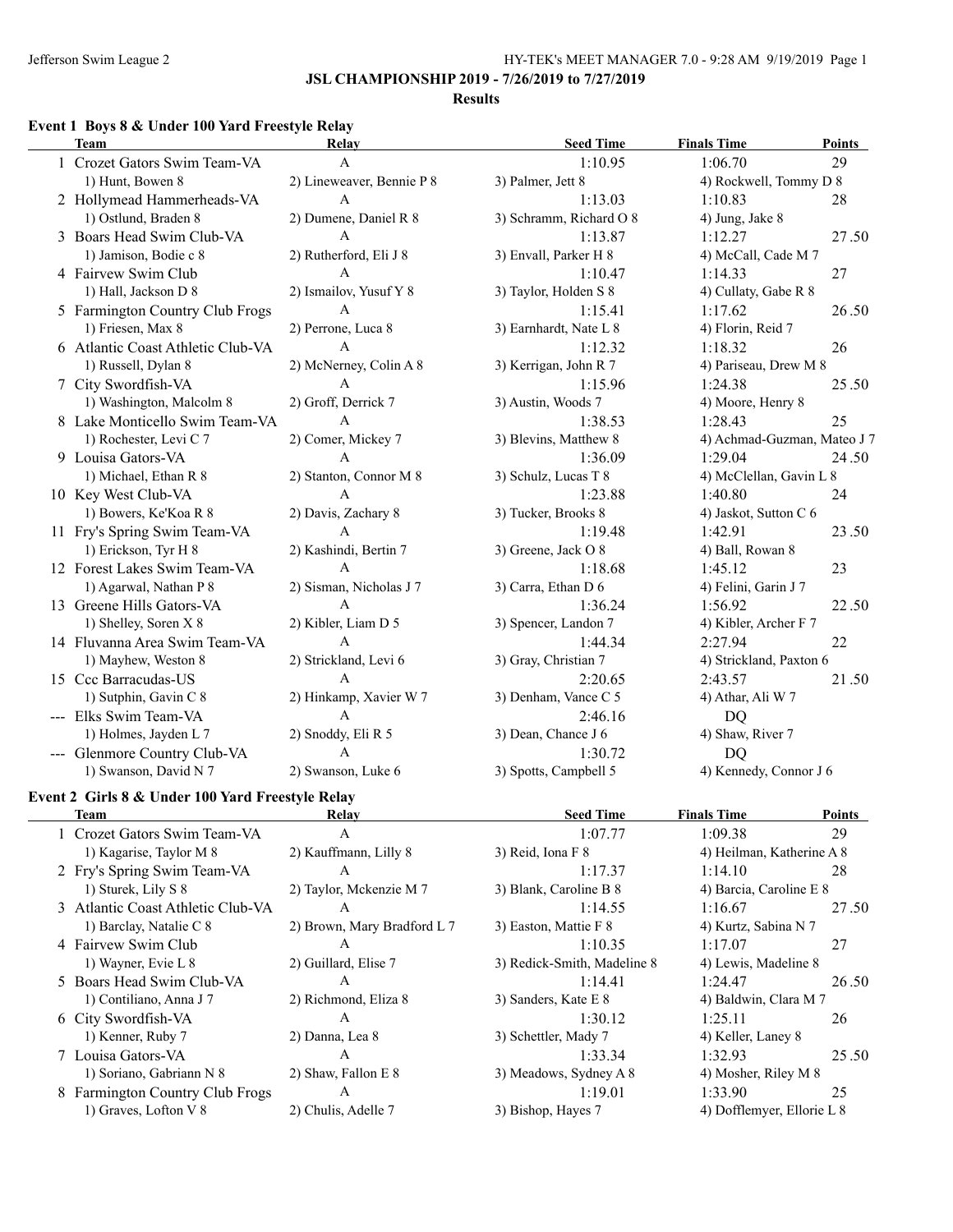#### **Results**

### **(Event 2 Girls 8 & Under 100 Yard Freestyle Relay)**

|       | <b>Team</b>                                 |     | Relay                              | <b>Seed Time</b>          | <b>Finals Time</b>         | <b>Points</b> |
|-------|---------------------------------------------|-----|------------------------------------|---------------------------|----------------------------|---------------|
|       | 9 Glenmore Country Club-VA                  |     | $\mathbf{A}$                       | 1:18.23                   | 1:35.84                    | 24.50         |
|       | 1) Byrne, Ryan E 8                          |     | 2) Smith, Ella B 8                 | 3) Gaskin, Arwen E 7      | 4) Spotts, Harper S 7      |               |
|       | 10 Key West Club-VA                         |     | $\mathbf{A}$                       | 1:32.31                   | 1:37.56                    | 24            |
|       | 1) Spradlin, Madison A 8                    |     | 2) Drury, Sophie R 8               | 3) Maupin, Coco 7         | 4) Inofuentes, Emma R 7    |               |
|       | 11 Forest Lakes Swim Team-VA                |     | A                                  | 1:15.49                   | 1:41.00                    | 23.50         |
|       | 1) Powell, Reagan R 8                       |     | 2) Holmes, Lena D 7                | 3) Parson, Astrid M 8     | 4) Singla, Ananya 8        |               |
|       | 12 Elks Swim Team-VA                        |     | A                                  | 2:24.26                   | 1:46.50                    | 23            |
|       | 1) Sexton, Lily 8                           |     | 2) Hall, Scout T 5                 | 3) Adcock, Parker N 8     | 4) Slinkman, Charlotte L 7 |               |
|       | 13 Lake Monticello Swim Team-VA             |     | A                                  | 1:50.47                   | 1:54.61                    | 22.50         |
|       | 1) Yowell, Reagan 7                         |     | 2) Hockman, Lauren J 8             | 3) Barresi, Vienna E 7    | 4) Miller, Ariella 7       |               |
|       | 14 Greene Hills Gators-VA                   |     | A                                  | 2:07.51                   | 2:17.73                    | 22            |
|       | 1) Harvey, Myra K 8                         |     | 2) Lam, Presley L 5                | 3) Kibler, Cara L 6       | 4) Cherry, Kayleigh L 8    |               |
|       | 15 Fluvanna Area Swim Team-VA               |     | A                                  | 1:19.64                   | 2:57.04                    | 21.50         |
|       | 1) D'Alessandro, Esther 7                   |     | 2) Christ, Megan 5                 | 3) Palmer, MaKynzie 6     | 4) Birkhead, Ryann 6       |               |
|       | --- Hollymead Hammerheads-VA                |     | A                                  | 1:18.16                   | <b>DQ</b>                  |               |
|       | 1) Dolinger, Delila M 8                     |     | 2) Maynard, Addey 7                | 3) Durrer, Libby Anne A 7 | 4) Owney, Scarlett 8       |               |
|       | --- Ccc Barracudas-US                       |     | A                                  | 1:36.87                   | <b>DQ</b>                  |               |
|       | 1) Whorton, Shelby R 8                      |     | 2) Mickley, Raina M 8              | 3) Malone, Millie P 7     | 4) Denham, Claire J 7      |               |
|       | Event 3 Boys 9-10 100 Yard IM               |     |                                    |                           |                            |               |
|       | Name                                        |     | Age Team                           | <b>Seed Time</b>          | <b>Finals Time</b>         | Points        |
|       | 1 Alexander, Charlie T                      |     | 10 Crozet Gators Swim Team-VA      | 1:17.83                   | 1:14.36                    | 19            |
|       | 2 Suggs DeSorbo, Jack J                     |     | 10 Fairvew Swim Club               | 1:18.38                   | 1:16.17                    | 18            |
|       | 3 Davidson, Chase S                         |     | 9 Glenmore Country Club-VA         | 1:17.84                   | 1:16.88                    | 17.50         |
|       | 4 Smith, Henry C                            |     | 9 Boars Head Swim Club-VA          | 1:21.52                   | 1:20.65                    | 17            |
|       | 5 Syms, Jake                                |     | 10 Forest Lakes Swim Team-VA       | 1:21.24                   | 1:21.20                    | 16.50         |
|       | 6 Tungate, Benjamin                         |     | 10 Crozet Gators Swim Team-VA      | 1:22.71                   | 1:21.36                    | 16            |
|       | 7 Hansen, Jack M                            |     | 10 Atlantic Coast Athletic Club-VA | 1:21.89                   | 1:21.37                    | 15.50         |
|       | 8 Ritter, Beckett D                         |     | 9 Boars Head Swim Club-VA          | 1:27.57                   | 1:26.00                    | 15            |
|       | 9 Byrne, Caleb R                            |     | 10 Glenmore Country Club-VA        | 1:26.43                   | 1:26.54                    | 14.50         |
|       | 10 Haas, Owen M                             |     | 9 Forest Lakes Swim Team-VA        | 1:32.00                   | 1:29.53                    | 14            |
|       | 11 Goff, Taylor                             |     | 10 Greene Hills Gators-VA          | 1:39.47                   | 1:30.38                    | 13.50         |
|       | 12 Britt, Garrett W                         |     | 9 Fairvew Swim Club                | 1:30.12                   | 1:30.66                    | 13            |
|       | 13 Bendall, Mason F                         |     | 10 Fairvew Swim Club               | 1:34.95                   | 1:31.09                    |               |
|       |                                             |     | 9 Atlantic Coast Athletic Club-VA  | 1:33.86                   |                            | 12.50         |
|       | 14 Kerrigan, Tyler W<br>15 Strassheim, Reid |     | 10 Glenmore Country Club-VA        | 1:36.53                   | 1:32.05<br>1:33.10         |               |
|       | 16 Johnston, Graham W                       |     | 9 Farmington Country Club Frogs    | 1:34.95                   | 1:33.23                    | 12            |
|       | 17 Williams, Harrison                       |     | 10 Fluvanna Area Swim Team-VA      | 1:35.97                   | 1:34.01                    | 11.50         |
|       |                                             |     | 10 Fairvew Swim Club               |                           |                            |               |
| 18    | DeBoer, Garrett H                           |     | 9 Hollymead Hammerheads-VA         | 1:41.10                   | 1:34.39                    |               |
| 19    | Schramm, Charles A                          |     | 10 Farmington Country Club Frogs   | 1:41.96                   | 1:36.23                    | 11            |
| 20    | Sturman, Gage                               |     | 9 Fry's Spring Swim Team-VA        | 1:38.31                   | 1:36.95                    | 10.50         |
| $*21$ | Pate, Hart A                                |     |                                    | 1:41.68                   | 1:36.97                    | 10            |
| $*21$ | Skipper, Peyton c                           | 9.  | Boars Head Swim Club-VA            | 1:33.81                   | 1:36.97                    |               |
|       | 23 Lawson, Brody B                          | 9.  | Atlantic Coast Athletic Club-VA    | 1:39.67                   | 1:39.36                    |               |
|       | 24 Lineweaver, Jay P                        | 10. | Crozet Gators Swim Team-VA         | 1:46.68                   | 1:39.55                    |               |
|       | 25 Pariseau, Evan M                         | 10  | Atlantic Coast Athletic Club-VA    | 1:32.37                   | 1:41.18                    |               |
|       | 26 Little, Liam E                           |     | 9 Boars Head Swim Club-VA          | 1:42.93                   | 1:42.41                    |               |
|       | 27 Wade, Mick                               |     | 10 Fry's Spring Swim Team-VA       | 1:50.64                   | 1:42.79                    | 9.50          |
|       | 28 Schwartzman, Solly                       |     | 9 City Swordfish-VA                | 1:42.51                   | 1:43.58                    | 9             |
|       | 29 Pace, Jack T                             |     | 10 Lake Monticello Swim Team-VA    | 1:42.88                   | 1:43.73                    | 8.50          |
|       | 30 Rapp, Benjamin L                         |     | 9 Fry's Spring Swim Team-VA        | 1:49.83                   | 1:44.11                    |               |
|       | 31 Hull, Camden J                           |     | 10 Hollymead Hammerheads-VA        | 1:41.47                   | 1:44.54                    | 8             |
|       | 32 Simmons, Henry                           |     | 10 Crozet Gators Swim Team-VA      | 1:43.50                   | 1:46.15                    |               |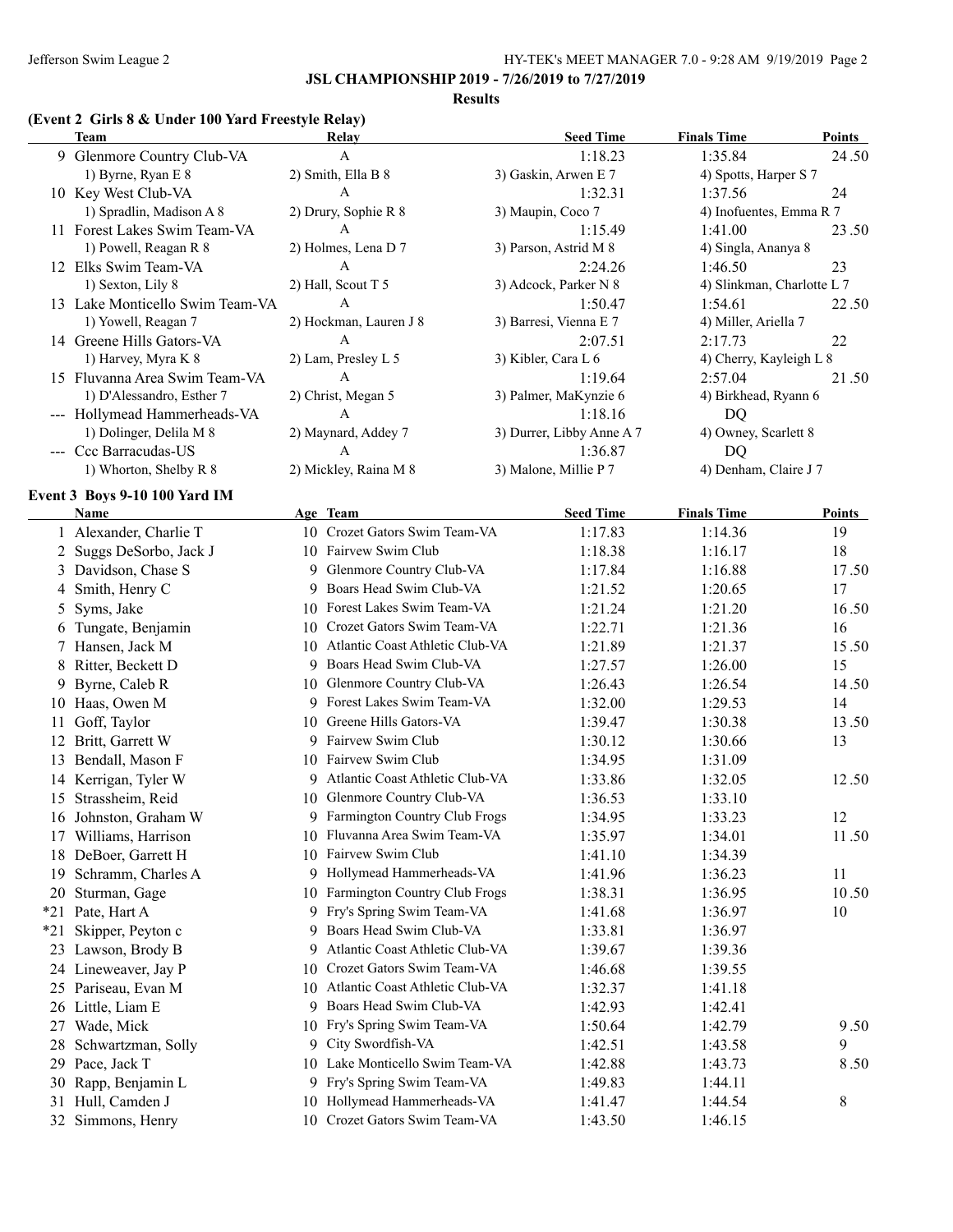**JSL CHAMPIONSHIP 2019 - 7/26/2019 to 7/27/2019**

#### **Results**

# **(Event 3 Boys 9-10 100 Yard IM)**

|     | Name                             |    | Age Team                           | <b>Seed Time</b> | <b>Finals Time</b> | <b>Points</b> |
|-----|----------------------------------|----|------------------------------------|------------------|--------------------|---------------|
|     | 33 Kenner, Judah                 |    | 10 City Swordfish-VA               | 1:40.68          | 1:46.16            | 7.50          |
|     | 34 Kestner, Jones P              |    | 10 Fry's Spring Swim Team-VA       | 1:50.33          | 1:46.45            |               |
|     | 35 Kibler, Christian P           |    | 9 Greene Hills Gators-VA           | 1:45.84          | 1:46.73            | 7             |
|     | 36 Grossman, Milo A              |    | 9 Boars Head Swim Club-VA          | 1:52.67          | 1:47.58            |               |
| 37  | Smith, Charlie C                 |    | 9 Glenmore Country Club-VA         | 1:47.18          | 1:48.88            |               |
| 38  | Soriano, Casen M                 |    | 10 Louisa Gators-VA                | 1:53.57          | 1:51.73            | 6.50          |
| 39  | Scott, Alex M                    |    | 10 Hollymead Hammerheads-VA        | 1:48.91          | 1:52.25            |               |
| 40  | Jameson, Ryan M                  | 10 | Key West Club-VA                   | 2:05.37          | 1:53.58            | 6             |
| 41  | Warfel, Eli                      |    | 9 Hollymead Hammerheads-VA         | 2:02.21          | 1:54.68            |               |
|     | 42 Dmytriyev, Boris              | 9. | City Swordfish-VA                  | 1:57.68          | 1:57.16            |               |
|     | 43 Maupin, Grant                 |    | 9 Key West Club-VA                 | 1:53.56          | 2:01.37            | 5.50          |
|     | 44 Ways, William W               |    | 10 Louisa Gators-VA                | 2:02.81          | 2:05.45            | 5             |
|     | 45 Wilkins, AJ                   | 10 | City Swordfish-VA                  | 2:05.40          | 2:11.68            |               |
| 46  | Costello, Conor H                |    | 9 Forest Lakes Swim Team-VA        | 2:02.10          | 2:13.06            |               |
| --- | Barry, Jasper J                  |    | 9 Farmington Country Club Frogs    | 2:04.97          | DQ                 |               |
| --- | Agarwal, Devan C                 |    | 10 Forest Lakes Swim Team-VA       | 1:41.58          | DQ                 |               |
| --- | Spangler, Brody W                |    | 9 Louisa Gators-VA                 | 1:39.03          | DQ                 |               |
|     | --- Welsch, Nick                 |    | 10 Farmington Country Club Frogs   | 1:37.09          | DQ                 |               |
|     |                                  |    |                                    |                  |                    |               |
|     | Event 4 Girls 9-10 100 Yard IM   |    |                                    |                  |                    |               |
|     | Name                             |    | Age Team                           | <b>Seed Time</b> | <b>Finals Time</b> | <b>Points</b> |
|     | 1 Meyer, Amelie G                |    | 9 Atlantic Coast Athletic Club-VA  | 1:19.53          | 1:19.90            | 19            |
|     | 2 Henry, Fiona D                 |    | 10 Fairvew Swim Club               | 1:26.79          | 1:22.80            | 18            |
|     | 3 Rajagopalan, Tilda V           |    | 10 Boars Head Swim Club-VA         | 1:22.32          | 1:23.97            | 17.50         |
|     | 4 Pilkey, Mikela                 | 9  | Key West Club-VA                   | 1:21.50          | 1:24.20            | 17            |
|     | 5 Keppel, Esther M               | 10 | Forest Lakes Swim Team-VA          | 1:28.14          | 1:25.44            | 16.50         |
|     | 6 Jamison, Lilly A               | 10 | Boars Head Swim Club-VA            | 1:25.39          | 1:27.83            | 16            |
|     | 7 He, Sarina                     |    | 10 Crozet Gators Swim Team-VA      | 1:26.17          | 1:28.54            | 15.50         |
|     | 8 Foshay, Lucy                   |    | 10 Farmington Country Club Frogs   | 1:29.64          | 1:29.40            | 15            |
|     | 9 Wood, Erin J                   |    | 9 Atlantic Coast Athletic Club-VA  | 1:26.88          | 1:29.68            | 14.50         |
|     | 10 Robinson, Lila Kate           |    | 9 Lake Monticello Swim Team-VA     | 1:29.48          | 1:29.70            | 14            |
| 11  | Contiliano, Claire A             |    | 10 Boars Head Swim Club-VA         | 1:32.17          | 1:29.94            |               |
|     | 12 Denham, Lauren E              |    | 9 Ccc Barracudas-US                | 1:29.41          | 1:30.92            | 13.50         |
|     | 13 Kelsey, Carter E              |    | 10 Boars Head Swim Club-VA         | 1:33.36          | 1:32.13            |               |
|     | 14 Van der Westhuizen, Marchelle |    | 10 Boars Head Swim Club-VA         | 1:35.84          | 1:33.31            |               |
|     | 15 Wirasaputra, Elizabeth        |    | 10 Hollymead Hammerheads-VA        | 1:34.94          | 1:34.30            | 13            |
|     | 16 Ranalli, Lucinda              |    | 10 Atlantic Coast Athletic Club-VA | 1:34.57          | 1:34.42            |               |
|     | 17 Curtis, Caroline R            |    | 10 Forest Lakes Swim Team-VA       | 1:36.31          | 1:34.78            | 12.50         |
|     | 18 Bowman, Chloe h               |    | 9 Boars Head Swim Club-VA          | 1:38.77          | 1:35.80            |               |
|     | 19 Amato, Mira I                 | 10 | Glenmore Country Club-VA           | 1:37.27          | 1:35.83            | 12            |
|     | 20 deGoa, Callie H               | 9. | Glenmore Country Club-VA           | 1:33.72          | 1:35.92            | 11.50         |
|     | 21 McCready, Charlotte G         | 9. | Atlantic Coast Athletic Club-VA    | 1:42.03          | 1:36.04            |               |
|     | 22 Scott, Elisabeth P            |    | 10 Fry's Spring Swim Team-VA       | 1:42.20          | 1:36.06            | 11            |
|     | 23 Friesen, Jane                 |    | 10 Farmington Country Club Frogs   | 1:35.27          | 1:37.06            | 10.50         |
|     | 24 Spanos, Whitney l             |    | 10 Boars Head Swim Club-VA         | 1:40.85          | 1:39.02            |               |
|     | 25 Pohl, Sisi                    |    | 9 City Swordfish-VA                | 1:39.59          | 1:39.05            | 10            |
|     | 26 Davis, Sydney O               |    | 9 Glenmore Country Club-VA         | 1:39.90          | 1:39.41            |               |
|     | 27 Follin, Maddie P              |    | 10 Louisa Gators-VA                | 1:42.05          | 1:40.94            | 9.50          |
| 28  | Thompson, Isabelle               |    | 9 Lake Monticello Swim Team-VA     | 1:44.05          | 1:41.46            | 9             |
| 29  | Statuta, Annabelle M             |    | 10 Farmington Country Club Frogs   | 1:42.28          | 1:41.70            |               |
|     | 30 Cramer, Lydia K               |    | 10 Fry's Spring Swim Team-VA       | 1:48.16          | 1:42.06            | 8.50          |
|     | 31 Chang, Avery M                |    | 9 Hollymead Hammerheads-VA         | 1:42.32          | 1:42.32            | 8             |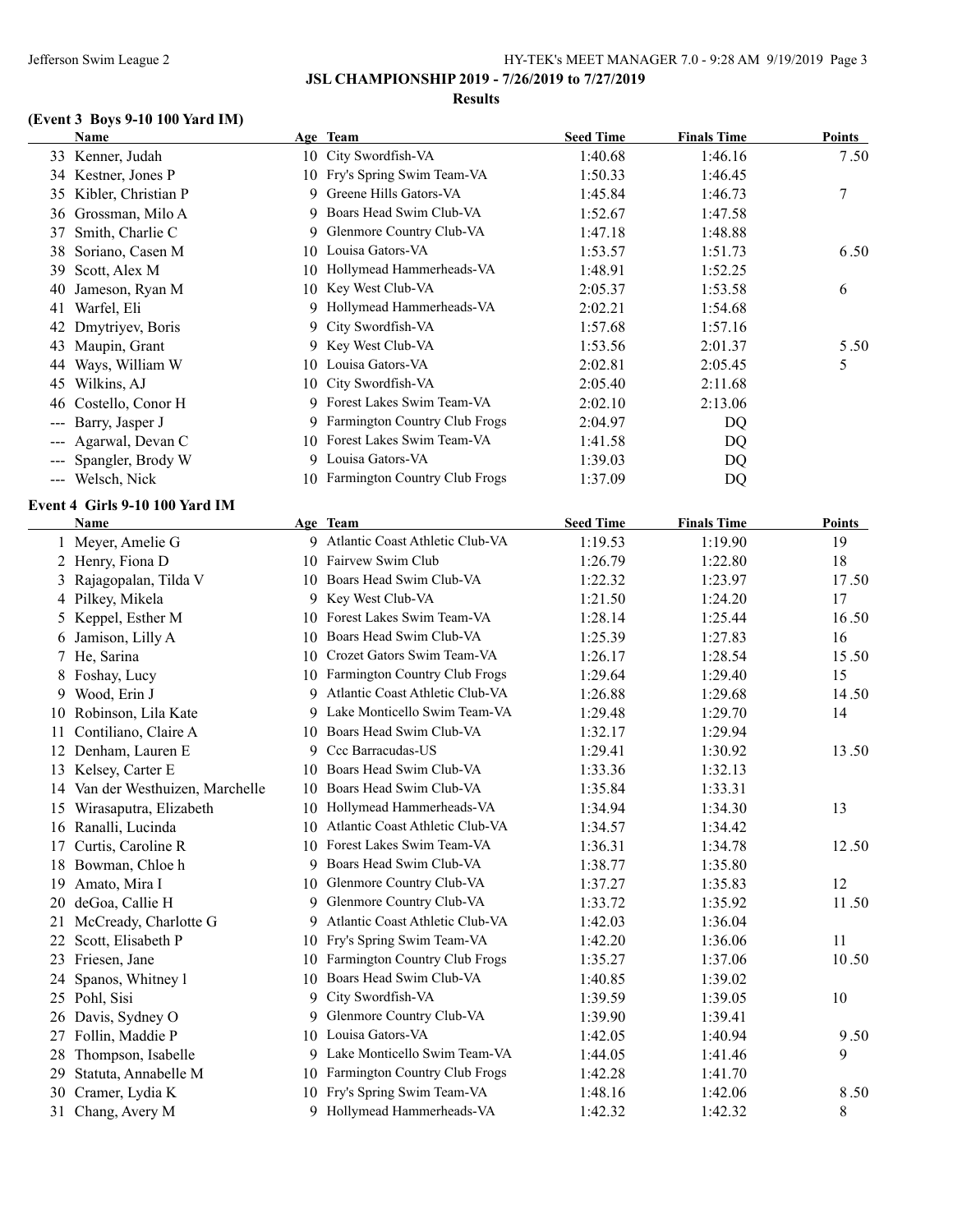**JSL CHAMPIONSHIP 2019 - 7/26/2019 to 7/27/2019**

#### **Results**

# **(Event 4 Girls 9-10 100 Yard IM)**

|                        | Name                           |     | Age Team                           | <b>Seed Time</b> | <b>Finals Time</b> | <b>Points</b> |
|------------------------|--------------------------------|-----|------------------------------------|------------------|--------------------|---------------|
|                        | 32 Stacy, Penny                |     | 10 Atlantic Coast Athletic Club-VA | 1:42.93          | 1:45.26            |               |
|                        | 33 Scott, Anna E               |     | 10 Hollymead Hammerheads-VA        | 1:49.46          | 1:47.00            |               |
|                        | 34 Gill, Ollie                 |     | 10 Hollymead Hammerheads-VA        | 1:49.82          | 1:47.78            |               |
|                        | 35 Alimard, Maddy Belle B      | 9.  | Glenmore Country Club-VA           | 1:44.00          | 1:48.49            |               |
|                        | 36 Goff, Samantha              |     | 10 Greene Hills Gators-VA          | 1:43.30          | 1:48.92            | 7.50          |
| 37                     | Shifflett, Cooper E            |     | 9 Greene Hills Gators-VA           | 1:47.54          | 1:49.82            | $\tau$        |
| 38                     | Carpenter, Jorja B             |     | 10 Atlantic Coast Athletic Club-VA | 1:50.86          | 1:50.51            |               |
| 39                     | Seneviratne, Maya              | 9   | City Swordfish-VA                  | 1:48.99          | 1:50.98            | 6.50          |
| 40                     | Rosensweig, Nora               |     | 9 City Swordfish-VA                | 1:50.14          | 1:51.87            |               |
|                        | 41 Caruso, Josi                |     | 10 Fluvanna Area Swim Team-VA      | 1:58.50          | 1:55.35            | 6             |
|                        | 42 Clark, Madison T            |     | 9 Lake Monticello Swim Team-VA     | 1:48.36          | 1:55.92            |               |
|                        | 43 Gifford, Charlotte          |     | 9 Lake Monticello Swim Team-VA     | 1:55.51          | 1:56.06            |               |
|                        | *44 Kangas, Sarah Kate K       |     | 10 Key West Club-VA                | 1:48.90          | 1:56.36            | 5.50          |
|                        | *44 Luck, Adelyn E             |     | 10 Fry's Spring Swim Team-VA       | 1:55.57          | 1:56.36            |               |
|                        | 46 Cordano, Liv                |     | 9 Key West Club-VA                 | 1:57.49          | 1:58.74            |               |
| 47                     | Bowers, Miridia A              |     | 10 Key West Club-VA                | 1:53.72          | 1:59.98            |               |
|                        | 48 Lyman, Hazel E              |     | 9 Fry's Spring Swim Team-VA        | 2:04.02          | 2:00.36            |               |
| 49                     | Curtis, Olivia G               |     | 9 Forest Lakes Swim Team-VA        | 2:01.20          | 2:02.32            |               |
| 50                     | England, Amy                   |     | 10 Fluvanna Area Swim Team-VA      | 2:07.00          | 2:09.92            | 5             |
| $\qquad \qquad - -$    | Browne, Grace                  |     | 9 Farmington Country Club Frogs    | NT               | X1:36.49           |               |
|                        | Miller, Chyler A               |     | 9 Lake Monticello Swim Team-VA     | 2:07.08          | DQ                 |               |
| $---$<br>$---$         | Gray, Ava                      |     | 10 Fluvanna Area Swim Team-VA      | 1:39.78          | DQ                 |               |
|                        | Hudtloff, Savannah C           |     | 9 Forest Lakes Swim Team-VA        |                  |                    |               |
| $\qquad \qquad -$      |                                |     | 9 City Swordfish-VA                | 1:55.17          | DQ                 |               |
| $\qquad \qquad -$      | Heo, Sydney                    |     | 9 Fairvew Swim Club                | 1:51.12          | DQ                 |               |
|                        | Blanchette, Malynn E           |     | 9 Fairvew Swim Club                | 1:53.49          | DQ                 |               |
| $\qquad \qquad \cdots$ | Rojas, Franchesca              |     | 9 Crozet Gators Swim Team-VA       | 1:54.32          | DQ                 |               |
|                        | Driscoll, Maeve E              |     |                                    | 1:44.25          | DQ                 |               |
| $\qquad \qquad - -$    | Chambers, Berkeley B           | 10- | Crozet Gators Swim Team-VA         | 1:26.26          | DQ                 |               |
|                        | --- Kauffman, Betsy G          |     | 10 Farmington Country Club Frogs   | 1:55.95          | DQ                 |               |
|                        | Event 5 Boys 11-12 100 Yard IM |     |                                    |                  |                    |               |
|                        | Name                           |     | Age Team                           | <b>Seed Time</b> | <b>Finals Time</b> | <b>Points</b> |
|                        | 1 Hodges, Joshua R             |     | 12 Atlantic Coast Athletic Club-VA | 1:04.05          | 1:02.93            | 19            |
|                        | 2 Kidd, Tanner                 |     | 12 Hollymead Hammerheads-VA        | 1:05.14          | 1:04.16            | 18            |
|                        | 3 Weiss, Cooper                |     | 12 Glenmore Country Club-VA        | 1:11.62          | 1:07.29            | 17.50         |
|                        | 4 Sawyer, Bradley O            |     | 11 Atlantic Coast Athletic Club-VA | 1:08.41          | 1:07.74            | 17            |
|                        | 5 Bledsoe, Sam C               |     | 12 Boars Head Swim Club-VA         | 1:13.00          | 1:09.39            | 16.50         |
|                        | 6 Ding, Aiden C                |     | 11 Forest Lakes Swim Team-VA       | 1:13.14          | 1:11.09            | 16            |
| 7                      | Charlton, Will P               | 11  | Fry's Spring Swim Team-VA          | 1:15.32          | 1:12.38            | 15.50         |
| 8                      | Pham, Andy                     |     | 12 Atlantic Coast Athletic Club-VA | 1:16.89          | 1:13.33            |               |
| 9                      | Hathaway, Jack T               | 12  | Boars Head Swim Club-VA            | 1:17.45          | 1:14.04            | 15            |
| 10                     | Liang, Nolan R                 | 12  | Crozet Gators Swim Team-VA         | 1:17.23          | 1:14.20            | 14.50         |
|                        | 11 Malone, Linus b             | 11  | Hollymead Hammerheads-VA           | 1:18.27          | 1:15.37            | 14            |
|                        | 12 Rajapakse, Kyle             | 11  | Fairvew Swim Club                  | 1:20.26          | 1:16.26            | 13.50         |
|                        | 13 Killian, Andrew G           | 11  | Fairvew Swim Club                  | 1:15.93          | 1:17.66            | 13            |
|                        | 14 Cramer, Daniel J            | 11  | Fry's Spring Swim Team-VA          | 1:20.83          | 1:17.97            | 12.50         |
|                        | 15 Zevgolis, John L            | 11. | Crozet Gators Swim Team-VA         | 1:16.86          | 1:20.15            | 12            |
|                        | 16 Easton, Collier G           | 12  | Atlantic Coast Athletic Club-VA    | 1:18.92          | 1:20.61            |               |
| 17                     | Cullaty, Owen O                | 11  | Fairvew Swim Club                  | 1:24.55          | 1:21.10            |               |
|                        | 18 Creamer, Landon             |     | 12 Lake Monticello Swim Team-VA    | 1:23.84          | 1:21.85            | 11.50         |
|                        | 19 Buckner, Teddy              | 12  | City Swordfish-VA                  | 1:28.14          | 1:22.13            | 11            |
|                        | 20 Alton, Lukas C              |     | 11 Crozet Gators Swim Team-VA      | 1:25.86          | 1:22.81            |               |
|                        |                                |     |                                    |                  |                    |               |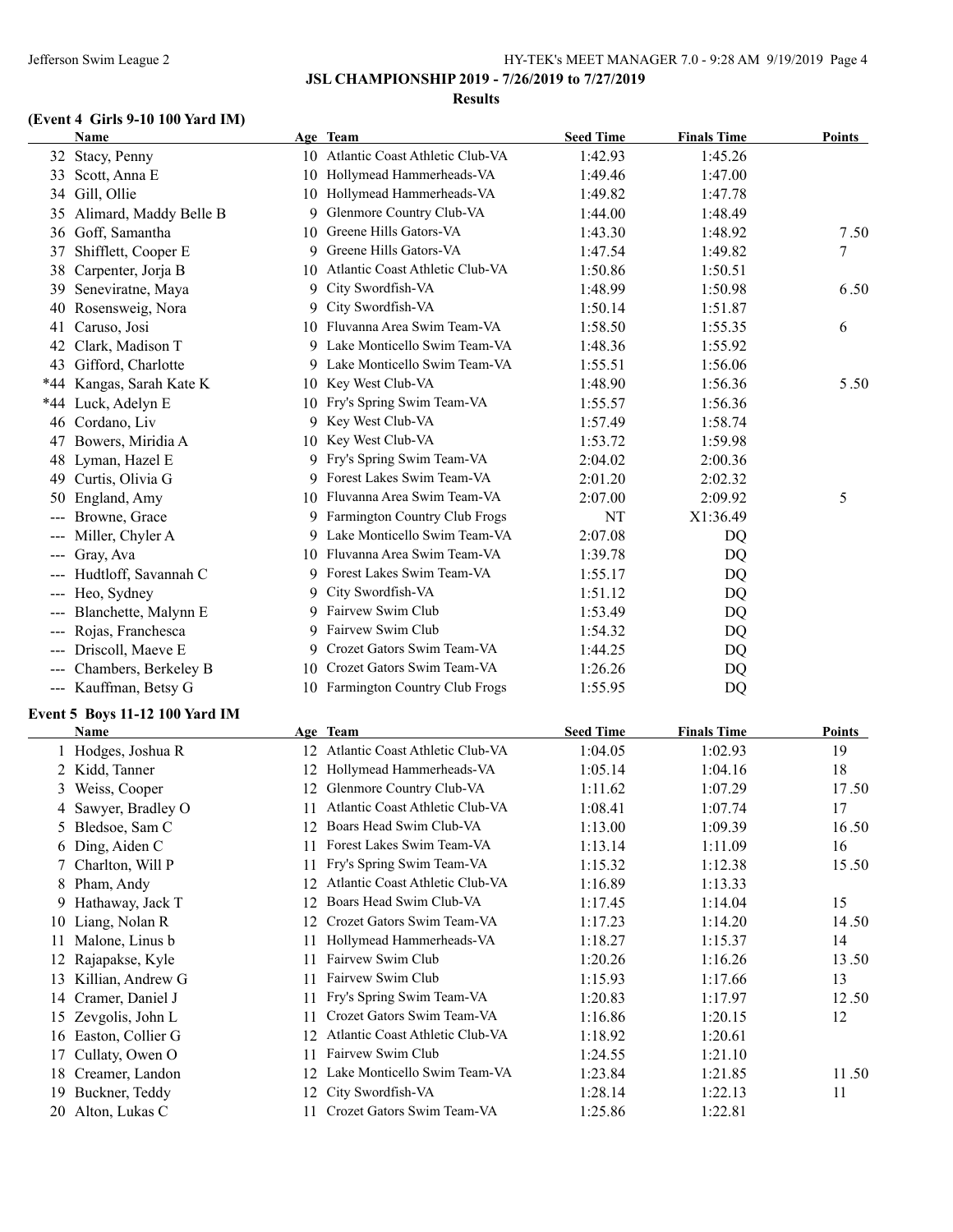#### **Results**

# **(Event 5 Boys 11-12 100 Yard IM)**

| <b>Name</b>                                                                                                                                                                                                                                                                                                                                                                                                                                                                                   |    | Age Team                        | <b>Seed Time</b> | <b>Finals Time</b> | <b>Points</b> |
|-----------------------------------------------------------------------------------------------------------------------------------------------------------------------------------------------------------------------------------------------------------------------------------------------------------------------------------------------------------------------------------------------------------------------------------------------------------------------------------------------|----|---------------------------------|------------------|--------------------|---------------|
| Starr, Taylor C<br>21                                                                                                                                                                                                                                                                                                                                                                                                                                                                         | 11 | Atlantic Coast Athletic Club-VA | 1:27.92          | 1:23.35            |               |
| 22<br>Pilkey, Walter                                                                                                                                                                                                                                                                                                                                                                                                                                                                          | 11 | Key West Club-VA                | 1:23.52          | 1:23.61            | 10.50         |
| Marri, Akhil<br>23                                                                                                                                                                                                                                                                                                                                                                                                                                                                            | 12 | Hollymead Hammerheads-VA        | 1:32.23          | 1:24.93            |               |
| Corradino, Nathaniel J<br>24                                                                                                                                                                                                                                                                                                                                                                                                                                                                  | 12 | Key West Club-VA                | 1:27.50          | 1:25.32            | 10            |
| 25 Daniero, Lucas J                                                                                                                                                                                                                                                                                                                                                                                                                                                                           | 11 | Boars Head Swim Club-VA         | 1:29.56          | 1:25.39            |               |
| Stemland, Eddie M<br>26                                                                                                                                                                                                                                                                                                                                                                                                                                                                       | 11 | Glenmore Country Club-VA        | 1:26.74          | 1:25.44            | 9.50          |
| Moore, Patrick W<br>27                                                                                                                                                                                                                                                                                                                                                                                                                                                                        | 11 | Louisa Gators-VA                | 1:29.09          | 1:27.92            | 9             |
| Baumann, Henry H<br>28                                                                                                                                                                                                                                                                                                                                                                                                                                                                        | 11 | Key West Club-VA                | 1:25.37          | 1:28.21            |               |
| Richmond, DQ Q<br>29                                                                                                                                                                                                                                                                                                                                                                                                                                                                          | 12 | Boars Head Swim Club-VA         | 1:30.43          | 1:28.22            |               |
| 30 Hawley, Wyatt                                                                                                                                                                                                                                                                                                                                                                                                                                                                              | 11 | Boars Head Swim Club-VA         | 1:28.51          | 1:28.81            |               |
| Patchett, Ivan<br>31                                                                                                                                                                                                                                                                                                                                                                                                                                                                          | 11 | Lake Monticello Swim Team-VA    | 1:31.24          | 1:29.00            | 8.50          |
| 32<br>Katz, Armstrong                                                                                                                                                                                                                                                                                                                                                                                                                                                                         | 11 | Fairvew Swim Club               | 1:34.93          | 1:31.62            |               |
| Coppi, Adam<br>33                                                                                                                                                                                                                                                                                                                                                                                                                                                                             | 12 | Hollymead Hammerheads-VA        | 1:39.80          | 1:31.63            |               |
| McMurray, Aidan W<br>34                                                                                                                                                                                                                                                                                                                                                                                                                                                                       |    | Forest Lakes Swim Team-VA       | 1:34.55          | 1:31.65            | 8             |
| Knight, Cayden W<br>35                                                                                                                                                                                                                                                                                                                                                                                                                                                                        | 11 | Louisa Gators-VA                | 1:36.50          | 1:32.83            | 7.50          |
| Oakey, Davis<br>36                                                                                                                                                                                                                                                                                                                                                                                                                                                                            |    | Farmington Country Club Frogs   | 1:34.28          | 1:32.84            | 7             |
| Redick-Smith, Preston<br>37                                                                                                                                                                                                                                                                                                                                                                                                                                                                   | 12 | Fairvew Swim Club               | 1:35.86          | 1:33.17            |               |
| 38 Poole, Kai G                                                                                                                                                                                                                                                                                                                                                                                                                                                                               | 11 | Fry's Spring Swim Team-VA       | 1:36.17          | 1:33.57            |               |
| Yoder, Gabe<br>39                                                                                                                                                                                                                                                                                                                                                                                                                                                                             | 12 | City Swordfish-VA               | 1:38.20          | 1:33.58            | 6.50          |
| Van Hooser, Afton<br>40                                                                                                                                                                                                                                                                                                                                                                                                                                                                       | 12 | City Swordfish-VA               | 1:39.14          | 1:40.31            |               |
| Pate, Snyder S<br>41                                                                                                                                                                                                                                                                                                                                                                                                                                                                          | 11 | Fry's Spring Swim Team-VA       | 1:48.28          | 1:40.37            |               |
| 42<br>Varga, Bela H                                                                                                                                                                                                                                                                                                                                                                                                                                                                           | 12 | Fluvanna Area Swim Team-VA      | 1:51.59          | 1:50.81            | 6             |
| Sturman, Wade                                                                                                                                                                                                                                                                                                                                                                                                                                                                                 | 11 | Farmington Country Club Frogs   | 1:29.48          | DQ                 |               |
| Guiffre, Sam E<br>---                                                                                                                                                                                                                                                                                                                                                                                                                                                                         | 12 | Forest Lakes Swim Team-VA       | 1:52.69          | DQ                 |               |
| Marshall, Chris<br>$\frac{1}{2} \left( \frac{1}{2} \right) \left( \frac{1}{2} \right) \left( \frac{1}{2} \right) \left( \frac{1}{2} \right) \left( \frac{1}{2} \right) \left( \frac{1}{2} \right) \left( \frac{1}{2} \right) \left( \frac{1}{2} \right) \left( \frac{1}{2} \right) \left( \frac{1}{2} \right) \left( \frac{1}{2} \right) \left( \frac{1}{2} \right) \left( \frac{1}{2} \right) \left( \frac{1}{2} \right) \left( \frac{1}{2} \right) \left( \frac{1}{2} \right) \left( \frac$ |    | City Swordfish-VA               | 1:44.87          | DQ                 |               |
| Hallock, Holland<br>---                                                                                                                                                                                                                                                                                                                                                                                                                                                                       | 11 | Key West Club-VA                | 1:32.74          | DQ                 |               |

### **Event 6 Girls 11-12 100 Yard IM**

|    | <b>Name</b>        |     | Age Team                        | <b>Seed Time</b> | <b>Finals Time</b> | <b>Points</b> |
|----|--------------------|-----|---------------------------------|------------------|--------------------|---------------|
|    | Kestner, Lee R     |     | 12 Fry's Spring Swim Team-VA    | 1:07.26          | 1:05.38            | 19            |
|    | 2 Ismailova, Diana |     | Fairvew Swim Club               | 1:09.59          | 1:07.37            | 18            |
| 3  | Osada, Eliza R     | 11  | Boars Head Swim Club-VA         | 1:09.26          | 1:08.44            | 17.50         |
|    | Czirjak, Sara E    | 11  | Forest Lakes Swim Team-VA       | 1:11.03          | 1:10.00            | 17            |
|    | Zhu, Emily         |     | Atlantic Coast Athletic Club-VA | 1:12.30          | 1:11.68            | 16.50         |
| 6  | Shaps, Katie L     | 11  | Boars Head Swim Club-VA         | 1:13.89          | 1:13.42            | 16            |
|    | 7 Lynch, Amelia M  | 12  | Fairvew Swim Club               | 1:14.14          | 1:13.85            | 15.50         |
| 8  | Shelley, Zoe K     | 12  | Greene Hills Gators-VA          | 1:18.51          | 1:15.37            | 15            |
| 9  | Wenert, Olivia G   | 11  | Forest Lakes Swim Team-VA       | 1:22.68          | 1:17.51            | 14.50         |
| 10 | Moody, Macy        | 12  | Fairvew Swim Club               | 1:18.60          | 1:17.78            |               |
| 11 | Cordano, Astrid    | 11  | Key West Club-VA                | 1:16.12          | 1:18.08            | 14            |
| 12 | Wagner, Ella P     | 12. | Crozet Gators Swim Team-VA      | 1:18.83          | 1:18.18            | 13.50         |
| 13 | Denham, Olivia C   | 11  | Ccc Barracudas-US               | 1:21.41          | 1:19.37            | 13            |
| 14 | Stevens, Kirsten   | 12  | Crozet Gators Swim Team-VA      | 1:18.83          | 1:19.51            | 12.50         |
| 15 | Kelly, Maddie A    | 12  | Fairvew Swim Club               | 1:21.64          | 1:20.06            |               |
| 16 | McCardle, Reese b  |     | Boars Head Swim Club-VA         | 1:20.35          | 1:20.44            |               |
| 17 | Ritter, Emerson 1  | 11  | Boars Head Swim Club-VA         | 1:22.80          | 1:21.18            |               |
| 18 | Amato, Anna        | 12  | Lake Monticello Swim Team-VA    | 1:22.86          | 1:22.19            | 12            |
| 19 | Hoang, Angelina J  | 11  | Forest Lakes Swim Team-VA       | 1:26.12          | 1:23.21            |               |
| 20 | Brantley, Ada E    | 11  | Fairvew Swim Club               | 1:25.00          | 1:23.24            |               |
| 21 | Dugas, Georgia K   | 12  | Atlantic Coast Athletic Club-VA | 1:27.30          | 1:23.66            | 11.50         |
| 22 | Florin, Taylor     | 11  | Farmington Country Club Frogs   | 1:29.26          | 1:23.76            | 11            |
| 23 | Byrne, Eveley J    | 12  | Glenmore Country Club-VA        | 1:25.55          | 1:24.36            | 10.50         |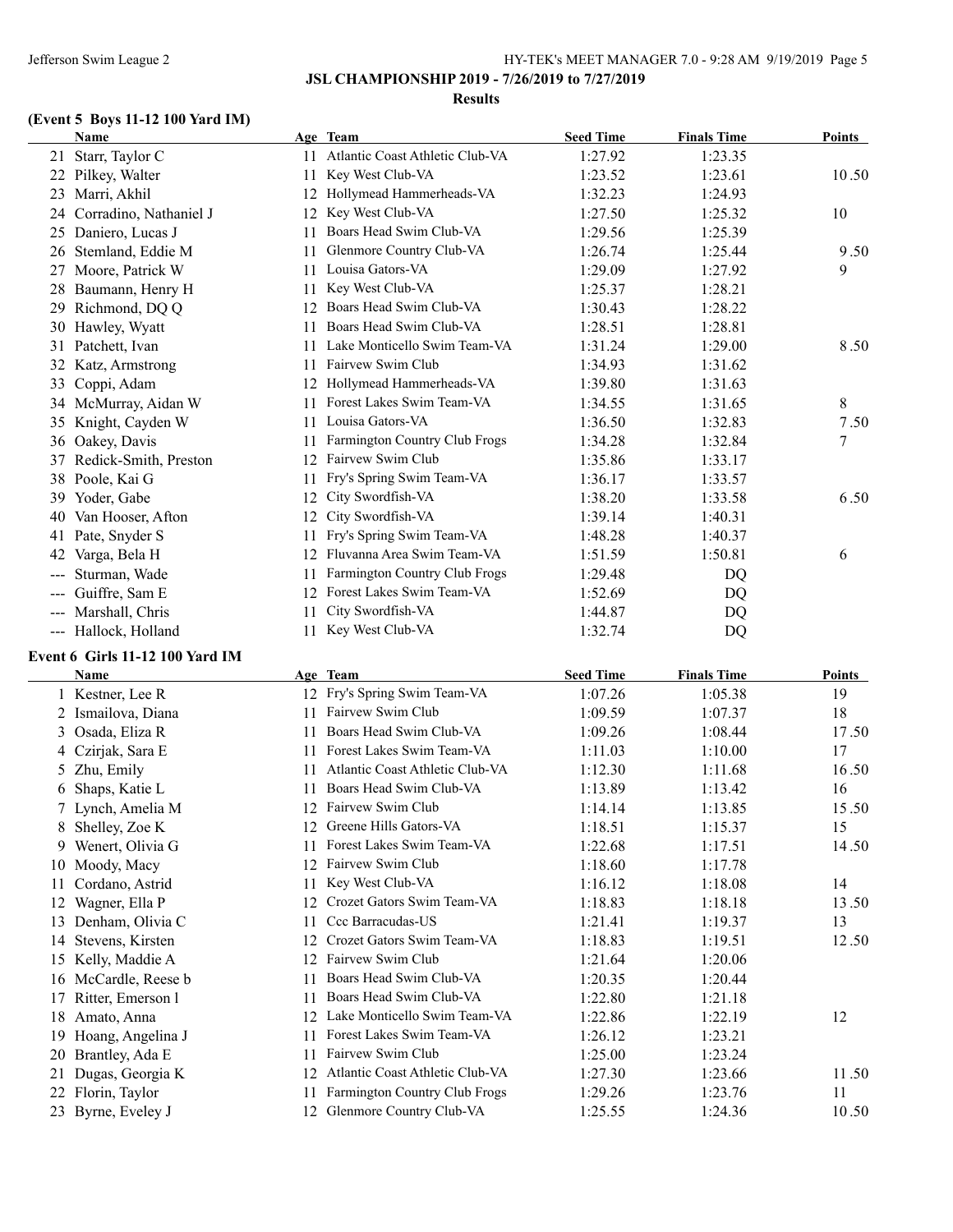**JSL CHAMPIONSHIP 2019 - 7/26/2019 to 7/27/2019**

#### **Results**

# **(Event 6 Girls 11-12 100 Yard IM)**

|               | <b>Name</b>          |    | Age Team                        | <b>Seed Time</b> | <b>Finals Time</b> | Points |
|---------------|----------------------|----|---------------------------------|------------------|--------------------|--------|
|               | 24 Pohl, Marin       |    | 12 City Swordfish-VA            | 1:25.97          | 1:24.52            | 10     |
| 25            | deGoa, Lia J         | 11 | Glenmore Country Club-VA        | 1:25.97          | 1:24.73            | 9.50   |
| 26            | Bouch, Meredith      | 11 | Key West Club-VA                | 1:25.56          | 1:25.51            | 9      |
| 27            | Lyman, Ivy A         | 12 | Fry's Spring Swim Team-VA       | 1:28.18          | 1:25.94            | 8.50   |
| 28            | Pace, Sophie M       | 11 | Lake Monticello Swim Team-VA    | 1:29.72          | 1:26.79            | 8      |
| 29            | Pham, Evy            | 11 | Atlantic Coast Athletic Club-VA | 1:29.44          | 1:28.64            |        |
| 30            | Pemberton, Willow R  | 11 | Hollymead Hammerheads-VA        | 1:28.17          | 1:30.63            | 7.50   |
| 31            | Sanders, Erin G      | 12 | Fry's Spring Swim Team-VA       | 1:32.96          | 1:32.49            |        |
| 32            | Sam, Ellie           | 12 | Fluvanna Area Swim Team-VA      | 1:41.43          | 1:32.61            | 7      |
| 33            | Colle, Lily          | 11 | Key West Club-VA                | 1:30.94          | 1:33.55            |        |
| 34            | Wilkins, Anna M      | 11 | Atlantic Coast Athletic Club-VA | 1:37.41          | 1:34.07            |        |
| 35            | Waltz, Rebekah       | 11 | Ccc Barracudas-US               | 1:42.90          | 1:35.72            | 6.50   |
| 36            | Harlow, Audrey       | 11 | Lake Monticello Swim Team-VA    | 1:36.87          | 1:36.33            |        |
| 37            | Avery, Madeleine I   | 12 | Hollymead Hammerheads-VA        | 1:41.58          | 1:36.52            | 6      |
| 38            | Pemberton, Brynne K  | 11 | Hollymead Hammerheads-VA        | 1:35.52          | 1:36.54            |        |
| 39            | Lynn, Sophie J       | 11 | Forest Lakes Swim Team-VA       | 1:38.73          | 1:36.71            |        |
| 40            | Booth, Hadley        | 11 | Key West Club-VA                | 1:31.86          | 1:37.19            |        |
| 41            | Avery, Sofia E       | 11 | Hollymead Hammerheads-VA        | 1:46.14          | 1:42.86            |        |
| 42            | Buckner, Addy        | 11 | City Swordfish-VA               | 1:44.64          | 1:43.93            | 5.50   |
| 43            | Meadows, Delaney G   | 11 | Louisa Gators-VA                | 1:47.09          | 1:45.81            | 5      |
| 44            | Harris, Gisele V     | 11 | Elks Swim Team-VA               | 1:51.15          | 1:52.91            | 4.50   |
| 45            | Agee, Simone         | 11 | City Swordfish-VA               | 1:43.49          | 1:54.51            |        |
| $\frac{1}{2}$ | Hamil, Cara E        | 12 | Fry's Spring Swim Team-VA       | 1:24.74          | DQ                 |        |
| $---$         | Fulgham, Louise      | 11 | City Swordfish-VA               | 1:39.55          | DQ                 |        |
| ---           | Gifford, Madison     | 11 | Lake Monticello Swim Team-VA    | 1:44.25          | DQ                 |        |
|               | --- Altman, Sedona R | 12 | Ccc Barracudas-US               | NT               | DQ                 |        |
|               |                      |    |                                 |                  |                    |        |

# **Event 7 Boys 13-14 100 Yard IM**

 $\overline{\phantom{a}}$ 

|    | Name                 | Age | <b>Team</b>                        | <b>Seed Time</b> | <b>Finals Time</b> | Points |
|----|----------------------|-----|------------------------------------|------------------|--------------------|--------|
|    | Cross, Teddy R       |     | 14 Hollymead Hammerheads-VA        | 58.24            | 55.82              | 19     |
| 2  | Wesson, Carter G     |     | 14 Fairvew Swim Club               | 1:02.16          | 58.55              | 18     |
| 3  | Schundler, Jackson J |     | 14 Boars Head Swim Club-VA         | 1:00.36          | 59.45              | 17.50  |
|    | Weiss, Braeden       |     | 14 Glenmore Country Club-VA        | 1:05.47          | 1:03.24            | 17     |
|    | 5 Keenan, William    | 14  | Fry's Spring Swim Team-VA          | 1:07.42          | 1:04.17            | 16.50  |
|    | 6 King, David W      | 13  | Forest Lakes Swim Team-VA          | 1:05.59          | 1:04.45            | 16     |
|    | Bambrick, Jesse S    |     | 14 Atlantic Coast Athletic Club-VA | 1:04.81          | 1:04.77            | 15.50  |
| 8  | Andres, Ezra J       | 14  | Crozet Gators Swim Team-VA         | 1:07.87          | 1:05.97            | 15     |
| 9  | Alms, Gabriel X      | 13  | Fairvew Swim Club                  | 1:06.97          | 1:06.03            | 14.50  |
| 10 | Bouch, Benjamin      | 14  | Key West Club-VA                   | 1:07.66          | 1:06.40            | 14     |
| 11 | Moore, Gus A         | 13  | Crozet Gators Swim Team-VA         | 1:10.39          | 1:06.61            | 13.50  |
| 12 | Corbett, Soren M     | 13  | Crozet Gators Swim Team-VA         | 1:10.35          | 1:07.25            |        |
| 13 | Kinsella, Jackson    | 14  | Fluvanna Area Swim Team-VA         | 1:09.06          | 1:10.18            | 13     |
|    | 14 Ragsdale, Quinn S | 13  | Fry's Spring Swim Team-VA          | 1:09.79          | 1:10.25            | 12.50  |
| 15 | He, Franklin         | 14  | Crozet Gators Swim Team-VA         | 1:10.86          | 1:10.69            |        |
|    | 16 Moore, William W  | 13  | Louisa Gators-VA                   | 1:14.80          | 1:11.92            | 12     |
| 17 | Thompson, Finn       | 13  | Lake Monticello Swim Team-VA       | 1:13.06          | 1:13.21            | 11.50  |
| 18 | Fortune, Carter      |     | 14 City Swordfish-VA               | 1:18.09          | 1:14.24            | 11     |
| 19 | Davis, Tyler         | 13  | Fluvanna Area Swim Team-VA         | 1:19.81          | 1:14.55            | 10.50  |
| 20 | Schulz, Eli S        |     | 14 Louisa Gators-VA                | 1:15.68          | 1:15.63            | 10     |
| 21 | Acgtblu, Will D      |     | 14 Key West Club-VA                | 1:16.25          | 1:16.13            | 9.50   |
| 22 | Kerber, Andrew       |     | 14 Key West Club-VA                | 1:20.25          | 1:16.45            |        |
| 23 | Wilkerson, Avery B   | 13  | Atlantic Coast Athletic Club-VA    | 1:15.09          | 1:17.11            | 9      |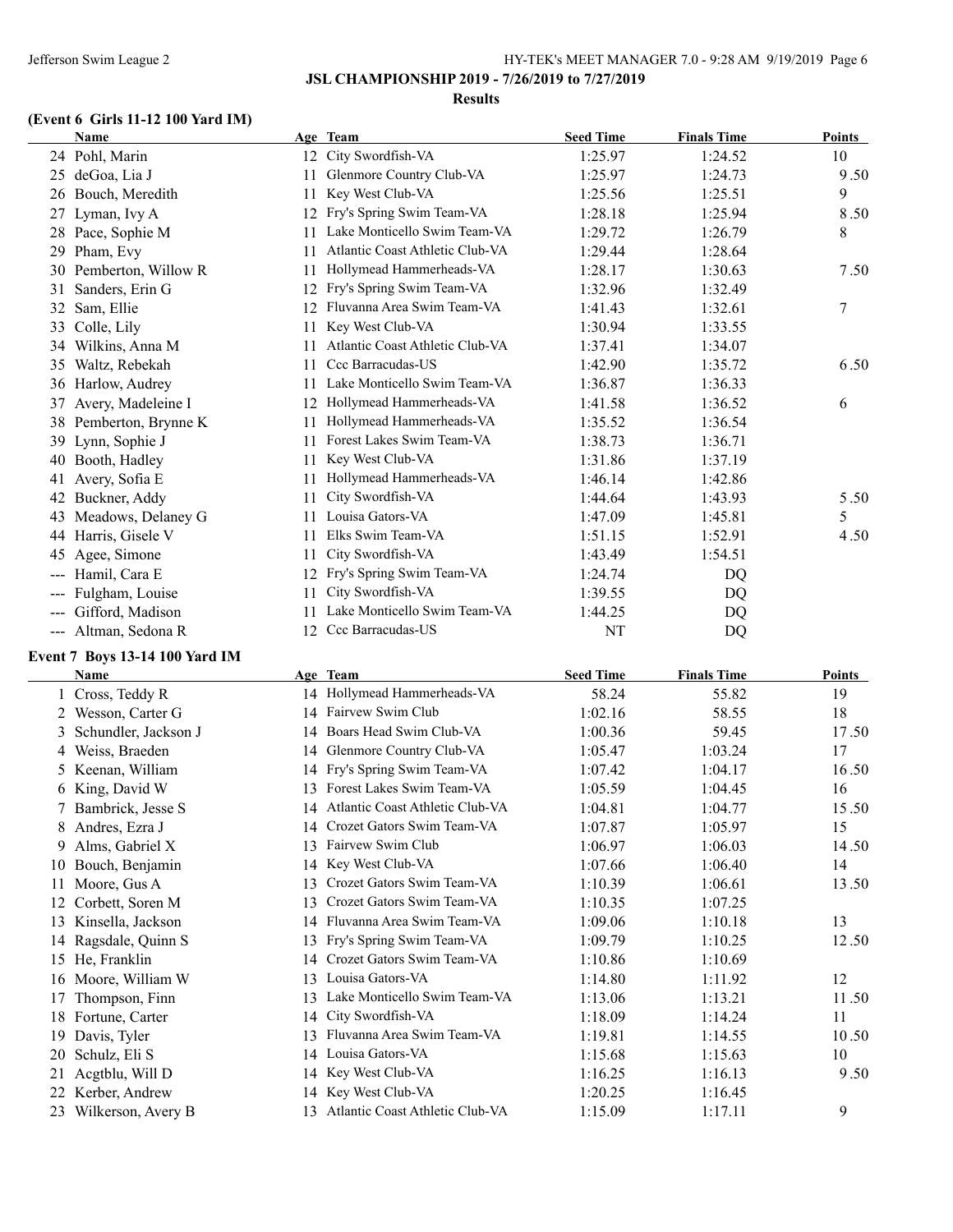### **Results**

# **(Event 7 Boys 13-14 100 Yard IM)**

|                     | Name                            |    | Age Team                           | <b>Seed Time</b> | <b>Finals Time</b> | <b>Points</b> |
|---------------------|---------------------------------|----|------------------------------------|------------------|--------------------|---------------|
|                     | 24 Munro, Angus                 |    | 14 Fry's Spring Swim Team-VA       | 1:22.91          | 1:17.51            |               |
|                     | 25 Bush, Bailey C               | 13 | Key West Club-VA                   | 1:23.15          | 1:18.25            |               |
|                     | 26 Schnell, Benjamin T          | 13 | Crozet Gators Swim Team-VA         | 1:22.34          | 1:19.31            |               |
|                     | 27 Yost, Micah B                | 14 | Hollymead Hammerheads-VA           | 1:17.93          | 1:19.62            | 8.50          |
|                     | 28 Wirasaputra, William         | 13 | Hollymead Hammerheads-VA           | 1:24.51          | 1:19.63            |               |
|                     | 29 Uthlaut, Garrett S           | 14 | Fairvew Swim Club                  | 1:19.90          | 1:19.92            |               |
|                     | 30 Tharp, Trevor S              | 13 | Fairvew Swim Club                  | 1:23.69          | 1:23.43            |               |
| 31                  | Jenkins, Tanner J               | 13 | Louisa Gators-VA                   | 1:27.31          | 1:23.48            |               |
|                     | 32 Inzana, Elliot F             | 13 | Greene Hills Gators-VA             | 1:25.70          | 1:23.73            | 8             |
|                     | 33 Pettitt, Hayden S            | 13 | Fry's Spring Swim Team-VA          | NT               | 1:23.80            |               |
|                     | 34 Houlahan, John R             | 13 | Forest Lakes Swim Team-VA          | 1:23.98          | 1:24.00            | 7.50          |
| 35                  | Chorbaji, Jordan                | 13 | City Swordfish-VA                  | 1:28.35          | 1:28.78            | 7             |
| $\qquad \qquad - -$ | Quatrara, Lucas                 | 13 | Boars Head Swim Club-VA            | 1:09.23          | DQ                 |               |
|                     | Event 8 Girls 13-14 100 Yard IM |    |                                    |                  |                    |               |
|                     | Name                            |    | Age Team                           | <b>Seed Time</b> | <b>Finals Time</b> | <b>Points</b> |
|                     | 1 Smith, Cameron L              |    | 13 Fairvew Swim Club               | 1:05.09          | 1:02.21            | 19            |
|                     | 2 Carter, Madisyn G             |    | 13 Ccc Barracudas-US               | 1:07.38          | 1:02.54            | 18            |
|                     | 3 Alms, Melissa N               |    | 13 Fairvew Swim Club               | 1:06.41          | 1:04.10            | 17.50         |
|                     | 4 Wang, Amy C                   |    | 14 Fairvew Swim Club               | 1:08.02          | 1:05.53            |               |
|                     | 5 Cramer, Mary E                |    | 14 Fry's Spring Swim Team-VA       | 1:07.79          | 1:06.07            | 17            |
|                     | 6 Malone, Maddie n              |    | 14 Hollymead Hammerheads-VA        | 1:09.26          | 1:08.05            | 16.50         |
|                     | 7 Ding, Weining                 |    | 14 Forest Lakes Swim Team-VA       | 1:09.62          | 1:08.29            | 16            |
|                     | 8 Schundler, Ellie P            | 13 | Boars Head Swim Club-VA            | 1:11.28          | 1:08.80            | 15.50         |
| 9                   | Shaps, Ellie J                  | 14 | Boars Head Swim Club-VA            | 1:09.96          | 1:08.89            | 15            |
| 10                  | Jackson, Elizabeth              | 14 | Atlantic Coast Athletic Club-VA    | 1:09.93          | 1:09.24            | 14.50         |
| 11                  | Trader, Marissa Y               |    | 13 Forest Lakes Swim Team-VA       | 1:10.81          | 1:09.41            | 14            |
| 12                  | Elhart, Rachael M               | 13 | Fairvew Swim Club                  | 1:09.87          | 1:09.56            |               |
| 13                  | Steven, Noa G                   |    | 13 Crozet Gators Swim Team-VA      | 1:10.61          | 1:09.88            | 13.50         |
| 14                  | Shannon, Hannah M               | 13 | Crozet Gators Swim Team-VA         | 1:10.72          | 1:10.06            | 13            |
|                     | 15 van Beek, Josefine F         |    | 14 Elks Swim Team-VA               | 1:12.61          | 1:11.12            | 12.50         |
|                     | 16 Gunter, Juliette             | 13 | City Swordfish-VA                  | 1:17.03          | 1:12.10            | 12            |
| 17                  | Vaidhyanathan, Jaya F           | 13 | Fry's Spring Swim Team-VA          | 1:15.33          | 1:12.80            | 11.50         |
|                     | 18 Reed, Izzy                   | 13 | City Swordfish-VA                  | 1:16.35          | 1:13.35            | 11            |
|                     | 19 Tomaras, Julia               |    | 13 Lake Monticello Swim Team-VA    | 1:14.63          | 1:15.26            | 10.50         |
|                     | 20 Peskova, Lillian A           |    | 14 Atlantic Coast Athletic Club-VA | 1:15.20          | 1:15.35            | 10            |
|                     | 21 Sonen, Isabella C            |    | 14 Crozet Gators Swim Team-VA      | 1:12.71          | 1:15.40            |               |
|                     | 22 DiVita, Mirabel J            |    | 14 Glenmore Country Club-VA        | 1:14.67          | 1:16.05            | 9.50          |
|                     | 23 Baumann, Lucy J              |    | 14 Key West Club-VA                | 1:16.47          | 1:16.70            | 9             |
|                     | 24 Bonham, Reilly G             |    | 14 Forest Lakes Swim Team-VA       | 1:19.78          | 1:17.15            |               |
|                     | 25 Ford, Abbie R                | 13 | Lake Monticello Swim Team-VA       | 1:19.31          | 1:18.41            | 8.50          |
|                     | 26 Kim, Olivia                  | 13 | Hollymead Hammerheads-VA           | NT               | 1:19.96            | 8             |
|                     | 27 Davies, Keen C               | 13 | Fry's Spring Swim Team-VA          | 1:25.36          | 1:21.07            |               |
|                     | 28 Reiner, Ella K               | 13 | Atlantic Coast Athletic Club-VA    | 1:19.81          | 1:21.29            |               |
|                     | 29 Alimard, Ariana              | 13 | Glenmore Country Club-VA           | 1:22.43          | 1:21.81            | 7.50          |
|                     | 30 Mandell, Emmy J              | 13 | Boars Head Swim Club-VA            | 1:20.53          | 1:22.09            |               |
|                     | 31 Kraft, Rebekah               |    | 13 Lake Monticello Swim Team-VA    | 1:23.19          | 1:22.86            |               |
| 32                  | Soriano, Alison L               |    | 14 Louisa Gators-VA                | 1:13.66          | 1:22.95            | 7             |
|                     | 33 Ward, Ava                    |    | 13 City Swordfish-VA               | 1:25.10          | 1:23.85            |               |
|                     | 34 Slinkman, Taylor R           |    | 13 Elks Swim Team-VA               | 1:24.86          | 1:23.92            | 6.50          |
|                     | 35 Davis, Lillie G              |    | 13 Greene Hills Gators-VA          | 1:26.08          | 1:24.05            | 6             |
|                     | 36 Kauffman, Stewart S          |    | 14 Farmington Country Club Frogs   | 1:31.97          | 1:25.25            | 5.50          |
|                     |                                 |    |                                    |                  |                    |               |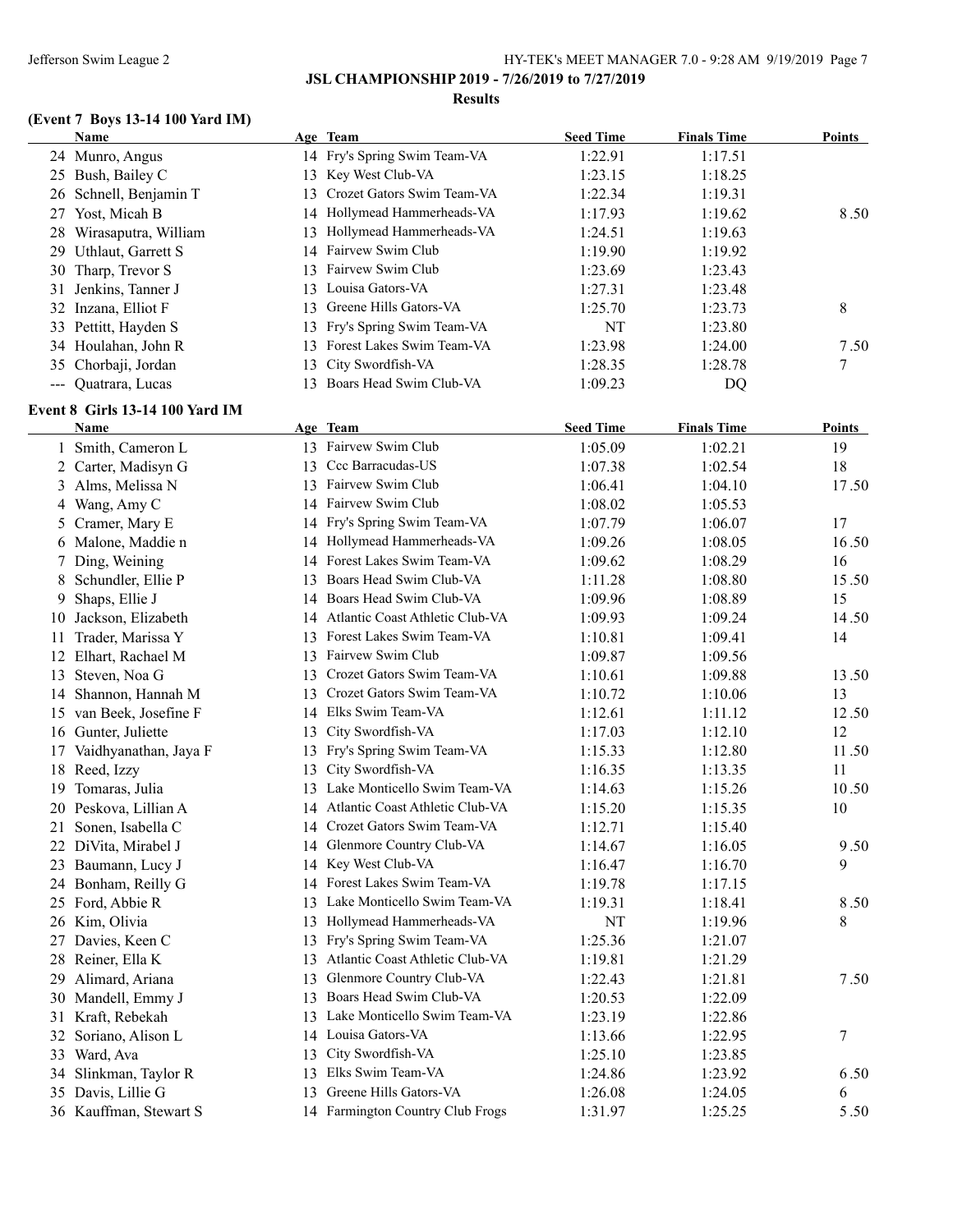#### **Results**

# **(Event 8 Girls 13-14 100 Yard IM)**

|       | Name                                  |    | Age Team                           | <b>Seed Time</b> | <b>Finals Time</b> | <b>Points</b> |
|-------|---------------------------------------|----|------------------------------------|------------------|--------------------|---------------|
|       | 37 Adams, Megan A                     |    | 14 Hollymead Hammerheads-VA        | 1:27.27          | 1:25.74            |               |
|       | 38 Leach, Rachel L                    |    | 13 Forest Lakes Swim Team-VA       | 1:29.73          | 1:25.92            |               |
|       | 39 Drumheller, Kelsey A               | 13 | Key West Club-VA                   | 1:27.31          | 1:27.15            | 5             |
|       | 40 Crawford, Shelby                   | 13 | Fluvanna Area Swim Team-VA         | 1:32.34          | 1:28.99            | 4.50          |
| 41    | Robinson, Jane                        | 14 | Key West Club-VA                   | 1:33.07          | 1:29.10            |               |
| 42    | Rude, Anna L                          | 13 | Fry's Spring Swim Team-VA          | 1:29.56          | 1:31.41            |               |
| 43    | Waltz, Elizabeth J                    | 13 | Ccc Barracudas-US                  | 1:34.09          | 1:32.20            | 4             |
|       | 44 Arbaugh, Corena                    | 13 | Key West Club-VA                   | 1:34.04          | 1:32.84            |               |
|       | 45 Buddington, Laura                  | 14 | City Swordfish-VA                  | 1:34.34          | 1:33.75            |               |
|       | 46 Duprey, Katelyn G                  | 13 | Elks Swim Team-VA                  | 1:39.84          | 1:34.67            |               |
|       | Hutchinson, Paige                     | 13 | Farmington Country Club Frogs      | NT               | DQ                 |               |
| $---$ | Shreve, Ashlyn                        | 14 | Lake Monticello Swim Team-VA       | 1:22.01          | DQ                 |               |
|       | --- Altherr, Vaile K                  |    | 13 Atlantic Coast Athletic Club-VA | 1:19.20          | DQ                 |               |
|       | <b>Event 9 Boys 15-18 100 Yard IM</b> |    |                                    |                  |                    |               |
|       | <b>Name</b>                           |    | Age Team                           | <b>Seed Time</b> | <b>Finals Time</b> | <b>Points</b> |
|       | 1 Hargrove, Noah A                    |    | 17 Boars Head Swim Club-VA         | 53.04            | 51.88              | 19            |
|       | 2 Winter, Tyce T                      |    | 17 Boars Head Swim Club-VA         | 55.19            | 52.46              | 18            |
|       | 3 Cross, Charlie T                    |    | 17 Hollymead Hammerheads-VA        | 58.23            | 55.46              | 17.50         |
|       | 4 Eddy, Bracken T                     |    | 18 Fairvew Swim Club               | 58.61            | 55.87              | 17            |
|       | 5 Taylor, Ryan                        |    | 16 Greene Hills Gators-VA          | 1:00.11          | 56.01              | 16.50         |
|       | 6 Strickland, Hunter                  |    | 16 Lake Monticello Swim Team-VA    | 59.37            | 56.34              | 16            |
|       | 7 Ashby, Zachary W                    |    | 16 Atlantic Coast Athletic Club-VA | 58.47            | 56.73              | 15.50         |
|       | 8 Wray, Peyton R                      |    | 15 Farmington Country Club Frogs   | 59.09            | 56.84              | 15            |
|       | 9 Holzwarth, Andrew                   | 17 | Boars Head Swim Club-VA            | 59.01            | 56.88              |               |
|       | 10 Hochrein, Noah A                   |    | 16 Fairvew Swim Club               | 58.76            | 57.06              | 14.50         |
| 11    | Woodson, Ahmad                        | 15 | Crozet Gators Swim Team-VA         | 1:02.36          | 57.39              | 14            |
| 12    | Johnson, Noah                         | 15 | Crozet Gators Swim Team-VA         | 1:00.59          | 57.60              | 13.50         |
| 13    | Smith, Nathaniel                      |    | 16 Lake Monticello Swim Team-VA    | 1:01.22          | 58.35              | 13            |
|       | 14 Hartogensis, Jake A                |    | 16 Atlantic Coast Athletic Club-VA | 1:02.45          | 59.02              | 12.50         |
|       | 15 Walcott, Josiah D                  |    | 18 Crozet Gators Swim Team-VA      | 1:01.99          | 59.07              |               |
|       | 16 McDonald, Duncan                   |    | 16 Hollymead Hammerheads-VA        | 1:03.55          | 59.54              | 12            |
|       | 17 Brubaker, Zeke C                   |    | 15 Atlantic Coast Athletic Club-VA | 1:02.59          | 59.78              |               |
|       | 18 Cave, Sebastian R                  |    | 18 Fry's Spring Swim Team-VA       | 1:03.01          | 1:00.44            | 11.50         |
|       | 19 Greenhoe, Harrison                 |    | 15 Fry's Spring Swim Team-VA       | 1:04.70          | 1:01.06            | 11            |
|       | 20 Giuliano-Dunn, Liam j              |    | 17 Boars Head Swim Club-VA         | 1:06.14          | 1:01.56            |               |
|       | 21 Mayo, Jacob C                      |    | 15 Forest Lakes Swim Team-VA       | 1:02.67          | 1:01.64            | 10.50         |
|       | 22 Pilkey, Angel                      |    | 16 Key West Club-VA                | 1:05.43          | 1:02.34            | 10            |
|       | 23 Strickler, Luke d                  |    | 17 Fairvew Swim Club               | 1:03.96          | 1:02.36            |               |
|       | 24 Bickers, Sam D                     | 17 | Glenmore Country Club-VA           | 1:04.24          | 1:03.03            | 9.50          |
|       | 25 Coppi, Duncan                      |    | 16 Hollymead Hammerheads-VA        | 1:06.26          | 1:03.14            |               |
|       | 26 Laughon-Worrell, Quinton           | 15 | City Swordfish-VA                  | 1:04.31          | 1:04.39            | 9             |
|       | 27 He, Alexander                      | 16 | Crozet Gators Swim Team-VA         | 1:05.09          | 1:04.57            |               |
|       | 28 Lamb, Andrew                       |    | 15 Key West Club-VA                | 1:06.28          | 1:06.19            | 8.50          |
|       | 29 Kwon, Orion                        | 17 | Hollymead Hammerheads-VA           | 1:05.86          | 1:06.72            |               |
|       | 30 Morton, CJ J                       |    | 15 Fairvew Swim Club               | 1:09.95          | 1:07.53            |               |
|       | 31 Craig, Fields                      |    | 16 Farmington Country Club Frogs   | 1:08.69          | 1:08.52            | 8             |
|       | 32 Hodge, Zakk B                      | 17 | Atlantic Coast Athletic Club-VA    | 1:11.77          | 1:08.65            |               |
|       | 33 Grimes, Evan M                     |    | 16 Forest Lakes Swim Team-VA       | 1:12.75          | 1:10.72            | 7.50          |
|       | 34 Nicol, Jeff D                      | 17 | Ccc Barracudas-US                  | 1:14.44          | 1:10.80            | 7             |
|       | 35 Wiles, David                       |    | 15 City Swordfish-VA               | 1:14.68          | 1:11.88            | 6.50          |
|       | 36 Wright, Joey M                     |    | 18 Greene Hills Gators-VA          | 1:12.91          | 1:13.64            | 6             |
|       |                                       |    |                                    |                  |                    |               |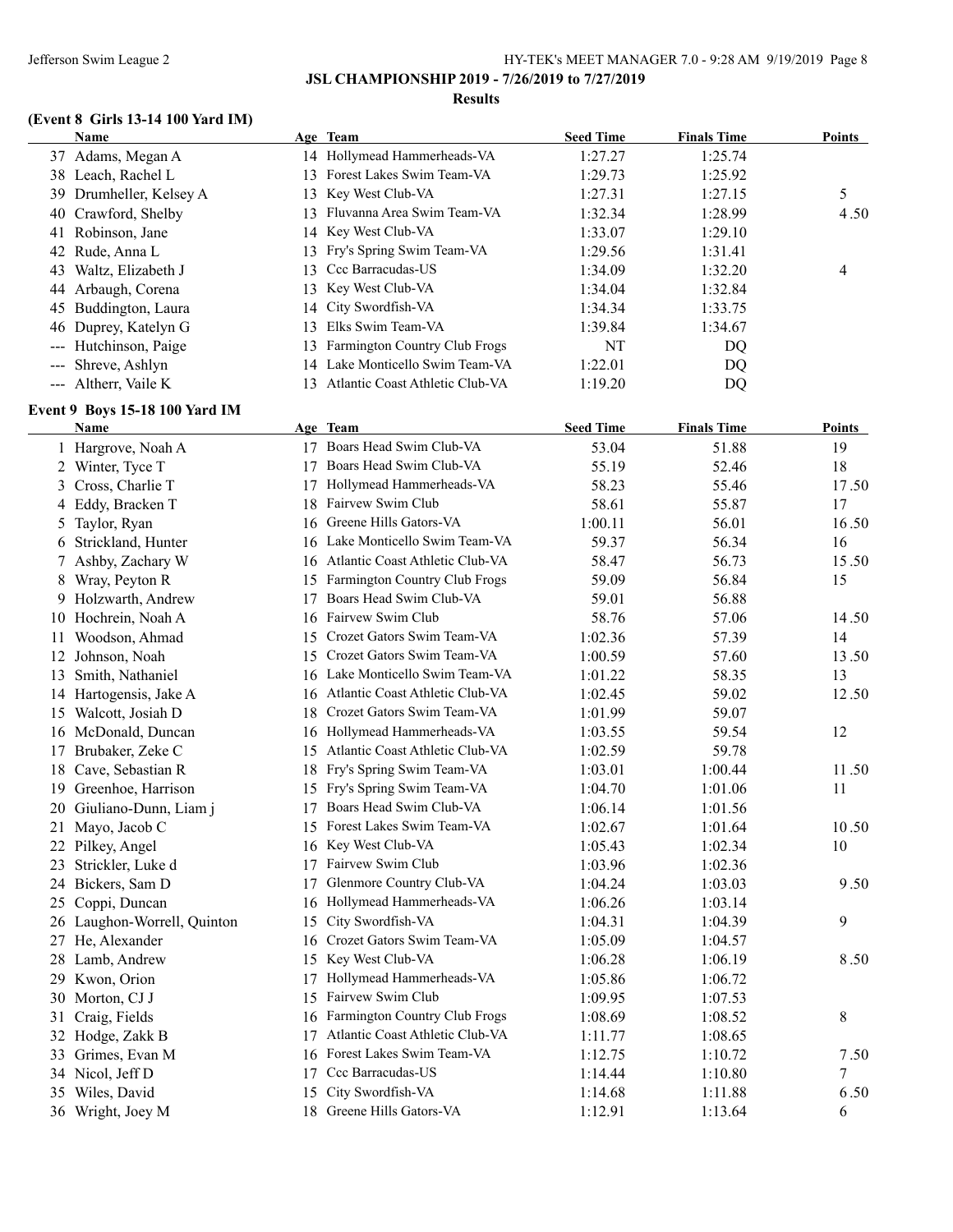### **JSL CHAMPIONSHIP 2019 - 7/26/2019 to 7/27/2019**

#### **Results**

# **(Event 9 Boys 15-18 100 Yard IM)**

| Name                   | Age Team                        | <b>Seed Time</b> | <b>Finals Time</b> | <b>Points</b> |
|------------------------|---------------------------------|------------------|--------------------|---------------|
| 37 Wildermann, Jacob P | 15 Fry's Spring Swim Team-VA    | 1:18.60          | 1:15.87            |               |
| 38 Nordbrock, Ben      | 17 Key West Club-VA             | 1:15.19          | 1:15.93            |               |
| 39 O'Connor, Joseph    | 15 Lake Monticello Swim Team-VA | 1:20.10          | 1:20.48            |               |
| 40 Sam, Joseph         | 15 Fluvanna Area Swim Team-VA   | 1:21.50          | 1:23.43            | 5.50          |

### **Event 10 Girls 15-18 100 Yard IM**

|    | Name                      |     | Age Team                           | <b>Seed Time</b> | <b>Finals Time</b> | <b>Points</b> |
|----|---------------------------|-----|------------------------------------|------------------|--------------------|---------------|
|    | 1 Vanyo, Athena A         |     | 15 Atlantic Coast Athletic Club-VA | 1:01.41          | 57.79              | 19            |
|    | 2 Bradley, Izzy           |     | 15 City Swordfish-VA               | 1:02.95          | 59.21              | 18            |
|    | 3 Brown, Abigail R        |     | 16 Crozet Gators Swim Team-VA      | 1:03.96          | 1:01.06            | 17.50         |
|    | 4 Harlow, Abigayle        |     | 16 Lake Monticello Swim Team-VA    | 1:07.14          | 1:02.08            | 17            |
|    | 5 Yu, Sophia              |     | 15 Forest Lakes Swim Team-VA       | 1:04.53          | 1:02.14            | 16.50         |
|    | 6 Tosi, Arianna L         | 15  | Fairvew Swim Club                  | 1:04.69          | 1:02.65            | 16            |
|    | 7 Phillips, Casey R       |     | 15 Boars Head Swim Club-VA         | 1:06.33          | 1:02.81            | 15.50         |
|    | 8 Jumper, Kayleigh m      |     | 18 Boars Head Swim Club-VA         | 1:06.61          | 1:02.82            | 15            |
|    | 9 O'Donnell, Sophie       |     | 16 Farmington Country Club Frogs   | 1:04.41          | 1:03.23            | 14.50         |
|    | 10 Chatterson, Maya Y     | 16  | Crozet Gators Swim Team-VA         | 1:06.67          | 1:03.56            | 14            |
|    | 11 Haise, Sophie A        | 16  | Atlantic Coast Athletic Club-VA    | 1:05.62          | 1:03.70            | 13.50         |
|    | 12 Bendall, Elisabeth A   | 15  | Fairvew Swim Club                  | 1:06.76          | 1:04.04            | 13            |
|    | 13 Morton, Lindsay M      | 15  | Fairvew Swim Club                  | 1:07.54          | 1:04.24            |               |
|    | 14 MacDonald, Adah R      | 18  | Fry's Spring Swim Team-VA          | 1:11.11          | 1:06.10            | 12.50         |
|    | 15 O'Connell, Clare B     | 17  | Boars Head Swim Club-VA            | 1:13.40          | 1:07.56            |               |
|    | 16 Ragsdale, Audrey J     | 15  | Fry's Spring Swim Team-VA          | 1:09.99          | 1:07.66            | 12            |
|    | 17 Rinald, Megan E        |     | 16 Hollymead Hammerheads-VA        | 1:10.14          | 1:08.38            | 11.50         |
|    | 18 Dofflemyer, Ella       | 15  | Fairvew Swim Club                  | 1:12.51          | 1:08.52            |               |
|    | 19 Strickland, Olivia     | 18. | Lake Monticello Swim Team-VA       | 1:12.52          | 1:09.60            | 11            |
|    | 20 Sheehan, Kimball A     |     | 16 Boars Head Swim Club-VA         | 1:13.25          | 1:09.85            |               |
|    | 21 Hill, Rachel           | 15  | Greene Hills Gators-VA             | 1:12.07          | 1:10.50            | 10.50         |
|    | 22 Rude, Claire N         |     | 15 Fry's Spring Swim Team-VA       | 1:10.89          | 1:11.21            |               |
|    | 23 van Ek, Kylie          | 17  | Atlantic Coast Athletic Club-VA    | 1:11.73          | 1:11.28            |               |
|    | 24 Chhabra, Vaya          |     | 15 Boars Head Swim Club-VA         | 1:14.23          | 1:11.38            |               |
|    | 25 Young, Erin L          | 17  | Glenmore Country Club-VA           | 1:15.05          | 1:12.01            | 10            |
|    | 26 Warren, Sarah Randolph |     | 16 Farmington Country Club Frogs   | 1:13.73          | 1:12.75            | 9.50          |
|    | 27 Holstege, Annalee      |     | 16 Glenmore Country Club-VA        | 1:17.34          | 1:13.30            | 9             |
|    | 28 Nemergut, Kate A       |     | 15 Crozet Gators Swim Team-VA      | 1:12.68          | 1:13.51            |               |
|    | 29 Arras, Aoife           |     | 15 City Swordfish-VA               | 1:16.15          | 1:13.91            | 8.50          |
|    | 30 Espie, Sophia L        | 17  | Fry's Spring Swim Team-VA          | 1:17.81          | 1:15.41            |               |
|    | 31 Gillenwater, Grace E   |     | 15 Forest Lakes Swim Team-VA       | 1:17.17          | 1:15.98            | 8             |
|    | 32 Perrone, Nina L        |     | 15 Crozet Gators Swim Team-VA      | 1:20.06          | 1:16.23            |               |
|    | 33 Simeone, Lillian       |     | 16 Key West Club-VA                | 1:18.75          | 1:16.99            | 7.50          |
|    | 34 Franco, Jordan E       | 17  | Lake Monticello Swim Team-VA       | 1:19.98          | 1:17.03            |               |
|    | 35 Kauffman, Maggie E     | 15  | Farmington Country Club Frogs      | 1:18.05          | 1:17.25            |               |
|    | 36 Ward, Emily            |     | 16 City Swordfish-VA               | 1:20.77          | 1:17.60            |               |
|    | 37 Hendrix, Lara          |     | 16 City Swordfish-VA               | 1:20.43          | 1:17.89            |               |
|    | 38 Young, Kelly E         |     | 16 Hollymead Hammerheads-VA        | 1:18.91          | 1:17.99            | 7             |
|    | 39 Engler, Abby           |     | 16 Key West Club-VA                | 1:19.59          | 1:18.73            | 6.50          |
|    | 40 Schoolcraft, Ally M    |     | 16 Atlantic Coast Athletic Club-VA | 1:19.40          | 1:19.64            |               |
| 41 | Green, Maddie E           | 15  | Elks Swim Team-VA                  | 1:22.63          | 1:20.63            | 6             |
|    | 42 Baumann, Ella R        |     | 15 Key West Club-VA                | 1:22.09          | 1:23.38            |               |
| 43 | Weatherford, Liv J        |     | 16 Fry's Spring Swim Team-VA       | 1:30.48          | 1:25.13            |               |
|    | 44 Nycz, Isabelle         |     | 15 Key West Club-VA                | 1:24.59          | 1:25.52            |               |
|    | 45 Shifflett, Beth A      |     | 16 Forest Lakes Swim Team-VA       | 1:27.61          | 1:33.54            |               |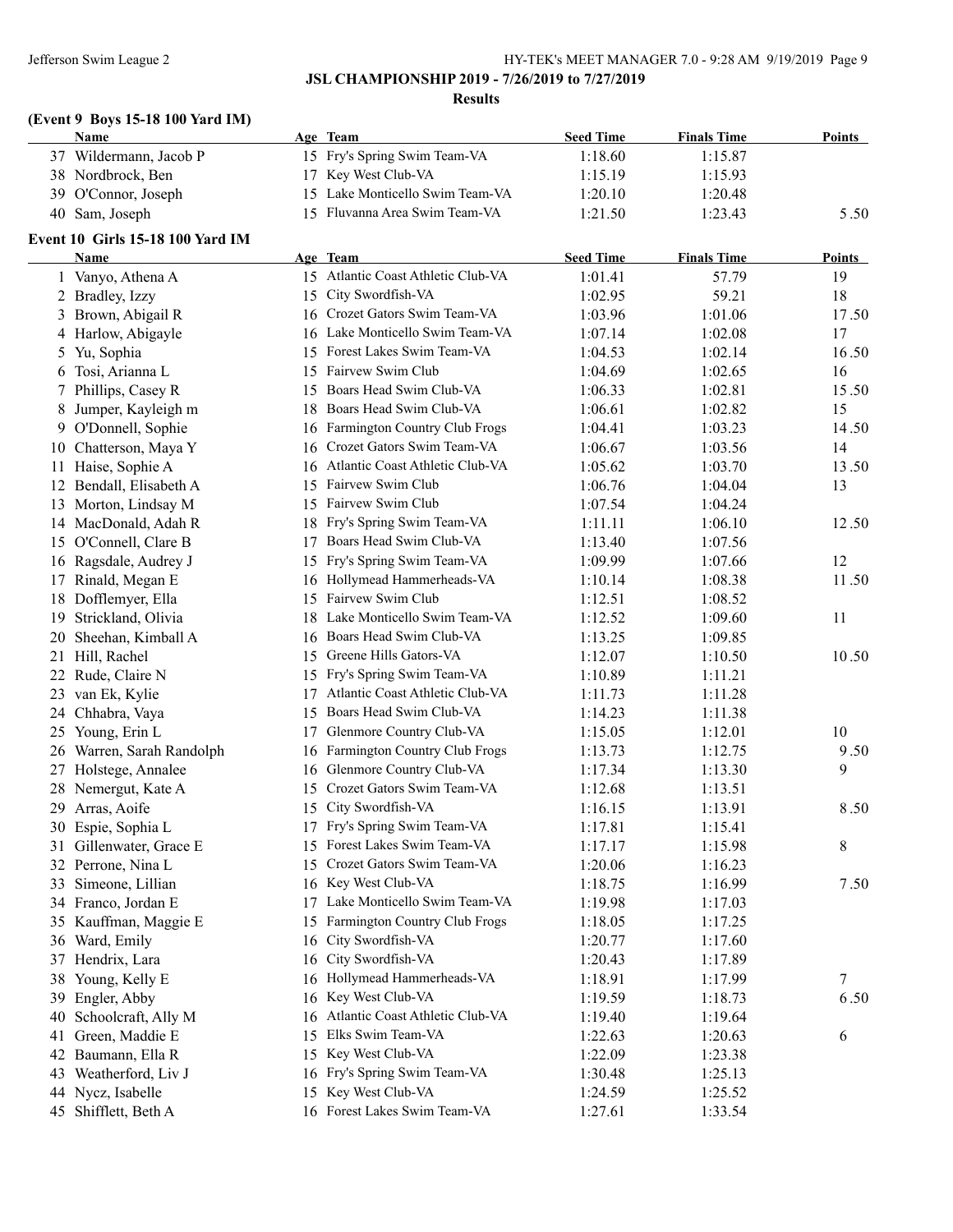### **JSL CHAMPIONSHIP 2019 - 7/26/2019 to 7/27/2019**

**Results**

### **(Event 10 Girls 15-18 100 Yard IM)**

| Name                                                                                                                | Age Team                    | <b>Seed Time</b>        | <b>Finals Time</b>          | <b>Points</b> |
|---------------------------------------------------------------------------------------------------------------------|-----------------------------|-------------------------|-----------------------------|---------------|
| --- Conner, Hailey E                                                                                                | 16 Louisa Gators-VA         | 1:23.82                 | DQ                          |               |
| --- Adams, Rebekah R                                                                                                | 16 Hollymead Hammerheads-VA | 1:22.62                 | DQ                          |               |
| Event 11 Boys 8 & Under 100 Yard Medley Relay                                                                       |                             |                         |                             |               |
| <b>Team</b>                                                                                                         | <b>Relay</b>                | <b>Seed Time</b>        | <b>Finals Time</b>          | Points        |
| 1 Hollymead Hammerheads-VA                                                                                          | A                           | 1:19.93                 | 1:14.97                     | 29            |
| 1) Mejias, Keegan 8                                                                                                 | 2) Dumene, Daniel R 8       | 3) Jung, Jake 8         | 4) Ostlund, Braden 8        |               |
| 2 Fairvew Swim Club                                                                                                 | A                           | 1:25.56                 | 1:17.23                     | 28            |
| 1) Ismailov, Yusuf Y 8                                                                                              | 2) Uthlaut, Colin H 8       | 3) Roberts, David 8     | 4) Hall, Jackson D 8        |               |
| 3 Atlantic Coast Athletic Club-VA                                                                                   | $\mathsf{A}$                | 1:23.27                 | 1:20.14                     | 27.50         |
| 1) Hansen, Alex R 8                                                                                                 | 2) Russell, Dylan 8         | 3) Easton, Walker C 8   | 4) Pariseau, Drew M 8       |               |
| 4 Key West Club-VA                                                                                                  | $\mathsf{A}$                | 1:38.62                 | 1:31.39                     | 27            |
| 1) Jaskot, Sutton C 6                                                                                               | 2) Turpin, Maxwell 8        | 3) Bouch, Thomas J 8    | 4) Tucker, Brooks 8         |               |
| 5 Farmington Country Club Frogs                                                                                     | $\mathbf{A}$                | 1:36.77                 | 1:34.84                     | 26.50         |
| 1) Chulis, Luke M 8                                                                                                 | 2) Noland, Walker 8         | 3) Statuta, Thomas 7    | 4) Kilfoil, Andy 7          |               |
| 6 Crozet Gators Swim Team-VA                                                                                        | $\mathsf{A}$                | 1:34.86                 | 1:38.98                     | 26            |
| 1) Steven, Findley R 8                                                                                              | 2) Hamilton, Rhys 8         | 3) McGinn, Mason P 7    | 4) Schoeny, Landon 8        |               |
| 7 City Swordfish-VA                                                                                                 | $\mathsf{A}$                | 1:34.48                 | 1:41.03                     | 25.50         |
| 1) Lavery, Malcolm 6                                                                                                | 2) Choo, Timothy 8          | 3) Beuttenmuller, Sam 7 | 4) Austin, Woods 7          |               |
| 8 Glenmore Country Club-VA                                                                                          | $\mathsf{A}$                | 1:45.30                 | 1:47.43                     | 25            |
| 1) Kennedy, Connor J 6                                                                                              | 2) Betsworth, Cam M 8       | 3) Byrne, Jack K 8      | 4) Hester, DJ 7             |               |
| 9 Louisa Gators-VA                                                                                                  | $\mathsf{A}$                | 1:50.34                 | 1:47.52                     | 24.50         |
| 1) Michael, Ethan R 8                                                                                               | 2) Schulz, Lucas T 8        | 3) McClellan, Gavin L 8 | 4) Stanton, Connor M 8      |               |
| 10 Lake Monticello Swim Team-VA                                                                                     | $\mathsf{A}$                | 2:19.05                 | 1:55.11                     | 24            |
| 1) Marks, Uriah 7                                                                                                   | 2) Kalinosky, Nicholas 8    | 3) Rochester, Levi C 7  | 4) Achmad-Guzman, Mateo J 7 |               |
| 11 Greene Hills Gators-VA                                                                                           | A                           | 2:12.98                 | 2:03.24                     | 23.50         |
| 1) Kibler, Archer F 7                                                                                               | 2) Kibler, Jack A 7         | 3) Shelley, Soren X 8   | 4) Spencer, Landon 7        |               |
| --- Forest Lakes Swim Team-VA                                                                                       | $\mathbf{A}$                | 1:32.05                 | DQ                          |               |
| 1) Jones, Colin H 8                                                                                                 | 2) Abueshaibeh, Zaid J 8    | 3) Wenert, Luke J 8     | 4) Rankin, William M 8      |               |
| --- Fry's Spring Swim Team-VA                                                                                       | $\mathsf{A}$                | 1:38.56                 | DQ                          |               |
| 1) Johnston, Cole S 8                                                                                               | 2) Charlton, Ben S 8        | 3) Luck, Braden M 8     | 4) Rapp, Corban H 7         |               |
| --- Boars Head Swim Club-VA                                                                                         | $\mathsf{A}$                | 1:27.24                 | DQ                          |               |
| 1) Finot, Gabin A 8                                                                                                 | 2) Bowman, Caiden C 8       | 3) Envall, Parker H 8   | 4) Cronberg, Michael J 7    |               |
| --- Ccc Barracudas-US                                                                                               | A                           | NT                      | <b>DQ</b>                   |               |
| 1) Falconer, Archer F 7                                                                                             | 2) Lucas, Bouldin B 7       | 3) Hale, Hunter A 8     | 4) Hale, Jackson P 6        |               |
| --- Fluvanna Area Swim Team-VA                                                                                      | $\mathbf{A}$                | 1:56.98                 | <b>DQ</b>                   |               |
| 1) Williams, Reed 7                                                                                                 | 2) Birkhead, Jacob 7        | 3) England, Jonah 6     | 4) Gray, Christian 7        |               |
| and a series of the series of the series of the series of the series of the series of the series of the series<br>. |                             |                         |                             |               |

# **Event 12 Girls 8 & Under 100 Yard Medley Relay**

| Team                              | Relay                     | <b>Seed Time</b>         | <b>Finals Time</b>        | <b>Points</b> |
|-----------------------------------|---------------------------|--------------------------|---------------------------|---------------|
| 1 Crozet Gators Swim Team-VA      | A                         | NT                       | 1:15.05                   | 29            |
| 1) Phillips, Willow $N$ 8         | 2) Heilman, Katherine A 8 | 3) Carter, Dilyn R 8     | 4) Kagarise, Taylor M 8   |               |
| 2 Fairvew Swim Club               | A                         | 1:24.15                  | 1:19.51                   | 28            |
| 1) Wayner, Evie L 8               | 2) Wells, Emily M 7       | 3) Killian, Margaret E 8 | 4) Lewis, Madeline 8      |               |
| 3 Boars Head Swim Club-VA         | A                         | 1:28.40                  | 1:20.85                   | 27.50         |
| 1) Clark, Mila 8                  | 2) Richmond, Eliza 8      | $3)$ Hitt, Lulu F $8$    | 4) Fontenot, Lillian c 8  |               |
| 4 Atlantic Coast Athletic Club-VA | A                         | 1:28.82                  | 1:24.81                   | 27            |
| 1) Hines, Gia G $8$               | 2) Kurtz, Sabina N 7      | 3) Easton, Mattie F 8    | 4) Coleman, Monet G 8     |               |
| 5 Forest Lakes Swim Team-VA       | A                         | 1:38.44                  | 1:25.84                   | 26.50         |
| $1)$ Syms, Lily $8$               | 2) Ritter, Paige R 8      | 3) King, Sedona N 8      | 4) Jones, Madelyn E 8     |               |
| 6 Glenmore Country Club-VA        | A                         | 1:27.42                  | 1:28.87                   | 26            |
| 1) Strassheim, Clare E 8          | 2) Spencer, Peyton 8      | 3) Betsworth, Emory J 6  | 4) Krishnaraj, Priyanka 6 |               |
| 7 Farmington Country Club Frogs   | A                         | 1:31.86                  | 1:30.80                   | 25.50         |
| 1) Ring, Kiersten 8               | 2) Murphy, Margot J 8     | 3) Powers, Eliza 7       | 4) Barry, Ellie E 7       |               |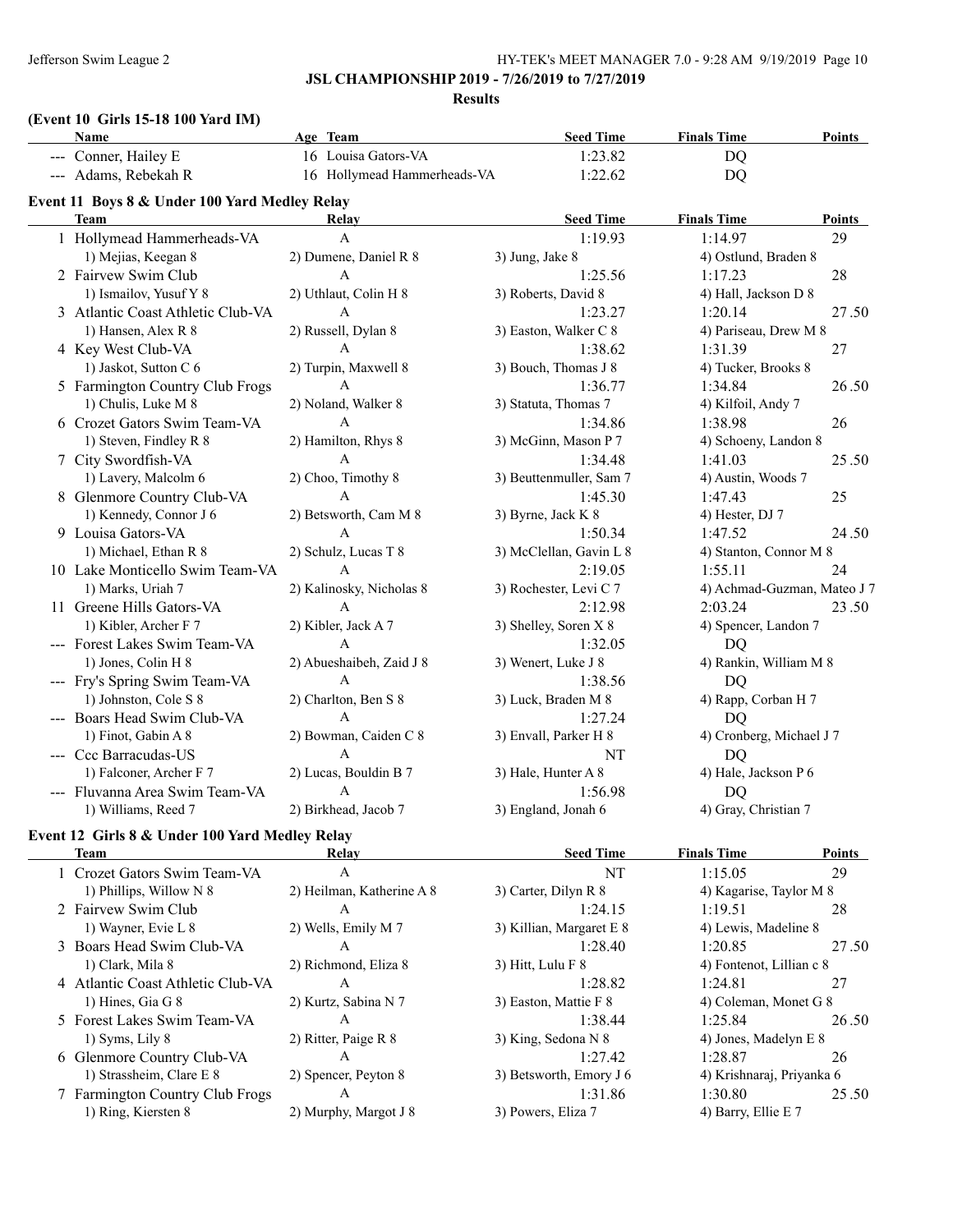**Results**

# **(Event 12 Girls 8 & Under 100 Yard Medley Relay)**

| Team                             | Relay                   | <b>Seed Time</b>          | <b>Finals Time</b>      | <b>Points</b> |
|----------------------------------|-------------------------|---------------------------|-------------------------|---------------|
| 8 Hollymead Hammerheads-VA       | A                       | 1:39.32                   | 1:33.01                 | 25            |
| 1) Dolinger, Delila M 8          | 2) Maynard, Addey 7     | 3) Durrer, Libby Anne A 7 | 4) Owney, Scarlett 8    |               |
| 9 City Swordfish-VA              | A                       | 1:42.93                   | 1:40.14                 | 24.50         |
| 1) Lockhart, Payton 8            | 2) Powers, Cora 8       | 3) Poncy, Taylor K 8      | 4) Danna, Lea 8         |               |
| 10 Fluvanna Area Swim Team-VA    | A                       | 1:29.19                   | 1:43.96                 | 24            |
| 1) Varga, Olivia 8               | 2) Caruso, Abby 8       | 3) Gray, Ella 8           | 4) Requeno, Emily 7     |               |
| 11 Key West Club-VA              | A                       | NT                        | 1:47.41                 | 23.50         |
| 1) Maupin, Coco 7                | 2) Hall, Gwynn 8        | 3) Engel, Kit $A_8$       | 4) Inofuentes, Emma R 7 |               |
| --- Louisa Gators-VA             | A                       | 1:44.47                   | DO.                     |               |
| 1) Soriano, Gabriann N 8         | 2) Meadows, Sydney A 8  | 3) Ways, Laney 8          | 4) Mosher, Riley M 8    |               |
| --- Greene Hills Gators-VA       | A                       | 2:57.73                   | DO                      |               |
| 1) Ryan, Kendyl M 5              | 2) Cherry, Kayleigh L 8 | 3) Harvey, Myra K 8       | 4) Kibler, Cara L 6     |               |
| --- Fry's Spring Swim Team-VA    | A                       | 1:41.55                   | DO                      |               |
| 1) Dawson, Clementine E 8        | 2) Blank, Isabel L 8    | 3) Taylor, Mckenzie M 7   | 4) Wrightson, Alice E 7 |               |
| --- Lake Monticello Swim Team-VA | A                       | 2:09.63                   | DQ                      |               |
| 1) Miller, Ariella 7             | 2) Barresi, Vienna E 7  | 3) Hockman, Lauren J 8    | 4) Yowell, Reagan 7     |               |
|                                  |                         |                           |                         |               |

### **Event 13 Boys 9-10 200 Yard Medley Relay**

| <b>Team</b>                       | Relay                       | <b>Seed Time</b>         | <b>Finals Time</b>       | Points |
|-----------------------------------|-----------------------------|--------------------------|--------------------------|--------|
| 1 Glenmore Country Club-VA        | A                           | 2:29.85                  | 2:28.97                  | 29     |
| 1) Reuter, Pierce V 10            | 2) Davidson, Chase S 9      | 3) Hathaway, Trey L 9    | 4) Weiss, Dalton 10      |        |
| 2 Boars Head Swim Club-VA         | A                           | 2:33.99                  | 2:29.23                  | 28     |
| 1) Nolde, James f 9               | 2) Ritter, Beckett D 9      | 3) Smith, Henry C 9      | 4) Baldwin, Liam A 9     |        |
| 3 Fry's Spring Swim Team-VA       | $\mathbf{A}$                | 2:41.28                  | 2:37.47                  | 27.50  |
| 1) Adams, Henry W 9               | 2) Kestner, Jones P 10      | 3) Koch, Casper L 9      | 4) Pate, Hart A 9        |        |
| 4 Farmington Country Club Frogs   | A                           | 2:35.57                  | 2:39.74                  | 27     |
| 1) Johnston, Graham W 9           | 2) Kelly, Jack 10           | 3) Bloxsom, Beau 10      | 4) Murphy, Teddy R 9     |        |
| 5 Atlantic Coast Athletic Club-VA | A                           | 2:31.11                  | 2:53.67                  | 26.50  |
| 1) Lawson, Brody B 9              | 2) Kerrigan, Tyler W 9      | 3) Thompson, Isaiah J 10 | 4) Pariseau, Evan M 10   |        |
| 6 Greene Hills Gators-VA          | $\mathsf{A}$                | 3:05.98                  | 3:00.95                  | 26     |
| 1) Kibler, Christian P 9          | 2) Davis, Mitch W 10        | 3) Goff, Taylor 10       | 4) Ray, Tanner A 10      |        |
| 7 City Swordfish-VA               | A                           | 3:06.54                  | 3:01.83                  | 25.50  |
| 1) Kenner, Judah 10               | 2) Poncy, Mikey 10          | 3) Gewirtz, Simon 10     | 4) Schwartzman, Solly 9  |        |
| 8 Crozet Gators Swim Team-VA      | A                           | 2:48.75                  | 3:03.20                  | 25     |
| 1) Haslam, Henry C 9              | 2) Saini, Gurmat 10         | 3) Bowman, Henry E 9     | 4) Hankins, Jackson D 10 |        |
| 9 Louisa Gators-VA                | $\overline{A}$              | 3:15.28                  | 3:08.61                  | 24.50  |
| 1) McClellan, Jon David D 10      | 2) Soriano, Casen M 10      | 3) Spangler, Brody W 9   | 4) Shaw, Ronan J 10      |        |
| 10 Lake Monticello Swim Team-VA   | $\mathbf{A}$                | 3:55.66                  | 3:26.12                  | 24     |
| 1) Farist, Matthew W 9            | 2) Pace, Jack T 10          | 3) Kovarik, Landon 9     | 4) Fairbanks, Aaron 10   |        |
| 11 Forest Lakes Swim Team-VA      | $\mathsf{A}$                | 2:40.53                  | 3:28.91                  | 23.50  |
| 1) Costello, Conor H 9            | 2) Binter, Zachary W 9      | 3) Agarwal, Devan C 10   | 4) Lynn, Aiden M 9       |        |
| --- Hollymead Hammerheads-VA      | $\mathbf{A}$                | 2:59.98                  | DQ                       |        |
| 1) Hull, Camden J 10              | 2) Scott, Alex M 10         | 3) Warfel, Eli 9         | 4) Schramm, Charles A 9  |        |
| --- Key West Club-VA              | A                           | 3:26.36                  | D <sub>O</sub>           |        |
| 1) Kangas, Tristan 10             | 2) Spradlin, Landon M 10    | 3) Maupin, Grant 9       | 4) Jameson, Ryan M 10    |        |
| --- Fairvew Swim Club             | A                           | 2:31.25                  | DQ                       |        |
| 1) Roberts, Samuel 10             | 2) Suggs DeSorbo, Jack J 10 | 3) Britt, Garrett W 9    | 4) Hall, Collin R 9      |        |
|                                   |                             |                          |                          |        |

### **Event 14 Girls 9-10 200 Yard Medley Relay**

 $\overline{a}$ 

| Team                            | Relay                    | <b>Seed Time</b>           | <b>Finals Time</b>   | Points |
|---------------------------------|--------------------------|----------------------------|----------------------|--------|
| Boars Head Swim Club-VA         |                          | 2:30.34                    | 2:24.29              | 29     |
| 1) Jamison, Lilly A 10          | 2) Rowe, Abby C $10$     | 3) Rajagopalan, Tilda V 10 | 4) Grimes, Miller 10 |        |
| 2 Farmington Country Club Frogs |                          | 2:43.79                    | 2:34.29              | 28     |
| 1) Kilfoil, Ashton 10           | 2) Kincel, Carrington 10 | 3) Sturman, Blythe 10      | 4) Foshay, Lucy 10   |        |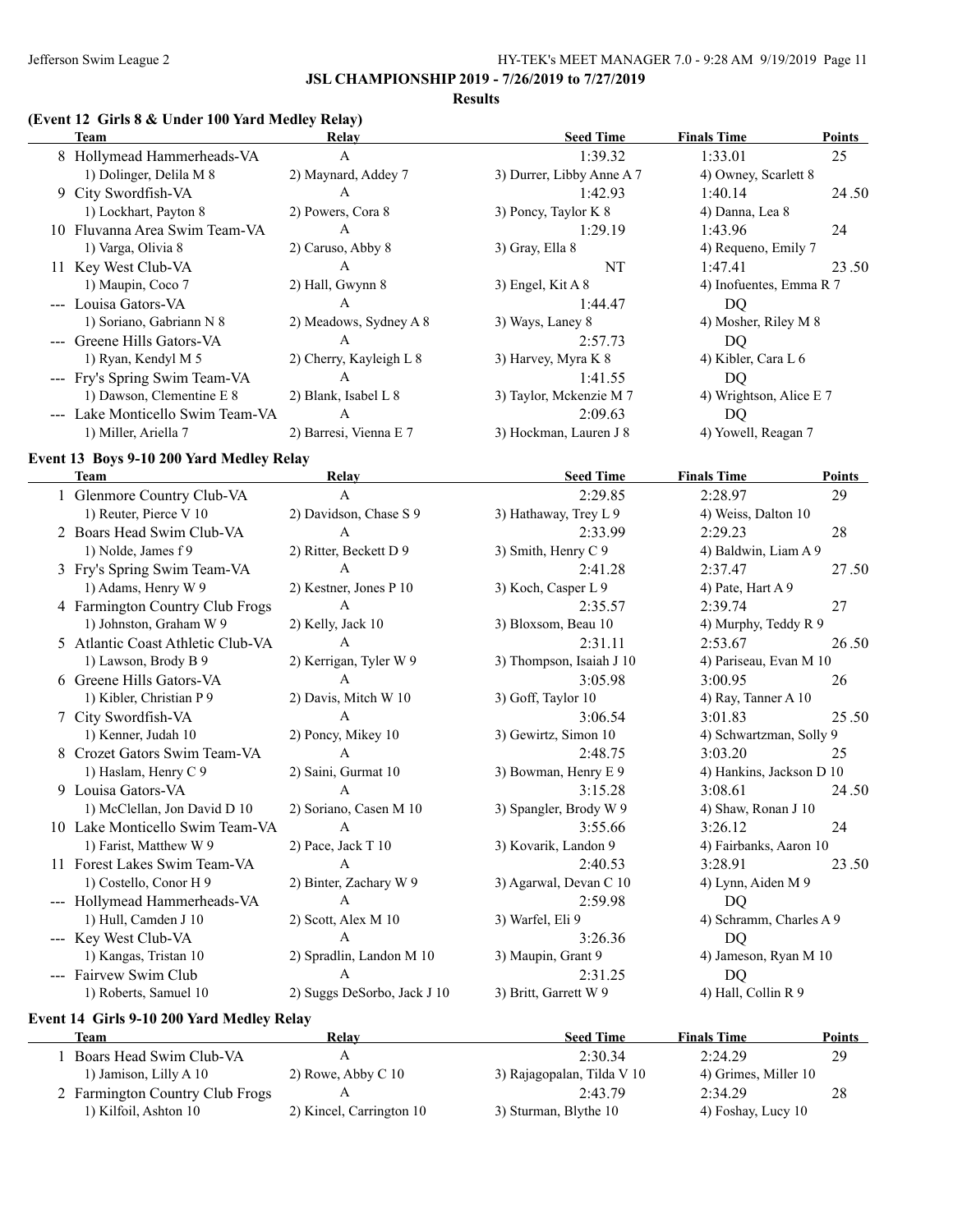#### **Results**

# **(Event 14 Girls 9-10 200 Yard Medley Relay)**

| <b>Team</b>                       | Relay                    | <b>Seed Time</b>           | <b>Finals Time</b>          | Points |
|-----------------------------------|--------------------------|----------------------------|-----------------------------|--------|
| 3 Glenmore Country Club-VA        | $\mathsf{A}$             | 2:38.87                    | 2:43.64                     | 27.50  |
| 1) deGoa, Callie H 9              | 2) Amato, Mira I 10      | 3) Hicks, Sophie P 10      | 4) Davis, Sydney O 9        |        |
| 4 Atlantic Coast Athletic Club-VA | $\mathsf{A}$             | 2:25.10                    | 2:45.97                     | 27     |
| 1) Ranalli, Lucinda 10            | 2) Wood, Erin J 9        | 3) McCready, Charlotte G 9 | 4) Whitt, Aureila G 10      |        |
| 5 Fairvew Swim Club               | $\mathsf{A}$             | 2:56.77                    | 2:56.68                     | 26.50  |
| 1) Behrens, Annah A 10            | 2) Henry, Fiona D 10     | 3) Davis, Kendall I 10     | 4) Rojas, Franchesca 9      |        |
| 6 Fluvanna Area Swim Team-VA      | $\mathsf{A}$             | 2:59.87                    | 3:01.24                     | 26     |
| 1) Caruso, Josi 10                | 2) D'Alessandro, RG G 10 | 3) Gray, Ava 10            | 4) Hernandez, Maya 10       |        |
| 7 Lake Monticello Swim Team-VA    | $\mathbf{A}$             | 3:15.47                    | 3:03.26                     | 25.50  |
| 1) Yowell, Reese R 10             | 2) Robinson, Lila Kate 9 | 3) Thompson, Isabelle 9    | 4) Herring, Kayleigh J 10   |        |
| 8 Forest Lakes Swim Team-VA       | A                        | 2:50.91                    | 3:03.77                     | 25     |
| 1) Heron, Lily E 9                | 2) Curtis, Caroline R 10 | 3) Keppel, Esther M 10     | 4) Hudtloff, Savannah C 9   |        |
| 9 Fry's Spring Swim Team-VA       | A                        | 3:08.08                    | 3:09.83                     | 24.50  |
| 1) Colla, Zaharra 10              | 2) Lyman, Hazel E 9      | 3) Cramer, Lydia K 10      | 4) Loura, Ellie R 10        |        |
| 10 City Swordfish-VA              | A                        | 3:16.51                    | 3:14.40                     | 24     |
| 1) Tavernise, Pia 10              | 2) Payne, London 10      | 3) Rosensweig, Nora 9      | 4) Pohl, Sisi 9             |        |
| 11 Key West Club-VA               | A                        | 3:31.85                    | 3:16.52                     | 23.50  |
| 1) Kangas, Sarah Kate K 10        | 2) Bowers, Miridia A 10  | 3) Pilkey, Mikela 9        | 4) Viccellio, Margaret E 10 |        |
| 12 Greene Hills Gators-VA         | A                        | 3:14.04                    | 3:27.86                     | 23     |
| 1) Goff, Samantha 10              | 2) Freid, Blair K 10     | 3) Shifflett, Cooper E 9   | 4) Mitchelson, Sophia A 9   |        |
| --- Louisa Gators-VA              | $\mathsf{A}$             | 3:26.72                    | DQ                          |        |
| 1) Reidelbach, Brooke A 10        | 2) Gurski, Ryelyn L 9    | 3) Follin, Maddie P 10     | 4) Grose, Ellie G 10        |        |
| --- Hollymead Hammerheads-VA      | $\mathsf{A}$             | 2:51.90                    | DO.                         |        |
| 1) Wirasaputra, Elizabeth 10      | 2) Hull, Reese A 10      | 3) Chang, Avery M 9        | 4) Garber, Mary Beth E 10   |        |
| --- Crozet Gators Swim Team-VA    | A                        | 2:42.76                    | DQ                          |        |
| 1) Clifford, Anna B 9             | 2) Driscoll, Maeve E 9   | 3) Streit, Dorothy V 9     | 4) Sterner, Shayla F 9      |        |

# **Event 15 Boys 11-12 200 Yard Medley Relay**

| <b>Team</b>                       | Relay                     | <b>Seed Time</b>           | <b>Finals Time</b>        | Points |
|-----------------------------------|---------------------------|----------------------------|---------------------------|--------|
| 1 Atlantic Coast Athletic Club-VA | A                         | 1:57.96                    | 1:54.51                   | 29     |
| 1) Zhu, Aiden 12                  | 2) Hodges, Joshua R 12    | 3) Elmore, Lance M 12      | 4) Sawyer, Bradley O 11   |        |
| 2 Hollymead Hammerheads-VA        | А                         | 2:18.14                    | 2:08.04                   | 28     |
| 1) Kidd, Tanner 12                | 2) Jung, Edward 11        | 3) Malone, Linus b 11      | 4) Fix, Ryan 11           |        |
| 3 Fairvew Swim Club               | A                         | 2:13.00                    | 2:14.27                   | 27.50  |
| 1) Wesson, Ben M 12               | 2) Killian, Andrew G 11   | 3) Cullaty, Owen O 11      | 4) Rajapakse, Kyle 11     |        |
| 4 Crozet Gators Swim Team-VA      | А                         | 2:23.35                    | 2:17.94                   | 27     |
| 1) Owens, Chase L 12              | 2) Liang, Nolan R 12      | 3) Driscoll, Finnegan J 12 | 4) Zevgolis, John L 11    |        |
| 5 Fry's Spring Swim Team-VA       | A                         | 2:23.80                    | 2:19.19                   | 26.50  |
| 1) Charlton, Will P 11            | 2) Bleakley, Joshua J 12  | 3) Cramer, Daniel J 11     | 4) Halbert, Dylan S 12    |        |
| 6 Glenmore Country Club-VA        | A                         | 2:22.00                    | 2:23.70                   | 26     |
| 1) Davis, Andrew N 12             | 2) Gaskin, Warner 12      | 3) Weiss, Cooper 12        | 4) Davis, Brady 12        |        |
| 7 Louisa Gators-VA                | $\mathsf{A}$              | 2:35.90                    | 2:32.22                   | 25.50  |
| 1) Moreno, Larson G 12            | 2) Schulz, Ben M 12       | 3) Soriano, Taylen M 12    | 4) Keller, Lucas A 12     |        |
| 8 Lake Monticello Swim Team-VA    | A                         | NT                         | 2:34.77                   | 25     |
| 1) Brooks, Jaxon 12               | 2) Patchett, Ivan 11      | 3) Creamer, Landon 12      | 4) Hockman, Nicholas 12   |        |
| 9 Key West Club-VA                | A                         | 2:31.04                    | 2:35.05                   | 24.50  |
| 1) Baumann, Henry H 11            | 2) Hallock, Holland 11    | 3) Pilkey, Walter 11       | 4) Engel, Owen R 11       |        |
| 10 Forest Lakes Swim Team-VA      | A                         | 2:22.68                    | 2:59.06                   | 24     |
| 1) Costello, Hayes J 12           | 2) Binter, Alexander J 11 | 3) Guerra, Lucas D 12      | 4) Joyce, Archie R 12     |        |
| Farmington Country Club Frogs     | A                         | 2:31.86                    | 3:15.39                   | 23.50  |
| 1) Ochs, Liam 8                   | 2) Albert, Jonathan 9     | 3) Oakey, Davis 11         | 4) Albert, Christopher 11 |        |
| --- Boars Head Swim Club-VA       | A                         | 2:08.63                    | DQ                        |        |
| 1) Bledsoe, Sam C 12              | 2) Hathaway, Jack T 12    | 3) Grimes, Colby 12        | 4) Skipper, Jackson j 11  |        |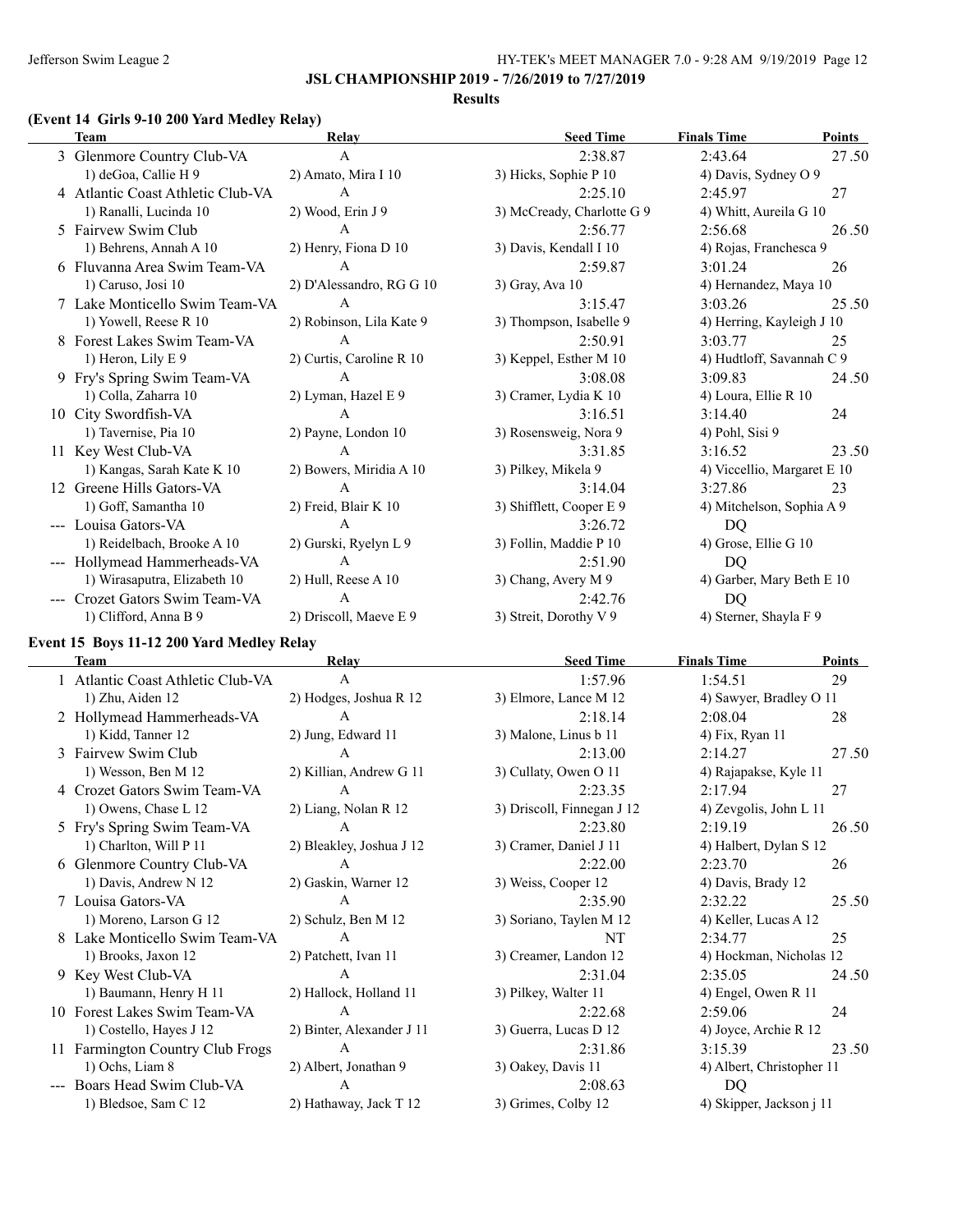### **JSL CHAMPIONSHIP 2019 - 7/26/2019 to 7/27/2019**

**Results**

| (Event 15 Boys 11-12 200 Yard Medley Relay) |  |
|---------------------------------------------|--|
|                                             |  |

| <b>Team</b>                                | Relay                             | <b>Seed Time</b>        | <b>Finals Time</b>        | <b>Points</b> |
|--------------------------------------------|-----------------------------------|-------------------------|---------------------------|---------------|
| --- City Swordfish-VA                      | $\mathbf{A}$                      | 2:44.23                 | DQ                        |               |
| 1) Rosensweig, Sascha 12                   | 2) Yoder, Gabe 12                 | 3) Marshall, Chris 11   | 4) Robertson, Luke 11     |               |
| Event 16 Girls 11-12 200 Yard Medley Relay |                                   |                         |                           |               |
| <b>Team</b>                                | Relay                             | <b>Seed Time</b>        | <b>Finals Time</b>        | <b>Points</b> |
| 1 Boars Head Swim Club-VA                  | $\mathbf{A}$                      | 2:10.18                 | 2:06.07                   | 29            |
| 1) Scherer, Anne t 11                      | 2) Hathaway, Genevieve T 12       | 3) Osada, Eliza R 11    | 4) Powell, Skyler E 12    |               |
| 2 Fairvew Swim Club                        | $\mathbf{A}$                      | 2:11.50                 | 2:07.55                   | 28            |
| 1) Moody, Macy 12                          | 2) Ismailova, Diana 11            | 3) Wells, Sara T 11     | 4) Britt, Lauren P 12     |               |
| 3 Fry's Spring Swim Team-VA                | A                                 | 2:12.46                 | 2:08.34                   | 27.50         |
| 1) Blank, Maddie E 12                      | 2) Hamil, Cara E 12               | 3) Kestner, Lee R 12    | 4) Bullard, Kiara 12      |               |
| 4 Forest Lakes Swim Team-VA                | A                                 | 2:19.40                 | 2:18.98                   | 27            |
| 1) Gahlmann, Kylin E 11                    | 2) Czirjak, Sara E 11             | 3) Wenert, Olivia G 11  | 4) Wang, Amy Y 11         |               |
| 5 Atlantic Coast Athletic Club-VA          | A                                 | 2:12.37                 | 2:20.45                   | 26.50         |
| 1) Zhu, Emily 11                           | 2) Dugas, Georgia K 12            | 3) Fuller, Alex G 12    | 4) Barclay, Sydney M 11   |               |
| 6 Crozet Gators Swim Team-VA               | A                                 | 2:26.08                 | 2:29.46                   | 26            |
| 1) Miracle, Audrey C 12                    | 2) Haslam, Elizabeth J 11         | 3) Wagner, Ella P 12    | 4) Jordan, Sarah L 12     |               |
| 7 Glenmore Country Club-VA                 | A                                 | 2:32.24                 | 2:30.77                   | 25.50         |
| 1) Hathaway, Margaret J 12                 | 2) Davidson, Ryan S 11            | 3) deGoa, Lia J 11      | 4) Byrne, Eveley J 12     |               |
| 8 City Swordfish-VA                        | A                                 | 2:43.29                 | 2:35.84                   | 25            |
| 1) Semmelhack, Sylvie 11                   | 2) Pohl, Marin 12                 | 3) Brown, Skylar 12     | 4) Vincel, Margaret 12    |               |
| 9 Louisa Gators-VA                         | A                                 | 2:43.93                 | 2:40.13                   | 24.50         |
| 1) Pearson, Josie S 12                     | 2) Delawder, Danielle M 12        | 3) Moreno, Elliott G 11 | 4) Hiter, Madison B 11    |               |
| 10 Lake Monticello Swim Team-VA            | A                                 | 2:56.80                 | 2:43.15                   | 24            |
| 1) Pace, Sophie M 11                       | 2) Harlow, Audrey 11              |                         | 4) Rochester, Marley R 11 |               |
| 11 Greene Hills Gators-VA                  | $\mathsf{A}$                      | 3) Amato, Anna 12       |                           |               |
|                                            |                                   | 2:46.52                 | 2:49.97                   | 23.50         |
| 1) Bunyea, Lily G 10                       | 2) Ray, Emma M 12<br>$\mathbf{A}$ | 3) Shelley, Zoe K 12    | 4) Morris, Lyla L 11      |               |
| 12 Ccc Barracudas-US                       |                                   | 3:04.67                 | 2:58.42                   | 23            |
| 1) Walker, Michelle 11                     | 2) Bridges, Abigail M 11          | 3) Denham, Olivia C 11  | 4) Waltz, Rebekah 11      |               |
| 13 Farmington Country Club Frogs           | $\mathbf{A}$                      | 2:28.78                 | 3:49.21                   | 22.50         |
| 1) Ochs, Jillian 10                        | 2) Florin, Eva 9                  | 3) Kauffman, Betsy G 10 | 4) Kauffman, Piper 7      |               |
| --- Hollymead Hammerheads-VA               | $\mathbf{A}$                      | 2:30.93                 | DQ                        |               |
| 1) Pemberton, Brynne K 11                  | 2) Pemberton, Willow R 11         | 3) Jones, Emilia C 11   | 4) Maynard, Riley 12      |               |
| --- Key West Club-VA                       | A                                 | 2:34.31                 | DQ                        |               |
| 1) Cook, Elizabeth G 11                    | 2) Messinger, Anna 12             | 3) Cordano, Astrid 11   | 4) Bouch, Meredith 11     |               |
| Event 17 Boys 13-14 200 Yard Medley Relay  |                                   |                         |                           |               |
| <b>Team</b>                                | <b>Relay</b>                      | <b>Seed Time</b>        | <b>Finals Time</b>        | <b>Points</b> |
| 1 Crozet Gators Swim Team-VA               | A                                 | 2:05.76                 | 1:49.88                   | 29            |
| 1) Garono, Anthony D 14                    | 2) Moore, Gus A 13                | 3) Hunt, Jackson J 14   | 4) Addison, Henry G 14    |               |
| 2 Fry's Spring Swim Team-VA                | $\boldsymbol{A}$                  | 1:59.02                 | 1:52.57                   | 28            |
| 1) Adams, Theo 14                          | 2) Roy, Cooper T 14               | 3) Keenan, William 14   | 4) Ragsdale, Quinn S 13   |               |
| 3 Fairvew Swim Club                        | A                                 | 1:54.97                 | 1:52.76                   | 27.50         |
| 1) Wesson, Carter G 14                     | 2) Alms, Gabriel X 13             | 3) Dofflemyer, Jack 13  | 4) Strickler, Sawyer J 13 |               |
| 4 Boars Head Swim Club-VA                  | A                                 | 1:53.59                 | 1:53.17                   | 27            |
| 1) Vaughn, Elias B 13                      | 2) Schundler, Jackson J 14        | 3) Quatrara, Lucas 13   | 4) Graham, William P 14   |               |
| 5 Atlantic Coast Athletic Club-VA          | Α                                 | 2:14.47                 | 2:02.25                   | 26.50         |

| Team                              | <b>Relav</b>               | Seed Time              | Finals Time               | Points |
|-----------------------------------|----------------------------|------------------------|---------------------------|--------|
| 1 Crozet Gators Swim Team-VA      | A                          | 2:05.76                | 1:49.88                   | 29     |
| 1) Garono, Anthony D 14           | $2)$ Moore, Gus A 13       | 3) Hunt, Jackson J 14  | 4) Addison, Henry G 14    |        |
| 2 Fry's Spring Swim Team-VA       | A                          | 1:59.02                | 1:52.57                   | 28     |
| 1) Adams, Theo 14                 | 2) Roy, Cooper T $14$      | 3) Keenan, William 14  | 4) Ragsdale, Quinn S 13   |        |
| 3 Fairvew Swim Club               | $\mathsf{A}$               | 1:54.97                | 1:52.76                   | 27.50  |
| 1) Wesson, Carter G 14            | 2) Alms, Gabriel X 13      | 3) Dofflemyer, Jack 13 | 4) Strickler, Sawyer J 13 |        |
| 4 Boars Head Swim Club-VA         | A                          | 1:53.59                | 1:53.17                   | 27     |
| 1) Vaughn, Elias B 13             | 2) Schundler, Jackson J 14 | 3) Quatrara, Lucas 13  | 4) Graham, William P 14   |        |
| 5 Atlantic Coast Athletic Club-VA | A                          | 2:14.47                | 2:02.25                   | 26.50  |
| 1) Moriarty, Jack P 13            | $2)$ Ashby, Alex J 11      | 3) Dugas, Graham J 12  | 4) Bambrick, Jesse S 14   |        |
| 6 Hollymead Hammerheads-VA        | A                          | 2:02.21                | 2:08.36                   | 26     |
| 1) Forloines, Wilson 13           | 2) Yost, Micah B 14        | 3) Nelson, Daniel 14   | 4) Velasquez, Luke 14     |        |
| 7 Key West Club-VA                | A                          | 2:13.59                | 2:09.53                   | 25.50  |
| 1) Kerber, Andrew 14              | 2) Bouch, Benjamin 14      | 3) Acgtblu, Will D 14  | 4) Slater, Hayden 14      |        |
| 8 Fluvanna Area Swim Team-VA      | A                          | NT                     | 2:10.26                   | 25     |
| 1) Kinsella, Jackson 14           | 2) Davis, Tyler 13         | 3) Caruso, Anthony 14  | 4) Messier, Mitch 14      |        |
|                                   |                            |                        |                           |        |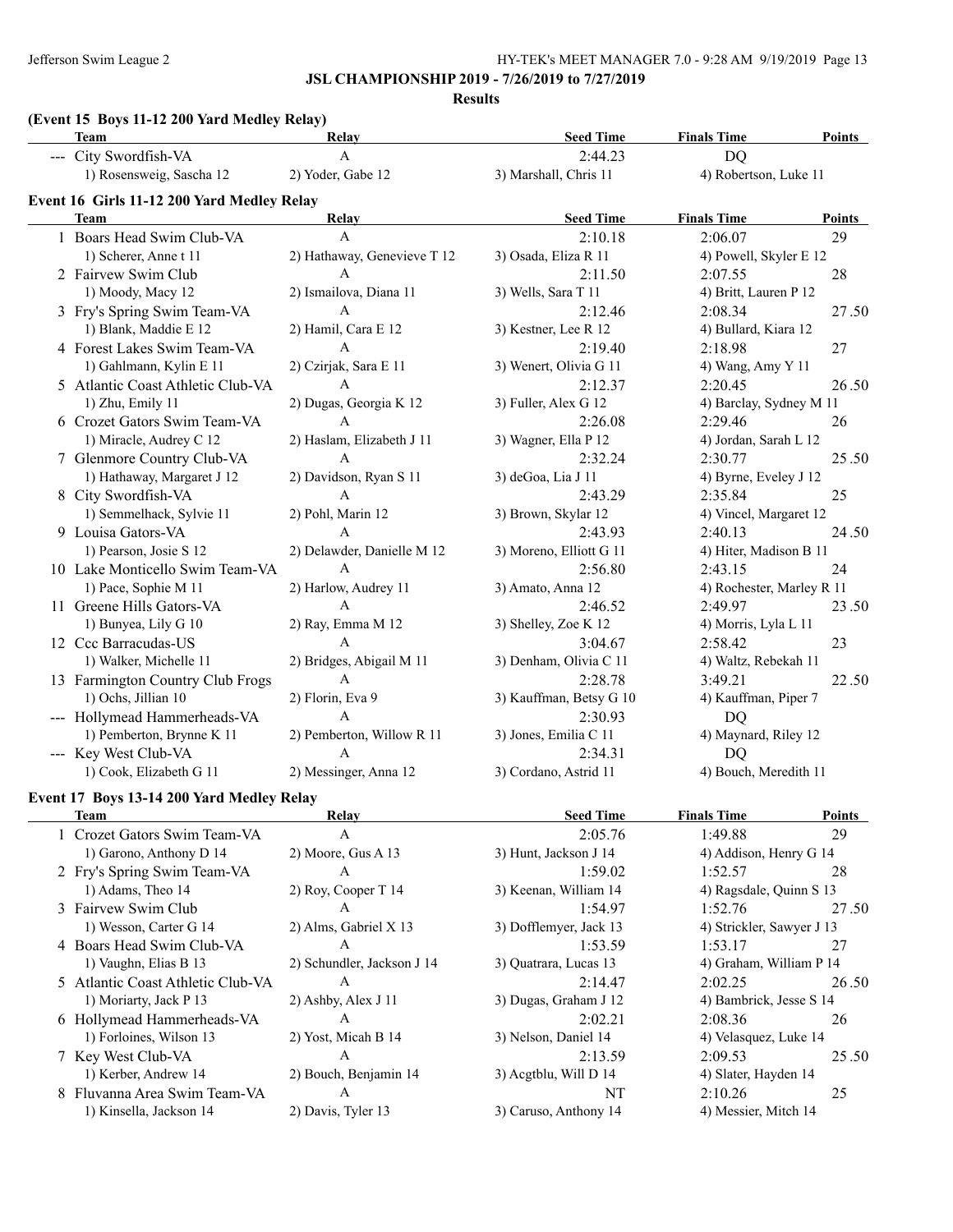#### **Results**

# **(Event 17 Boys 13-14 200 Yard Medley Relay)**

| Team                             | Relay                       | <b>Seed Time</b>       | <b>Finals Time</b>        | <b>Points</b> |
|----------------------------------|-----------------------------|------------------------|---------------------------|---------------|
| 9 Lake Monticello Swim Team-VA   | A                           | 2:30.42                | 2:16.00                   | 24.50         |
| 1) Gustafson, Cole 13            | 2) Wells, Liam 13           | 3) Thompson, Finn 13   | 4) Bridge, Hayden 13      |               |
| 10 Glenmore Country Club-VA      | A                           | 2:05.56                | 2:18.35                   | 24            |
| 1) Stemland, Eddie M 11          | 2) Fulkerson, McCallum J 14 | 3) Weiss, Braeden 14   | 4) Strassheim, Reid 10    |               |
| 11 Louisa Gators-VA              | А                           | 2:27.63                | 2:18.87                   | 23.50         |
| 1) Jenkins, Tanner J 13          | 2) Schulz, Eli S 14         | 3) Moore, William W 13 | 4) Gurski, Kaden J 13     |               |
| 12 City Swordfish-VA             | А                           | 2:27.92                | 2:20.73                   | 23            |
| 1) Cook, Eli 14                  | 2) Fortune, Carter 14       | 3) Chorbaji, Jordan 13 | 4) Tessier, Jordan 13     |               |
| 13 Farmington Country Club Frogs | А                           | 2:19.25                | 2:24.77                   | 22.50         |
| 1) Wise, Gus A $13$              | 2) Grierson, Brody 13       | 3) Wray, Simon D 13    | 4) Wray, Oliver 10        |               |
| --- Forest Lakes Swim Team-VA    | А                           | 2:12.93                | DO                        |               |
| 1) Marshall, Connor A 13         | 2) Jennings, Andrew S 13    | 3) Houlahan, John R 13 | 4) Gillenwater, Thor G 13 |               |
| --- Greene Hills Gators-VA       | A                           | 2:21.78                | DO                        |               |
| 1) Goff, Max 13                  | 2) Inzana, Elliot F 13      | 3) Bunyea, Mason C 13  | 4) Hill, Adam 13          |               |

# **Event 18 Girls 13-14 200 Yard Medley Relay**

| <b>Team</b>                       | Relay                      | <b>Seed Time</b>          | <b>Finals Time</b>          | <b>Points</b> |
|-----------------------------------|----------------------------|---------------------------|-----------------------------|---------------|
| 1 Fairvew Swim Club               | A                          | 1:56.41                   | 1:53.84                     | 29            |
| 1) Paschina, Maria E 13           | 2) Smith, Cameron L 13     | 3) Wells, Maddie I 14     | 4) Weary, Eloise 13         |               |
| 2 Hollymead Hammerheads-VA        | A                          | 2:07.62                   | 2:01.51                     | 28            |
| 1) Fix, Cayden 14                 | 2) Zhu, Emlly 13           | 3) Malone, Maddie n 14    | 4) Jones, Cambria R 13      |               |
| 3 Boars Head Swim Club-VA         | $\mathsf{A}$               | 2:05.36                   | 2:04.76                     | 27.50         |
| 1) Schundler, Ellie P 13          | 2) Shaps, Ellie J 14       | 3) Campbell, Ella G 13    | 4) Stancil, Annabeth D 14   |               |
| 4 Lake Monticello Swim Team-VA    | $\mathsf{A}$               | 2:09.25                   | 2:05.08                     | 27            |
| 1) Farist, Megan 14               | 2) Tomaras, Julia 13       | 3) Farist, Grace M 14     | 4) Farist, Emily A 13       |               |
| 5 Fry's Spring Swim Team-VA       | $\mathsf{A}$               | 2:08.56                   | 2:06.93                     | 26.50         |
| 1) Cave, BG 14                    | 2) Wyatt, Georgia E 14     | 3) Cramer, Mary E 14      | 4) Vaidhyanathan, Jaya F 13 |               |
| 6 City Swordfish-VA               | A                          | 2:08.80                   | 2:09.87                     | 26            |
| 1) Dmytriyeva, Lada 13            | 2) Gunter, Juliette 13     | 3) Ding, Caroline 14      | 4) Reed, Izzy 13            |               |
| 7 Farmington Country Club Frogs   | $\mathsf{A}$               | 2:19.25                   | 2:12.12                     | 25.50         |
| 1) Davis, Grey T 13               | 2) Kauffman, Stewart S 14  | 3) Hutchinson, Paige 13   | 4) O'Dea, Bridget 14        |               |
| 8 Atlantic Coast Athletic Club-VA | $\mathsf{A}$               | 2:25.24                   | 2:12.21                     | 25            |
| 1) Jackson, Elizabeth 14          | 2) Bambrick, Leah Y 13     | 3) Peskova, Lillian A 14  | 4) Rose, Mirah 13           |               |
| 9 Glenmore Country Club-VA        | $\mathsf{A}$               | 2:14.83                   | 2:18.21                     | 24.50         |
| 1) Alimard, Ariana 13             | 2) Gaskin, Anna Kate K 13  | 3) Stemland, Lyndsey A 13 | 4) DiVita, Mirabel J 14     |               |
| 10 Crozet Gators Swim Team-VA     | $\mathsf{A}$               | 2:09.68                   | 2:26.43                     | 24            |
| 1) Brement, Trudy A 13            | 2) Moore, Sarah A 13       | 3) Life, Megan C 14       | 4) Gresge, Reagan G 13      |               |
| 11 Key West Club-VA               | $\mathbf{A}$               | 2:31.26                   | 2:29.49                     | 23.50         |
| 1) Ham, Katherine O 14            | 2) Drumheller, Kelsey A 13 | 3) Baumann, Lucy J 14     | 4) Hendell, Ann 14          |               |
| 12 Ccc Barracudas-US              | $\mathsf{A}$               | 2:31.37                   | 2:31.29                     | 23            |
| 1) Waltz, Elizabeth J 13          | 2) DiPlacido, Madison M 13 | 3) Carter, Madisyn G 13   | 4) Rechkemmer, Sarah G 13   |               |
| 13 Forest Lakes Swim Team-VA      | $\mathbf{A}$               | 2:05.48                   | 2:32.14                     | 22.50         |
| 1) Lynn, Maggie R 13              | 2) Hughlett, Caroline G 14 | 3) Bels, Rachel E 14      | 4) Bonham, Reese E 13       |               |
| 14 Louisa Gators-VA               | A                          | 2:32.25                   | 2:36.50                     | 22            |
| 1) Shaw, Shannon K 13             | 2) Straley, Brynn M 14     | 3) Soriano, Alison L 14   | 4) Hobbs, Grace O 13        |               |
| --- Greene Hills Gators-VA        | A                          | 2:37.84                   | <b>DQ</b>                   |               |
| 1) Alvarez, Jordan S 13           | 2) Davis, Lillie G 13      | 3) Dojack, Eliah 13       | 4) Eddins, Kendyll 13       |               |

### **Event 19 Boys 15-18 200 Yard Medley Relay**

| <b>Team</b>                | Relav                    | <b>Seed Time</b>        | <b>Finals Time</b>     | Points |
|----------------------------|--------------------------|-------------------------|------------------------|--------|
| Crozet Gators Swim Team-VA | A                        | 1.5024                  | 1:39.33                | 29     |
| 1) Johnson, Noah 15        | 2) Heilman, Matthew J 15 | 3) Walcott, Josiah D 18 | 4) Johnson, Sammy J 15 |        |
| 2 Boars Head Swim Club-VA  |                          | 1.41 27                 | 1:41.16                | 28     |
| 1) Holzwarth, Andrew 17    | 2) Chhabra, Vijay 17     | 3) Hutter, Preston J 15 | 4) Hargrove, Nate J 15 |        |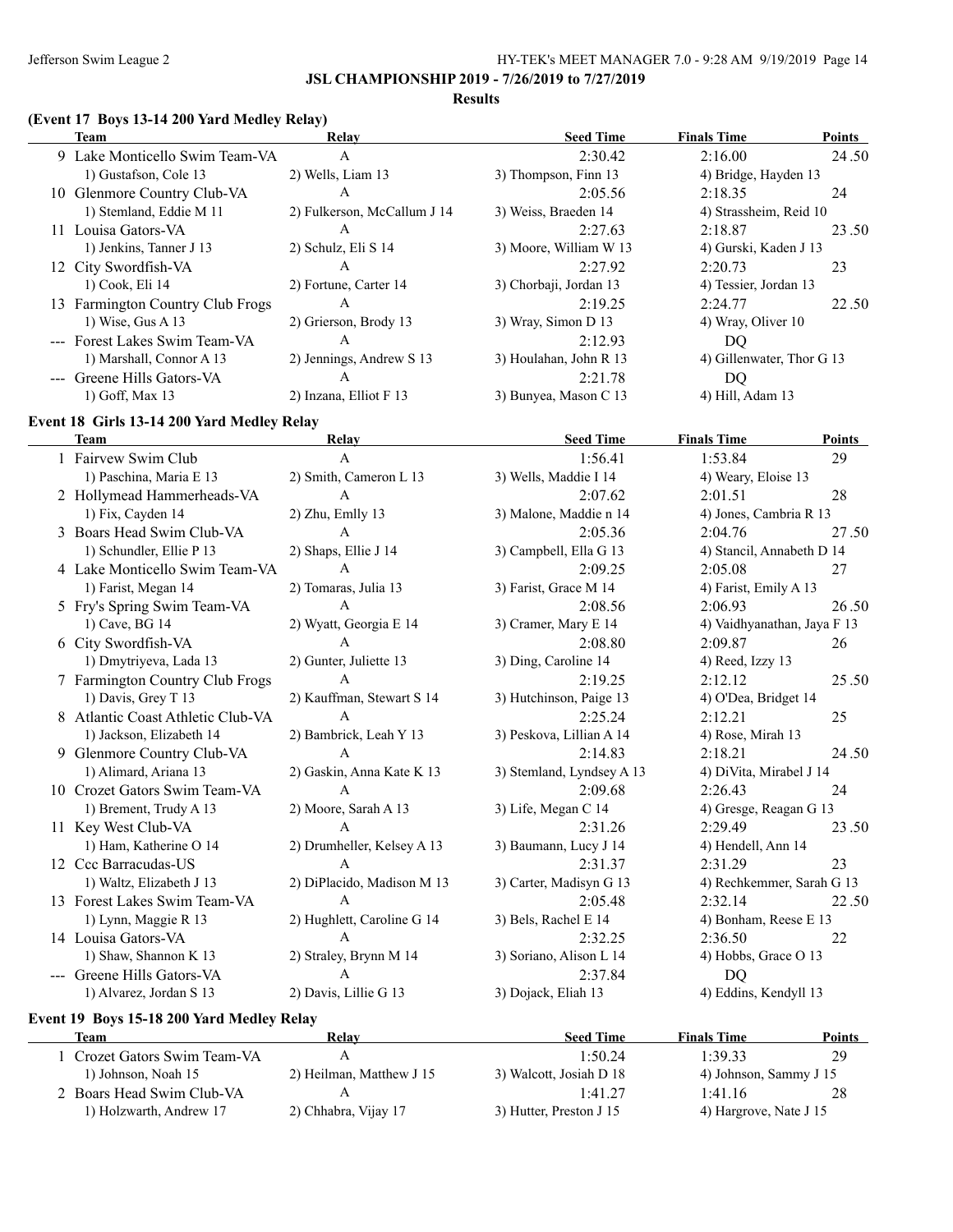#### **Results**

# **(Event 19 Boys 15-18 200 Yard Medley Relay)**

| <b>Team</b>                       | Relay                   | <b>Seed Time</b>          | <b>Finals Time</b>           | <b>Points</b> |
|-----------------------------------|-------------------------|---------------------------|------------------------------|---------------|
| 3 Lake Monticello Swim Team-VA    | $\mathsf{A}$            | 1:48.33                   | 1:41.44                      | 27.50         |
| 1) Smith, Nathaniel 16            | 2) Strickland, Owen 16  | 3) Strickland, Hunter 16  | 4) Gustafson, Luke 17        |               |
| 4 Hollymead Hammerheads-VA        | $\mathsf{A}$            | 1:49.04                   | 1:41.61                      | 27            |
| 1) Cross, Charlie T 17            | 2) McDonald, Duncan 16  | 3) Hornsby, John S 18     | 4) Cypser, Eric M 18         |               |
| 5 Fairvew Swim Club               | A                       | 1:45.82                   | 1:42.61                      | 26.50         |
| 1) Hochrein, Noah A 16            | 2) Eddy, Bracken T 18   | 3) Smith, Lucas C 16      | 4) Strickler, Luke d 17      |               |
| 6 Atlantic Coast Athletic Club-VA | A                       | 1:47.81                   | 1:45.18                      | 26            |
| 1) Ashby, Zachary W 16            | 2) Zhu, Howard M 15     | 3) Reiner, Nathaniel J 15 | 4) Meyer, Aidan J 15         |               |
| 7 Farmington Country Club Frogs   | A                       | 1:54.07                   | 1:47.84                      | 25.50         |
| 1) Wray, Peyton R 15              | 2) Craig, Fields 16     | 3) Davis, Walker A 16     | 4) Oakey, Teddy S 15         |               |
| 8 Key West Club-VA                | A                       | 1:58.07                   | 1:54.31                      | 25            |
| 1) Bouch, Levi 16                 | 2) Bush, Grayson T 17   | 3) Pilkey, Angel 16       | 4) Lange, Charlie 18         |               |
| Greene Hills Gators-VA            | A                       | 1:59.57                   | 1:58.73                      | 24.50         |
| 1) Spencer, Logan D 16            | 2) Taylor, Ryan 16      | 3) Wright, Joey M 18      | 4) Shifflett, Blake A 16     |               |
| 10 Forest Lakes Swim Team-VA      | A                       | 1:54.70                   | 1:59.39                      | 24            |
| 1) Mayo, Jacob C 15               | 2) Grimes, Evan M 16    | 3) Butler, Charlie D 17   | 4) Richardson, Andy S 18     |               |
| 11 Fry's Spring Swim Team-VA      | $\mathsf{A}$            | 1:51.53                   | 2:04.21                      | 23.50         |
| 1) Wildermann, Jacob P 15         | 2) Sanders, Ian P 15    | 3) Osman, Said A 17       | 4) Mohamed, Ayat K 18        |               |
| 12 Glenmore Country Club-VA       | A                       | 2:01.54                   | 2:29.12                      | 23            |
| 1) Curry, Brett J 10              | 2) Clancy, Patrick 17   | 3) Bickers, Sam D 17      | 4) Smith, Charlie C 9        |               |
| 13 Louisa Gators-VA               | $\mathsf{A}$            | 2:08.88                   | 2:33.91                      | 22.50         |
| 1) Van Benschoten, Seth E 14      | 2) Delbridge, Rett T 15 | 3) Hodell, Jacob C 13     | 4) Van Benschoten, Chet G 17 |               |
| City Swordfish-VA                 | $\mathsf{A}$            | 1:58.30                   | DQ                           |               |
| 1) Tessier, Christian 16          | 2) Yoder, Joshua 15     | 3) Wiles, David 15        | 4) Gunter, James 17          |               |

# **Event 20 Girls 15-18 200 Yard Medley Relay**

 $\overline{\phantom{0}}$ 

| <b>Team</b>                       | Relay                      | <b>Seed Time</b>          | <b>Finals Time</b>         | <b>Points</b> |
|-----------------------------------|----------------------------|---------------------------|----------------------------|---------------|
| 1 Fairvew Swim Club               | $\mathsf{A}$               | 1:55.14                   | 1:52.65                    | 29            |
| 1) Moody, Claire 16               | 2) Bendall, Elisabeth A 15 | 3) Tosi, Arianna L 15     | 4) Murray, Rachel M 15     |               |
| 2 Boars Head Swim Club-VA         | A                          | 2:00.72                   | 1:54.96                    | 28            |
| 1) Jumper, Kayleigh m 18          | 2) Sheehan, Kimball A 16   | 3) Phillips, Casey R 15   | 4) Frank, Maeci R 15       |               |
| 3 Lake Monticello Swim Team-VA    | $\mathsf{A}$               | 2:06.38                   | 1:57.40                    | 27.50         |
| 1) Strickland, Olivia 18          | 2) Harlow, Abigayle 16     | 3) Lounsbury, Allyson 15  | 4) Dech, Meghan N 15       |               |
| 4 Crozet Gators Swim Team-VA      | $\mathsf{A}$               | 2:07.12                   | 1:58.66                    | 27            |
| 1) Jordan, Katie G 15             | 2) Farabaugh, Kristen N 15 | 3) Chatterson, Maya Y 16  | 4) Beaumont, Elke A 15     |               |
| 5 Atlantic Coast Athletic Club-VA | $\mathsf{A}$               | 1:55.64                   | 2:02.24                    | 26.50         |
| 1) DeGuzman, Zoe B 15             | 2) Breza, Morgan M 16      | 3) van Ek, Kylie 17       | 4) Nguyen, Caitlin 16      |               |
| 6 City Swordfish-VA               | A                          | 2:08.06                   | 2:02.66                    | 26            |
| 1) Bradley, Izzy 15               | 2) Yoder, Ella 17          | 3) Moreland, Zoe 16       | 4) Arras, Aoife 15         |               |
| 7 Hollymead Hammerheads-VA        | $\mathsf{A}$               | 2:09.54                   | 2:03.55                    | 25.50         |
| 1) Young, Kelly E 16              | 2) Rinald, Megan E 16      | 3) Hynes, Kate E 16       | 4) Kidd, Ruby 15           |               |
| 8 Glenmore Country Club-VA        | $\mathsf{A}$               | 2:09.86                   | 2:04.16                    | 25            |
| 1) Walin, Meghan 18               | 2) Young, Erin L 17        | 3) Holstege, Annalee 16   | 4) Young, Leigh K 15       |               |
| 9 Forest Lakes Swim Team-VA       | $\mathsf{A}$               | 2:15.07                   | 2:09.02                    | 24.50         |
| 1) Stilley, Blair E 16            | 2) Shifflett, Beth A 16    | 3) Yu, Sophia 15          | 4) Gillenwater, Grace E 15 |               |
| 10 Fry's Spring Swim Team-VA      | $\mathbf{A}$               | 2:06.03                   | 2:11.00                    | 24            |
| 1) Wildermann, Claire R 15        | 2) Espie, Sophia L 17      | 3) Cramer, Elizabeth G 17 | 4) Schock, Eliza P 17      |               |
| 11 Key West Club-VA               | $\mathsf{A}$               | 2:17.59                   | 2:14.93                    | 23.50         |
| 1) Simeone, Lillian 16            | 2) Lange, Samantha 16      | 3) Drumheller, Macy A 16  | 4) Engler, Abby 16         |               |
| 12 Fluvanna Area Swim Team-VA     | $\mathsf{A}$               | 2:32.45                   | 2:31.87                    | 23            |
| 1) Navarro, Amy 15                | 2) Hagan, Joey 15          | 3) DiFazio, Emma 17       | 4) Hernandez, Laura 14     |               |
| 13 Louisa Gators-VA               | $\mathbf{A}$               | 2:24.85                   | 2:36.80                    | 22.50         |
| 1) Conner, Hailey E 16            | 2) Nocco, Mia M 15         | 3) Dessent, Lauren E 15   | 4) Lonce, Ashton E 15      |               |
|                                   |                            |                           |                            |               |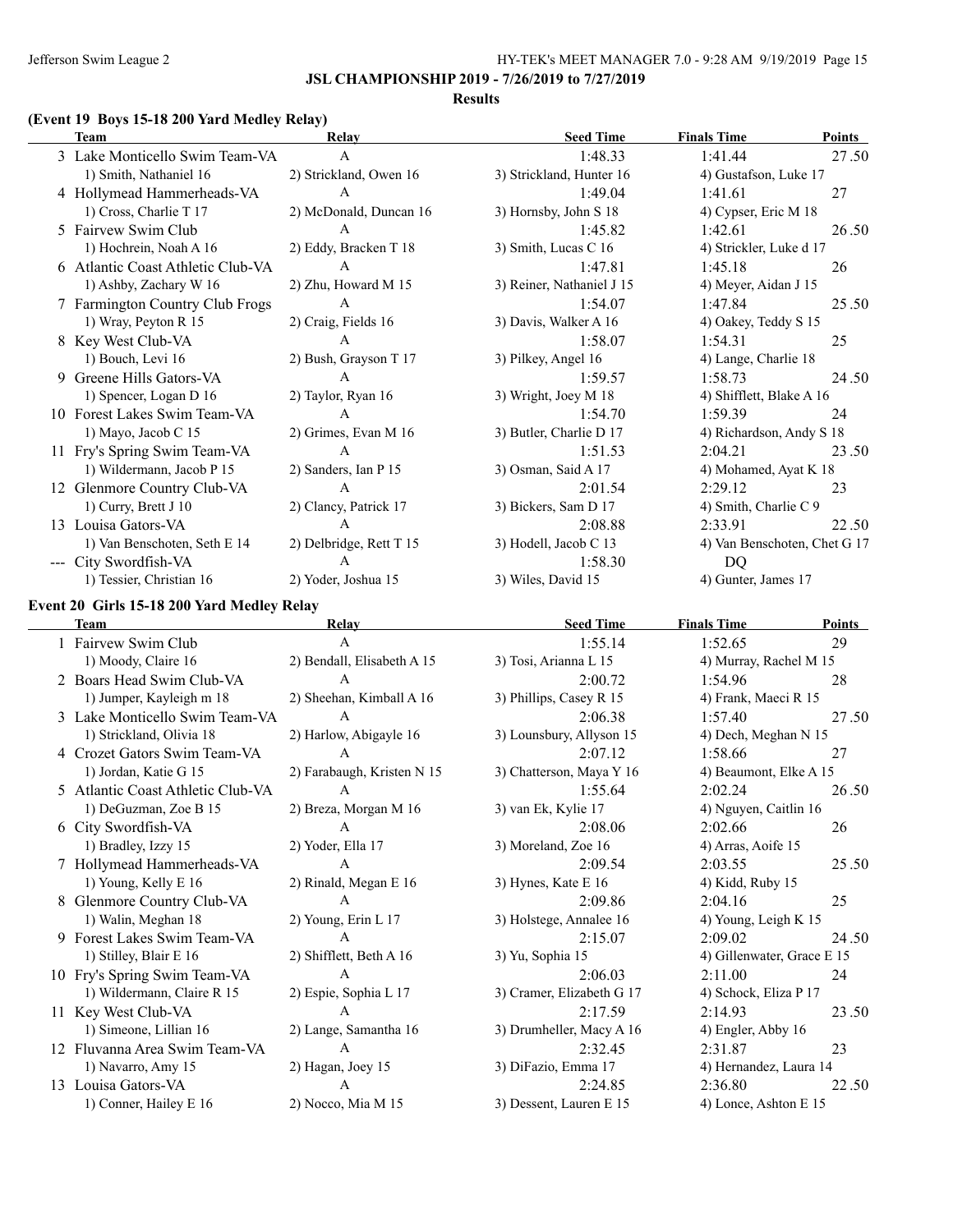### **JSL CHAMPIONSHIP 2019 - 7/26/2019 to 7/27/2019**

**Results**

# **(Event 20 Girls 15-18 200 Yard Medley Relay)**

|       | <b>Team</b>                               |   | Relay                                | <b>Seed Time</b> | <b>Finals Time</b>    | <b>Points</b> |
|-------|-------------------------------------------|---|--------------------------------------|------------------|-----------------------|---------------|
|       | --- Farmington Country Club Frogs         |   | $\mathbf{A}$                         | 2:07.59          | <b>DQ</b>             |               |
|       | 1) Kauffman, Maggie E 15                  |   | 2) Lyster, Andrea D 15               | 3) Bowen, Meg 18 | 4) Greene, Mallory 15 |               |
|       | Event 21 Boys 8 & Under 25 Yard Freestyle |   |                                      |                  |                       |               |
|       | Name                                      |   | Age Team                             | <b>Seed Time</b> | <b>Finals Time</b>    | Points        |
|       | 1 Charlton, Ben S                         |   | 8 Fry's Spring Swim Team-VA          | 14.57            | 14.56                 | 19            |
|       | 2 Easton, Walker C                        |   | Atlantic Coast Athletic Club-VA      | 14.64            | 14.62                 | 18            |
|       | 3 Hunt, Bowen                             | 8 | Crozet Gators Swim Team-VA           | 15.26            | 14.86                 | 17.50         |
|       | 4 Mejias, Keegan                          | 8 | Hollymead Hammerheads-VA             | 15.79            | 15.22                 | 17            |
| 5     | Byrne, Jack K                             | 8 | Glenmore Country Club-VA             | 16.39            | 15.54                 | 16.50         |
|       | 6 Rockwell, Tommy D                       | 8 | Crozet Gators Swim Team-VA           | 16.14            | 15.87                 | 16            |
|       | 7 Lineweaver, Bennie P                    | 8 | Crozet Gators Swim Team-VA           | 17.92            | 16.52                 |               |
|       | 8 Gahlmann, Daxten M                      | 7 | Forest Lakes Swim Team-VA            | 17.26            | 16.65                 | 15.50         |
|       | 9 Schramm, Richard O                      | 8 | Hollymead Hammerheads-VA             | 17.91            | 17.66                 | 15            |
|       | 10 Ostlund, Braden                        | 8 | Hollymead Hammerheads-VA             | 17.80            | 17.72                 |               |
|       | 11 Cullaty, Gabe R                        | 8 | Fairvew Swim Club                    | 16.61            | 17.88                 | 14.50         |
|       | 12 Uthlaut, Colin H                       | 8 | Fairvew Swim Club                    | 17.99            | 18.07                 | 14            |
|       | 13 Perrone, Luca                          | 8 | Farmington Country Club Frogs        | 18.59            | 18.11                 | 13.50         |
|       | 14 Envall, Parker H                       | 8 | Boars Head Swim Club-VA              | 18.32            | 18.21                 | 13            |
|       | 15 Palmer, Jett                           | 8 | Crozet Gators Swim Team-VA           | 18.78            | 18.38                 |               |
|       | 16 Pariseau, Drew M                       | 8 | Atlantic Coast Athletic Club-VA      | 19.32            | 18.47                 | 12.50         |
| 17    | Jones, Colin H                            | 8 | Forest Lakes Swim Team-VA            | 18.07            | 18.50                 | 12            |
|       | 18 Cronberg, Michael J                    |   | Boars Head Swim Club-VA              | 19.57            | 18.51                 | 11.50         |
|       | 19 McCall, Cade M                         |   | Boars Head Swim Club-VA              | 18.07            | 18.56                 |               |
|       | 20 Taylor, Holden S                       | 8 | Fairvew Swim Club                    | 18.19            | 18.84                 |               |
| 21    | Hall, Jackson D                           | 8 | Fairvew Swim Club                    | 17.57            | 18.89                 |               |
| 22    | Luck, Braden M                            | 8 | Fry's Spring Swim Team-VA            | 17.94            | 18.95                 | 11            |
| 23    | Chulis, Luke M                            |   | Farmington Country Club Frogs        | 19.33            | 18.99                 | 10.50         |
|       | 24 Kibler, Jack A                         | 7 | Greene Hills Gators-VA               | 19.97            | 19.11                 | 10            |
|       | 25 McGinn, Mason P                        | 7 | Crozet Gators Swim Team-VA           | 20.33            | 19.15                 |               |
|       | 26 Austin, Woods                          | 7 | City Swordfish-VA                    | 18.44            | 19.41                 | 9.50          |
| 27    | Friesen, Max                              |   | Farmington Country Club Frogs        | 18.43            | 19.44                 |               |
| 28    | Statuta, Thomas                           |   | <b>Farmington Country Club Frogs</b> | 19.61            | 19.52                 |               |
|       | 29 McNerney, Colin A                      |   | Atlantic Coast Athletic Club-VA      | 21.45            | 19.62                 |               |
|       | 30 Dumene, Ryan D                         |   | 7 Hollymead Hammerheads-VA           | 19.57            | 19.67                 |               |
|       | 31 Roth, Evan S                           |   | 7 Boars Head Swim Club-VA            | 20.10            | 20.00                 |               |
|       | 32 Bowman, Caiden C                       |   | Boars Head Swim Club-VA              | NT               | 20.05                 |               |
|       | 33 Blevins, Matthew                       |   | 8 Lake Monticello Swim Team-VA       | 21.94            | 20.17                 | 9             |
|       | 34 Schoeny, Landon                        | 8 | Crozet Gators Swim Team-VA           | 21.17            | 20.30                 |               |
|       | 35 Kilfoil, Andy                          |   | 7 Farmington Country Club Frogs      | 19.16            | 20.35                 |               |
|       | 36 Schulz, Lucas T                        | 8 | Louisa Gators-VA                     | 21.40            | 20.37                 | 8.50          |
| 37    | Washington, Malcolm                       | 8 | City Swordfish-VA                    | 19.77            | 20.43                 | 8             |
|       | 38 Hale, Hunter A                         | 8 | Ccc Barracudas-US                    | 20.37            | 20.68                 | 7.50          |
|       | 39 Huffman, Will S                        | 7 | Fairvew Swim Club                    | 21.59            | 20.71                 |               |
| 40    | Davis, Zachary                            | 8 | Key West Club-VA                     | 21.80            | 20.78                 | 7             |
| 41    | Barrett, Parker J                         | 7 | Boars Head Swim Club-VA              | 21.17            | 20.88                 |               |
|       | 42 Tucker, Brooks                         | 8 | Key West Club-VA                     | 21.60            | 20.89                 | 6.50          |
|       | *43 McNew, Aiden H                        | 7 | Boars Head Swim Club-VA              | 22.32            | 20.94                 |               |
| $*43$ | Groff, Derrick                            | 7 | City Swordfish-VA                    | 19.45            | 20.94                 |               |
|       | 45 Kibler, Archer F                       |   | Greene Hills Gators-VA               | 21.50            | 21.05                 | 6             |
|       | 46 Finot, Gabin A                         |   | Boars Head Swim Club-VA              | 20.49            | 21.12                 |               |
|       | 47 Achmad-Guzman, Mateo J                 |   | 7 Lake Monticello Swim Team-VA       | 19.51            | 21.18                 | 5.50          |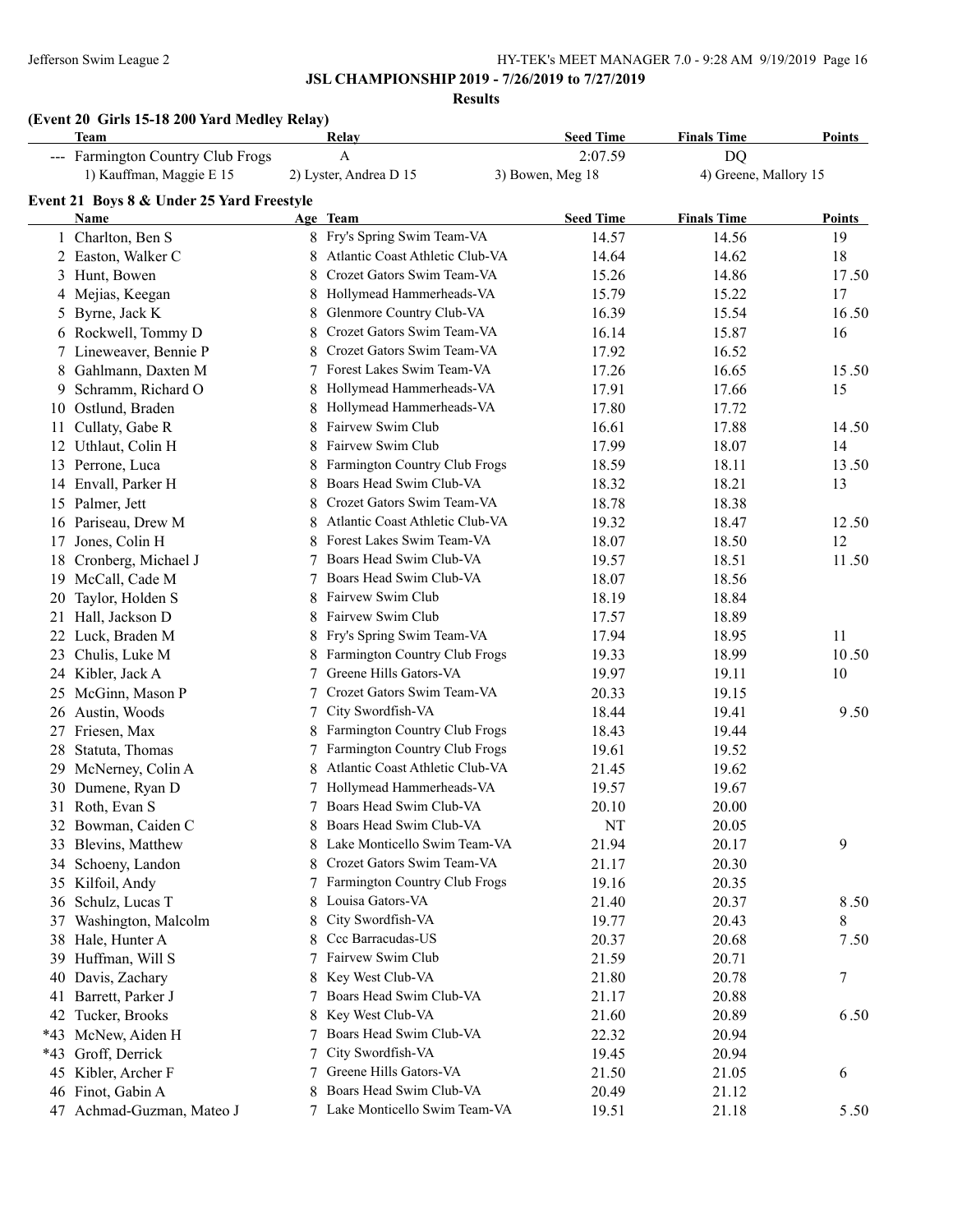#### **Results**

# **(Event 21 Boys 8 & Under 25 Yard Freestyle)**

|       | Name                   |    | Age Team                                       | <b>Seed Time</b> | <b>Finals Time</b> | <b>Points</b> |
|-------|------------------------|----|------------------------------------------------|------------------|--------------------|---------------|
|       | 48 Ripple, Paul        |    | 8 City Swordfish-VA                            | 21.90            | 21.22              |               |
|       | 49 Fuller, Ryan P      | 7  | Atlantic Coast Athletic Club-VA                | 22.02            | 21.29              |               |
|       | 50 Marshall, Nate      | 8  | City Swordfish-VA                              | 21.00            | 21.39              |               |
| 51    | Agarwal, Nathan P      | 8  | Forest Lakes Swim Team-VA                      | 21.50            | 21.46              |               |
|       | 52 Ripple, Leo         | 8  | City Swordfish-VA                              | 22.89            | 21.54              |               |
| 53    | Greenberg, Evan K      |    | Atlantic Coast Athletic Club-VA                | 23.37            | 21.74              |               |
|       | 54 Dmytriyev, Igor     |    | City Swordfish-VA                              | 23.11            | 21.75              |               |
| 55    | Thompson, Isaac J      |    | Atlantic Coast Athletic Club-VA                | 23.40            | 21.80              |               |
|       | 56 Edwards, Anderson v |    | Boars Head Swim Club-VA                        | 23.51            | 21.84              |               |
| 57    | Ochs, Liam             |    | Farmington Country Club Frogs                  | 21.75            | 22.06              |               |
|       | 58 Moriarty, Owen J    | 7  | Atlantic Coast Athletic Club-VA                | 23.29            | 22.30              |               |
|       | 59 Rochester, Levi C   |    | Lake Monticello Swim Team-VA                   | 23.56            | 22.53              |               |
|       | 60 Campbell, Will W    |    | Boars Head Swim Club-VA                        | 24.75            | 22.68              |               |
|       | *61 Little, Ciaran J   |    | Boars Head Swim Club-VA                        | 22.02            | 22.79              |               |
| $*61$ | Selmer, Ben            | 8  | Crozet Gators Swim Team-VA                     | 22.52            | 22.79              |               |
| 63    | Ball, Rowan            |    | Fry's Spring Swim Team-VA                      | 21.75            | 22.80              |               |
|       | *64 Wiles, Ryan        | 8  | City Swordfish-VA                              | 24.27            | 22.83              |               |
|       | *64 Peacoe, Cooper P   |    | Fairvew Swim Club                              | 23.87            | 22.83              |               |
|       | 66 Shelley, Soren X    | 8  | Greene Hills Gators-VA                         | 22.27            | 22.86              |               |
| 67    | Buckner, Olly          | 8  | City Swordfish-VA                              | 24.77            | 22.87              |               |
|       | 68 Kehoe, Henry        |    | Crozet Gators Swim Team-VA                     | 23.20            | 22.92              |               |
| 69    | Staples, Jude R        |    | 7 Atlantic Coast Athletic Club-VA              | 22.78            | 23.04              |               |
|       | 70 Hamilton, Rhys      | 8  | Crozet Gators Swim Team-VA                     | 22.25            | 23.08              |               |
| 71    | Beuttenmuller, Sam     | 7  | City Swordfish-VA                              | 20.72            | 23.15              |               |
| 72    | Stanton, Connor M      | 8  | Louisa Gators-VA                               | 26.84            | 23.61              | 5             |
|       | 73 Gibson, Walker W    | 8  | Boars Head Swim Club-VA                        | 23.08            | 23.70              |               |
|       | 74 Callihan, Camden R  | 8  | Crozet Gators Swim Team-VA                     | 25.17            | 23.71              |               |
|       |                        |    | 7 Farmington Country Club Frogs                | 25.17            | 23.94              |               |
| 75    | Wayland, Lux           | 8  | Crozet Gators Swim Team-VA                     |                  |                    |               |
|       | 76 Steven, Findley R   |    |                                                | 22.64            | 24.01              |               |
| 77    | Greene, Jack O         | 8  | Fry's Spring Swim Team-VA<br>Fairvew Swim Club | 22.32            | 24.02              |               |
|       | 78 Forrest, Logan      | 7  |                                                | 23.65            | 24.06              |               |
|       | 79 Woody, Micah        |    | 7 Fairvew Swim Club                            | 25.94            | 24.15              |               |
|       | 80 Falconer, Archer F  |    | 7 Ccc Barracudas-US                            | 23.59            | 24.22              | 4.50          |
|       | 81 Comer, Mickey       |    | 7 Lake Monticello Swim Team-VA                 | 26.52            | 24.37              |               |
|       | *82 Shaw, Tyler        |    | Hollymead Hammerheads-VA                       | 28.63            | 24.65              |               |
|       | *82 Wells, Jonathan    | 8  | City Swordfish-VA                              | 26.39            | 24.65              |               |
|       | 84 Payne, Ezra Z       |    | 7 Fry's Spring Swim Team-VA                    | 29.53            | 25.22              |               |
|       | 85 Cohen, Alex H       |    | Boars Head Swim Club-VA                        | 23.32            | 25.23              |               |
|       | 86 Swanson, David N    |    | Glenmore Country Club-VA                       | 29.95            | 25.38              | 4             |
| 87    | Felini, Garin J        |    | Forest Lakes Swim Team-VA                      | 24.58            | 25.45              |               |
|       | 88 Park, Jae N         |    | Boars Head Swim Club-VA                        | 29.31            | 25.64              |               |
| 89    | Urresti, Mateo         |    | Crozet Gators Swim Team-VA                     | 23.29            | 25.66              |               |
|       | 90 Mentore, Elka       |    | Fairvew Swim Club                              | 26.94            | 25.67              |               |
| 91    | Kashindi, Bertin       | 7. | Fry's Spring Swim Team-VA                      | 24.54            | 25.73              |               |
|       | 92 Farrish, Darien     | 8  | Crozet Gators Swim Team-VA                     | 25.65            | 25.79              |               |
|       | 93 Fisher, Evan T      |    | Atlantic Coast Athletic Club-VA                | 23.97            | 25.84              |               |
| 94    | Erickson, Tyr H        |    | Fry's Spring Swim Team-VA                      | 24.49            | 26.05              |               |
| 95    | Wade, Bobby            |    | 7 Fry's Spring Swim Team-VA                    | 26.56            | 26.08              |               |
|       | 96 Roper, Jack L       |    | Crozet Gators Swim Team-VA                     | 28.10            | 26.20              |               |
| 97    | Peterson, Evan D       |    | 7 Hollymead Hammerheads-VA                     | 30.37            | 26.93              |               |
|       | 98 Lucas, Bouldin B    |    | Ccc Barracudas-US                              | 23.66            | 27.15              |               |
|       | 99 McClellan, Max F    |    | 8 Atlantic Coast Athletic Club-VA              | 30.60            | 27.35              |               |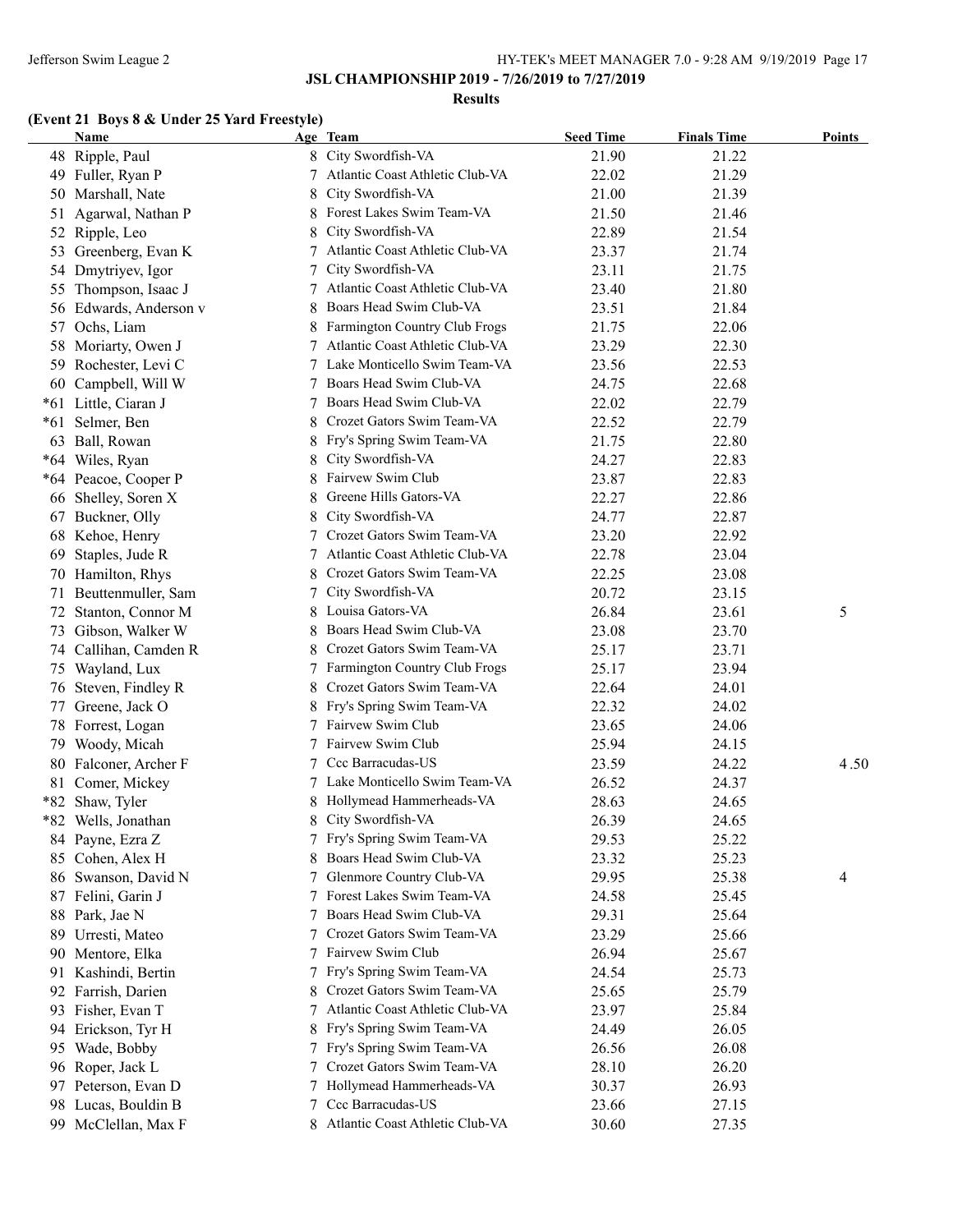#### **Results**

# **(Event 21 Boys 8 & Under 25 Yard Freestyle)**

| <b>Name</b>                   |   | Age Team                        | <b>Seed Time</b> | <b>Finals Time</b> | <b>Points</b>  |
|-------------------------------|---|---------------------------------|------------------|--------------------|----------------|
| 100 Young, Asher E            |   | Atlantic Coast Athletic Club-VA | 28.95            | 27.51              |                |
| Litton, Will B<br>101         |   | Atlantic Coast Athletic Club-VA | 27.38            | 27.93              |                |
| 102<br>Parks, Preston         |   | Crozet Gators Swim Team-VA      | 31.33            | 28.05              |                |
| Moore, Michael W<br>103       |   | Louisa Gators-VA                | 28.66            | 28.47              |                |
| Jones, James M<br>104         | 7 | Atlantic Coast Athletic Club-VA | 25.65            | 28.48              |                |
| Loura, Dylan D<br>105         |   | Fry's Spring Swim Team-VA       | 29.15            | 28.63              |                |
| Shearer, Cael<br>106          |   | City Swordfish-VA               | 32.24            | 29.14              |                |
| Goldberg, Graham E<br>107     |   | Boars Head Swim Club-VA         | 22.69            | 29.55              |                |
| 108<br>Starr, Benjamin H      |   | Atlantic Coast Athletic Club-VA | 31.05            | 29.70              |                |
| Gibson, Everett W<br>109      |   | Boars Head Swim Club-VA         | 31.23            | 30.03              |                |
| Shim, Jayden<br>110           |   | City Swordfish-VA               | 29.86            | 31.28              |                |
| Holmes, Jayden L<br>111       |   | Elks Swim Team-VA               | 39.30            | 31.39              | 3.50           |
| Mayhew, Weston<br>112         |   | Fluvanna Area Swim Team-VA      | 26.72            | 31.96              | 3              |
| Boyd, Danny M<br>113          | 8 | Louisa Gators-VA                | 28.53            | 31.99              |                |
| Sisman, Nicholas J<br>114     |   | Forest Lakes Swim Team-VA       | 28.77            | 32.13              |                |
| 115<br>Athar, Ali W           | 7 | Ccc Barracudas-US               | 29.22            | 32.43              |                |
| Filipi, Atticus<br>116        |   | City Swordfish-VA               | 34.83            | 32.46              |                |
| Hester, DJ<br>117             |   | Glenmore Country Club-VA        | 30.29            | 33.54              |                |
| 118<br>Handler, Josh          | 8 | City Swordfish-VA               | 36.87            | 33.61              |                |
| 119<br>Gray, Christian        |   | Fluvanna Area Swim Team-VA      | 46.90            | 33.84              | 2.50           |
| Kimble, Caleb<br>120          |   | Lake Monticello Swim Team-VA    | 37.14            | 34.26              |                |
| Ambuske, William D<br>121     |   | Forest Lakes Swim Team-VA       | 37.14            | 35.08              |                |
| Bowers, Ke'Koa R<br>122       |   | Key West Club-VA                | 39.22            | 35.44              |                |
| 123<br>Marks, Uriah           |   | Lake Monticello Swim Team-VA    | 31.03            | 37.84              |                |
| 124<br>Patchett, Cedric       |   | Lake Monticello Swim Team-VA    | 35.59            | 39.16              |                |
| 125<br>Shaw, River            |   | Elks Swim Team-VA               | 31.10            | 40.21              | $\overline{c}$ |
| VanTornhout, Charlie J<br>126 | 8 | Louisa Gators-VA                | 38.34            | 41.32              |                |
| Cardwell, Adam<br>127         |   | Fry's Spring Swim Team-VA       | 40.02            | 42.50              |                |
| Hinkamp, Xavier W<br>128      |   | Ccc Barracudas-US               | 40.69            | 43.44              |                |
| Hodell, Luke F<br>129         |   | Louisa Gators-VA                | 42.22            | 46.64              |                |
| Spencer, Landon<br>$---$      |   | Greene Hills Gators-VA          | 32.79            | D <sub>O</sub>     |                |

### **Event 22 Girls 8 & Under 25 Yard Freestyle**

|       | Name                      |    | Age Team                        | <b>Seed Time</b> | <b>Finals Time</b> | Points |
|-------|---------------------------|----|---------------------------------|------------------|--------------------|--------|
|       | 1 Carter, Dilyn R         | 8. | Crozet Gators Swim Team-VA      | 15.71            | 15.54              | 19     |
|       | 2 Killian, Margaret E     | 8  | Fairvew Swim Club               | 15.79            | 15.75              | 18     |
|       | 3 Phillips, Willow N      |    | Crozet Gators Swim Team-VA      | 16.08            | 16.42              | 17.50  |
|       | 4 Barcia, Caroline E      |    | 8 Fry's Spring Swim Team-VA     | 15.96            | 16.55              | 17     |
|       | 5 Keller, Laney           | 8  | City Swordfish-VA               | 17.23            | 17.13              | 16.50  |
|       | 6 Coleman, Monet G        | 8. | Atlantic Coast Athletic Club-VA | 16.73            | 17.28              | 16     |
|       | 7 Reid, Iona F            |    | Crozet Gators Swim Team-VA      | 18.47            | 17.37              |        |
|       | 8 Clark, Mila             | 8  | Boars Head Swim Club-VA         | 17.70            | 17.69              | 15.50  |
|       | 9 Dawson, Clementine E    |    | 8 Fry's Spring Swim Team-VA     | 18.83            | 17.71              | 15     |
|       | 10 Kauffmann, Lilly       |    | Crozet Gators Swim Team-VA      | 17.57            | 18.01              |        |
| 11    | Taylor, Mckenzie M        |    | 7 Fry's Spring Swim Team-VA     | 18.17            | 18.15              |        |
|       | 12 Gray, Ella             | 8  | Fluvanna Area Swim Team-VA      | 18.50            | 18.24              | 14.50  |
|       | 13 Spencer, Peyton        | 8  | Glenmore Country Club-VA        | 17.74            | 18.27              | 14     |
|       | *14 Fontenot, Lillian c   |    | Boars Head Swim Club-VA         | 18.36            | 18.49              |        |
| $*14$ | Baldwin, Clara M          |    | Boars Head Swim Club-VA         | 20.78            | 18.49              | 13.50  |
|       | 16 Redick-Smith, Madeline | 8. | Fairvew Swim Club               | 19.82            | 18.66              | 13     |
| $*17$ | Syms, Lily                |    | Forest Lakes Swim Team-VA       | 18.95            | 18.73              | 12.50  |
| $*17$ | Blank, Caroline B         |    | 8 Fry's Spring Swim Team-VA     | 18.49            | 18.73              |        |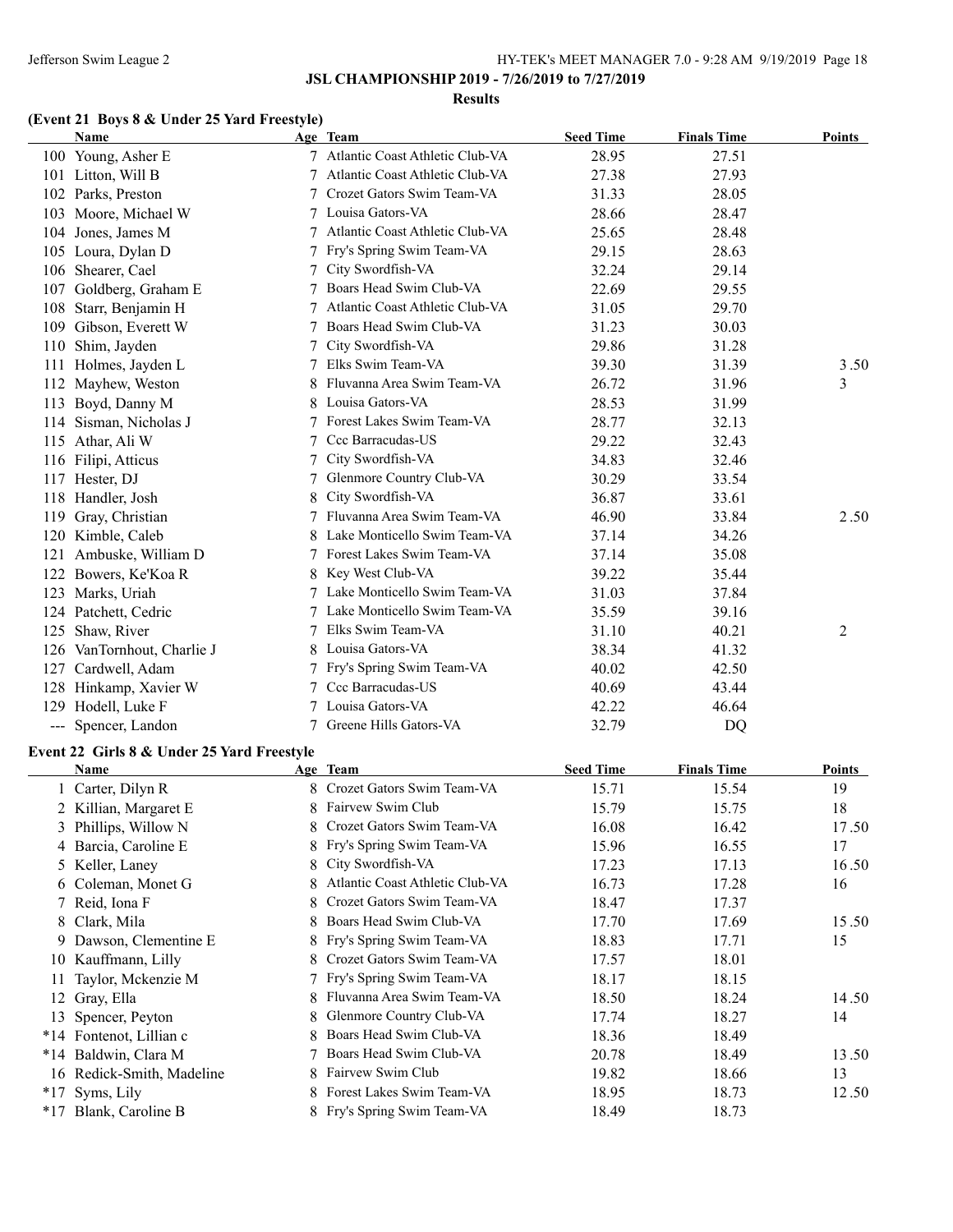#### **Results**

# **(Event 22 Girls 8 & Under 25 Yard Freestyle)**

|     | <b>Name</b>               |    | Age Team                        | <b>Seed Time</b> | <b>Finals Time</b> | <b>Points</b> |
|-----|---------------------------|----|---------------------------------|------------------|--------------------|---------------|
|     | 19 Contiliano, Anna J     | 7  | Boars Head Swim Club-VA         | 19.32            | 18.93              |               |
|     | 20 Owney, Scarlett        | 8  | Hollymead Hammerheads-VA        | 17.31            | 19.30              | 12            |
|     | 21 Jones, Madelyn E       |    | Forest Lakes Swim Team-VA       | 19.12            | 19.70              | 11.50         |
| 22  | Cang, Grace L             | 8  | Fry's Spring Swim Team-VA       | 20.56            | 19.73              |               |
| 23  | Hall, Gwynn               | 8  | Key West Club-VA                | 17.90            | 19.75              | 11            |
| 24  | Wayner, Evie L            |    | Fairvew Swim Club               | 18.88            | 19.78              |               |
| 25  | Barry, Ellie E            | 7  | Farmington Country Club Frogs   | 18.64            | 19.95              | 10.50         |
|     | 26 Schnell, Emma Lane T   |    | Crozet Gators Swim Team-VA      | 19.65            | 20.17              |               |
| 27  | Ways, Laney               |    | Louisa Gators-VA                | 19.60            | 20.23              | 10            |
|     | 28 D'Alessandro, Esther   |    | Fluvanna Area Swim Team-VA      | 20.05            | 20.38              | 9.50          |
| *29 | Hankins, Savannah E       |    | Crozet Gators Swim Team-VA      | 21.65            | 20.61              |               |
| *29 | Gewirtz, Elles            |    | City Swordfish-VA               | 23.79            | 20.61              | 9             |
| 31  | Sanders, Kate E           | 8  | Boars Head Swim Club-VA         | 20.67            | 20.63              |               |
|     | 32 Ring, Kiersten         |    | Farmington Country Club Frogs   | 19.88            | 20.64              | 8.50          |
|     | 33 Brown, Mary Bradford L |    | Atlantic Coast Athletic Club-VA | 20.01            | 20.97              | 8             |
|     | 34 Cromer, Carter C       |    | Crozet Gators Swim Team-VA      | 21.73            | 21.29              |               |
|     | *35 Danna, Lea            | 8  | City Swordfish-VA               | 21.87            | 21.36              |               |
|     | *35 Moriarty, Molly E     | 7  | Atlantic Coast Athletic Club-VA | 21.45            | 21.36              |               |
|     | 37 Barclay, Natalie C     | 8  | Atlantic Coast Athletic Club-VA | 19.50            | 21.48              |               |
|     | 38 Smith, Ella B          | 8  | Glenmore Country Club-VA        | 22.55            | 21.54              | 7.50          |
|     | 39 Chatowsky, Zephyr R    | 8  | Fry's Spring Swim Team-VA       | 24.67            | 21.60              |               |
|     | *40 Richmond, Eliza       | 8. | Boars Head Swim Club-VA         | 20.95            | 21.61              |               |
|     | *40 Maupin, Coco          | 7  | Key West Club-VA                | 25.22            | 21.61              | 7             |
| 42  | Annos, Nadie E            | 8  | Boars Head Swim Club-VA         | 21.70            | 21.62              |               |
| 43  | Cherry, Kayleigh L        | 8  | Greene Hills Gators-VA          | 21.47            | 21.63              | 6.50          |
|     | 44 Mosher, Riley M        | 8  | Louisa Gators-VA                | 20.50            | 21.76              | 6             |
|     | 45 Parson, Astrid M       | 8  | Forest Lakes Swim Team-VA       | 23.82            | 21.78              |               |
|     |                           | 7  | City Swordfish-VA               | 22.31            | 21.92              |               |
|     | 46 Kenner, Ruby           |    |                                 |                  |                    |               |
|     | 47 Park, Hyun soo         | 8  | Hollymead Hammerheads-VA        | 22.62            | 22.15              | 5.50          |
|     | 48 Pate, J.J. S           | 7  | Fry's Spring Swim Team-VA       | 23.26            | 22.17              |               |
| 49  | Driver, Emory T           | 8  | Crozet Gators Swim Team-VA      | 20.13            | 22.32              |               |
|     | 50 Pinson, Caroline L     | 7  | Crozet Gators Swim Team-VA      | 22.07            | 22.42              |               |
|     | 51 Malone, Millie P       | 7  | Ccc Barracudas-US               | 25.65            | 22.52              | 5             |
|     | 52 Whittle, Lizzy         | 7  | Fry's Spring Swim Team-VA       | 22.38            | 22.60              |               |
|     | 53 Fuller, Anneliese V    |    | Boars Head Swim Club-VA         | 22.44            | 22.64              |               |
|     | 54 Chandler, Maeve A      |    | 8 Fairvew Swim Club             | 24.08            | 22.90              |               |
|     | 55 Chulis, Adelle         | 7  | Farmington Country Club Frogs   | 23.78            | 22.93              |               |
|     | *56 Guillard, Elise       |    | Fairvew Swim Club               | 22.23            | 23.01              |               |
|     | *56 Lavery, Evelyn        | 8  | City Swordfish-VA               | 25.18            | 23.01              |               |
|     | 58 Yowell, Reagan         |    | Lake Monticello Swim Team-VA    | 26.06            | 23.07              | 4.50          |
|     | 59 Bowman, Madeleine N    |    | Crozet Gators Swim Team-VA      | 21.26            | 23.16              |               |
|     | 60 Graves, Lofton V       |    | Farmington Country Club Frogs   | 21.85            | 23.20              |               |
|     | 61 Baker, Olivia R        |    | Hollymead Hammerheads-VA        | 26.41            | 23.23              |               |
|     | 62 Spradlin, Madison A    | 8  | Key West Club-VA                | 22.97            | 23.40              |               |
| 63  | Varga, Olivia             |    | Fluvanna Area Swim Team-VA      | 27.19            | 23.51              |               |
| 64  | Trimble, Eleanor K        | 8  | Fry's Spring Swim Team-VA       | 23.56            | 23.65              |               |
|     | 65 Hutchinson, AnneCarter | 8. | Farmington Country Club Frogs   | 23.90            | 23.81              |               |
|     | 66 Slinkman, Charlotte L  | 7  | Elks Swim Team-VA               | 23.32            | 23.83              | 4             |
| 67  | Gaskin, Arwen E           | 7  | Glenmore Country Club-VA        | 24.10            | 23.87              |               |
| 68  | Whorton, Shelby R         | 8  | Ccc Barracudas-US               | 23.73            | 23.93              | 3.50          |
| 69  | Modica, Ellie K           | 8  | Crozet Gators Swim Team-VA      | 26.38            | 23.96              |               |
|     | 70 Campbell, Ella         | 7  | City Swordfish-VA               | 24.39            | 23.99              |               |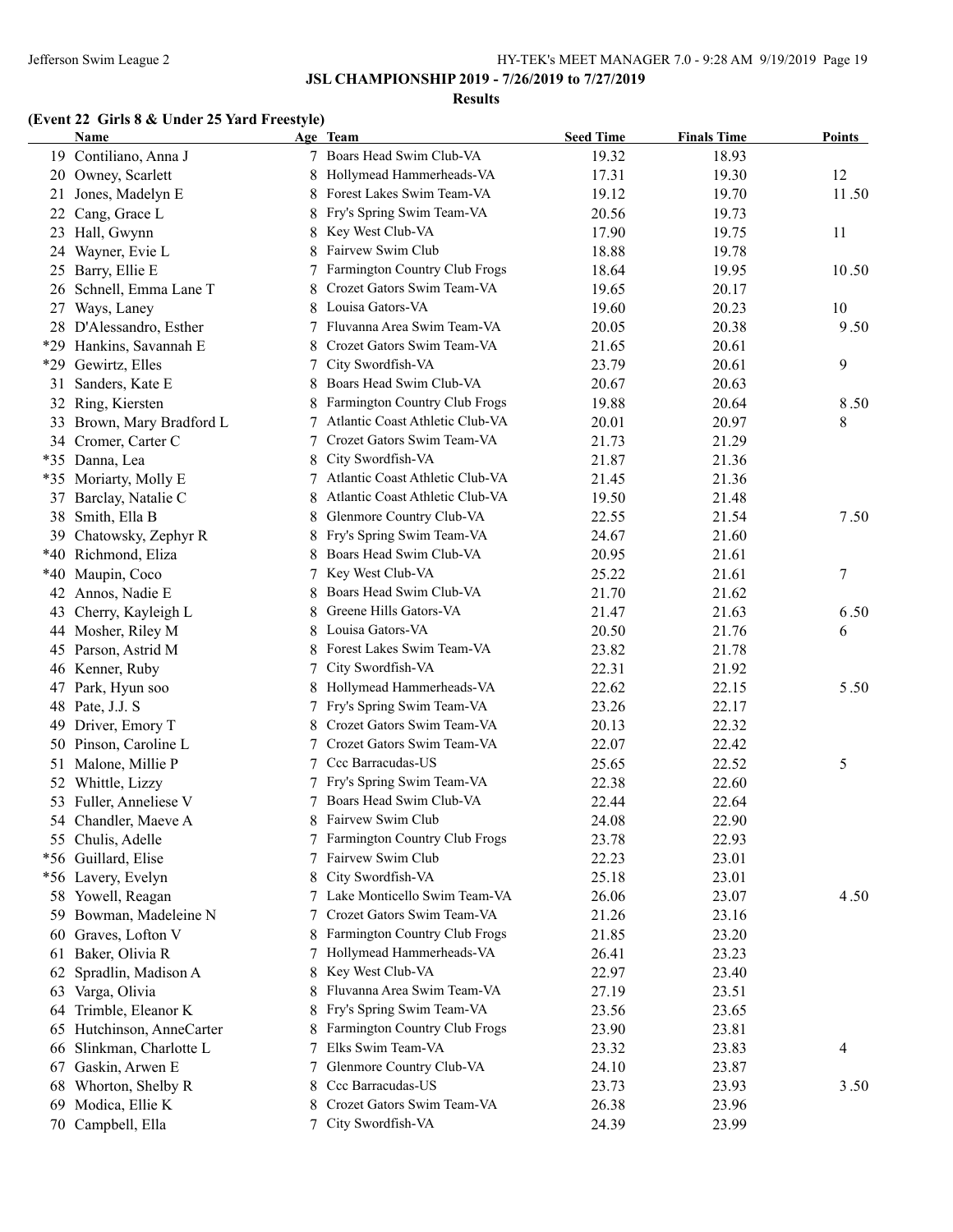### **Results**

# **(Event 22 Girls 8 & Under 25 Yard Freestyle)**

|     | Name                   |   | Age Team                                        | <b>Seed Time</b> | <b>Finals Time</b> | <b>Points</b> |
|-----|------------------------|---|-------------------------------------------------|------------------|--------------------|---------------|
|     | 71 Estes, Reese M      |   | 7 Crozet Gators Swim Team-VA                    | 23.79            | 24.07              |               |
|     | 72 Purcell, Clara L    |   | Boars Head Swim Club-VA                         | 25.50            | 24.08              |               |
|     | 73 Lockhart, Payton    | 8 | City Swordfish-VA                               | 22.72            | 24.17              |               |
|     | 74 MacDonald, Edith R  | 8 | Fry's Spring Swim Team-VA                       | 23.42            | 24.18              |               |
|     | 75 Hurst, Morgan R     | 8 | Fry's Spring Swim Team-VA                       | 24.07            | 24.23              |               |
|     | 76 Poncy, Taylor K     | 8 | City Swordfish-VA                               | 22.55            | 24.30              |               |
| 77  | Sexton, Lily           | 8 | Elks Swim Team-VA                               | 26.97            | 24.35              | 3             |
| 78  | Byrne, Ryan E          | 8 | Glenmore Country Club-VA                        | 22.41            | 24.48              |               |
| 79  | Wrightson, Alice E     |   | 7 Fry's Spring Swim Team-VA                     | 22.79            | 24.53              |               |
|     | 80 Brugh, Addison C    |   | Fairvew Swim Club                               | 23.48            | 24.77              |               |
|     | 81 Yoensky, Emma J     |   | Atlantic Coast Athletic Club-VA                 | 25.87            | 24.91              |               |
|     | 82 Albert, Katherine   |   | 8 Farmington Country Club Frogs                 | 27.26            | 24.92              |               |
|     | 83 Brooks, Nora W      |   | 7 Atlantic Coast Athletic Club-VA               | 27.42            | 25.03              |               |
|     | 84 Singla, Ananya      |   | 8 Forest Lakes Swim Team-VA                     | 23.41            | 25.14              |               |
|     | 85 Rooney, Carter A    |   | 7 Fry's Spring Swim Team-VA                     | 23.02            | 25.23              |               |
|     | 86 Shaw, Fallon E      |   | 8 Louisa Gators-VA                              | 23.40            | 25.29              |               |
|     | 87 Adcock, Parker N    |   | 8 Elks Swim Team-VA                             | 27.01            | 25.34              |               |
|     | 88 Matz, Abigail C     | 8 | Atlantic Coast Athletic Club-VA                 | 25.90            | 25.49              |               |
|     | 89 Webb, Avery C       |   | 7 Atlantic Coast Athletic Club-VA               | 24.66            | 25.66              |               |
|     | 90 Owen, Ada           |   | 7 Key West Club-VA                              | 26.13            | 25.78              |               |
|     | 91 Price, Maren K      |   | 7 Fry's Spring Swim Team-VA                     | 28.29            | 26.07              |               |
|     | 92 Harris, Lilly L     |   | 7 Louisa Gators-VA                              | 25.50            | 26.27              |               |
|     | 93 Asthagiri, Avani L  | 8 | Boars Head Swim Club-VA                         | 26.50            | 26.30              |               |
|     | 94 Miller, Ariella     |   | 7 Lake Monticello Swim Team-VA                  | 22.47            | 26.34              | 2.50          |
|     | 95 Dunfee, Georgia B   | 8 | Atlantic Coast Athletic Club-VA                 | 28.30            | 26.51              |               |
|     | 96 Selmer, Kate        |   | 7 Crozet Gators Swim Team-VA                    | 27.45            | 26.53              |               |
|     | 97 Inofuentes, Emma R  |   | 7 Key West Club-VA                              | 21.18            | 26.83              |               |
|     | 98 Harvey, Myra K      | 8 | Greene Hills Gators-VA                          | 33.57            | 26.87              | 2             |
|     | 99 Comer, Georgia      |   | 7 Lake Monticello Swim Team-VA                  | 28.74            | 26.92              |               |
|     | 100 Kauffman, Piper    |   | 7 Farmington Country Club Frogs                 | 25.40            | 27.21              |               |
|     | 101 Heizer, Brooke     |   | Crozet Gators Swim Team-VA                      | 28.88            | 27.48              |               |
|     | 102 Gilday, Clare      |   | 7 Fairvew Swim Club                             | 26.38            | 27.58              |               |
|     | 103 Hackworth, Lilee Z |   | Atlantic Coast Athletic Club-VA                 | 30.35            | 27.68              |               |
|     |                        |   | Boars Head Swim Club-VA                         |                  |                    |               |
|     | 104 Royer, Avery G     |   | 7 Hollymead Hammerheads-VA                      | 28.60            | 27.74<br>27.93     |               |
|     | 105 Hegge, Norah       |   |                                                 | 29.34            |                    |               |
|     | 106 Reuter, Hayes E    |   | 7 Glenmore Country Club-VA                      | 25.63            | 27.99              |               |
|     | 107 Yang, Lynda        |   | 7 Hollymead Hammerheads-VA<br>Ccc Barracudas-US | 30.96            | 28.07              |               |
| 108 | Mickley, Raina M       | 8 |                                                 | 28.18            | 28.25              |               |
| 109 | Armstrong, Hannah A    |   | Atlantic Coast Athletic Club-VA                 | 27.98            | 28.27              |               |
|     | 110 Vess, Shawn        | 8 | City Swordfish-VA                               | 33.78            | 28.49              |               |
|     | 111 Comer, Jolynne     |   | 7 Lake Monticello Swim Team-VA                  | 33.24            | 28.63              |               |
|     | 112 Park, Jin J        |   | 7 Boars Head Swim Club-VA                       | 31.16            | 28.74              |               |
|     | 113 Hollins, Danyell R |   | 7 Louisa Gators-VA                              | 30.59            | 28.76              |               |
|     | 114 Yoder, Hannah      | 8 | City Swordfish-VA                               | 29.03            | 29.22              |               |
|     | 115 Semmelhack, Hazel  | 8 | City Swordfish-VA                               | 23.17            | 29.27              |               |
|     | 116 Zuehlke, Cara J    | 8 | Atlantic Coast Athletic Club-VA                 | 29.81            | 29.76              |               |
|     | 117 Kangas, Daisy M    | 8 | Key West Club-VA                                | 26.56            | 29.86              |               |
|     | 118 O'Sullivan, Sophie | 8 | Glenmore Country Club-VA                        | 25.33            | 29.88              |               |
|     | 119 Butler, Ruth       | 7 | Fairvew Swim Club                               | 30.88            | 29.90              |               |
|     | 120 Reon, Julianne B   | 7 | Crozet Gators Swim Team-VA                      | 30.80            | 30.20              |               |
|     | 121 Agee, Evan         | 7 | City Swordfish-VA                               | 28.11            | 30.97              |               |
|     | 122 Luzar, Adele E     |   | 7 Fry's Spring Swim Team-VA                     | 28.55            | 31.50              |               |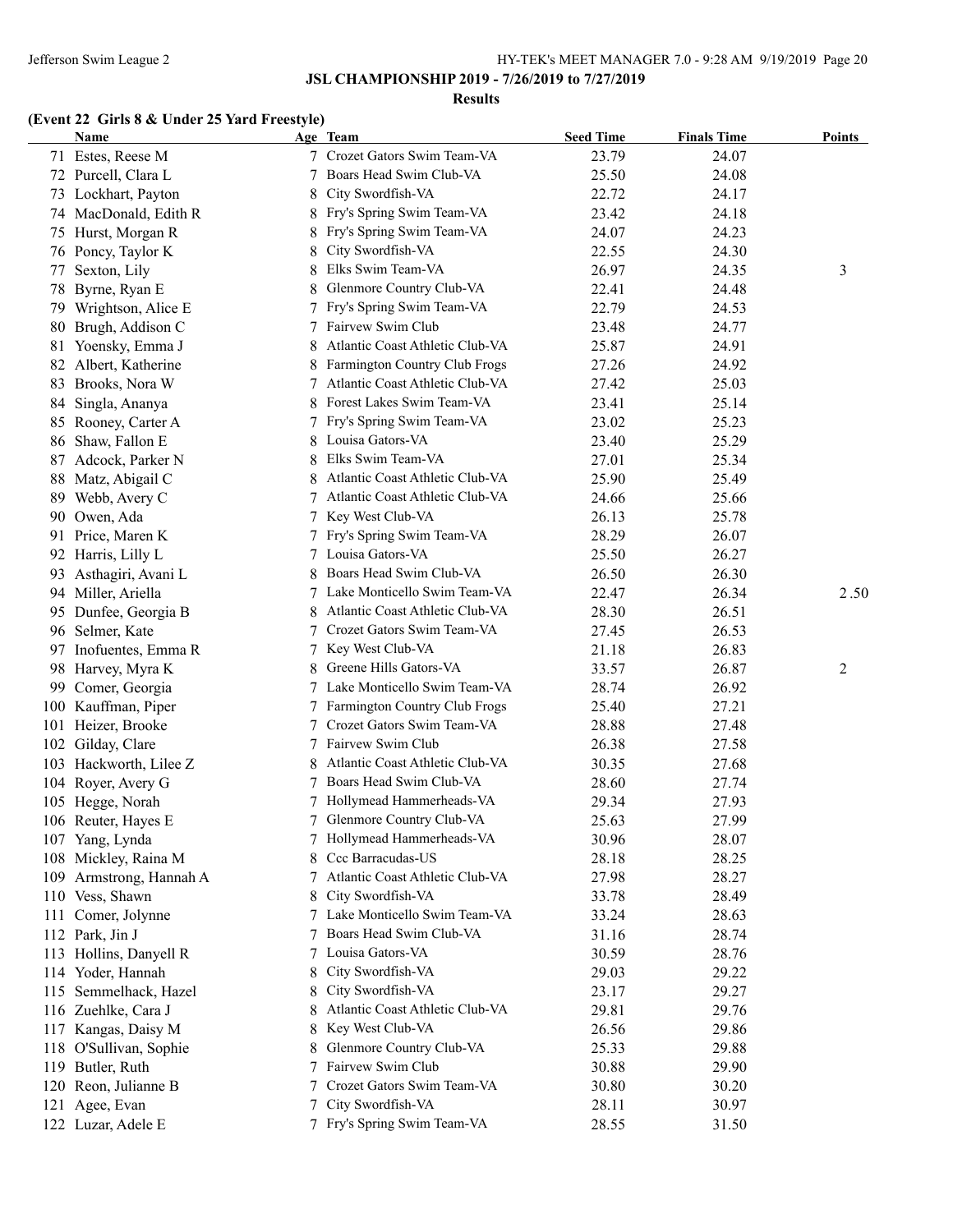### **Results**

# **(Event 22 Girls 8 & Under 25 Yard Freestyle)**

|    | <b>Name</b>                                  |   | Age Team                                            | <b>Seed Time</b> | <b>Finals Time</b> | <b>Points</b> |
|----|----------------------------------------------|---|-----------------------------------------------------|------------------|--------------------|---------------|
|    | 123 Dugger, Maggie                           |   | 7 Ccc Barracudas-US                                 | 36.50            | 32.06              |               |
|    | 124 Daniel, Mackenzie                        |   | 7 Fairvew Swim Club                                 | 37.73            | 32.10              |               |
|    | 125 Moore, Hannah K                          |   | 7 Fry's Spring Swim Team-VA                         | 31.66            | 32.27              |               |
|    | 126 Enfield, Lisey B                         | 7 | Atlantic Coast Athletic Club-VA                     | 35.36            | 32.34              |               |
|    | 127 Long, Tahlia N                           | 8 | Fry's Spring Swim Team-VA                           | 28.23            | 32.44              |               |
|    | 128 Payne, Sydney                            | 7 | City Swordfish-VA                                   | 36.29            | 33.22              |               |
|    | 129 Hunchuck, Chloe J                        |   | Ccc Barracudas-US                                   | 31.54            | 33.65              |               |
|    | 130 Requeno, Emily                           |   | Fluvanna Area Swim Team-VA                          | 33.08            | 33.66              |               |
|    | 131 Moore, Harper M                          |   | Atlantic Coast Athletic Club-VA                     | 36.84            | 34.05              |               |
|    | 132 Straley, Jessa F                         |   | 8 Louisa Gators-VA                                  | 36.18            | 34.80              |               |
|    | 133 Butler, Evelyn                           |   | 7 Fairvew Swim Club                                 | 29.11            | 35.13              |               |
|    | 134 Hoover, Elinor G                         |   | 7 Fry's Spring Swim Team-VA                         | 37.34            | 35.21              |               |
|    | 135 McCormick, Elianna                       |   | 8 Lake Monticello Swim Team-VA                      | 29.36            | 36.56              |               |
|    | 136 Holmes, Lena D                           |   | 7 Forest Lakes Swim Team-VA                         | 33.72            | 36.61              |               |
|    | 137 Hall, Klara P                            |   | 7 Lake Monticello Swim Team-VA                      | 37.52            | 38.44              |               |
|    | 138 Kennedy, Chloe                           |   | 8 Lake Monticello Swim Team-VA                      | 31.59            | 40.07              |               |
|    | 139 Hester, Nilah                            |   | 7 Glenmore Country Club-VA                          | 34.88            | 40.20              |               |
|    |                                              |   |                                                     |                  |                    |               |
|    | Event 23 Boys 9-10 50 Yard Freestyle<br>Name |   | Age Team                                            | <b>Seed Time</b> | <b>Finals Time</b> | Points        |
|    | 1 Easton, Chase J                            |   | 10 Atlantic Coast Athletic Club-VA                  | 27.58            | 27.95              | 19            |
|    |                                              |   | 10 Crozet Gators Swim Team-VA                       |                  |                    | 18            |
|    | 2 Alexander, Charlie T                       |   | 10 Farmington Country Club Frogs                    | 29.28            | 28.20              |               |
|    | 3 Bloxsom, Beau                              |   | 9 Glenmore Country Club-VA                          | 30.97            | 30.45              | 17.50         |
|    | 4 Davidson, Chase S                          |   | 9 Boars Head Swim Club-VA                           | 29.95            | 30.86              | 17            |
|    | 5 Baldwin, Liam A                            |   |                                                     | 33.25            | 31.77              | 16.50         |
|    | 6 Adams, Henry W                             |   | 9 Fry's Spring Swim Team-VA<br>10 Fairvew Swim Club | 31.19            | 32.21              | 16            |
|    | 7 Roberts, Samuel                            |   |                                                     | 32.96            | 32.30              | 15.50         |
| 8  | Wang, Andrew Y                               |   | 9 Forest Lakes Swim Team-VA                         | 32.42            | 32.67              | 15            |
| 9. | Bodenstein, Padraic J                        |   | 10 Fairvew Swim Club                                | 32.59            | 32.87              | 14.50         |
|    | 10 Weiss, Dalton                             |   | 10 Glenmore Country Club-VA                         | 31.39            | 33.01              | 14            |
|    | 11 Kelly, Jack                               |   | 10 Farmington Country Club Frogs                    | 33.23            | 33.13              | 13.50         |
|    | 12 Taylor, Brendan K                         |   | 10 Atlantic Coast Athletic Club-VA                  | 31.96            | 33.16              | 13            |
|    | 13 Escobar, Christophe A                     |   | 9 Forest Lakes Swim Team-VA                         | 33.57            | 33.64              | 12.50         |
|    | 14 Schnell, Forrest F                        |   | 10 Crozet Gators Swim Team-VA                       | 33.54            | 33.92              | 12            |
|    | 15 Maslaney, Andrew J                        |   | 9 Crozet Gators Swim Team-VA                        | 34.34            | 34.38              |               |
|    | 16 Murphy, Teddy R                           |   | 9 Farmington Country Club Frogs                     | 35.70            | 34.53              |               |
|    | 17 Hall, Collin R                            |   | 9 Fairvew Swim Club                                 | 34.04            | 34.56              |               |
|    | 18 Boyd, Tyson k                             |   | 10 Boars Head Swim Club-VA                          | 35.32            | 34.62              | 11.50         |
|    | 19 Clark, Kai                                |   | 10 Boars Head Swim Club-VA                          | 36.46            | 34.68              |               |
|    | 20 Czekner, Matthew J                        |   | 10 Crozet Gators Swim Team-VA                       | 34.67            | 35.33              |               |
|    | 21 Hankins, Jackson D                        |   | 10 Crozet Gators Swim Team-VA                       | 35.39            | 35.42              |               |
|    | 22 Fairbanks, Aaron                          |   | 10 Lake Monticello Swim Team-VA                     | 35.50            | 35.45              | 11            |
|    | 23 Reuter, Pierce V                          |   | 10 Glenmore Country Club-VA                         | 35.25            | 35.64              |               |
|    | 24 Wray, Oliver                              |   | 10 Farmington Country Club Frogs                    | 39.93            | 35.84              |               |
|    | *25 Estes, Noah P                            |   | 9 Crozet Gators Swim Team-VA                        | 35.50            | 35.87              |               |
|    | *25 Tungate, Max L                           |   | 9 Crozet Gators Swim Team-VA                        | 37.89            | 35.87              |               |
|    | 27 Park, Will A                              |   | 10 Boars Head Swim Club-VA                          | 36.32            | 35.94              |               |
|    | 28 Taylor, Owen D                            |   | 9 Fairvew Swim Club                                 | 35.79            | 35.97              |               |
|    | 29 Jones, Jonny F                            |   | 9 Atlantic Coast Athletic Club-VA                   | 36.31            | 36.04              |               |
|    | 30 Edwards, Harrison t                       |   | 10 Boars Head Swim Club-VA                          | 36.41            | 36.09              |               |
|    | 31 Johnston, Graham W                        |   | 9 Farmington Country Club Frogs                     | 34.59            | 36.24              |               |
|    | 32 Pate, Hart A                              |   | 9 Fry's Spring Swim Team-VA                         | 35.41            | 36.35              | 10.50         |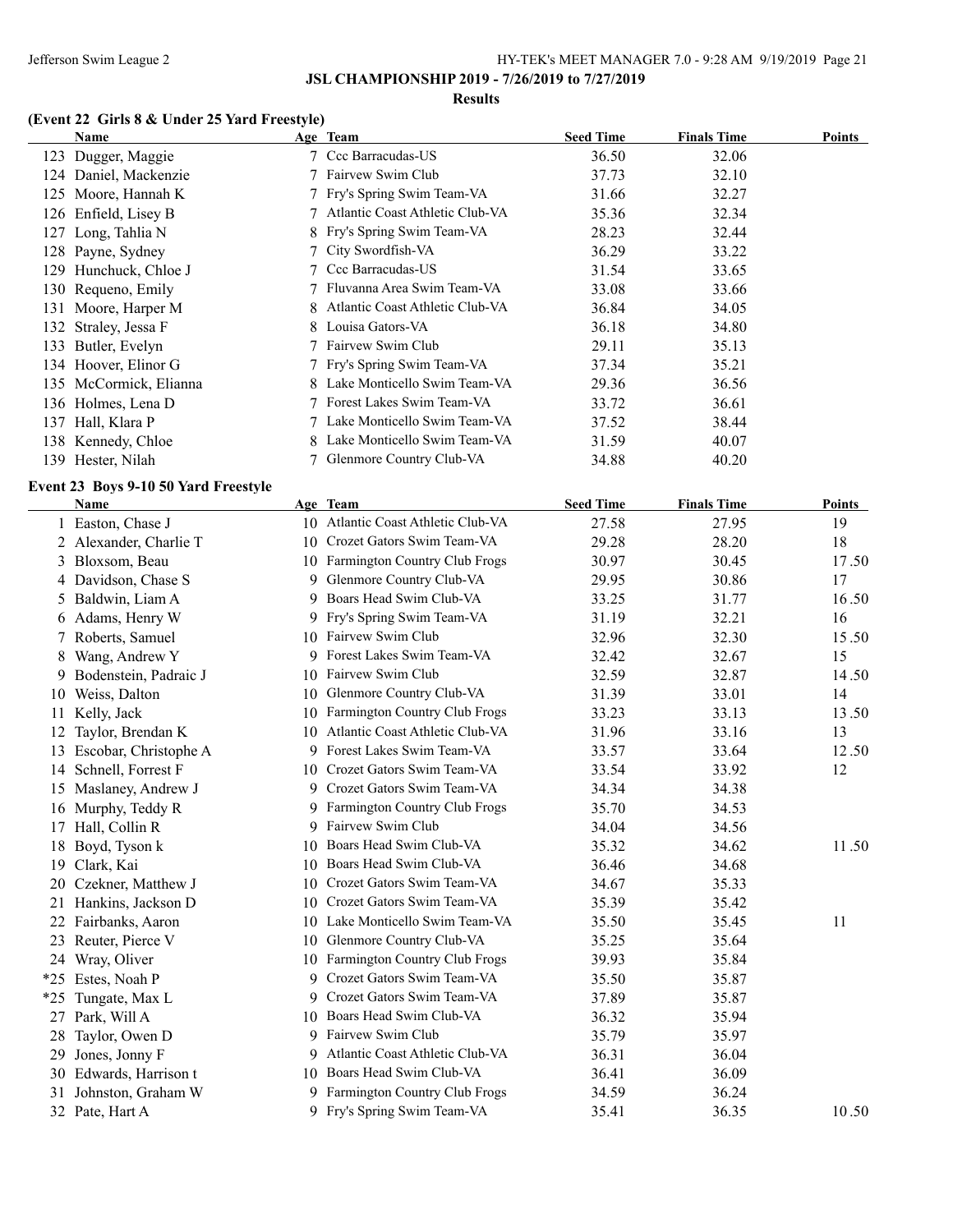### **JSL CHAMPIONSHIP 2019 - 7/26/2019 to 7/27/2019**

#### **Results**

# **(Event 23 Boys 9-10 50 Yard Freestyle)**

|       | <b>Name</b>                              |    | Age Team                             | <b>Seed Time</b> | <b>Finals Time</b> | <b>Points</b> |
|-------|------------------------------------------|----|--------------------------------------|------------------|--------------------|---------------|
|       | 33 Sturman, Gage                         |    | 10 Farmington Country Club Frogs     | 36.14            | 36.38              |               |
|       | 34 Lineweaver, Jay P                     | 10 | Crozet Gators Swim Team-VA           | 34.24            | 36.42              |               |
|       | 35 Nolde, James f                        | 9  | Boars Head Swim Club-VA              | 35.92            | 36.58              |               |
| 36    | Epperly, Carter B                        | 10 | Atlantic Coast Athletic Club-VA      | 36.68            | 36.66              |               |
| 37    | Marri, Mukund D                          |    | 10 Hollymead Hammerheads-VA          | 35.72            | 36.97              | 10            |
| 38    | Stype, Nolan                             | 10 | Crozet Gators Swim Team-VA           | 38.43            | 37.07              |               |
| *39   | Kestner, Jones P                         | 10 | Fry's Spring Swim Team-VA            | 36.10            | 37.12              |               |
| *39   | Pariseau, Evan M                         | 10 | Atlantic Coast Athletic Club-VA      | 35.71            | 37.12              |               |
| 41    | Poncy, Mikey                             | 10 | City Swordfish-VA                    | 40.22            | 37.20              | 9.50          |
|       | 42 Williams, Harrison                    | 10 | Fluvanna Area Swim Team-VA           | 36.62            | 37.21              | 9             |
| 43    | Welsch, Nick                             | 10 | Farmington Country Club Frogs        | 35.86            | 37.56              |               |
|       | 44 Hearn, George                         | 10 | Fairvew Swim Club                    | 41.70            | 37.89              |               |
| 45    | Bowman, Henry E                          | 9  | Crozet Gators Swim Team-VA           | 36.61            | 37.93              |               |
| 46    | Brown, Hudson M                          | 10 | Atlantic Coast Athletic Club-VA      | 36.44            | 38.26              |               |
| 47    | Binter, Zachary W                        | 9  | Forest Lakes Swim Team-VA            | 39.95            | 38.35              |               |
| 48    | McClellan, Jon David D                   |    | 10 Louisa Gators-VA                  | 39.74            | 38.63              | 8.50          |
| 49    | Bloxsom, Sam                             | 9. | <b>Farmington Country Club Frogs</b> | 39.27            | 38.71              |               |
| $*50$ | Manson, Thomas B                         | 9  | Boars Head Swim Club-VA              | 38.37            | 38.74              |               |
| $*50$ | Barrett, Owen C                          | 9  | Boars Head Swim Club-VA              | 38.25            | 38.74              |               |
|       | 52 McCall, CJ J                          |    | 10 Boars Head Swim Club-VA           | 39.08            | 38.92              |               |
| 53    | Simmons, Henry                           |    | 10 Crozet Gators Swim Team-VA        | 38.87            | 39.09              |               |
| 54    | Curry, Brett J                           |    | 10 Glenmore Country Club-VA          | 38.04            | 39.11              |               |
| 55    | Gupta, Ayaan                             |    | 10 Fry's Spring Swim Team-VA         | 41.95            | 39.42              |               |
| 56    | Hamilton, Callum W                       | 9. | Crozet Gators Swim Team-VA           | 42.26            | 39.43              |               |
| 57    | Coleman, Amos                            | 10 | Hollymead Hammerheads-VA             | 42.88            | 39.54              | 8             |
| 58    | McGinn, Gavin M                          | 10 | Crozet Gators Swim Team-VA           | 38.99            | 39.89              |               |
| 59    | Dalton, Brennan J                        | 10 | Forest Lakes Swim Team-VA            | 40.32            | 39.92              |               |
| 60    | Rittenhouse, Keaton P                    | 9. | Fry's Spring Swim Team-VA            | 38.29            | 39.93              |               |
| 61    | Bienz, Shaun S                           |    | 10 Hollymead Hammerheads-VA          | 41.41            | 39.99              |               |
| 62    | Dawson, Asher J                          | 10 | Fry's Spring Swim Team-VA            | 41.84            | 40.00              |               |
| 63    | Farist, Matthew W                        |    | 9 Lake Monticello Swim Team-VA       | 39.95            | 40.03              | 7.50          |
| 64    | Thompson, Holden H                       | 9. | Crozet Gators Swim Team-VA           | 39.67            | 40.05              |               |
| 65    | Davis, Mitch W                           | 10 | Greene Hills Gators-VA               | 39.06            | 40.18              | 7             |
| 66    | Singer, Caden R                          |    | 10 Atlantic Coast Athletic Club-VA   | 39.82            | 40.39              |               |
| 67    | Hines, David J                           | 10 | Atlantic Coast Athletic Club-VA      | 41.12            | 40.40              |               |
| 68    | Pinson, Grant E                          | 9  | Crozet Gators Swim Team-VA           | 39.41            | 40.46              |               |
| 69.   | Hubbard, Jacob P                         | 9. | Atlantic Coast Athletic Club-VA      | 38.83            | 40.52              |               |
| 70    | Verbrugge, Reed W                        | 10 | Fry's Spring Swim Team-VA            | 40.58            | 40.55              |               |
| 71    | Rothwell, Roger L                        | 9. | Glenmore Country Club-VA             | 41.68            | 40.59              |               |
| 72    | Barry, Jasper J                          | 9  | Farmington Country Club Frogs        | 43.80            | 40.76              |               |
| 73    | Wigart, Isaac T                          | 10 | Ccc Barracudas-US                    | 40.06            | 40.82              | 6.50          |
|       | 74 Myers-Johanson, Joel E                | 10 | Atlantic Coast Athletic Club-VA      | 42.52            | 41.08              |               |
| 75    | Brubaker, Everett C                      | 9  | Atlantic Coast Athletic Club-VA      | 50.48            | 41.30              |               |
|       | 76 Greenberg, Aaron K                    | 10 | Atlantic Coast Athletic Club-VA      | 45.02            | 41.58              |               |
| 77    | Marks, Gunner                            | 9. | Lake Monticello Swim Team-VA         | 44.48            | 41.90              |               |
| 78    | Starr, William T                         | 9. | Atlantic Coast Athletic Club-VA      | 43.96            | 41.95              |               |
| 79    | Woody, Rowen                             | 9. | Fairvew Swim Club                    | 43.50            | 42.26              |               |
| 80    | Ray, Tanner A                            | 10 | Greene Hills Gators-VA               | 45.68            | 42.41              | 6             |
|       |                                          | 9. | Crozet Gators Swim Team-VA           | 40.99            | 42.44              |               |
|       | 81 Heizer, Bryce<br>82 Rechkemmer, Max G | 9. | Ccc Barracudas-US                    |                  |                    |               |
|       |                                          |    | 9 Lake Monticello Swim Team-VA       | 43.00            | 42.47              | 5.50          |
| 83    | Weimer, Jacob M                          |    | City Swordfish-VA                    | 42.32            | 42.51              |               |
|       | 84 Vincel, Trimmer                       | 9. |                                      | 42.65            | 42.56              | 5             |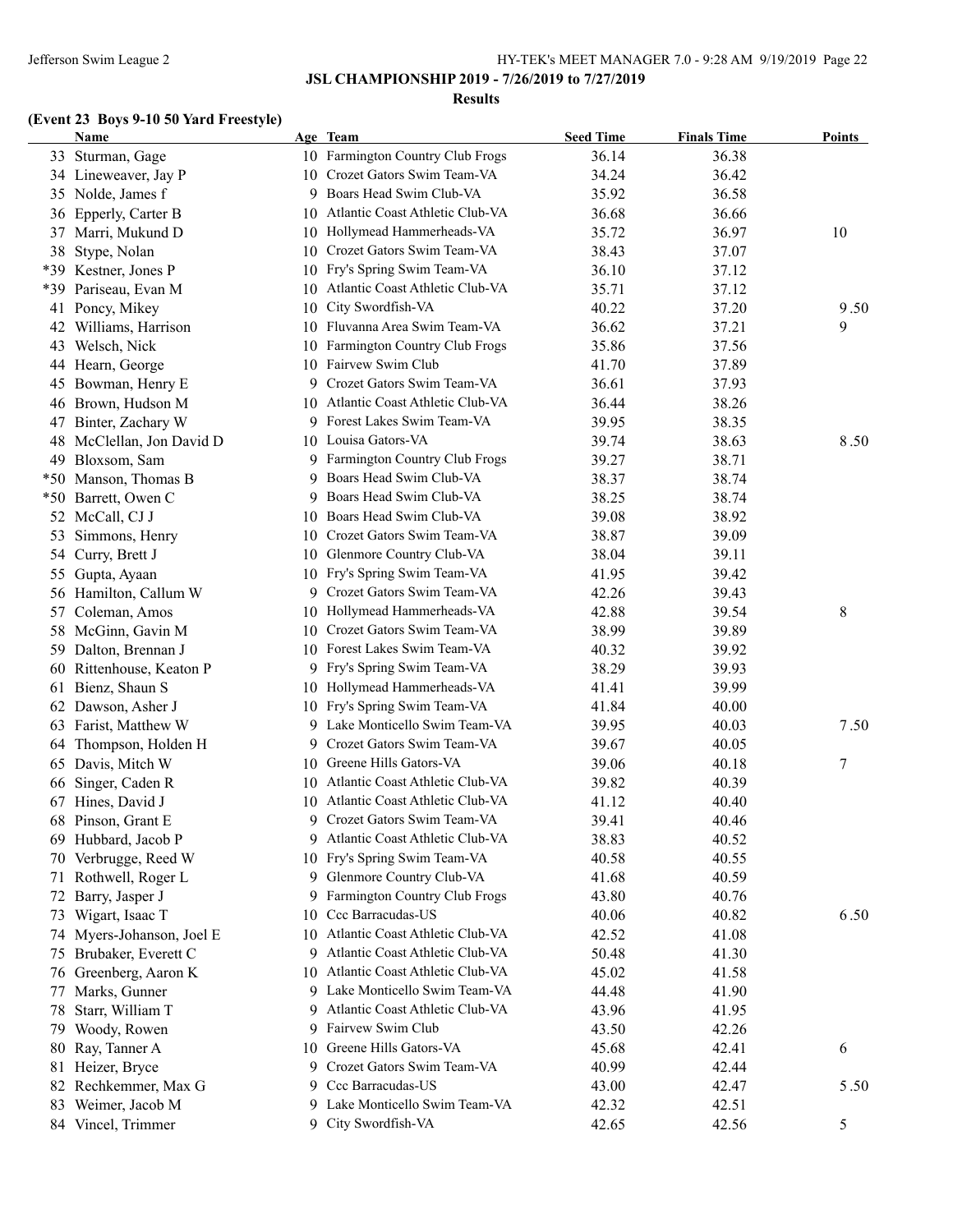### **JSL CHAMPIONSHIP 2019 - 7/26/2019 to 7/27/2019**

### **Results**

# **(Event 23 Boys 9-10 50 Yard Freestyle)**

|     | <b>Name</b>                |    | Age Team                           | <b>Seed Time</b> | <b>Finals Time</b> | <b>Points</b> |
|-----|----------------------------|----|------------------------------------|------------------|--------------------|---------------|
|     | 85 Little, Liam E          |    | 9 Boars Head Swim Club-VA          | 39.56            | 42.63              |               |
|     | 86 McNerney, Turner A      |    | 10 Atlantic Coast Athletic Club-VA | 41.80            | 42.74              |               |
|     | 87 Cromer, Cael C          |    | 9 Crozet Gators Swim Team-VA       | 42.49            | 42.88              |               |
| 88  | Janeski, Connor T          |    | 10 Ccc Barracudas-US               | 46.56            | 43.16              |               |
| 89  | Smith, Finn                |    | 9 Crozet Gators Swim Team-VA       | 43.24            | 43.73              |               |
|     | 90 Grossman, Milo A        |    | 9 Boars Head Swim Club-VA          | 45.05            | 43.79              |               |
|     | 91 Rutherford, Colin A     |    | 9 Crozet Gators Swim Team-VA       | 47.40            | 44.17              |               |
| 92  | McLaughlin, Charlie P      |    | 10 Crozet Gators Swim Team-VA      | 41.22            | 44.43              |               |
| 93  | Laugelli, Jude B           |    | 9 Fry's Spring Swim Team-VA        | 43.84            | 44.49              |               |
| 94  | Spradlin, Landon M         |    | 10 Key West Club-VA                | 44.68            | 44.53              | 4.50          |
|     | 95 Payne, John F           |    | 10 Boars Head Swim Club-VA         | 45.97            | 44.60              |               |
|     | 96 Haslam, Henry C         |    | 9 Crozet Gators Swim Team-VA       | 40.94            | 44.74              |               |
|     | 97 Enfield, Liam H         |    | 10 Atlantic Coast Athletic Club-VA | 45.10            | 44.78              |               |
|     | 98 Reid, Harvey C          |    | 10 Crozet Gators Swim Team-VA      | 42.82            | 44.83              |               |
|     | 99 Hodge, Matthew W        |    | 10 Crozet Gators Swim Team-VA      | 44.18            | 44.94              |               |
|     | 100 Miller, Jacob R        |    | 10 Forest Lakes Swim Team-VA       | 47.52            | 45.07              |               |
|     | 101 Guyton, Nathaniel C    |    | 10 Forest Lakes Swim Team-VA       | 43.95            | 45.32              |               |
|     | 102 Bryan, Cormac          |    | 9 Fry's Spring Swim Team-VA        | 45.38            | 45.41              |               |
|     | 103 Hawker, Conner         |    | 9 Forest Lakes Swim Team-VA        | 47.44            | 45.72              |               |
|     | 104 Zuehlke, Arthur A      |    | 9 Atlantic Coast Athletic Club-VA  | 53.50            | 46.17              |               |
|     | 105 Groff, Lucas           |    | 9 City Swordfish-VA                | 47.39            | 46.25              |               |
|     | 106 Spencer, Gavin J       |    | 10 Greene Hills Gators-VA          | 48.22            | 46.45              |               |
|     | 107 Lofton, Wade T         |    | 9 Fairvew Swim Club                | 45.91            | 46.49              |               |
|     | 108 Crawford, Christopher  |    | 9 Greene Hills Gators-VA           | 50.44            | 46.59              |               |
|     | 109 Kim, Andrew            |    | 9 Hollymead Hammerheads-VA         | 44.50            | 46.81              |               |
|     | 110 Ways, William W        |    | 10 Louisa Gators-VA                | 44.53            | 46.93              | 4             |
|     | 111 Albert, Jonathan       |    | 9 Farmington Country Club Frogs    | 48.87            | 47.68              |               |
|     | 112 Keller, Matt R         |    | 9 Louisa Gators-VA                 | 47.65            | 47.98              |               |
|     | 113 Brannock, Nathan A     |    | 9 Forest Lakes Swim Team-VA        | 50.73            | 47.99              |               |
|     | *114 Cha, Daniel           |    | 9 Hollymead Hammerheads-VA         | 42.87            | 48.16              |               |
|     | *114 Blanchette, Jack M    |    | 9 Fairvew Swim Club                | 47.47            | 48.16              |               |
|     | 116 Poole, Landon C        |    | 10 Lake Monticello Swim Team-VA    | 45.95            | 48.41              |               |
|     | 117 Walton, Asher A        |    | 9 Boars Head Swim Club-VA          | 43.30            | 48.50              |               |
|     | 118 Bigler, Eli            |    | 10 City Swordfish-VA               | 45.63            | 49.03              |               |
|     | 119 Hobbs, Will C          |    | 10 Louisa Gators-VA                | 47.25            | 49.05              |               |
|     | 120 Lindsey, Grayson       | 9  | Boars Head Swim Club-VA            | 49.69            | 49.12              |               |
|     | 121 Corradino, Grayson     |    | 9 Key West Club-VA                 | 45.24            | 49.24              | 3.50          |
| 122 | Drake, Liam                |    | 9 Lake Monticello Swim Team-VA     | 51.41            | 49.29              |               |
|     | 123 Lonce, Carson W        |    | 10 Louisa Gators-VA                | 49.41            | 49.84              |               |
|     | 124 Duncan, Quinn P        |    | 10 Boars Head Swim Club-VA         | 45.05            | 49.89              |               |
|     | 125 Saini, Gurmat          |    | 10 Crozet Gators Swim Team-VA      | 44.63            | 50.20              |               |
|     | 126 Mierzejewski, Thomas G |    | 10 Crozet Gators Swim Team-VA      | 50.14            | 51.14              |               |
|     | 127 Owen, Ethan            |    | 9 Key West Club-VA                 | 51.49            |                    |               |
|     |                            |    | 10 Lake Monticello Swim Team-VA    |                  | 51.20              |               |
|     | 128 Andersen, Brogen       |    |                                    | 50.76            | 51.79              |               |
|     | 129 Morris, Wyatt L        |    | 9 Greene Hills Gators-VA           | 50.73            | 51.84              |               |
|     | 130 Goldberg, Nathan s     |    | 9 Boars Head Swim Club-VA          | 41.59            | 52.18              |               |
| 131 | Thomas, Caleb P            |    | 9 Hollymead Hammerheads-VA         | 49.75            | 52.23              |               |
|     | 132 Jeronimus, Jake        | 10 | Boars Head Swim Club-VA            | 57.34            | 52.74              |               |
|     | 133 Strevel, Aiden D       |    | 10 Hollymead Hammerheads-VA        | 51.52            | 52.76              |               |
|     | 134 Lischke, Will D        |    | 9 Glenmore Country Club-VA         | 52.65            | 56.34              |               |
|     | 135 Weidow, David W        | 9  | Louisa Gators-VA                   | 59.40            | 57.18              |               |
|     | 136 O'Sullivan, Shane      |    | 10 Glenmore Country Club-VA        | 52.90            | 57.45              |               |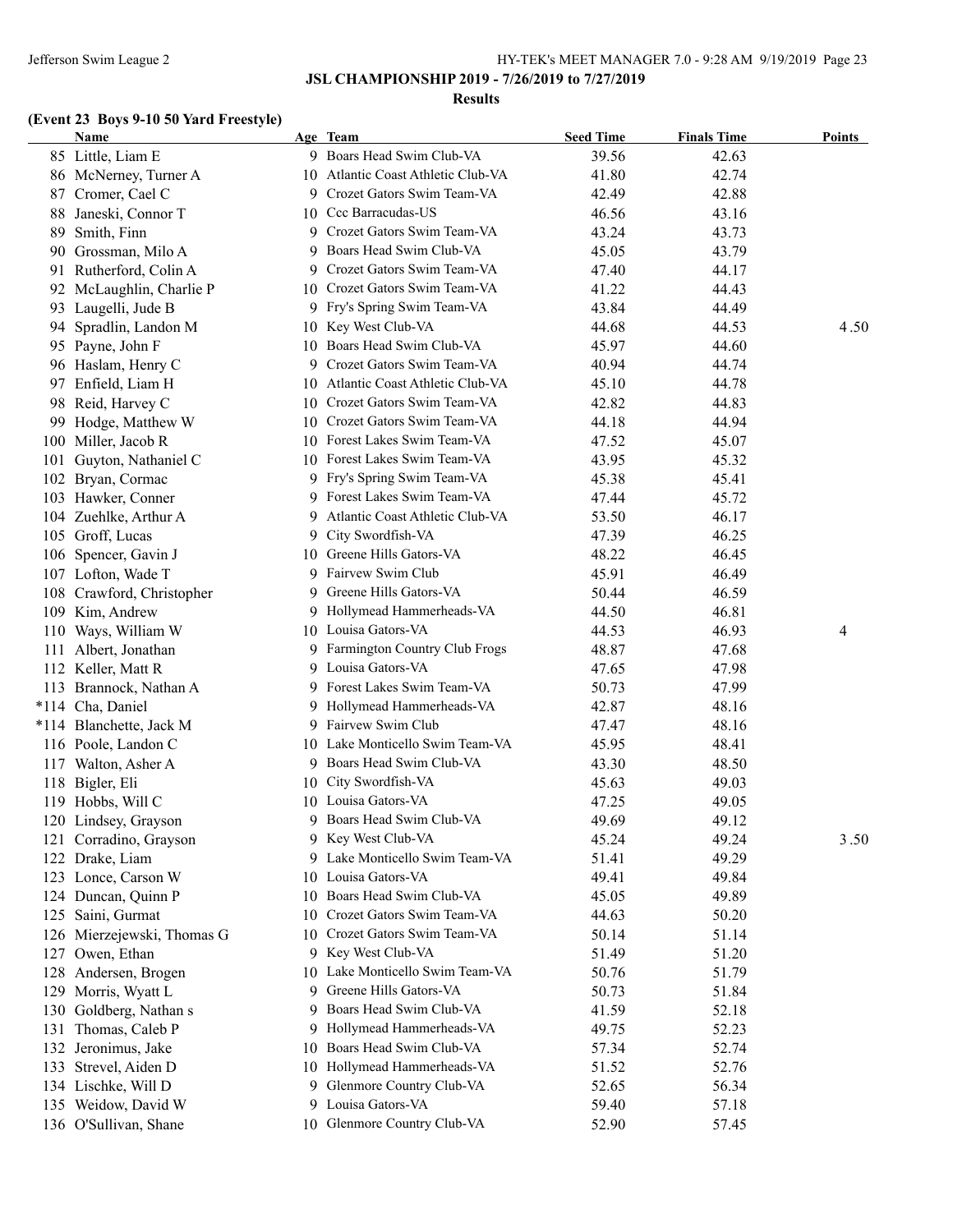### **Results**

# **(Event 23 Boys 9-10 50 Yard Freestyle)**

|      | <b>Name</b>              | Age Team                          | <b>Seed Time</b> | <b>Finals Time</b> | <b>Points</b> |
|------|--------------------------|-----------------------------------|------------------|--------------------|---------------|
|      | 137 Gill, Parker         | Hollymead Hammerheads-VA          | 53.95            | 57.56              |               |
|      | 138 Castle, Hayden P     | 10 Boars Head Swim Club-VA        | 51.42            | 57.97              |               |
| 139- | Athar, Asher K           | 9 Ccc Barracudas-US               | 54.21            | 58.46              |               |
|      | 140 Hodges, Ethan M      | 9 Atlantic Coast Athletic Club-VA | 1:00.61          | 59.01              |               |
|      | 141 Gach, Luke           | 9 Lake Monticello Swim Team-VA    | 55.10            | 1:00.05            |               |
|      | 142 Hinkamp, Lincoln W   | 9 Ccc Barracudas-US               | 1:06.03          | 1:01.31            |               |
|      | 143 Thurston-Wells, Levi | 10 Fluvanna Area Swim Team-VA     | 59.01            | 1:02.18            | 3             |
|      | 144 Palmer, Makai        | 9 Fluvanna Area Swim Team-VA      | 1:05.74          | 1:03.35            |               |
|      | 145 O'Neill Gummel, Jake | 9 Fluvanna Area Swim Team-VA      | 1:05.82          | 1:03.49            |               |
|      | 146 Ortiz Gonzalez, Juan | 9 City Swordfish-VA               | 1:06.89          | 1:04.29            |               |
|      | 147 Stakem, Cort H       | 9 Boars Head Swim Club-VA         | 1:15.40          | 1:09.12            |               |
|      | 148 Hernandez, Nick      | 9 Fry's Spring Swim Team-VA       | 1:12.33          | 1:11.83            |               |

### **Event 24 Girls 9-10 50 Yard Freestyle**

| Name                             |    | Age Team                           | <b>Seed Time</b> | <b>Finals Time</b> | <b>Points</b> |
|----------------------------------|----|------------------------------------|------------------|--------------------|---------------|
| 1 Grimes, Miller                 |    | 10 Boars Head Swim Club-VA         | 27.77            | 28.08              | 19            |
| 2 Kilfoil, Ashton                |    | 10 Farmington Country Club Frogs   | 30.37            | 30.32              | 18            |
| 3 Ayres, Meghan D                |    | 9 Crozet Gators Swim Team-VA       | 32.13            | 31.20              | 17.50         |
| 4 Davis, Kendall I               |    | 10 Fairvew Swim Club               | 34.50            | 32.46              | 17            |
| 5 Gao, Angelina                  |    | 10 Crozet Gators Swim Team-VA      | 32.95            | 33.59              | 16.50         |
| 6 Whitt, Aureila G               |    | 10 Atlantic Coast Athletic Club-VA | 32.11            | 34.17              | 16            |
| 7 Sturman, Blythe                |    | 10 Farmington Country Club Frogs   | 35.39            | 34.38              | 15.50         |
| 8 Streit, Dorothy V              |    | 9 Crozet Gators Swim Team-VA       | 35.67            | 34.40              |               |
| 9 Wood, Erin J                   |    | 9 Atlantic Coast Athletic Club-VA  | 34.30            | 34.53              | 15            |
| 10 He, Sarina                    |    | 10 Crozet Gators Swim Team-VA      | 33.79            | 34.70              |               |
| 11 Jamison, Lilly A              |    | 10 Boars Head Swim Club-VA         | 33.33            | 34.79              | 14.50         |
| *12 Hernandez, Maya              |    | 10 Fluvanna Area Swim Team-VA      | 35.24            | 34.99              | 13.75         |
| *12 Yowell, Reese R              |    | 10 Lake Monticello Swim Team-VA    | 34.46            | 34.99              | 13.75         |
| 14 Kelsey, Carter E              |    | 10 Boars Head Swim Club-VA         | 35.44            | 35.19              |               |
| 15 Garber, Mary Beth E           |    | 10 Hollymead Hammerheads-VA        | 37.16            | 35.31              | 13            |
| 16 Williams, Emmy R              |    | 10 Boars Head Swim Club-VA         | 36.80            | 35.49              |               |
| 17 deGoa, Callie H               |    | 9 Glenmore Country Club-VA         | 35.64            | 36.32              | 12.50         |
| 18 Keppel, Esther M              |    | 10 Forest Lakes Swim Team-VA       | 33.78            | 36.52              | 12            |
| 19 O'Connor, Stella              |    | 10 Farmington Country Club Frogs   | 38.02            | 36.63              |               |
| 20 Cramer, Lydia K               |    | 10 Fry's Spring Swim Team-VA       | 41.60            | 36.69              | 11.50         |
| 21 Pearson, Catherine            |    | 9 Crozet Gators Swim Team-VA       | 41.77            | 37.48              |               |
| 22 Pohl, Sisi                    |    | 9 City Swordfish-VA                | 38.77            | 37.50              | 11            |
| *23 Spanos, Whitney 1            |    | 10 Boars Head Swim Club-VA         | 38.15            | 37.61              |               |
| *23 Rowe, Abby C                 |    | 10 Boars Head Swim Club-VA         | 35.31            | 37.61              |               |
| 25 Breheny, Keegan               | 9. | Boars Head Swim Club-VA            | 38.47            | 37.67              |               |
| 26 Chavez, Cate C                |    | 10 Boars Head Swim Club-VA         | 36.54            | 37.93              |               |
| 27 D'Alessandro, RG G            |    | 10 Fluvanna Area Swim Team-VA      | 38.87            | 37.97              | 10.50         |
| 28 Davis, Sydney O               |    | 9 Glenmore Country Club-VA         | 35.78            | 38.06              | 10            |
| 29 Gray, Ava                     |    | 10 Fluvanna Area Swim Team-VA      | 37.55            | 38.71              |               |
| 30 Van der Westhuizen, Marchelle |    | 10 Boars Head Swim Club-VA         | 38.34            | 38.77              |               |
| 31 Herring, Kayleigh J           |    | 10 Lake Monticello Swim Team-VA    | 39.53            | 38.88              | 9.50          |
| 32 Bowman, Chloe h               |    | 9 Boars Head Swim Club-VA          | 39.61            | 38.90              |               |
| 33 McCarthy, Maizey m            |    | 10 Boars Head Swim Club-VA         | 38.48            | 39.15              |               |
| 34 Rojas, Franchesca             |    | 9 Fairvew Swim Club                | 42.99            | 39.45              | 9             |
| 35 Florin, Eva                   |    | 9 Farmington Country Club Frogs    | 42.86            | 39.79              |               |
| 36 Spencer, Addison              | 10 | Glenmore Country Club-VA           | 42.26            | 39.89              |               |
| 37 Shegda, Louise b              |    | 9 Boars Head Swim Club-VA          | 41.41            | 40.30              |               |
|                                  |    |                                    |                  |                    |               |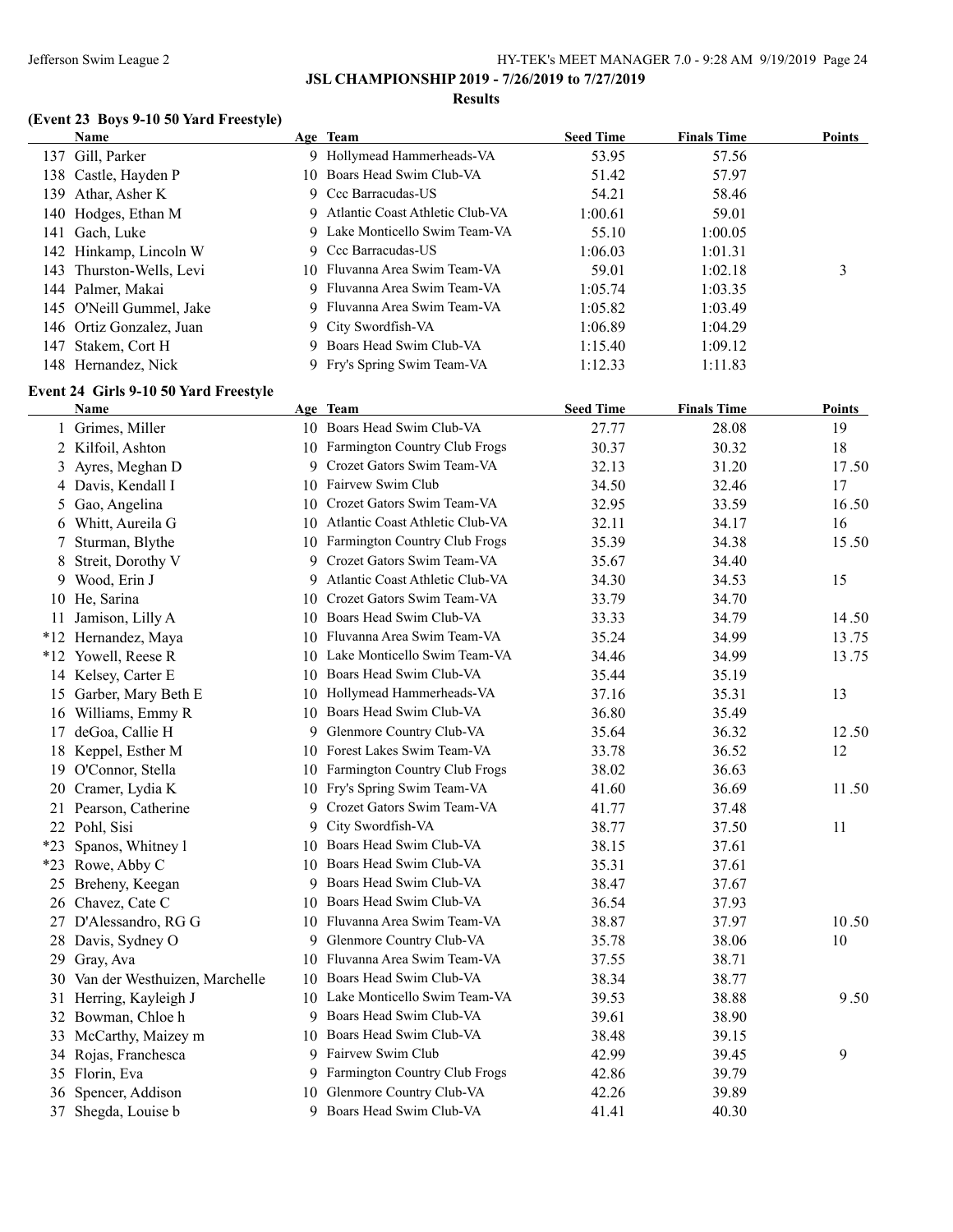#### **Results**

# **(Event 24 Girls 9-10 50 Yard Freestyle)**

|    | <b>Name</b>                            |    | Age Team                                                  | <b>Seed Time</b> | <b>Finals Time</b> | <b>Points</b> |
|----|----------------------------------------|----|-----------------------------------------------------------|------------------|--------------------|---------------|
|    | 38 Dofflemyer, Maddie G                |    | 10 Farmington Country Club Frogs                          | 40.96            | 40.51              |               |
|    | 39 Torres-Vaca, Jessica                |    | 10 Fry's Spring Swim Team-VA                              | 42.20            | 40.59              | 8.50          |
|    | 40 Breheny, Emerson                    | 9  | Boars Head Swim Club-VA                                   | 42.45            | 40.86              |               |
| 41 | Duke, Dylan                            | 10 | Fairvew Swim Club                                         | 43.44            | 40.96              |               |
|    | 42 Carpenter, Jorja B                  | 10 | Atlantic Coast Athletic Club-VA                           | 39.67            | 40.98              |               |
| 43 | Showalter, Tessa l                     | 9  | Boars Head Swim Club-VA                                   | 40.37            | 40.99              |               |
|    | 44 Loura, Ellie R                      | 10 | Fry's Spring Swim Team-VA                                 | 39.91            | 41.05              |               |
|    | 45 Swanson, Valerie J                  |    | 9 Glenmore Country Club-VA                                | 41.68            | 41.27              |               |
|    | 46 Griffin, Alexis L                   |    | 10 Atlantic Coast Athletic Club-VA                        | 46.05            | 41.30              |               |
|    | 47 Kincel, Carrington                  | 10 | Farmington Country Club Frogs                             | 38.23            | 41.34              |               |
|    | 48 Freid, Blair K                      |    | 10 Greene Hills Gators-VA                                 | 40.85            | 41.35              | 8             |
|    | 49 Harrell, Olivia                     | 10 | City Swordfish-VA                                         | 39.72            | 41.49              | 7.50          |
|    | 50 Sterner, Shayla F                   |    | 9 Crozet Gators Swim Team-VA                              | 41.53            | 41.51              |               |
|    | 51 Davis, Ellie C                      | 9. | Boars Head Swim Club-VA                                   | 44.28            | 41.85              |               |
|    | 52 Plehn, Talia                        | 9  | City Swordfish-VA                                         | 43.86            | 41.99              |               |
|    | 53 Shifflett, Cooper E                 | 9. | Greene Hills Gators-VA                                    | 39.31            | 42.01              | 7             |
|    | 54 Statuta, Annabelle M                | 10 | Farmington Country Club Frogs                             | 42.14            | 42.11              |               |
|    | 55 Blanchette, Malynn E                | 9. | Fairvew Swim Club                                         | 43.98            | 42.51              |               |
|    | 56 Scott, Anna E                       | 10 | Hollymead Hammerheads-VA                                  | 42.93            | 42.59              | 6.50          |
|    | 57 Hester, Eden                        | 10 | Glenmore Country Club-VA                                  | 46.66            | 42.80              |               |
|    | 58 Heron, Lily E                       |    | 9 Forest Lakes Swim Team-VA                               | 42.89            | 42.95              | 6             |
|    | 59 Bersuder, Morgan J                  |    | 10 Atlantic Coast Athletic Club-VA                        | 41.59            | 43.22              |               |
|    | 60 Mitchelson, Sophia A                |    | 9 Greene Hills Gators-VA                                  | 43.10            | 43.25              |               |
| 61 | Viccellio, Margaret E                  |    | 10 Key West Club-VA                                       | 45.10            | 43.41              | 5.50          |
|    | 62 Clark, Madison T                    |    | 9 Lake Monticello Swim Team-VA                            | 40.57            | 43.45              |               |
|    | 63 Poole, Rory E                       |    | 10 Fry's Spring Swim Team-VA                              | 44.39            | 43.49              |               |
|    | 64 Stacy, Penny                        |    | 10 Atlantic Coast Athletic Club-VA                        | 40.96            | 44.02              |               |
| 65 | Gaskin, Audrey                         |    | 10 Glenmore Country Club-VA                               | 47.19            | 44.03              |               |
|    | 66 Reidelbach, Brooke A                |    | 10 Louisa Gators-VA                                       | 44.34            | 44.10              | 5             |
|    | 67 Swanson, Clara                      | 9. | Glenmore Country Club-VA                                  | 46.42            | 44.39              |               |
| 68 | Jameson, Kayla                         |    | 10 Key West Club-VA                                       | 44.68            | 44.42              | 4.50          |
| 69 | Craig, Amity J                         |    | 9 Fry's Spring Swim Team-VA                               | 48.96            | 44.59              |               |
|    | 70 King, Maura R                       | 9. | Crozet Gators Swim Team-VA                                | 41.47            | 45.05              |               |
|    | Ochs, Jillian                          |    | 10 Farmington Country Club Frogs                          | 44.16            | 45.07              |               |
| 71 | 72 Malone, Kylie J                     |    | 9 Ccc Barracudas-US                                       | 47.92            | 45.12              |               |
|    | 73 Tavernise, Pia                      |    | 10 City Swordfish-VA                                      | 45.27            | 45.37              | 4             |
|    |                                        |    | 10 Crozet Gators Swim Team-VA                             |                  |                    |               |
|    | 74 Price, Sarah<br>75 Rome, Marshall m | 10 | Boars Head Swim Club-VA                                   | 47.92<br>42.83   | 45.40<br>45.43     |               |
|    | 76 Kauffman, Betsy G                   |    | Farmington Country Club Frogs                             | 43.15            | 45.55              |               |
|    |                                        | 10 | City Swordfish-VA                                         |                  |                    |               |
|    | 77 Kawecki, Sophia                     | 10 | City Swordfish-VA                                         | 44.55            | 45.57              |               |
|    | 78 Hendrick, Eliza                     | 10 | City Swordfish-VA                                         | 46.48            | 45.66              |               |
| 79 | Seneviratne, Maya                      | 9. | Lake Monticello Swim Team-VA                              | 43.97            | 46.48              |               |
|    | 80 Gifford, Charlotte                  | 9. |                                                           | 45.52            | 46.58              |               |
|    | 81 Miller, Chyler A                    | 9  | Lake Monticello Swim Team-VA<br>Forest Lakes Swim Team-VA | 46.87            | 46.65              |               |
|    | 82 Harlow, Kaileen E                   | 10 |                                                           | 44.37            | 46.90              |               |
|    | 83 Hopkins, Ruth H                     |    | 9 Fry's Spring Swim Team-VA                               | 49.01            | 46.96              |               |
|    | 84 Spanos, Annie                       | 9  | Boars Head Swim Club-VA                                   | 46.59            | 47.44              |               |
|    | 85 Bridge, Annika                      | 10 | Lake Monticello Swim Team-VA                              | 48.83            | 47.82              |               |
|    | 86 Russell, Mel                        | 10 | City Swordfish-VA                                         | 44.57            | 47.90              |               |
|    | 87 Spencer, Chloe T                    | 9  | Greene Hills Gators-VA                                    | 50.48            | 48.02              |               |
|    | 88 Proctor, Marley B                   | 9  | Atlantic Coast Athletic Club-VA                           | 50.50            | 48.13              |               |
|    | 89 McElwain, Noura                     |    | 9 City Swordfish-VA                                       | 45.50            | 48.15              |               |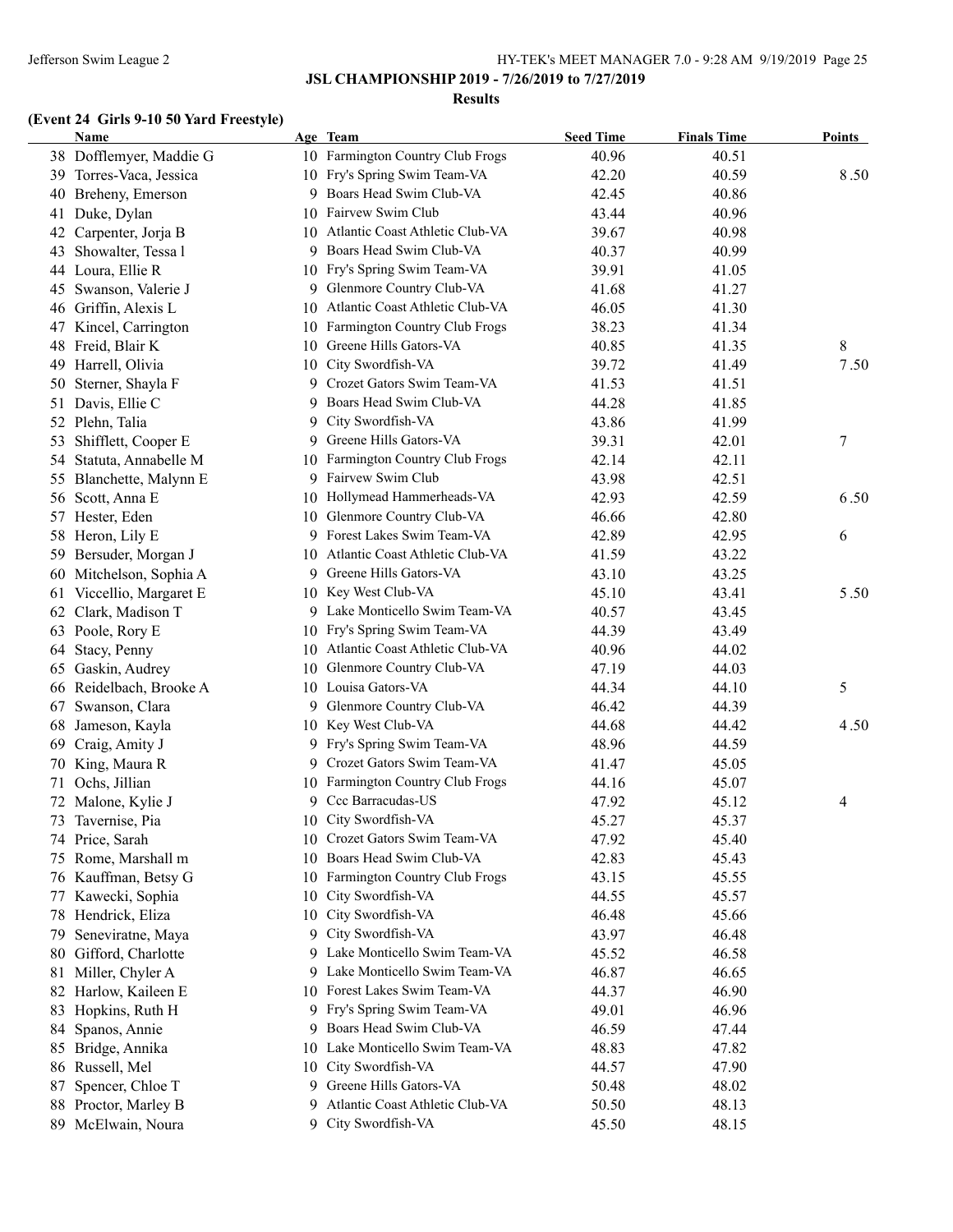#### **Results**

# **(Event 24 Girls 9-10 50 Yard Freestyle)**

|     | <b>Name</b>                  |    | Age Team                        | <b>Seed Time</b> | <b>Finals Time</b> | Points |
|-----|------------------------------|----|---------------------------------|------------------|--------------------|--------|
|     | 90 Cunningham, Brianna E     |    | 9 Hollymead Hammerheads-VA      | 52.56            | 49.06              |        |
|     | 91 Fowlkes, Caroline         |    | 9 Key West Club-VA              | 46.53            | 49.50              |        |
| 92  | Grout, Madelyn               |    | 10 Lake Monticello Swim Team-VA | NT               | 49.73              |        |
| 93  | Cohen, Noelle G              | 10 | Boars Head Swim Club-VA         | 48.14            | 50.17              |        |
|     | 94 Peterson, Pia P           |    | 9 Hollymead Hammerheads-VA      | 48.11            | 50.49              |        |
|     | 95 Warrington, Hannah M      | 9  | Atlantic Coast Athletic Club-VA | 56.56            | 50.60              |        |
|     | 96 Graham, Evey S            | 9. | Fairvew Swim Club               | 47.35            | 50.65              |        |
| 97  | Sachno, Chloe M              |    | 10 Crozet Gators Swim Team-VA   | 54.37            | 50.83              |        |
|     | 98 Martin, Grace             |    | 10 Fluvanna Area Swim Team-VA   | 53.94            | 50.90              |        |
| 99  | Flynn, Constance             |    | 10 Key West Club-VA             | 45.87            | 51.02              |        |
|     | 100 Bremer, Riley            |    | 10 Glenmore Country Club-VA     | 50.15            | 51.30              |        |
| 101 | Zhang, Yi Y                  |    | 9 Fry's Spring Swim Team-VA     | 52.50            | 51.45              |        |
| 102 | Rocco, Ciciley               | 9  | Crozet Gators Swim Team-VA      | 46.30            | 51.65              |        |
| 103 | Davis, Lena                  | 9  | Key West Club-VA                | 49.50            | 52.27              |        |
| 104 | Sachno, Emily                |    | 9 Crozet Gators Swim Team-VA    | 55.90            | 52.71              |        |
|     | 105 Grose, Ellie G           |    | 10 Louisa Gators-VA             | 47.88            | 52.80              | 3.50   |
|     | 106 Hudtloff, Savannah C     |    | 9 Forest Lakes Swim Team-VA     | 38.41            | 52.84              |        |
| 107 | Snoddy, Stella M             |    | 10 Elks Swim Team-VA            | 54.61            | 53.81              | 3      |
|     | 108 Hendrick, Olivia         |    | 9 City Swordfish-VA             | 51.69            | 54.99              |        |
|     | 109 Dean, Susie G            | 9. | Boars Head Swim Club-VA         | 54.19            | 55.00              |        |
|     | 110 Williams, Cadence        |    | 10 Crozet Gators Swim Team-VA   | 57.86            | 55.56              |        |
| 111 | Gutierrez Gonzalez, Rachel N |    | 9 Fry's Spring Swim Team-VA     | 1:00.40          | 56.27              |        |
| 112 | Kimble, Addison              |    | 10 Lake Monticello Swim Team-VA | 1:03.43          | 56.79              |        |
| 113 | Carter, Norah M              |    | 10 Hollymead Hammerheads-VA     | 57.51            | 58.61              |        |
|     | 114 Callihan, Kinley M       |    | 9 Crozet Gators Swim Team-VA    | 51.32            | 58.63              |        |
|     | 115 Diemer, Addaley C        | 9. | Lake Monticello Swim Team-VA    | 1:05.03          | 1:02.65            |        |
|     | 116 Filipi, Ophelia          | 9  | City Swordfish-VA               | 58.87            | 1:02.71            |        |
| 117 | Gyory, Piper S               |    | 9 Ccc Barracudas-US             | 1:05.12          | 1:04.15            | 2.50   |
|     | 118 Bell, Skyler             |    | 10 Fluvanna Area Swim Team-VA   | 1:16.12          | 1:05.61            |        |
| 119 | Altman, Selah A              |    | 10 Ccc Barracudas-US            | 1:17.14          | 1:15.22            |        |
| 120 | Leback, Maude                |    | 9 City Swordfish-VA             | 1:30.41          | 1:30.95            |        |
|     | --- Bingler, Makayla L       |    | 9 Greene Hills Gators-VA        | 1:20.91          | DQ                 |        |
|     | O'Neill Gummel, Lily         |    | 9 Fluvanna Area Swim Team-VA    | 1:08.30          | DQ                 |        |
|     | Hill, Imogen                 |    | 10 Fluvanna Area Swim Team-VA   | 50.29            | DQ                 |        |

### **Event 25 Boys 11-12 50 Yard Freestyle**

|       | <b>Name</b>          |     | Age Team                           | <b>Seed Time</b> | <b>Finals Time</b> | <b>Points</b> |
|-------|----------------------|-----|------------------------------------|------------------|--------------------|---------------|
|       | 1 Elmore, Lance M    |     | 12 Atlantic Coast Athletic Club-VA | 25.23            | 24.94              | 19            |
|       | 2 Wesson, Ben M      | 12  | Fairvew Swim Club                  | 27.42            | 26.71              | 18            |
|       | 3 Grimes, Colby      | 12  | Boars Head Swim Club-VA            | 27.68            | 26.86              | 17.50         |
|       | 4 Fix, Ryan          |     | Hollymead Hammerheads-VA           | 30.23            | 27.92              | 17            |
|       | 5 Dugas, Graham J    |     | 12 Atlantic Coast Athletic Club-VA | 28.07            | 28.19              | 16.50         |
|       | 6 Owens, Chase L     |     | 12 Crozet Gators Swim Team-VA      | 28.36            | 28.87              | 16            |
|       | 7 Davis, Brady       |     | 12 Glenmore Country Club-VA        | 28.88            | 28.95              | 15.50         |
|       | 8 Skipper, Jackson j | 11. | Boars Head Swim Club-VA            | 29.19            | 29.12              | 15            |
|       | 9 Boyd, Carter a     | 12  | Boars Head Swim Club-VA            | 30.82            | 29.14              |               |
|       | 10 Moody, Asa        |     | 12 Fairvew Swim Club               | 29.49            | 29.70              | 14.50         |
|       | Mahoney, Sam T       |     | 12 Ccc Barracudas-US               | 31.33            | 29.86              | 14            |
|       | 12 Zevgolis, John L  |     | Crozet Gators Swim Team-VA         | 30.27            | 30.94              | 13.50         |
| $*13$ | Bersuder, Ryan B     |     | 12 Atlantic Coast Athletic Club-VA | 31.26            | 30.96              |               |
|       | *13 Halbert, Dylan S |     | 12 Fry's Spring Swim Team-VA       | 30.97            | 30.96              | 13            |
|       | 15 Moreno, Larson G  |     | 12 Louisa Gators-VA                | 31.26            | 31.01              | 12.50         |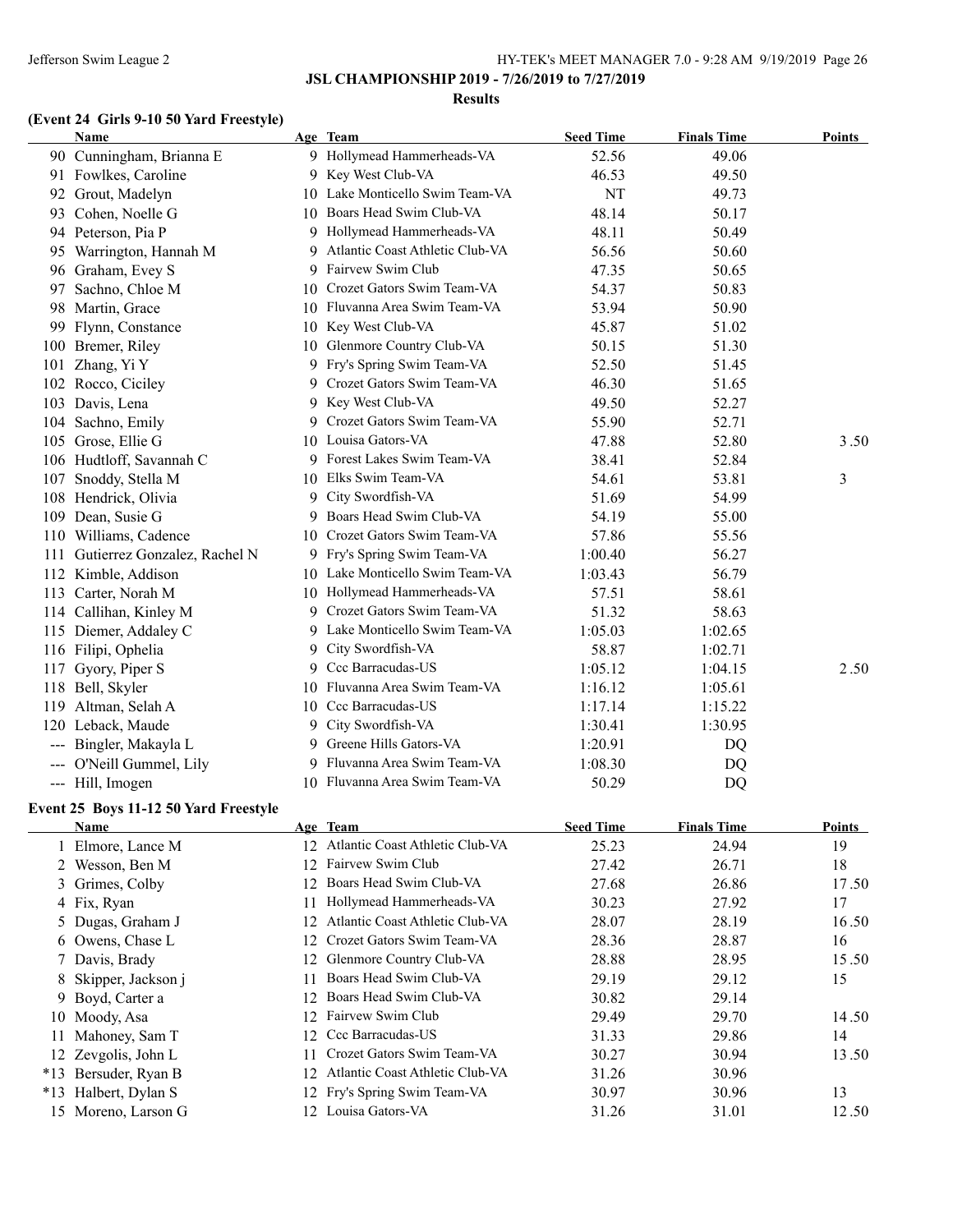**JSL CHAMPIONSHIP 2019 - 7/26/2019 to 7/27/2019**

#### **Results**

# **(Event 25 Boys 11-12 50 Yard Freestyle)**

|    | <b>Name</b>              |     | Age Team                           | <b>Seed Time</b> | <b>Finals Time</b> | <b>Points</b> |
|----|--------------------------|-----|------------------------------------|------------------|--------------------|---------------|
|    | 16 Cramer, Daniel J      |     | 11 Fry's Spring Swim Team-VA       | 30.91            | 31.02              | 12            |
|    | 17 Kelly, Carter         | 11  | Farmington Country Club Frogs      | 32.88            | 31.27              | 11.50         |
|    | 18 Liang, Nolan R        | 12  | Crozet Gators Swim Team-VA         | 30.73            | 31.35              |               |
|    | 19 Guiffre, Sam E        |     | 12 Forest Lakes Swim Team-VA       | 33.90            | 31.49              | 11            |
| 20 | Steeper, Ryan W          |     | 12 Atlantic Coast Athletic Club-VA | 32.25            | 31.89              |               |
| 21 | Wilkerson, Grady S       | 11  | Atlantic Coast Athletic Club-VA    | 32.95            | 31.99              |               |
|    | 22 Jung, Edward          | 11  | Hollymead Hammerheads-VA           | 33.33            | 32.02              | 10.50         |
|    | 23 Davis, Andrew N       | 12  | Glenmore Country Club-VA           | 32.29            | 32.32              | 10            |
|    | 24 Bowers, Zebedee S     | 12  | Key West Club-VA                   | 33.14            | 32.39              | 9.50          |
|    | 25 Driscoll, Finnegan J  | 12  | Crozet Gators Swim Team-VA         | 31.80            | 32.53              |               |
|    | 26 Jones, Joshua M       | 11  | Atlantic Coast Athletic Club-VA    | 33.89            | 32.73              |               |
|    | 27 Hunt, Ashton          | 11  | Crozet Gators Swim Team-VA         | 32.11            | 32.79              |               |
| 28 | Smith, Tristan G         | 11  | Forest Lakes Swim Team-VA          | 34.52            | 33.15              | 9             |
| 29 | Starr, Taylor C          | 11  | Atlantic Coast Athletic Club-VA    | 33.96            | 33.26              |               |
|    | 30 Kube, Drew            | 11  | Ccc Barracudas-US                  | 33.72            | 33.34              | 8.50          |
| 31 | Rajagopalan, Grady K     | 12  | Boars Head Swim Club-VA            | 33.71            | 33.46              |               |
|    | 32 Wells, Luke           | 12  | Lake Monticello Swim Team-VA       | 35.79            | 33.60              | 8             |
| 33 | Slater, Pierce           |     | 12 Key West Club-VA                | 34.99            | 33.61              | 7.50          |
|    | 34 Engel, Owen R         | 11. | Key West Club-VA                   | 33.66            | 33.88              |               |
|    | 35 Thompson, Mac M       | 11. | Crozet Gators Swim Team-VA         | 35.44            | 34.01              |               |
|    | 36 Yoensky, Daniel M     |     | 12 Atlantic Coast Athletic Club-VA | 34.59            | 34.02              |               |
|    | 37 Hill, Graham          | 11. | Crozet Gators Swim Team-VA         | 35.16            | 34.06              |               |
|    | 38 Reynolds, Owen W      | 11  | Ccc Barracudas-US                  | 34.43            | 34.08              |               |
|    | *39 Robertson, Luke      | 11  | City Swordfish-VA                  | 34.42            | 34.16              | $\tau$        |
|    | *39 Katz, Armstrong      | 11  | Fairvew Swim Club                  | 34.78            | 34.16              |               |
|    | 41 Hawley, Wyatt         | 11  | Boars Head Swim Club-VA            | 34.18            | 34.51              |               |
| 42 | Sturman, Wade            | 11  | Farmington Country Club Frogs      | 33.98            | 34.52              | 6.50          |
|    | 43 Redick-Smith, Preston | 12  | Fairvew Swim Club                  | 35.28            | 34.64              |               |
|    | 44 Gill, Bryce           | 12  | Hollymead Hammerheads-VA           | 34.99            | 34.78              |               |
|    | 45 Joyce, Archie R       | 12  | Forest Lakes Swim Team-VA          | 39.98            | 34.81              |               |
|    | 46 Prickett, Fischer     | 11  | City Swordfish-VA                  | 34.90            | 34.94              | 6             |
| 47 | Jones, Joseph E          | 12  | Atlantic Coast Athletic Club-VA    | 35.78            | 35.27              |               |
| 48 | Stein, Joseph O          | 12  | Atlantic Coast Athletic Club-VA    | 35.67            | 35.47              |               |
|    | 49 Hull, Finn J          |     | 12 Hollymead Hammerheads-VA        | 36.12            | 35.53              |               |
|    | 50 Rittenhouse, Connor M |     | 12 Fry's Spring Swim Team-VA       | 37.64            | 35.57              |               |
|    | 51 Hockman, Nicholas     |     | 12 Lake Monticello Swim Team-VA    | 34.43            | 35.76              | 5.50          |
|    | *52 Shegda, Harper B     |     | 11 Boars Head Swim Club-VA         | 35.59            | 35.85              |               |
|    | *52 Selmer, Nathan       | 11  | Crozet Gators Swim Team-VA         | 35.21            | 35.85              |               |
|    | 54 Cao, Daniel           |     | Crozet Gators Swim Team-VA         | 36.72            | 36.03              |               |
|    |                          | 11  | Farmington Country Club Frogs      |                  |                    |               |
|    | 55 Albert, Christopher   | 11  | Hollymead Hammerheads-VA           | 36.74            | 36.08              |               |
|    | 56 Dennis, Jack T        | 11  | Louisa Gators-VA                   | 35.89            | 36.12              |               |
|    | 57 Keller, Lucas A       | 12  |                                    | 35.78            | 36.25              | 5             |
|    | 58 Erickson, Odin M      | 11  | Fry's Spring Swim Team-VA          | 34.80            | 36.36              |               |
| 59 | Mierzejewski, Peter J    | 12  | Crozet Gators Swim Team-VA         | 36.06            | 36.44              |               |
| 60 | Blevins, Logan           | 12  | Lake Monticello Swim Team-VA       | 38.77            | 36.58              |               |
|    | 61 Lineweaver, Price W   | 12  | Crozet Gators Swim Team-VA         | 36.14            | 36.60              |               |
|    | 62 Cohen, Jacob A        | 12  | Boars Head Swim Club-VA            | 36.68            | 36.61              |               |
|    | 63 Pate, Brooks W        | 12  | Fry's Spring Swim Team-VA          | 36.16            | 36.63              |               |
|    | 64 Varga, Bela H         | 12  | Fluvanna Area Swim Team-VA         | 37.70            | 36.75              | 4.50          |
|    | 65 Viccellio, Jack       | 12  | Key West Club-VA                   | 38.53            | 36.86              |               |
| 66 | Quatrara, Michael        | 11  | Boars Head Swim Club-VA            | 37.44            | 36.99              |               |
|    | 67 Robertson, Holden H   | 11. | Fry's Spring Swim Team-VA          | 39.15            | 37.00              |               |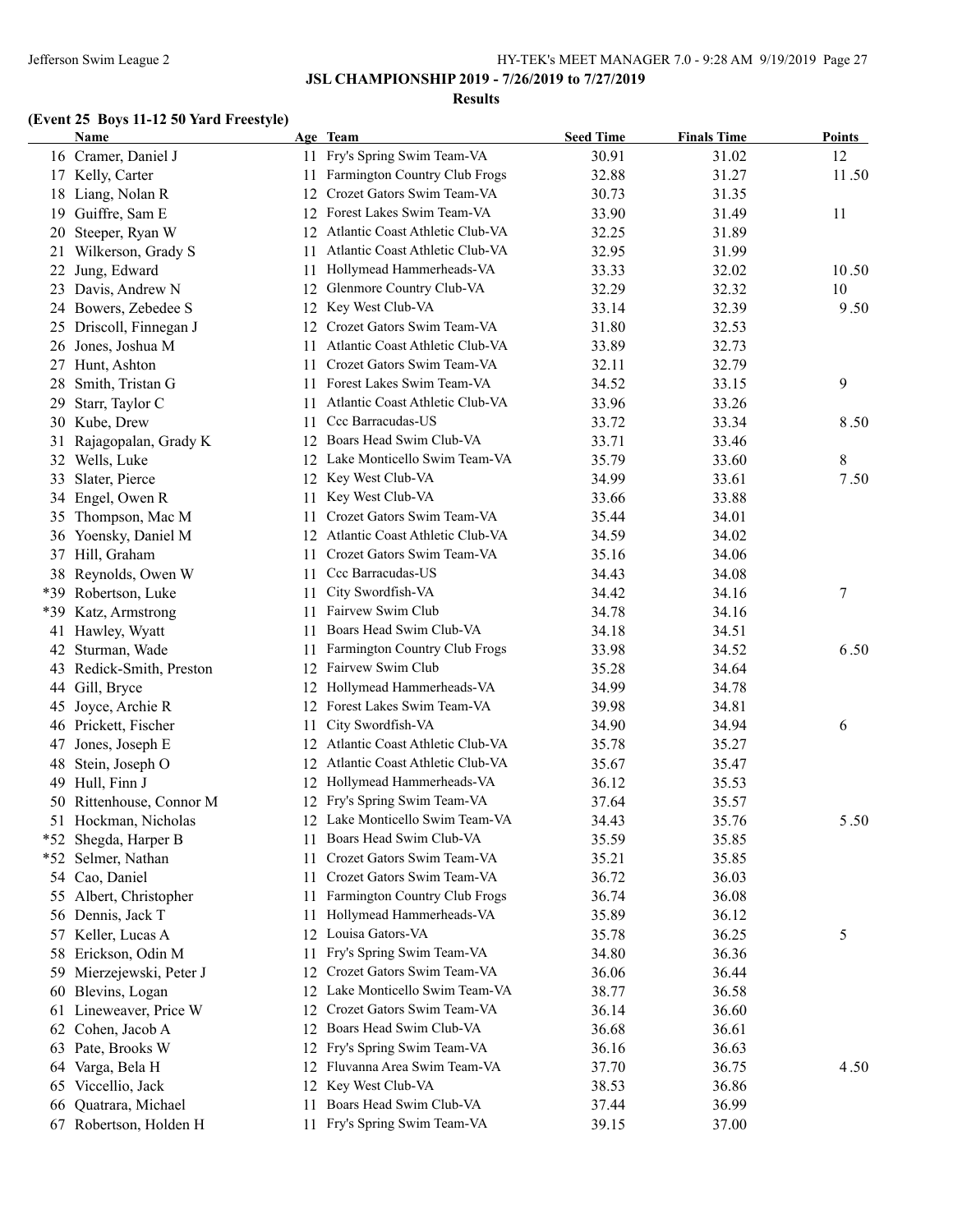### **JSL CHAMPIONSHIP 2019 - 7/26/2019 to 7/27/2019**

#### **Results**

# **(Event 25 Boys 11-12 50 Yard Freestyle)**

| Name                   |     |                                 | <b>Seed Time</b>                                                                                                                                                                                                                                                                                                                              | <b>Finals Time</b> | <b>Points</b> |
|------------------------|-----|---------------------------------|-----------------------------------------------------------------------------------------------------------------------------------------------------------------------------------------------------------------------------------------------------------------------------------------------------------------------------------------------|--------------------|---------------|
| 68 Bailey, Kenneth     |     |                                 | 36.90                                                                                                                                                                                                                                                                                                                                         | 37.16              |               |
| Ramsey, Davis E        |     |                                 | 39.67                                                                                                                                                                                                                                                                                                                                         | 37.25              |               |
| 70 Doyle, Colden       |     |                                 | 37.05                                                                                                                                                                                                                                                                                                                                         | 37.48              |               |
| 71 Reon, Owen J        | 11  | Crozet Gators Swim Team-VA      | 38.54                                                                                                                                                                                                                                                                                                                                         | 37.64              |               |
| Shonka, David          | 11. | Crozet Gators Swim Team-VA      | 36.99                                                                                                                                                                                                                                                                                                                                         | 37.98              |               |
| Smith, Brug T          | 11  | Boars Head Swim Club-VA         | 38.63                                                                                                                                                                                                                                                                                                                                         | 38.01              |               |
| Phipps, Jayden G       | 11  | Crozet Gators Swim Team-VA      | 37.83                                                                                                                                                                                                                                                                                                                                         | 38.03              |               |
| 75 Warfel, Max         | 12  | Hollymead Hammerheads-VA        | 38.86                                                                                                                                                                                                                                                                                                                                         | 38.77              |               |
| 76 Delbridge, Luke T   |     | Louisa Gators-VA                | 41.25                                                                                                                                                                                                                                                                                                                                         | 38.83              |               |
| 77 Reiner, Brenden M   | 11. | Atlantic Coast Athletic Club-VA | 35.77                                                                                                                                                                                                                                                                                                                                         | 38.94              |               |
| Savage, Aidan          | 11. | Fairvew Swim Club               | 42.05                                                                                                                                                                                                                                                                                                                                         | 39.22              |               |
| Mayhew, Landon         | 11  | Fluvanna Area Swim Team-VA      | 40.53                                                                                                                                                                                                                                                                                                                                         | 39.33              | 4             |
| 80 Envall, Spencer T   | 11  | Boars Head Swim Club-VA         | 40.41                                                                                                                                                                                                                                                                                                                                         | 39.54              |               |
| Wigart, Treece E       |     |                                 | 38.71                                                                                                                                                                                                                                                                                                                                         | 39.71              |               |
| Thurston-Wells, Jacob  |     |                                 | 37.03                                                                                                                                                                                                                                                                                                                                         | 39.92              |               |
| 83 Bryan, Gus          |     |                                 | 39.18                                                                                                                                                                                                                                                                                                                                         | 40.19              |               |
| 84 Mikesh, Andrew      |     |                                 | 41.52                                                                                                                                                                                                                                                                                                                                         | 40.40              |               |
| Binter, Alexander J    | 11  | Forest Lakes Swim Team-VA       | 44.72                                                                                                                                                                                                                                                                                                                                         | 40.42              |               |
| 86 Costello, Hayes J   | 12  | Forest Lakes Swim Team-VA       | 35.61                                                                                                                                                                                                                                                                                                                                         | 40.71              |               |
| Slinkman, Hunter J     | 11. | Elks Swim Team-VA               | 40.43                                                                                                                                                                                                                                                                                                                                         | 41.24              | 3.50          |
| Gilday, Daniel         | 11  | Fairvew Swim Club               | 43.27                                                                                                                                                                                                                                                                                                                                         | 42.06              |               |
| Bigler, Micah          |     | City Swordfish-VA               | 42.29                                                                                                                                                                                                                                                                                                                                         | 42.23              |               |
| Shullaw, Harry         | 11. | City Swordfish-VA               | 39.83                                                                                                                                                                                                                                                                                                                                         | 42.29              |               |
| Jennings, Isaac L      | 11. | Forest Lakes Swim Team-VA       | 44.57                                                                                                                                                                                                                                                                                                                                         | 42.80              |               |
| Hall, Trey             | 11  | Key West Club-VA                | 40.51                                                                                                                                                                                                                                                                                                                                         | 43.39              |               |
| 93 Rettig, Brayden M   | 11  | Key West Club-VA                | 42.34                                                                                                                                                                                                                                                                                                                                         | 43.54              |               |
| 94 Paquette, Benji     | 11  | City Swordfish-VA               | 43.75                                                                                                                                                                                                                                                                                                                                         | 43.76              |               |
| 95 Bingler, Timothy B  | 11. | Elks Swim Team-VA               | 44.47                                                                                                                                                                                                                                                                                                                                         | 45.21              | 3             |
| 96 Larkin, Thomas      | 11. | Louisa Gators-VA                | 45.31                                                                                                                                                                                                                                                                                                                                         | 45.35              |               |
| 97 Walding, Jayden     |     |                                 | 53.16                                                                                                                                                                                                                                                                                                                                         | 48.28              |               |
| 98 Park, Joon pyo      |     | Hollymead Hammerheads-VA        | 52.32                                                                                                                                                                                                                                                                                                                                         | 50.07              |               |
| 99 Fisher, Cameron     |     |                                 | 55.23                                                                                                                                                                                                                                                                                                                                         | 50.78              |               |
| 100 Hurtado, Grayson G | 11. | Ccc Barracudas-US               | 53.06                                                                                                                                                                                                                                                                                                                                         | 53.64              |               |
| 101 Strevel, Maddex R  |     | Hollymead Hammerheads-VA        | 1:05.77                                                                                                                                                                                                                                                                                                                                       | 1:01.27            |               |
| 102 Bernard, Bryson M  |     |                                 | 1:19.06                                                                                                                                                                                                                                                                                                                                       | 1:18.25            |               |
|                        |     |                                 | Age Team<br>12 City Swordfish-VA<br>11 Fry's Spring Swim Team-VA<br>11 Fry's Spring Swim Team-VA<br>11.<br>12 Ccc Barracudas-US<br>12 Fluvanna Area Swim Team-VA<br>11 Fry's Spring Swim Team-VA<br>11 Lake Monticello Swim Team-VA<br>12<br>12 Lake Monticello Swim Team-VA<br>11-<br>12 Lake Monticello Swim Team-VA<br>12 Louisa Gators-VA |                    |               |

### **Event 26 Girls 11-12 50 Yard Freestyle**

| Name                  |     | Age Team                           | <b>Seed Time</b> | <b>Finals Time</b> | <b>Points</b> |
|-----------------------|-----|------------------------------------|------------------|--------------------|---------------|
| 1 Osada, Eliza R      | 11  | Boars Head Swim Club-VA            | 27.53            | 27.71              | 19            |
| 2 Fuller, Alex G      |     | 12 Atlantic Coast Athletic Club-VA | 27.64            | 27.81              | 18            |
| 3 Wells, Sara T       | 11  | Fairvew Swim Club                  | 28.52            | 28.19              | 17.50         |
| 4 Lynch, Amelia M     |     | 12 Fairvew Swim Club               | 29.44            | 28.42              | 17            |
| 5 Simmons, Willa M    |     | 12 Crozet Gators Swim Team-VA      | 29.88            | 28.93              | 16.50         |
| 6 Shelley, Zoe K      |     | 12 Greene Hills Gators-VA          | 29.54            | 29.03              | 16            |
| 7 Powell, Skyler E    |     | 12 Boars Head Swim Club-VA         | 29.38            | 29.32              | 15.50         |
| 8 Bullard, Kiara      |     | 12 Fry's Spring Swim Team-VA       | 30.28            | 29.37              | 15            |
| 9 Garono, Sophia M    |     | 12 Crozet Gators Swim Team-VA      | 30.98            | 29.43              | 14.50         |
| 10 Fix, Ryleigh       | 11. | Hollymead Hammerheads-VA           | 30.82            | 29.64              | 14            |
| Britt, Lauren P<br>11 |     | 12 Fairvew Swim Club               | 29.70            | 29.80              |               |
| 12 Jordan, Sarah L    |     | 12 Crozet Gators Swim Team-VA      | 30.49            | 29.87              |               |
| 13 McCardle, Reese b  | 11. | Boars Head Swim Club-VA            | 31.92            | 30.28              |               |
| 14 van Beek, Nellie F |     | 12 Elks Swim Team-VA               | 32.27            | 30.73              | 13.50         |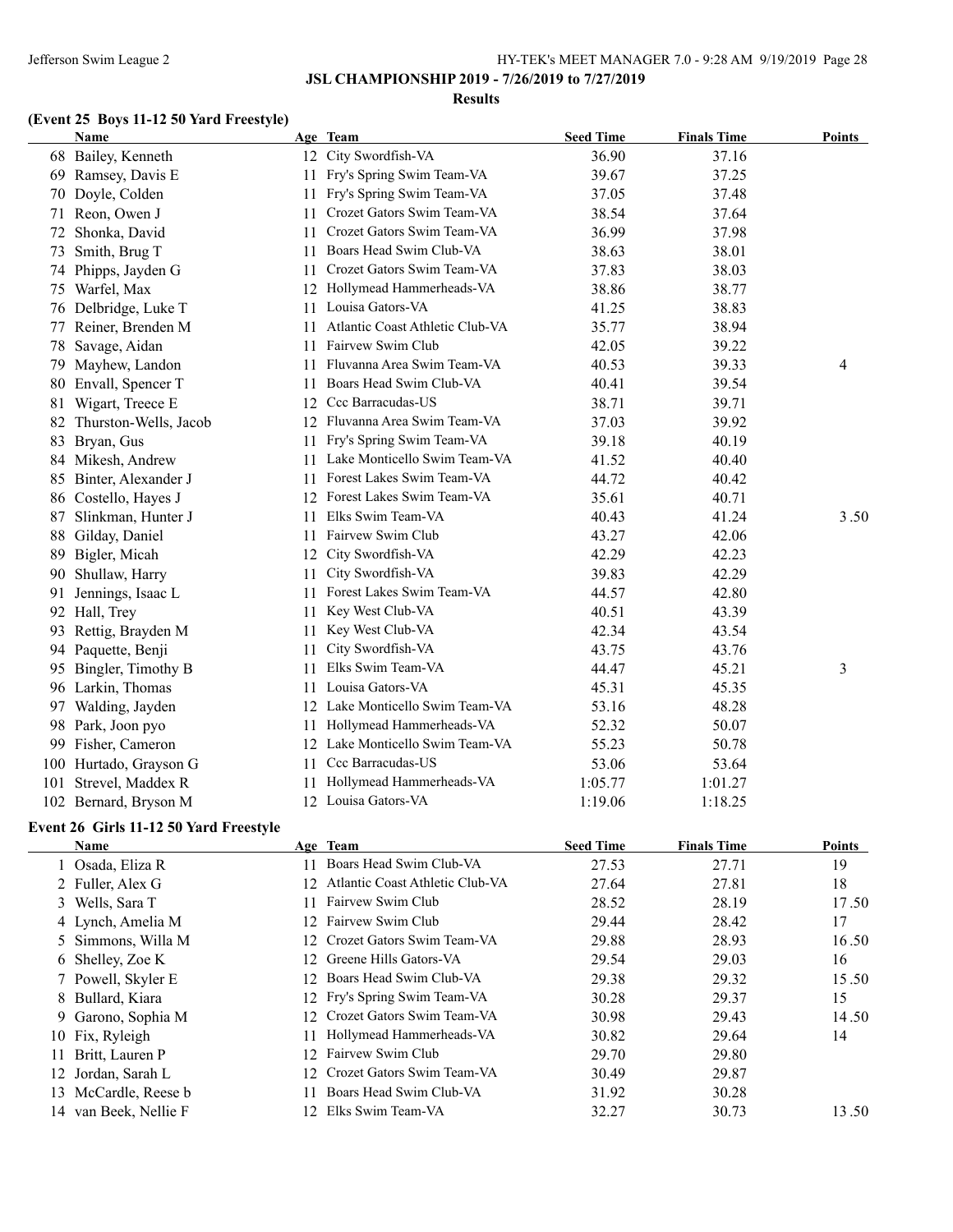### **Results**

# **(Event 26 Girls 11-12 50 Yard Freestyle)**

|    | <b>Name</b>                      |     | Age Team                           | <b>Seed Time</b> | <b>Finals Time</b> | Points |
|----|----------------------------------|-----|------------------------------------|------------------|--------------------|--------|
|    | 15 Brantley, Ada E               |     | 11 Fairvew Swim Club               | 32.21            | 30.78              |        |
|    | 16 Powell, Avery S               |     | 12 Boars Head Swim Club-VA         | 31.49            | 31.02              |        |
|    | 17 Forrest, Aidan G              |     | 12 Fairvew Swim Club               | 33.11            | 31.41              |        |
| 18 | Gahlmann, Kylin E                | 11  | Forest Lakes Swim Team-VA          | 32.23            | 31.45              | 13     |
| 19 | Smith, James J                   | 11  | Boars Head Swim Club-VA            | 32.38            | 31.56              |        |
|    | 20 Streit, Molly S               | 12  | Crozet Gators Swim Team-VA         | 32.26            | 31.58              |        |
|    | 21 Davidson, Ryan S              | 11  | Glenmore Country Club-VA           | 31.59            | 31.71              | 12.50  |
|    | 22 Hamil, Cara E                 | 12  | Fry's Spring Swim Team-VA          | 31.09            | 31.76              | 12     |
|    | 23 Stevens, Kirsten              | 12  | Crozet Gators Swim Team-VA         | 32.13            | 31.80              |        |
|    | 24 Wagner, Ella P                | 12  | Crozet Gators Swim Team-VA         | 32.33            | 31.82              |        |
|    | 25 Macklin, Sophia               | 12  | Fairvew Swim Club                  | 31.68            | 31.85              |        |
|    | 26 Scherer, Hunter               | 11  | Boars Head Swim Club-VA            | 32.83            | 31.86              |        |
|    | 27 Miracle, Audrey C             | 12  | Crozet Gators Swim Team-VA         | 32.52            | 31.96              |        |
|    | 28 Smith, Lily H                 |     | 12 Crozet Gators Swim Team-VA      | 32.86            | 32.27              |        |
|    | 29 Grossman, Tate A              | 11. | Boars Head Swim Club-VA            | 32.05            | 32.37              |        |
|    | 30 Vincel, Margaret              | 12  | City Swordfish-VA                  | 33.73            | 32.63              | 11.50  |
|    | 31 Hoang, Angelina J             |     | 11 Forest Lakes Swim Team-VA       | 33.00            | 32.77              | 11     |
|    | 32 Derrico, Campbell k           | 11  | Boars Head Swim Club-VA            | 33.19            | 32.82              |        |
|    | 33 Hearn, Irelyn                 |     | 12 Fairvew Swim Club               | 34.49            | 33.13              |        |
|    | 34 Dugas, Georgia K              |     | 12 Atlantic Coast Athletic Club-VA | 31.49            | 33.41              | 10.50  |
|    | 35 Wang, Amy Y                   | 11  | Forest Lakes Swim Team-VA          | 32.46            | 33.42              |        |
|    | 36 Ratliff, Maya                 | 11  | Key West Club-VA                   | 33.31            | 33.60              | 10     |
|    | 37 Van der Westhuizen, Jean-Niko | 12  | Boars Head Swim Club-VA            | 32.52            | 33.76              |        |
|    | 38 Wise, Latane                  | 11  | Farmington Country Club Frogs      | 36.21            | 34.15              | 9.50   |
|    | 39 Ritter, Emerson l             | 11  | Boars Head Swim Club-VA            | 34.83            | 34.17              |        |
| 40 | Duncan, Rowen M                  |     | 12 Boars Head Swim Club-VA         | 34.45            | 34.51              |        |
|    |                                  |     | Hollymead Hammerheads-VA           | 35.41            | 34.53              | 9      |
| 41 | Jones, Emilia C                  | 11  | Fairvew Swim Club                  | 36.43            | 34.57              |        |
| 42 | Wayner, Sophia H                 | 11. |                                    |                  |                    |        |
|    | 43 Bouch, Meredith               | 11  | Key West Club-VA                   | 34.82            | 34.86              | 8.50   |
|    | 44 Little, Nora G                |     | 11 Boars Head Swim Club-VA         | 35.95            | 34.87              |        |
|    | 45 Haslam, Elizabeth J           |     | 11 Crozet Gators Swim Team-VA      | 33.50            | 34.98              |        |
|    | 46 Hornsby, Kathryn              |     | 11 Hollymead Hammerheads-VA        | 38.41            | 35.16              |        |
|    | 47 Fontaine, Allie R             | 11  | Crozet Gators Swim Team-VA         | 36.32            | 35.24              |        |
|    | *48 Alger, Julia C               | 11  | Crozet Gators Swim Team-VA         | 34.37            | 35.25              |        |
|    | *48 Neu, Maddy J                 |     | 12 Crozet Gators Swim Team-VA      | 34.06            | 35.25              |        |
|    | *50 Rochester, Marley R          |     | 11 Lake Monticello Swim Team-VA    | 35.78            | 35.42              | 8      |
|    | *50 Dalton, Reese C              |     | 12 Forest Lakes Swim Team-VA       | 35.93            | 35.42              |        |
|    | 52 Ray, Emma M                   | 12  | Greene Hills Gators-VA             | 35.01            | 35.47              | 7.50   |
|    | 53 Laugelli, Ada K               | 11  | Fry's Spring Swim Team-VA          | 36.19            | 35.52              |        |
|    | *54 Pearson, Josie S             | 12  | Louisa Gators-VA                   | 36.53            | 35.60              | 7      |
|    | *54 Daniero, Sophia K            | 12  | Boars Head Swim Club-VA            | 38.10            | 35.60              |        |
|    | 56 Kirkeide, Kelsey E            | 12  | Atlantic Coast Athletic Club-VA    | 36.61            | 35.61              |        |
|    | 57 Lischke, Lily R               | 11  | Glenmore Country Club-VA           | 34.84            | 35.73              | 6.50   |
|    | *58 Uthlaut, Emily C             | 11  | Fairvew Swim Club                  | 36.51            | 35.87              |        |
|    | *58 Whitaker, Grace E            | 11  | Fry's Spring Swim Team-VA          | 36.63            | 35.87              |        |
|    | 60 Harlow, Audrey                | 11. | Lake Monticello Swim Team-VA       | 36.01            | 36.05              | 6      |
|    | 61 Nandama, Estha                |     | 12 Fry's Spring Swim Team-VA       | 36.57            | 36.07              |        |
|    | 62 Semmelhack, Sylvie            | 11  | City Swordfish-VA                  | 36.63            | 36.40              | 5.50   |
|    | 63 Barr, Willow                  | 11  | Lake Monticello Swim Team-VA       | 38.23            | 36.52              |        |
|    | 64 Miller, Sierra R              | 11  | Lake Monticello Swim Team-VA       | 36.09            | 37.16              |        |
| 65 | Swanson, Annalise                | 11  | Glenmore Country Club-VA           | 37.08            | 37.21              |        |
|    | 66 Fulgham, Louise               | 11  | City Swordfish-VA                  | 39.59            | 37.25              |        |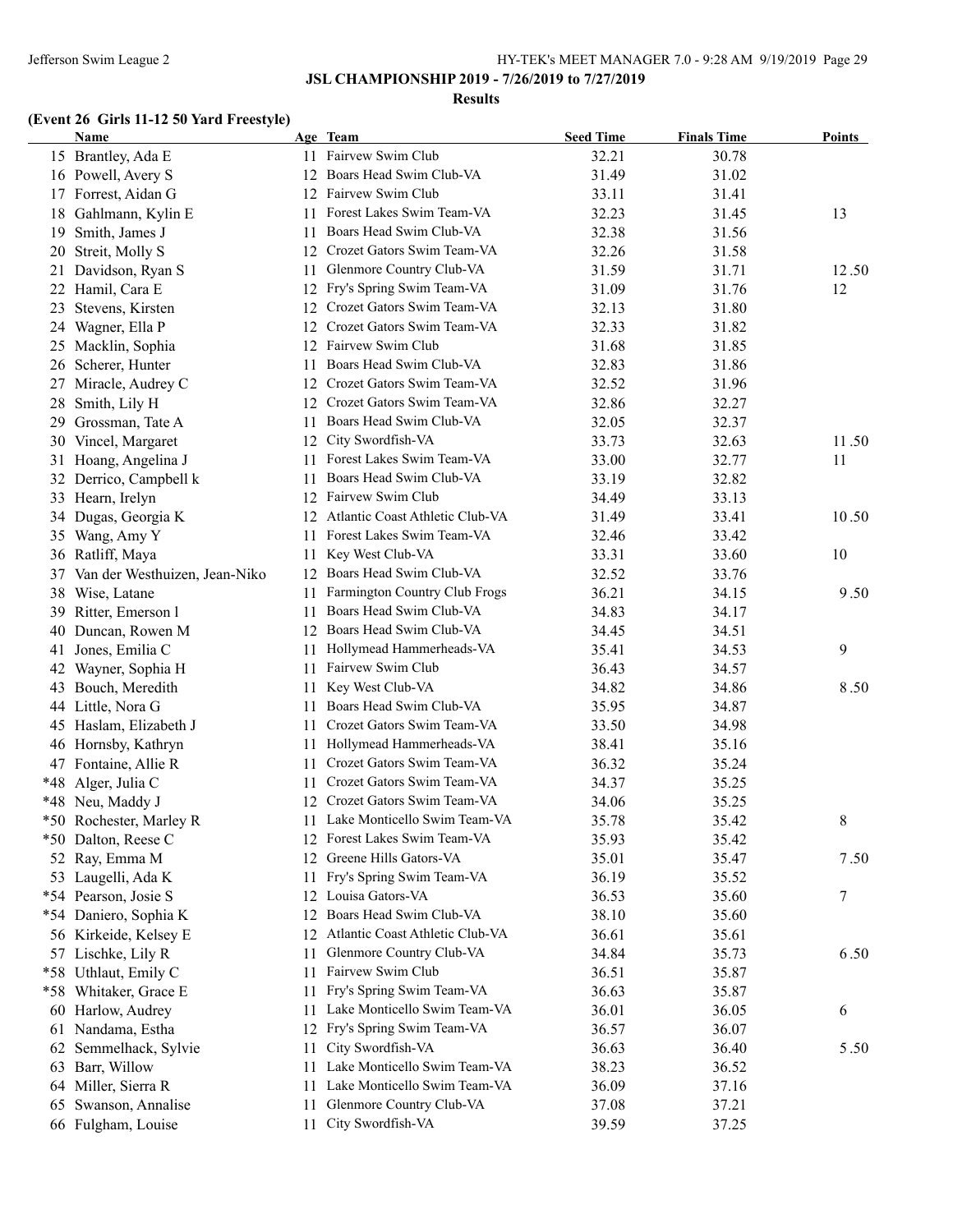### **Results**

# **(Event 26 Girls 11-12 50 Yard Freestyle)**

|     | <b>Name</b>              |     | Age Team                           | <b>Seed Time</b> | <b>Finals Time</b> | Points         |
|-----|--------------------------|-----|------------------------------------|------------------|--------------------|----------------|
|     | 67 Kelly, Morgan E       |     | 11 Fairvew Swim Club               | 35.69            | 37.36              |                |
|     | 68 Behm, Allison         | 11  | Key West Club-VA                   | 38.72            | 37.45              |                |
| 69  | Green, Carys             | 11. | Fairvew Swim Club                  | 39.59            | 37.52              |                |
|     | 70 Davis, Ayla           | 12  | Key West Club-VA                   | 38.47            | 37.78              |                |
| 71  | Avery, Madeleine I       |     | 12 Hollymead Hammerheads-VA        | 35.95            | 37.87              |                |
|     | 72 Craig, Sara           | 11  | Farmington Country Club Frogs      | 38.87            | 37.95              | 5              |
| 73  | Wade, Olivia S           |     | 12 Fry's Spring Swim Team-VA       | 37.64            | 38.19              |                |
|     | 74 Bryant, Elizabith     | 11  | Fluvanna Area Swim Team-VA         | 37.80            | 38.44              | 4.50           |
| 75  | Hiter, Madison B         | 11  | Louisa Gators-VA                   | 37.53            | 38.51              | $\overline{4}$ |
|     | 76 Booth, Hadley         | 11  | Key West Club-VA                   | 36.95            | 38.70              |                |
| 77  | Roper, Madeline M        | 12  | Crozet Gators Swim Team-VA         | 37.47            | 38.72              |                |
|     | 78 Mickley, Haeley A     | 11  | Ccc Barracudas-US                  | 40.62            | 39.02              | 3.50           |
| 79. | Drury, Isabelle M        | 11  | Key West Club-VA                   | 41.07            | 39.08              |                |
| 80  | Shanks, Tayah            | 11  | City Swordfish-VA                  | 43.43            | 39.14              |                |
|     | 81 Neighbors, Nani J     | 11  | Ccc Barracudas-US                  | 41.24            | 39.21              | 3              |
|     | 82 Long, Ellery A        | 11  | Fry's Spring Swim Team-VA          | 39.69            | 39.36              |                |
|     | 83 Straley, Nyah J       |     | 12 Louisa Gators-VA                | 40.27            | 39.39              |                |
|     | 84 Maupin, Ellery K      | 11. | Key West Club-VA                   | 38.03            | 39.50              |                |
|     | 85 Peper, Quinlyn A      | 11  | Fry's Spring Swim Team-VA          | 38.75            | 39.66              |                |
|     | 86 Behrens, Beccah C     |     | 12 Fairvew Swim Club               | 37.96            | 39.77              |                |
| 87  | Elvgren, Sophie          | 11  | Key West Club-VA                   | 40.85            | 39.99              |                |
|     | 88 Blank, Alex E         |     | 12 Fry's Spring Swim Team-VA       | 40.72            | 40.29              |                |
| 89  | Carter, Lily S           |     | 12 Atlantic Coast Athletic Club-VA | 38.51            | 40.52              |                |
|     | 90 Freilich, Anisha m    | 11  | Boars Head Swim Club-VA            | 41.08            | 40.79              |                |
| 91  | Hall, Julia              | 11  | Key West Club-VA                   | 37.23            | 40.97              |                |
|     | 92 Morris, Lyla L        | 11  | Greene Hills Gators-VA             | 41.89            | 41.04              |                |
| 93  | Curry, Jenna             | 11. | Lake Monticello Swim Team-VA       | 42.85            | 41.29              |                |
|     | 94 Austin, Reese         | 11  | City Swordfish-VA                  | 41.15            | 41.52              |                |
|     | 95 Agee, Simone          | 11  | City Swordfish-VA                  | 39.93            | 42.25              |                |
|     | 96 Rutherford, Allyson M | 11  | Crozet Gators Swim Team-VA         | 42.42            | 42.73              |                |
|     | 97 Walker, Michelle      | 11. | Ccc Barracudas-US                  | 42.05            | 42.80              |                |
|     | 98 Harris, Gisele V      | 11  | Elks Swim Team-VA                  | 42.57            | 43.25              | 2.50           |
| 99  | Bridges, Abigail M       | 11  | Ccc Barracudas-US                  | 43.34            | 44.31              |                |
|     | 100 Owen, Marly          | 11  | Key West Club-VA                   | 44.21            | 45.06              |                |
|     | 101 Forloines, Emmy      | 11  | Hollymead Hammerheads-VA           | 49.62            | 46.09              |                |
|     | 102 Ford, Chloe E        |     | 11 Lake Monticello Swim Team-VA    | 46.64            | 46.89              |                |
|     | 103 Best, Susan V        |     | 11 Lake Monticello Swim Team-VA    | 46.54            | 47.81              |                |
|     | 104 Pineo, Ellie         | 11  | City Swordfish-VA                  | 46.78            | 48.78              |                |
|     | 105 Falconer, Ava J      | 11  | Ccc Barracudas-US                  | 51.91            | 49.15              |                |
|     | 106 Dorta, Julia F       | 12  | City Swordfish-VA                  | 48.49            | 49.31              |                |
| 107 | Bailey, Jaylynn          | 11  | City Swordfish-VA                  | 45.44            | 50.34              |                |
|     | 108 Hince, Lucia         | 11  | Hollymead Hammerheads-VA           | 52.78            | 52.45              |                |
| 109 | Sample, Emma             | 11  | Lake Monticello Swim Team-VA       | 55.47            | 52.94              |                |
| 110 | Smith, LeAnne A          | 12  | Louisa Gators-VA                   | 53.43            | 57.67              |                |
|     | 111 Adams, Mary E        |     | 11 Hollymead Hammerheads-VA        | 1:03.71          | 59.19              |                |
|     |                          |     |                                    |                  |                    |                |

### **Event 27 Boys 13-14 50 Yard Freestyle**

| <b>Name</b>         | Age Team                      | <b>Seed Time</b> | <b>Finals Time</b> | Points |
|---------------------|-------------------------------|------------------|--------------------|--------|
| l Dofflemver, Jack  | 13 Fairvew Swim Club          | 23.87            | 23.30              | 19     |
| 2 Garono, Anthony D | 14 Crozet Gators Swim Team-VA | 24.10            | 23.64              | 18     |
| 3 Weiss, Braeden    | 14 Glenmore Country Club-VA   | 25.86            | 24.89              | 17.50  |
| 4 Keenan, William   | 14 Fry's Spring Swim Team-VA  | 25.57            | 24.90              |        |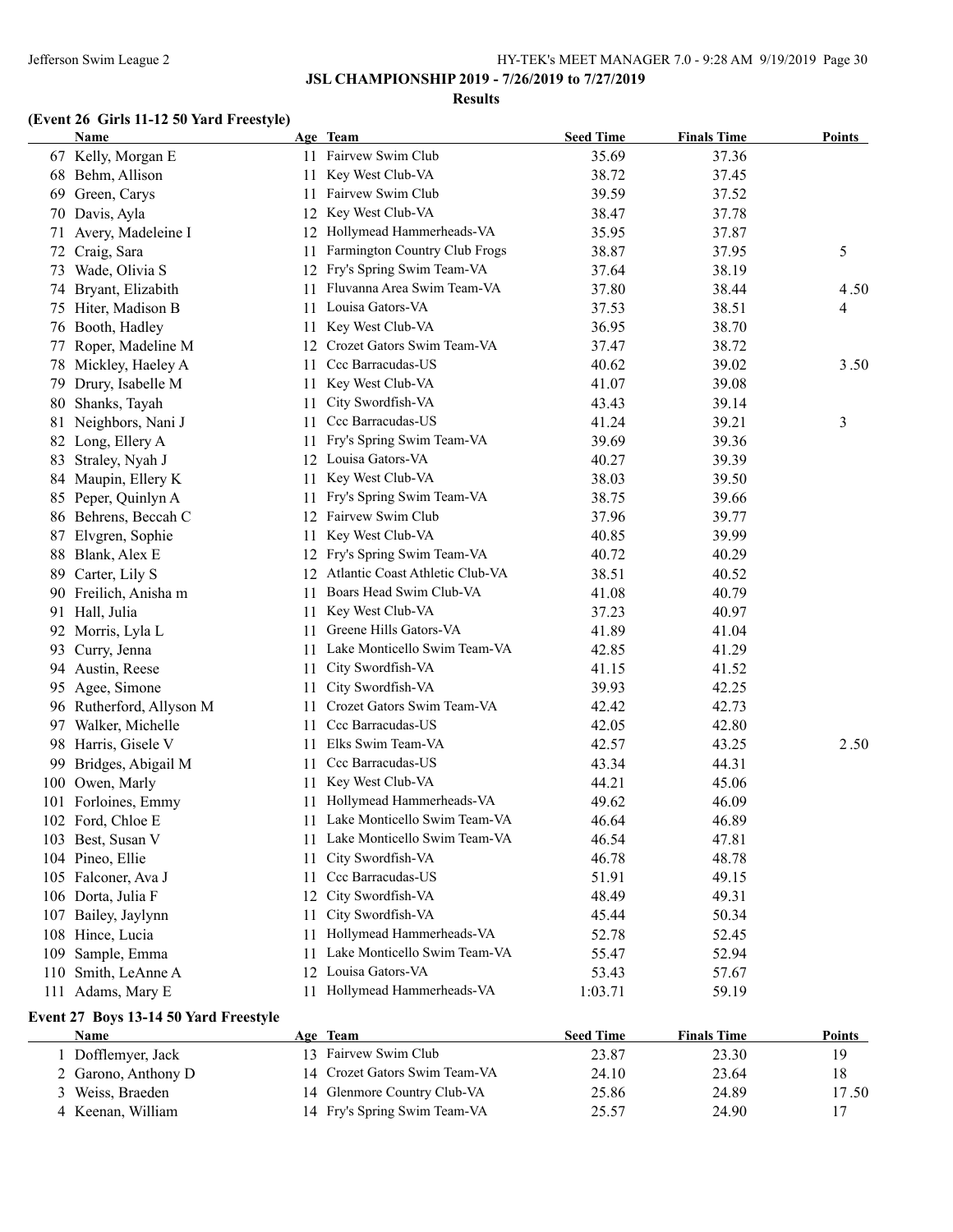**JSL CHAMPIONSHIP 2019 - 7/26/2019 to 7/27/2019**

#### **Results**

# **(Event 27 Boys 13-14 50 Yard Freestyle)**

|       | <b>Name</b>            |    | Age Team                                                | <b>Seed Time</b> | <b>Finals Time</b> | <b>Points</b> |
|-------|------------------------|----|---------------------------------------------------------|------------------|--------------------|---------------|
|       | 5 Velasquez, Luke      |    | 14 Hollymead Hammerheads-VA                             | 25.59            | 25.13              | 16.50         |
|       | 6 Bambrick, Jesse S    | 14 | Atlantic Coast Athletic Club-VA                         | 25.04            | 25.24              | 16            |
| 7.    | Corbett, Soren M       | 13 | Crozet Gators Swim Team-VA                              | 26.15            | 25.75              | 15.50         |
|       | 8 King, David W        | 13 | Forest Lakes Swim Team-VA                               | 26.02            | 25.96              | 15            |
| 9     | Strickler, Sawyer J    | 13 | Fairvew Swim Club                                       | 26.57            | 25.97              | 14.50         |
|       | 10 Addison, Henry G    | 14 | Crozet Gators Swim Team-VA                              | 26.19            | 26.17              |               |
| 11    | Ashcom, Lincoln A      | 14 | Crozet Gators Swim Team-VA                              | 26.60            | 26.48              |               |
| 12    | Wray, Simon D          | 13 | Farmington Country Club Frogs                           | 26.21            | 26.61              | 14            |
| 13    | Cook, Eli              | 14 | City Swordfish-VA                                       | 27.19            | 26.69              | 13.50         |
| 14    | Quatrara, Lucas        | 13 | Boars Head Swim Club-VA                                 | 27.05            | 26.75              | 13            |
|       | 15 Worrall, Alden C    | 14 | Fry's Spring Swim Team-VA                               | 27.80            | 27.00              | 12.50         |
|       | 16 Hamil, Logan C      | 13 | Fry's Spring Swim Team-VA                               | 27.90            | 27.08              |               |
|       | 17 Helmick, Tyler M    | 14 | Ccc Barracudas-US                                       | 28.21            | 27.30              | 12            |
|       | 18 Andres, Ezra J      | 14 | Crozet Gators Swim Team-VA                              | 27.86            | 27.80              |               |
|       | 19 He, Franklin        | 14 | Crozet Gators Swim Team-VA                              | 27.94            | 27.91              |               |
|       | 20 Winchel, Seth       | 14 | Key West Club-VA                                        | 28.62            | 28.01              | 11.50         |
|       | 21 Wise, Gus A         | 13 | Farmington Country Club Frogs                           | 27.45            | 28.17              | 11            |
|       | 22 Forloines, Wilson   | 13 | Hollymead Hammerheads-VA                                | 28.45            | 28.18              | 10.50         |
| 23    | Graham, William P      | 14 | Boars Head Swim Club-VA                                 | 27.70            | 28.29              | 10            |
|       | 24 Adams, Theo         | 14 | Fry's Spring Swim Team-VA                               | 28.54            | 28.45              |               |
|       | 25 Slater, Hayden      |    | 14 Key West Club-VA                                     | 27.23            | 28.57              | 9.50          |
|       | 26 Booth, Peyton       | 13 | Key West Club-VA                                        | 29.94            | 28.63              |               |
|       | 27 Haslam, Nicholas J  | 13 | Crozet Gators Swim Team-VA                              | 28.33            | 28.81              |               |
|       | 28 Farrish, Archer C   |    | 14 Crozet Gators Swim Team-VA                           | 28.29            | 28.84              |               |
| 29    | Olson, Thomas S        | 13 | Crozet Gators Swim Team-VA                              | 29.68            | 29.05              |               |
|       | 30 Rojas, Maximus      |    | 13 Fairvew Swim Club                                    | 31.87            | 29.09              |               |
|       | 31 Katz, Stuart        |    | 14 Fairvew Swim Club                                    | 32.86            | 29.43              |               |
|       |                        |    | 14 Key West Club-VA                                     | 28.51            | 29.76              |               |
|       | 32 Acgtblu, Will D     |    | 14 Fairvew Swim Club                                    |                  |                    |               |
|       | 33 Fraites, Mace J     |    | Fluvanna Area Swim Team-VA                              | 28.81            | 29.89              | 9             |
|       | 34 Messier, Mitch      | 14 |                                                         | 31.94            | 29.92              |               |
| 35    | Schnell, Benjamin T    | 13 | Crozet Gators Swim Team-VA<br>13 Greene Hills Gators-VA | 30.76            | 30.43              |               |
|       | 36 Goff, Max           |    |                                                         | 31.50            | 30.59              | 8.50          |
| 37    | Scott, Caleb G         | 14 | Fry's Spring Swim Team-VA                               | 33.20            | 30.94              |               |
|       | 38 Tessier, Jordan     | 13 | City Swordfish-VA                                       | 30.66            | 31.21              | 8             |
| 39    | Wirasaputra, William   | 13 | Hollymead Hammerheads-VA                                | 31.87            | 31.68              |               |
|       | 40 Lilly, Justin L     |    | 13 Elks Swim Team-VA                                    | 36.12            | 31.76              | 7.50          |
|       | 41 Hartman, Dawson P   |    | 13 Louisa Gators-VA                                     | 31.75            | 32.07              | 7             |
|       | 42 Gurski, Kaden J     | 13 | Louisa Gators-VA                                        | 31.75            | 32.09              | 6.50          |
| 43    | Cunningham, Gavin W    | 13 | Hollymead Hammerheads-VA                                | 31.14            | 32.11              |               |
|       | 44 Brubaker, Wyatt W   | 13 | Atlantic Coast Athletic Club-VA                         | 34.51            | 32.68              | 6             |
|       | 45 Roy, Maddox         | 13 | Fry's Spring Swim Team-VA                               | 33.32            | 33.24              |               |
|       | 46 Barber, William     | 13 | Key West Club-VA                                        | 33.41            | 33.46              |               |
|       | 47 Austin, Holden      | 14 | City Swordfish-VA                                       | 35.87            | 33.55              |               |
|       | 48 Gillenwater, Thor G | 13 | Forest Lakes Swim Team-VA                               | 33.89            | 33.58              | 5.50          |
|       | 49 Bridge, Hayden      | 13 | Lake Monticello Swim Team-VA                            | 33.83            | 33.76              | 5             |
|       | 50 Hodell, Jacob C     | 13 | Louisa Gators-VA                                        | 33.47            | 34.21              |               |
| *51   | Walker, Tyler          | 13 | Ccc Barracudas-US                                       | 33.75            | 34.28              | 4.50          |
| $*51$ | Bridges, Thomas C      | 14 | Ccc Barracudas-US                                       | 33.28            | 34.28              |               |
|       | 53 McLaughlin, Colin P | 13 | Crozet Gators Swim Team-VA                              | 33.37            | 34.70              |               |
|       | 54 Brow, Wyatt E       |    | 14 Fairvew Swim Club                                    | 38.54            | 35.70              |               |
|       | 55 Ratliff, Spencer    |    | 14 Key West Club-VA                                     | 36.14            | 35.89              |               |
|       | 56 Johnson, Kysaiah L  |    | 13 Louisa Gators-VA                                     | 36.12            | 36.14              |               |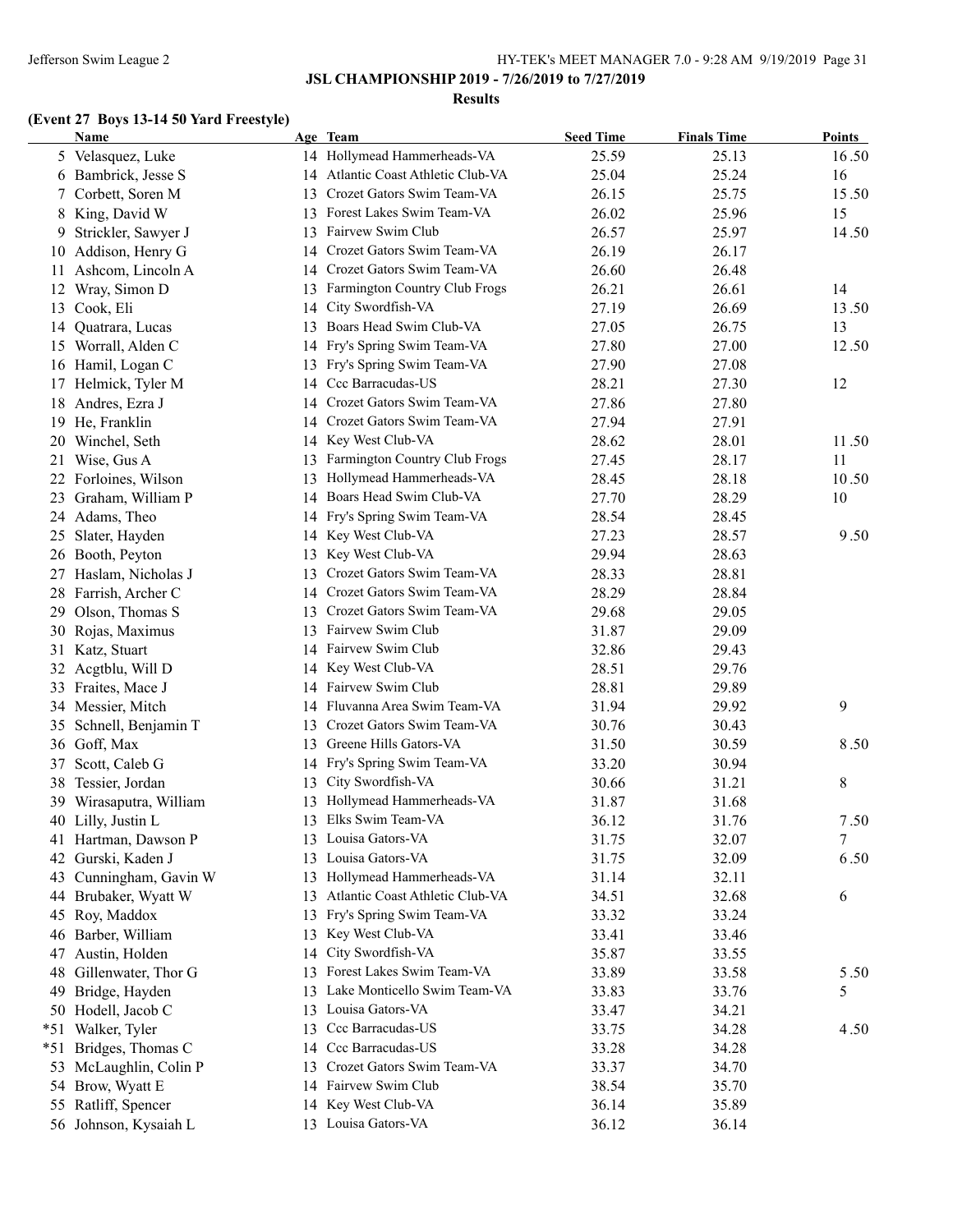### **JSL CHAMPIONSHIP 2019 - 7/26/2019 to 7/27/2019**

#### **Results**

# **(Event 27 Boys 13-14 50 Yard Freestyle)**

| <b>Name</b>           | Age Team                        | <b>Seed Time</b> | <b>Finals Time</b> | Points |
|-----------------------|---------------------------------|------------------|--------------------|--------|
| 57 Keys, Nicholas E   | 14 Greene Hills Gators-VA       | 35.42            | 36.36              | 4      |
| 58 Stebbins, Keller G | 13 Fry's Spring Swim Team-VA    | 37.59            | 36.57              |        |
| 59 Nelson, Maddox     | 13 Fry's Spring Swim Team-VA    | 33.58            | 36.61              |        |
| 60 Strevel, Zander R  | 14 Hollymead Hammerheads-VA     | 36.68            | 36.86              |        |
| 61 Kerber, Aaron      | 13 Key West Club-VA             | 36.32            | 38.71              |        |
| 62 Young, Evan M      | 13 Hollymead Hammerheads-VA     | 39.97            | 40.11              |        |
| --- Gustafson, Cole   | 13 Lake Monticello Swim Team-VA | 26.03            | DO                 |        |

### **Event 28 Girls 13-14 50 Yard Freestyle**

|   | <b>Name</b>               |    | Age Team                           | <b>Seed Time</b> | <b>Finals Time</b> | <b>Points</b> |
|---|---------------------------|----|------------------------------------|------------------|--------------------|---------------|
|   | 1 Davis, Grey T           |    | 13 Farmington Country Club Frogs   | 25.14            | 24.10              | 19            |
|   | 2 Wells, Maddie I         |    | 14 Fairvew Swim Club               | 25.71            | 25.30              | 18            |
|   | 3 Sikman, Lara            |    | 14 Boars Head Swim Club-VA         | 26.18            | 25.78              | 17.50         |
|   | 4 Weary, Eloise           |    | 13 Fairvew Swim Club               | 26.48            | 25.79              | 17            |
|   | 5 Alms, Melissa N         |    | 13 Fairvew Swim Club               | 26.14            | 26.31              |               |
|   | 6 Fix, Cayden             |    | 14 Hollymead Hammerheads-VA        | 26.31            | 26.42              | 16.50         |
|   | 7 Paschina, Maria E       |    | 13 Fairvew Swim Club               | 27.62            | 26.91              |               |
| 8 | Stancil, Annabeth D       |    | 14 Boars Head Swim Club-VA         | 28.29            | 27.20              | 16            |
|   | 9 Elhart, Courtney R      |    | 14 Fairvew Swim Club               | 27.82            | 27.42              |               |
|   | 10 Elhart, Rachael M      |    | 13 Fairvew Swim Club               | 28.13            | 27.50              |               |
|   | 11 Alms, Alexis D         |    | 13 Fairvew Swim Club               | 28.36            | 27.51              |               |
|   | 12 Czirjak, Eve M         |    | 14 Forest Lakes Swim Team-VA       | 28.11            | 27.52              | 15.50         |
|   | 13 Cave, BG               |    | 14 Fry's Spring Swim Team-VA       | 28.01            | 27.53              | 15            |
|   | 14 Farist, Grace M        |    | 14 Lake Monticello Swim Team-VA    | 28.33            | 27.92              | 14.50         |
|   | 15 Shannon, Hannah M      | 13 | Crozet Gators Swim Team-VA         | 28.66            | 27.96              | 14            |
|   | 16 Reed, Izzy             | 13 | City Swordfish-VA                  | 29.47            | 27.98              | 13.50         |
|   | 17 Campbell, Ella G       |    | 13 Boars Head Swim Club-VA         | 28.58            | 28.00              |               |
|   | 18 Vaidhyanathan, Jaya F  |    | 13 Fry's Spring Swim Team-VA       | 28.55            | 28.30              | 13            |
|   | 19 Bendall, Allison P     |    | 13 Fairvew Swim Club               | 29.28            | 28.39              |               |
|   | 20 Jones, Cambria R       |    | 13 Hollymead Hammerheads-VA        | 28.26            | 28.53              | 12.50         |
|   | 21 Dojack, Eliah          |    | 13 Greene Hills Gators-VA          | 29.57            | 28.59              | 12            |
|   | 22 Farist, Megan          |    | 14 Lake Monticello Swim Team-VA    | 29.05            | 28.83              | 11.50         |
|   | 23 Steven, Noa G          | 13 | Crozet Gators Swim Team-VA         | 28.60            | 28.86              | 11            |
|   | 24 Amato, Ava             |    | 14 Lake Monticello Swim Team-VA    | 29.28            | 28.91              |               |
|   | 25 Henry, Lorelei P       |    | 13 Fairvew Swim Club               | 30.12            | 28.94              |               |
|   | 26 DeGuzman, Claire E     |    | 14 Atlantic Coast Athletic Club-VA | 29.79            | 29.09              | 10.50         |
|   | 27 Gunter, Juliette       | 13 | City Swordfish-VA                  | 30.21            | 29.13              | 10            |
|   | 28 Hunt, Hadley M         |    | 13 Crozet Gators Swim Team-VA      | 29.36            | 29.19              |               |
|   | 29 Garber, Tori R         |    | 14 Hollymead Hammerheads-VA        | 29.50            | 29.25              |               |
|   | *30 Rose, Mirah           | 13 | Atlantic Coast Athletic Club-VA    | 29.06            | 29.34              | 9.25          |
|   | *30 DiVita, Mirabel J     | 14 | Glenmore Country Club-VA           | 29.05            | 29.34              | 9.25          |
|   | 32 Ding, Caroline         | 14 | City Swordfish-VA                  | 29.76            | 29.47              |               |
|   | 33 Altherr, Vaile K       |    | 13 Atlantic Coast Athletic Club-VA | 31.05            | 29.84              |               |
|   | 34 Yowell, Riley M        |    | 14 Lake Monticello Swim Team-VA    | 31.08            | 30.33              |               |
|   | 35 Freeman Ryang, Sohie F |    | 13 Fry's Spring Swim Team-VA       | 30.67            | 30.39              |               |
|   | 36 Bonham, Reilly G       |    | 14 Forest Lakes Swim Team-VA       | 30.66            | 30.57              | 8.50          |
|   | 37 Rea, Brenna            |    | 13 Lake Monticello Swim Team-VA    | 30.70            | 30.66              |               |
|   | 38 Brement, Trudy A       |    | 13 Crozet Gators Swim Team-VA      | 30.74            | 30.76              |               |
|   | 39 Kalagher, Kayleigh     |    | 14 Glenmore Country Club-VA        | 30.65            | 31.02              | 8             |
|   | 40 Slinkman, Taylor R     | 13 | Elks Swim Team-VA                  | 31.19            | 31.10              | 7.50          |
|   | 41 Rome, Sammy G          |    | 13 Boars Head Swim Club-VA         | 32.54            | 31.25              |               |
|   | 42 Herrera, Flip A        |    | 14 Atlantic Coast Athletic Club-VA | 31.01            | 31.33              |               |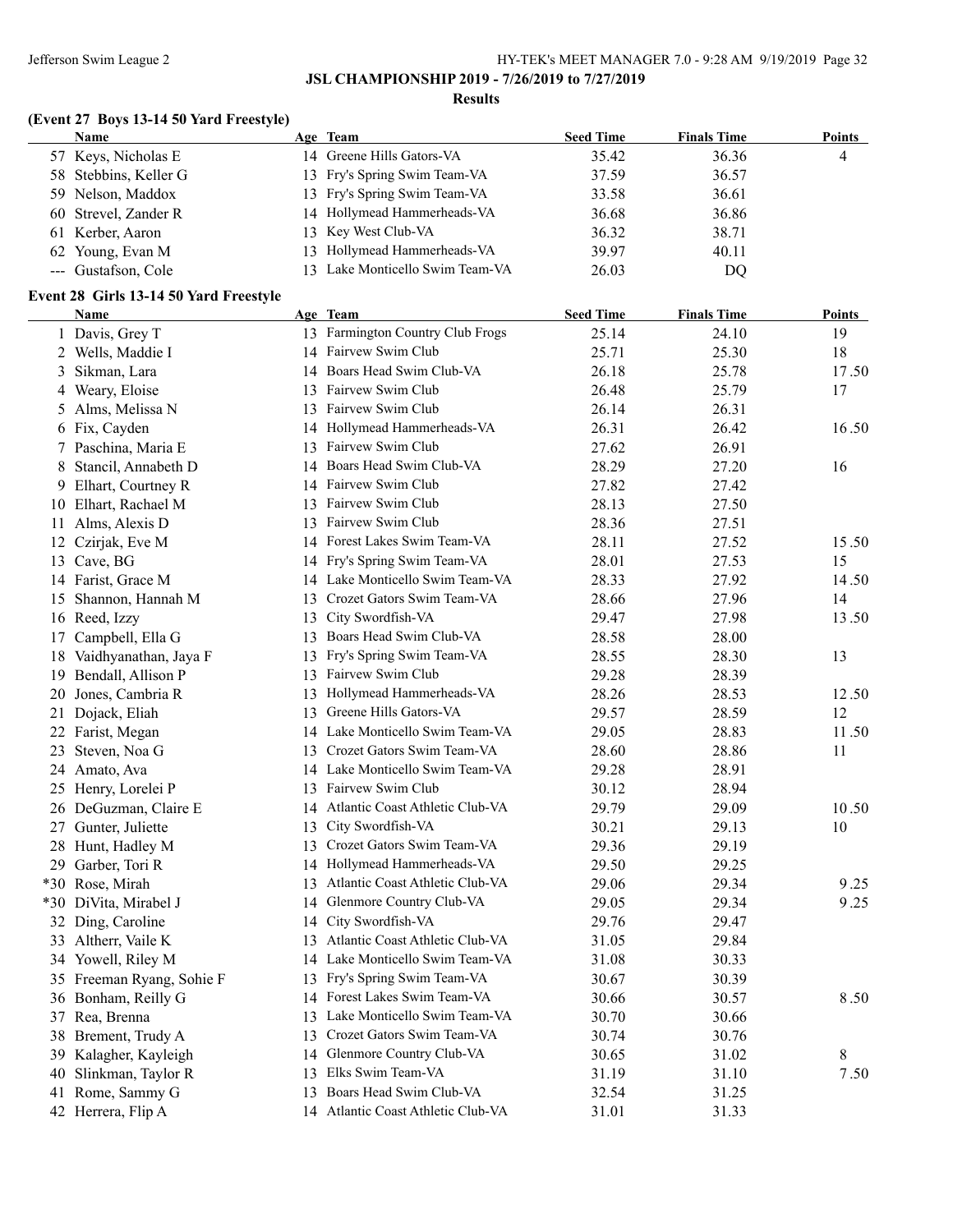### **JSL CHAMPIONSHIP 2019 - 7/26/2019 to 7/27/2019**

#### **Results**

# **(Event 28 Girls 13-14 50 Yard Freestyle)**

|       | Name                      |          | Age Team                           | <b>Seed Time</b> | <b>Finals Time</b> | <b>Points</b> |
|-------|---------------------------|----------|------------------------------------|------------------|--------------------|---------------|
|       | 43 O'Connell, Birdie M    |          | 14 Boars Head Swim Club-VA         | 31.84            | 31.39              |               |
|       | 44 Best-Harris, Tao Tao T |          | 14 Boars Head Swim Club-VA         | 31.86            | 31.57              |               |
| 45    | Mandell, Emmy J           |          | 13 Boars Head Swim Club-VA         | NT               | 31.59              |               |
|       | 46 Barnes, Anne h         |          | 14 Boars Head Swim Club-VA         | 31.46            | 31.67              |               |
|       | 47 O'Dea, Bridget         |          | 14 Farmington Country Club Frogs   | 30.87            | 31.68              | 7             |
| 48    | Dugger, Allison           | 13       | City Swordfish-VA                  | 30.18            | 31.81              |               |
| 49    | Epperly, Reagan L         | 14       | Atlantic Coast Athletic Club-VA    | 31.82            | 31.83              |               |
| 50    | Champion, Teresa          | 13       | Lake Monticello Swim Team-VA       | 31.14            | 31.85              |               |
| 51    | Shegda, Ingrid e          | 13       | Boars Head Swim Club-VA            | 32.79            | 31.87              |               |
|       | 52 Robinson, Jane         | 14       | Key West Club-VA                   | 32.67            | 32.52              | 6.50          |
| 53    | Maynard, Kaley            | 13       | Hollymead Hammerheads-VA           | 32.61            | 32.56              |               |
|       | 54 Kauffman, Stewart S    | 14       | Farmington Country Club Frogs      | 32.46            | 33.09              |               |
|       | 55 Hernandez, Laura       | 14       | Fluvanna Area Swim Team-VA         | 32.85            | 33.12              | 6             |
|       | 56 Bels, Rachel E         |          | 14 Forest Lakes Swim Team-VA       | 33.02            | 33.23              |               |
|       | 57 Craig, Zara F          |          | 13 Fry's Spring Swim Team-VA       | 36.04            | 33.42              |               |
| 58    | Wyatt, Georgia E          |          | 14 Fry's Spring Swim Team-VA       | 31.92            | 33.43              |               |
|       | 59 Hendell, Ann           |          | 14 Key West Club-VA                | 32.59            | 33.44              | 5.50          |
| 60    | Megginson, Emma C         |          | 14 Atlantic Coast Athletic Club-VA | 35.94            | 33.67              |               |
| 61    | Arbaugh, Corena           | 13       | Key West Club-VA                   | 34.47            | 33.77              |               |
| 62    | Stacy, Ashlynn G          |          | 14 Atlantic Coast Athletic Club-VA | 33.12            | 33.89              |               |
| 63    | Miller, Makenzie          |          | 14 Lake Monticello Swim Team-VA    | 32.75            | 33.97              |               |
| 64    | Reuter, Reagan            |          | 14 Glenmore Country Club-VA        | 32.97            | 34.03              |               |
| 65    | Hughlett, Courtney E      |          | 14 Forest Lakes Swim Team-VA       | 34.83            | 34.41              |               |
|       | 66 Pleso, Logan           |          | 13 Fairvew Swim Club               | 34.26            | 34.53              |               |
|       | 67 Price, Alexis          | 13       | Crozet Gators Swim Team-VA         | 35.39            | 34.66              |               |
| 68    | Collier, Lexi             |          | 13 Fluvanna Area Swim Team-VA      | 34.91            | 34.75              | 5             |
| 69    | Coleman, Marina R         |          | 13 Atlantic Coast Athletic Club-VA | 38.17            | 34.76              |               |
|       | *70 Sanford, Samantha A   |          | 14 Forest Lakes Swim Team-VA       | 39.07            | 34.94              |               |
| $*70$ | Straley, Brynn M          |          | 14 Louisa Gators-VA                | 35.97            | 34.94              | 4.50          |
|       | 72 Alvarez, Jordan S      |          | 13 Greene Hills Gators-VA          | 35.69            | 35.07              | 4             |
|       | 73 Laugelli, Josie M      |          | 14 Fry's Spring Swim Team-VA       | 34.96            | 35.12              |               |
|       | 74 Kovarik, Madison       |          | 13 Lake Monticello Swim Team-VA    | 34.14            | 35.19              |               |
| 75    | Crawford, Shelby          |          | 13 Fluvanna Area Swim Team-VA      | 34.18            | 35.39              |               |
|       | 76 Currier, Leah          |          | 14 Lake Monticello Swim Team-VA    | 36.49            | 35.78              |               |
| 77    | Bingler, Amelia A         |          | 14 Elks Swim Team-VA               | 37.62            | 36.00              | 3.50          |
| 78    | Eddins, Kendyll           | 13       | Greene Hills Gators-VA             | 33.89            | 36.01              |               |
|       | 79 Babis, Amilia G        |          | 13 Forest Lakes Swim Team-VA       | 34.46            | 36.16              |               |
| 80    | Rechkemmer, Sarah G       | 13       | Ccc Barracudas-US                  | 35.25            | 36.29              | 3             |
| 81    | Duprey, Katelyn G         | 13       | Elks Swim Team-VA                  | 37.35            | 37.07              |               |
| 82    | Hobbs, Grace O            | 13       | Louisa Gators-VA                   | 37.72            | 37.24              | 2.50          |
| 83    | Smith, Grace g            | 13       | Boars Head Swim Club-VA            | 37.70            | 37.26              |               |
|       | Tavernise, Elena          |          | City Swordfish-VA                  | 36.80            |                    |               |
| 84    | Smith, Lauren             | 13<br>13 | Forest Lakes Swim Team-VA          |                  | 37.60              |               |
| 85    |                           |          | Forest Lakes Swim Team-VA          | 37.10            | 37.61              |               |
| 86    | Grimes, Victoria S        | 13       | City Swordfish-VA                  | 37.21            | 37.86              |               |
| 87    | Weaver, Kate              | 14       | Lake Monticello Swim Team-VA       | 38.74            | 37.90              |               |
|       | 88 Kozella, Kayla         | 13       |                                    | 37.72            | 38.50              |               |
| 89    | Ferreira, Larissa B       | 13       | Greene Hills Gators-VA             | 38.37            | 38.93              |               |
| 90    | DiPlacido, Madison M      | 13       | Ccc Barracudas-US                  | 39.00            | 39.01              | 2             |
| *91   | Price, Addison A          | 14       | Atlantic Coast Athletic Club-VA    | 41.42            | 39.51              |               |
| *91   | Chandra, Aneesa           | 13       | Crozet Gators Swim Team-VA         | 42.68            | 39.51              |               |
| 93    | Spencer, Samara D         | 13       | Greene Hills Gators-VA             | 40.02            | 39.61              |               |
|       | 94 Edwards, Corinne C     |          | 13 Louisa Gators-VA                | 42.28            | 41.16              |               |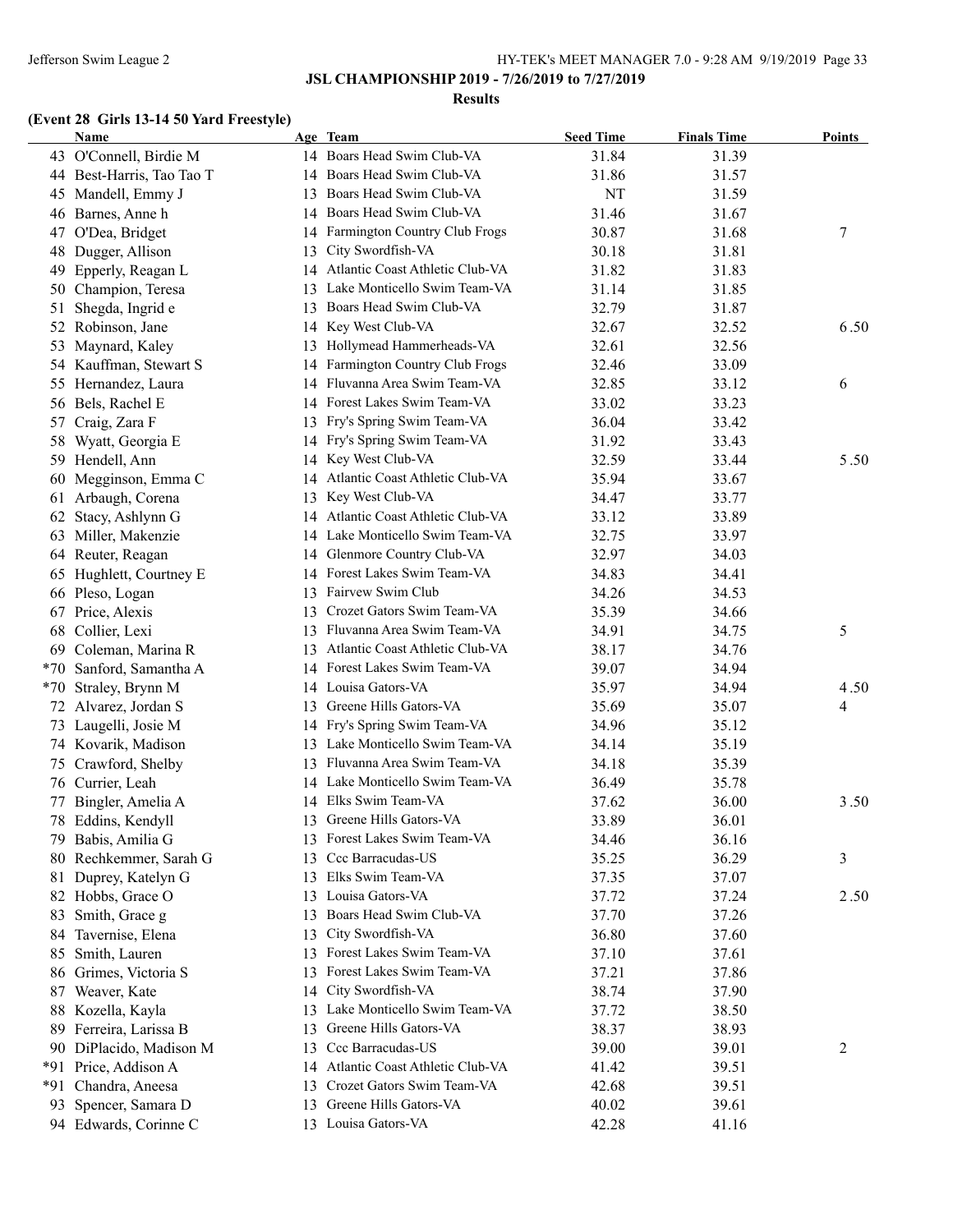**Results**

# **(Event 28 Girls 13-14 50 Yard Freestyle)**

| <b>Points</b> |
|---------------|
|               |
|               |
|               |
|               |
| <b>Points</b> |
| 19            |
| 18            |
| 17.50         |
| 17            |
| 16.50         |
|               |
| 16            |
| 15.50         |
| 15            |
| 14.50         |
| 14            |
| 13.50         |
| 13            |
| 12.50         |
|               |
| 12            |
| 11.50         |
|               |
|               |
|               |
|               |
|               |
|               |
|               |
|               |
| 11            |
|               |
|               |
| 10.50         |
|               |
|               |
|               |
| 10            |
|               |
| 9.50          |
| 9             |
|               |
|               |
| 8.50          |
|               |
|               |
| 8             |
|               |
| 7.50          |
|               |
| 7             |
|               |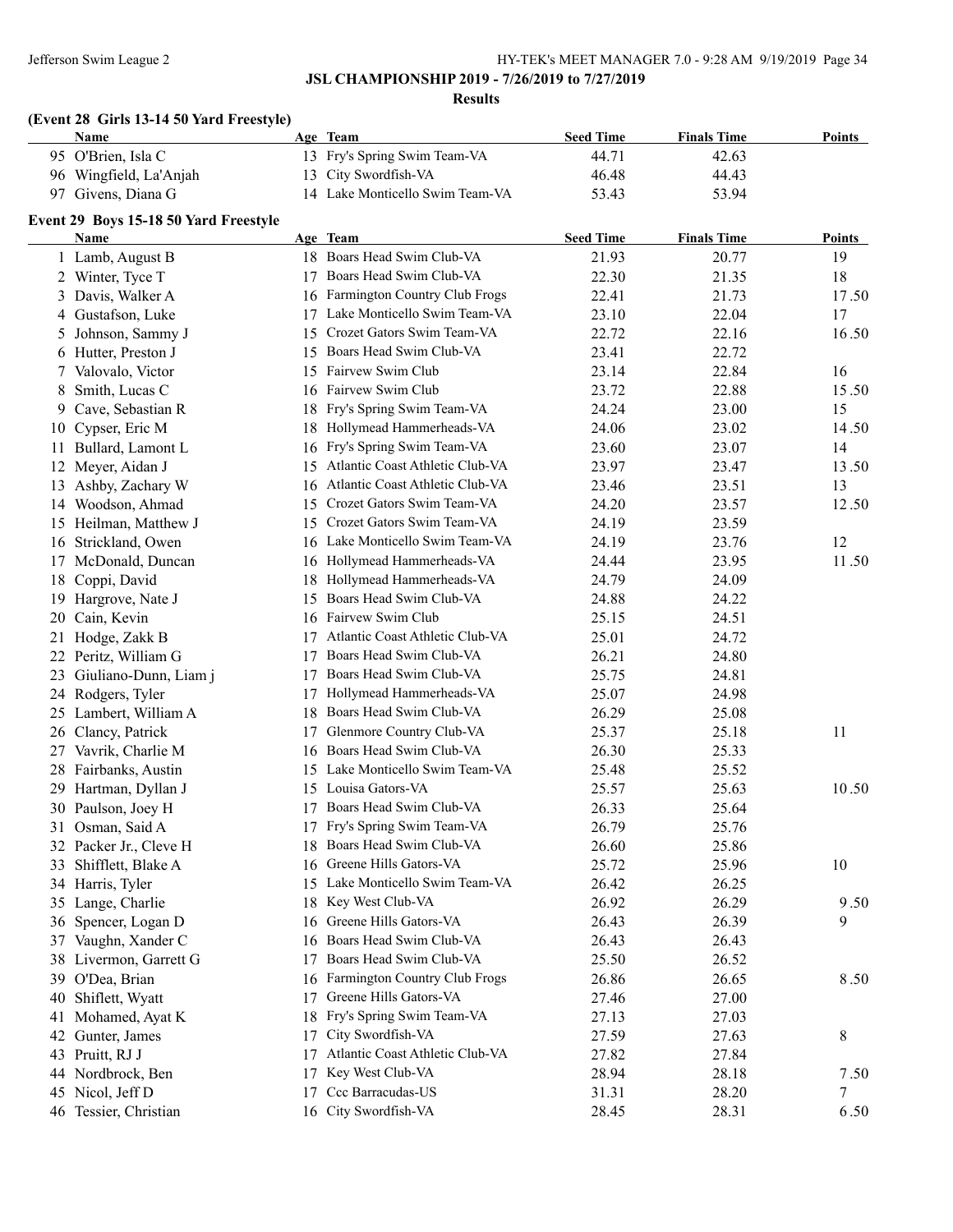### **JSL CHAMPIONSHIP 2019 - 7/26/2019 to 7/27/2019**

#### **Results**

# **(Event 29 Boys 15-18 50 Yard Freestyle)**

|    | Name                      |     | Age Team                        | <b>Seed Time</b> | <b>Finals Time</b> | <b>Points</b> |
|----|---------------------------|-----|---------------------------------|------------------|--------------------|---------------|
|    | *47 Wildermann, Jacob P   |     | 15 Fry's Spring Swim Team-VA    | 29.04            | 28.45              |               |
|    | *47 Cypser, Logan M       | 15  | Hollymead Hammerheads-VA        | 28.17            | 28.45              |               |
|    | *49 Murphy, Jack V        |     | Boars Head Swim Club-VA         | 28.14            | 28.57              |               |
|    | *49 Nardone, Gabe         |     | 16 Lake Monticello Swim Team-VA | 28.34            | 28.57              |               |
|    | 51 Zhang, Josh S          | 15  | Hollymead Hammerheads-VA        | 29.31            | 28.62              |               |
|    | 52 McCulloch, Andy P      | 15  | Boars Head Swim Club-VA         | 28.36            | 28.71              |               |
|    | 53 Navarro, Edwin         | 16. | Fluvanna Area Swim Team-VA      | 29.09            | 28.80              | 6             |
|    | 54 Van Benschoten, Chet G |     | Louisa Gators-VA                | 29.19            | 28.87              | 5.50          |
|    | 55 Smith, William         | 15  | Forest Lakes Swim Team-VA       | 28.54            | 29.11              | 5             |
|    | 56 Mahoney, Jack P        | 15. | Ccc Barracudas-US               | 30.34            | 29.55              | 4.50          |
|    | 57 Richardson, Andy S     | 18. | Forest Lakes Swim Team-VA       | 25.16            | 29.79              | 4             |
|    | 58 Bunyea, Will M         | 15. | Greene Hills Gators-VA          | 31.50            | 30.02              |               |
|    | 59 George, Preston R      | 15  | Louisa Gators-VA                | 32.04            | 31.63              |               |
|    | 60 Corrigan, Addison B    | 16  | Hollymead Hammerheads-VA        | 35.22            | 33.28              |               |
| 61 | Smith, Tre                | 15  | Elks Swim Team-VA               | 37.77            | 36.03              | 3.50          |
|    | --- Kashindi, Moses       |     | 15 Fry's Spring Swim Team-VA    | 33.84            | DQ                 |               |

### **Event 30 Girls 15-18 50 Yard Freestyle**

|       | <b>Name</b>            |    | Age Team                           | <b>Seed Time</b> | <b>Finals Time</b> | Points |
|-------|------------------------|----|------------------------------------|------------------|--------------------|--------|
|       | 1 Fuller, Abby B       |    | 15 Atlantic Coast Athletic Club-VA | 23.83            | 24.06              | 19     |
|       | 2 Burr, Kathryn A      | 16 | Crozet Gators Swim Team-VA         | 25.43            | 24.48              | 18     |
| 3     | Brown, Hannah N        | 18 | Crozet Gators Swim Team-VA         | 25.30            | 24.74              | 17.50  |
|       | 4 Moody, Claire        |    | 16 Fairvew Swim Club               | 25.18            | 24.75              | 17     |
|       | 5 Addison, Libby N     | 15 | Crozet Gators Swim Team-VA         | 26.49            | 25.31              |        |
|       | 6 Haise, Sophie A      | 16 | Atlantic Coast Athletic Club-VA    | 25.32            | 25.58              | 16.50  |
| 7.    | Murray, Rachel M       | 15 | Fairvew Swim Club                  | 26.70            | 25.88              | 16     |
| 8     | Woodworth, Emmaline    | 17 | Farmington Country Club Frogs      | 26.32            | 25.95              | 15.50  |
|       | 9 Chatterson, Maya Y   | 16 | Crozet Gators Swim Team-VA         | 27.08            | 25.97              |        |
|       | 10 Kidd, Ruby          | 15 | Hollymead Hammerheads-VA           | 27.03            | 26.08              | 15     |
| 11    | Beaumont, Elke A       | 15 | Crozet Gators Swim Team-VA         | 27.42            | 26.18              |        |
| 12    | Umberger, Eve M        | 16 | Fairvew Swim Club                  | 26.70            | 26.31              |        |
| 13    | Lounsbury, Allyson     | 15 | Lake Monticello Swim Team-VA       | 27.12            | 26.47              | 14.50  |
| 14    | Dofflemyer, Ella       | 15 | Fairvew Swim Club                  | 27.95            | 26.52              |        |
| 15    | Frank, Maeci R         | 15 | Boars Head Swim Club-VA            | 27.50            | 26.67              | 14     |
|       | 16 MacDonald, Adah R   | 18 | Fry's Spring Swim Team-VA          | 27.78            | 26.72              | 13.50  |
| 17    | Stebbins, Kayleigh G   | 16 | Fry's Spring Swim Team-VA          | 27.12            | 26.75              | 13     |
|       | 18 Breza, Morgan M     | 16 | Atlantic Coast Athletic Club-VA    | 27.45            | 26.78              |        |
| 19    | Johnston, Emma T       | 15 | Boars Head Swim Club-VA            | 28.46            | 26.90              | 12.50  |
|       | 20 Smith, Virginia e   | 15 | Boars Head Swim Club-VA            | 28.50            | 26.93              |        |
| $*21$ | Warren, Sarah Randolph | 16 | Farmington Country Club Frogs      | 27.45            | 27.05              | 12     |
| $*21$ | James, Claudia         | 17 | Boars Head Swim Club-VA            | 27.54            | 27.05              |        |
| 23    | Walin, Meghan          | 18 | Glenmore Country Club-VA           | 27.56            | 27.24              | 11.50  |
| 24    | Sheehan, Darrah E      | 15 | Boars Head Swim Club-VA            | 28.91            | 27.58              |        |
| 25    | Gillenwater, Grace E   | 15 | Forest Lakes Swim Team-VA          | 26.81            | 27.75              | 11     |
|       | 26 O'Connell, Clare B  | 17 | Boars Head Swim Club-VA            | 29.31            | 27.77              |        |
| 27    | Jordan, Katie G        | 15 | Crozet Gators Swim Team-VA         | 28.08            | 27.78              |        |
|       | 28 Dech, Meghan N      | 15 | Lake Monticello Swim Team-VA       | 29.23            | 28.11              | 10.50  |
| *29   | Sheehan, Kimball A     | 16 | Boars Head Swim Club-VA            | 28.86            | 28.19              |        |
| *29   | Chhabra, Vaya          | 15 | Boars Head Swim Club-VA            | 29.22            | 28.19              |        |
| 31    | Cramer, Elizabeth G    | 17 | Fry's Spring Swim Team-VA          | 29.29            | 28.28              |        |
|       | 32 Elward, Mackenzie G | 15 | Fairvew Swim Club                  | 30.30            | 28.34              |        |
|       | 33 Goldstein, Maya L   | 18 | Boars Head Swim Club-VA            | NT               | 28.37              |        |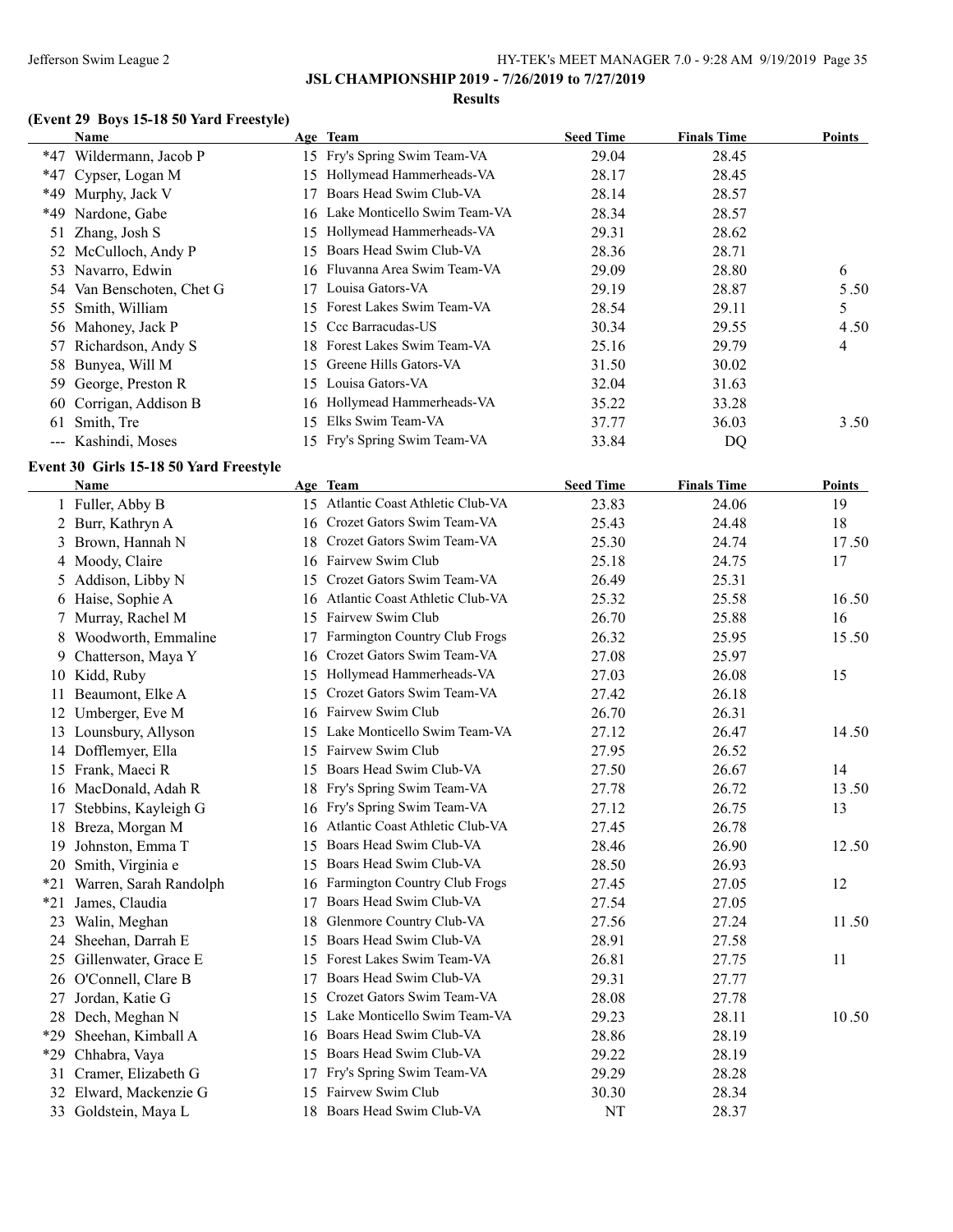#### **Results**

# **(Event 30 Girls 15-18 50 Yard Freestyle)**

|     | <b>Name</b>                |    | Age Team                           | <b>Seed Time</b> | <b>Finals Time</b> | <b>Points</b>  |
|-----|----------------------------|----|------------------------------------|------------------|--------------------|----------------|
|     | 34 Hassell, Lilah S        |    | 16 Fairvew Swim Club               | 28.69            | 28.42              |                |
|     | 35 Arras, Aoife            |    | 15 City Swordfish-VA               | 29.28            | 28.66              | 10             |
|     | 36 Whittaker, Stella       |    | 15 Hollymead Hammerheads-VA        | 29.91            | 28.88              | 9.50           |
|     | *37 Lambert, Catherine A   | 15 | Boars Head Swim Club-VA            | 29.34            | 28.93              |                |
|     | *37 Packer, Madelyn B      | 16 | Boars Head Swim Club-VA            | 29.75            | 28.93              |                |
|     | 39 Nemergut, Kate A        | 15 | Crozet Gators Swim Team-VA         | 28.86            | 29.05              |                |
|     | 40 Young, Leigh K          | 15 | Glenmore Country Club-VA           | 28.74            | 29.10              | 9              |
|     | 41 Wells, Nora             | 15 | Lake Monticello Swim Team-VA       | 29.95            | 29.24              |                |
|     | 42 Farabaugh, Kristen N    | 15 | Crozet Gators Swim Team-VA         | 30.91            | 29.25              |                |
| 43  | Schock, Eliza P            | 17 | Fry's Spring Swim Team-VA          | 30.25            | 29.29              |                |
|     | 44 Buckner, Izzy           | 15 | City Swordfish-VA                  | 29.37            | 29.34              | 8.50           |
|     | 45 Ward, Emily             | 16 | City Swordfish-VA                  | 30.63            | 29.58              |                |
|     | 46 Devillier, Charlotte G  | 15 | Boars Head Swim Club-VA            | 30.09            | 29.64              |                |
|     | 47 Huffmyer, Jenna E       | 16 | Crozet Gators Swim Team-VA         | 31.57            | 29.67              |                |
|     | 48 Bowen, Meg              | 18 | Farmington Country Club Frogs      | 30.82            | 29.90              |                |
|     | 49 Long, Karina M          | 16 | Boars Head Swim Club-VA            | 31.84            | 29.91              |                |
| 50  | Greene, Mallory            | 15 | Farmington Country Club Frogs      | 30.26            | 29.94              |                |
| 51  | Green, Maddie E            | 15 | Elks Swim Team-VA                  | 31.09            | 30.15              | 8              |
|     | 52 Franco, Jordan E        | 17 | Lake Monticello Swim Team-VA       | 30.58            | 30.26              |                |
| 53  | Lange, Samantha            |    | 16 Key West Club-VA                | 29.78            | 30.55              | 7.50           |
|     | 54 Fulkerson, Gwendolyn I  | 16 | Glenmore Country Club-VA           | 31.36            | 31.03              |                |
|     | 55 Newman, Frances         | 17 | City Swordfish-VA                  | 30.99            | 31.11              |                |
|     | 56 Lockard, Emma R         | 17 | Atlantic Coast Athletic Club-VA    | 30.94            | 31.13              |                |
|     | 57 Dugger, Kayleigh R      | 15 | Ccc Barracudas-US                  | 32.69            | 31.16              | $\tau$         |
|     | 58 McDonald, Amy           |    | 15 Hollymead Hammerheads-VA        | 34.58            | 31.26              |                |
| 59. | Schoolcraft, Ally M        |    | 16 Atlantic Coast Athletic Club-VA | 30.38            | 31.46              |                |
| 60  | Inlow, Clare W             |    | 16 Fry's Spring Swim Team-VA       | 32.55            | 31.50              |                |
|     | Dorta, Manuela             |    | 16 City Swordfish-VA               | 31.28            | 31.51              |                |
| 61  |                            |    | Ccc Barracudas-US                  |                  |                    |                |
|     | 62 Kube, Lauren            | 16 | 15 Fairvew Swim Club               | 33.40            | 31.64              | 6.50           |
| 63  | Moreira, Kaitlyn           |    |                                    | 32.05            | 31.73              |                |
| 64  | Engler, Abby               |    | 16 Key West Club-VA                | 30.38            | 31.76              | 6              |
|     | 65 Laughon-Worrell, Althea | 18 | City Swordfish-VA                  | 31.53            | 31.85              |                |
|     | 66 Gehle, Eve K            | 17 | Fry's Spring Swim Team-VA          | 34.19            | 31.87              |                |
|     | 67 Bullard, Shana          | 16 | Fry's Spring Swim Team-VA          | 35.24            | 32.01              |                |
|     | 68 Plecker, Mallory        |    | 16 Key West Club-VA                | 32.35            | 32.22              |                |
| 69  | Snow, Heather M            |    | 18 Atlantic Coast Athletic Club-VA | 35.54            | 32.40              |                |
|     | 70 Williams, Campbell C    |    | 16 Boars Head Swim Club-VA         | 31.70            | 32.47              |                |
| 71  | Barber, Liliah k           |    | Boars Head Swim Club-VA            | 33.67            | 32.63              |                |
|     | 72 Knight, Kellie S        | 16 | Elks Swim Team-VA                  | 32.94            | 32.84              | 5.50           |
| 73  | Lyster, Andrea D           | 15 | Farmington Country Club Frogs      | 33.05            | 33.01              |                |
|     | 74 McDonald, Honey         | 18 | Hollymead Hammerheads-VA           | 34.70            | 33.14              |                |
|     | 75 Weatherford, Liv J      | 16 | Fry's Spring Swim Team-VA          | 33.90            | 33.67              |                |
|     | 76 Lilly, Morgan M         | 15 | Elks Swim Team-VA                  | 34.09            | 33.76              |                |
|     | 77 Munro, Claire           | 17 | Fry's Spring Swim Team-VA          | 34.41            | 33.96              |                |
|     | 78 Shifflett, Beth A       | 16 | Forest Lakes Swim Team-VA          | 33.19            | 34.08              | 5              |
| 79  | Ortega, Cora               | 15 | Crozet Gators Swim Team-VA         | 34.96            | 34.41              |                |
| 80  | Brow, Annie                | 17 | Fairvew Swim Club                  | 35.61            | 34.85              |                |
| 81  | Durrer, Sarah M            | 15 | Fairvew Swim Club                  | 36.77            | 35.91              |                |
|     | 82 Davis, Kyla             | 15 | Key West Club-VA                   | 36.21            | 36.47              |                |
| 83  | Harpine, Caylie A          | 17 | Ccc Barracudas-US                  | 40.86            | 37.50              |                |
|     | 84 Lonce, Ashton E         |    | 15 Louisa Gators-VA                | 36.59            | 37.93              | 4.50           |
|     | 85 Navarro, Amy            |    | 15 Fluvanna Area Swim Team-VA      | 39.65            | 38.85              | $\overline{4}$ |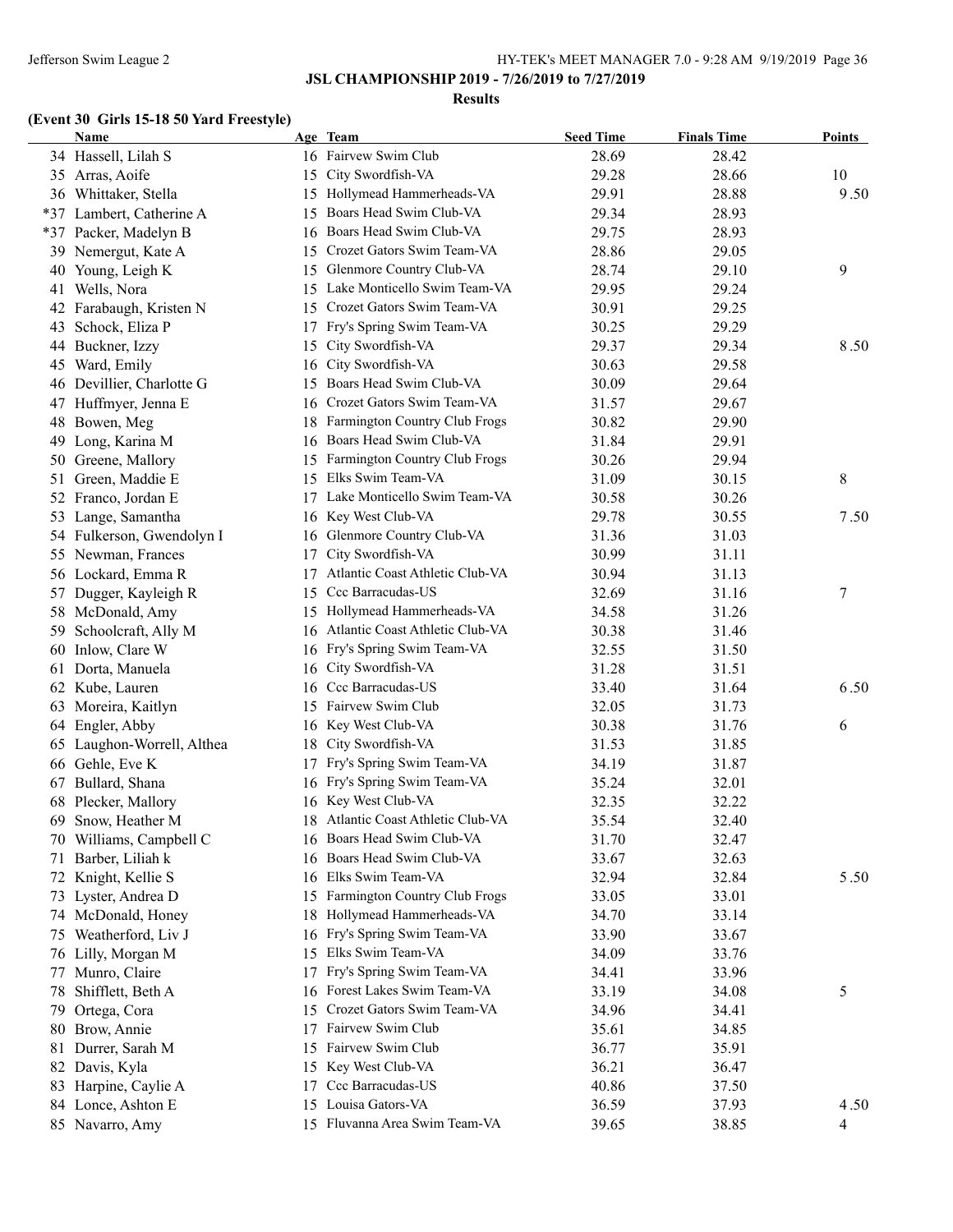**Results**

# **(Event 30 Girls 15-18 50 Yard Freestyle)**

|    | Name                                         |    | Age Team                          | <b>Seed Time</b> | <b>Finals Time</b> | <b>Points</b> |
|----|----------------------------------------------|----|-----------------------------------|------------------|--------------------|---------------|
|    | 86 Grose, Mary Ashton A                      |    | 15 Louisa Gators-VA               | 41.56            | 42.04              | 3.50          |
|    | Event 31 Boys 8 & Under 25 Yard Breaststroke |    |                                   |                  |                    |               |
|    | Name                                         |    | Age Team                          | <b>Seed Time</b> | <b>Finals Time</b> | <b>Points</b> |
|    | 1 Dumene, Daniel R                           |    | 8 Hollymead Hammerheads-VA        | 20.44            | 20.12              | 19            |
|    | 2 Charlton, Ben S                            |    | Fry's Spring Swim Team-VA         | 21.32            | 21.02              | 18            |
|    | 3 Florin, Reid                               | 7  | Farmington Country Club Frogs     | 25.17            | 22.06              | 17.50         |
|    | 4 Betsworth, Cam M                           | 8  | Glenmore Country Club-VA          | 23.00            | 22.25              | 17            |
|    | 5 Bouch, Thomas J                            | 8  | Key West Club-VA                  | 23.44            | 22.72              | 16.50         |
|    | 6 Russell, Dylan                             | 8  | Atlantic Coast Athletic Club-VA   | 23.01            | 22.94              | 16            |
|    | 7 Taylor, Holden S                           | 8  | Fairvew Swim Club                 | 24.13            | 23.01              | 15.50         |
|    | 8 Uthlaut, Colin H                           | 8  | Fairvew Swim Club                 | 21.68            | 23.17              | 15            |
|    | 9 Moore, Henry                               | 8  | City Swordfish-VA                 | 24.04            | 23.26              | 14.50         |
|    | 10 Hall, Jackson D                           | 8  | Fairvew Swim Club                 | 24.27            | 23.58              |               |
| 11 | Choo, Timothy                                | 8  | City Swordfish-VA                 | 26.13            | 24.09              | 14            |
|    | 12 Chulis, Luke M                            | 8  | Farmington Country Club Frogs     | 25.46            | 24.14              | 13.50         |
|    | 13 Noland, Walker                            |    | Farmington Country Club Frogs     | 24.35            | 24.75              |               |
|    | 14 Gahlmann, Daxten M                        |    | Forest Lakes Swim Team-VA         | 24.66            | 24.85              | 13            |
|    | 15 Johnston, Cole S                          | 8  | Fry's Spring Swim Team-VA         | 27.18            | 25.05              | 12.50         |
|    | 16 Jung, Jake                                | 8  | Hollymead Hammerheads-VA          | 24.91            | 25.24              | 12            |
|    | 17 McNerney, Colin A                         | 8  | Atlantic Coast Athletic Club-VA   | 27.20            | 25.54              | 11.50         |
|    | 18 McGinn, Mason P                           | 7  | Crozet Gators Swim Team-VA        | 25.87            | 25.56              | 11            |
| 19 | Hansen, Alex R                               |    | Atlantic Coast Athletic Club-VA   | 24.22            | 25.66              |               |
|    | 20 Pariseau, Drew M                          |    | Atlantic Coast Athletic Club-VA   | 26.18            | 25.90              |               |
|    | 21 Kincel, Case                              |    | Farmington Country Club Frogs     | 32.27            | 25.95              |               |
| 22 | Bowman, Caiden C                             |    | Boars Head Swim Club-VA           | 29.73            | 26.46              | 10.50         |
| 23 | Jamison, Bodie c                             | 8  | Boars Head Swim Club-VA           | 25.31            | 26.60              | 10            |
|    | 24 Hamilton, Rhys                            | 8  | Crozet Gators Swim Team-VA        | 27.45            | 26.61              | 9.50          |
|    | 25 Smith, Crosby D                           | 8  | Crozet Gators Swim Team-VA        | 29.25            | 26.64              |               |
|    | 26 Turpin, Maxwell                           | 8  | Key West Club-VA                  | 26.28            | 26.69              | 9             |
|    | 27 Barrett, Parker J                         |    | Boars Head Swim Club-VA           | 29.64            | 27.19              |               |
|    | 28 Henry, Finn P                             | 8  | Fairvew Swim Club                 | 27.84            | 27.80              |               |
|    | 29 Hull, Silas A                             |    | Hollymead Hammerheads-VA          | 28.77            | 29.22              |               |
|    | 30 Roth, Tyler J                             | 6  | Boars Head Swim Club-VA           | 30.38            | 29.24              |               |
|    | 31 Kibler, Jack A                            | 7  | Greene Hills Gators-VA            | 30.38            | 29.35              | 8.50          |
|    | 32 Little, Ciaran J                          | 7  | Boars Head Swim Club-VA           | 31.17            | 29.52              |               |
|    | 33 Gander, Ryan W                            |    | 7 Atlantic Coast Athletic Club-VA | 31.27            | 29.67              |               |
|    | 34 Campbell, Will W                          | 7  | Boars Head Swim Club-VA           | 33.40            | 29.89              |               |
|    | 35 Davis, Zachary                            | 8  | Key West Club-VA                  | 32.80            | 30.00              |               |
|    | 36 Dmytriyev, Igor                           | 7  | City Swordfish-VA                 | 34.21            | 30.18              |               |
|    | 37 Edwards, Anderson v                       | 8  | Boars Head Swim Club-VA           | 29.81            | 30.29              |               |
|    | 38 Mentore, Elka                             |    | Fairvew Swim Club                 | 30.68            | 30.83              |               |
|    | 39 Agarwal, Nathan P                         | 8  | Forest Lakes Swim Team-VA         | 32.32            | 31.02              | 8             |
|    | 40 Lucas, Bouldin B                          |    | Ccc Barracudas-US                 | 28.34            | 31.64              | 7.50          |
|    | 41 Roth, Evan S                              | 7  | Boars Head Swim Club-VA           | 32.83            | 31.88              |               |
|    | *42 Andersen, Oliver                         | 8. | Lake Monticello Swim Team-VA      | 36.34            | 31.94              | 7             |
|    | *42 Wikoff, Mason W                          |    | Hollymead Hammerheads-VA          | 33.30            | 31.94              |               |
|    | 44 Birkhead, Jacob                           |    | Fluvanna Area Swim Team-VA        | 33.06            | 32.60              | 6.50          |
|    | 45 Greene, Jack O                            | 8. | Fry's Spring Swim Team-VA         | 34.25            | 32.62              |               |
|    | 46 Fu, Rick Q                                |    | Forest Lakes Swim Team-VA         | NT               | 39.80              |               |
|    | 47 Poole, Liam                               |    | Lake Monticello Swim Team-VA      | 50.47            | 40.92              | 6             |
|    | --- Selmer, Ben                              |    | Crozet Gators Swim Team-VA        | 28.69            | DQ                 |               |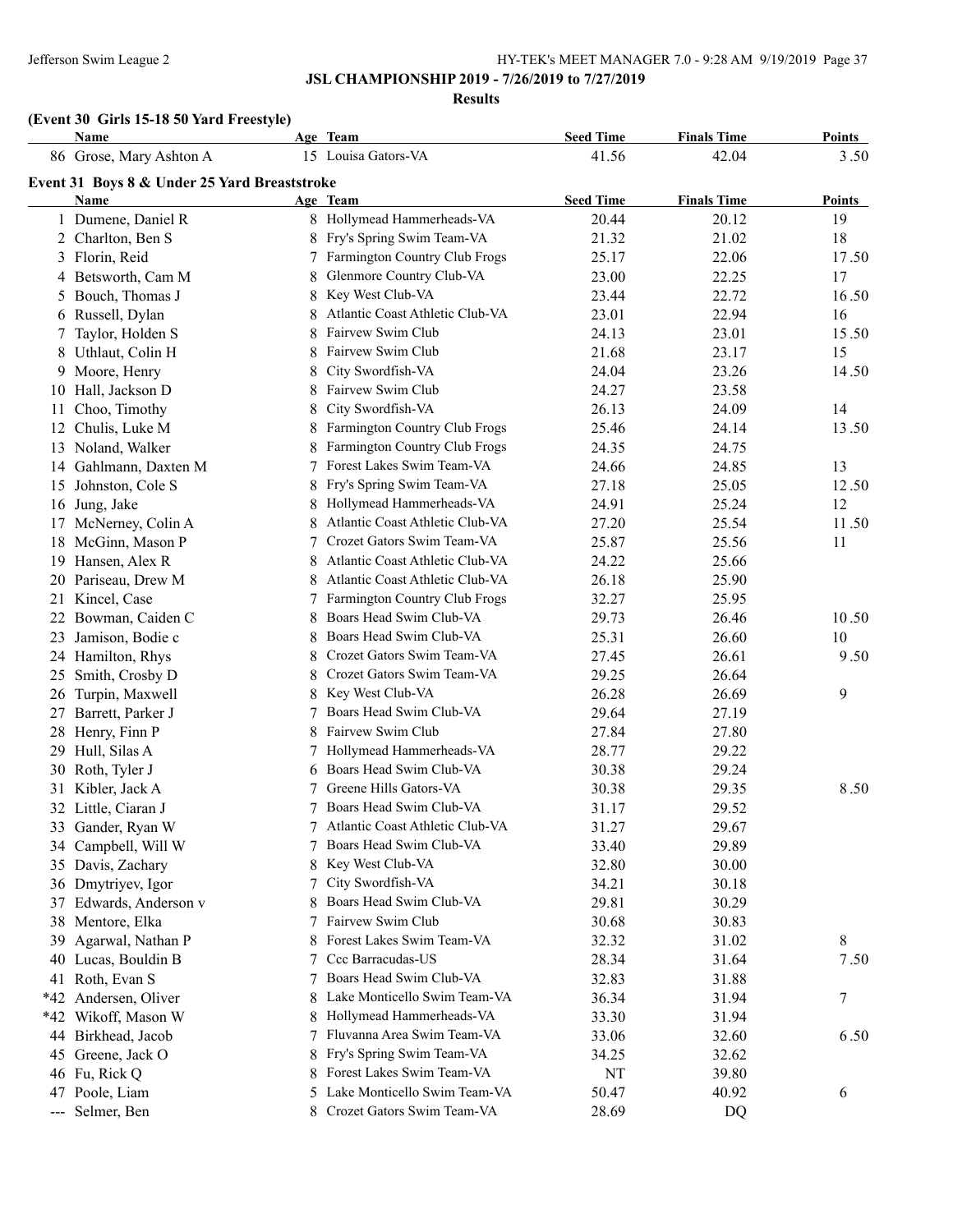**Results**

# **(Event 31 Boys 8 & Under 25 Yard Breaststroke)**

| <b>Name</b>             | Age Team                        | <b>Seed Time</b> | <b>Finals Time</b> | <b>Points</b> |
|-------------------------|---------------------------------|------------------|--------------------|---------------|
| --- Kalinosky, Nicholas | 8 Lake Monticello Swim Team-VA  | 40.04            | DO                 |               |
| --- Buckner, Olly       | 8 City Swordfish-VA             | 29.04            | DO                 |               |
| --- Williams, Reed      | 7 Fluvanna Area Swim Team-VA    | 32.58            | DO                 |               |
| --- Loura, Dylan D      | 7 Fry's Spring Swim Team-VA     | NT               | DO                 |               |
| --- Swanson, David N    | 7 Glenmore Country Club-VA      | NT               | DO                 |               |
| --- Thompson, Isaac J   | Atlantic Coast Athletic Club-VA | 29.56            | DO                 |               |
|                         |                                 |                  |                    |               |

### **Event 32 Girls 8 & Under 25 Yard Breaststroke**

|    | <b>Name</b>             |   | Age Team                        | <b>Seed Time</b> | <b>Finals Time</b> | Points |
|----|-------------------------|---|---------------------------------|------------------|--------------------|--------|
|    | *1 Hitt, Lulu F         |   | 8 Boars Head Swim Club-VA       | 21.53            | 21.18              | 18.50  |
|    | *1 Wells, Emily M       | 7 | Fairvew Swim Club               | 21.64            | 21.18              | 18.50  |
|    | 3 Heilman, Katherine A  | 8 | Crozet Gators Swim Team-VA      | 21.94            | 21.42              | 17.50  |
|    | 4 Spencer, Peyton       | 8 | Glenmore Country Club-VA        | 23.09            | 21.44              | 17     |
|    | 5 Barcia, Caroline E    | 8 | Fry's Spring Swim Team-VA       | 22.23            | 21.65              | 16.50  |
|    | 6 King, Sedona N        | 8 | Forest Lakes Swim Team-VA       | 22.58            | 21.80              | 16     |
|    | 7 Sturek, Lily S        | 8 | Fry's Spring Swim Team-VA       | 22.11            | 23.05              | 15.50  |
|    | 8 Lewis, Madeline       |   | Fairvew Swim Club               | 25.06            | 24.28              | 15     |
|    | 9 Blank, Isabel L       |   | Fry's Spring Swim Team-VA       | 24.54            | 24.35              |        |
|    | 10 Denham, Claire J     |   | Ccc Barracudas-US               | 22.86            | 24.39              | 14.50  |
|    | 11 Kurtz, Sabina N      |   | Atlantic Coast Athletic Club-VA | 25.56            | 24.41              | 14     |
| 12 | Maynard, Addey          |   | Hollymead Hammerheads-VA        | 26.47            | 24.55              | 13.50  |
|    | 13 Dawson, Clementine E |   | Fry's Spring Swim Team-VA       | 26.90            | 25.11              |        |
|    | 14 Chatowsky, Zephyr R  |   | Fry's Spring Swim Team-VA       | 27.18            | 25.19              |        |
|    | 15 Murphy, Margot J     |   | Farmington Country Club Frogs   | 24.18            | 25.26              | 13     |
|    | 16 Keller, Laney        | 8 | City Swordfish-VA               | 25.17            | 25.50              | 12.50  |
|    | 17 Richmond, Eliza      |   | Boars Head Swim Club-VA         | 25.36            | 25.54              | 12     |
|    | 18 Gray, Ella           |   | Fluvanna Area Swim Team-VA      | 27.75            | 25.95              | 11.50  |
|    | 19 Kagarise, Taylor M   | 8 | Crozet Gators Swim Team-VA      | 23.65            | 25.96              | 11     |
|    | 20 Powers, Cora         | 8 | City Swordfish-VA               | 27.39            | 26.28              | 10.50  |
| 21 | Byrne, Ryan E           | 8 | Glenmore Country Club-VA        | 27.98            | 26.40              | 10     |
|    | 22 Ritter, Paige R      | 8 | Forest Lakes Swim Team-VA       | 26.85            | 26.53              | 9.50   |
| 23 | Wrightson, Alice E      | 7 | Fry's Spring Swim Team-VA       | 26.09            | 26.90              |        |
|    | 24 Baldwin, Clara M     | 7 | Boars Head Swim Club-VA         | 29.93            | 27.28              |        |
|    | 25 Barry, Ellie E       | 7 | Farmington Country Club Frogs   | 27.81            | 27.30              | 9      |
|    | 26 Hankins, Savannah E  | 8 | Crozet Gators Swim Team-VA      | 28.13            | 27.33              |        |
|    | 27 Chandler, Maeve A    | 8 | Fairvew Swim Club               | 31.05            | 27.46              |        |
|    | 28 Hockman, Lauren J    | 8 | Lake Monticello Swim Team-VA    | 29.93            | 27.74              | 8.50   |
|    | 29 Powell, Reagan R     | 8 | Forest Lakes Swim Team-VA       | 29.00            | 27.92              |        |
|    | 30 Park, Hyun soo       | 8 | Hollymead Hammerheads-VA        | 29.95            | 28.16              | 8      |
|    | 31 Hitt, Vivi H         | 6 | Boars Head Swim Club-VA         | 28.58            | 28.70              |        |
|    | 32 Bishop, Hayes        | 7 | Farmington Country Club Frogs   | 28.07            | 28.72              |        |
|    | 33 Bowman, Madeleine N  | 7 | Crozet Gators Swim Team-VA      | 30.18            | 29.00              |        |
|    | 34 Barclay, Natalie C   | 8 | Atlantic Coast Athletic Club-VA | 28.10            | 29.08              | 7.50   |
|    | 35 Selmer, Kate         |   | Crozet Gators Swim Team-VA      | 29.36            | 29.12              |        |
|    | 36 Kenner, Ruby         | 7 | City Swordfish-VA               | 31.42            | 29.20              |        |
|    | 37 Brugh, Addison C     | 7 | Fairvew Swim Club               | 31.00            | 29.40              |        |
|    | 38 Meadows, Sydney A    | 8 | Louisa Gators-VA                | 31.04            | 29.82              | 7      |
| 39 | Sanders, Kate E         | 8 | Boars Head Swim Club-VA         | 29.59            | 29.86              |        |
| 40 | Hines, Gia G            |   | Atlantic Coast Athletic Club-VA | 29.85            | 30.14              |        |
| 41 | Whittle, Lizzy          |   | Fry's Spring Swim Team-VA       | 31.56            | 30.19              |        |
| 42 | Moore, Hannah K         |   | Fry's Spring Swim Team-VA       | 33.11            | 30.45              |        |
|    | 43 Moriarty, Molly E    |   | Atlantic Coast Athletic Club-VA | 30.38            | 30.90              |        |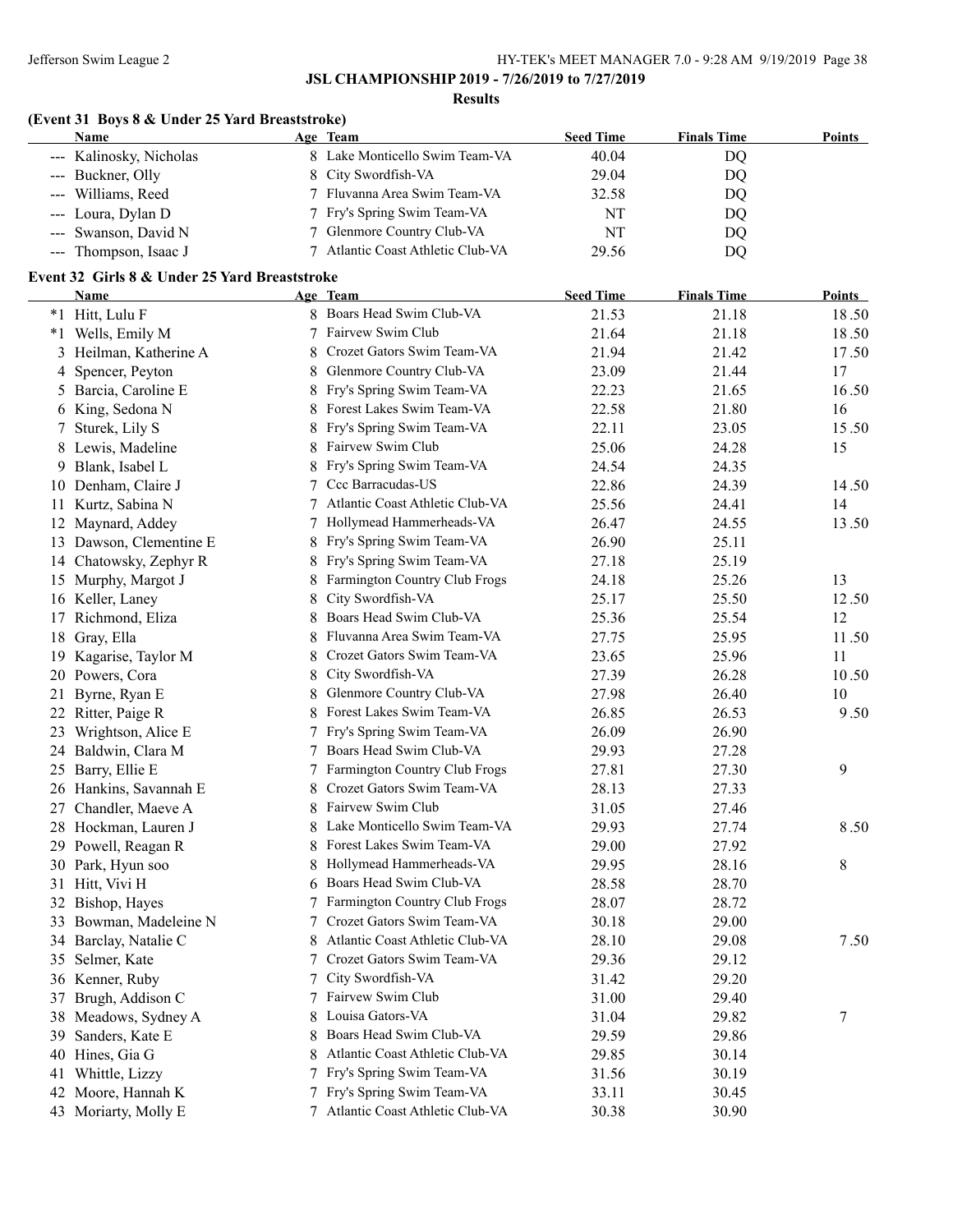#### **Results**

# **(Event 32 Girls 8 & Under 25 Yard Breaststroke)**

|                                                                                                                                                                                                                                                                                                                                                                                                                                                                            | <b>Name</b>                                                                                                                                     |    | Age Team                     | <b>Seed Time</b> | <b>Finals Time</b> | <b>Points</b> |
|----------------------------------------------------------------------------------------------------------------------------------------------------------------------------------------------------------------------------------------------------------------------------------------------------------------------------------------------------------------------------------------------------------------------------------------------------------------------------|-------------------------------------------------------------------------------------------------------------------------------------------------|----|------------------------------|------------------|--------------------|---------------|
|                                                                                                                                                                                                                                                                                                                                                                                                                                                                            | 44 D'Alessandro, Esther                                                                                                                         | 7  | Fluvanna Area Swim Team-VA   | 32.77            | 30.93              | 6.50          |
| 45                                                                                                                                                                                                                                                                                                                                                                                                                                                                         | Cromer, Carter C                                                                                                                                |    | Crozet Gators Swim Team-VA   | 33.27            | 31.22              |               |
| 46                                                                                                                                                                                                                                                                                                                                                                                                                                                                         | Drury, Sophie R                                                                                                                                 | 8. | Key West Club-VA             | 29.87            | 31.32              | 6             |
| 47                                                                                                                                                                                                                                                                                                                                                                                                                                                                         | Gaskin, Arwen E                                                                                                                                 | 7  | Glenmore Country Club-VA     | 34.71            | 31.66              |               |
| 48                                                                                                                                                                                                                                                                                                                                                                                                                                                                         | Poncy, Taylor K                                                                                                                                 |    | City Swordfish-VA            | 31.16            | 32.22              |               |
| 49                                                                                                                                                                                                                                                                                                                                                                                                                                                                         | Yang, Lynda                                                                                                                                     |    | Hollymead Hammerheads-VA     | 33.23            | 32.50              |               |
| 50                                                                                                                                                                                                                                                                                                                                                                                                                                                                         | Green, Ailyn                                                                                                                                    |    | Fairvew Swim Club            | 29.03            | 32.54              |               |
| 51                                                                                                                                                                                                                                                                                                                                                                                                                                                                         | Adcock, Parker N                                                                                                                                |    | Elks Swim Team-VA            | 37.76            | 32.81              | 5.50          |
| 52                                                                                                                                                                                                                                                                                                                                                                                                                                                                         | O'Sullivan, Sophie                                                                                                                              | 8  | Glenmore Country Club-VA     | 34.86            | 34.05              |               |
| 53                                                                                                                                                                                                                                                                                                                                                                                                                                                                         | Semmelhack, Hazel                                                                                                                               |    | City Swordfish-VA            | 46.23            | 35.11              |               |
| 54                                                                                                                                                                                                                                                                                                                                                                                                                                                                         | Slinkman, Charlotte L                                                                                                                           |    | Elks Swim Team-VA            | 41.61            | 36.50              | 5             |
| 55                                                                                                                                                                                                                                                                                                                                                                                                                                                                         | Kangas, Daisy M                                                                                                                                 |    | Key West Club-VA             | 40.31            | 38.08              | 4.50          |
| 56                                                                                                                                                                                                                                                                                                                                                                                                                                                                         | Sexton, Lily                                                                                                                                    |    | Elks Swim Team-VA            | 46.20            | 40.18              |               |
| 57                                                                                                                                                                                                                                                                                                                                                                                                                                                                         | Barresi, Vienna E                                                                                                                               |    | Lake Monticello Swim Team-VA | 40.59            | 47.85              | 4             |
| $\qquad \qquad -$                                                                                                                                                                                                                                                                                                                                                                                                                                                          | Shields, Addison                                                                                                                                | 6. | Lake Monticello Swim Team-VA | 41.16            | D <sub>O</sub>     |               |
| $\qquad \qquad \cdots$                                                                                                                                                                                                                                                                                                                                                                                                                                                     | Shaw, Fallon E                                                                                                                                  | 8  | Louisa Gators-VA             | 33.75            | DQ                 |               |
| $\scriptstyle\cdots\scriptstyle\cdots$                                                                                                                                                                                                                                                                                                                                                                                                                                     | Engel, Kit A                                                                                                                                    | 8  | Key West Club-VA             | 26.47            | DQ                 |               |
|                                                                                                                                                                                                                                                                                                                                                                                                                                                                            | Reid, Iona F                                                                                                                                    |    | Crozet Gators Swim Team-VA   | 24.35            | DQ                 |               |
| $---$                                                                                                                                                                                                                                                                                                                                                                                                                                                                      | Hall, Gwynn                                                                                                                                     |    | Key West Club-VA             | 29.98            | DQ                 |               |
|                                                                                                                                                                                                                                                                                                                                                                                                                                                                            | --- Purcell, Clara L                                                                                                                            |    | Boars Head Swim Club-VA      | 34.71            | DQ                 |               |
| $\frac{1}{2} \left( \frac{1}{2} \right) \left( \frac{1}{2} \right) \left( \frac{1}{2} \right) \left( \frac{1}{2} \right) \left( \frac{1}{2} \right) \left( \frac{1}{2} \right) \left( \frac{1}{2} \right) \left( \frac{1}{2} \right) \left( \frac{1}{2} \right) \left( \frac{1}{2} \right) \left( \frac{1}{2} \right) \left( \frac{1}{2} \right) \left( \frac{1}{2} \right) \left( \frac{1}{2} \right) \left( \frac{1}{2} \right) \left( \frac{1}{2} \right) \left( \frac$ | Danna, Lea                                                                                                                                      | 8  | City Swordfish-VA            | 29.60            | DQ                 |               |
|                                                                                                                                                                                                                                                                                                                                                                                                                                                                            | --- Lavery, Evelyn                                                                                                                              | 8. | City Swordfish-VA            | NT               | DQ                 |               |
| $\frac{1}{2} \frac{1}{2} \frac{1}{2} \frac{1}{2} \frac{1}{2} \frac{1}{2} \frac{1}{2} \frac{1}{2} \frac{1}{2} \frac{1}{2} \frac{1}{2} \frac{1}{2} \frac{1}{2} \frac{1}{2} \frac{1}{2} \frac{1}{2} \frac{1}{2} \frac{1}{2} \frac{1}{2} \frac{1}{2} \frac{1}{2} \frac{1}{2} \frac{1}{2} \frac{1}{2} \frac{1}{2} \frac{1}{2} \frac{1}{2} \frac{1}{2} \frac{1}{2} \frac{1}{2} \frac{1}{2} \frac{$                                                                               | Ways, Laney                                                                                                                                     |    | Louisa Gators-VA             | 27.81            | DQ                 |               |
| $\qquad \qquad \cdots$                                                                                                                                                                                                                                                                                                                                                                                                                                                     | Malone, Millie P                                                                                                                                |    | Ccc Barracudas-US            | 38.44            | DQ                 |               |
|                                                                                                                                                                                                                                                                                                                                                                                                                                                                            | --- Soriano, Gabriann N                                                                                                                         | 8. | Louisa Gators-VA             | 32.25            | DQ                 |               |
|                                                                                                                                                                                                                                                                                                                                                                                                                                                                            | $E$ <sub>v</sub> $\sim$ 42 $D$ <sub>avg</sub> $\sim$ 0.10 $\bar{\epsilon}$ <sub>0</sub> $\rm{V}$ <sub>and</sub> $\rm{D}$ <sub>reaststrake</sub> |    |                              |                  |                    |               |

#### **Event 33 Boys 9-10 50 Yard Breaststroke**

|       | Name                    |    | Age Team                        | <b>Seed Time</b> | <b>Finals Time</b> | <b>Points</b> |
|-------|-------------------------|----|---------------------------------|------------------|--------------------|---------------|
|       | 1 Davidson, Chase S     |    | 9 Glenmore Country Club-VA      | 39.68            | 38.36              | 19            |
|       | 2 Suggs DeSorbo, Jack J | 10 | Fairvew Swim Club               | 41.69            | 39.82              | 18            |
| 3     | Sanders, Charlie M      | 10 | Boars Head Swim Club-VA         | 43.13            | 40.11              | 17.50         |
| 4     | Tungate, Benjamin       | 10 | Crozet Gators Swim Team-VA      | 41.80            | 40.62              | 17            |
| 5.    | Ritter, Beckett D       | 9. | Boars Head Swim Club-VA         | 42.14            | 42.94              | 16.50         |
|       | 6 Byrne, Caleb R        | 10 | Glenmore Country Club-VA        | 43.44            | 43.76              | 16            |
|       | Hansen, Jack M          | 10 | Atlantic Coast Athletic Club-VA | 43.47            | 43.93              | 15.50         |
| 8     | Taylor, Brendan K       | 10 | Atlantic Coast Athletic Club-VA | 44.20            | 44.97              | 15            |
| 9     | Bendall, Mason F        | 10 | Fairvew Swim Club               | 47.36            | 45.04              | 14.50         |
| 10    | Wang, Andrew Y          |    | 9 Forest Lakes Swim Team-VA     | 45.48            | 45.92              | 14            |
| 11    | Kelly, Jack             | 10 | Farmington Country Club Frogs   | 43.99            | 46.29              | 13.50         |
|       | Escobar, Christophe A   | 9  | Forest Lakes Swim Team-VA       | 48.59            | 47.38              | 13            |
| 13    | Elhart, Alex J          |    | 10 Fairvew Swim Club            | 49.05            | 47.75              |               |
| 14    | Estes, Noah P           | 9. | Crozet Gators Swim Team-VA      | 45.76            | 47.81              | 12.50         |
| 15    | Davis, Mitch W          | 10 | Greene Hills Gators-VA          | 49.41            | 47.96              | 12            |
| $*16$ | Kestner, Jones P        | 10 | Fry's Spring Swim Team-VA       | 48.25            | 48.00              | 11.50         |
| $*16$ | Kerrigan, Tyler W       | 9  | Atlantic Coast Athletic Club-VA | 46.63            | 48.00              |               |
| 18    | Tungate, Max L          | 9  | Crozet Gators Swim Team-VA      | 49.97            | 48.21              |               |
| 19    | Gewirtz, Simon          | 10 | City Swordfish-VA               | 50.23            | 48.27              | 11            |
| 20    | Edwards, Harrison t     | 10 | Boars Head Swim Club-VA         | 47.80            | 48.52              |               |
| 21    | Czekner, Matthew J      | 10 | Crozet Gators Swim Team-VA      | 52.77            | 48.68              |               |
|       | Hankins, Jackson D      | 10 | Crozet Gators Swim Team-VA      | 48.95            | 49.15              |               |
| 23    | Little, Liam E          | 9  | Boars Head Swim Club-VA         | 49.80            | 49.17              |               |
|       | *24 Hall, Collin R      |    | 9 Fairvew Swim Club             | 48.23            | 49.54              |               |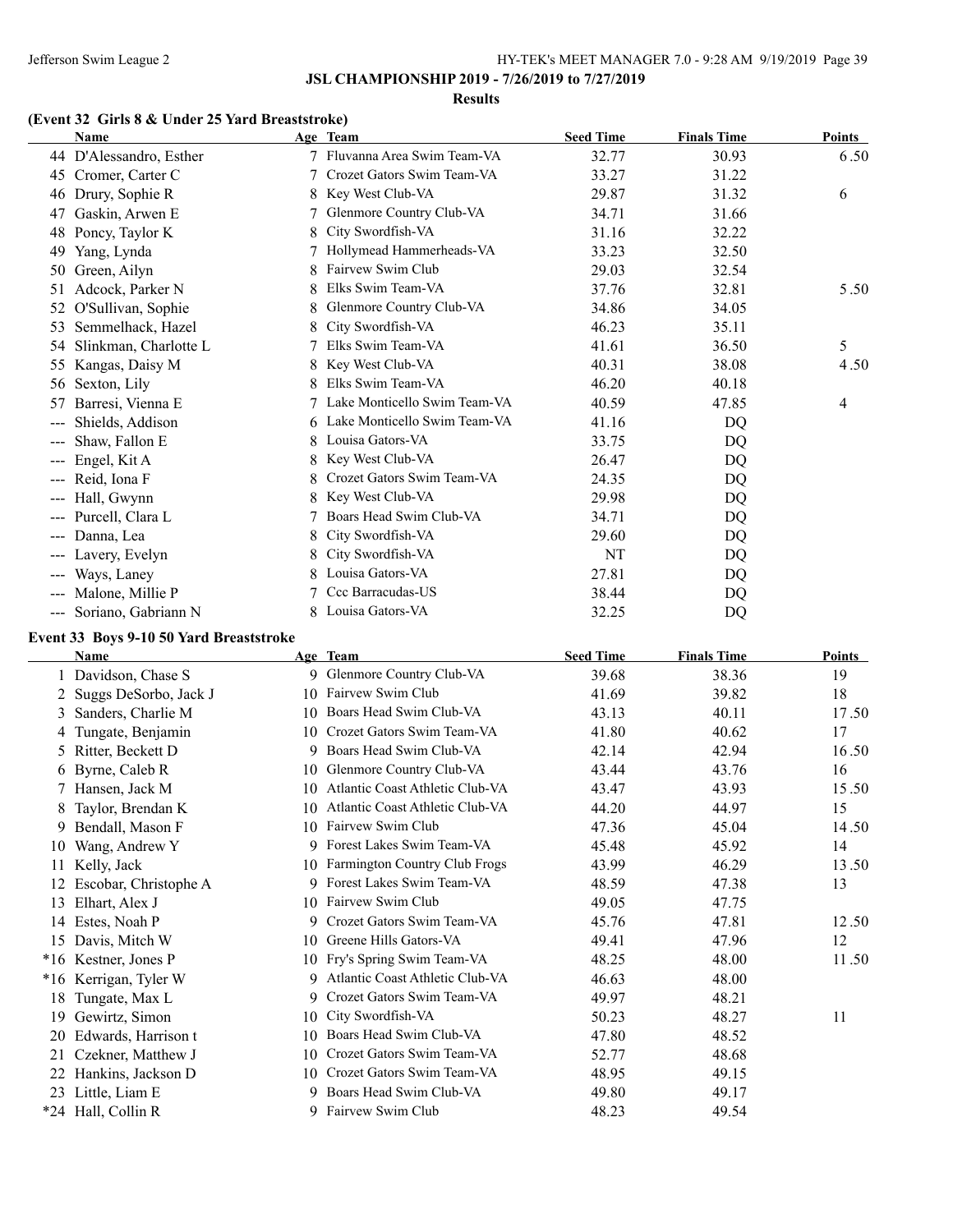### **Results**

# **(Event 33 Boys 9-10 50 Yard Breaststroke)**

|                        | <b>Name</b>                                      |    | Age Team                           | <b>Seed Time</b> | <b>Finals Time</b> | <b>Points</b> |
|------------------------|--------------------------------------------------|----|------------------------------------|------------------|--------------------|---------------|
|                        | *24 Bloxsom, Sam                                 |    | 9 Farmington Country Club Frogs    | 49.78            | 49.54              | 10.50         |
|                        | 26 Pariseau, Evan M                              |    | 10 Atlantic Coast Athletic Club-VA | 51.41            | 49.62              |               |
|                        | 27 Binter, Zachary W                             | 9. | Forest Lakes Swim Team-VA          | 51.84            | 50.30              |               |
|                        | 28 McCall, CJ J                                  |    | 10 Boars Head Swim Club-VA         | 50.45            | 50.87              |               |
| 29                     | Soriano, Casen M                                 |    | 10 Louisa Gators-VA                | 49.99            | 50.90              | 10            |
|                        | 30 Hamilton, Callum W                            | 9. | Crozet Gators Swim Team-VA         | 51.46            | 50.97              |               |
| 31                     | Scott, Alex M                                    |    | 10 Hollymead Hammerheads-VA        | 51.38            | 51.05              | 9.50          |
|                        | 32 Verbrugge, Reed W                             |    | 10 Fry's Spring Swim Team-VA       | 50.08            | 51.16              | 9             |
| 33                     | Brubaker, Everett C                              | 9  | Atlantic Coast Athletic Club-VA    | 53.38            | 51.20              |               |
| 34                     | Sturman, Gage                                    |    | 10 Farmington Country Club Frogs   | 51.29            | 51.35              |               |
|                        | 35 Wade, Mick                                    |    | 10 Fry's Spring Swim Team-VA       | 53.99            | 51.41              |               |
|                        | 36 Miller, Jacob R                               |    | 10 Forest Lakes Swim Team-VA       | 50.10            | 51.50              |               |
| 37                     | Gupta, Ayaan                                     | 10 | Fry's Spring Swim Team-VA          | 53.55            | 52.82              |               |
|                        | 38 Kibler, Christian P                           | 9. | Greene Hills Gators-VA             | 52.62            | 53.13              | 8.50          |
| 39                     | Saini, Gurmat                                    |    | 10 Crozet Gators Swim Team-VA      | 52.00            | 53.38              |               |
|                        | 40 Pace, Jack T                                  |    | 10 Lake Monticello Swim Team-VA    | 55.92            | 53.67              | 8             |
| 41                     | Brown, Hudson M                                  |    | 10 Atlantic Coast Athletic Club-VA | 56.19            | 53.68              |               |
|                        | 42 Hull, Camden J                                |    | 10 Hollymead Hammerheads-VA        | 54.48            | 54.13              | 7.50          |
| 43                     | Maupin, Grant                                    |    | 9 Key West Club-VA                 | 53.58            | 54.26              | 7             |
| 44                     | Jeronimus, Jake                                  |    | 10 Boars Head Swim Club-VA         | 55.43            | 54.50              |               |
| 45                     | Schulz, Dillon C                                 |    | 10 Louisa Gators-VA                | 56.72            | 54.53              | 6.50          |
| 46                     | Singer, Caden R                                  |    | 10 Atlantic Coast Athletic Club-VA | 54.71            | 54.87              |               |
| 47                     | Jameson, Ryan M                                  |    | 10 Key West Club-VA                | 55.75            | 55.17              | 6             |
| 48                     | Albert, Jonathan                                 |    | 9 Farmington Country Club Frogs    | 55.97            | 55.41              |               |
| 49                     | Crawford, Christopher                            | 9. | Greene Hills Gators-VA             | 1:00.67          | 56.62              |               |
|                        | 50 Walton, Asher A                               | 9. | Boars Head Swim Club-VA            | 55.86            | 57.35              |               |
| 51                     | Keller, Matt R                                   | 9. | Louisa Gators-VA                   | 55.19            | 57.68              |               |
| 52                     | Dmytriyev, Boris                                 | 9. | City Swordfish-VA                  | 56.85            | 58.06              | 5.50          |
|                        | 53 Lynn, Aiden M                                 | 9. | Forest Lakes Swim Team-VA          | 1:05.46          | 58.49              |               |
|                        | 54 Laugelli, Jude B                              | 9. | Fry's Spring Swim Team-VA          | 1:03.37          | 59.31              |               |
|                        | 55 Coleman, Amos                                 |    | 10 Hollymead Hammerheads-VA        | 1:03.09          | 59.54              |               |
|                        | 56 Blanchette, Jack M                            | 9  | Fairvew Swim Club                  | 1:04.77          | 59.83              |               |
|                        | 57 Wilkins, AJ                                   |    | 10 City Swordfish-VA               | 52.90            | 1:00.03            |               |
|                        | 58 Gill, Parker                                  |    | 9 Hollymead Hammerheads-VA         | 59.15            | 1:00.17            |               |
|                        | 59 Haslam, Henry C                               | 9. | Crozet Gators Swim Team-VA         | 56.56            | 1:00.71            |               |
|                        | 60 Kangas, Tristan                               |    | 10 Key West Club-VA                | 1:00.91          | 1:01.43            |               |
|                        | 61 Poole, Landon C                               |    | 10 Lake Monticello Swim Team-VA    | 57.68            | 1:01.50            | 5             |
|                        | 62 Hodges, Ethan M                               |    | 9 Atlantic Coast Athletic Club-VA  | 1:02.36          | 1:01.77            |               |
|                        | 63 Cromer, Cael C                                |    | 9 Crozet Gators Swim Team-VA       | 1:07.21          | 1:01.85            |               |
|                        | 64 Thurston-Wells, Levi                          |    | 10 Fluvanna Area Swim Team-VA      | 1:17.79          | 1:10.24            | 4.50          |
| 65                     | Guyton, Nathaniel C                              |    | 10 Forest Lakes Swim Team-VA       | 1:07.12          | 1:10.60            |               |
|                        | Starr, William T                                 |    | Atlantic Coast Athletic Club-VA    | 54.36            | DQ                 |               |
|                        | Poncy, Mikey                                     |    | 10 City Swordfish-VA               | 46.62            | DQ                 |               |
| $\qquad \qquad \cdots$ | Hines, David J                                   | 10 | Atlantic Coast Athletic Club-VA    | 55.60            | DQ                 |               |
|                        | --- Flick, Ed E                                  |    | 9 Glenmore Country Club-VA         | 1:01.91          | DQ                 |               |
|                        |                                                  |    |                                    |                  |                    |               |
|                        | Event 34 Girls 9-10 50 Yard Breaststroke<br>Name |    | Age Team                           | <b>Seed Time</b> | <b>Finals Time</b> | Points        |
|                        | 1 Meyer, Amelie G                                |    | 9 Atlantic Coast Athletic Club-VA  | 42.08            | 40.81              | 19            |
|                        | 2 Ayres, Meghan D                                |    | 9 Crozet Gators Swim Team-VA       | 40.68            | 40.84              | 18            |
|                        | 3 Rowe, Abby C                                   |    | 10 Boars Head Swim Club-VA         | 41.50            | 41.36              | 17.50         |
|                        | 4 Henry, Fiona D                                 |    | 10 Fairvew Swim Club               | 42.34            | 43.24              | 17            |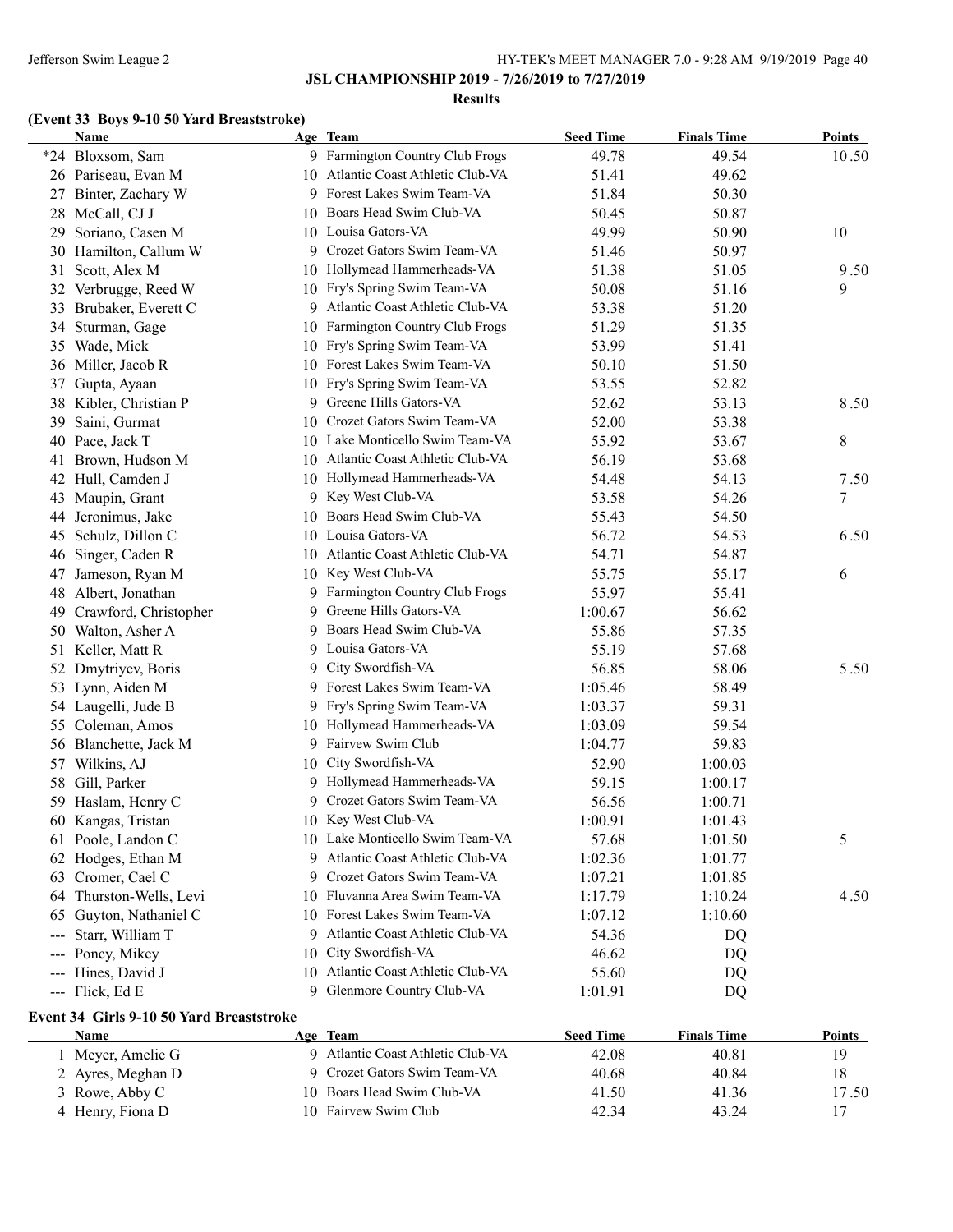#### **Results**

# **(Event 34 Girls 9-10 50 Yard Breaststroke)**

|          | Name                          |    | Age Team                           | <b>Seed Time</b> | <b>Finals Time</b> | <b>Points</b> |
|----------|-------------------------------|----|------------------------------------|------------------|--------------------|---------------|
|          | 5 Rajagopalan, Tilda V        |    | 10 Boars Head Swim Club-VA         | 43.81            | 43.47              | 16.50         |
|          | 6 Whitt, Aureila G            |    | 10 Atlantic Coast Athletic Club-VA | 44.91            | 44.20              | 16            |
| 7        | Hicks, Sophie P               | 10 | Glenmore Country Club-VA           | 47.07            | 44.72              | 15.50         |
| 8        | Amato, Mira I                 | 10 | Glenmore Country Club-VA           | 45.47            | 45.40              | 15            |
| 9        | Kincel, Carrington            |    | 10 Farmington Country Club Frogs   | 45.30            | 46.36              | 14.50         |
|          | 10 Foshay, Lucy               | 10 | Farmington Country Club Frogs      | 45.19            | 47.24              | 14            |
| 11       | Driscoll, Maeve E             | 9  | Crozet Gators Swim Team-VA         | 49.35            | 47.68              | 13.50         |
| 12       | Spanos, Whitney 1             | 10 | Boars Head Swim Club-VA            | 46.93            | 48.01              |               |
| 13       | Robinson, Lila Kate           | 9  | Lake Monticello Swim Team-VA       | 47.05            | 48.20              | 13            |
|          | 14 Hull, Reese A              | 10 | Hollymead Hammerheads-VA           | 50.14            | 48.26              | 12.50         |
| 15       | Williams, Emmy R              | 10 | Boars Head Swim Club-VA            | 48.57            | 48.46              |               |
|          | 16 Curtis, Caroline R         | 10 | Forest Lakes Swim Team-VA          | 50.34            | 48.50              | 12            |
|          | 17 Denham, Lauren E           | 9  | Ccc Barracudas-US                  | 51.30            | 48.58              | 11.50         |
| 18       | Bowman, Chloe h               | 9  | Boars Head Swim Club-VA            | 48.42            | 48.84              |               |
|          | 19 McCarthy, Maizey m         |    | 10 Boars Head Swim Club-VA         | 48.78            | 49.34              |               |
|          | 20 Hernandez, Maya            |    | 10 Fluvanna Area Swim Team-VA      | 50.00            | 49.71              | 11            |
| 21       | Goff, Samantha                |    | 10 Greene Hills Gators-VA          | 49.80            | 49.89              | 10.50         |
|          | 22 Goodwin, Olivia I          | 9  | Atlantic Coast Athletic Club-VA    | 50.93            | 49.96              |               |
|          | 23 Freid, Blair K             | 10 | Greene Hills Gators-VA             | 49.15            | 50.05              | 10            |
| 24       | Chang, Avery M                | 9. | Hollymead Hammerheads-VA           | NT               | 50.14              | $9.50\,$      |
|          | 25 Friesen, Jane              | 10 | Farmington Country Club Frogs      | 48.17            | 50.27              |               |
| 26       | D'Alessandro, RG G            |    | 10 Fluvanna Area Swim Team-VA      | 51.07            | 50.39              | 9             |
| 27       | Van der Westhuizen, Marchelle |    | 10 Boars Head Swim Club-VA         | 51.15            | 50.89              |               |
| 28       | Scott, Elisabeth P            |    | 10 Fry's Spring Swim Team-VA       | 53.63            | 50.93              | 8.50          |
| 29       | Swanson, Valerie J            | 9  | Glenmore Country Club-VA           | 51.07            | 51.42              |               |
|          | 30 Clifford, Anna B           | 9  | Crozet Gators Swim Team-VA         | 53.88            | 51.96              |               |
|          | Breheny, Emerson              | 9. | Boars Head Swim Club-VA            | 56.33            | 52.16              |               |
| 31<br>32 | Rome, Marshall m              | 10 | Boars Head Swim Club-VA            | 52.70            | 53.56              |               |
|          |                               |    | Atlantic Coast Athletic Club-VA    |                  |                    |               |
| 33       | McCready, Charlotte G         | 9. | City Swordfish-VA                  | 53.15            | 53.57              |               |
|          | 34 Payne, London              | 10 |                                    | 56.19            | 53.97              | $\,8\,$       |
| 35       | Collier, Leanna               |    | 10 Fluvanna Area Swim Team-VA      | 1:00.94          | 54.04              |               |
|          | 36 Florin, Eva                | 9  | Farmington Country Club Frogs      | 55.92            | 54.05              |               |
| 37       | Bowers, Miridia A             |    | 10 Key West Club-VA                | 56.81            | 54.15              | 7.50          |
| 38       | Gaskin, Audrey                | 10 | Glenmore Country Club-VA           | 57.53            | 54.39              |               |
| 39       | Spanos, Annie                 | 9  | Boars Head Swim Club-VA            | 58.48            | 55.79              |               |
|          | 40 Harlow, Kaileen E          |    | 10 Forest Lakes Swim Team-VA       | 54.88            | 55.80              | 7             |
| 41       | Jameson, Kayla                |    | 10 Key West Club-VA                | 59.04            | 55.82              | 6.50          |
| 42       | Harrell, Olivia               | 10 | City Swordfish-VA                  | 57.74            | 56.15              | 6             |
| 43       | Grout, Madelyn                | 10 | Lake Monticello Swim Team-VA       | 54.76            | 56.18              | 5.50          |
| 44       | Craig, Amity J                | 9  | Fry's Spring Swim Team-VA          | 1:00.40          | 56.34              | 5             |
|          | 45 Poole, Rory E              |    | 10 Fry's Spring Swim Team-VA       | 57.94            | 56.71              |               |
| 46       | Luck, Adelyn E                |    | 10 Fry's Spring Swim Team-VA       | 57.43            | 56.77              |               |
| 47       | Griffin, Alexis L             | 10 | Atlantic Coast Athletic Club-VA    | 53.44            | 57.11              |               |
| 48       | Gifford, Charlotte            | 9  | Lake Monticello Swim Team-VA       | 52.62            | 57.14              |               |
| 49       | Kawecki, Sophia               | 10 | City Swordfish-VA                  | 59.12            | 57.21              |               |
| 50       | Shegda, Louise b              | 9. | Boars Head Swim Club-VA            | 55.99            | 57.38              |               |
| 51       | Malone, Kylie J               | 9. | Ccc Barracudas-US                  | 1:03.17          | 57.49              | 4.50          |
|          | 52 Lyman, Hazel E             |    | 9 Fry's Spring Swim Team-VA        | 53.35            | 58.20              |               |
| 53       | Spencer, Addison              | 10 | Glenmore Country Club-VA           | 58.40            | 58.21              |               |
|          | 54 Duke, Dylan                |    | 10 Fairvew Swim Club               | 1:09.17          | 58.26              | 4             |
|          | 55 Hopkins, Ruth H            |    | 9 Fry's Spring Swim Team-VA        | 59.51            | 58.29              |               |
|          | 56 Kraft, Ann                 |    | 9 Lake Monticello Swim Team-VA     | 1:01.35          | 58.68              |               |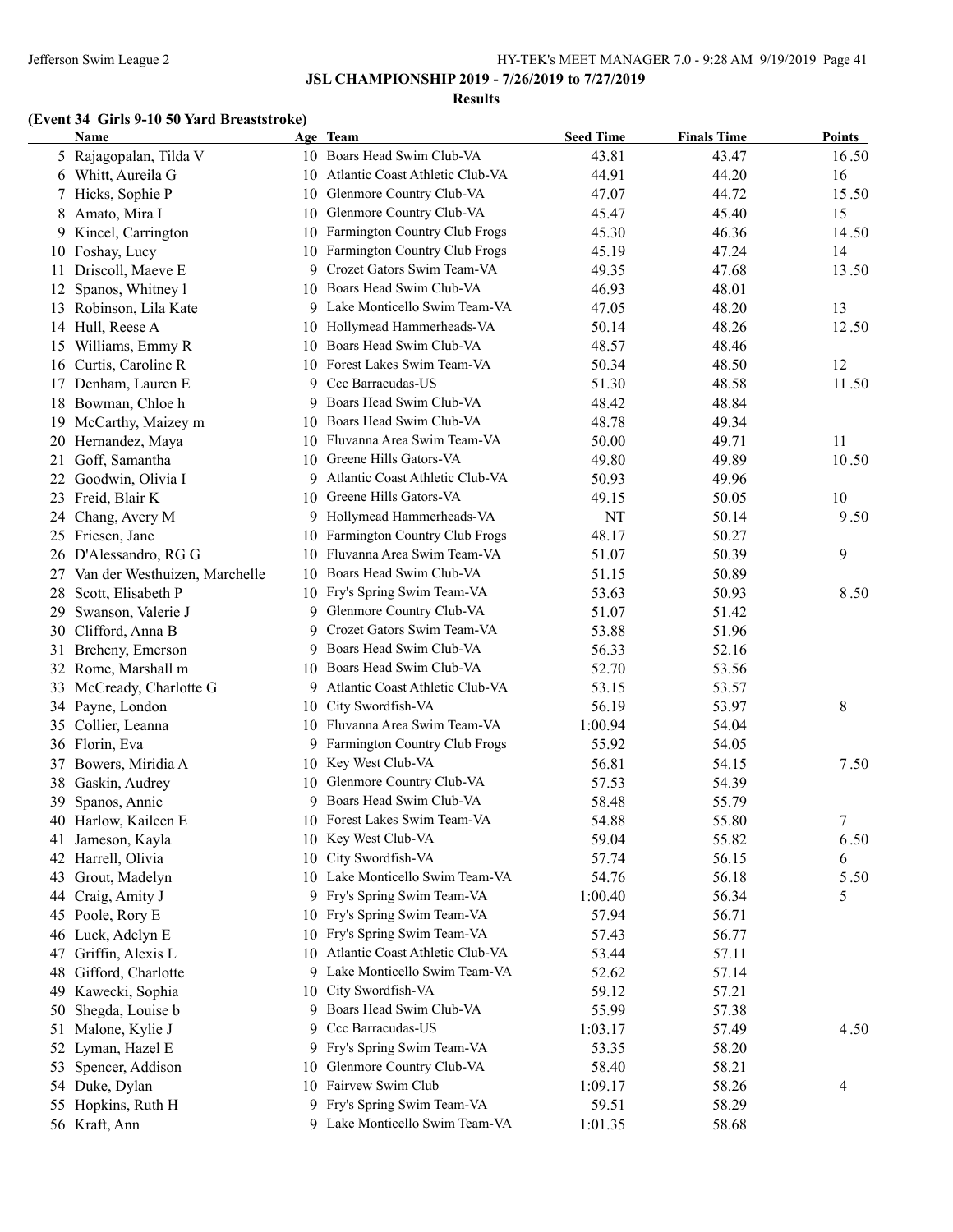#### **Results**

# **(Event 34 Girls 9-10 50 Yard Breaststroke)**

|     | <b>Name</b>          |     | Age Team                        | <b>Seed Time</b> | <b>Finals Time</b> | <b>Points</b> |
|-----|----------------------|-----|---------------------------------|------------------|--------------------|---------------|
|     | 57 Price, Sarah      |     | 10 Crozet Gators Swim Team-VA   | 1:01.21          | 58.71              |               |
| 58  | Gilday, Molly C      | 9   | Fairvew Swim Club               | 1:00.98          | 58.72              |               |
| 59  | Flynn, Constance     | 10  | Key West Club-VA                | 1:01.74          | 1:00.43            |               |
| 60  | Sterner, Shayla F    | 9   | Crozet Gators Swim Team-VA      | 59.99            | 1:00.64            |               |
| 61  | Rocco, Ciciley       | 9   | Crozet Gators Swim Team-VA      | NT               | 1:00.86            |               |
| 62  | Russell, Mel         | 10  | City Swordfish-VA               | 59.82            | 1:02.18            |               |
| 63  | Loura, Ellie R       | 10  | Fry's Spring Swim Team-VA       | 1:04.10          | 1:02.34            |               |
|     | 64 Proctor, Marley B | 9   | Atlantic Coast Athletic Club-VA | 1:03.26          | 1:02.57            |               |
| 65  | England, Amy         | 10  | Fluvanna Area Swim Team-VA      | 1:09.87          | 1:03.70            |               |
| 66  | Santiago, Annabelle  |     | Fairvew Swim Club               | 1:09.93          | 1:04.00            |               |
| 67  | Davis, Lena          |     | 9 Key West Club-VA              | 1:03.86          | 1:04.03            |               |
| 68  | Avery, Lillian G     | 9   | Hollymead Hammerheads-VA        | 1:06.22          | 1:04.13            |               |
| 69  | Peterson, Pia P      |     | Hollymead Hammerheads-VA        | 1:06.62          | 1:04.16            |               |
| 70  | Gurski, Ryelyn L     | 9   | Louisa Gators-VA                | 58.66            | 1:04.49            | 3.50          |
| 71  | Swanson, Clara       | 9   | Glenmore Country Club-VA        | 1:12.86          | 1:04.59            |               |
|     | 72 McElwain, Noura   | 9   | City Swordfish-VA               | 1:01.88          | 1:04.68            |               |
| 73  | Mitchelson, Sophia A | 9   | Greene Hills Gators-VA          | 1:04.12          | 1:05.16            |               |
|     | 74 Hendrick, Eliza   | 10  | City Swordfish-VA               | 1:09.65          | 1:07.43            |               |
| 75  | Fowlkes, Caroline    |     | 9 Key West Club-VA              | 1:18.10          | 1:09.81            |               |
|     | 76 Kimble, Addison   | 10  | Lake Monticello Swim Team-VA    | 1:19.03          | 1:09.96            |               |
| 77  | Altman, Selah A      | 10  | Ccc Barracudas-US               | 1:13.77          | 1:10.62            |               |
| 78  | Grose, Ellie G       | 10  | Louisa Gators-VA                | 1:08.84          | 1:10.93            | 3             |
| 79  | Spencer, Chloe T     | 9   | Greene Hills Gators-VA          | 1:13.58          | 1:13.15            |               |
| 80  | Callihan, Kinley M   | 9   | Crozet Gators Swim Team-VA      | 1:19.73          | 1:14.80            |               |
|     | Curtis, Olivia G     |     | 9 Forest Lakes Swim Team-VA     | 1:05.57          | DQ                 |               |
| --- | Martin, Grace        | 10  | Fluvanna Area Swim Team-VA      | NT               | DQ                 |               |
|     | Snoddy, Stella M     | 10  | Elks Swim Team-VA               | 1:18.41          | DQ                 |               |
| --- | Statuta, Annabelle M | 10. | Farmington Country Club Frogs   | 49.55            | DQ                 |               |
|     | Davis, Ruby S        | 10  | Glenmore Country Club-VA        | 57.57            | DQ                 |               |
|     | Kangas, Sarah Kate K | 10  | Key West Club-VA                | 1:01.69          | DQ                 |               |
| --- | Turpin, Ava          | 9   | Key West Club-VA                | 1:02.50          | DQ                 |               |
|     |                      |     |                                 |                  |                    |               |

## **Event 35 Boys 11-12 50 Yard Breaststroke**

|    | Name                 |     | Age Team                        | <b>Seed Time</b> | <b>Finals Time</b> | <b>Points</b> |
|----|----------------------|-----|---------------------------------|------------------|--------------------|---------------|
|    | 1 Hodges, Joshua R   | 12. | Atlantic Coast Athletic Club-VA | 31.58            | 31.33              | 19            |
|    | 2 Zhu, Aiden         | 12  | Atlantic Coast Athletic Club-VA | 36.04            | 35.30              | 18            |
|    | 3 Hathaway, Jack T   | 12. | Boars Head Swim Club-VA         | 36.99            | 35.89              | 17.50         |
|    | 4 Ding, Aiden C      |     | Forest Lakes Swim Team-VA       | 37.12            | 35.99              | 17            |
|    | 5 Grimes, Colby      | 12  | Boars Head Swim Club-VA         | 36.35            | 36.23              | 16.50         |
|    | 6 Liang, Nolan R     | 12  | Crozet Gators Swim Team-VA      | 36.72            | 36.28              | 16            |
|    | 7 Ashby, Alex J      |     | Atlantic Coast Athletic Club-VA | 37.16            | 36.87              |               |
|    | 8 Killian, Andrew G  |     | Fairvew Swim Club               | 37.48            | 37.28              | 15.50         |
| *9 | Malone, Linus b      |     | Hollymead Hammerheads-VA        | 39.07            | 38.60              | 14.75         |
| *9 | King, Brayden D      |     | Forest Lakes Swim Team-VA       | 41.53            | 38.60              | 14.75         |
|    | Soriano, Taylen M    |     | 12 Louisa Gators-VA             | 41.06            | 39.37              | 14            |
|    | Bleakley, Joshua J   | 12. | Fry's Spring Swim Team-VA       | 42.37            | 39.72              | 13.50         |
| 13 | Moody, Asa           | 12  | Fairvew Swim Club               | 39.65            | 40.73              | 13            |
| 14 | Stein, Joseph O      | 12  | Atlantic Coast Athletic Club-VA | 42.05            | 41.22              |               |
| 15 | Halbert, Dylan S     | 12  | Fry's Spring Swim Team-VA       | 44.67            | 41.30              | 12.50         |
|    | 16 Easton, Collier G |     | Atlantic Coast Athletic Club-VA | 41.75            | 41.40              |               |
| 17 | Jung, Edward         |     | Hollymead Hammerheads-VA        | 41.59            | 41.67              | 12            |
| 18 | Schulz, Ben M        | 12. | Louisa Gators-VA                | 46.03            | 42.61              | 11.50         |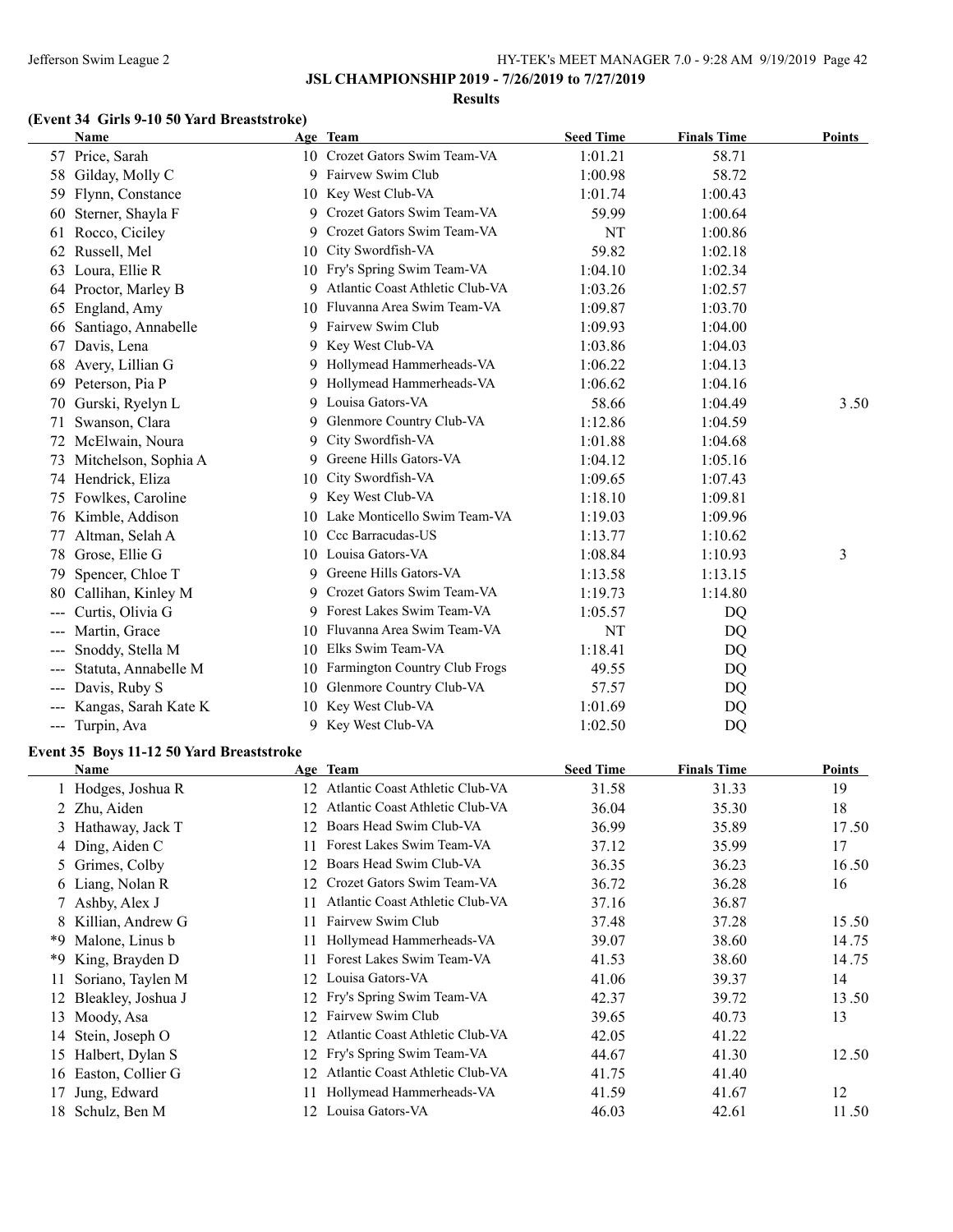#### **Results**

# **(Event 35 Boys 11-12 50 Yard Breaststroke)**

| Name                         |     | Age Team                           | <b>Seed Time</b> | <b>Finals Time</b> | <b>Points</b> |
|------------------------------|-----|------------------------------------|------------------|--------------------|---------------|
| 19 Gillespie, Charlie        |     | 11 Farmington Country Club Frogs   | 45.02            | 42.64              | 11            |
| 20 Coppi, Adam               |     | 12 Hollymead Hammerheads-VA        | 43.30            | 42.89              |               |
| 21 Patchett, Ivan            | 11  | Lake Monticello Swim Team-VA       | 41.98            | 42.94              | 10.50         |
| 22 Richmond, DQ Q            | 12  | Boars Head Swim Club-VA            | 44.83            | 43.45              |               |
| 23 Reynolds, Owen W          | 11  | Ccc Barracudas-US                  | 47.89            | 43.53              | 10            |
| 24 Yoder, Gabe               | 12  | City Swordfish-VA                  | 46.03            | 43.67              | 9.50          |
| Starr, Taylor C<br>25        | 11  | Atlantic Coast Athletic Club-VA    | 44.29            | 44.02              |               |
| 26 Baumann, Henry H          | 11  | Key West Club-VA                   | 42.83            | 44.05              | 9             |
| 27 Wilkerson, Grady S        | 11  | Atlantic Coast Athletic Club-VA    | 45.77            | 44.23              |               |
| 28 Mierzejewski, Peter J     | 12  | Crozet Gators Swim Team-VA         | 48.70            | 44.44              | 8.50          |
| 29 Hallock, Holland          | 11. | Key West Club-VA                   | 43.07            | 44.87              | 8             |
| 30 Gaskin, Warner            | 12  | Glenmore Country Club-VA           | 45.24            | 44.96              | 7.50          |
| Creamer, Landon<br>31        |     | 12 Lake Monticello Swim Team-VA    | 43.58            | 45.09              | 7             |
| 32 Smith, Tristan G          |     | 11 Forest Lakes Swim Team-VA       | 51.78            | 45.54              |               |
| 33 Tharp, Keegan E           |     | 11 Fairvew Swim Club               | 46.87            | 45.56              |               |
| 34 Hawley, Wyatt             | 11- | Boars Head Swim Club-VA            | 45.50            | 45.59              |               |
| 35 Yoensky, Daniel M         |     | 12 Atlantic Coast Athletic Club-VA | 47.24            | 45.67              |               |
| 36 Slater, Pierce            |     | 12 Key West Club-VA                | NT               | 45.90              |               |
| 37 Pellissier, Alan V        |     | 12 Fairvew Swim Club               | 48.65            | 45.99              |               |
| 38 Moore, Patrick W          | 11. | Louisa Gators-VA                   | 47.35            | 46.13              |               |
| 39 Hull, Finn J              |     | 12 Hollymead Hammerheads-VA        | 46.23            | 46.17              |               |
| Reon, Owen J<br>40           | 11  | Crozet Gators Swim Team-VA         | 48.14            | 46.63              |               |
| Robertson, Luke<br>41        | 11  | City Swordfish-VA                  | 46.68            | 46.66              | 6.50          |
| Van Hooser, Afton<br>42      | 12  | City Swordfish-VA                  | 49.21            | 47.26              |               |
| Sturman, Wade<br>43          | 11  | Farmington Country Club Frogs      | 44.94            | 47.61              | 6             |
| 44<br>Shonka, David          | 11  | Crozet Gators Swim Team-VA         | 47.75            | 47.63              |               |
| 45 Poole, Kai G              | 11  | Fry's Spring Swim Team-VA          | 47.37            | 48.10              |               |
| 46 Alton, Lukas C            | 11  | Crozet Gators Swim Team-VA         | 47.21            | 48.51              |               |
| Quatrara, Michael<br>47      | 11  | Boars Head Swim Club-VA            | 49.15            | 48.57              |               |
| 48 Kube, Drew                |     | 11 Ccc Barracudas-US               | 51.86            | 49.20              | 5.50          |
| 49 McMurray, Aidan W         |     | 11 Forest Lakes Swim Team-VA       | 49.43            | 49.33              |               |
| 50 Viccellio, Jack           |     | 12 Key West Club-VA                | 53.72            | 50.54              |               |
| 51 Ramsey, Davis E           | 11  | Fry's Spring Swim Team-VA          | 54.92            | 50.62              |               |
| 52 Thurston-Wells, Jacob     | 12  | Fluvanna Area Swim Team-VA         | 50.00            | 51.37              | 5             |
| 53 Erickson, Odin M          | 11  | Fry's Spring Swim Team-VA          | 53.24            | 52.22              |               |
| 54 Smith, Brug T             |     | 11 Boars Head Swim Club-VA         | 51.60            | 52.50              |               |
| 55 Shullaw, Harry            | 11. | City Swordfish-VA                  | 52.40            | 52.69              |               |
| 56 Wigart, Treece E          | 12  | Ccc Barracudas-US                  | 51.00            | 53.30              |               |
| 57 Binter, Alexander J       | 11  | Forest Lakes Swim Team-VA          | 57.24            | 53.33              |               |
| 58 Gilday, Daniel            | 11  | Fairvew Swim Club                  | 51.35            | 53.40              |               |
| Doyle, Colden<br>59          | 11  | Fry's Spring Swim Team-VA          | 53.55            | 54.45              |               |
| 60 Walding, Jayden           |     | 12 Lake Monticello Swim Team-VA    | 58.73            | 55.25              |               |
| 61 Hall, Trey                | 11. | Key West Club-VA                   | 55.84            | 56.34              |               |
| 62 Slinkman, Hunter J        | 11  | Elks Swim Team-VA                  | 1:03.74          | 59.03              | 4.50          |
| Paquette, Benji              | 11  | City Swordfish-VA                  | 1:17.86          | 1:08.23            |               |
| 63                           |     | 12 Fluvanna Area Swim Team-VA      | 59.81            |                    |               |
| Varga, Bela H<br>---         |     | Boars Head Swim Club-VA            |                  | DQ                 |               |
| Cohen, Jacob A               | 12  | Crozet Gators Swim Team-VA         | 47.68            | DQ                 |               |
| Selmer, Nathan<br>---        | 11  | Louisa Gators-VA                   | 51.88            | DQ                 |               |
| Knight, Cayden W<br>---      | 11  |                                    | 50.28            | DQ                 |               |
| Rittenhouse, Connor M<br>--- | 12  | Fry's Spring Swim Team-VA          | 1:04.92          | DQ                 |               |
| Bingler, Timothy B<br>---    | 11  | Elks Swim Team-VA                  | 54.69            | DQ                 |               |
| --- Cao, Daniel              | 11  | Crozet Gators Swim Team-VA         | 42.90            | DQ                 |               |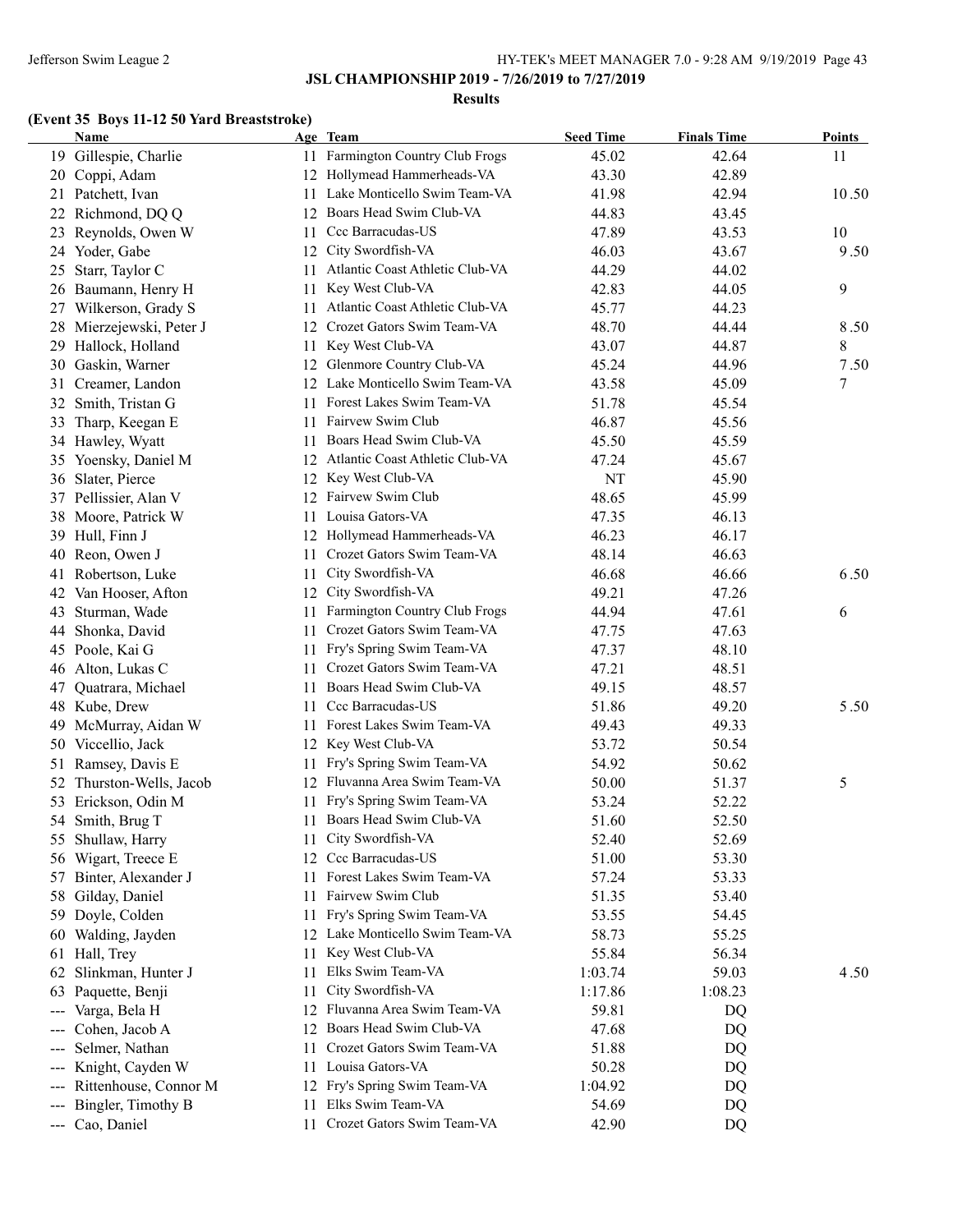### **Results**

### **Event 36 Girls 11-12 50 Yard Breaststroke**

|    | <b>Name</b>                      |     | Age Team                           | <b>Seed Time</b> | <b>Finals Time</b> | <b>Points</b> |
|----|----------------------------------|-----|------------------------------------|------------------|--------------------|---------------|
|    | *1 Ismailova, Diana              |     | 11 Fairvew Swim Club               | 34.85            | 33.41              | 18.50         |
|    | *1 Czirjak, Sara E               |     | 11 Forest Lakes Swim Team-VA       | 33.84            | 33.41              | 18.50         |
|    | 3 Hathaway, Genevieve T          |     | 12 Boars Head Swim Club-VA         | 37.22            | 35.55              | 17.50         |
|    | 4 Scherer, Anne t                | 11  | Boars Head Swim Club-VA            | 36.06            | 36.20              | 17            |
|    | 5 Zhu, Emily                     | 11  | Atlantic Coast Athletic Club-VA    | 37.01            | 36.49              | 16.50         |
|    | 6 Kwon, Suah                     |     | 12 Fairvew Swim Club               | 39.05            | 38.32              | 16            |
|    | 7 Powell, Skyler E               | 12  | Boars Head Swim Club-VA            | 41.64            | 39.39              |               |
| 8  | Messinger, Anna                  | 12  | Key West Club-VA                   | 43.21            | 39.54              | 15.50         |
| 9. | Cordano, Astrid                  | 11  | Key West Club-VA                   | 39.91            | 39.99              | 15            |
|    | 10 Davidson, Ryan S              | 11  | Glenmore Country Club-VA           | 39.78            | 40.57              | 14.50         |
|    | 11 Ritter, Emerson l             | 11  | Boars Head Swim Club-VA            | 41.80            | 40.69              |               |
|    | 12 Hamil, Cara E                 | 12  | Fry's Spring Swim Team-VA          | 38.78            | 40.73              | 14            |
|    | 13 Amato, Anna                   |     | 12 Lake Monticello Swim Team-VA    | 39.92            | 40.78              | 13.50         |
|    | 14 Forrest, Aidan G              |     | 12 Fairvew Swim Club               | 42.77            | 41.45              |               |
|    | 15 Pohl, Marin                   | 12  | City Swordfish-VA                  | 42.57            | 41.60              | 13            |
|    | 16 Little, Nora G                | 11  | Boars Head Swim Club-VA            | 42.50            | 41.63              |               |
|    | 17 Van der Westhuizen, Jean-Niko |     | 12 Boars Head Swim Club-VA         | 42.01            | 41.75              |               |
|    | 18 Byrne, Eveley J               |     | 12 Glenmore Country Club-VA        | 42.96            | 42.17              | 12.50         |
|    | 19 Dalton, Reese C               |     | 12 Forest Lakes Swim Team-VA       | 42.08            | 42.21              | 12            |
|    | 20 Macklin, Sophia               |     | 12 Fairvew Swim Club               | 43.36            | 42.59              |               |
| 21 | Dugas, Georgia K                 |     | 12 Atlantic Coast Athletic Club-VA | 41.22            | 42.69              | 11.50         |
|    | 22 Powell, Avery S               |     | 12 Boars Head Swim Club-VA         | 44.06            | 43.02              |               |
|    | 23 Delawder, Danielle M          |     | 12 Louisa Gators-VA                | 45.09            | 43.37              | 11            |
|    | 24 Pemberton, Willow R           | 11  | Hollymead Hammerheads-VA           | 42.87            | 43.42              | 10.50         |
|    | 25 Roper, Madeline M             | 12  | Crozet Gators Swim Team-VA         | 42.81            | 43.59              | 10            |
|    | 26 Hoang, Angelina J             |     | 11 Forest Lakes Swim Team-VA       | 44.54            | 43.60              |               |
|    | 27 Lyman, Ivy A                  |     | 12 Fry's Spring Swim Team-VA       | 45.33            | 43.77              | 9.50          |
|    | 28 Duncan, Rowen M               |     | 12 Boars Head Swim Club-VA         | 44.37            | 44.20              |               |
|    | 29 Wayner, Sophia H              | 11  | Fairvew Swim Club                  | 45.21            | 44.39              |               |
|    | 30 Brown, Skylar                 |     | 12 City Swordfish-VA               | 42.34            | 44.52              | 9             |
|    | 31 Daniero, Sophia K             | 12  | Boars Head Swim Club-VA            | 42.77            | 44.53              |               |
|    | 32 Moreno, Elliott G             |     | 11 Louisa Gators-VA                | 44.70            | 44.55              | 8.50          |
|    | 33 Wang, Amy Y                   |     | 11 Forest Lakes Swim Team-VA       | 40.85            | 44.57              |               |
|    | 34 Blank, Alex E                 |     | 12 Fry's Spring Swim Team-VA       | 48.38            | 45.02              |               |
|    | 35 van Beek, Nellie F            |     | 12 Elks Swim Team-VA               | 46.77            | 45.32              | 8             |
|    | 36 Kirkeide, Kelsey E            |     | 12 Atlantic Coast Athletic Club-VA | 45.24            | 45.36              |               |
|    | 37 Wise, Latane                  |     | 11 Farmington Country Club Frogs   | 45.24            | 45.41              | 7.50          |
|    | 38 Pace, Sophie M                | 11  | Lake Monticello Swim Team-VA       | 46.93            | 45.49              | 7             |
|    | 39 Laugelli, Ada K               | 11  | Fry's Spring Swim Team-VA          | 44.38            | 45.55              |               |
|    | 40 Uthlaut, Emily C              | 11  | Fairvew Swim Club                  | 45.72            | 45.66              |               |
|    | 41 Haslam, Elizabeth J           | 11  | Crozet Gators Swim Team-VA         | 46.29            | 46.25              | 6.50          |
|    | 42 Long, Ellery A                | 11  | Fry's Spring Swim Team-VA          | 47.14            | 46.28              |               |
|    | 43 Fontaine, Allie R             | 11  | Crozet Gators Swim Team-VA         | 47.83            | 46.74              |               |
| 44 | Streit, Molly S                  | 12  | Crozet Gators Swim Team-VA         | 49.50            | 47.43              |               |
|    | 45 Kelly, Morgan E               | 11  | Fairvew Swim Club                  | 46.65            | 47.60              |               |
| 46 | Straley, Nyah J                  |     | 12 Louisa Gators-VA                | 47.12            | 47.61              |               |
|    | 47 Higgins, Katie                |     | 12 Key West Club-VA                | 47.86            | 47.77              |               |
|    | 48 Maupin, Ellery K              | 11. | Key West Club-VA                   | 47.48            | 47.87              |               |
|    | 49 Barr, Willow                  | 11. | Lake Monticello Swim Team-VA       | 49.86            | 48.75              |               |
|    | 50 Moore, Olivia                 | 11  | City Swordfish-VA                  | 50.28            | 48.94              |               |
|    | 51 Wade, Olivia S                |     | 12 Fry's Spring Swim Team-VA       | 48.37            | 48.98              |               |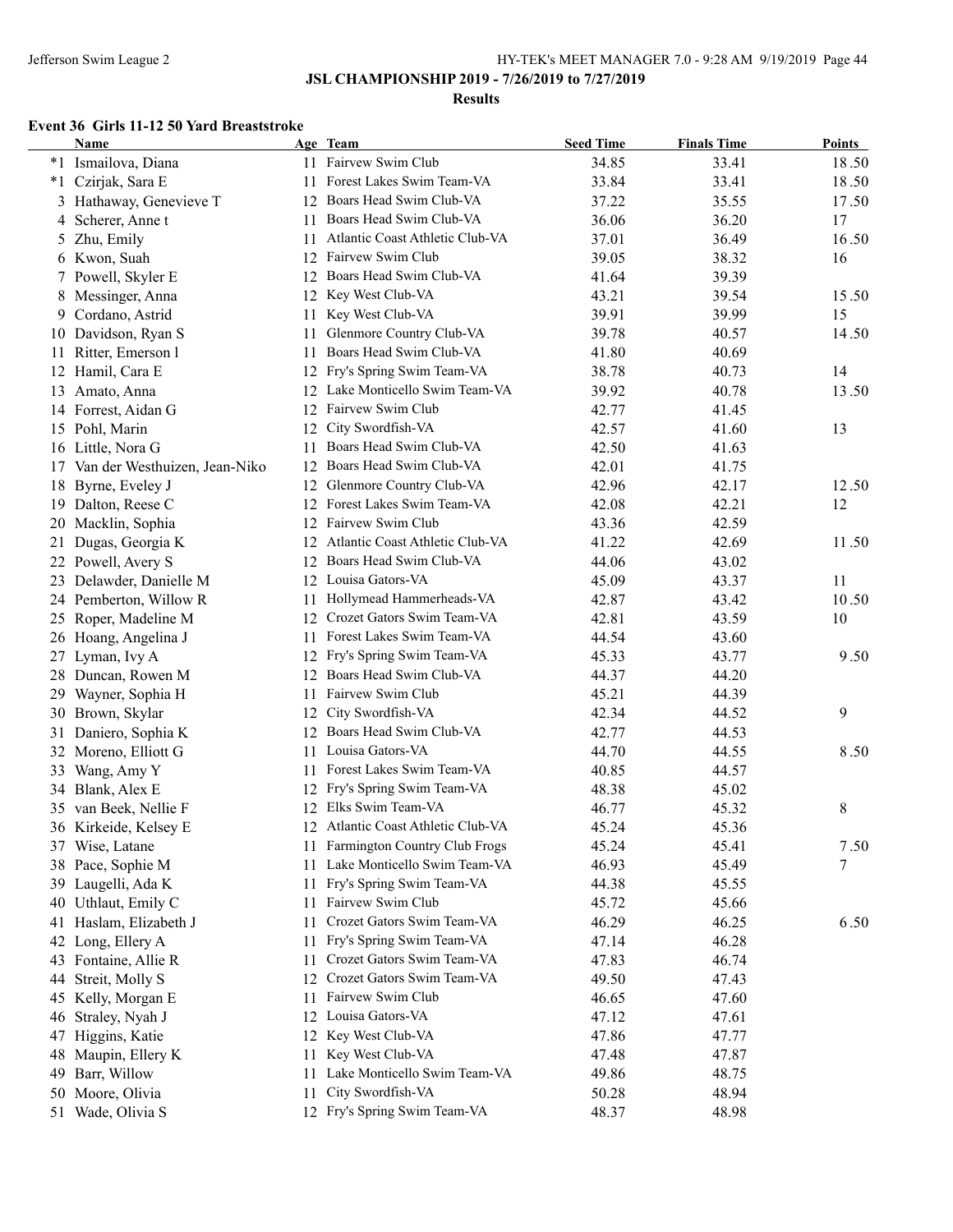### **Results**

# **(Event 36 Girls 11-12 50 Yard Breaststroke)**

|                        | Name                  |     | Age Team                        | <b>Seed Time</b> | <b>Finals Time</b> | <b>Points</b> |
|------------------------|-----------------------|-----|---------------------------------|------------------|--------------------|---------------|
|                        | 52 Sam, Ellie         |     | 12 Fluvanna Area Swim Team-VA   | 51.56            | 49.02              | 6             |
|                        | 53 Hall, Julia        | 11  | Key West Club-VA                | 50.06            | 49.04              |               |
| 54                     | Ray, Emma M           | 12  | Greene Hills Gators-VA          | 49.83            | 49.25              | 5.50          |
| 55                     | Nandama, Estha        | 12  | Fry's Spring Swim Team-VA       | 50.45            | 49.35              |               |
| 56                     | Avery, Sofia E        | 11  | Hollymead Hammerheads-VA        | 49.45            | 49.41              | 5             |
|                        | 57 Meadows, Delaney G | 11. | Louisa Gators-VA                | 49.72            | 49.49              |               |
| 58                     | Outland, Lily         | 12  | Elks Swim Team-VA               | 51.24            | 49.54              | 4.50          |
| 59                     | Green, Carys          | 11  | Fairvew Swim Club               | 50.95            | 49.57              |               |
| 60                     | Lischke, Lily R       | 11  | Glenmore Country Club-VA        | 48.87            | 49.89              |               |
| 61                     | Davis, Ayla           | 12  | Key West Club-VA                | 50.16            | 50.14              |               |
| 62                     | Buckner, Addy         | 11  | City Swordfish-VA               | 51.80            | 50.31              |               |
| 63                     | Stacy, Julia R        | 12  | Atlantic Coast Athletic Club-VA | 51.53            | 50.53              |               |
| 64                     | Ford, Chloe E         | 11. | Lake Monticello Swim Team-VA    | 51.83            | 53.34              |               |
| 65                     | Swanson, Annalise     | 11. | Glenmore Country Club-VA        | 53.59            | 53.57              |               |
|                        | 66 Neu, Maddy J       | 12  | Crozet Gators Swim Team-VA      | 57.21            | 53.77              |               |
| 67                     | Avery, Madeleine I    | 12  | Hollymead Hammerheads-VA        | 56.59            | 53.94              |               |
| 68                     | Drury, Isabelle M     | 11  | Key West Club-VA                | 54.20            | 54.11              |               |
| 69                     | Gifford, Madison      | 11  | Lake Monticello Swim Team-VA    | 51.41            | 55.12              |               |
| 70                     | Bailey, Jaylynn       | 11  | City Swordfish-VA               | 57.97            | 56.47              |               |
| 71                     | Austin, Reese         | 11  | City Swordfish-VA               | 1:03.43          | 56.48              |               |
| 72                     | Harris, Gisele V      | 11  | Elks Swim Team-VA               | 58.86            | 56.68              |               |
| 73                     | Neighbors, Nani J     | 11  | Ccc Barracudas-US               | 57.60            | 57.18              | 4             |
| 74                     | Whitaker, Grace E     | 11  | Fry's Spring Swim Team-VA       | 59.96            | 57.95              |               |
| 75                     | Owen, Marly           | 11  | Key West Club-VA                | 1:08.35          | 1:08.32            |               |
| 76                     | Sample, Emma          | 11. | Lake Monticello Swim Team-VA    | 1:02.58          | 1:08.36            |               |
| 77                     | Dorta, Julia F        | 12  | City Swordfish-VA               | 1:05.05          | 1:09.01            |               |
|                        | Behm, Allison         | 11. | Key West Club-VA                | 50.82            | X48.43             |               |
|                        | Jones, Emilia C       | 11  | Hollymead Hammerheads-VA        | 42.86            | DQ                 |               |
|                        | Bridges, Abigail M    | 11  | Ccc Barracudas-US               | 55.32            | DQ                 |               |
|                        | Denham, Olivia C      | 11. | Ccc Barracudas-US               | 47.59            | DQ                 |               |
| $---$                  | Pineo, Ellie          | 11  | City Swordfish-VA               | 1:00.36          | DQ                 |               |
| $\qquad \qquad \cdots$ | Walker, Michelle      | 11. | Ccc Barracudas-US               | 59.06            | DQ                 |               |
| $\frac{1}{2}$          | Craig, Sara           | 11  | Farmington Country Club Frogs   | 58.13            | DQ                 |               |

# **Event 37 Boys 13-14 50 Yard Breaststroke**

|     | Name                  |     | Age Team                     | <b>Seed Time</b> | <b>Finals Time</b> | Points |
|-----|-----------------------|-----|------------------------------|------------------|--------------------|--------|
|     | Schundler, Jackson J  |     | 14 Boars Head Swim Club-VA   | 30.77            | 30.27              | 19     |
|     | 2 Roy, Cooper T       |     | 14 Fry's Spring Swim Team-VA | 32.64            | 30.33              | 18     |
|     | 3 Moore, Gus A        | 13  | Crozet Gators Swim Team-VA   | 32.30            | 32.03              | 17.50  |
|     | 4 Vaughn, Elias B     | 13  | Boars Head Swim Club-VA      | 33.56            | 32.19              | 17     |
|     | 5 Andres, Ezra J      | 14  | Crozet Gators Swim Team-VA   | 33.08            | 32.37              | 16.50  |
|     | 6 Bouch, Benjamin     |     | 14 Key West Club-VA          | 33.48            | 32.50              | 16     |
|     | 7 Alms, Gabriel X     | 13  | Fairvew Swim Club            | 35.39            | 35.28              | 15.50  |
|     | 8 He, Franklin        | 14  | Crozet Gators Swim Team-VA   | 36.34            | 36.10              |        |
|     | 9 Corbett, Soren M    | 13. | Crozet Gators Swim Team-VA   | 36.99            | 36.27              |        |
|     | 10 Schulz, Eli S      | 14  | Louisa Gators-VA             | 35.56            | 36.46              | 15     |
| 11. | Fulkerson, McCallum J |     | 14 Glenmore Country Club-VA  | 37.31            | 36.77              | 14.50  |
|     | 12 Moore, William W   | 13  | Louisa Gators-VA             | 38.68            | 37.00              | 14     |
| 13  | Thompson, Finn        | 13  | Lake Monticello Swim Team-VA | 37.44            | 37.09              | 13.50  |
|     | 14 Helmick, Tyler M   | 14  | Ccc Barracudas-US            | 37.44            | 37.27              | 13     |
|     | 15 Scott, Ian J       | 13  | Hollymead Hammerheads-VA     | 40.20            | 37.46              | 12.50  |
|     | 16 Keppel, David F    |     | Forest Lakes Swim Team-VA    | 39.81            | 37.56              | 12     |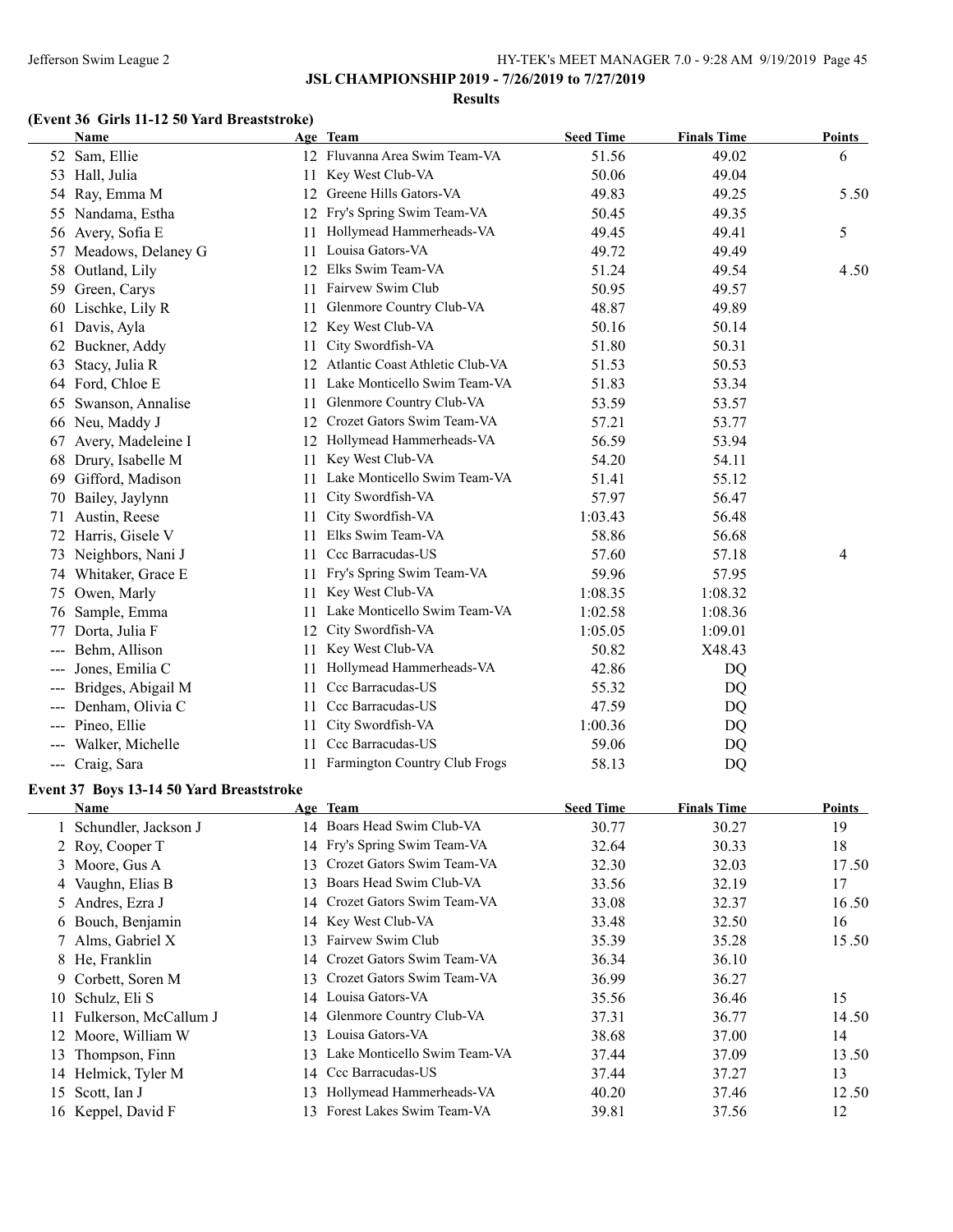#### **Results**

# **(Event 37 Boys 13-14 50 Yard Breaststroke)**

|     | Name                 |    | Age Team                        | <b>Seed Time</b> | <b>Finals Time</b> | <b>Points</b> |
|-----|----------------------|----|---------------------------------|------------------|--------------------|---------------|
|     | 17 Fraites, Mace J   |    | 14 Fairvew Swim Club            | 38.37            | 37.87              | 11.50         |
|     | 18 Katz, Stuart      | 14 | Fairvew Swim Club               | 39.81            | 37.98              |               |
| 19  | Tharp, Trevor S      | 13 | Fairvew Swim Club               | 38.09            | 38.14              |               |
| 20  | Wilkerson, Avery B   | 13 | Atlantic Coast Athletic Club-VA | 39.14            | 38.40              | 11            |
| 21  | Olson, Thomas S      | 13 | Crozet Gators Swim Team-VA      | 39.70            | 38.46              |               |
| 22  | Caruso, Anthony      | 14 | Fluvanna Area Swim Team-VA      | 39.19            | 38.50              | 10.50         |
| 23  | Yost, Micah B        | 14 | Hollymead Hammerheads-VA        | 39.75            | 39.19              | 10            |
| 24  | Wise, Gus A          | 13 | Farmington Country Club Frogs   | 37.56            | 39.22              | 9.50          |
|     | 25 Davis, Tyler      | 13 | Fluvanna Area Swim Team-VA      | 42.88            | 39.30              | 9             |
| 26  | Messier, Mitch       | 14 | Fluvanna Area Swim Team-VA      | 41.94            | 39.57              |               |
| 27  | Bush, Bailey C       | 13 | Key West Club-VA                | 41.50            | 40.12              | 8.50          |
| 28  | Wells, Liam          | 13 | Lake Monticello Swim Team-VA    | 40.77            | 40.16              | 8             |
| 29  | Grierson, Brody      | 13 | Farmington Country Club Frogs   | 42.77            | 40.59              | 7.50          |
| 30  | Haslam, Nicholas J   | 13 | Crozet Gators Swim Team-VA      | 41.61            | 41.27              |               |
| 31  | Munro, Angus         | 14 | Fry's Spring Swim Team-VA       | 45.37            | 41.85              | $\tau$        |
| 32  | Powers, Hank         | 14 | City Swordfish-VA               | 47.69            | 42.50              | 6.50          |
|     | 33 Roy, Maddox       | 13 | Fry's Spring Swim Team-VA       | 42.17            | 42.54              |               |
|     | 34 Inzana, Elliot F  | 13 | Greene Hills Gators-VA          | 43.69            | 42.90              | 6             |
|     | 35 Pettitt, Hayden S | 13 | Fry's Spring Swim Team-VA       | 43.29            | 43.39              |               |
| 36  | Cunningham, Gavin W  | 13 | Hollymead Hammerheads-VA        | 46.23            | 43.70              |               |
| 37  | Scott, Caleb G       | 14 | Fry's Spring Swim Team-VA       | 49.58            | 44.27              |               |
| 38  | Barber, William      | 13 | Key West Club-VA                | 44.71            | 44.47              |               |
| 39  | Kerber, Aaron        | 13 | Key West Club-VA                | 45.25            | 45.00              |               |
| 40  | Nelson, Maddox       | 13 | Fry's Spring Swim Team-VA       | 47.25            | 45.20              |               |
| 41  | Lilly, Justin L      | 13 | Elks Swim Team-VA               | 47.21            | 45.79              | 5.50          |
| 42  | Grose, Luke C        | 13 | Louisa Gators-VA                | 46.41            | 46.08              |               |
| 43  | Hartman, Dawson P    | 13 | Louisa Gators-VA                | 48.50            | 46.88              |               |
| 44  | Tuck, Aiden          | 14 | Elks Swim Team-VA               | 56.53            | 50.83              | 5             |
| 45  | Gillenwater, Thor G  | 13 | Forest Lakes Swim Team-VA       | 52.59            | 51.14              | 4.50          |
| --- | Brubaker, Wyatt W    | 13 | Atlantic Coast Athletic Club-VA | 45.02            | DQ                 |               |
| --- | Owney, Reese         | 13 | Hollymead Hammerheads-VA        | 45.60            | DQ                 |               |
| --- | Jennings, Andrew S   | 13 | Forest Lakes Swim Team-VA       | 52.68            | DQ                 |               |

## **Event 38 Girls 13-14 50 Yard Breaststroke**

|    | Name                  |     | Age Team                      | <b>Seed Time</b> | <b>Finals Time</b> | Points |
|----|-----------------------|-----|-------------------------------|------------------|--------------------|--------|
|    | 1 Smith, Cameron L    | 13  | Fairvew Swim Club             | 32.34            | 31.91              | 19     |
|    | 2 Ding, Weining       |     | 14 Forest Lakes Swim Team-VA  | 34.79            | 33.97              | 18     |
|    | 3 Elhart, Courtney R  |     | 14 Fairvew Swim Club          | 34.91            | 34.13              | 17.50  |
|    | 4 Bendall, Allison P  | 13. | Fairvew Swim Club             | 35.59            | 34.47              |        |
|    | 5 Gunter, Juliette    | 13. | City Swordfish-VA             | 37.19            | 34.56              | 17     |
|    | 6 Czirjak, Eve M      |     | 14 Forest Lakes Swim Team-VA  | 36.01            | 34.83              | 16.50  |
|    | 7 Shaps, Ellie J      |     | 14 Boars Head Swim Club-VA    | 36.06            | 34.94              | 16     |
|    | 8 Schundler, Ellie P  | 13. | Boars Head Swim Club-VA       | 35.00            | 34.98              | 15.50  |
| 9  | Teweles, Maggie       | 13  | Fairvew Swim Club             | 37.61            | 35.35              |        |
|    | 10 Zhu, Emlly         | 13. | Hollymead Hammerheads-VA      | 36.46            | 35.54              | 15     |
|    | Malone, Maddie n      |     | 14 Hollymead Hammerheads-VA   | 36.43            | 35.55              | 14.50  |
| 12 | Tomaras, Julia        | 13. | Lake Monticello Swim Team-VA  | 36.23            | 36.09              | 14     |
| 13 | Life, Megan C         |     | 14 Crozet Gators Swim Team-VA | 39.84            | 36.56              | 13.50  |
| 14 | Vaidhyanathan, Jaya F |     | 13 Fry's Spring Swim Team-VA  | 40.02            | 36.93              | 13     |
| 15 | Sonen, Isabella C     |     | 14 Crozet Gators Swim Team-VA | 39.41            | 37.31              | 12.50  |
|    | 16 Alms, Alexis D     | 13. | Fairvew Swim Club             | 38.91            | 37.40              |        |
|    | 17 Mandell, Emmy J    | 13. | Boars Head Swim Club-VA       | 38.56            | 38.10              |        |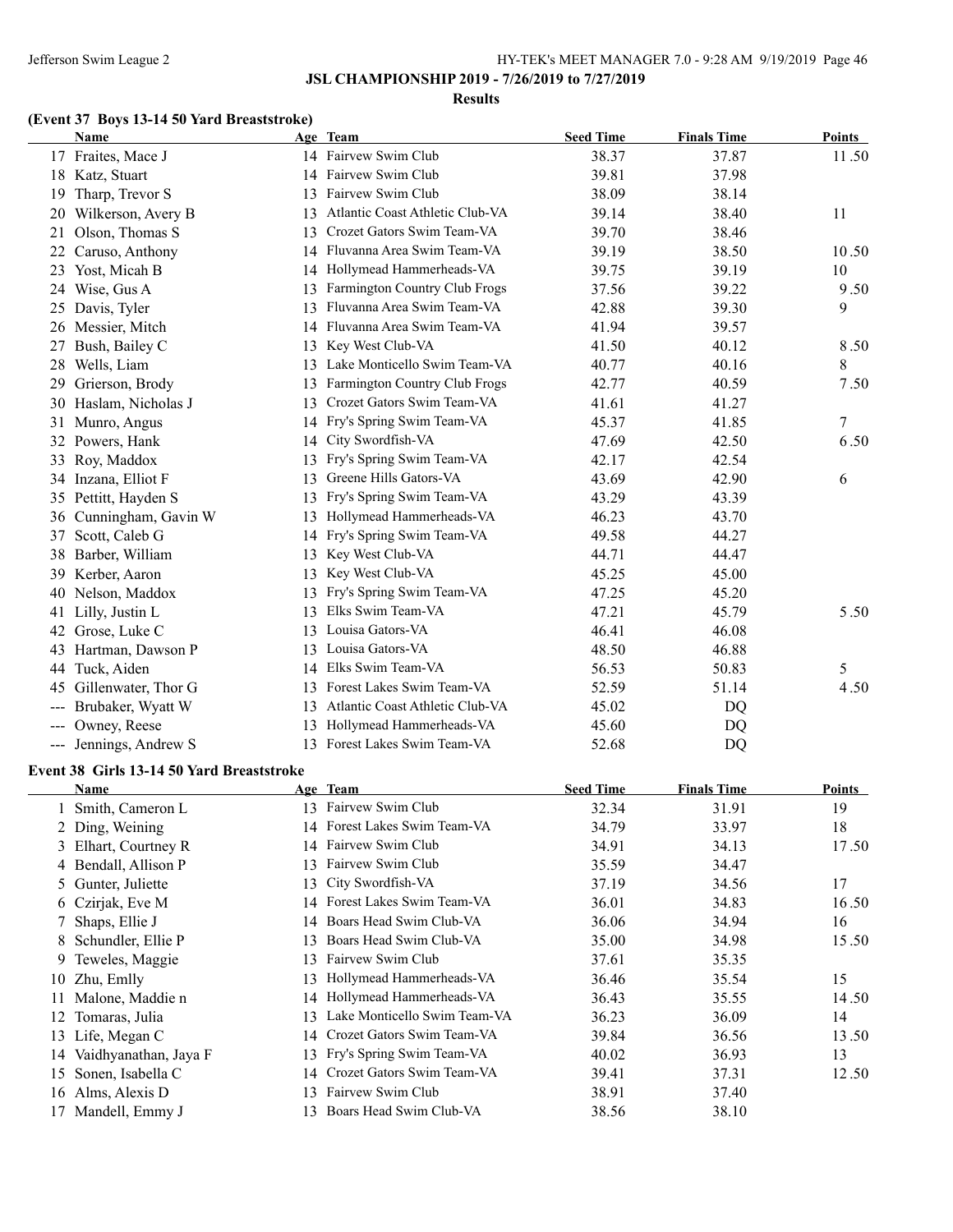#### **Results**

# **(Event 38 Girls 13-14 50 Yard Breaststroke)**

|                     | <b>Name</b>              |    | Age Team                           | <b>Seed Time</b> | <b>Finals Time</b> | Points           |
|---------------------|--------------------------|----|------------------------------------|------------------|--------------------|------------------|
|                     | 18 Gaskin, Anna Kate K   |    | 13 Glenmore Country Club-VA        | 39.67            | 38.50              | 12               |
| 19                  | Barnes, Anne h           | 14 | Boars Head Swim Club-VA            | 39.44            | 38.98              |                  |
| 20                  | Shreve, Ashlyn           |    | 14 Lake Monticello Swim Team-VA    | 40.18            | 39.10              | 11.50            |
| 21                  | DeGuzman, Claire E       |    | 14 Atlantic Coast Athletic Club-VA | 40.44            | 39.79              | 11               |
| 22                  | Baumann, Lucy J          |    | 14 Key West Club-VA                | 39.50            | 39.84              | 10.50            |
| 23                  | Kim, Olivia              | 13 | Hollymead Hammerheads-VA           | 43.04            | 39.86              |                  |
| 24                  | Amato, Ava               | 14 | Lake Monticello Swim Team-VA       | 41.00            | 40.25              |                  |
| 25                  | Dmytriyeva, Lada         | 13 | City Swordfish-VA                  | 40.09            | 40.27              | 10               |
| 26                  | Bambrick, Leah Y         | 13 | Atlantic Coast Athletic Club-VA    | 40.09            | 40.34              | 9.50             |
| 27                  | Hughlett, Caroline G     | 14 | Forest Lakes Swim Team-VA          | 41.55            | 40.41              |                  |
| 28                  | Soriano, Alison L        |    | 14 Louisa Gators-VA                | 39.40            | 40.70              | 9                |
| 29                  | Wyatt, Georgia E         | 14 | Fry's Spring Swim Team-VA          | 41.64            | 40.98              | 8.50             |
| 30                  | Best-Harris, Tao Tao T   | 14 | Boars Head Swim Club-VA            | 40.95            | 41.53              |                  |
|                     | 31 Leach, Rachel L       | 13 | Forest Lakes Swim Team-VA          | 43.12            | 42.04              |                  |
| 32                  | Kalagher, Kayleigh       | 14 | Glenmore Country Club-VA           | 40.94            | 42.06              | 8                |
| 33                  | Laugelli, Josie M        | 14 | Fry's Spring Swim Team-VA          | 43.01            | 42.09              |                  |
|                     | 34 Moore, Sarah A        | 13 | Crozet Gators Swim Team-VA         | 41.97            | 42.17              |                  |
| 35                  | Robinson, Anne Charlotte |    | 14 Lake Monticello Swim Team-VA    | 42.12            | 42.45              |                  |
| 36                  | Drumheller, Kelsey A     | 13 | Key West Club-VA                   | 41.13            | 42.47              | 7.50             |
|                     | 37 Currier, Leah         |    | 14 Lake Monticello Swim Team-VA    | 42.46            | 42.48              |                  |
| 38                  | Reiner, Ella K           | 13 | Atlantic Coast Athletic Club-VA    | 42.99            | 42.65              |                  |
| 39                  | Shegda, Ingrid e         | 13 | Boars Head Swim Club-VA            | 43.36            | 43.31              |                  |
| 40                  | Straley, Brynn M         |    | 14 Louisa Gators-VA                | 43.53            | 43.44              | $\boldsymbol{7}$ |
| 41                  | Ramsey, Ella S           | 13 | Fry's Spring Swim Team-VA          | 43.63            | 43.63              |                  |
| 42                  | Hughlett, Courtney E     |    | 14 Forest Lakes Swim Team-VA       | 45.22            | 44.08              |                  |
| 43                  | Herrera, Flip A          |    | 14 Atlantic Coast Athletic Club-VA | 45.05            | 44.17              |                  |
| 44                  | Davis, Lillie G          | 13 | Greene Hills Gators-VA             | 44.70            | 44.22              | 6.50             |
| 45                  | Rude, Anna L             | 13 | Fry's Spring Swim Team-VA          | 43.58            | 44.25              |                  |
|                     | 46 Pohl, Anna            | 13 | City Swordfish-VA                  | 45.43            | 44.44              |                  |
| 47                  | Miller, Makenzie         | 14 | Lake Monticello Swim Team-VA       | 42.86            | 44.65              |                  |
| 48                  | Weaver, Kate             |    | 14 City Swordfish-VA               | 46.29            | 45.10              |                  |
| 49                  | Kovarik, Madison         | 13 | Lake Monticello Swim Team-VA       | 45.58            | 45.34              |                  |
| 50                  | Chandra, Aneesa          | 13 | Crozet Gators Swim Team-VA         | 47.10            | 45.48              |                  |
| 51                  | Duprey, Katelyn G        | 13 | Elks Swim Team-VA                  | 46.35            | 46.04              | 6                |
| 52                  | Smith, Grace g           | 13 | Boars Head Swim Club-VA            | 47.50            | 46.16              |                  |
| 53                  | Reuter, Reagan           |    | 14 Glenmore Country Club-VA        | 43.75            | 46.20              |                  |
|                     | 54 Price, Alexis         | 13 | Crozet Gators Swim Team-VA         | 41.61            | 46.26              |                  |
| 55                  | Babis, Amilia G          | 13 | Forest Lakes Swim Team-VA          | 46.40            | 46.66              |                  |
| 56                  | Stacy, Ashlynn G         | 14 | Atlantic Coast Athletic Club-VA    | 46.81            | 46.69              |                  |
| 57                  | Craig, Zara F            | 13 | Fry's Spring Swim Team-VA          | 49.24            | 47.12              |                  |
| 58                  | Bingler, Amelia A        | 14 | Elks Swim Team-VA                  | 46.70            | 47.14              | 5.50             |
| 59                  | Smith, Lauren            | 13 | Forest Lakes Swim Team-VA          | 51.25            | 47.42              |                  |
| 60                  | Waltz, Elizabeth J       | 13 | Ccc Barracudas-US                  | 47.69            | 48.75              | 5                |
|                     | 61 Hendell, Merry        | 14 | Key West Club-VA                   | NT               | 51.38              |                  |
|                     | 62 Ferreira, Larissa B   | 13 | Greene Hills Gators-VA             | 56.21            | 52.80              | 4.50             |
| 63                  | Edwards, Corinne C       | 13 | Louisa Gators-VA                   | 57.13            | 59.22              |                  |
| 64                  | Tavernise, Elena         | 13 | City Swordfish-VA                  | 58.35            | 1:03.37            |                  |
| 65                  | Givens, Diana G          | 14 | Lake Monticello Swim Team-VA       | 1:13.62          | 1:06.51            |                  |
| $\qquad \qquad - -$ | DiPlacido, Madison M     | 13 | Ccc Barracudas-US                  | 46.96            | DQ                 |                  |
| $\qquad \qquad - -$ | Kauffman, Stewart S      |    | 14 Farmington Country Club Frogs   | 42.06            | DQ                 |                  |
|                     |                          |    |                                    |                  |                    |                  |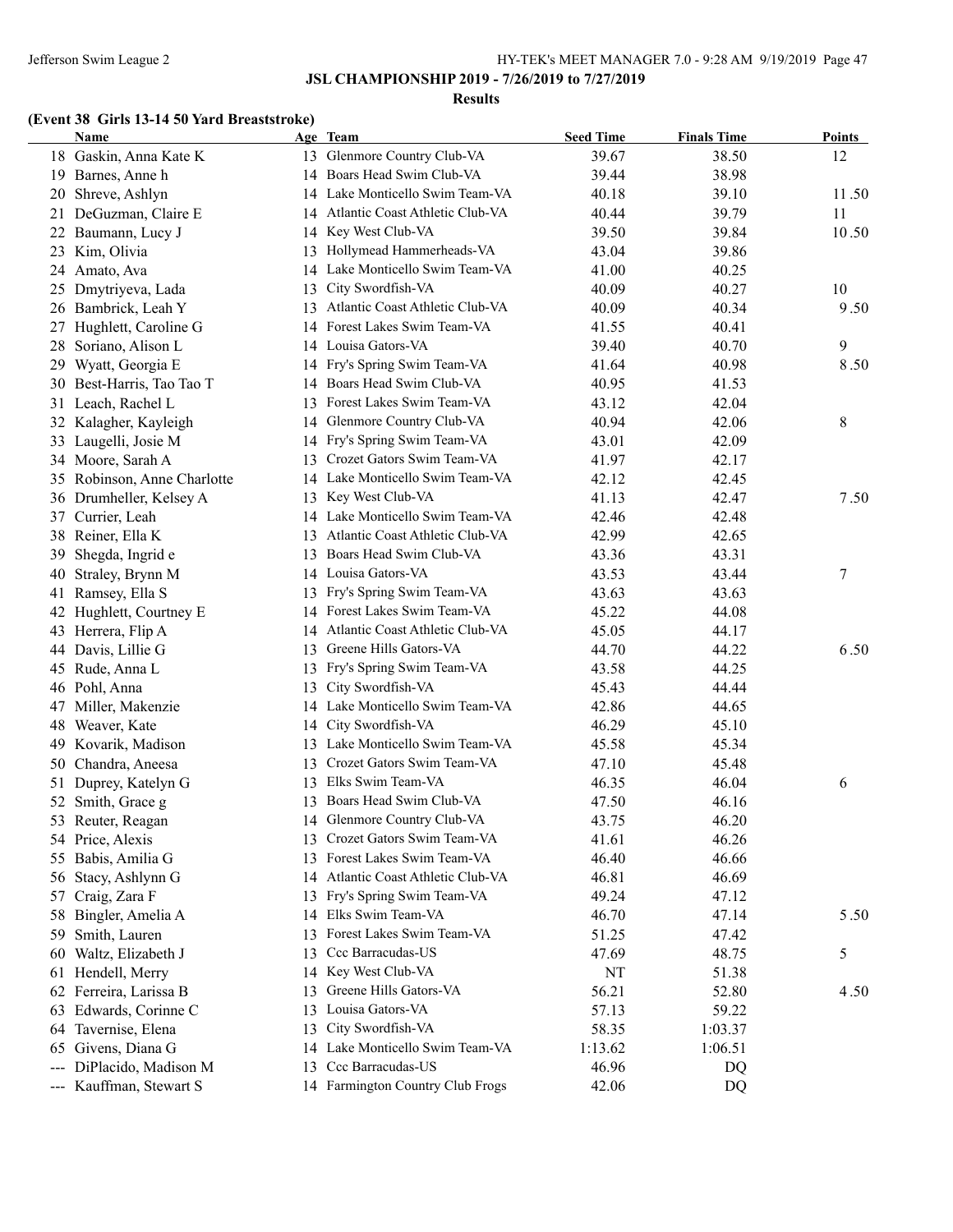### **Results**

## **Event 39 Boys 15-18 50 Yard Breaststroke**

|     | <b>Name</b>            |    | Age Team                        | <b>Seed Time</b> | <b>Finals Time</b> | <b>Points</b> |
|-----|------------------------|----|---------------------------------|------------------|--------------------|---------------|
|     | 1 Winter, Tyce T       |    | 17 Boars Head Swim Club-VA      | 27.90            | 26.64              | 19            |
|     | 2 Chhabra, Vijay       | 17 | Boars Head Swim Club-VA         | 29.23            | 27.17              | 18            |
|     | 3 Heilman, Matthew J   | 15 | Crozet Gators Swim Team-VA      | 29.48            | 28.34              | 17.50         |
|     | 4 Taylor, Ryan         | 16 | Greene Hills Gators-VA          | 30.17            | 28.37              | 17            |
|     | *5 Smith, Lucas C      | 16 | Fairvew Swim Club               | 30.06            | 28.46              | 16            |
| *5  | Cross, Charlie T       | 17 | Hollymead Hammerheads-VA        | 29.68            | 28.46              | 16            |
|     | *5 Eddy, Bracken T     | 18 | Fairvew Swim Club               | 29.68            | 28.46              | 16            |
| 8   | Woodson, Ahmad         | 15 | Crozet Gators Swim Team-VA      | 30.21            | 28.83              | 15            |
| 9   | Zhu, Howard M          | 15 | Atlantic Coast Athletic Club-VA | 30.09            | 28.90              | 14.50         |
|     | 10 Brubaker, Zeke C    | 15 | Atlantic Coast Athletic Club-VA | 31.11            | 29.52              | 14            |
| 11. | McDonald, Duncan       | 16 | Hollymead Hammerheads-VA        | 30.63            | 29.68              | 13.50         |
|     | 12 He, Alexander       | 16 | Crozet Gators Swim Team-VA      | 30.32            | 30.39              |               |
|     | 13 Yoder, Joshua       | 15 | City Swordfish-VA               | 31.93            | 30.80              | 13            |
| 14  | Strickland, Owen       | 16 | Lake Monticello Swim Team-VA    | 31.76            | 30.96              | 12.50         |
|     | 15 Mayo, Jacob C       | 15 | Forest Lakes Swim Team-VA       | 31.60            | 31.13              | 12            |
|     | 16 Bush, Grayson T     | 17 | Key West Club-VA                | 32.73            | 31.93              | 11.50         |
| 17  | Ondek, Jacob           | 15 | Lake Monticello Swim Team-VA    | 36.01            | 32.61              | 11            |
| 18  | Gresge, Gibbs N        | 16 | Crozet Gators Swim Team-VA      | 33.42            | 32.76              |               |
| 19  | Cain, Kevin            |    | 16 Fairvew Swim Club            | 34.35            | 33.21              |               |
| 20  | Craig, Fields          | 16 | Farmington Country Club Frogs   | 34.29            | 33.61              | 10.50         |
| 21  | Nicol, Jeff D          | 17 | Ccc Barracudas-US               | 36.78            | 34.10              | 10            |
|     | 22 Mohamed, Ayat K     | 18 | Fry's Spring Swim Team-VA       | 37.25            | 34.28              | 9.50          |
|     | 23 Kwon, Maxwell       |    | 16 Hollymead Hammerheads-VA     | 36.94            | 34.34              |               |
| 24  | Coppi, David           |    | 18 Hollymead Hammerheads-VA     | 35.87            | 34.39              |               |
|     | 25 Morton, CJ J        |    | 15 Fairvew Swim Club            | 35.75            | 34.50              |               |
| 26  | Packer Jr., Cleve H    | 18 | Boars Head Swim Club-VA         | 37.14            | 34.57              |               |
| 27  | Gunter, James          | 17 | City Swordfish-VA               | 35.44            | 34.70              | 9             |
| 28  | Crusse, Barrett L      | 16 | Fry's Spring Swim Team-VA       | 36.85            | 34.83              | 8.50          |
| 29  | Clancy, Patrick        | 17 | Glenmore Country Club-VA        | 35.37            | 35.22              | 8             |
|     | 30 Livermon, Garrett G | 17 | Boars Head Swim Club-VA         | 35.81            | 35.37              |               |
|     | 31 Oakey, Teddy S      | 15 | Farmington Country Club Frogs   | 35.64            | 35.53              | 7.50          |
|     | 32 Murphy, Jack V      | 17 | Boars Head Swim Club-VA         | 36.45            | 35.65              |               |
|     | 33 Grimes, Evan M      | 16 | Forest Lakes Swim Team-VA       | 36.23            | 36.00              | 7             |
|     | 34 Wright, Joey M      | 18 | Greene Hills Gators-VA          | 38.32            | 36.28              | 6.50          |
|     | 35 Bouch, Levi         | 16 | Key West Club-VA                | 37.64            | 36.64              | 6             |
|     | 36 Cypser, Logan M     |    | 15 Hollymead Hammerheads-VA     | 36.04            | 36.77              |               |
|     | 37 Harris, Tyler       |    | 15 Lake Monticello Swim Team-VA | 38.12            | 37.30              |               |
|     | 38 Delbridge, Rett T   |    | 15 Louisa Gators-VA             | 38.27            | 37.91              | 5.50          |
|     | 39 O'Connor, Joseph    |    | 15 Lake Monticello Swim Team-VA | 39.48            | 39.16              |               |
| 40  | George, Preston R      |    | 15 Louisa Gators-VA             | 39.23            | 40.28              | 5             |
| 41  | Sam, Joseph            |    | 15 Fluvanna Area Swim Team-VA   | 39.75            | 40.75              | 4.50          |
| 42  | Smith, Tre             |    | 15 Elks Swim Team-VA            | 56.36            | 47.82              | 4             |
|     | --- Sanders, Ian P     |    | 15 Fry's Spring Swim Team-VA    | 36.01            | DQ                 |               |

# **Event 40 Girls 15-18 50 Yard Breaststroke**

| Name                   | Age Team                           | <b>Seed Time</b> | <b>Finals Time</b> | <b>Points</b> |
|------------------------|------------------------------------|------------------|--------------------|---------------|
| l Fuller, Abby B       | 15 Atlantic Coast Athletic Club-VA | 31.61            | 30.34              | 19            |
| 2 Bendall, Elisabeth A | 15 Fairvew Swim Club               | 32.02            | 30.36              | 18            |
| 3 Harlow, Abigayle     | 16 Lake Monticello Swim Team-VA    | 33.00            | 30.54              | 17.50         |
| *4 Yu, Sophia          | 15 Forest Lakes Swim Team-VA       | 33.64            | 32.34              | 16.75         |
| *4 Burr, Kathryn A     | 16 Crozet Gators Swim Team-VA      | 34.74            | 32.34              | 16.75         |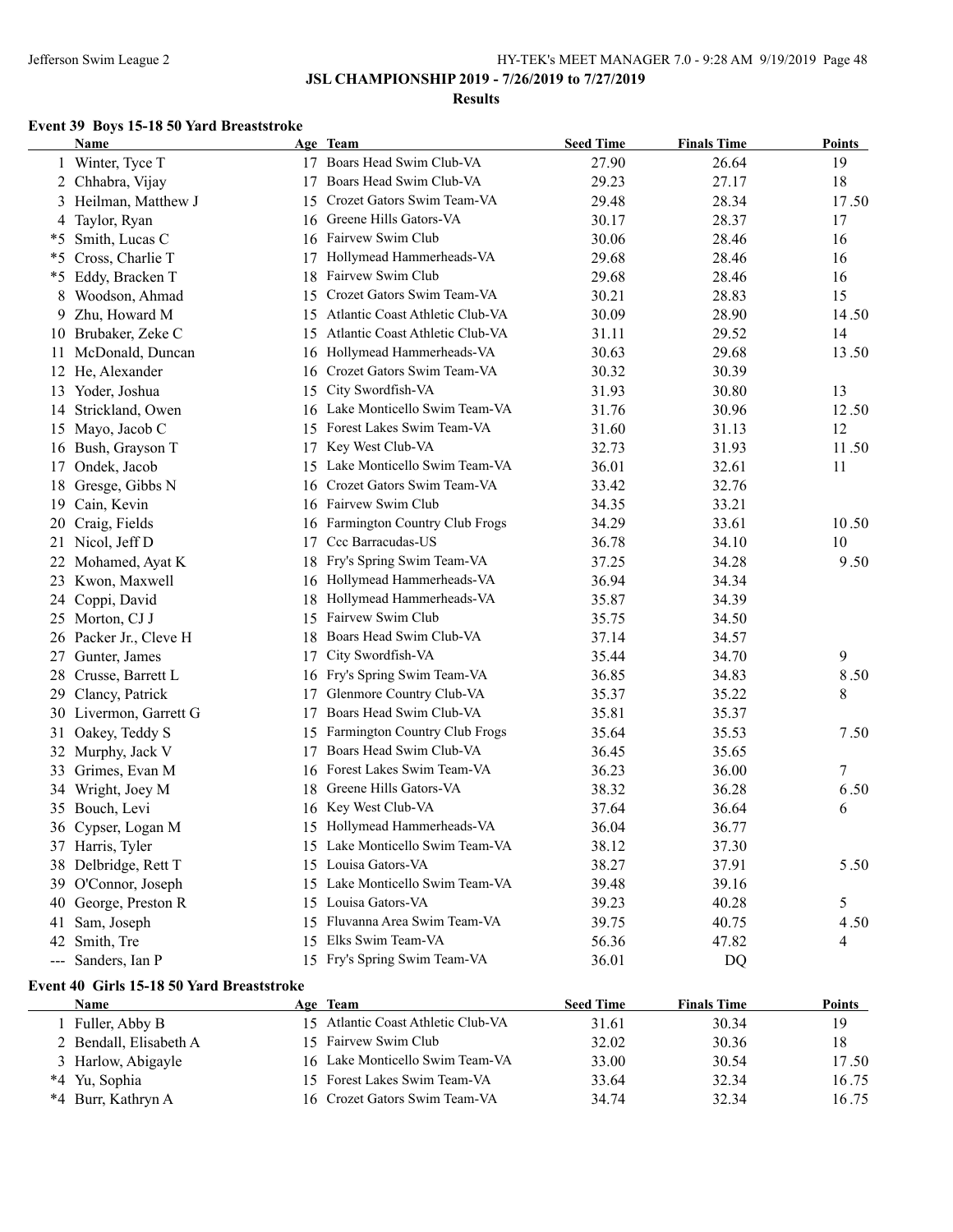#### **Results**

# **(Event 40 Girls 15-18 50 Yard Breaststroke)**

|     | <b>Name</b>            |    | Age Team                           | <b>Seed Time</b> | <b>Finals Time</b> | <b>Points</b> |
|-----|------------------------|----|------------------------------------|------------------|--------------------|---------------|
|     | 6 Brown, Abigail R     |    | 16 Crozet Gators Swim Team-VA      | 34.29            | 32.53              | 16            |
|     | 7 Haise, Sophie A      |    | 16 Atlantic Coast Athletic Club-VA | 34.37            | 32.74              | 15.50         |
| 8   | Frank, Maeci R         | 15 | Boars Head Swim Club-VA            | 34.04            | 32.79              | 15            |
| 9   | Sheehan, Kimball A     | 16 | Boars Head Swim Club-VA            | 34.43            | 33.08              | 14.50         |
| 10  | Rinald, Megan E        |    | 16 Hollymead Hammerheads-VA        | 35.56            | 34.22              | 14            |
| 11  | Morton, Lindsay M      | 15 | Fairvew Swim Club                  | 35.73            | 34.24              | 13.50         |
| 12  | Farabaugh, Kristen N   | 15 | Crozet Gators Swim Team-VA         | 37.31            | 34.41              |               |
| 13  | Kashatus, Audrey E     | 16 | Fairvew Swim Club                  | 36.79            | 34.77              |               |
|     | 14 Goldstein, Maya L   | 18 | Boars Head Swim Club-VA            | 38.40            | 34.91              |               |
| 15  | Chhabra, Vaya          | 15 | Boars Head Swim Club-VA            | 37.16            | 35.55              |               |
| 16  | Breza, Morgan M        | 16 | Atlantic Coast Athletic Club-VA    | 37.53            | 35.80              |               |
| 17  | Stebbins, Kayleigh G   | 16 | Fry's Spring Swim Team-VA          | 36.62            | 35.81              | 13            |
| 18  | Lange, Samantha        | 16 | Key West Club-VA                   | 36.28            | 36.02              | 12.50         |
| 19  | Strickland, Olivia     | 18 | Lake Monticello Swim Team-VA       | 37.76            | 36.31              | 12            |
| 20  | Packer, Madelyn B      | 16 | Boars Head Swim Club-VA            | 39.02            | 36.41              |               |
|     | 21 Pettitt, Finley S   | 15 | Fry's Spring Swim Team-VA          | 39.69            | 37.11              | 11.50         |
| 22  | Holstege, Annalee      | 16 | Glenmore Country Club-VA           | 38.79            | 37.14              | 11            |
| 23  | Young, Erin L          | 17 | Glenmore Country Club-VA           | 37.69            | 37.56              | 10.50         |
|     | 24 Elward, Mackenzie G |    | 15 Fairvew Swim Club               | 42.14            | 37.74              |               |
| 25  | Espie, Sophia L        | 17 | Fry's Spring Swim Team-VA          | 39.16            | 38.15              |               |
|     | 26 Perrone, Nina L     | 15 | Crozet Gators Swim Team-VA         | 39.12            | 38.61              |               |
|     | 27 Wells, Nora         |    | 15 Lake Monticello Swim Team-VA    | 38.68            | 38.96              |               |
| 28  | Yoder, Ella            | 17 | City Swordfish-VA                  | 38.82            | 39.05              | 10            |
| 29  | Fulkerson, Gwendolyn I |    | 16 Glenmore Country Club-VA        | 39.75            | 39.23              |               |
| 30  | Whittaker, Stella      | 15 | Hollymead Hammerheads-VA           | 40.68            | 39.48              | 9.50          |
| 31  | Vernon, Emma           | 16 | Lake Monticello Swim Team-VA       | 40.65            | 39.58              |               |
| 32  | Kauffman, Maggie E     | 15 | Farmington Country Club Frogs      | 40.23            | 39.72              | 9             |
| 33  | Moreland, Zoe          | 16 | City Swordfish-VA                  | 42.20            | 39.74              | 8.50          |
| 34  | Devillier, Charlotte G | 15 | Boars Head Swim Club-VA            | 41.13            | 39.78              |               |
| 35  | Williams, Campbell C   |    | 16 Boars Head Swim Club-VA         | 39.77            | 39.89              |               |
| 36  | Schoolcraft, Ally M    |    | 16 Atlantic Coast Athletic Club-VA | 39.11            | 40.07              |               |
| 37  | Inlow, Clare W         |    | 16 Fry's Spring Swim Team-VA       | 41.83            | 40.52              |               |
| 38  | Baumann, Ella R        | 15 | Key West Club-VA                   | 39.19            | 40.68              | 8             |
|     | *39 Hendrix, Lara      | 16 | City Swordfish-VA                  | 43.08            | 41.49              |               |
| *39 | McDonald, Honey        | 18 | Hollymead Hammerheads-VA           | 41.24            | 41.49              |               |
|     | *41 Newman, Frances    | 17 | City Swordfish-VA                  | 43.97            | 42.13              |               |
|     | *41 Gehle, Eve K       |    | 17 Fry's Spring Swim Team-VA       | 42.79            | 42.13              |               |
|     | *41 Lyster, Andrea D   | 15 | Farmington Country Club Frogs      | 41.97            | 42.13              | 7.50          |
| 44  | Bullard, Shana         | 16 | Fry's Spring Swim Team-VA          | 45.63            | 42.28              |               |
| 45  | Leach, Sarah B         | 16 | Forest Lakes Swim Team-VA          | 43.69            | 42.29              | $\tau$        |
| 46  | Hagan, Joey            | 15 | Fluvanna Area Swim Team-VA         | 42.46            | 42.41              | 6.50          |
| 47  | Nycz, Isabelle         | 15 | Key West Club-VA                   | 45.00            | 42.93              |               |
| 48  | Kube, Lauren           | 16 | Ccc Barracudas-US                  | 47.72            | 43.45              | 6             |
| 49  | Davis, Kyla            | 15 | Key West Club-VA                   | 44.99            | 43.52              |               |
| 50  | Barber, Liliah k       | 16 | Boars Head Swim Club-VA            | 44.34            | 44.51              |               |
| 51  | Moreira, Kaitlyn       | 15 | Fairvew Swim Club                  | 47.13            | 44.67              |               |
| 52  | Lilly, Morgan M        | 15 | Elks Swim Team-VA                  | 46.24            | 45.65              | 5.50          |
|     | 53 Nocco, Mia M        | 15 | Louisa Gators-VA                   | 45.47            | 45.98              | 5             |
|     | 54 Harpine, Caylie A   | 17 | Ccc Barracudas-US                  | 47.50            | 47.59              | 4.50          |
|     | 55 Munro, Claire       | 17 | Fry's Spring Swim Team-VA          | 48.25            | 47.61              |               |
|     | 56 Lonce, Ashton E     |    | 15 Louisa Gators-VA                | 1:00.16          | 57.60              | 4             |
|     | --- McDonald, Amy      |    | 15 Hollymead Hammerheads-VA        | 46.14            | DQ                 |               |
|     |                        |    |                                    |                  |                    |               |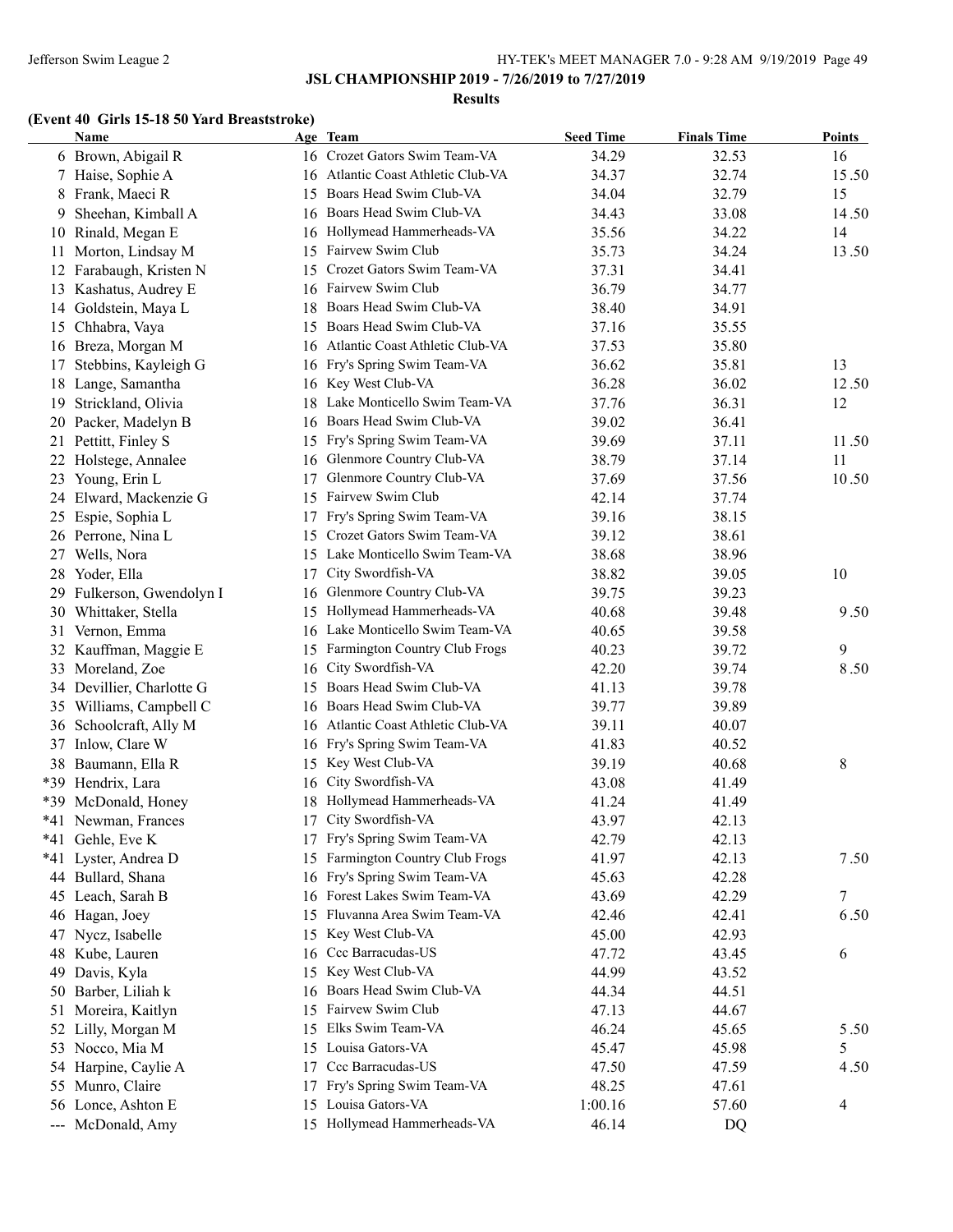**Results**

# **(Event 40 Girls 15-18 50 Yard Breaststroke)**

|    | Name                                       |   | Age Team                        | <b>Seed Time</b> | <b>Finals Time</b> | <b>Points</b> |
|----|--------------------------------------------|---|---------------------------------|------------------|--------------------|---------------|
|    | --- Grose, Mary Ashton A                   |   | 15 Louisa Gators-VA             | 1:02.34          | <b>DQ</b>          |               |
|    | --- Green, Maddie E                        |   | 15 Elks Swim Team-VA            | 42.48            | DQ                 |               |
|    | Event 41 Boys 8 & Under 25 Yard Backstroke |   |                                 |                  |                    |               |
|    | <b>Name</b>                                |   | Age Team                        | <b>Seed Time</b> | <b>Finals Time</b> | <b>Points</b> |
|    | 1 Rutherford, Eli J                        |   | 8 Boars Head Swim Club-VA       | 18.92            | 18.37              | 19            |
|    | 2 Mejias, Keegan                           | 8 | Hollymead Hammerheads-VA        | 18.76            | 18.47              | 18            |
|    | 3 Charlton, Ben S                          | 8 | Fry's Spring Swim Team-VA       | 18.41            | 18.65              | 17.50         |
|    | 4 Roberts, David                           | 8 | Fairvew Swim Club               | 19.01            | 18.71              | 17            |
|    | 5 Bouch, Thomas J                          | 8 | Key West Club-VA                | 18.97            | 19.30              | 16.50         |
|    | 6 Rockwell, Tommy D                        | 8 | Crozet Gators Swim Team-VA      | 20.02            | 20.04              | 16            |
|    | 7 Ismailov, Yusuf Y                        | 8 | Fairvew Swim Club               | 21.73            | 20.09              | 15.50         |
|    | 8 Wenert, Luke J                           | 8 | Forest Lakes Swim Team-VA       | 19.11            | 20.50              | 15            |
|    | 9 Schramm, Richard O                       | 8 | Hollymead Hammerheads-VA        | 20.55            | 20.82              | 14.50         |
|    | 10 Cullaty, Gabe R                         | 8 | Fairvew Swim Club               | 21.34            | 21.11              |               |
|    | 11 Florin, Reid                            |   | Farmington Country Club Frogs   | 21.76            | 21.43              | 14            |
|    | 12 Gahlmann, Daxten M                      | 7 | Forest Lakes Swim Team-VA       | 20.05            | 21.89              | 13.50         |
|    | 13 Betsworth, Cam M                        | 8 | Glenmore Country Club-VA        | 21.38            | 22.39              | 13            |
|    | 14 Schoeny, Landon                         | 8 | Crozet Gators Swim Team-VA      | 24.24            | 22.54              | 12.50         |
|    | 15 McClellan, Gavin L                      | 8 | Louisa Gators-VA                | 24.65            | 22.58              | 12            |
|    | 16 Kerrigan, John R                        |   | Atlantic Coast Athletic Club-VA | 22.75            | 22.67              | 11.50         |
| 17 | Ripple, Paul                               | 8 | City Swordfish-VA               | 24.94            | 22.87              | 11            |
|    | 18 Earnhardt, Nate L                       |   | Farmington Country Club Frogs   | 24.10            | 22.92              | 10.50         |
|    | *19 McCall, Cade M                         | 7 | Boars Head Swim Club-VA         | 23.56            | 22.94              | 10            |
|    | *19 Perrone, Luca                          |   | Farmington Country Club Frogs   | 22.55            | 22.94              |               |
|    | 21 Finot, Gabin A                          | 8 | Boars Head Swim Club-VA         | 24.13            | 23.20              |               |
|    | 22 Russell, Dylan                          | 8 | Atlantic Coast Athletic Club-VA | 22.58            | 23.21              | 9.50          |
|    | 23 Hansen, Alex R                          | 8 | Atlantic Coast Athletic Club-VA | 20.33            | 23.40              |               |
|    | 24 Dumene, Ryan D                          |   | 7 Hollymead Hammerheads-VA      | 24.10            | 23.59              |               |
|    | 25 Edwards, Anderson v                     | 8 | Boars Head Swim Club-VA         | 26.77            | 23.60              |               |
|    | 26 Cronberg, Michael J                     |   | 7 Boars Head Swim Club-VA       | 24.66            | 23.62              |               |
| 27 | Rapp, Corban H                             | 7 | Fry's Spring Swim Team-VA       | 25.08            | 24.23              | 9             |
|    | 28 Davis, Zachary                          | 8 | Key West Club-VA                | 26.68            | 24.34              | 8.50          |
|    | 29 Palmer, Jett                            | 8 | Crozet Gators Swim Team-VA      | 25.28            | 24.58              |               |
|    | 30 Washington, Malcolm                     | 8 | City Swordfish-VA               | 23.90            | 24.60              | 8             |
|    | 31 Barrett, Parker J                       |   | 7 Boars Head Swim Club-VA       | NT               | 24.68              |               |
|    | 32 Lineweaver, Bennie P                    |   | Crozet Gators Swim Team-VA      | 24.52            | 24.77              |               |
|    | 33 Kilfoil, Andy                           |   | 7 Farmington Country Club Frogs | 25.91            | 24.85              |               |
|    | 34 Moriarty, Owen J                        |   | Atlantic Coast Athletic Club-VA | 25.17            | 24.89              |               |
|    | 35 Choo, Timothy                           | 8 | City Swordfish-VA               | 25.82            | 25.21              |               |
|    | 36 Kehoe, Henry                            |   | Crozet Gators Swim Team-VA      | 29.47            | 25.28              |               |
|    | 37 Buckner, Olly                           | 8 | City Swordfish-VA               | 26.60            | 25.31              |               |
|    | 38 Birkhead, Jacob                         |   | Fluvanna Area Swim Team-VA      | 24.83            | 25.32              | 7.50          |
|    | 39 Hale, Hunter A                          | 8 | Ccc Barracudas-US               | 28.60            | 25.80              | 7             |
|    | 40 Bowman, Caiden C                        | 8 | Boars Head Swim Club-VA         | 22.84            | 25.84              |               |
| 41 | Kincel, Case                               |   | Farmington Country Club Frogs   | 31.17            | 26.31              |               |
| 42 | Noland, Walker                             | 8 | Farmington Country Club Frogs   | 24.30            | 26.56              |               |
| 43 | Wiles, Ryan                                | 8 | City Swordfish-VA               | 26.66            | 26.60              |               |
| 44 | McNew, Aiden H                             |   | Boars Head Swim Club-VA         | 27.00            | 26.70              |               |
| 45 | Henry, Finn P                              | 8 | Fairvew Swim Club               | 27.31            | 26.72              |               |
|    | 46 Callihan, Camden R                      | 8 | Crozet Gators Swim Team-VA      | 29.50            | 26.92              |               |
| 47 | Shaw, Tyler                                |   | Hollymead Hammerheads-VA        | 28.88            | 27.00              |               |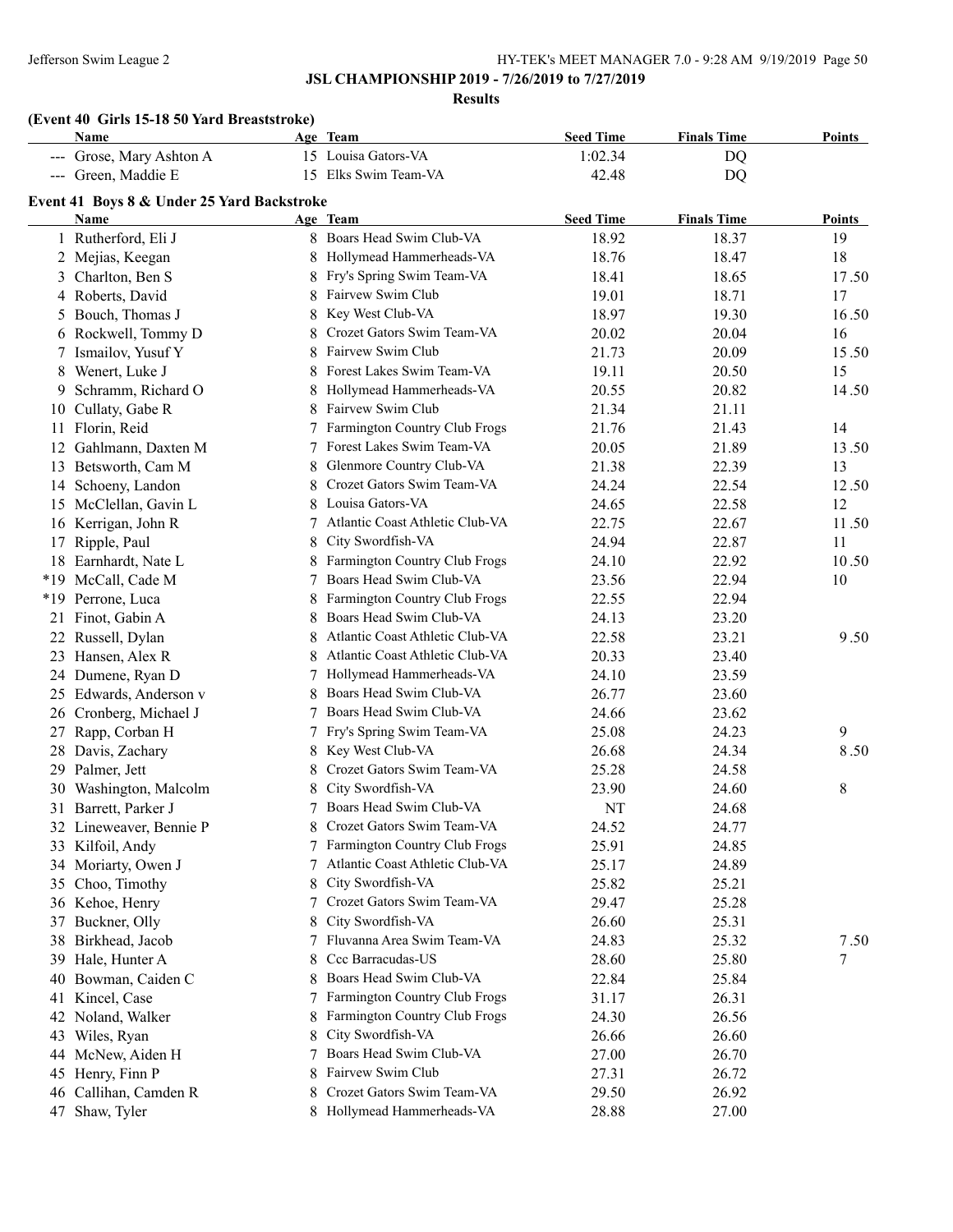#### **Results**

# **(Event 41 Boys 8 & Under 25 Yard Backstroke)**

|       | Name                  |        | Age Team                                             | <b>Seed Time</b> | <b>Finals Time</b> | Points |
|-------|-----------------------|--------|------------------------------------------------------|------------------|--------------------|--------|
|       | 48 Hull, Silas A      |        | 7 Hollymead Hammerheads-VA                           | 24.77            | 27.09              |        |
|       | 49 Woody, Micah       |        | Fairvew Swim Club                                    | 28.41            | 27.14              |        |
|       | 50 Forrest, Logan     |        | Fairvew Swim Club                                    | 28.58            | 27.35              |        |
| 51    | McClellan, Max F      |        | Atlantic Coast Athletic Club-VA                      | 28.38            | 27.37              |        |
| 52    | Jones, James M        | 7      | Atlantic Coast Athletic Club-VA                      | 28.45            | 27.44              |        |
| 53    | Peacoe, Cooper P      |        | Fairvew Swim Club                                    | 29.65            | 27.45              |        |
|       | 54 Marshall, Nate     | 8      | City Swordfish-VA                                    | 25.96            | 27.58              |        |
|       | 55 Ripple, Leo        | 8      | City Swordfish-VA                                    | 32.43            | 27.61              |        |
|       | 56 Kibler, Archer F   |        | Greene Hills Gators-VA                               | 27.82            | 27.62              | 6.50   |
| *57   | Dmytriyev, Igor       |        | City Swordfish-VA                                    | 28.83            | 27.85              |        |
| $*57$ | Park, Jae N           |        | Boars Head Swim Club-VA                              | 29.25            | 27.85              |        |
| 59    | Greenberg, Evan K     |        | Atlantic Coast Athletic Club-VA                      | 27.23            | 28.31              |        |
|       | 60 Ochs, Liam         |        | 8 Farmington Country Club Frogs                      | 25.39            | 28.48              |        |
|       | 61 Steven, Findley R  |        | Crozet Gators Swim Team-VA                           | 25.59            | 28.69              |        |
|       | 62 Falconer, Archer F |        | 7 Ccc Barracudas-US                                  | 32.06            | 28.98              | 6      |
|       | 63 Cohen, Alex H      |        | 8 Boars Head Swim Club-VA                            | 33.11            | 29.09              |        |
|       | 64 Fisher, Evan T     |        | 7 Atlantic Coast Athletic Club-VA                    | 27.79            | 29.29              |        |
|       | 65 Roper, Jack L      |        | 7 Crozet Gators Swim Team-VA                         | 31.64            | 29.42              |        |
|       | 66 Litton, Will B     | 7      | Atlantic Coast Athletic Club-VA                      | 32.43            | 29.62              |        |
| 67    | Sisman, Nicholas J    |        | 7 Forest Lakes Swim Team-VA                          | 35.55            | 29.73              |        |
| 68    | Bowers, Ke'Koa R      | 8      | Key West Club-VA                                     | 31.59            | 29.89              |        |
|       | 69 Rankin, William M  | 8      | Forest Lakes Swim Team-VA                            | 21.67            | 30.07              |        |
| 70    | Staples, Jude R       | 7      | Atlantic Coast Athletic Club-VA                      | 29.70            | 30.20              |        |
|       | 71 Comer, Mickey      |        | 7 Lake Monticello Swim Team-VA                       | 35.77            | 30.22              | 5.50   |
|       | 72 Peterson, Evan D   |        | Hollymead Hammerheads-VA                             | 32.71            | 30.37              |        |
|       | 73 Goldberg, Graham E | 7      | Boars Head Swim Club-VA                              | 29.41            | 30.43              |        |
|       |                       |        |                                                      |                  |                    |        |
|       | 74 Wade, Bobby        | 7<br>8 | Fry's Spring Swim Team-VA<br>Boars Head Swim Club-VA | 31.79            | 30.56              |        |
|       | 75 Gibson, Walker W   |        |                                                      | 30.51            | 30.66              |        |
|       | 76 Handler, Josh      | 8      | City Swordfish-VA                                    | 37.86            | 30.80              |        |
| 77    | Wayland, Lux          |        | <b>Farmington Country Club Frogs</b>                 | 31.72            | 30.89              |        |
| 78    | Starr, Benjamin H     | 7      | Atlantic Coast Athletic Club-VA                      | 35.76            | 30.94              |        |
| 79    | Gibson, Everett W     | 7      | Boars Head Swim Club-VA                              | 29.81            | 30.98              |        |
|       | 80 Stanton, Connor M  | 8      | Louisa Gators-VA                                     | 29.71            | 31.47              | 5      |
| 81    | Spaid, Caleb L        |        | Lake Monticello Swim Team-VA                         | 32.38            | 31.79              | 4.50   |
|       | 82 Marks, Uriah       |        | Lake Monticello Swim Team-VA                         | 26.86            | 31.96              |        |
|       | 83 Felini, Garin J    |        | 7 Forest Lakes Swim Team-VA                          | 33.84            | 31.98              |        |
|       | 84 Sutphin, Gavin C   | 8      | Ccc Barracudas-US                                    | 32.43            | 32.03              |        |
|       | 85 Ambuske, William D | 7      | Forest Lakes Swim Team-VA                            | 43.84            | 32.46              |        |
|       | 86 Kimble, Caleb      |        | Lake Monticello Swim Team-VA                         | 34.60            | 32.82              |        |
| 87    | Spencer, Landon       | 7      | Greene Hills Gators-VA                               | 35.17            | 34.12              | 4      |
|       | 88 Erickson, Tyr H    | 8      | Fry's Spring Swim Team-VA                            | 32.12            | 34.31              |        |
| 89    | Urresti, Mateo        | 7      | Crozet Gators Swim Team-VA                           | 33.11            | 34.41              |        |
|       | 90 Parks, Preston     |        | Crozet Gators Swim Team-VA                           | 37.61            | 34.58              |        |
| 91    | Gray, Christian       |        | 7 Fluvanna Area Swim Team-VA                         | 35.64            | 34.93              | 3.50   |
|       | 92 Mayhew, Weston     |        | 8 Fluvanna Area Swim Team-VA                         | 33.09            | 35.31              |        |
|       | 93 Moore, Michael W   |        | 7 Louisa Gators-VA                                   | 37.87            | 35.37              |        |
|       | 94 Hester, DJ         | 7      | Glenmore Country Club-VA                             | 46.14            | 36.75              | 3      |
| 95    | Shim, Jayden          | 7      | City Swordfish-VA                                    | 31.56            | 36.77              |        |
|       | 96 Shearer, Cael      | 7      | City Swordfish-VA                                    | 39.58            | 37.15              |        |
|       | 97 Farrish, Darien    | 8      | Crozet Gators Swim Team-VA                           | 37.08            | 39.31              |        |
|       | 98 Patchett, Cedric   | 7      | Lake Monticello Swim Team-VA                         | 36.22            | 39.92              |        |
|       | 99 Filipi, Atticus    |        | 7 City Swordfish-VA                                  | 46.85            | 40.31              |        |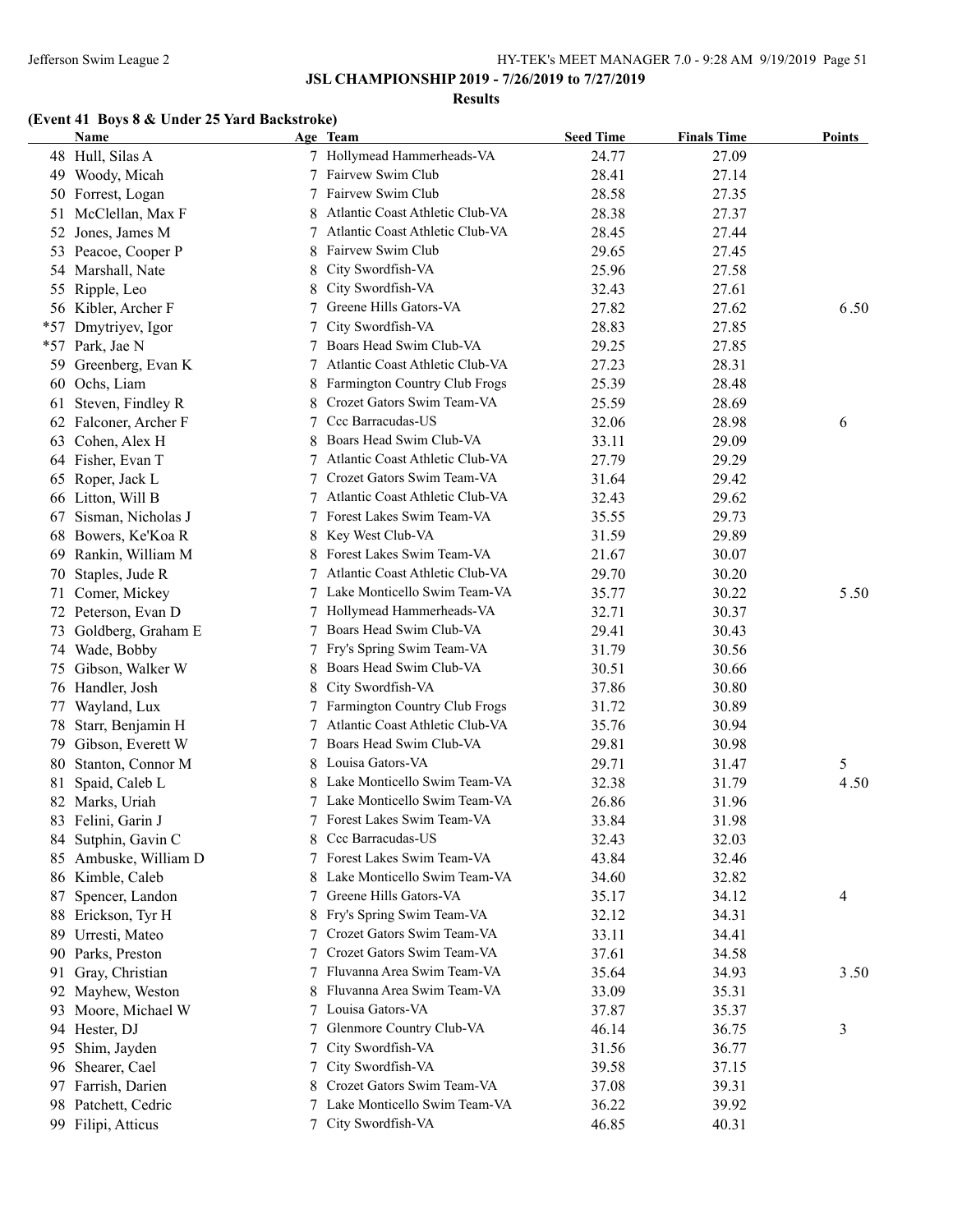#### **Results**

# **(Event 41 Boys 8 & Under 25 Yard Backstroke)**

| Name                       | Age Team                          | <b>Seed Time</b> | <b>Finals Time</b> | <b>Points</b> |
|----------------------------|-----------------------------------|------------------|--------------------|---------------|
| 100 Swanson, David N       | 7 Glenmore Country Club-VA        | 39.89            | 40.74              |               |
| 101 Payne, Ezra Z          | 7 Fry's Spring Swim Team-VA       | 45.18            | 41.42              |               |
| 102 Mentore, Elka          | 7 Fairvew Swim Club               | 37.59            | 41.76              |               |
| 103 Shaw, River            | 7 Elks Swim Team-VA               | 49.13            | 42.24              | 2.50          |
| 104 VanTornhout, Charlie J | 8 Louisa Gators-VA                | 41.64            | 42.69              |               |
| 105 Young, Asher E         | 7 Atlantic Coast Athletic Club-VA | 46.20            | 42.93              |               |
| 106 Hinkamp, Xavier W      | 7 Ccc Barracudas-US               | 51.97            | 45.83              |               |
| 107 Cardwell, Adam         | 7 Fry's Spring Swim Team-VA       | 58.72            | 53.33              |               |
| --- Athar, Ali W           | 7 Ccc Barracudas-US               | 28.29            | DQ                 |               |
| --- Hodell, Luke F         | 7 Louisa Gators-VA                | 48.84            | DQ                 |               |
| --- Kalinosky, Nicholas    | 8 Lake Monticello Swim Team-VA    | 36.23            | DQ                 |               |
| --- Wells, Jonathan        | 8 City Swordfish-VA               | 42.05            | DQ                 |               |
| --- Boyd, Danny M          | 8 Louisa Gators-VA                | NT               | DQ                 |               |

## **Event 42 Girls 8 & Under 25 Yard Backstroke**

|    | Name                      |   | Age Team                        | <b>Seed Time</b> | <b>Finals Time</b> | <u>Points</u> |
|----|---------------------------|---|---------------------------------|------------------|--------------------|---------------|
|    | 1 Strassheim, Clare E     |   | 8 Glenmore Country Club-VA      | 19.31            | 19.04              | 19            |
|    | 2 Phillips, Willow N      | 8 | Crozet Gators Swim Team-VA      | 18.81            | 19.43              | 18            |
|    | 3 Caruso, Abby            | 8 | Fluvanna Area Swim Team-VA      | 20.59            | 20.10              | 17.50         |
|    | *4 Kauffmann, Lilly       | 8 | Crozet Gators Swim Team-VA      | 20.30            | 21.01              | 16.75         |
|    | *4 Wells, Emily M         |   | Fairvew Swim Club               | 20.18            | 21.01              | 16.75         |
| 6  | Syms, Lily                | 8 | Forest Lakes Swim Team-VA       | 20.61            | 21.18              | 16            |
|    | 7 Barcia, Caroline E      | 8 | Fry's Spring Swim Team-VA       | 20.47            | 21.47              | 15.50         |
| 8  | Clark, Mila               | 8 | Boars Head Swim Club-VA         | 20.43            | 21.49              | 15            |
| 9  | Spencer, Peyton           | 8 | Glenmore Country Club-VA        | 20.80            | 21.94              | 14.50         |
|    | 10 Coleman, Monet G       | 8 | Atlantic Coast Athletic Club-VA | 21.59            | 22.02              | 14            |
|    | 11 Fontenot, Lillian c    | 8 | Boars Head Swim Club-VA         | 22.33            | 22.89              | 13.50         |
|    | 12 Ritter, Paige R        | 8 | Forest Lakes Swim Team-VA       | 23.69            | 22.93              | 13            |
|    | 13 Durrer, Libby Anne A   | 7 | Hollymead Hammerheads-VA        | 23.59            | 22.97              | 12.50         |
|    | 14 Cang, Grace L          | 8 | Fry's Spring Swim Team-VA       | 22.87            | 23.08              | 12            |
|    | 15 Wayner, Evie L         | 8 | Fairvew Swim Club               | 23.08            | 23.38              | 11.50         |
| 16 | Schnell, Emma Lane T      | 8 | Crozet Gators Swim Team-VA      | 25.17            | 23.65              |               |
|    | 17 Annos, Nadie E         | 8 | Boars Head Swim Club-VA         | 24.97            | 23.67              |               |
| 18 | Ring, Kiersten            |   | Farmington Country Club Frogs   | 22.88            | 23.76              | 11            |
| 19 | Schettler, Mady           | 7 | City Swordfish-VA               | 23.59            | 23.91              | 10.50         |
| 20 | Spotts, Harper S          |   | Glenmore Country Club-VA        | 25.68            | 23.93              |               |
| 21 | Jones, Madelyn E          |   | Forest Lakes Swim Team-VA       | 24.44            | 23.96              |               |
| 22 | Blank, Isabel L           | 8 | Fry's Spring Swim Team-VA       | 23.37            | 23.98              |               |
|    | 23 Blank, Caroline B      |   | Fry's Spring Swim Team-VA       | 21.98            | 24.14              |               |
|    | 24 Lockhart, Payton       | 8 | City Swordfish-VA               | 23.99            | 24.16              | 10            |
|    | 25 Green, Ailyn           |   | Fairvew Swim Club               | 26.80            | 24.42              |               |
|    | 26 Easton, Mattie F       |   | Atlantic Coast Athletic Club-VA | 23.09            | 24.44              | 9.50          |
| 27 | Cherry, Kayleigh L        |   | Greene Hills Gators-VA          | 23.96            | 24.49              | 9             |
|    | 28 Contiliano, Anna J     |   | Boars Head Swim Club-VA         | 23.39            | 24.53              |               |
|    | 29 Miller, Ariella        | 7 | Lake Monticello Swim Team-VA    | 26.47            | 24.61              | 8.50          |
|    | 30 Graves, Lofton V       | 8 | Farmington Country Club Frogs   | 25.48            | 24.73              | 8             |
| 31 | Smith, Ella B             | 8 | Glenmore Country Club-VA        | 26.52            | 25.20              |               |
|    | 32 Powers, Eliza          | 7 | Farmington Country Club Frogs   | 25.25            | 25.23              |               |
|    | 33 Engel, Kit A           | 8 | Key West Club-VA                | 24.34            | 25.43              | 7.50          |
|    | 34 Brown, Mary Bradford L | 7 | Atlantic Coast Athletic Club-VA | 24.69            | 25.81              |               |
|    | 35 Dofflemyer, Ellorie L  | 8 | Farmington Country Club Frogs   | 26.18            | 25.87              |               |
|    | 36 Driver, Emory T        | 8 | Crozet Gators Swim Team-VA      | 24.37            | 25.90              |               |
|    |                           |   |                                 |                  |                    |               |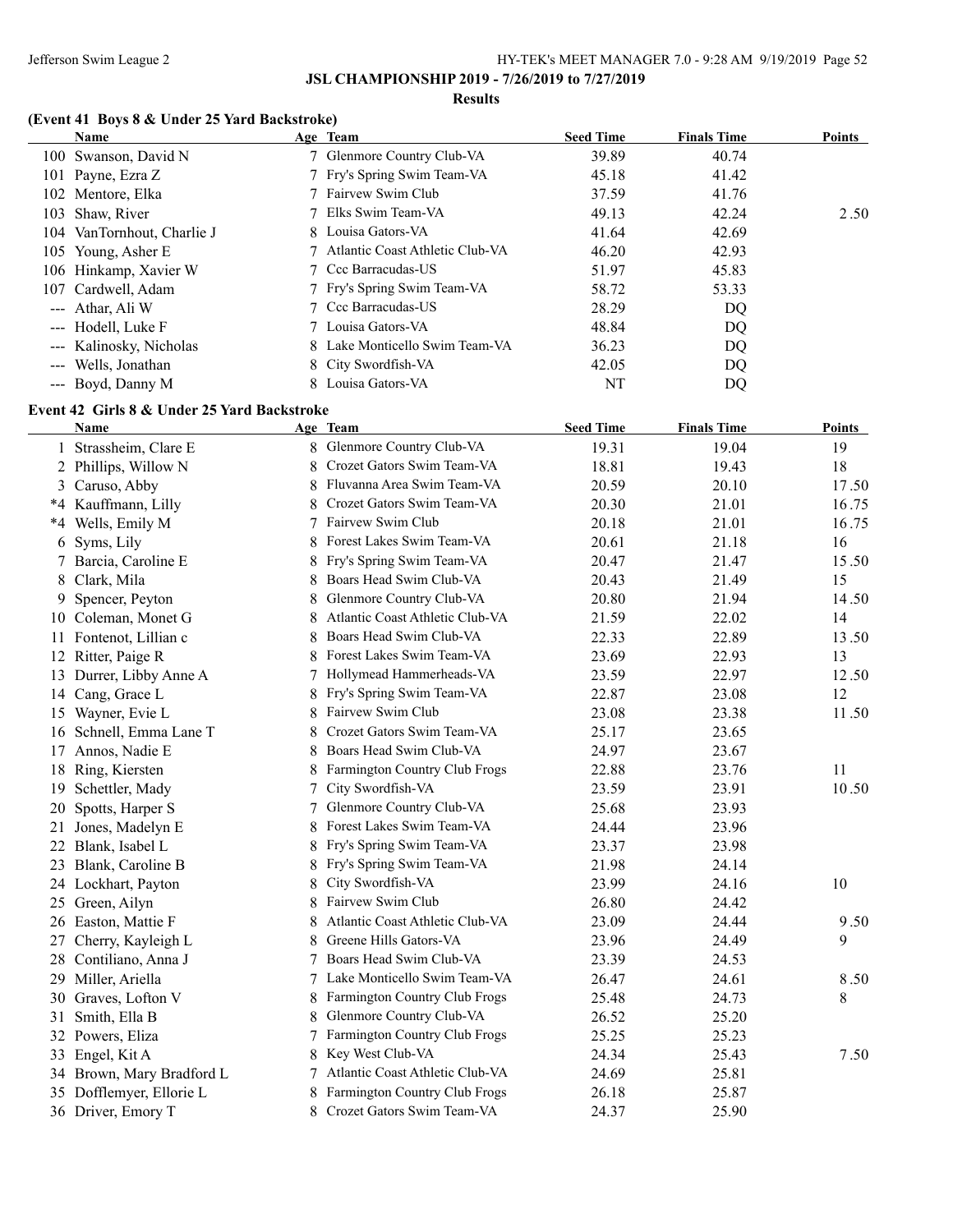#### **Results**

## **(Event 42 Girls 8 & Under 25 Yard Backstroke)**

|    | Name                      |   | Age Team                                                    | <b>Seed Time</b> | <b>Finals Time</b> | <b>Points</b>    |
|----|---------------------------|---|-------------------------------------------------------------|------------------|--------------------|------------------|
|    | 37 Parson, Astrid M       |   | 8 Forest Lakes Swim Team-VA                                 | 29.84            | 25.91              |                  |
|    | 38 Bowman, Madeleine N    |   | Crozet Gators Swim Team-VA                                  | 27.78            | 26.07              |                  |
|    | 39 Zuehlke, Cara J        |   | Atlantic Coast Athletic Club-VA                             | 26.37            | 26.12              |                  |
|    | 40 Webb, Avery C          | 7 | Atlantic Coast Athletic Club-VA                             | 25.17            | 26.17              |                  |
| 41 | MacDonald, Edith R        |   | Fry's Spring Swim Team-VA                                   | 27.68            | 26.36              |                  |
| 42 | Maupin, Coco              |   | Key West Club-VA                                            | 26.27            | 26.40              | $\boldsymbol{7}$ |
|    | 43 Redick-Smith, Madeline |   | Fairvew Swim Club                                           | 24.95            | 26.45              |                  |
| 44 | Soriano, Gabriann N       |   | Louisa Gators-VA                                            | 26.16            | 26.56              | 6.50             |
|    | 45 Hines, Gia G           |   | Atlantic Coast Athletic Club-VA                             | 24.89            | 26.75              |                  |
|    | 46 Pinson, Caroline L     |   | Crozet Gators Swim Team-VA                                  | 28.35            | 26.79              |                  |
|    | 47 Kauffman, Piper        |   | Farmington Country Club Frogs                               | 26.29            | 26.81              |                  |
|    | 48 Bishop, Hayes          |   | Farmington Country Club Frogs                               | 25.23            | 26.86              |                  |
|    | 49 Chulis, Adelle         | 7 | Farmington Country Club Frogs                               | 30.46            | 27.04              |                  |
|    | *50 Powers, Cora          | 8 | City Swordfish-VA                                           | 27.14            | 27.07              |                  |
|    | *50 Campbell, Ella        | 7 | City Swordfish-VA                                           | 27.44            | 27.07              |                  |
|    | *50 Asthagiri, Avani L    | 8 | Boars Head Swim Club-VA                                     | 27.59            | 27.07              |                  |
| 53 | Yoensky, Emma J           | 8 | Atlantic Coast Athletic Club-VA                             | 27.70            | 27.12              |                  |
|    | 54 Baldwin, Clara M       | 7 | Boars Head Swim Club-VA                                     | 27.81            | 27.25              |                  |
|    | 55 Harris, Lilly L        | 7 | Louisa Gators-VA                                            | 28.23            | 27.31              | 6                |
|    | 56 Trimble, Eleanor K     | 8 | Fry's Spring Swim Team-VA                                   | 29.23            | 27.37              |                  |
|    | 57 Royer, Avery G         |   | Boars Head Swim Club-VA                                     | 28.39            | 27.42              |                  |
|    | 58 Rooney, Carter A       | 7 | Fry's Spring Swim Team-VA                                   | 32.59            | 27.53              |                  |
|    | 59 Malone, Millie P       | 7 | Ccc Barracudas-US                                           | 33.19            | 27.62              | 5.50             |
| 60 | Varga, Olivia             | 8 | Fluvanna Area Swim Team-VA                                  | 27.53            | 27.87              | 5                |
|    | 61 Brooks, Nora W         | 7 | Atlantic Coast Athletic Club-VA                             | 25.93            | 28.04              |                  |
|    | 62 Shaw, Fallon E         | 8 | Louisa Gators-VA                                            | 28.63            | 28.06              |                  |
| 63 | Spradlin, Madison A       | 8 | Key West Club-VA                                            | 30.01            | 28.11              |                  |
|    | 64 Sexton, Lily           | 8 | Elks Swim Team-VA                                           | 32.65            | 28.27              | 4.50             |
|    |                           |   | Forest Lakes Swim Team-VA                                   |                  | 28.29              |                  |
| 65 | Singla, Ananya            |   | 7 Fairvew Swim Club                                         | 27.42<br>28.35   | 28.68              |                  |
|    | 66 Suggs DeSorbo, Kate K  |   | Crozet Gators Swim Team-VA                                  |                  | 28.70              |                  |
|    | 67 Modica, Ellie K        | 7 | Boars Head Swim Club-VA                                     | 32.54<br>26.06   | 28.71              |                  |
| 68 | Fuller, Anneliese V       |   |                                                             |                  |                    |                  |
|    | 69 Park, Hyun soo         | 8 | Hollymead Hammerheads-VA<br>Atlantic Coast Athletic Club-VA | 27.84            | 28.73              | 4                |
|    | 70 Hackworth, Lilee Z     |   |                                                             | 32.27            | 29.14              |                  |
| 71 | Matz, Abigail C           |   | Atlantic Coast Athletic Club-VA                             | 32.27            | 29.31              |                  |
|    | 72 Estes, Reese M         |   | Crozet Gators Swim Team-VA                                  | 31.01            | 29.68              |                  |
|    | 73 Albert, Katherine      |   | 8 Farmington Country Club Frogs                             | 26.37            | 30.12              |                  |
|    | 74 Lavery, Evelyn         |   | City Swordfish-VA                                           | NT               | 30.18              |                  |
|    | 75 Park, Jin J            |   | Boars Head Swim Club-VA                                     | 32.21            | 30.19              |                  |
|    | 76 Pate, J.J. S           |   | Fry's Spring Swim Team-VA                                   | 33.41            | 30.39              |                  |
|    | 77 Hegge, Norah           |   | Hollymead Hammerheads-VA                                    | 34.68            | 30.53              |                  |
|    | 78 Chance, Braelynn       |   | City Swordfish-VA                                           | 26.95            | 30.54              |                  |
|    | 79 Reuter, Hayes E        |   | Glenmore Country Club-VA                                    | 28.50            | 30.63              |                  |
| 80 | Armstrong, Hannah A       |   | Atlantic Coast Athletic Club-VA                             | 33.89            | 30.64              |                  |
|    | 81 Inofuentes, Emma R     | 7 | Key West Club-VA                                            | 29.29            | 31.05              |                  |
|    | 82 Whorton, Shelby R      | 8 | Ccc Barracudas-US                                           | 32.83            | 31.09              | 3.50             |
|    | 83 Comer, Georgia         | 7 | Lake Monticello Swim Team-VA                                | 33.41            | 32.35              | 3                |
|    | 84 Payne, Sydney          | 7 | City Swordfish-VA                                           | 39.39            | 32.81              |                  |
|    | 85 Price, Maren K         | 7 | Fry's Spring Swim Team-VA                                   | 31.20            | 32.94              |                  |
|    | 86 Baker, Olivia R        |   | Hollymead Hammerheads-VA                                    | 29.24            | 32.96              |                  |
|    | 87 Guillard, Elise        |   | Fairvew Swim Club                                           | 33.16            | 33.03              |                  |
|    | 88 Hoover, Elinor G       | 7 | Fry's Spring Swim Team-VA                                   | 34.33            | 33.16              |                  |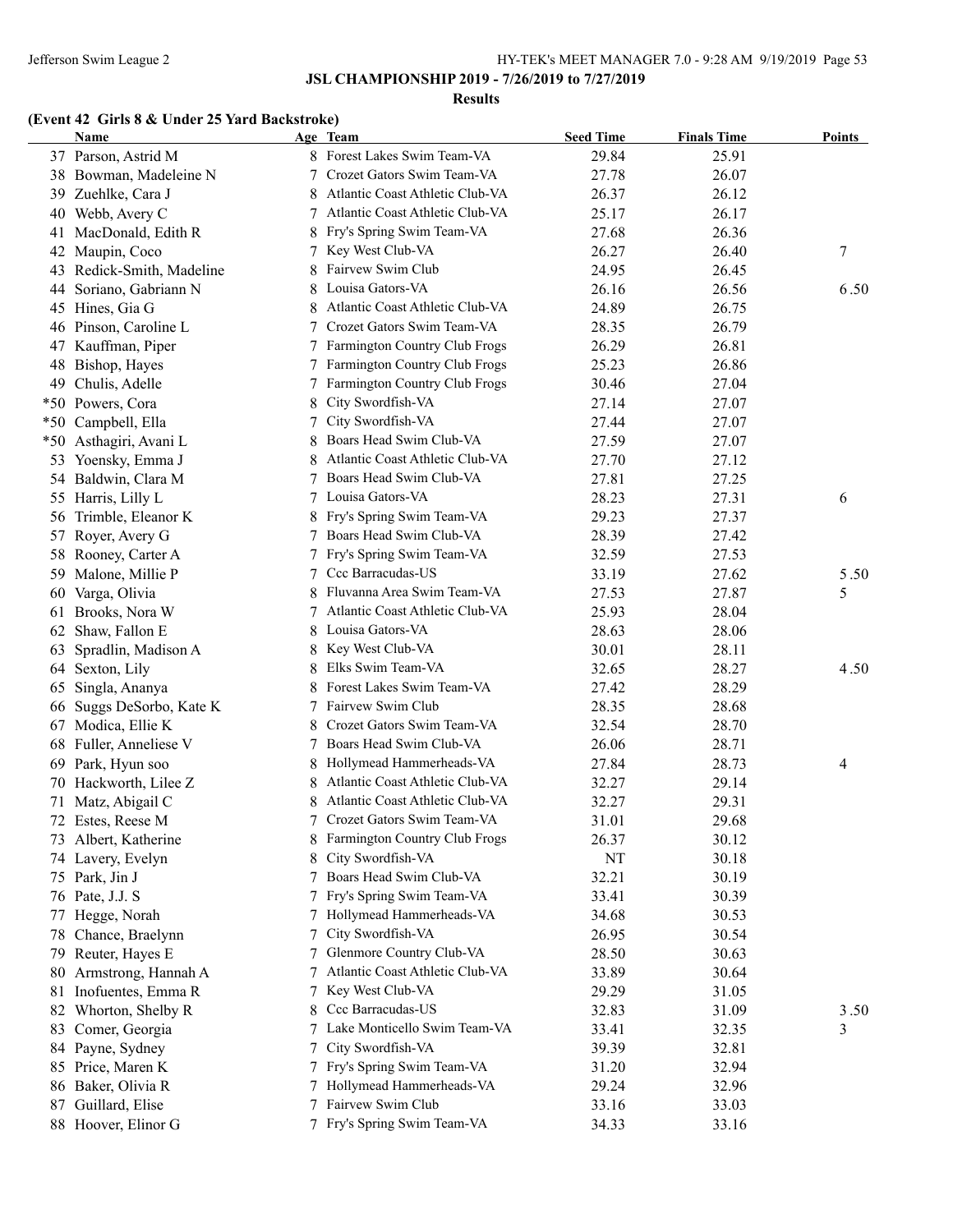#### **Results**

# **(Event 42 Girls 8 & Under 25 Yard Backstroke)**

|     | <b>Name</b>           |   | Age Team                        | <b>Seed Time</b> | <b>Finals Time</b> | <b>Points</b> |
|-----|-----------------------|---|---------------------------------|------------------|--------------------|---------------|
|     | 89 Requeno, Emily     |   | 7 Fluvanna Area Swim Team-VA    | 35.16            | 33.48              |               |
| 90  | Enfield, Lisey B      |   | Atlantic Coast Athletic Club-VA | 31.33            | 33.56              |               |
| 91  | Agee, Evan            |   | City Swordfish-VA               | 35.52            | 33.94              |               |
| 92  | Comer, Jolynne        |   | Lake Monticello Swim Team-VA    | 35.39            | 34.06              |               |
| 93  | Adcock, Parker N      | 8 | Elks Swim Team-VA               | 36.21            | 34.56              | 2.50          |
| 94  | Dunfee, Georgia B     | 8 | Atlantic Coast Athletic Club-VA | 31.68            | 34.63              |               |
| 95  | Mickley, Raina M      |   | Ccc Barracudas-US               | 31.87            | 34.78              |               |
| 96  | McCormick, Elianna    | 8 | Lake Monticello Swim Team-VA    | 34.77            | 34.85              |               |
| 97  | Reon, Julianne B      |   | Crozet Gators Swim Team-VA      | 40.10            | 35.03              |               |
| 98  | Slinkman, Charlotte L |   | Elks Swim Team-VA               | 35.22            | 35.15              |               |
| 99  | Butler, Ruth          |   | Fairvew Swim Club               | 36.21            | 35.43              |               |
| 100 | Dugger, Maggie        |   | Ccc Barracudas-US               | 40.91            | 35.86              |               |
| 101 | Heizer, Brooke        |   | Crozet Gators Swim Team-VA      | 33.62            | 36.10              |               |
| 102 | Long, Tahlia N        |   | Fry's Spring Swim Team-VA       | 42.40            | 36.90              |               |
| 103 | Hurst, Morgan R       | 8 | Fry's Spring Swim Team-VA       | 27.16            | 37.43              |               |
| 104 | Harvey, Myra K        |   | Greene Hills Gators-VA          | 37.11            | 38.30              | 2             |
| 105 | Hester, Nilah         |   | Glenmore Country Club-VA        | 42.00            | 38.41              |               |
| 106 | Hunchuck, Chloe J     |   | Ccc Barracudas-US               | 39.05            | 39.50              |               |
| 107 | Straley, Jessa F      |   | Louisa Gators-VA                | 38.56            | 40.11              |               |
| 108 | Daniel, Mackenzie     |   | Fairvew Swim Club               | 42.23            | 40.13              |               |
| 109 | Gilday, Clare         |   | Fairvew Swim Club               | 33.92            | 40.51              |               |
| 110 | Moore, Harper M       |   | Atlantic Coast Athletic Club-VA | 48.54            | 40.67              |               |
| 111 | Butler, Evelyn        |   | Fairvew Swim Club               | 35.41            | 40.75              |               |
| 112 | Vess, Shawn           |   | City Swordfish-VA               | 45.83            | 41.16              |               |
| 113 | Hall, Klara P         |   | Lake Monticello Swim Team-VA    | 41.91            | 42.00              |               |
| 114 | Luzar, Adele E        |   | Fry's Spring Swim Team-VA       | 40.58            | 45.59              |               |
|     | Hollins, Danyell R    |   | Louisa Gators-VA                | 30.75            | D <sub>O</sub>     |               |
|     | --- Owen, Ada         |   | Key West Club-VA                | 35.27            | DQ                 |               |

## **Event 43 Boys 9-10 50 Yard Backstroke**

|    | Name                  |     | Age Team                             | <b>Seed Time</b> | <b>Finals Time</b> | Points |
|----|-----------------------|-----|--------------------------------------|------------------|--------------------|--------|
|    | Syms, Jake            |     | 10 Forest Lakes Swim Team-VA         | 36.14            | 34.23              | 19     |
|    | 2 Bloxsom, Beau       | 10. | Farmington Country Club Frogs        | 36.96            | 35.44              | 18     |
|    | 3 Adams, Henry W      |     | 9 Fry's Spring Swim Team-VA          | 36.98            | 36.58              | 17.50  |
|    | Thompson, Isaiah J    | 10  | Atlantic Coast Athletic Club-VA      | 37.07            | 37.09              | 17     |
|    | Suggs DeSorbo, Jack J | 10  | Fairvew Swim Club                    | 38.34            | 37.49              | 16.50  |
|    | 6 Roberts, Samuel     | 10  | Fairvew Swim Club                    | 41.22            | 37.91              | 16     |
|    | 7 Dennis, Henry L     | 9   | Hollymead Hammerheads-VA             | 38.37            | 38.80              | 15.50  |
|    | 8 Koch, Casper L      | 9   | Fry's Spring Swim Team-VA            | 39.25            | 39.28              | 15     |
| 9. | Hathaway, Trey L      | 9.  | Glenmore Country Club-VA             | 38.55            | 39.65              | 14.50  |
| 10 | Taylor, Brendan K     | 10  | Atlantic Coast Athletic Club-VA      | 38.14            | 39.91              | 14     |
|    | Maslaney, Andrew J    | 9   | Crozet Gators Swim Team-VA           | 40.60            | 39.94              | 13.50  |
| 12 | Ritter, Beckett D     | 9   | Boars Head Swim Club-VA              | 41.91            | 40.60              | 13     |
| 13 | Nolde, James f        | 9   | Boars Head Swim Club-VA              | 42.85            | 41.73              | 12.50  |
| 14 | Schnell, Forrest F    | 10  | Crozet Gators Swim Team-VA           | 41.78            | 41.82              | 12     |
| 15 | Baldwin, Liam A       |     | Boars Head Swim Club-VA              | 44.02            | 42.08              |        |
| 16 | Skipper, Peyton c     | 9   | Boars Head Swim Club-VA              | 44.23            | 42.58              |        |
| 17 | Reuter, Pierce V      | 10  | Glenmore Country Club-VA             | 39.62            | 42.67              | 11.50  |
| 18 | Escobar, Christophe A | 9   | Forest Lakes Swim Team-VA            | 44.59            | 42.85              | 11     |
| 19 | Boyd, Tyson k         | 10  | Boars Head Swim Club-VA              | 46.45            | 42.95              |        |
| 20 | Wray, Oliver          | 10  | <b>Farmington Country Club Frogs</b> | 50.24            | 43.68              | 10.50  |
|    | 21 Marri, Mukund D    | 10. | Hollymead Hammerheads-VA             | 45.19            | 44.18              | 10     |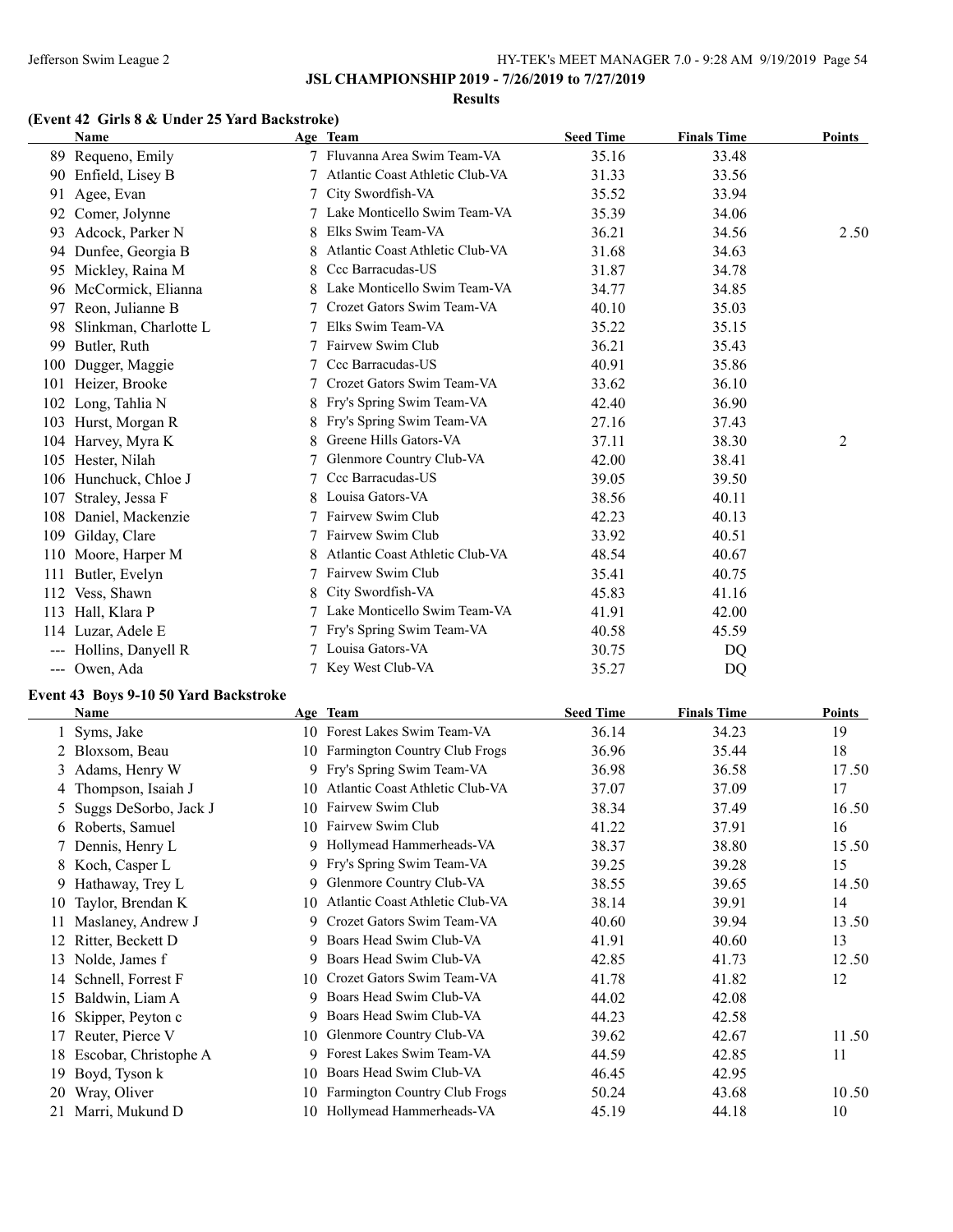#### **Results**

# **(Event 43 Boys 9-10 50 Yard Backstroke)**

|    | <b>Name</b>             |    | Age Team                                                     | <b>Seed Time</b> | <b>Finals Time</b> | Points |
|----|-------------------------|----|--------------------------------------------------------------|------------------|--------------------|--------|
|    | 22 Salvatierra, Ethan M |    | 10 Fry's Spring Swim Team-VA                                 | 48.60            | 44.30              |        |
|    | 23 Czekner, Matthew J   |    | 10 Crozet Gators Swim Team-VA                                | 48.06            | 44.34              |        |
|    | 24 Williams, Harrison   |    | 10 Fluvanna Area Swim Team-VA                                | 46.29            | 44.37              | 9.50   |
|    | 25 Kelly, Jack          |    | 10 Farmington Country Club Frogs                             | 43.50            | 44.56              |        |
| 26 | Clark, Kai              |    | 10 Boars Head Swim Club-VA                                   | 43.83            | 44.68              |        |
|    | 27 Bowman, Henry E      |    | 9 Crozet Gators Swim Team-VA                                 | 44.65            | 44.75              |        |
| 28 | Welsch, Nick            |    | 10 Farmington Country Club Frogs                             | 46.12            | 45.18              |        |
| 29 | McClellan, Jon David D  |    | 10 Louisa Gators-VA                                          | 46.32            | 45.45              | 9      |
| 30 | Agarwal, Devan C        | 10 | Forest Lakes Swim Team-VA                                    | 44.76            | 45.52              |        |
| 31 | Schramm, Charles A      |    | 9 Hollymead Hammerheads-VA                                   | 45.36            | 45.53              |        |
| 32 | Elhart, Alex J          |    | 10 Fairvew Swim Club                                         | 45.80            | 45.77              |        |
| 33 | Spangler, Brody W       |    | 9 Louisa Gators-VA                                           | 46.72            | 46.76              | 8.50   |
| 34 | Simmons, Henry          |    | 10 Crozet Gators Swim Team-VA                                | 43.30            | 46.80              |        |
| 35 | Schwartzman, Solly      | 9. | City Swordfish-VA                                            | 49.35            | 46.93              | 8      |
|    | 36 Taylor, Owen D       |    | 9 Fairvew Swim Club                                          | 48.31            | 47.04              |        |
|    | 37 Kenner, Judah        |    | 10 City Swordfish-VA                                         | 48.12            | 47.20              | 7.50   |
| 38 | Stype, Nolan            |    | 10 Crozet Gators Swim Team-VA                                | 47.41            | 47.39              |        |
|    | 39 Xie, William         |    | 9 Forest Lakes Swim Team-VA                                  | 51.38            | 47.75              |        |
|    | 40 Hearn, George        |    | 10 Fairvew Swim Club                                         | 50.59            | 47.93              |        |
|    | 41 Edwards, Harrison t  |    | 10 Boars Head Swim Club-VA                                   | 50.93            | 47.95              |        |
|    | 42 Hubbard, Jacob P     |    | 9 Atlantic Coast Athletic Club-VA                            | 44.59            | 48.22              |        |
|    | 43 Rapp, Benjamin L     |    | 9 Fry's Spring Swim Team-VA                                  | 50.69            | 48.28              |        |
|    | 44 Lawson, Brody B      |    | 9 Atlantic Coast Athletic Club-VA                            | 44.94            | 48.33              |        |
|    | *45 Kibler, Christian P |    | 9 Greene Hills Gators-VA                                     | 50.58            | 48.60              | 7      |
|    | *45 Curry, Brett J      |    | 10 Glenmore Country Club-VA                                  | 49.02            | 48.60              |        |
| 47 | Thompson, Holden H      |    | 9 Crozet Gators Swim Team-VA                                 | 50.42            | 48.69              |        |
|    | 48 Lynn, Aiden M        |    | 9 Forest Lakes Swim Team-VA                                  | 49.35            | 48.81              |        |
|    |                         |    | 9 Boars Head Swim Club-VA                                    | 52.08            | 49.13              |        |
|    | 49 Barrett, Owen C      |    |                                                              |                  |                    |        |
| 50 | Rittenhouse, Keaton P   |    | 9 Fry's Spring Swim Team-VA<br>10 Crozet Gators Swim Team-VA | 54.99            | 49.37              |        |
| 51 | Hodge, Matthew W        |    | 10 Boars Head Swim Club-VA                                   | 52.65            | 49.39              |        |
|    | 52 Duncan, Quinn P      |    |                                                              | 52.68            | 49.55              |        |
| 53 | Goldberg, Nathan s      |    | 9 Boars Head Swim Club-VA                                    | 50.59            | 49.58              |        |
|    | 54 Vincel, Trimmer      |    | 9 City Swordfish-VA                                          | 52.78            | 50.75              |        |
|    | 55 Bienz, Shaun S       |    | 10 Hollymead Hammerheads-VA                                  | 59.12            | 51.10              |        |
|    | 56 Payne, John F        |    | 10 Boars Head Swim Club-VA                                   | 56.11            | 51.28              |        |
|    | 57 Manson, Thomas B     |    | 9 Boars Head Swim Club-VA                                    | 50.83            | 51.30              |        |
|    | 58 Greenberg, Aaron K   |    | 10 Atlantic Coast Athletic Club-VA                           | 56.50            | 52.41              |        |
|    | 59 Enfield, Liam H      | 10 | Atlantic Coast Athletic Club-VA                              | 53.82            | 52.60              |        |
|    | 60 Flick, Ed E          | 9. | Glenmore Country Club-VA                                     | 55.05            | 52.73              |        |
| 61 | Bigler, Eli             | 10 | City Swordfish-VA                                            | 55.91            | 52.93              |        |
| 62 | McCall, CJ J            | 10 | Boars Head Swim Club-VA                                      | 51.63            | 52.94              |        |
| 63 | Grossman, Milo A        | 9  | Boars Head Swim Club-VA                                      | 51.39            | 53.13              |        |
| 64 | Groff, Lucas            | 9. | City Swordfish-VA                                            | 55.14            | 53.15              |        |
| 65 | Janeski, Connor T       |    | 10 Ccc Barracudas-US                                         | 51.91            | 53.23              | 6.50   |
| 66 | Marks, Gunner           |    | 9 Lake Monticello Swim Team-VA                               | 57.99            | 53.30              | 6      |
| 67 | Schulz, Dillon C        |    | 10 Louisa Gators-VA                                          | 52.64            | 53.53              |        |
| 68 | Zuehlke, Arthur A       |    | 9 Atlantic Coast Athletic Club-VA                            | NT               | 53.55              |        |
| 69 | Rothwell, Roger L       | 9. | Glenmore Country Club-VA                                     | 53.21            | 53.90              |        |
| 70 | Shaw, Ronan J           |    | 10 Louisa Gators-VA                                          | 49.28            | 54.15              |        |
|    | 71 Weimer, Jacob M      |    | 9 Lake Monticello Swim Team-VA                               | 54.07            | 54.34              | 5.50   |
|    | 72 Bryan, Cormac        |    | 9 Fry's Spring Swim Team-VA                                  | 58.15            | 54.59              |        |
|    | 73 Lindsey, Grayson     |    | 9 Boars Head Swim Club-VA                                    | 56.00            | 54.93              |        |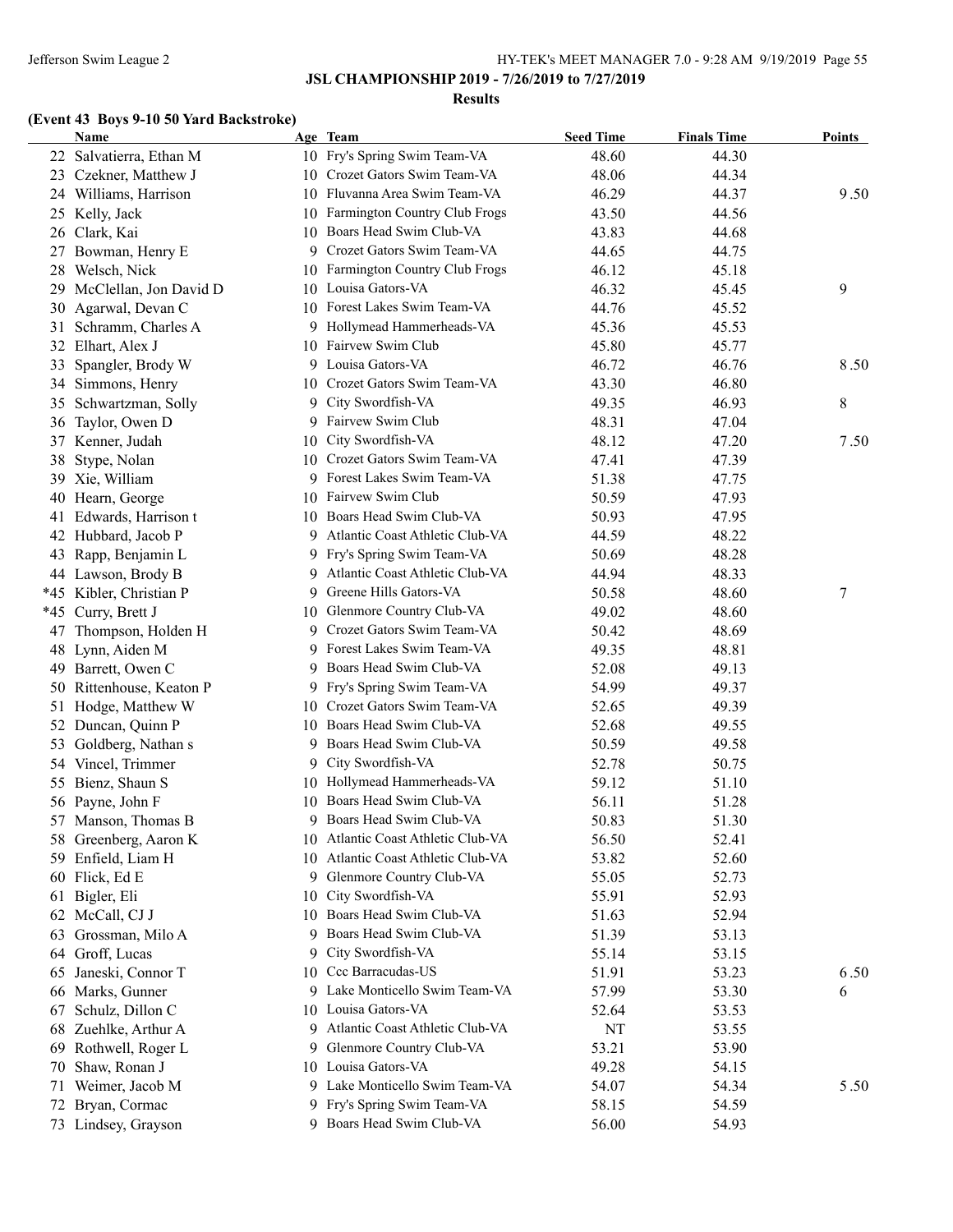#### **Results**

# **(Event 43 Boys 9-10 50 Yard Backstroke)**

| Name                      |   | Age Team                           | <b>Seed Time</b> | <b>Finals Time</b> | <u>Points</u> |
|---------------------------|---|------------------------------------|------------------|--------------------|---------------|
| 74 Spencer, Gavin J       |   | 10 Greene Hills Gators-VA          | 54.36            | 55.07              | 5             |
| 75 Farist, Matthew W      |   | 9 Lake Monticello Swim Team-VA     | 52.00            | 55.38              |               |
| 76 Rechkemmer, Max G      |   | 9 Ccc Barracudas-US                | 54.78            | 55.83              | 4.50          |
| *77 O'Sullivan, Shane     |   | 10 Glenmore Country Club-VA        | 1:02.86          | 55.86              |               |
| *77 Reid, Harvey C        |   | 10 Crozet Gators Swim Team-VA      | 56.69            | 55.86              |               |
| 79 Woody, Rowen           |   | 9 Fairvew Swim Club                | 53.15            | 55.94              |               |
| 80 Starr, William T       | 9 | Atlantic Coast Athletic Club-VA    | 51.66            | 56.39              |               |
| 81 McLaughlin, Charlie P  |   | 10 Crozet Gators Swim Team-VA      | 54.03            | 56.47              |               |
| 82 Kangas, Tristan        |   | 10 Key West Club-VA                | 57.07            | 56.58              | 4             |
| 83 Castle, Hayden P       |   | 10 Boars Head Swim Club-VA         | 1:03.41          | 56.99              |               |
| 84 Hawker, Conner         | 9 | Forest Lakes Swim Team-VA          | 1:00.09          | 57.21              |               |
| 85 Rutherford, Colin A    |   | 9 Crozet Gators Swim Team-VA       | 57.80            | 57.23              |               |
| 86 Ray, Tanner A          |   | 10 Greene Hills Gators-VA          | 56.53            | 57.77              |               |
| 87 McNerney, Turner A     |   | 10 Atlantic Coast Athletic Club-VA | 1:09.98          | 58.01              |               |
| 88 Lofton, Wade T         | 9 | Fairvew Swim Club                  | 52.50            | 58.18              |               |
| 89 Cha, Daniel            |   | 9 Hollymead Hammerheads-VA         | 52.77            | 58.29              |               |
| 90 Corradino, Grayson     |   | 9 Key West Club-VA                 | 58.00            | 59.30              | 3.50          |
| 91 Kovarik, Landon        |   | 9 Lake Monticello Swim Team-VA     | 56.33            | 59.54              |               |
| 92 Wigart, Isaac T        |   | 10 Ccc Barracudas-US               | 1:00.73          | 1:00.82            |               |
| 93 Morris, Wyatt L        |   | 9 Greene Hills Gators-VA           | 1:00.93          | 1:01.24            |               |
| 94 Dawson, Asher J        |   | 10 Fry's Spring Swim Team-VA       | 1:04.65          | 1:01.42            |               |
| 95 Lischke, Will D        |   | 9 Glenmore Country Club-VA         | 1:02.19          | 1:01.78            |               |
| 96 Lonce, Carson W        |   | 10 Louisa Gators-VA                | 1:05.47          | 1:01.83            |               |
| 97 Athar, Asher K         |   | 9 Ccc Barracudas-US                | 1:03.25          | 1:03.35            |               |
| 98 Mierzejewski, Thomas G |   | 10 Crozet Gators Swim Team-VA      | 1:03.77          | 1:03.86            |               |
| 99 Brannock, Nathan A     |   | 9 Forest Lakes Swim Team-VA        | 1:02.32          | 1:04.88            |               |
| 100 O'Neill Gummel, Jake  |   | 9 Fluvanna Area Swim Team-VA       | 1:16.34          | 1:05.41            | 3             |
| 101 Andersen, Brogen      |   | 10 Lake Monticello Swim Team-VA    | 1:04.58          | 1:06.38            |               |
| 102 Strevel, Aiden D      |   | 10 Hollymead Hammerheads-VA        | 1:07.40          | 1:06.46            |               |
| 103 Poole, Landon C       |   | 10 Lake Monticello Swim Team-VA    | 1:02.76          | 1:09.28            |               |
| 104 Palmer, Makai         | 9 | Fluvanna Area Swim Team-VA         | 1:11.31          | 1:09.37            |               |
| 105 Gach, Luke            |   | 9 Lake Monticello Swim Team-VA     | 1:06.44          | 1:09.59            |               |
| 106 Thurston-Wells, Levi  |   | 10 Fluvanna Area Swim Team-VA      | 1:03.38          | 1:09.96            |               |
| 107 Hinkamp, Lincoln W    |   | 9 Ccc Barracudas-US                | 1:23.50          | 1:11.39            |               |
| 108 Weidow, David W       |   | 9 Louisa Gators-VA                 | 1:19.46          | 1:16.78            |               |
| 109 Ortiz Gonzalez, Juan  |   | 9 City Swordfish-VA                | 1:34.29          | 1:19.11            |               |
| --- Park, Will A          |   | 10 Boars Head Swim Club-VA         | 44.23            | X45.58             |               |
| --- Hodges, Ethan M       |   | 9 Atlantic Coast Athletic Club-VA  | 1:22.43          | DQ                 |               |
| --- Drake, Liam           |   | 9 Lake Monticello Swim Team-VA     | 1:05.32          | DQ                 |               |
| --- Thomas, Caleb P       |   | 9 Hollymead Hammerheads-VA         | 54.59            | DQ                 |               |
| --- Owen, Ethan           |   | 9 Key West Club-VA                 | 1:07.51          | DQ                 |               |
| --- Heizer, Bryce         |   | 9 Crozet Gators Swim Team-VA       | 1:02.56          | DQ                 |               |

## **Event 44 Girls 9-10 50 Yard Backstroke**

 $\overline{a}$ 

| Name |                                   | Age Team                           | <b>Seed Time</b> | <b>Finals Time</b> | <b>Points</b> |
|------|-----------------------------------|------------------------------------|------------------|--------------------|---------------|
|      | Kilfoil, Ashton                   | 10 Farmington Country Club Frogs   | 34.09            | 33.91              | 19            |
|      | 2 Steeper, Katie A                | 10 Atlantic Coast Athletic Club-VA | 35.53            | 34.41              | 18            |
|      | 3 Chambers, Berkeley B            | 10 Crozet Gators Swim Team-VA      | 41.78            | 39.10              | 17.50         |
|      | 4 Kupcis, Ellie c                 | 10 Boars Head Swim Club-VA         | 40.18            | 39.20              | 17            |
|      | 5 Jamison, Lilly A                | 10 Boars Head Swim Club-VA         | 38.74            | 39.51              | 16.50         |
|      | 6 Colla, Zaharra                  | 10 Fry's Spring Swim Team-VA       | 40.41            | 40.29              | 16            |
|      | <sup>7</sup> Contiliano, Claire A | 10 Boars Head Swim Club-VA         | 41.11            | 40.66              |               |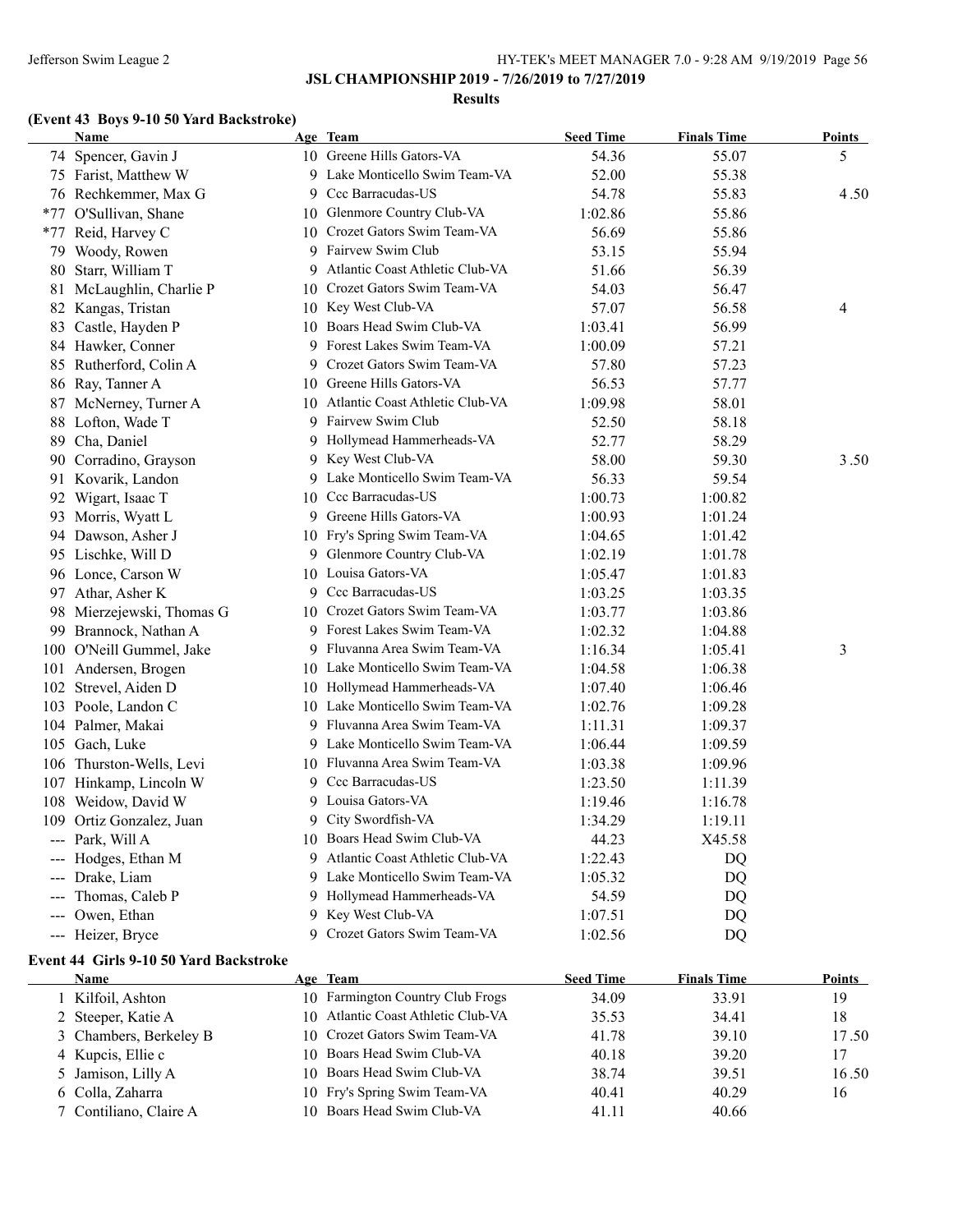#### **Results**

# **(Event 44 Girls 9-10 50 Yard Backstroke)**

|       | Name                         |         | Age Team                          | <b>Seed Time</b> | <b>Finals Time</b> | Points |
|-------|------------------------------|---------|-----------------------------------|------------------|--------------------|--------|
|       | 8 He, Sarina                 |         | 10 Crozet Gators Swim Team-VA     | 40.28            | 40.87              | 15.50  |
|       | 9 deGoa, Callie H            |         | 9 Glenmore Country Club-VA        | 41.02            | 41.13              | 15     |
|       | 10 Ranalli, Lucinda          | 10      | Atlantic Coast Athletic Club-VA   | 41.22            | 41.14              | 14.50  |
| 11    | Keppel, Esther M             | 10      | Forest Lakes Swim Team-VA         | 41.87            | 41.31              | 14     |
|       | 12 Foshay, Lucy              | 10      | Farmington Country Club Frogs     | 41.47            | 42.30              | 13.50  |
|       | 13 Kelsey, Carter E          | 10      | Boars Head Swim Club-VA           | 43.44            | 42.76              |        |
|       | 14 Davis, Kendall I          | 10      | Fairvew Swim Club                 | 45.36            | 43.07              | 13     |
| 15    | Wirasaputra, Elizabeth       | 10      | Hollymead Hammerheads-VA          | 43.05            | 44.16              | 12.50  |
|       | 16 Garber, Mary Beth E       |         | 10 Hollymead Hammerheads-VA       | 45.27            | 44.24              | 12     |
|       | 17 Mitchell, Madison R       |         | 9 Atlantic Coast Athletic Club-VA | 47.61            | 44.58              |        |
|       | 18 O'Connor, Stella          | 10      | Farmington Country Club Frogs     | 51.69            | 44.85              |        |
| 19    | Showalter, Tessa l           | 9       | Boars Head Swim Club-VA           | 48.98            | 45.03              |        |
|       | 20 Williams, Emmy R          | 10      | Boars Head Swim Club-VA           | 44.45            | 45.19              |        |
|       | 21 Hodson, Amelia A          | 10      | Crozet Gators Swim Team-VA        | 46.68            | 45.85              |        |
| $*22$ | Collier, Leanna              |         | 10 Fluvanna Area Swim Team-VA     | 50.86            | 45.88              | 11.50  |
|       | *22 Dofflemyer, Maddie G     | 10      | Farmington Country Club Frogs     | 46.17            | 45.88              |        |
|       | 24 Herring, Kayleigh J       | 10      | Lake Monticello Swim Team-VA      | 47.27            | 46.01              | 11     |
|       | 25 Hull, Reese A             | 10      | Hollymead Hammerheads-VA          | 46.05            | 46.21              |        |
|       | 26 Carpenter, Jorja B        | 10      | Atlantic Coast Athletic Club-VA   | 47.23            | 46.33              |        |
|       | 27 Heron, Lily E             | 9.      | Forest Lakes Swim Team-VA         | 43.05            | 46.45              | 10.50  |
|       | 28 Bunyea, Lily G            | 10      | Greene Hills Gators-VA            | 52.62            | 47.31              | 10     |
|       | 29 Chavez, Cate C            | 10      | Boars Head Swim Club-VA           | 49.55            | 47.35              |        |
|       | 30 Heo, Sydney               |         | 9 City Swordfish-VA               | 49.30            | 47.90              | 9.50   |
|       | 31 Harrell, Olivia           | 10      | City Swordfish-VA                 | 48.85            | 48.16              | 9      |
|       | 32 Cang, Lisa J              |         | 9 Fry's Spring Swim Team-VA       | 51.40            | 48.40              | 8.50   |
|       | 33 Follin, Maddie P          |         | 10 Louisa Gators-VA               | 47.84            | 49.61              | 8      |
|       | 34 Caruso, Josi              | 10      | Fluvanna Area Swim Team-VA        | 49.44            | 50.32              | 7.50   |
|       | 35 Davis, Ellie C            | 9       | Boars Head Swim Club-VA           | 51.50            | 50.52              |        |
|       |                              |         | Glenmore Country Club-VA          | 50.78            | 50.53              | $\tau$ |
|       | 36 Alimard, Maddy Belle B    | 9.<br>9 | Atlantic Coast Athletic Club-VA   | 52.07            | 50.82              |        |
|       | 37 Goodwin, Olivia I         |         | Fairvew Swim Club                 |                  |                    | 6.50   |
|       | 38 Gilday, Molly C           | 9       |                                   | 51.77            | 51.40              |        |
|       | 39 Breheny, Keegan           | 9       | Boars Head Swim Club-VA           | 57.32            | 51.56              |        |
| 40    | Torres-Vaca, Jessica         | 10      | Fry's Spring Swim Team-VA         | 52.31            | 51.86              |        |
| 41    | Tavernise, Pia               | 10      | City Swordfish-VA                 | 47.39            | 52.58              |        |
|       | 42 Plehn, Talia              | 9       | City Swordfish-VA                 | 55.29            | 52.71              |        |
|       | 43 Pearson, Catherine        | 9.      | Crozet Gators Swim Team-VA        | 53.88            | 53.04              |        |
|       | 44 Kangas, Sarah Kate K      |         | 10 Key West Club-VA               | 52.50            | 53.12              | 6      |
|       | 45 Warrington, Hannah M      |         | 9 Atlantic Coast Athletic Club-VA | 57.18            | 53.41              |        |
|       | 46 Holmes, Kaylee M          |         | 9 Forest Lakes Swim Team-VA       | 58.56            | 53.45              |        |
|       | *47 Nelson, Hensley          | 10      | Fry's Spring Swim Team-VA         | 57.10            | 53.72              |        |
| *47   | Spencer, Addison             | 10      | Glenmore Country Club-VA          | 56.40            | 53.72              |        |
| 49    | Cordano, Liv                 | 9       | Key West Club-VA                  | 54.53            | 53.73              | 5.50   |
|       | 50 Malone, Kylie J           | 9.      | Ccc Barracudas-US                 | 1:03.12          | 53.78              | 5      |
| 51    | Gutierrez Gonzalez, Rachel N |         | 9 Fry's Spring Swim Team-VA       | 1:00.84          | 53.97              |        |
|       | 52 Reidelbach, Brooke A      |         | 10 Louisa Gators-VA               | 53.54            | 54.11              | 4.50   |
|       | 53 Holmes, Karissa L         |         | Forest Lakes Swim Team-VA         | 57.02            | 54.65              |        |
|       | 54 Peterson, Pia P           | 9.      | Hollymead Hammerheads-VA          | 55.13            | 54.86              |        |
|       | 55 Bersuder, Morgan J        | 10      | Atlantic Coast Athletic Club-VA   | 49.12            | 55.44              |        |
|       | 56 Viccellio, Margaret E     | 10      | Key West Club-VA                  | 55.83            | 55.71              |        |
|       | 57 Hendrick, Olivia          | 9.      | City Swordfish-VA                 | 57.10            | 56.35              |        |
|       | 58 Hendrick, Eliza           | 10      | City Swordfish-VA                 | 54.42            | 56.41              |        |
|       | 59 Luck, Adelyn E            |         | 10 Fry's Spring Swim Team-VA      | 56.88            | 56.78              |        |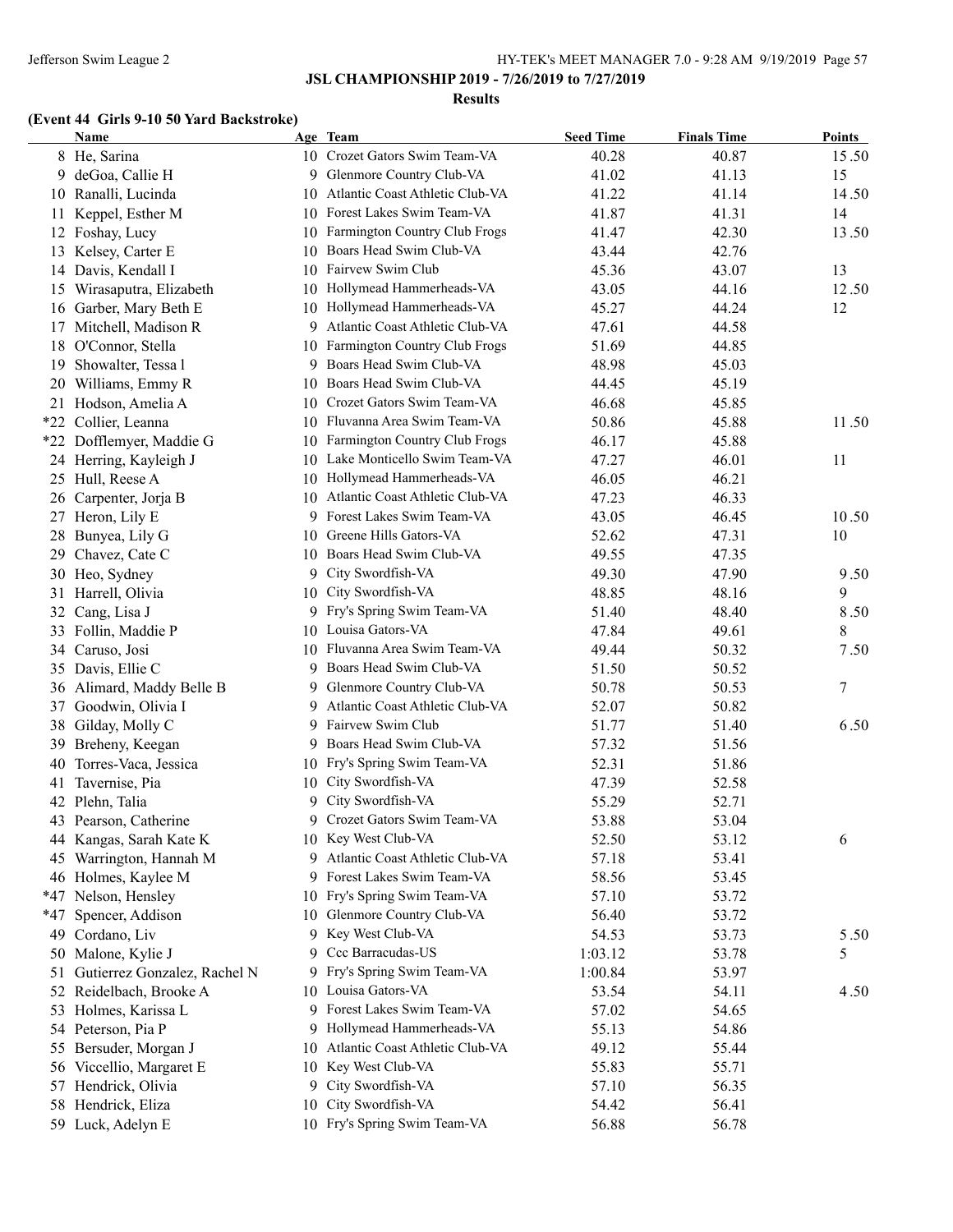#### **Results**

## **(Event 44 Girls 9-10 50 Yard Backstroke)**

|     | Name                     |    | Age Team                         | <b>Seed Time</b> | <b>Finals Time</b> | <b>Points</b> |
|-----|--------------------------|----|----------------------------------|------------------|--------------------|---------------|
|     | 60 Spencer, Chloe T      |    | 9 Greene Hills Gators-VA         | 57.51            | 56.80              | 4             |
|     | 61 Behrens, Annah A      | 10 | Fairvew Swim Club                | 50.32            | 56.97              |               |
|     | 62 Hill, Imogen          |    | 10 Fluvanna Area Swim Team-VA    | 1:03.72          | 57.52              |               |
|     | 63 Ochs, Jillian         |    | 10 Farmington Country Club Frogs | 57.11            | 57.98              |               |
| 64  | Grout, Madelyn           |    | 10 Lake Monticello Swim Team-VA  | 59.91            | 58.04              | 3.50          |
|     | 65 Davis, Lena           | 9  | Key West Club-VA                 | 57.00            | 59.13              |               |
|     | 66 Cohen, Noelle G       | 10 | Boars Head Swim Club-VA          | 59.66            | 59.14              |               |
|     | 67 Filipi, Ophelia       | 9  | City Swordfish-VA                | 56.36            | 59.55              |               |
|     | 68 Graham, Evey S        | 9. | Fairvew Swim Club                | 56.47            | 59.60              |               |
|     | 69 England, Amy          | 10 | Fluvanna Area Swim Team-VA       | 59.03            | 1:00.04            |               |
|     | 70 O'Neill Gummel, Lily  |    | 9 Fluvanna Area Swim Team-VA     | 1:08.77          | 1:01.42            |               |
| 71  | Hester, Eden             | 10 | Glenmore Country Club-VA         | 1:04.03          | 1:01.45            |               |
| 72  | Sachno, Chloe M          |    | 10 Crozet Gators Swim Team-VA    | 1:10.44          | 1:01.55            |               |
|     | 73 McElwain, Noura       | 9  | City Swordfish-VA                | 1:00.73          | 1:02.18            |               |
|     | 74 Gyory, Piper S        | 9  | Ccc Barracudas-US                | 1:07.32          | 1:02.95            | 3             |
|     | 75 Carter, Norah M       |    | 10 Hollymead Hammerheads-VA      | 1:03.34          | 1:02.96            |               |
|     | 76 Gurski, Ryelyn L      |    | 9 Louisa Gators-VA               | 59.22            | 1:03.45            |               |
| 77  | Bridge, Annika           | 10 | Lake Monticello Swim Team-VA     | 1:02.47          | 1:05.39            |               |
|     | 78 Bell, Skyler          |    | 10 Fluvanna Area Swim Team-VA    | 1:08.63          | 1:05.80            |               |
| 79  | Sachno, Emily            | 9  | Crozet Gators Swim Team-VA       | 1:10.27          | 1:05.94            |               |
| 80  | Snoddy, Stella M         | 10 | Elks Swim Team-VA                | 1:02.19          | 1:06.51            | 2.50          |
| 81  | Zhang, Yi Y              |    | 9 Fry's Spring Swim Team-VA      | 1:08.81          | 1:07.29            |               |
|     | 82 Cunningham, Brianna E | 9  | Hollymead Hammerheads-VA         | 1:13.74          | 1:08.09            |               |
|     | 83 Williams, Cadence     | 10 | Crozet Gators Swim Team-VA       | 1:11.00          | 1:09.27            |               |
|     | 84 Altman, Selah A       | 10 | Ccc Barracudas-US                | 1:06.75          | 1:10.46            |               |
|     | 85 Fowlkes, Caroline     | 9. | Key West Club-VA                 | 1:11.40          | 1:11.30            |               |
|     | 86 Kimble, Addison       |    | 10 Lake Monticello Swim Team-VA  | 1:14.06          | 1:11.98            |               |
|     | 87 Diemer, Addaley C     |    | 9 Lake Monticello Swim Team-VA   | 1:24.97          | 1:19.38            |               |
| 88  | Bingler, Makayla L       | 9. | Greene Hills Gators-VA           | 1:32.12          | 1:20.92            |               |
|     | 89 Leback, Maude         | 9  | City Swordfish-VA                | 2:03.53          | 1:52.44            |               |
| --- | King, Maura R            | 9  | Crozet Gators Swim Team-VA       | 58.22            | DQ                 |               |
| --- | Clifford, Anna B         | 9. | Crozet Gators Swim Team-VA       | 47.19            | DQ                 |               |
|     | --- Bremer, Riley        |    | 10 Glenmore Country Club-VA      | 56.25            | DQ                 |               |
| --- | Loura, Ellie R           | 10 | Fry's Spring Swim Team-VA        | 1:03.07          | DQ                 |               |
|     | --- Proctor, Marley B    | 9  | Atlantic Coast Athletic Club-VA  | 1:00.75          | DQ                 |               |

## **Event 45 Boys 11-12 50 Yard Backstroke**

| <b>Name</b>         |                 | Age Team                        | <b>Seed Time</b> | <b>Finals Time</b> | <b>Points</b> |
|---------------------|-----------------|---------------------------------|------------------|--------------------|---------------|
| 1 Kidd, Tanner      | 12              | Hollymead Hammerheads-VA        | 29.37            | 28.72              | 19            |
| 2 Zhu, Aiden        | 12.             | Atlantic Coast Athletic Club-VA | 32.23            | 30.34              | 18            |
| 3 Wesson, Ben M     | 12 <sup>1</sup> | Fairvew Swim Club               | 30.92            | 30.45              | 17.50         |
| 4 Weiss, Cooper     |                 | 12 Glenmore Country Club-VA     | 31.33            | 30.46              | 17            |
| 5 Sawyer, Bradley O |                 | Atlantic Coast Athletic Club-VA | 32.35            | 32.40              | 16.50         |
| 6 Bledsoe, Sam C    | 12.             | Boars Head Swim Club-VA         | 33.78            | 32.91              | 16            |
| 7 King, Brayden D   |                 | Forest Lakes Swim Team-VA       | 37.16            | 34.57              | 15.50         |
| 8 Charlton, Will P  |                 | Fry's Spring Swim Team-VA       | 33.12            | 34.69              | 15            |
| 9 Mahoney, Sam T    |                 | 12 Ccc Barracudas-US            | 35.22            | 34.70              | 14.50         |
| 10 Pham, Andy       | 12.             | Atlantic Coast Athletic Club-VA | 36.09            | 34.74              |               |
| 11 Rajapakse, Kyle  |                 | Fairvew Swim Club               | 37.76            | 34.95              | 14            |
| 12 Boyd, Carter a   | 12.             | Boars Head Swim Club-VA         | 38.99            | 36.28              | 13.50         |
| 13 Owens, Chase L   |                 | 12 Crozet Gators Swim Team-VA   | 35.46            | 37.30              | 13            |
| 14 Baumann, Henry H |                 | Key West Club-VA                | 40.59            | 37.72              | 12.50         |
|                     |                 |                                 |                  |                    |               |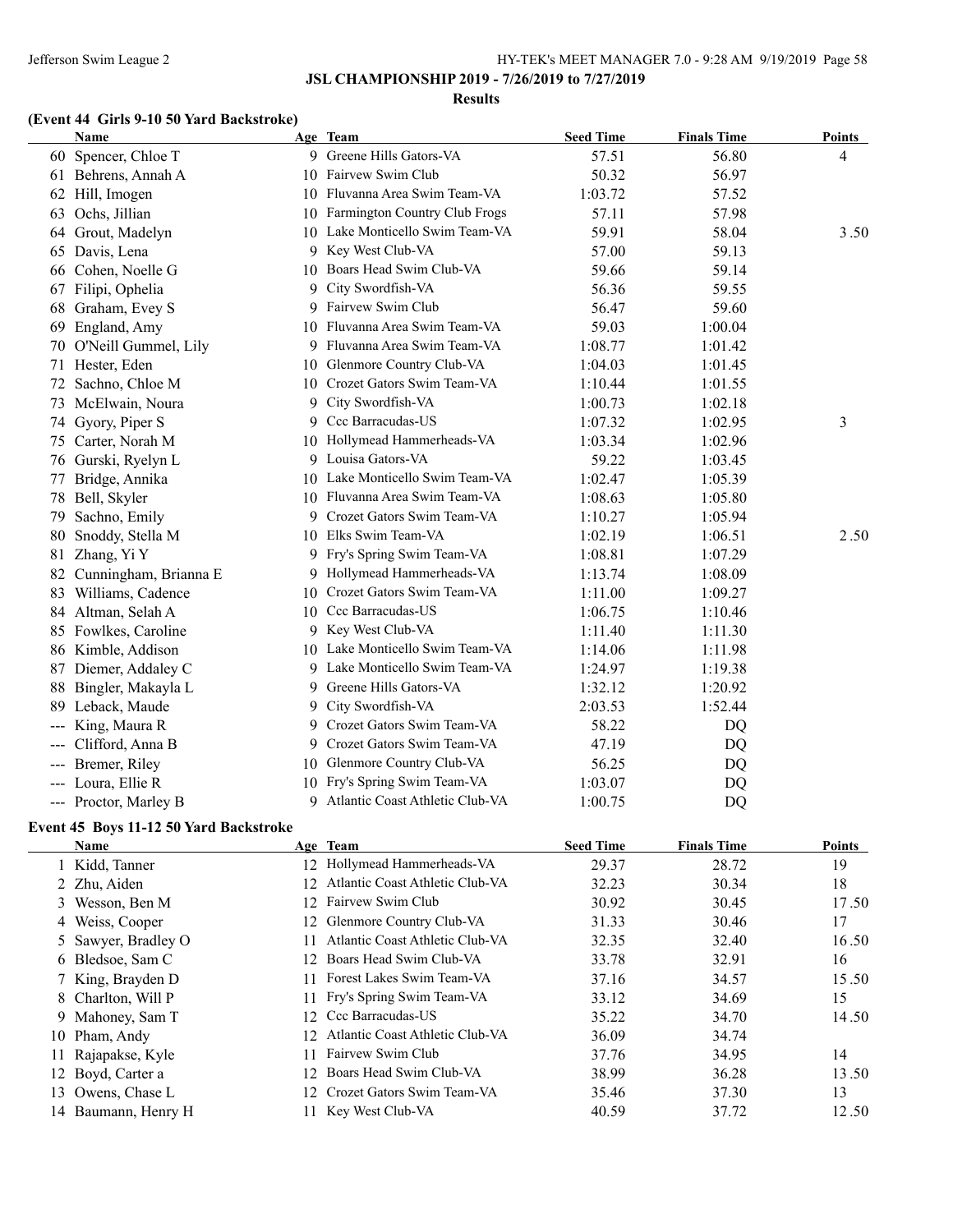#### **Results**

# **(Event 45 Boys 11-12 50 Yard Backstroke)**

|    | Name                     |    | Age Team                           | <b>Seed Time</b> | <b>Finals Time</b> | <b>Points</b> |
|----|--------------------------|----|------------------------------------|------------------|--------------------|---------------|
|    | 15 Buckner, Teddy        |    | 12 City Swordfish-VA               | 39.53            | 38.19              | 12            |
|    | 16 Steeper, Ryan W       |    | 12 Atlantic Coast Athletic Club-VA | 40.28            | 38.49              |               |
| 17 | Brooks, Jaxon            |    | 12 Lake Monticello Swim Team-VA    | 41.05            | 38.69              | 11.50         |
|    | 18 Rajagopalan, Grady K  | 12 | Boars Head Swim Club-VA            | 38.32            | 38.70              |               |
| 19 | Soriano, Taylen M        | 12 | Louisa Gators-VA                   | 37.71            | 39.10              | 11            |
|    | 20 Daniero, Lucas J      | 11 | Boars Head Swim Club-VA            | 38.43            | 39.21              |               |
| 21 | Shegda, Harper B         | 11 | Boars Head Swim Club-VA            | 41.39            | 39.79              |               |
|    | 22 Hunt, Ashton          | 11 | Crozet Gators Swim Team-VA         | 41.09            | 40.14              | 10.50         |
|    | 23 Moreno, Larson G      |    | 12 Louisa Gators-VA                | 38.69            | 40.66              | 10            |
|    | 24 Engel, Owen R         | 11 | Key West Club-VA                   | 50.96            | 41.60              | 9.50          |
|    | 25 Knight, Cayden W      | 11 | Louisa Gators-VA                   | 43.72            | 41.82              |               |
|    | 26 Kelly, Carter         | 11 | Farmington Country Club Frogs      | 46.36            | 41.85              | 9             |
| 27 | Mierzejewski, Peter J    | 12 | Crozet Gators Swim Team-VA         | 44.26            | 42.00              |               |
| 28 | Bowers, Zebedee S        | 12 | Key West Club-VA                   | 44.02            | 42.07              |               |
| 29 | Jones, Joseph E          | 12 | Atlantic Coast Athletic Club-VA    | 40.82            | 42.12              |               |
|    | 30 Pate, Brooks W        | 12 | Fry's Spring Swim Team-VA          | 43.68            | 42.31              | 8.50          |
| 31 | Yoensky, Daniel M        | 12 | Atlantic Coast Athletic Club-VA    | 41.81            | 42.61              |               |
| 32 | Coppi, Adam              | 12 | Hollymead Hammerheads-VA           | 45.15            | 42.93              | 8             |
|    | 33 Lineweaver, Price W   | 12 | Crozet Gators Swim Team-VA         | 45.39            | 42.98              |               |
|    | 34 Pate, Snyder S        | 11 | Fry's Spring Swim Team-VA          | 41.10            | 43.09              |               |
|    | 35 Hockman, Nicholas     | 12 | Lake Monticello Swim Team-VA       | 43.81            | 43.11              | 7.50          |
|    | 36 Pellissier, Alan V    | 12 | Fairvew Swim Club                  | 43.29            | 43.19              |               |
|    | 37 Prickett, Fischer     | 11 | City Swordfish-VA                  | 43.92            | 43.22              | 7             |
|    | 38 Wells, Luke           |    | 12 Lake Monticello Swim Team-VA    | 45.19            | 43.43              |               |
|    | 39 Bleakley, Joshua J    |    | 12 Fry's Spring Swim Team-VA       | 45.96            | 43.54              |               |
| 40 | Smith, Tristan G         |    | 11 Forest Lakes Swim Team-VA       | 44.23            | 43.81              | 6.50          |
| 41 | Rosensweig, Sascha       | 12 | City Swordfish-VA                  | 45.21            | 43.89              |               |
|    | 42 Guerra, Lucas D       |    | 12 Forest Lakes Swim Team-VA       | 48.89            | 43.93              |               |
| 43 | Quatrara, Michael        | 11 | Boars Head Swim Club-VA            | 44.03            | 44.17              |               |
|    | 44 Hull, Finn J          |    | 12 Hollymead Hammerheads-VA        | 47.08            | 44.49              |               |
|    | 45 Delbridge, Luke T     | 11 | Louisa Gators-VA                   | 45.62            | 44.90              |               |
|    | 46 Hill, Graham          | 11 | Crozet Gators Swim Team-VA         | 48.38            | 44.98              |               |
| 47 | Blevins, Logan           |    | 12 Lake Monticello Swim Team-VA    | 51.02            | 45.12              |               |
| 48 | Phipps, Jayden G         | 11 | Crozet Gators Swim Team-VA         | 45.30            | 46.20              |               |
| 49 | Redick-Smith, Preston    |    | 12 Fairvew Swim Club               | 47.88            | 46.97              |               |
|    | 50 Thurston-Wells, Jacob |    | 12 Fluvanna Area Swim Team-VA      | 45.72            | 47.02              | 6             |
|    | 51 Costello, Hayes J     |    | 12 Forest Lakes Swim Team-VA       | 50.29            | 47.55              |               |
|    | 52 Kube, Drew            | 11 | Ccc Barracudas-US                  | 46.06            | 47.74              | 5.50          |
|    | 53 Mikesh, Andrew        |    | 11 Lake Monticello Swim Team-VA    | 52.96            | 48.09              |               |
|    | 54 Reiner, Brenden M     | 11 | Atlantic Coast Athletic Club-VA    | 48.41            | 49.06              |               |
|    | 55 Savage, Aidan         | 11 | Fairvew Swim Club                  | 50.25            | 49.77              |               |
|    | 56 Doyle, Colden         | 11 | Fry's Spring Swim Team-VA          | 49.66            | 49.89              |               |
|    | 57 Hall, Trey            | 11 | Key West Club-VA                   | 51.94            | 50.35              |               |
|    | 58 Fisher, Cameron       | 12 | Lake Monticello Swim Team-VA       | 1:09.40          | 51.30              |               |
|    | 59 Gill, Bryce           | 12 | Hollymead Hammerheads-VA           | 50.19            | 51.63              |               |
|    | 60 Rettig, Brayden M     | 11 | Key West Club-VA                   | 55.88            | 52.38              |               |
| 61 | Wigart, Treece E         | 12 | Ccc Barracudas-US                  | 48.90            | 52.41              |               |
|    | 62 Bryan, Gus            | 11 | Fry's Spring Swim Team-VA          | 54.45            | 52.63              |               |
|    | 63 Warfel, Max           | 12 | Hollymead Hammerheads-VA           | 58.12            | 53.09              |               |
| 64 | Slinkman, Hunter J       | 11 | Elks Swim Team-VA                  | 55.49            | 54.15              | 5             |
|    | 65 Albert, Christopher   | 11 | Farmington Country Club Frogs      | 59.66            | 54.65              | 4.50          |
|    | 66 Jennings, Isaac L     | 11 | Forest Lakes Swim Team-VA          | 59.79            | 55.33              |               |
|    |                          |    |                                    |                  |                    |               |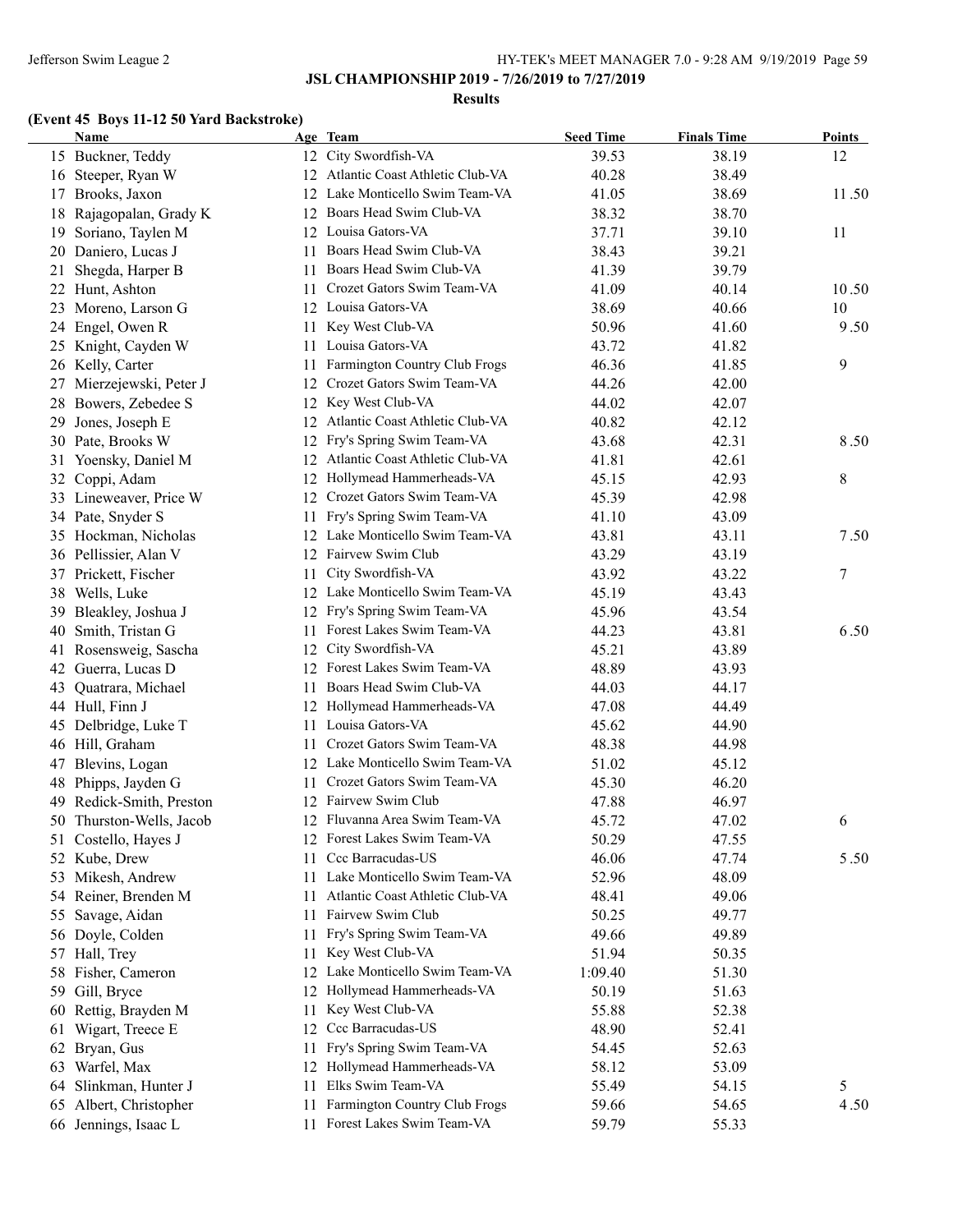### Jefferson Swim League 2 HY-TEK's MEET MANAGER 7.0 - 9:28 AM 9/19/2019 Page 60

### **JSL CHAMPIONSHIP 2019 - 7/26/2019 to 7/27/2019**

#### **Results**

# **(Event 45 Boys 11-12 50 Yard Backstroke)**

| <b>Name</b>                |     | Age Team                        | <b>Seed Time</b> | <b>Finals Time</b> | <b>Points</b> |
|----------------------------|-----|---------------------------------|------------------|--------------------|---------------|
| 67 Mayhew, Landon          | 11  | Fluvanna Area Swim Team-VA      | 58.13            | 57.39              | 4             |
| 68 Park, Joon pyo          | 11. | Hollymead Hammerheads-VA        | 1:06.01          | 59.60              |               |
| 69 Bigler, Micah           |     | 12 City Swordfish-VA            | 1:00.73          | 1:03.22            |               |
| 70 Walding, Jayden         |     | 12 Lake Monticello Swim Team-VA | 1:19.65          | 1:07.37            |               |
| 71 Hurtado, Grayson G      |     | 11 Ccc Barracudas-US            | 1:12.03          | 1:09.71            |               |
| 72 Strevel, Maddex R       |     | Hollymead Hammerheads-VA        | 1:23.98          | 1:32.05            |               |
| 73 Bernard, Bryson M       |     | 12 Louisa Gators-VA             | 1:38.03          | 1:37.66            |               |
| --- Corradino, Nathaniel J |     | 12 Key West Club-VA             | 40.88            | D <sub>O</sub>     |               |
| --- Envall, Spencer T      |     | Boars Head Swim Club-VA         | 49.02            | DQ                 |               |
| --- Davis, Andrew N        |     | 12 Glenmore Country Club-VA     | 38.22            | DQ                 |               |

## **Event 46 Girls 11-12 50 Yard Backstroke**

|    | Name                    |     | Age Team                           | <b>Seed Time</b> | <b>Finals Time</b> | <b>Points</b> |
|----|-------------------------|-----|------------------------------------|------------------|--------------------|---------------|
|    | 1 Kestner, Lee R        |     | 12 Fry's Spring Swim Team-VA       | 31.64            | 30.48              | 19            |
|    | 2 Czirjak, Sara E       |     | 11 Forest Lakes Swim Team-VA       | 33.85            | 32.59              | 18            |
| 3  | Scherer, Anne t         |     | 11 Boars Head Swim Club-VA         | 33.36            | 32.65              | 17.50         |
|    | 4 Blank, Maddie E       |     | 12 Fry's Spring Swim Team-VA       | 35.14            | 33.66              | 17            |
| 5  | Shaps, Katie L          |     | 11 Boars Head Swim Club-VA         | 35.00            | 33.67              | 16.50         |
|    | 6 Moody, Macy           |     | 12 Fairvew Swim Club               | 33.81            | 33.83              | 16            |
| 7  | Zhu, Emily              |     | 11 Atlantic Coast Athletic Club-VA | 34.91            | 34.41              | 15.50         |
| 8  | Phillips, Lily E        | 11  | Crozet Gators Swim Team-VA         | 36.57            | 35.50              | 15            |
| 9  | Britt, Lauren P         |     | 12 Fairvew Swim Club               | 36.23            | 36.04              | 14.50         |
|    | 10 Kelly, Maddie A      |     | 12 Fairvew Swim Club               | 37.75            | 36.10              |               |
|    | 11 Stevens, Kirsten     |     | 12 Crozet Gators Swim Team-VA      | 36.71            | 36.51              | 14            |
|    | 12 Gahlmann, Kylin E    | 11  | Forest Lakes Swim Team-VA          | 38.17            | 36.58              | 13.50         |
|    | 13 Bullard, Kiara       |     | 12 Fry's Spring Swim Team-VA       | 38.66            | 36.71              |               |
|    | 14 Scherer, Hunter      | 11  | Boars Head Swim Club-VA            | 38.04            | 37.20              |               |
|    | 15 Florin, Taylor       | 11  | Farmington Country Club Frogs      | 39.09            | 37.27              | 13            |
|    | 16 Denham, Olivia C     | 11  | Ccc Barracudas-US                  | 36.94            | 37.48              | 12.50         |
|    | 17 Kwon, Suah           |     | 12 Fairvew Swim Club               | 38.86            | 37.83              |               |
|    | 18 Brown, Skylar        |     | 12 City Swordfish-VA               | 37.84            | 38.01              | 12            |
|    | 19 Grossman, Tate A     | 11. | Boars Head Swim Club-VA            | 39.68            | 38.03              |               |
| 20 | Maynard, Riley          |     | 12 Hollymead Hammerheads-VA        | 39.89            | 38.46              | 11.50         |
| 21 | Messinger, Anna         |     | 12 Key West Club-VA                | 40.62            | 38.80              | 11            |
|    | 22 Jordan, Sarah L      |     | 12 Crozet Gators Swim Team-VA      | 39.84            | 39.12              |               |
|    | 23 Smith, Lily H        |     | 12 Crozet Gators Swim Team-VA      | 39.53            | 39.18              |               |
|    | 24 Derrico, Campbell k  | 11  | Boars Head Swim Club-VA            | 42.11            | 39.38              |               |
|    | 25 deGoa, Lia J         |     | 11 Glenmore Country Club-VA        | 40.32            | 39.55              | 10.50         |
|    | 26 Wang, Amy Y          |     | 11 Forest Lakes Swim Team-VA       | 39.05            | 39.94              |               |
|    | 27 Miracle, Audrey C    |     | 12 Crozet Gators Swim Team-VA      | 41.73            | 40.11              |               |
|    | 28 Wise, Latane         | 11  | Farmington Country Club Frogs      | 40.85            | 40.49              | 10            |
| 29 | Jha, Yuthika            |     | 12 Hollymead Hammerheads-VA        | 42.04            | 40.80              | 9.50          |
|    | 30 Hathaway, Margaret J | 12  | Glenmore Country Club-VA           | 41.11            | 40.96              | 9             |
|    | 31 Cook, Elizabeth G    | 11  | Key West Club-VA                   | 41.88            | 40.98              | 8.50          |
|    | 32 Barclay, Sydney M    | 11  | Atlantic Coast Athletic Club-VA    | 42.48            | 41.18              | 8             |
|    | 33 Vincel, Margaret     |     | 12 City Swordfish-VA               | 44.42            | 41.27              | 7.50          |
|    | 34 Colle, Lily          | 11  | Key West Club-VA                   | 39.85            | 41.51              |               |
|    | 35 Bryant, Elizabith    |     | 11 Fluvanna Area Swim Team-VA      | 42.49            | 41.53              | 7             |
|    | 36 Sam, Ellie           |     | 12 Fluvanna Area Swim Team-VA      | 44.53            | 41.82              | 6.50          |
|    | 37 Higgins, Katie       |     | 12 Key West Club-VA                | 40.91            | 42.37              |               |
|    | 38 Pham, Evy            | 11  | Atlantic Coast Athletic Club-VA    | 43.52            | 42.38              |               |
|    | 39 Pearson, Josie S     |     | 12 Louisa Gators-VA                | 43.88            | 42.61              | 6             |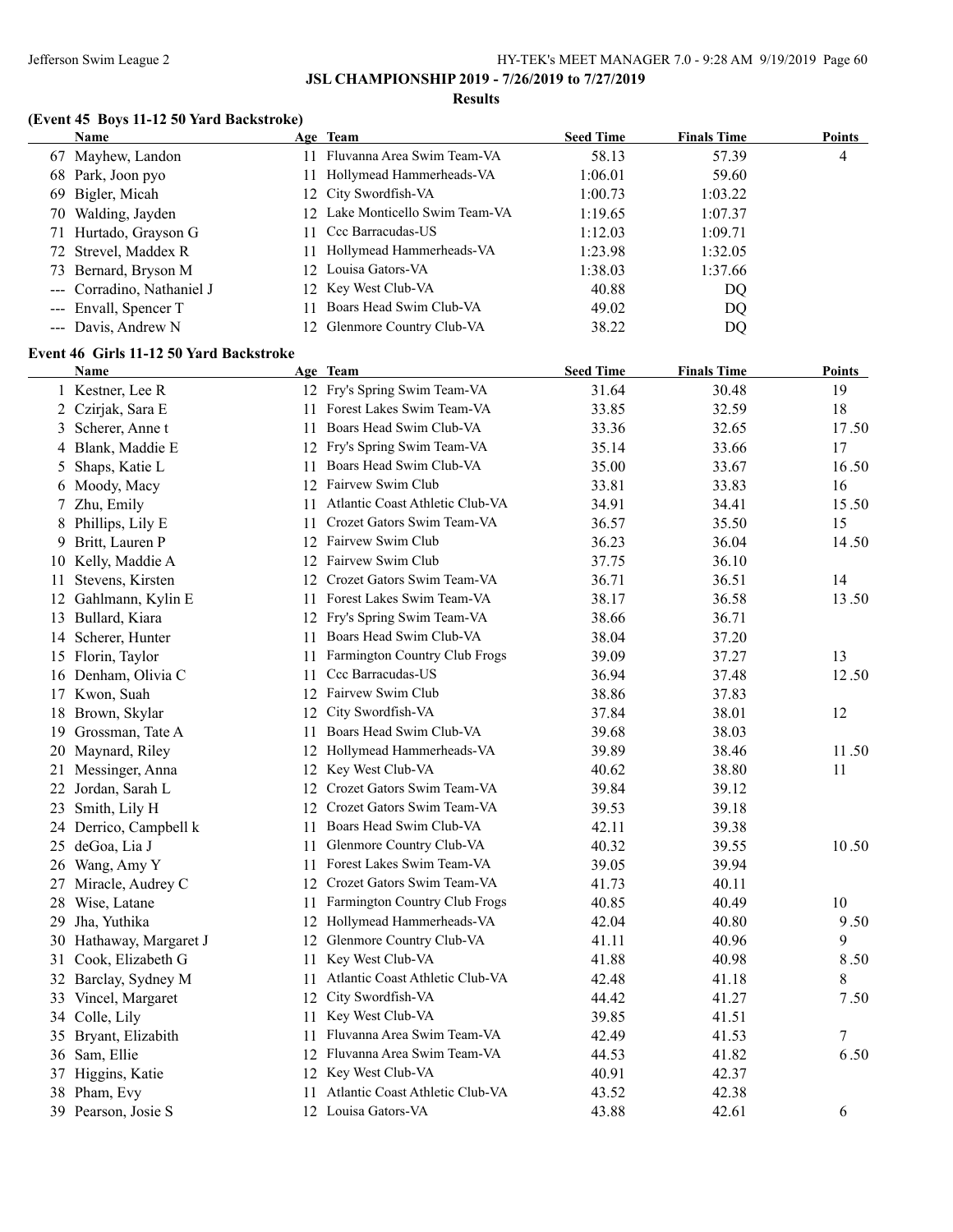#### **Results**

# **(Event 46 Girls 11-12 50 Yard Backstroke)**

|     | Name                   |     | Age Team                           | <b>Seed Time</b> | <b>Finals Time</b> | <b>Points</b> |
|-----|------------------------|-----|------------------------------------|------------------|--------------------|---------------|
|     | 40 Swanson, Annalise   |     | 11 Glenmore Country Club-VA        | 43.03            | 42.94              |               |
|     | 41 Wade, Olivia S      | 12  | Fry's Spring Swim Team-VA          | 42.07            | 43.03              |               |
|     | 42 Booth, Hadley       | 11  | Key West Club-VA                   | 44.66            | 43.26              |               |
|     | 43 Pemberton, Brynne K | 11  | Hollymead Hammerheads-VA           | 40.78            | 43.34              |               |
|     | 44 Wayner, Sophia H    | 11  | Fairvew Swim Club                  | 43.86            | 43.73              |               |
|     | 45 Behm, Allison       | 11  | Key West Club-VA                   | 44.79            | 44.34              |               |
|     | 46 Lischke, Lily R     | 11  | Glenmore Country Club-VA           | 44.68            | 44.41              |               |
|     | 47 Hornsby, Kathryn    | 11  | Hollymead Hammerheads-VA           | 47.80            | 44.57              |               |
|     | 48 Freilich, Anisha m  | 11  | Boars Head Swim Club-VA            | 51.92            | 44.74              |               |
| 49  | Ray, Emma M            | 12  | Greene Hills Gators-VA             | 42.03            | 44.98              | 5.50          |
|     | 50 Harlow, Audrey      | 11  | Lake Monticello Swim Team-VA       | 46.20            | 45.00              | 5             |
| 51  | Stacy, Julia R         | 12  | Atlantic Coast Athletic Club-VA    | 44.74            | 45.12              |               |
| 52  | Sanders, Erin G        | 12  | Fry's Spring Swim Team-VA          | 45.13            | 45.17              |               |
| 53  | Green, Carys           | 11  | Fairvew Swim Club                  | 50.50            | 45.30              |               |
|     | 54 Miller, Sierra R    | 11  | Lake Monticello Swim Team-VA       | 47.41            | 46.01              | 4.50          |
| 55  | Alger, Julia C         | 11. | Crozet Gators Swim Team-VA         | 45.75            | 46.04              |               |
|     | 56 Peper, Quinlyn A    | 11  | Fry's Spring Swim Team-VA          | 47.38            | 46.49              |               |
| 57  | Straley, Nyah J        |     | 12 Louisa Gators-VA                | 45.07            | 47.04              | 4             |
| 58  | Neighbors, Nani J      | 11  | Ccc Barracudas-US                  | 53.07            | 47.12              | 3.50          |
|     | 59 Hiter, Madison B    | 11. | Louisa Gators-VA                   | 46.24            | 47.19              |               |
| 60  | Shanks, Tayah          | 11  | City Swordfish-VA                  | 51.16            | 47.23              |               |
|     | 61 Behrens, Beccah C   |     | 12 Fairvew Swim Club               | 49.32            | 48.26              |               |
|     | 62 Ford, Chloe E       | 11. | Lake Monticello Swim Team-VA       | 51.41            | 48.83              |               |
|     | 63 Austin, Reese       | 11. | City Swordfish-VA                  | 49.66            | 49.06              |               |
|     | 64 Davis, Ayla         |     | 12 Key West Club-VA                | 48.78            | 49.09              |               |
| 65  | Carter, Lily S         |     | 12 Atlantic Coast Athletic Club-VA | 49.50            | 49.73              |               |
|     | 66 Mickley, Haeley A   | 11  | Ccc Barracudas-US                  | 54.89            | 51.18              |               |
| 67  | Rutherford, Allyson M  | 11  | Crozet Gators Swim Team-VA         | 53.41            | 53.08              |               |
| 68  | Elvgren, Sophie        | 11. | Key West Club-VA                   | 53.97            | 53.35              |               |
| 69  | Curry, Jenna           | 11  | Lake Monticello Swim Team-VA       | 56.65            | 54.35              |               |
| 70  | Walker, Michelle       | 11  | Ccc Barracudas-US                  | 51.19            | 55.06              |               |
| 71  | Forloines, Emmy        | 11  | Hollymead Hammerheads-VA           | 57.05            | 55.28              |               |
|     | 72 Morris, Lyla L      | 11  | Greene Hills Gators-VA             | 57.72            | 56.23              | 3             |
|     | 73 Dorta, Julia F      | 12  | City Swordfish-VA                  | 55.63            | 56.43              |               |
|     | 74 Owen, Marly         | 11  | Key West Club-VA                   | 55.35            | 57.37              |               |
|     | 75 Falconer, Ava J     | 11  | Ccc Barracudas-US                  | 1:03.94          | 1:02.17            |               |
|     | 76 Smith, LeAnne A     |     | 12 Louisa Gators-VA                | 55.38            | 1:02.49            |               |
|     | 77 Best, Susan V       | 11  | Lake Monticello Swim Team-VA       | 1:03.37          | 1:04.83            |               |
|     | 78 Hince, Lucia        | 11  | Hollymead Hammerheads-VA           | 1:04.14          | 1:06.31            |               |
| 79  | Adams, Mary E          | 11  | Hollymead Hammerheads-VA           | 1:21.59          | 1:19.33            |               |
| --- | Outland, Lily          | 12  | Elks Swim Team-VA                  | 46.17            | DQ                 |               |
| --- | van Beek, Nellie F     | 12  | Elks Swim Team-VA                  | 43.41            | DQ                 |               |
|     | --- Fontaine, Allie R  | 11  | Crozet Gators Swim Team-VA         | 47.32            | DQ                 |               |
|     |                        |     |                                    |                  |                    |               |

## **Event 47 Boys 13-14 50 Yard Backstroke**

| Name                | Age Team                           | <b>Seed Time</b> | <b>Finals Time</b> | <b>Points</b> |
|---------------------|------------------------------------|------------------|--------------------|---------------|
| 1 Cross, Teddy R    | 14 Hollymead Hammerheads-VA        | 26.68            | 25.08              | 19            |
| 2 Wesson, Carter G  | 14 Fairvew Swim Club               | 27.12            | 26.41              | 18            |
| 3 Garono, Anthony D | 14 Crozet Gators Swim Team-VA      | 28.19            | 26.71              | 17.50         |
| 4 Dofflemyer, Jack  | 13 Fairvew Swim Club               | 29.16            | 27.39              | 17            |
| 5 Vaughn, Elias B   | 13 Boars Head Swim Club-VA         | 31.03            | 29.74              | 16.50         |
| 6 Moriarty, Jack P  | 13 Atlantic Coast Athletic Club-VA | 30.70            | 29.82              | 16            |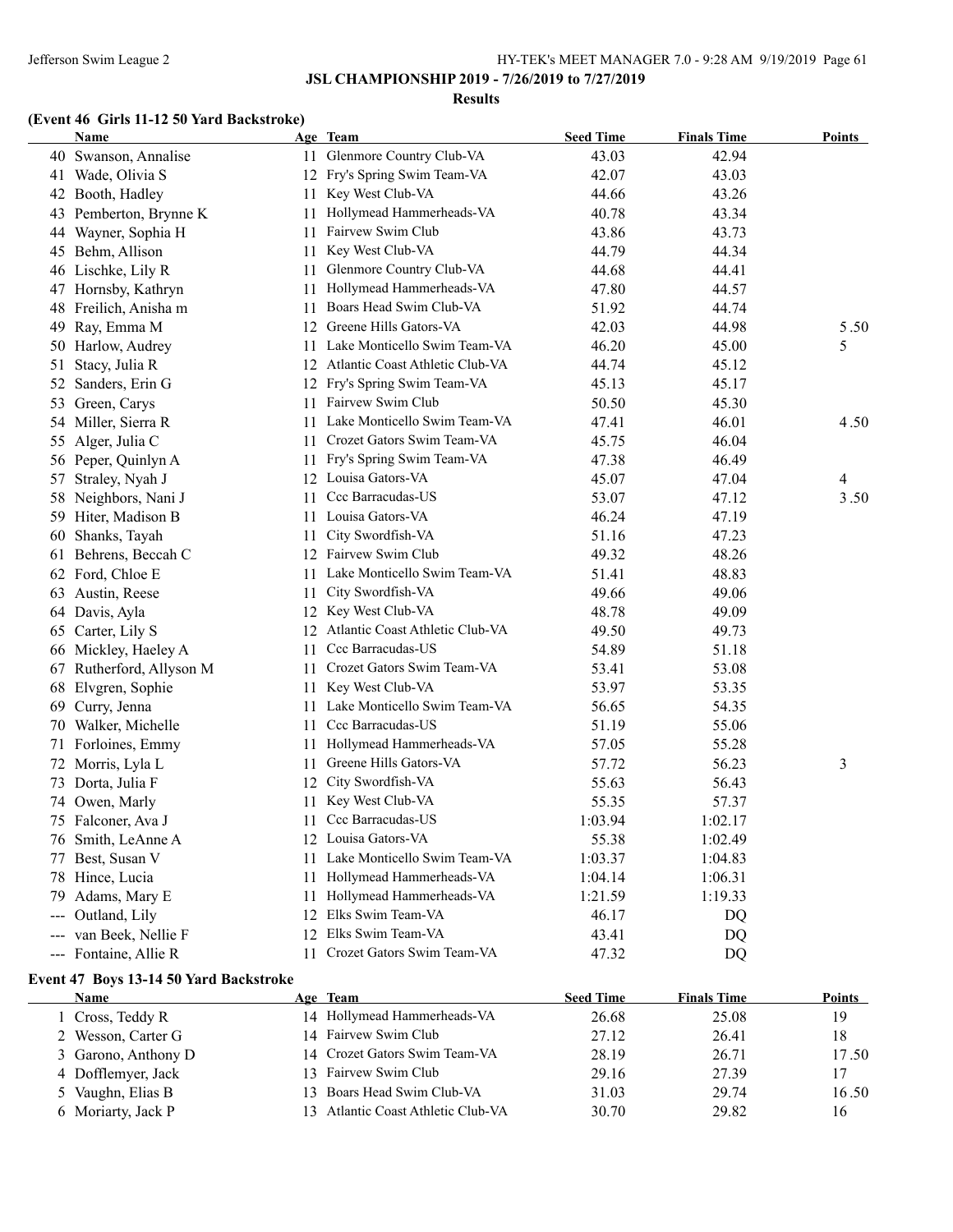### Jefferson Swim League 2 HY-TEK's MEET MANAGER 7.0 - 9:28 AM 9/19/2019 Page 62

**JSL CHAMPIONSHIP 2019 - 7/26/2019 to 7/27/2019**

#### **Results**

# **(Event 47 Boys 13-14 50 Yard Backstroke)**

|                        | Name                   |    | Age Team                        | <b>Seed Time</b> | <b>Finals Time</b> | <b>Points</b> |
|------------------------|------------------------|----|---------------------------------|------------------|--------------------|---------------|
|                        | 7 Addison, Henry G     |    | 14 Crozet Gators Swim Team-VA   | 29.98            | 30.13              | 15.50         |
| 8                      | Chatterson, Nate R     | 13 | Crozet Gators Swim Team-VA      | 32.71            | 30.75              |               |
|                        | 9 Kinsella, Jackson    |    | 14 Fluvanna Area Swim Team-VA   | 31.06            | 30.96              | 15            |
|                        | *10 Hamil, Logan C     | 13 | Fry's Spring Swim Team-VA       | 32.43            | 31.26              | 14.25         |
| $*10$                  | Ragsdale, Quinn S      | 13 | Fry's Spring Swim Team-VA       | 31.35            | 31.26              | 14.25         |
| 12                     | Adams, Theo            | 14 | Fry's Spring Swim Team-VA       | 31.50            | 31.36              |               |
| 13                     | Moore, Gus A           | 13 | Crozet Gators Swim Team-VA      | 32.91            | 32.08              |               |
|                        | 14 Worrall, Alden C    | 14 | Fry's Spring Swim Team-VA       | 33.58            | 32.55              |               |
|                        | 15 Nelson, Daniel      |    | 14 Hollymead Hammerheads-VA     | 33.24            | 33.55              | 13.50         |
|                        | 16 Bunyea, Mason C     | 13 | Greene Hills Gators-VA          | 36.16            | 34.01              | 13            |
| 17                     | Graham, William P      | 14 | Boars Head Swim Club-VA         | 35.14            | 34.12              | 12.50         |
| 18                     | Schnell, Benjamin T    | 13 | Crozet Gators Swim Team-VA      | 36.41            | 34.32              |               |
| 19                     | Wise, Gus A            | 13 | Farmington Country Club Frogs   | 33.61            | 34.64              | 12            |
| 20                     | Farrish, Archer C      |    | 14 Crozet Gators Swim Team-VA   | 35.92            | 34.96              |               |
|                        | 21 Messier, Mitch      |    | 14 Fluvanna Area Swim Team-VA   | 36.56            | 35.00              | 11.50         |
|                        | 22 Fortune, Carter     |    | 14 City Swordfish-VA            | 37.24            | 35.35              | 11            |
| 23                     | Ashcom, Lincoln A      |    | 14 Crozet Gators Swim Team-VA   | 34.32            | 35.67              |               |
|                        | 24 Kerber, Andrew      |    | 14 Key West Club-VA             | 35.47            | 35.71              | 10.50         |
| 25                     | Behm, Matthew          | 13 | Key West Club-VA                | 38.32            | 35.81              | 10            |
| 26                     | Uthlaut, Garrett S     |    | 14 Fairvew Swim Club            | 37.81            | 36.07              |               |
| 27                     | Brubaker, Wyatt W      | 13 | Atlantic Coast Athletic Club-VA | 37.15            | 36.57              | 9.50          |
| 28                     | Goff, Max              | 13 | Greene Hills Gators-VA          | 39.09            | 36.61              | 9             |
| 29                     | Hill, Adam             | 13 | Greene Hills Gators-VA          | 37.95            | 37.52              |               |
| 30                     | Rojas, Maximus         | 13 | Fairvew Swim Club               | 40.14            | 37.58              |               |
| 31                     | Winchel, Seth          | 14 | Key West Club-VA                | 39.84            | 37.89              |               |
| 32                     | Jenkins, Tanner J      | 13 | Louisa Gators-VA                | 38.66            | 38.41              | 8.50          |
| 33                     | Booth, Peyton          | 13 | Key West Club-VA                | 41.30            | 38.54              |               |
| 34                     | Tharp, Trevor S        | 13 | Fairvew Swim Club               | 39.16            | 38.59              |               |
| 35                     | Grierson, Brody        | 13 | Farmington Country Club Frogs   | 39.22            | 39.64              | 8             |
|                        | 36 Owney, Reese        | 13 | Hollymead Hammerheads-VA        | 40.21            | 39.94              |               |
| 37                     | Cunningham, Gavin W    | 13 | Hollymead Hammerheads-VA        | 41.92            | 40.21              |               |
| 38                     | Van Benschoten, Seth E |    | 14 Louisa Gators-VA             | 44.02            | 40.63              | 7.50          |
| 39                     | Slater, Hayden         | 14 | Key West Club-VA                | 43.41            | 40.65              |               |
| 40                     | Johnson, Kysaiah L     | 13 | Louisa Gators-VA                | 43.00            | 41.27              |               |
| 41                     | McLaughlin, Colin P    | 13 | Crozet Gators Swim Team-VA      | 44.68            | 42.45              |               |
| 42                     | Stebbins, Keller G     | 13 | Fry's Spring Swim Team-VA       | 43.47            | 44.10              |               |
|                        | 43 Brow, Wyatt E       |    | 14 Fairvew Swim Club            | 48.03            | 44.82              |               |
| 44                     | Barber, William        | 13 | Key West Club-VA                | 44.10            | 45.30              |               |
| 45                     | Walker, Tyler          | 13 | Ccc Barracudas-US               | 44.56            | 45.61              | 7             |
| 46                     | Austin, Holden         | 14 | City Swordfish-VA               | 49.21            | 46.85              | 6.50          |
| 47                     | Ratliff, Spencer       | 14 | Key West Club-VA                | 45.31            | 46.97              |               |
| 48                     | Keys, Nicholas E       | 14 | Greene Hills Gators-VA          | 51.40            | 50.03              |               |
| 49                     | Jennings, Andrew S     | 13 | Forest Lakes Swim Team-VA       | 53.55            | 50.24              | 6             |
| 50                     | Scott, Caleb G         | 14 | Fry's Spring Swim Team-VA       | 57.66            | 50.81              |               |
| 51                     | Strevel, Zander R      |    | 14 Hollymead Hammerheads-VA     | 53.54            | 51.92              |               |
|                        | 52 Grose, Luke C       | 13 | Louisa Gators-VA                | 54.34            | 53.99              |               |
| $\qquad \qquad \cdots$ | Bridge, Hayden         | 13 | Lake Monticello Swim Team-VA    | 44.14            | DQ                 |               |
| $---$                  | Marshall, Connor A     | 13 | Forest Lakes Swim Team-VA       | 43.86            | DQ                 |               |
| ---                    | Powers, Hank           | 14 | City Swordfish-VA               | 50.27            | DQ                 |               |
|                        | --- Nelson, Maddox     | 13 | Fry's Spring Swim Team-VA       | 47.71            | DQ                 |               |
|                        | --- Gustafson, Cole    |    | 13 Lake Monticello Swim Team-VA | 33.03            | DQ                 |               |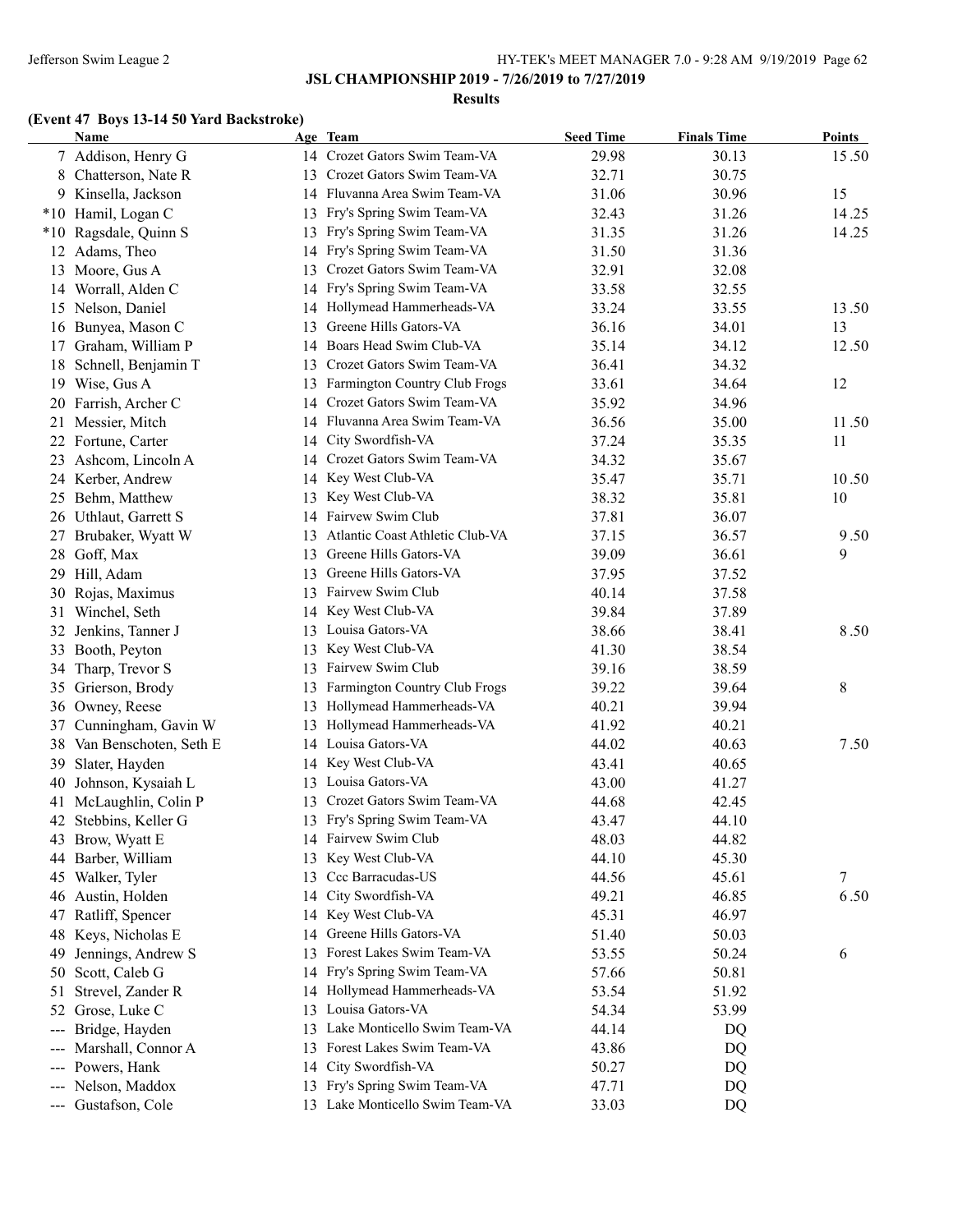### **Results**

### **Event 48 Girls 13-14 50 Yard Backstroke**

|    | <b>Name</b>                 |    | Age Team                           | <b>Seed Time</b> | <b>Finals Time</b> | <b>Points</b> |
|----|-----------------------------|----|------------------------------------|------------------|--------------------|---------------|
|    | 1 Davis, Grey T             |    | 13 Farmington Country Club Frogs   | 28.34            | 27.14              | 19            |
|    | 2 McCardle, Grace h         | 13 | Boars Head Swim Club-VA            | 30.41            | 28.62              | 18            |
|    | 3 Carter, Madisyn G         | 13 | Ccc Barracudas-US                  | 30.50            | 28.95              | 17.50         |
|    | 4 Sikman, Lara              |    | 14 Boars Head Swim Club-VA         | 30.46            | 29.44              | 17            |
|    | 5 Fix, Cayden               | 14 | Hollymead Hammerheads-VA           | 31.72            | 29.94              | 16.50         |
|    | 6 Alms, Melissa N           | 13 | Fairvew Swim Club                  | 30.38            | 30.26              | 16            |
|    | 7 Wang, Amy C               | 14 | Fairvew Swim Club                  | 31.93            | 30.29              | 15.50         |
|    | 8 Paschina, Maria E         | 13 | Fairvew Swim Club                  | 31.36            | 30.47              |               |
| 9  | Steven, Noa G               | 13 | Crozet Gators Swim Team-VA         | 31.61            | 30.82              | 15            |
| 10 | Cave, BG                    |    | 14 Fry's Spring Swim Team-VA       | 31.45            | 30.98              | 14.50         |
|    | 11 Elhart, Courtney R       |    | 14 Fairvew Swim Club               | 31.98            | 31.04              |               |
| 12 | Teweles, Maggie             | 13 | Fairvew Swim Club                  | 33.08            | 31.90              |               |
| 13 | Trader, Marissa Y           | 13 | Forest Lakes Swim Team-VA          | 34.15            | 32.26              | 14            |
| 14 | Jackson, Elizabeth          | 14 | Atlantic Coast Athletic Club-VA    | 33.77            | 32.29              | 13.50         |
|    | 15 Farist, Megan            |    | 14 Lake Monticello Swim Team-VA    | 33.28            | 32.87              | 13            |
|    | 16 Altherr, Vaile K         |    | 13 Atlantic Coast Athletic Club-VA | 34.88            | 33.83              | 12.50         |
|    | 17 Garber, Tori R           |    | 14 Hollymead Hammerheads-VA        | 33.79            | 34.16              | 12            |
|    | *18 Czirjak, Eve M          |    | 14 Forest Lakes Swim Team-VA       | 33.92            | 34.31              | 11.25         |
|    | *18 Reed, Izzy              | 13 | City Swordfish-VA                  | 35.70            | 34.31              | 11.25         |
|    | 20 Ford, Abbie R            |    | 13 Lake Monticello Swim Team-VA    | 35.55            | 34.81              | 10.50         |
| 21 | Dmytriyeva, Lada            | 13 | City Swordfish-VA                  | 34.23            | 35.08              | 10            |
| 22 | Sonen, Isabella C           |    | 14 Crozet Gators Swim Team-VA      | 34.63            | 35.18              | 9.50          |
|    | 23 Ward, Ava                | 13 | City Swordfish-VA                  | 38.62            | 36.42              |               |
| 24 | Shreve, Ashlyn              |    | 14 Lake Monticello Swim Team-VA    | 36.43            | 36.87              |               |
|    | 25 Freeman Ryang, Sohie F   | 13 | Fry's Spring Swim Team-VA          | 38.86            | 37.01              | 9             |
|    | 26 Stemland, Lyndsey A      | 13 | Glenmore Country Club-VA           | 37.84            | 37.10              | 8.50          |
|    | 27 Alimard, Ariana          | 13 | Glenmore Country Club-VA           | 37.98            | 37.47              | 8             |
|    | 28 Rome, Sammy G            | 13 | Boars Head Swim Club-VA            | 38.04            | 37.65              |               |
|    | 29 Robinson, Anne Charlotte |    | 14 Lake Monticello Swim Team-VA    | 36.57            | 37.72              |               |
|    | 30 O'Connell, Birdie M      | 14 | Boars Head Swim Club-VA            | 38.60            | 37.85              |               |
|    | 31 Bambrick, Leah Y         |    | 13 Atlantic Coast Athletic Club-VA | 38.34            | 37.88              |               |
|    | 32 Yowell, Riley M          |    | 14 Lake Monticello Swim Team-VA    | 38.49            | 38.21              |               |
|    | 33 Herrera, Flip A          |    | 14 Atlantic Coast Athletic Club-VA | 36.65            | 38.42              |               |
|    | 34 Pohl, Anna               | 13 | City Swordfish-VA                  | 38.94            | 38.66              |               |
|    | 35 O'Dea, Bridget           |    | 14 Farmington Country Club Frogs   | 38.77            | 38.76              | 7.50          |
|    | 36 Rea, Brenna              |    | 13 Lake Monticello Swim Team-VA    | 40.90            | 39.03              |               |
|    | 37 Maynard, Kaley           |    | 13 Hollymead Hammerheads-VA        | 41.53            | 39.15              |               |
|    | 38 Bonham, Reese E          | 13 | Forest Lakes Swim Team-VA          | 39.97            | 40.07              |               |
| 39 | Lynn, Maggie R              | 13 | Forest Lakes Swim Team-VA          | 40.48            | 40.19              |               |
| 40 | Crawford, Shelby            | 13 | Fluvanna Area Swim Team-VA         | 38.65            | 40.30              | 7             |
|    | 41 Rechkemmer, Sarah G      | 13 | Ccc Barracudas-US                  | 41.60            | 40.97              | 6.50          |
| 42 | Craig, Zara F               | 13 | Fry's Spring Swim Team-VA          | NT               | 41.63              |               |
| 43 | Alvarez, Jordan S           | 13 | Greene Hills Gators-VA             | 44.02            | 41.74              | 6             |
| 44 | Kalagher, Kayleigh          | 14 | Glenmore Country Club-VA           | 39.22            | 41.92              |               |
|    | 45 Ramsey, Ella S           | 13 | Fry's Spring Swim Team-VA          | 40.77            | 42.16              |               |
|    | 46 Pleso, Logan             | 13 | Fairvew Swim Club                  | 43.33            | 42.17              |               |
| 47 | Collier, Lexi               | 13 | Fluvanna Area Swim Team-VA         | 41.53            | 42.31              | 5.50          |
|    | 48 Ham, Katherine O         |    | 14 Key West Club-VA                | 43.41            | 42.67              | 5             |
| 49 | Shaw, Shannon K             |    | 13 Louisa Gators-VA                | 41.28            | 42.70              | 4.50          |
|    | 50 Rude, Anna L             | 13 | Fry's Spring Swim Team-VA          | 40.81            | 44.51              |               |
|    | 51 Grimes, Victoria S       |    | 13 Forest Lakes Swim Team-VA       | 47.14            | 45.65              |               |
|    |                             |    |                                    |                  |                    |               |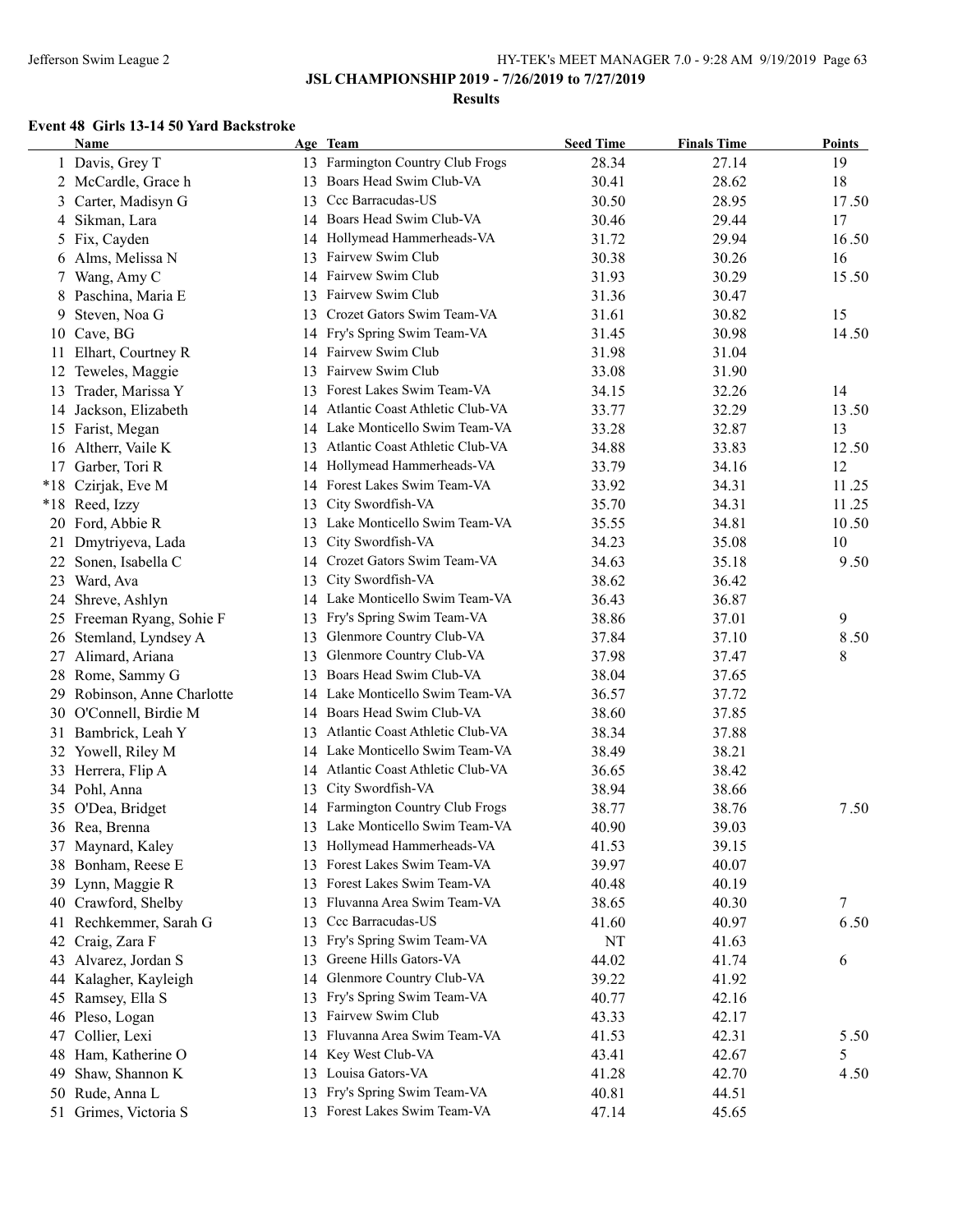### **Results**

# **(Event 48 Girls 13-14 50 Yard Backstroke)**

|    | Name                                                  |     | Age Team                                                  | <b>Seed Time</b> | <b>Finals Time</b> | <b>Points</b> |
|----|-------------------------------------------------------|-----|-----------------------------------------------------------|------------------|--------------------|---------------|
|    | 52 Waltz, Elizabeth J                                 |     | 13 Ccc Barracudas-US                                      | 44.37            | 45.85              |               |
|    | 53 Hernandez, Laura                                   |     | 14 Fluvanna Area Swim Team-VA                             | NT               | 46.56              |               |
|    | 54 Gresge, Reagan G                                   | 13  | Crozet Gators Swim Team-VA                                | 47.30            | 46.57              |               |
|    | 55 Hobbs, Grace O                                     | 13  | Louisa Gators-VA                                          | 48.59            | 47.29              | 4             |
|    | 56 Spencer, Samara D                                  | 13  | Greene Hills Gators-VA                                    | 50.70            | 48.45              | 3.50          |
|    | 57 Price, Addison A                                   | 14  | Atlantic Coast Athletic Club-VA                           | 54.25            | 49.32              |               |
|    | 58 Eddins, Kendyll                                    | 13  | Greene Hills Gators-VA                                    | 44.82            | 49.83              |               |
|    | 59 Edwards, Corinne C                                 | 13  | Louisa Gators-VA                                          | 52.18            | 50.56              |               |
|    | 60 Ferreira, Larissa B                                | 13  | Greene Hills Gators-VA                                    | 48.46            | 50.92              |               |
|    | 61 Kozella, Kayla                                     | 13  | Lake Monticello Swim Team-VA                              | 53.67            | 54.24              |               |
|    | --- Adams, Megan A                                    |     | 14 Hollymead Hammerheads-VA                               | 38.92            | DQ                 |               |
|    | --- O'Brien, Isla C                                   | 13  | Fry's Spring Swim Team-VA                                 | 54.27            | DQ                 |               |
|    | --- Reuter, Reagan                                    | 14  | Glenmore Country Club-VA                                  | 39.89            | DQ                 |               |
|    | --- Champion, Teresa                                  | 13  | Lake Monticello Swim Team-VA                              | 42.20            | DQ                 |               |
|    |                                                       |     |                                                           |                  |                    |               |
|    | Event 49 Boys 15-18 50 Yard Backstroke<br><b>Name</b> |     | Age Team                                                  | <b>Seed Time</b> | <b>Finals Time</b> | <b>Points</b> |
|    | 1 Davis, Walker A                                     |     | 16 Farmington Country Club Frogs                          | 25.05            | 23.28              | 19            |
|    |                                                       |     | 17 Boars Head Swim Club-VA                                | 24.39            | 24.01              | 18            |
|    | 2 Hargrove, Noah A                                    |     | 15 Farmington Country Club Frogs                          |                  |                    |               |
|    | 3 Wray, Peyton R                                      |     | 16 Lake Monticello Swim Team-VA                           | 26.35            | 25.30              | 17.50<br>17   |
| 4  | Strickland, Hunter                                    |     |                                                           | 26.80            | 25.42              |               |
| 5  | Hornsby, John S                                       |     | 18 Hollymead Hammerheads-VA<br>Crozet Gators Swim Team-VA | 27.95            | 25.46              | 16.50         |
| 6  | Johnson, Noah                                         | 15  | 16 Lake Monticello Swim Team-VA                           | 26.77            | 25.72              | 16            |
| 7  | Smith, Nathaniel                                      |     | 16 Fairvew Swim Club                                      | 27.59            | 25.82              | 15.50         |
| 8  | Hochrein, Noah A                                      |     |                                                           | 27.20            | 25.99              | 15            |
| 9. | Butler, Charlie D                                     | 17  | Forest Lakes Swim Team-VA                                 | 28.30            | 26.08              | 14.50         |
|    | 10 Holzwarth, Andrew                                  | 17  | Boars Head Swim Club-VA                                   | 27.14            | 26.41              | 14            |
| 11 | Eddy, Bracken T                                       | 18  | Fairvew Swim Club                                         | 27.51            | 27.24              | 13.50         |
| 12 | Brubaker, Zeke C                                      | 15  | Atlantic Coast Athletic Club-VA                           | 28.23            | 27.54              | 13            |
| 13 | Cypser, Eric M                                        | 18  | Hollymead Hammerheads-VA                                  | 28.91            | 27.87              | 12.50         |
|    | 14 Giuliano-Dunn, Liam j                              | 17  | Boars Head Swim Club-VA                                   | 29.16            | 27.91              |               |
|    | 15 Greenhoe, Harrison                                 |     | 15 Fry's Spring Swim Team-VA                              | 29.54            | 28.18              | 12            |
|    | 16 Peritz, William G                                  | 17  | Boars Head Swim Club-VA                                   | 30.68            | 28.54              |               |
|    | 17 Bickers, Sam D                                     | 17  | Glenmore Country Club-VA                                  | 29.72            | 28.78              | 11.50         |
|    | 18 Fairbanks, Austin                                  |     | 15 Lake Monticello Swim Team-VA                           | 30.18            | 28.82              |               |
|    | 19 Hartman, Dyllan J                                  |     | 15 Louisa Gators-VA                                       | 30.32            | 29.40              | 11            |
|    | 20 Reiner, Nathaniel J                                |     | 15 Atlantic Coast Athletic Club-VA                        | 28.06            | 29.50              | 10.50         |
|    | 21 Kwon, Maxwell                                      |     | 16 Hollymead Hammerheads-VA                               | 29.77            | 29.64              |               |
|    | 22 Hodge, Zakk B                                      | 17  | Atlantic Coast Athletic Club-VA                           | 30.85            | 29.82              |               |
|    | 23 Laughon-Worrell, Quinton                           | 15  | City Swordfish-VA                                         | 30.13            | 30.03              | 10            |
|    | 24 Lambert, William A                                 | 18  | Boars Head Swim Club-VA                                   | 31.97            | 30.20              |               |
|    | 25 Coppi, David                                       | 18  | Hollymead Hammerheads-VA                                  | 31.73            | 30.36              |               |
|    | 26 Bouch, Levi                                        | 16  | Key West Club-VA                                          | 30.81            | 30.71              | 9.50          |
|    | 27 Gresge, Gibbs N                                    | 16  | Crozet Gators Swim Team-VA                                | 30.83            | 30.80              | 9             |
|    | 28 Kunkel, Ben R                                      | 18  | Crozet Gators Swim Team-VA                                | 33.64            | 31.43              |               |
|    | 29 Lange, Charlie                                     | 18. | Key West Club-VA                                          | 32.01            | 31.44              | 8.50          |
|    | 30 Oakey, Teddy S                                     |     | 15 Farmington Country Club Frogs                          | 30.35            | 31.77              |               |
|    | 31 O'Dea, Brian                                       |     | 16 Farmington Country Club Frogs                          | 33.06            | 32.10              |               |
|    | 32 Delbridge, Rett T                                  |     | 15 Louisa Gators-VA                                       | 32.59            | 33.41              | 8             |
|    | 33 Wildermann, Jacob P                                |     | 15 Fry's Spring Swim Team-VA                              | 35.93            | 33.88              | 7.50          |
|    | 34 Spencer, Logan D                                   |     | 16 Greene Hills Gators-VA                                 | 33.41            | 33.94              | 7             |
|    | 35 McCulloch, Andy P                                  |     | 15 Boars Head Swim Club-VA                                | 34.12            | 34.50              |               |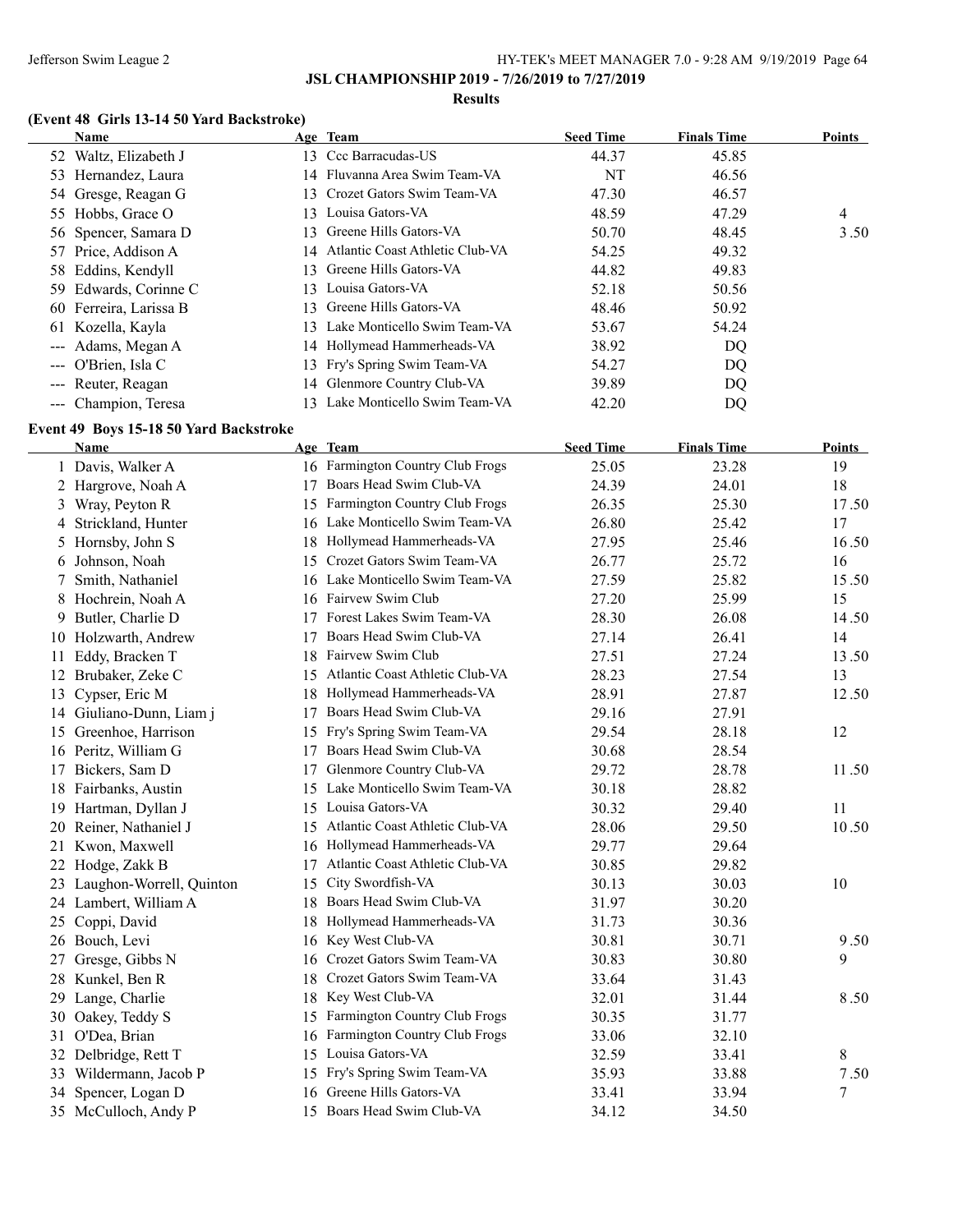#### **Results**

# **(Event 49 Boys 15-18 50 Yard Backstroke)**

| <b>Name</b>               | Age Team                        | <b>Seed Time</b> | <b>Finals Time</b> | Points |
|---------------------------|---------------------------------|------------------|--------------------|--------|
| 36 Shiflett, Wyatt        | Greene Hills Gators-VA          | 35.24            | 34.62              | 6.50   |
| 37 Bunyea, Will M         | 15 Greene Hills Gators-VA       | 37.36            | 36.50              |        |
| 38 Crusse, Barrett L      | 16 Fry's Spring Swim Team-VA    | 37.98            | 36.81              |        |
| 39 Smith, William         | 15 Forest Lakes Swim Team-VA    | 36.27            | 37.42              | 6      |
| 40 Sam, Joseph            | 15 Fluvanna Area Swim Team-VA   | 42.51            | 38.67              | 5.50   |
| 41 George, Preston R      | 15 Louisa Gators-VA             | 42.87            | 41.99              |        |
| 42 Van Benschoten, Chet G | 17 Louisa Gators-VA             | 42.94            | 42.09              |        |
| 43 James, Isaac           | 15 Fairvew Swim Club            | 39.58            | 47.36              |        |
| --- Corrigan, Addison B   | 16 Hollymead Hammerheads-VA     | 41.80            | DQ                 |        |
| --- Nardone, Gabe         | 16 Lake Monticello Swim Team-VA | 34.09            | DQ                 |        |
| --- Tessier, Christian    | 16 City Swordfish-VA            | 36.26            | DQ                 |        |

## **Event 50 Girls 15-18 50 Yard Backstroke**

|    | <b>Name</b>           |    | Age Team                           | <b>Seed Time</b> | <b>Finals Time</b> | <b>Points</b> |
|----|-----------------------|----|------------------------------------|------------------|--------------------|---------------|
|    | 1 Bradley, Izzy       |    | 15 City Swordfish-VA               | 27.56            | 26.39              | 19            |
|    | 2 Vanyo, Athena A     |    | 15 Atlantic Coast Athletic Club-VA | 28.23            | 26.75              | 18            |
| 3  | Jumper, Kayleigh m    | 18 | Boars Head Swim Club-VA            | 29.11            | 27.73              | 17.50         |
|    | 4 Addison, Libby N    |    | 15 Crozet Gators Swim Team-VA      | 29.19            | 28.25              | 17            |
| 5  | Moody, Claire         |    | 16 Fairvew Swim Club               | 29.33            | 28.82              | 16.50         |
| 6  | Brown, Hannah N       |    | 18 Crozet Gators Swim Team-VA      | 31.11            | 29.01              | 16            |
|    | 7 Woodworth, Emmaline |    | 17 Farmington Country Club Frogs   | 30.18            | 29.63              | 15.50         |
| 8  | Dofflemyer, Ella      |    | 15 Fairvew Swim Club               | 31.14            | 29.75              | 15            |
| 9  | Walin, Meghan         | 18 | Glenmore Country Club-VA           | 31.50            | 30.18              | 14.50         |
|    | 10 DiFazio, Emma      | 17 | Fluvanna Area Swim Team-VA         | 31.41            | 30.32              | 14            |
| 11 | Kashatus, Audrey E    |    | 16 Fairvew Swim Club               | 31.39            | 30.41              |               |
| 12 | Ragsdale, Audrey J    |    | 15 Fry's Spring Swim Team-VA       | 33.03            | 30.43              | 13.50         |
|    | 13 DeGuzman, Zoe B    |    | 15 Atlantic Coast Athletic Club-VA | 31.56            | 30.54              | 13            |
|    | 14 Stilley, Blair E   |    | 16 Forest Lakes Swim Team-VA       | 32.26            | 30.64              | 12.50         |
|    | 15 Murray, Rachel M   |    | 15 Fairvew Swim Club               | 31.95            | 30.72              |               |
|    | 16 Sheehan, Darrah E  |    | 15 Boars Head Swim Club-VA         | 32.43            | 30.88              | 12            |
|    | 17 O'Connell, Clare B |    | 17 Boars Head Swim Club-VA         | 33.61            | 31.01              |               |
| 18 | Beaumont, Elke A      |    | 15 Crozet Gators Swim Team-VA      | 32.43            | 31.06              |               |
|    | 19 Lounsbury, Allyson |    | 15 Lake Monticello Swim Team-VA    | 32.23            | 31.11              | 11.50         |
| 20 | Jordan, Katie G       |    | 15 Crozet Gators Swim Team-VA      | 33.00            | 31.49              |               |
|    | 21 Rude, Claire N     | 15 | Fry's Spring Swim Team-VA          | 31.64            | 31.51              | 11            |
| 22 | Smith, Virginia e     | 15 | Boars Head Swim Club-VA            | 32.77            | 31.54              |               |
| 23 | Goldstein, Maya L     | 18 | Boars Head Swim Club-VA            | 32.96            | 31.99              |               |
| 24 | Strickland, Olivia    | 18 | Lake Monticello Swim Team-VA       | 33.48            | 32.22              | 10.50         |
|    | 25 Hynes, Kate E      | 16 | Hollymead Hammerheads-VA           | 32.83            | 32.36              | 10            |
|    | 26 Hill, Rachel       | 15 | Greene Hills Gators-VA             | 33.90            | 32.45              | 9.50          |
|    | 27 Buddington, Julia  | 17 | City Swordfish-VA                  | 33.40            | 33.20              | 9             |
| 28 | Nguyen, Caitlin       |    | 16 Atlantic Coast Athletic Club-VA | 33.11            | 33.46              |               |
| 29 | Johnston, Emma T      | 15 | Boars Head Swim Club-VA            | 35.68            | 33.49              |               |
| 30 | Young, Erin L         | 17 | Glenmore Country Club-VA           | 34.06            | 33.79              | 8.50          |
|    | 31 Young, Kelly E     |    | 16 Hollymead Hammerheads-VA        | 35.20            | 34.57              | 8             |
|    | 32 Lockard, Emma R    | 17 | Atlantic Coast Athletic Club-VA    | 35.40            | 34.84              |               |
|    | 33 Greene, Mallory    |    | 15 Farmington Country Club Frogs   | 38.19            | 35.47              | 7.50          |
|    | 34 Whittaker, Stella  | 15 | Hollymead Hammerheads-VA           | 36.51            | 35.49              |               |
|    | 35 Long, Karina M     |    | 16 Boars Head Swim Club-VA         | 36.86            | 35.65              |               |
|    | 36 Buckner, Izzy      | 15 | City Swordfish-VA                  | 37.08            | 35.95              |               |
| 37 | Hagan, Joey           | 15 | Fluvanna Area Swim Team-VA         | 36.49            | 36.14              | 7             |
|    | 38 Simeone, Lillian   |    | 16 Key West Club-VA                | 36.53            | 36.19              | 6.50          |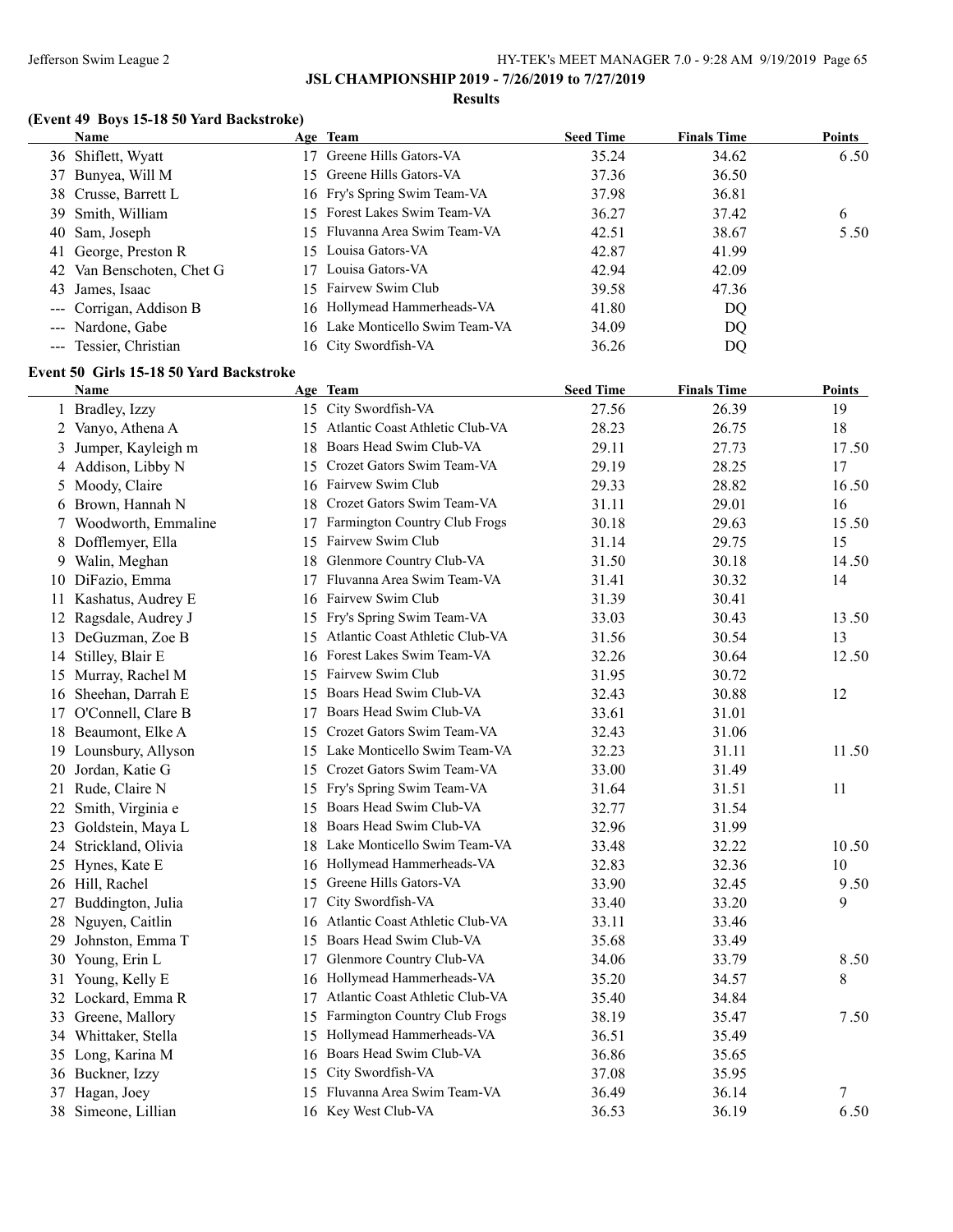#### **Results**

## **(Event 50 Girls 15-18 50 Yard Backstroke)**

|                        | <b>Name</b>             |    | Age Team                        | <b>Seed Time</b> | <b>Finals Time</b> | Points |
|------------------------|-------------------------|----|---------------------------------|------------------|--------------------|--------|
| 39                     | Schock, Eliza P         | 17 | Fry's Spring Swim Team-VA       | 39.67            | 37.09              |        |
| 40                     | Vernon, Emma            | 16 | Lake Monticello Swim Team-VA    | 38.14            | 37.36              |        |
| 41                     | Drumheller, Macy A      | 16 | Key West Club-VA                | 39.36            | 37.49              | 6      |
| 42                     | Yoder, Ella             | 17 | City Swordfish-VA               | 36.26            | 37.86              |        |
| 43                     | Baumann, Ella R         | 15 | Key West Club-VA                | 37.05            | 38.10              |        |
| 44                     | Huffmyer, Jenna E       | 16 | Crozet Gators Swim Team-VA      | 39.86            | 38.15              |        |
| 45                     | Leach, Sarah B          | 16 | Forest Lakes Swim Team-VA       | 38.57            | 38.28              | 5.50   |
| 46                     | Nocco, Mia M            | 15 | Louisa Gators-VA                | 38.49            | 38.36              | 5      |
| 47                     | Newman, Frances         | 17 | City Swordfish-VA               | 38.29            | 38.81              |        |
| 48                     | Brow, Annie             | 17 | Fairvew Swim Club               | 39.86            | 39.20              |        |
| 49                     | Laughon-Worrell, Althea | 18 | City Swordfish-VA               | 40.95            | 39.94              |        |
| 50                     | Lyster, Andrea D        | 15 | Farmington Country Club Frogs   | 41.16            | 39.95              |        |
| 51                     | Dugger, Kayleigh R      | 15 | Ccc Barracudas-US               | 44.06            | 40.06              | 4.50   |
| 52                     | Inlow, Clare W          | 16 | Fry's Spring Swim Team-VA       | 41.87            | 40.10              |        |
| $*53$                  | Snow, Heather M         | 18 | Atlantic Coast Athletic Club-VA | 46.05            | 40.55              |        |
| *53                    | Dorta, Manuela          | 16 | City Swordfish-VA               | 39.07            | 40.55              |        |
| 55                     | Durrer, Sarah M         | 15 | Fairvew Swim Club               | 41.61            | 41.13              |        |
| 56                     | Knight, Kellie S        | 16 | Elks Swim Team-VA               | 47.99            | 42.23              | 4      |
| 57                     | Lilly, Morgan M         | 15 | Elks Swim Team-VA               | 43.41            | 43.47              | 3.50   |
| 58                     | Ortega, Cora            | 15 | Crozet Gators Swim Team-VA      | 45.07            | 43.84              |        |
| 59                     | Harpine, Caylie A       | 17 | Ccc Barracudas-US               | 48.40            | 48.34              | 3      |
| 60                     | Navarro, Amy            | 15 | Fluvanna Area Swim Team-VA      | 57.15            | 49.01              |        |
| 61                     | Grose, Mary Ashton A    | 15 | Louisa Gators-VA                | 48.54            | 49.39              | 2.50   |
| $\qquad \qquad \cdots$ | Munro, Claire           | 17 | Fry's Spring Swim Team-VA       | 45.30            | DQ                 |        |
| $\qquad \qquad -$      | Davis, Kyla             | 15 | Key West Club-VA                | 45.11            | DQ                 |        |
|                        | Wildermann, Claire R    | 15 | Fry's Spring Swim Team-VA       | 34.95            | DQ                 |        |
|                        | --- Adams, Rebekah R    | 16 | Hollymead Hammerheads-VA        | 37.61            | DQ                 |        |

## **Event 51 Boys 8 & Under 25 Yard Butterfly**

|    | Name                |    | Age Team                             | <b>Seed Time</b> | <b>Finals Time</b> | <b>Points</b> |
|----|---------------------|----|--------------------------------------|------------------|--------------------|---------------|
|    | Wenert, Luke J      |    | Forest Lakes Swim Team-VA            | 17.51            | 16.52              | 19            |
|    | 2 Easton, Walker C  | 8  | Atlantic Coast Athletic Club-VA      | 16.64            | 16.53              | 18            |
|    | 3 Roberts, David    |    | Fairvew Swim Club                    | 17.37            | 16.55              | 17.50         |
|    | 4 Rutherford, Eli J | 8  | Boars Head Swim Club-VA              | 16.95            | 16.60              | 17            |
|    | 5 Hunt, Bowen       | 8. | Crozet Gators Swim Team-VA           | 17.88            | 17.38              | 16.50         |
|    | 6 Bouch, Thomas J   | 8. | Key West Club-VA                     | 17.91            | 18.95              | 16            |
|    | 7 Rockwell, Tommy D |    | Crozet Gators Swim Team-VA           | 20.14            | 19.02              | 15.50         |
|    | *8 Moore, Henry     | 8. | City Swordfish-VA                    | 20.89            | 19.19              | 14.50         |
| *8 | Hansen, Alex R      |    | Atlantic Coast Athletic Club-VA      | 19.55            | 19.19              | 15            |
| 10 | Uthlaut, Colin H    | 8. | Fairvew Swim Club                    | 22.02            | 19.82              | 14            |
| 11 | Byrne, Jack K       |    | Glenmore Country Club-VA             | 20.15            | 19.87              | 13.50         |
| 12 | Killian, Matthew    | 6  | Fairvew Swim Club                    | 22.17            | 20.37              |               |
| 13 | Ostlund, Braden     |    | Hollymead Hammerheads-VA             | 23.14            | 21.12              | 12.50         |
| 14 | Jung, Jake          |    | Hollymead Hammerheads-VA             | 19.43            | 21.21              | 13            |
| 15 | Friesen, Max        | 8  | <b>Farmington Country Club Frogs</b> | 21.70            | 21.31              | 12            |
| 16 | Betsworth, Cam M    | 8. | Glenmore Country Club-VA             | 22.34            | 21.46              | 11.50         |
| 17 | Jamison, Bodie c    |    | Boars Head Swim Club-VA              | 19.98            | 21.70              | 11            |
| 18 | McCall, Cade M      |    | Boars Head Swim Club-VA              | 24.22            | 22.42              |               |
| 19 | Luck, Braden M      | 8  | Fry's Spring Swim Team-VA            | 22.82            | 22.50              | 10.50         |
| 20 | Austin, Woods       |    | City Swordfish-VA                    | 24.86            | 22.80              | 10            |
|    | 21 Perrone, Luca    |    | <b>Farmington Country Club Frogs</b> | 25.31            | 23.09              | 9.50          |
|    | 22 Kerrigan, John R |    | Atlantic Coast Athletic Club-VA      | 24.63            | 23.84              |               |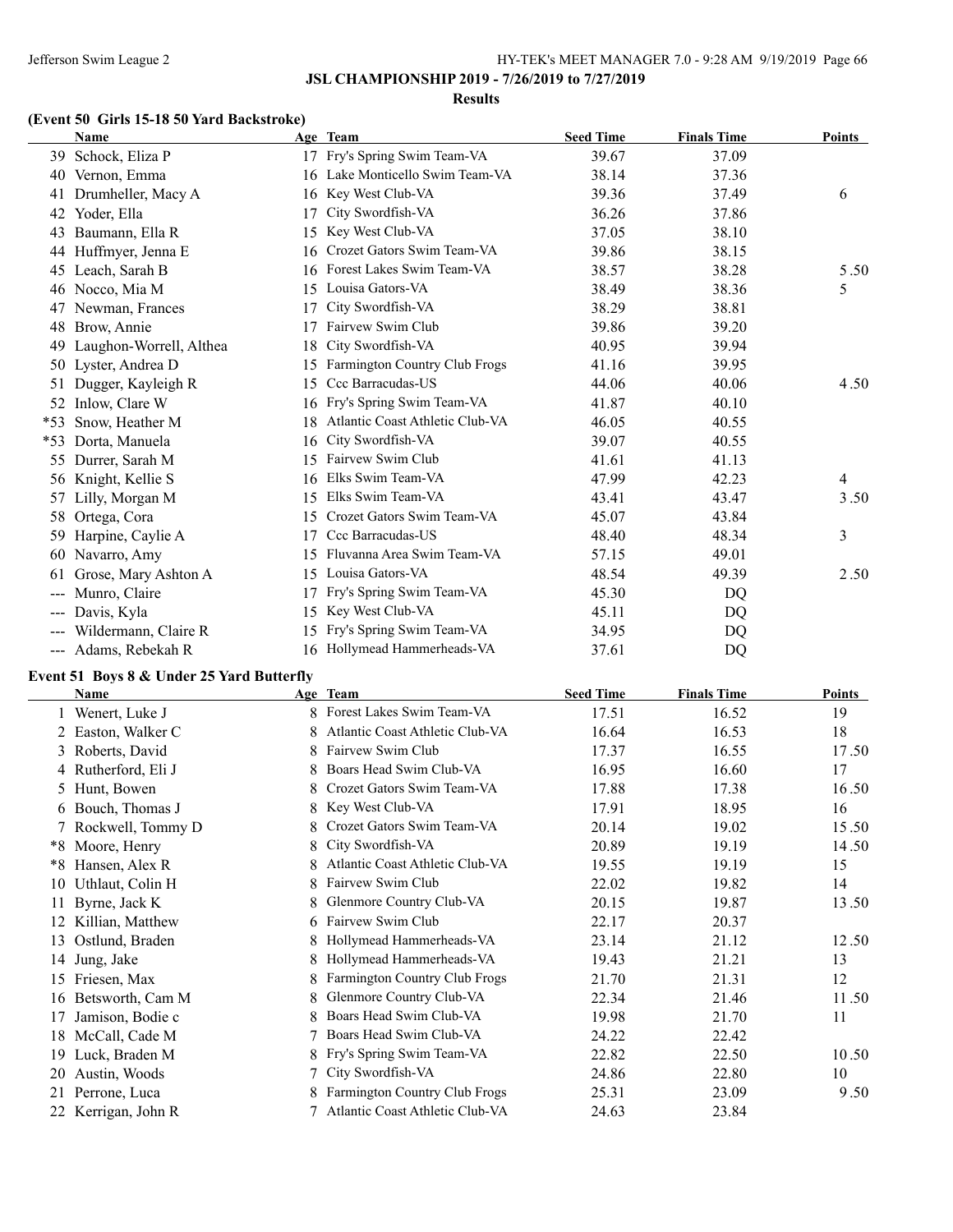#### **Results**

# **(Event 51 Boys 8 & Under 25 Yard Butterfly)**

|       | Name                  |   | Age Team                        | <b>Seed Time</b> | <b>Finals Time</b> | <b>Points</b> |
|-------|-----------------------|---|---------------------------------|------------------|--------------------|---------------|
|       | 23 Beuttenmuller, Sam |   | 7 City Swordfish-VA             | 24.52            | 24.71              |               |
|       | 24 Earnhardt, Nate L  | 8 | Farmington Country Club Frogs   | 26.37            | 24.72              |               |
|       | 25 Rapp, Corban H     | 7 | Fry's Spring Swim Team-VA       | 28.35            | 25.09              | 9             |
|       | 26 Marshall, Nate     |   | 8 City Swordfish-VA             | 25.77            | 25.19              |               |
|       | 27 Gander, Ryan W     | 7 | Atlantic Coast Athletic Club-VA | 26.58            | 25.39              |               |
|       | 28 Dumene, Ryan D     | 7 | Hollymead Hammerheads-VA        | 26.97            | 25.62              |               |
|       | 29 Statuta, Thomas    | 7 | Farmington Country Club Frogs   | 26.04            | 25.85              |               |
|       | 30 Groff, Derrick     | 7 | City Swordfish-VA               | 29.25            | 25.91              |               |
|       | 31 McGinn, Mason P    | 7 | Crozet Gators Swim Team-VA      | 35.28            | 26.45              |               |
|       | 32 Blevins, Matthew   |   | Lake Monticello Swim Team-VA    | 33.50            | 26.48              | 8.50          |
|       | 33 Henry, Finn P      | 8 | Fairvew Swim Club               | 26.07            | 26.62              |               |
|       | 34 Huffman, Will S    | 7 | Fairvew Swim Club               | 26.97            | 26.71              |               |
|       | 35 Envall, Parker H   | 8 | Boars Head Swim Club-VA         | 27.36            | 26.82              |               |
|       | 36 Jones, Colin H     | 8 | Forest Lakes Swim Team-VA       | 31.11            | 27.32              | 8             |
|       | 37 Lavery, Malcolm    | 6 | City Swordfish-VA               | 27.53            | 28.47              |               |
|       | 38 Michael, Ethan R   | 8 | Louisa Gators-VA                | 28.74            | 28.48              | 7.50          |
| 39    | Turpin, Maxwell       | 8 | Key West Club-VA                | 27.31            | 28.69              | 7             |
| 40    | Johnston, Cole S      | 8 | Fry's Spring Swim Team-VA       | 25.25            | 28.85              |               |
| 41    | Smith, Crosby D       |   | Crozet Gators Swim Team-VA      | 32.43            | 30.15              |               |
|       | 42 Lawson, Harrison P | 6 | Atlantic Coast Athletic Club-VA | 28.51            | 30.31              |               |
|       | 43 Kashindi, Bertin   |   | Fry's Spring Swim Team-VA       | 32.19            | 31.53              |               |
|       | 44 Kilfoil, Andy      |   | Farmington Country Club Frogs   | NT               | 32.29              |               |
|       | 45 Forrest, Logan     |   | Fairvew Swim Club               | 34.21            | 32.49              |               |
|       | 46 Ball, Rowan        |   | Fry's Spring Swim Team-VA       | 31.76            | 34.81              |               |
|       | 47 Felini, Garin J    |   | Forest Lakes Swim Team-VA       | 40.40            | 35.90              |               |
|       | 48 Noland, Walker     | 8 | Farmington Country Club Frogs   | 32.68            | 39.67              |               |
|       | 49 Wood, Connor J     | 6 | Atlantic Coast Athletic Club-VA | 42.64            | 43.31              |               |
| 50    | England, Jonah        |   | 6 Fluvanna Area Swim Team-VA    | NT               | 1:03.29            | 6.50          |
|       | Mayhew, Weston        |   | Fluvanna Area Swim Team-VA      | 49.05            | DQ                 |               |
| $---$ | Williams, Reed        | 7 | Fluvanna Area Swim Team-VA      | 29.37            | DQ                 |               |
|       | Dumene, Daniel R      |   | Hollymead Hammerheads-VA        | 22.54            | DQ                 |               |
|       | --- Fuller, Ryan P    | 7 | Atlantic Coast Athletic Club-VA | 29.33            | DQ                 |               |
| ---   | Shelley, Soren X      | 8 | Greene Hills Gators-VA          | 30.53            | DQ                 |               |
|       | Rankin, William M     |   | Forest Lakes Swim Team-VA       | 35.36            | DQ                 |               |
|       | --- Rochester, Levi C | 7 | Lake Monticello Swim Team-VA    | 23.93            | DQ                 |               |
|       | --- Finot, Gabin A    |   | Boars Head Swim Club-VA         | 26.06            | DQ                 |               |
|       | --- Thompson, Isaac J | 7 | Atlantic Coast Athletic Club-VA | 38.23            | DQ                 |               |

## **Event 52 Girls 8 & Under 25 Yard Butterfly**

| <b>Name</b>            | Age Team                          | <b>Seed Time</b> | <b>Finals Time</b> | <b>Points</b> |
|------------------------|-----------------------------------|------------------|--------------------|---------------|
| 1 Killian, Margaret E  | 8 Fairvew Swim Club               | 16.81            | 16.45              | 19            |
| 2 Carter, Dilyn R      | 8 Crozet Gators Swim Team-VA      | 16.61            | 16.76              | 18            |
| 3 Hitt, Lulu F         | 8 Boars Head Swim Club-VA         | 18.81            | 17.08              | 17.50         |
| 4 Phillips, Willow N   | 8 Crozet Gators Swim Team-VA      | 17.94            | 17.39              | 17            |
| 5 Heilman, Katherine A | 8 Crozet Gators Swim Team-VA      | 17.34            | 17.51              |               |
| 6 Vanyo, Vivian R      | 6 Atlantic Coast Athletic Club-VA | 18.72            | 18.20              | 16.50         |
| 7 Strassheim, Clare E  | 8 Glenmore Country Club-VA        | 18.78            | 18.52              | 16            |
| 8 King, Sedona N       | 8 Forest Lakes Swim Team-VA       | 19.74            | 18.80              | 15.50         |
| 9 Caruso, Abby         | 8 Fluvanna Area Swim Team-VA      | 18.47            | 18.93              | 15            |
| 10 Easton, Mattie F    | 8 Atlantic Coast Athletic Club-VA | 20.83            | 19.16              | 14.50         |
| 11 Denham, Claire J    | 7 Ccc Barracudas-US               | 19.94            | 20.07              | 14            |
| 12 Sturek, Lily S      | 8 Fry's Spring Swim Team-VA       | 19.29            | 21.09              | 13.50         |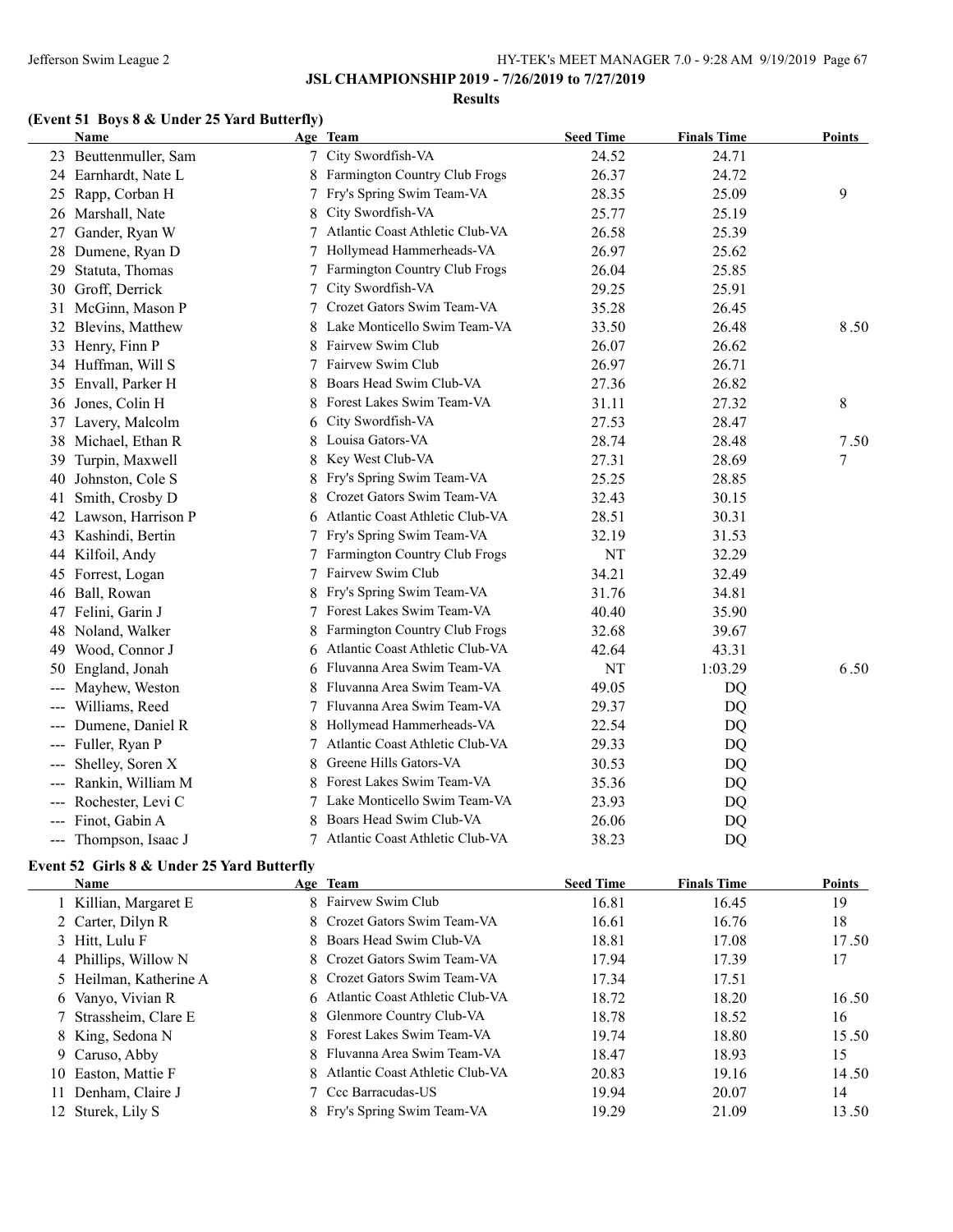#### **Results**

#### **(Event 52 Girls 8 & Under 25 Yard Butterfly)**

|       | Name                                 |   | Age Team                                       | <b>Seed Time</b> | <b>Finals Time</b> | <u>Points</u> |
|-------|--------------------------------------|---|------------------------------------------------|------------------|--------------------|---------------|
|       | 13 Lewis, Madeline                   |   | 8 Fairvew Swim Club                            | 19.48            | 21.42              | 13            |
|       | 14 Engel, Kit A                      | 8 | Key West Club-VA                               | 23.31            | 21.98              | 12.50         |
|       | 15 Durrer, Libby Anne A              | 7 | Hollymead Hammerheads-VA                       | 21.91            | 22.06              | 12            |
|       | *16 Powers, Eliza                    |   | Farmington Country Club Frogs                  | 24.21            | 22.19              | 11.25         |
|       | *16 Murphy, Margot J                 | 8 | Farmington Country Club Frogs                  | 21.78            | 22.19              | 11.25         |
|       | 18 Schettler, Mady                   | 7 | City Swordfish-VA                              | 26.21            | 22.29              | 10.50         |
|       | 19 Contiliano, Anna J                | 7 | Boars Head Swim Club-VA                        | 23.11            | 22.88              | 10            |
|       | 20 Schnell, Emma Lane T              | 8 | Crozet Gators Swim Team-VA                     | 25.36            | 23.18              |               |
|       | 21 Dolinger, Delila M                | 8 | Hollymead Hammerheads-VA                       | 24.68            | 23.34              | 9.50          |
|       | 22 Parson, Astrid M                  | 8 | Forest Lakes Swim Team-VA                      | 24.97            | 23.37              | 9             |
|       | 23 Betsworth, Emory J                | 6 | Glenmore Country Club-VA                       | 22.75            | 23.90              | 8.50          |
|       | 24 Barry, Ellie E                    |   | Farmington Country Club Frogs                  | 23.12            | 23.96              |               |
|       | 25 D'Alessandro, Esther              |   | Fluvanna Area Swim Team-VA                     | 23.32            | 24.01              | 8             |
|       | 26 Moriarty, Molly E                 | 7 | Atlantic Coast Athletic Club-VA                | 26.88            | 24.80              |               |
|       | 27 Reid, Iona F                      |   | Crozet Gators Swim Team-VA                     | 25.20            | 24.90              |               |
|       | 28 Blank, Caroline B                 |   | Fry's Spring Swim Team-VA                      | 23.51            | 25.91              | 7.50          |
|       | 29 Whittle, Lizzy                    |   | Fry's Spring Swim Team-VA                      | 27.62            | 26.02              |               |
|       | 30 Meadows, Sydney A                 |   | Louisa Gators-VA                               | 26.34            | 26.41              | 7             |
|       | 31 Gewirtz, Elles                    |   | City Swordfish-VA                              | 29.85            | 26.45              | 6.50          |
| $*32$ | Guillard, Elise                      |   | Fairvew Swim Club                              | 31.44            | 27.06              |               |
| $*32$ | Hall, Gwynn                          |   | Key West Club-VA                               | NT               | 27.06              | 6             |
|       | 34 Cang, Grace L                     |   | Fry's Spring Swim Team-VA                      | 27.27            | 27.34              |               |
|       | 35 Bishop, Hayes                     |   | Farmington Country Club Frogs                  | 27.22            | 27.40              |               |
|       | 36 Powell, Reagan R                  | 8 | Forest Lakes Swim Team-VA                      | 28.15            | 28.50              |               |
|       | 37 Poncy, Taylor K                   | 8 | City Swordfish-VA                              | 27.20            | 28.74              |               |
|       | 38 Hines, Gia G                      | 8 | Atlantic Coast Athletic Club-VA                | 29.31            | 29.91              |               |
| 39    | Durrer, Emily Claire C               | 5 | Hollymead Hammerheads-VA                       | 28.50            | 30.30              |               |
| 40    | Chance, Braelynn                     | 7 | City Swordfish-VA                              | 29.23            | 30.34              |               |
| 41    | Chandler, Maeve A                    | 8 | Fairvew Swim Club                              | 30.97            | 30.42              |               |
| 42    | Spotts, Harper S                     | 7 | Glenmore Country Club-VA                       | NT               | 32.03              |               |
|       | 43 Chulis, Adelle                    | 7 | Farmington Country Club Frogs                  | NT               | 32.45              |               |
|       | 44 Flynn, Estelle                    | 7 | Key West Club-VA                               | 39.80            | 32.72              |               |
|       | 45 Drury, Sophie R                   | 8 | Key West Club-VA                               | 32.06            | 33.27              |               |
|       | 46 Gaskin, Arwen E                   | 7 | Glenmore Country Club-VA                       | NT               | 33.62              |               |
| 47    | Green, Ailyn                         | 8 | Fairvew Swim Club                              | 30.18            | 36.43              |               |
|       | 48 Baker, Olivia R                   |   | 7 Hollymead Hammerheads-VA                     | 38.94            | 36.45              |               |
|       | --- Requeno, Emily                   | 7 | Fluvanna Area Swim Team-VA                     | 41.18            | DQ                 |               |
|       | Hockman, Lauren J                    |   | Lake Monticello Swim Team-VA                   | 40.42            | DQ                 |               |
|       | --- Rooney, Carter A                 | 7 | Fry's Spring Swim Team-VA                      | 30.83            | DQ                 |               |
|       | --- Yoder, Hannah                    |   | 8 City Swordfish-VA                            | 48.43            | DQ                 |               |
|       |                                      |   |                                                |                  |                    |               |
|       | Event 53 Boys 9-10 50 Yard Butterfly |   |                                                |                  |                    | <b>Points</b> |
|       | Name                                 |   | Age Team<br>10 Atlantic Coast Athletic Club-VA | <b>Seed Time</b> | <b>Finals Time</b> |               |
|       | 1 Easton, Chase J                    |   | 10 Crozet Gators Swim Team-VA                  | 31.18            | 31.29              | 19            |
|       | 2 Alexander, Charlie T               |   |                                                | 31.32            | 31.30              | 18            |
|       | 3 Syms, Jake                         |   | 10 Forest Lakes Swim Team-VA                   | 33.71            | 34.33              | 17.50         |
|       | 4 Bloxsom, Beau                      |   | 10 Farmington Country Club Frogs               | 36.49            | 35.20              | 17            |
|       | 5 Bodenstein, Padraic J              |   | 10 Fairvew Swim Club                           | 38.70            | 36.66              | 16.50         |
|       | 6 Smith, Henry C                     |   | 9 Boars Head Swim Club-VA                      | 37.08            | 37.03              | 16            |
|       | 7 Weiss, Dalton                      |   | 10 Glenmore Country Club-VA                    | 39.99            | 37.28              | 15.50         |
|       | 8 Britt, Garrett W                   |   | 9 Fairvew Swim Club                            | 38.68            | 37.32              | 15            |
|       | 9 Koch, Casper L                     |   | 9 Fry's Spring Swim Team-VA                    | 38.67            | 37.34              | 14.50         |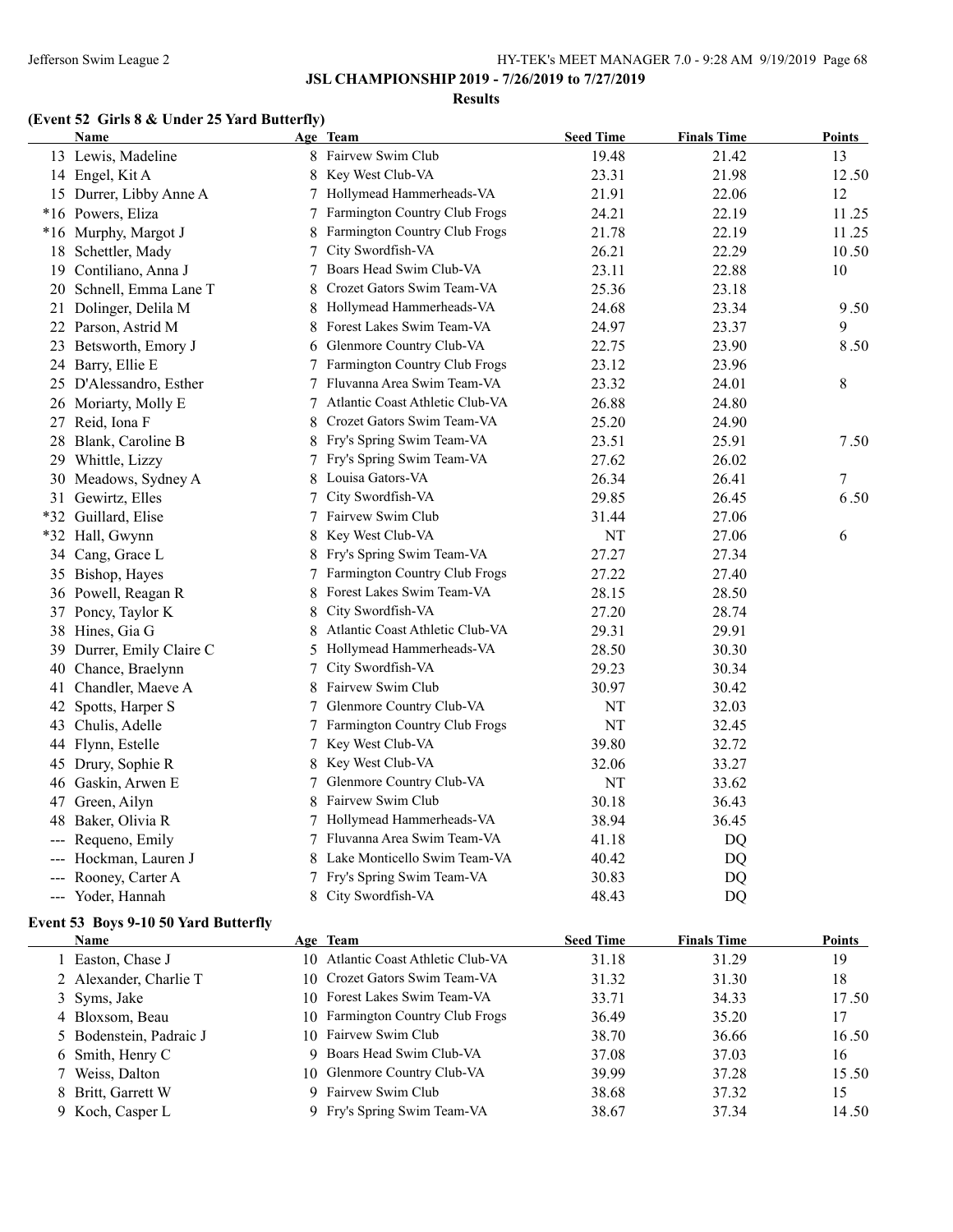### Jefferson Swim League 2 HY-TEK's MEET MANAGER 7.0 - 9:28 AM 9/19/2019 Page 69

**JSL CHAMPIONSHIP 2019 - 7/26/2019 to 7/27/2019**

#### **Results**

# **(Event 53 Boys 9-10 50 Yard Butterfly)**

|       | Name                      |    | Age Team                           | <b>Seed Time</b> | <b>Finals Time</b> | <b>Points</b> |
|-------|---------------------------|----|------------------------------------|------------------|--------------------|---------------|
|       | 10 Hansen, Jack M         |    | 10 Atlantic Coast Athletic Club-VA | 39.34            | 37.99              | 14            |
|       | 11 Tungate, Benjamin      |    | 10 Crozet Gators Swim Team-VA      | 39.86            | 38.70              | 13.50         |
|       | 12 Goff, Taylor           |    | 10 Greene Hills Gators-VA          | 45.32            | 40.52              | 13            |
|       | 13 Haas, Owen M           |    | 9 Forest Lakes Swim Team-VA        | 50.05            | 40.95              | 12.50         |
|       | 14 Pate, Hart A           |    | 9 Fry's Spring Swim Team-VA        | 40.58            | 41.61              | 12            |
|       | 15 Hathaway, Trey L       |    | 9 Glenmore Country Club-VA         | 39.16            | 41.62              | 11.50         |
|       | 16 Elhart, Alex J         |    | 10 Fairvew Swim Club               | 43.95            | 41.70              |               |
| 17    | Sanders, Charlie M        |    | 10 Boars Head Swim Club-VA         | 41.14            | 42.68              | 11            |
|       | 18 DeBoer, Garrett H      |    | 10 Fairvew Swim Club               | 44.45            | 43.35              |               |
|       | 19 Dennis, Henry L        |    | 9 Hollymead Hammerheads-VA         | 44.85            | 43.54              | 10.50         |
| 20    | Skipper, Peyton c         |    | 9 Boars Head Swim Club-VA          | 44.93            | 44.34              |               |
| 21    | Epperly, Carter B         | 10 | Atlantic Coast Athletic Club-VA    | 50.31            | 46.14              |               |
|       | 22 Gewirtz, Simon         | 10 | City Swordfish-VA                  | 44.79            | 46.24              | 10            |
|       | 23 Murphy, Teddy R        |    | 9 Farmington Country Club Frogs    | 48.81            | 47.14              | 9.50          |
| 24    | Salvatierra, Ethan M      |    | 10 Fry's Spring Swim Team-VA       | 55.54            | 49.00              |               |
|       | 25 Lawson, Brody B        | 9  | Atlantic Coast Athletic Club-VA    | 51.86            | 49.72              |               |
|       | *26 Schwartzman, Solly    | 9  | City Swordfish-VA                  | 52.56            | 50.40              | 9             |
|       | *26 Smith, Finn           |    | 9 Crozet Gators Swim Team-VA       | 51.72            | 50.40              |               |
|       | 28 Marri, Mukund D        |    | 10 Hollymead Hammerheads-VA        | 54.33            | 51.67              | 8.50          |
|       | 29 Smith, Charlie C       |    | 9 Glenmore Country Club-VA         | 47.81            | 51.99              |               |
|       | 30 Myers-Johanson, Joel E |    | 10 Atlantic Coast Athletic Club-VA | 1:09.89          | 53.35              |               |
|       | 31 Groff, Lucas           |    | 9 City Swordfish-VA                | 58.16            | 53.41              |               |
|       | 32 Shaw, Ronan J          |    | 10 Louisa Gators-VA                | 54.70            | 53.87              | 8             |
|       | 33 Estes, Noah P          |    | 9 Crozet Gators Swim Team-VA       | 53.51            | 54.18              |               |
|       | 34 Wade, Mick             |    | 10 Fry's Spring Swim Team-VA       | 59.46            | 56.73              |               |
|       | 35 McGinn, Gavin M        |    | 10 Crozet Gators Swim Team-VA      | 1:01.18          | 56.76              |               |
|       | 36 Costello, Conor H      |    | 9 Forest Lakes Swim Team-VA        | 57.02            | 58.05              |               |
| 37    | Agarwal, Devan C          |    | 10 Forest Lakes Swim Team-VA       | 51.60            | 58.59              |               |
|       | 38 Pinson, Grant E        |    | 9 Crozet Gators Swim Team-VA       | 59.09            | 1:00.75            |               |
|       | 39 Hearn, George          |    | 10 Fairvew Swim Club               | 1:04.05          | 1:01.04            |               |
|       | 40 Kovarik, Landon        |    | 9 Lake Monticello Swim Team-VA     | 1:07.70          | 1:02.90            | 7.50          |
| 41    | Bienz, Shaun S            |    | 10 Hollymead Hammerheads-VA        | NT               | 1:02.92            |               |
| 42    | Maupin, Grant             |    | 9 Key West Club-VA                 | 1:04.21          | 1:05.29            | 7             |
| 43    | Corradino, Grayson        |    | 9 Key West Club-VA                 | <b>NT</b>        | 1:11.16            | 6.50          |
|       | 44 Wilkins, AJ            |    | 10 City Swordfish-VA               | 1:06.98          | 1:11.67            |               |
|       | Kim, Andrew               |    | 9 Hollymead Hammerheads-VA         | NT               | DQ                 |               |
| ---   | Gill, Parker              |    | 9 Hollymead Hammerheads-VA         | NT               | DQ                 |               |
|       | Ways, William W           |    | 10 Louisa Gators-VA                | 54.72            | DQ                 |               |
| $---$ | Jameson, Ryan M           |    | 10 Key West Club-VA                | NT               | <b>DNF</b>         |               |

### **Event 54 Girls 9-10 50 Yard Butterfly**

| <b>Name</b>            | Age Team                           | <b>Seed Time</b> | <b>Finals Time</b> | <b>Points</b> |
|------------------------|------------------------------------|------------------|--------------------|---------------|
| 1 Grimes, Miller       | 10 Boars Head Swim Club-VA         | 33.52            | 32.67              | 19            |
| 2 Rajagopalan, Tilda V | 10 Boars Head Swim Club-VA         | 35.05            | 34.79              | 18            |
| 3 Steeper, Katie A     | 10 Atlantic Coast Athletic Club-VA | 35.77            | 34.82              | 17.50         |
| 4 Kilfoil, Ashton      | 10 Farmington Country Club Frogs   | 35.32            | 35.76              | 17            |
| 5 Pilkey, Mikela       | 9 Key West Club-VA                 | 37.53            | 36.32              | 16.50         |
| 6 Henry, Fiona D       | 10 Fairvew Swim Club               | 36.42            | 36.40              | 16            |
| 7 Hicks, Sophie P      | 10 Glenmore Country Club-VA        | 36.60            | 36.90              | 15.50         |
| 8 Chambers, Berkeley B | 10 Crozet Gators Swim Team-VA      | 37.92            | 37.36              | 15            |
| 9 Kupcis, Ellie c      | 10 Boars Head Swim Club-VA         | 42.41            | 39.07              |               |
| 10 Sturman, Blythe     | 10 Farmington Country Club Frogs   | 41.05            | 39.44              | 14.50         |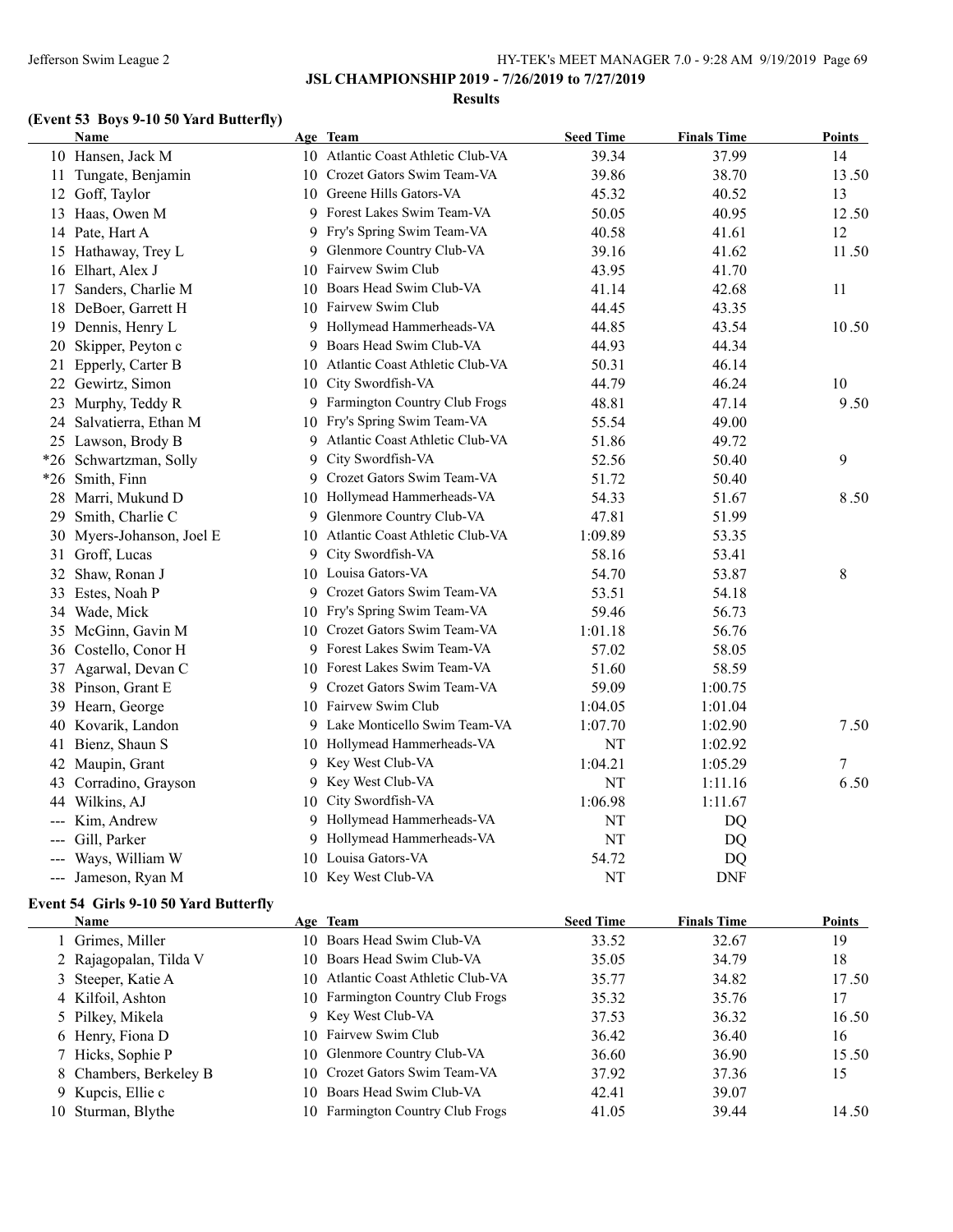### Jefferson Swim League 2 HY-TEK's MEET MANAGER 7.0 - 9:28 AM 9/19/2019 Page 70

**JSL CHAMPIONSHIP 2019 - 7/26/2019 to 7/27/2019**

#### **Results**

## **(Event 54 Girls 9-10 50 Yard Butterfly)**

|    | <b>Name</b>                                          |    | Age Team                           | <b>Seed Time</b> | <b>Finals Time</b> | <b>Points</b> |
|----|------------------------------------------------------|----|------------------------------------|------------------|--------------------|---------------|
|    | 11 Gao, Angelina                                     |    | 10 Crozet Gators Swim Team-VA      | 40.65            | 39.67              | 14            |
|    | 12 Robinson, Lila Kate                               |    | 9 Lake Monticello Swim Team-VA     | 41.44            | 41.15              | 13.50         |
|    | 13 Gray, Ava                                         |    | 10 Fluvanna Area Swim Team-VA      | 44.19            | 43.21              | 13            |
|    | 14 Pohl, Sisi                                        |    | 9 City Swordfish-VA                | 49.27            | 43.32              | 12.50         |
|    | 15 Yowell, Reese R                                   |    | 10 Lake Monticello Swim Team-VA    | 46.57            | 43.83              | 12            |
|    | 16 Rosensweig, Nora                                  | 9  | City Swordfish-VA                  | 50.14            | 43.84              | 11.50         |
| 17 | Garber, Mary Beth E                                  |    | 10 Hollymead Hammerheads-VA        | 47.30            | 47.22              | 11            |
| 18 | Chavez, Cate C                                       | 10 | Boars Head Swim Club-VA            | 47.41            | 47.44              |               |
| 19 | Curtis, Caroline R                                   | 10 | Forest Lakes Swim Team-VA          | 48.76            | 48.35              | 10.50         |
|    | 20 McCready, Charlotte G                             |    | 9 Atlantic Coast Athletic Club-VA  | 42.59            | 48.73              | 10            |
| 21 | Hodson, Amelia A                                     |    | 10 Crozet Gators Swim Team-VA      | 54.32            | 49.12              |               |
| 22 | Thompson, Isabelle                                   |    | 9 Lake Monticello Swim Team-VA     | 50.90            | 50.07              |               |
| 23 | Cramer, Lydia K                                      |    | 10 Fry's Spring Swim Team-VA       | 50.98            | 50.11              | 9.50          |
|    | 24 Colla, Zaharra                                    |    | 10 Fry's Spring Swim Team-VA       | 45.07            | 50.48              | 9             |
|    | 25 Kauffman, Betsy G                                 |    | 10 Farmington Country Club Frogs   | 51.38            | 51.70              |               |
| 26 | Torres-Vaca, Jessica                                 |    | 10 Fry's Spring Swim Team-VA       | 52.46            | 52.32              |               |
| 27 | Alimard, Maddy Belle B                               |    | 9 Glenmore Country Club-VA         | 49.43            | 52.63              | 8.50          |
|    | 28 Scott, Elisabeth P                                | 10 | Fry's Spring Swim Team-VA          | 50.33            | 52.71              |               |
| 29 | Bunyea, Lily G                                       |    | 10 Greene Hills Gators-VA          | 56.86            | 53.70              | 8             |
| 30 | Streit, Dorothy V                                    |    | 9 Crozet Gators Swim Team-VA       | 52.03            | 53.79              |               |
| 31 | Chang, Avery M                                       |    | 9 Hollymead Hammerheads-VA         | 48.89            | 54.13              | 7.50          |
|    | 32 Harlow, Kaileen E                                 |    | 10 Forest Lakes Swim Team-VA       | 57.16            | 55.19              | $\tau$        |
|    | 33 Kraft, Ann                                        |    | 9 Lake Monticello Swim Team-VA     | 52.59            | 55.40              |               |
|    | 34 Shifflett, Cooper E                               | 9. | Greene Hills Gators-VA             | 54.39            | 57.47              | 6.50          |
|    | 35 Gill, Ollie                                       |    | 10 Hollymead Hammerheads-VA        | 1:00.50          | 57.69              |               |
|    | 36 Heo, Sydney                                       |    | 9 City Swordfish-VA                | 55.43            | 57.87              |               |
| 37 | Caruso, Josi                                         |    | 10 Fluvanna Area Swim Team-VA      | 56.41            | 58.04              | 6             |
|    | 38 Curtis, Olivia G                                  |    | 9 Forest Lakes Swim Team-VA        | 58.78            | 58.59              |               |
| 39 | Bersuder, Morgan J                                   |    | 10 Atlantic Coast Athletic Club-VA | 52.33            | 59.92              |               |
| 40 | Hudtloff, Savannah C                                 |    | 9 Forest Lakes Swim Team-VA        | 1:01.85          | 1:04.82            |               |
|    | 41 Flynn, Constance                                  |    | 10 Key West Club-VA                | 1:01.58          | 1:06.00            | 5.50          |
|    | 42 Behrens, Annah A                                  |    | 10 Fairvew Swim Club               | 1:02.10          | 1:08.87            | 5             |
| 43 | Santiago, Annabelle                                  |    | 9 Fairvew Swim Club                | 1:06.64          | 1:10.69            |               |
|    | Browne, Grace                                        |    | 9 Farmington Country Club Frogs    | NT               | X42.22             |               |
|    | Bowers, Miridia A                                    |    | 10 Key West Club-VA                | NT               | DQ                 |               |
|    | --- Bridge, Annika                                   |    | 10 Lake Monticello Swim Team-VA    | 1:06.46          | <b>DQ</b>          |               |
|    | --- Griffin, Alexis L                                |    | 10 Atlantic Coast Athletic Club-VA | 52.20            | DQ                 |               |
|    | Stacy, Penny                                         |    | 10 Atlantic Coast Athletic Club-VA | 50.79            | DQ                 |               |
|    | Mitchell, Madison R                                  |    | 9 Atlantic Coast Athletic Club-VA  | 46.06            | DQ                 |               |
|    | Duke, Dylan                                          |    | 10 Fairvew Swim Club               | 1:01.30          | DQ                 |               |
|    | --- Avery, Lillian G                                 |    | 9 Hollymead Hammerheads-VA         | 55.04            | DQ                 |               |
|    |                                                      |    |                                    |                  |                    |               |
|    | Event 55 Boys 11-12 50 Yard Butterfly<br><b>Name</b> |    | Age Team                           | <b>Seed Time</b> | <b>Finals Time</b> | <b>Points</b> |
|    | 1 Elmore, Lance M                                    |    | 12 Atlantic Coast Athletic Club-VA | 27.52            | 27.17              | 19            |
|    | 2 Weiss, Cooper                                      | 12 | Glenmore Country Club-VA           | 29.66            | 28.62              | 18            |
|    | 3 Zhu, Aiden                                         |    | 12 Atlantic Coast Athletic Club-VA | 29.88            | 29.22              | 17.50         |
|    | 4 Dugas, Graham J                                    |    | 12 Atlantic Coast Athletic Club-VA | 30.99            | 30.69              |               |
|    | 5 Bledsoe, Sam C                                     |    | 12 Boars Head Swim Club-VA         | 32.38            | 31.31              | 17            |
|    |                                                      |    |                                    |                  |                    |               |

6 Fix, Ryan 16.50 16.50 16.50 16.50 16.50 16.50 16.50 16.50 16.50 16.50 16.50 16.50 16.50 16.50 16.50 16.50 16.50 16.50 16.50 16.50 16.50 16.50 16.50 16.50 16.50 16.50 16.50 16.50 16.50 16.50 16.50 16.50 16.50 16.50 16.50 7 Mahoney, Sam T 12 Ccc Barracudas-US 33.12 33.43 16 8 Zevgolis, John L 11 Crozet Gators Swim Team-VA 32.88 33.51 15.50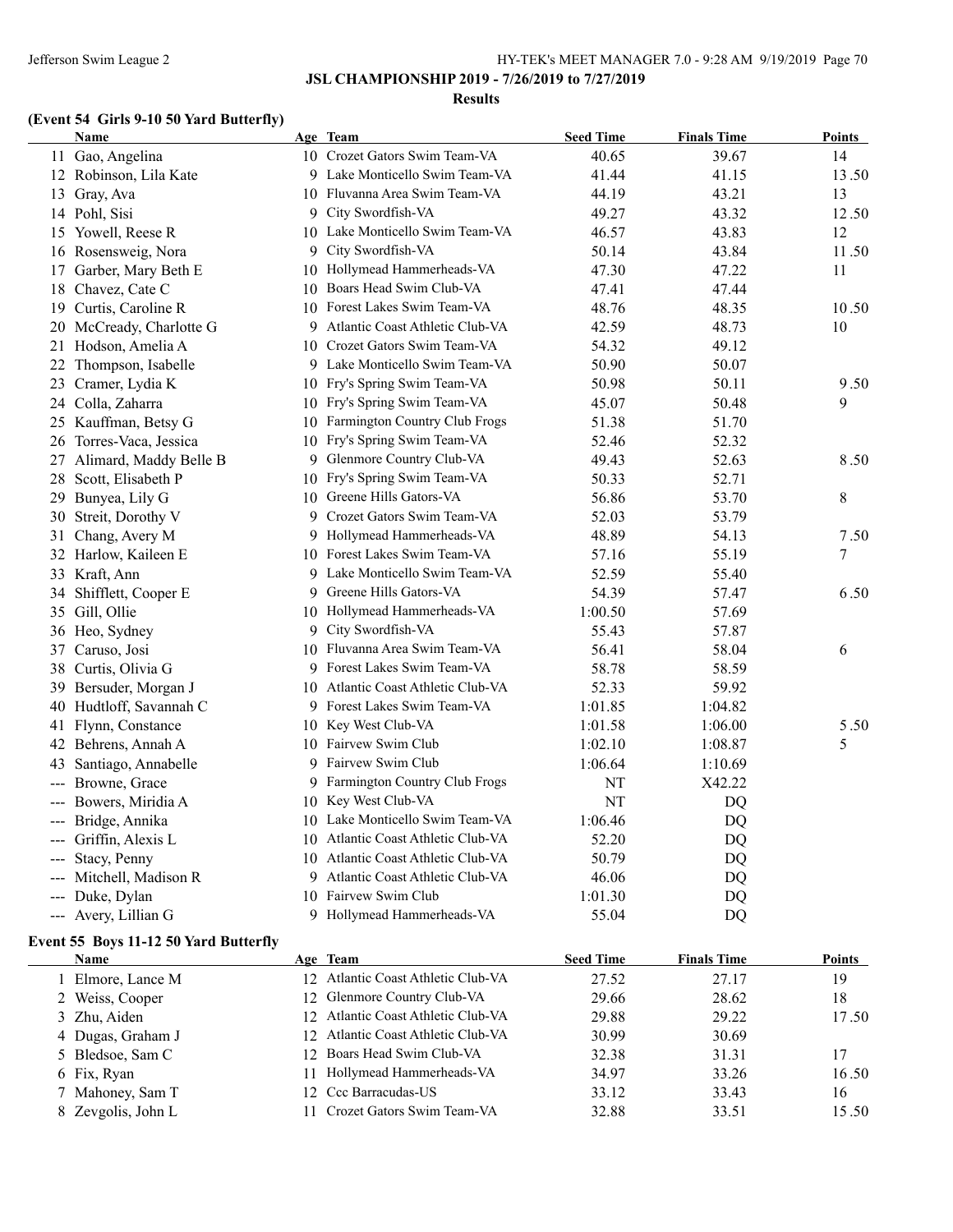#### **Results**

# **(Event 55 Boys 11-12 50 Yard Butterfly)**

| Name                      |    | Age Team                           | <b>Seed Time</b> | <b>Finals Time</b> | <b>Points</b> |
|---------------------------|----|------------------------------------|------------------|--------------------|---------------|
| 9 Rajapakse, Kyle         |    | 11 Fairvew Swim Club               | 37.65            | 33.93              | 15            |
| 10 Malone, Linus b        |    | 11 Hollymead Hammerheads-VA        | 34.63            | 33.97              | 14.50         |
| 11 Cramer, Daniel J       |    | 11 Fry's Spring Swim Team-VA       | 34.41            | 34.42              | 14            |
| 12 Bersuder, Ryan B       |    | 12 Atlantic Coast Athletic Club-VA | 35.61            | 34.79              |               |
| 13 Hathaway, Jack T       |    | 12 Boars Head Swim Club-VA         | 36.54            | 34.83              | 13.50         |
| 14 Cullaty, Owen O        |    | 11 Fairvew Swim Club               | 34.86            | 35.28              | 13            |
| 15 Soriano, Taylen M      |    | 12 Louisa Gators-VA                | 34.13            | 35.74              | 12.50         |
| 16 Guiffre, Sam E         |    | 12 Forest Lakes Swim Team-VA       | 37.30            | 35.80              | 12            |
| 17 Jones, Joshua M        | 11 | Atlantic Coast Athletic Club-VA    | 40.53            | 35.83              |               |
| 18 Daniero, Lucas J       |    | 11 Boars Head Swim Club-VA         | 39.51            | 36.16              |               |
| 19 Pilkey, Walter         |    | 11 Key West Club-VA                | 37.69            | 36.41              | 11.50         |
| 20 Creamer, Landon        |    | 12 Lake Monticello Swim Team-VA    | 36.91            | 36.74              | 11            |
| 21 Stemland, Eddie M      | 11 | Glenmore Country Club-VA           | 40.42            | 37.82              | 10.50         |
| 22 Marri, Akhil           |    | 12 Hollymead Hammerheads-VA        | 46.00            | 38.64              |               |
| 23 Bleakley, Joshua J     |    | 12 Fry's Spring Swim Team-VA       | 45.05            | 38.83              | 10            |
| 24 Driscoll, Finnegan J   |    | 12 Crozet Gators Swim Team-VA      | 38.41            | 39.05              | 9.50          |
| 25 Steeper, Ryan W        |    | 12 Atlantic Coast Athletic Club-VA | 42.59            | 39.63              |               |
| 26 Brooks, Jaxon          |    | 12 Lake Monticello Swim Team-VA    | 40.57            | 40.43              | 9             |
| 27 Pellissier, Alan V     |    | 12 Fairvew Swim Club               | 42.51            | 41.15              |               |
| 28 Thompson, Mac M        |    | 11 Crozet Gators Swim Team-VA      | 46.45            | 41.78              |               |
| 29 Corradino, Nathaniel J |    | 12 Key West Club-VA                | 46.23            | 42.09              | 8.50          |
| 30 Poole, Kai G           |    | 11 Fry's Spring Swim Team-VA       | 43.71            | 42.84              |               |
| 31 Wells, Luke            |    | 12 Lake Monticello Swim Team-VA    | 44.90            | 43.28              |               |
| 32 Moore, Patrick W       |    | 11 Louisa Gators-VA                | 43.81            | 43.90              | 8             |
| 33 McMurray, Aidan W      |    | 11 Forest Lakes Swim Team-VA       | 48.00            | 43.95              | 7.50          |
| 34 Oakey, Davis           | 11 | Farmington Country Club Frogs      | 47.32            | 44.02              | 7             |
| 35 Gillespie, Charlie     | 11 | Farmington Country Club Frogs      | 44.65            | 44.40              | 6.50          |
| 36 Tharp, Keegan E        | 11 | Fairvew Swim Club                  | 49.55            | 44.59              |               |
| 37 Dennis, Jack T         |    | 11 Hollymead Hammerheads-VA        | 54.63            | 44.74              |               |
| 38 Hallock, Holland       | 11 | Key West Club-VA                   | 52.07            | 44.85              |               |
| 39 Guerra, Lucas D        |    | 12 Forest Lakes Swim Team-VA       | 46.05            | 45.47              |               |
| 40 Robertson, Holden H    |    | 11 Fry's Spring Swim Team-VA       | 50.40            | 47.25              |               |
| 41 Marshall, Chris        | 11 | City Swordfish-VA                  | 47.44            | 48.94              | 6             |
| 42 Keller, Lucas A        |    | 12 Louisa Gators-VA                | 48.75            | 49.06              |               |
| 43 Bailey, Kenneth        |    | 12 City Swordfish-VA               | 53.75            | 49.40              | 5.50          |
| 44 Envall, Spencer T      | 11 | Boars Head Swim Club-VA            | 48.23            | 49.71              |               |
| 45 Rosensweig, Sascha     | 12 | City Swordfish-VA                  | 51.41            | 49.88              |               |
| 46 Van Hooser, Afton      |    | 12 City Swordfish-VA               | 48.74            | 50.93              |               |
| 47 Slater, Pierce         |    | 12 Key West Club-VA                | 43.92            | 51.76              |               |
| 48 Mayhew, Landon         | 11 | Fluvanna Area Swim Team-VA         | 51.29            | 56.31              | 5             |
| --- Joyce, Archie R       |    | 12 Forest Lakes Swim Team-VA       | 56.40            | <b>DQ</b>          |               |

## **Event 56 Girls 11-12 50 Yard Butterfly**

| <b>Name</b>        | Age Team                           | <b>Seed Time</b> | <b>Finals Time</b> | <b>Points</b> |
|--------------------|------------------------------------|------------------|--------------------|---------------|
| 1 Kestner, Lee R   | 12 Fry's Spring Swim Team-VA       | 29.16            | 28.65              | 19            |
| 2 Osada, Eliza R   | Boars Head Swim Club-VA            | 29.22            | 29.22              | 18            |
| *3 Lynch, Amelia M | 12 Fairvew Swim Club               | 32.23            | 30.46              | 17.25         |
| *3 Wells, Sara T   | 11 Fairvew Swim Club               | 30.98            | 30.46              | 17.25         |
| 5 Fuller, Alex G   | 12 Atlantic Coast Athletic Club-VA | 29.81            | 30.71              | 16.50         |
| 6 Shelley, Zoe K   | 12 Greene Hills Gators-VA          | 32.27            | 31.20              | 16            |
| 7 Simmons, Willa M | 12 Crozet Gators Swim Team-VA      | 32.66            | 31.80              | 15.50         |
| 8 Blank, Maddie E  | 12 Fry's Spring Swim Team-VA       | 34.46            | 31.93              | 15            |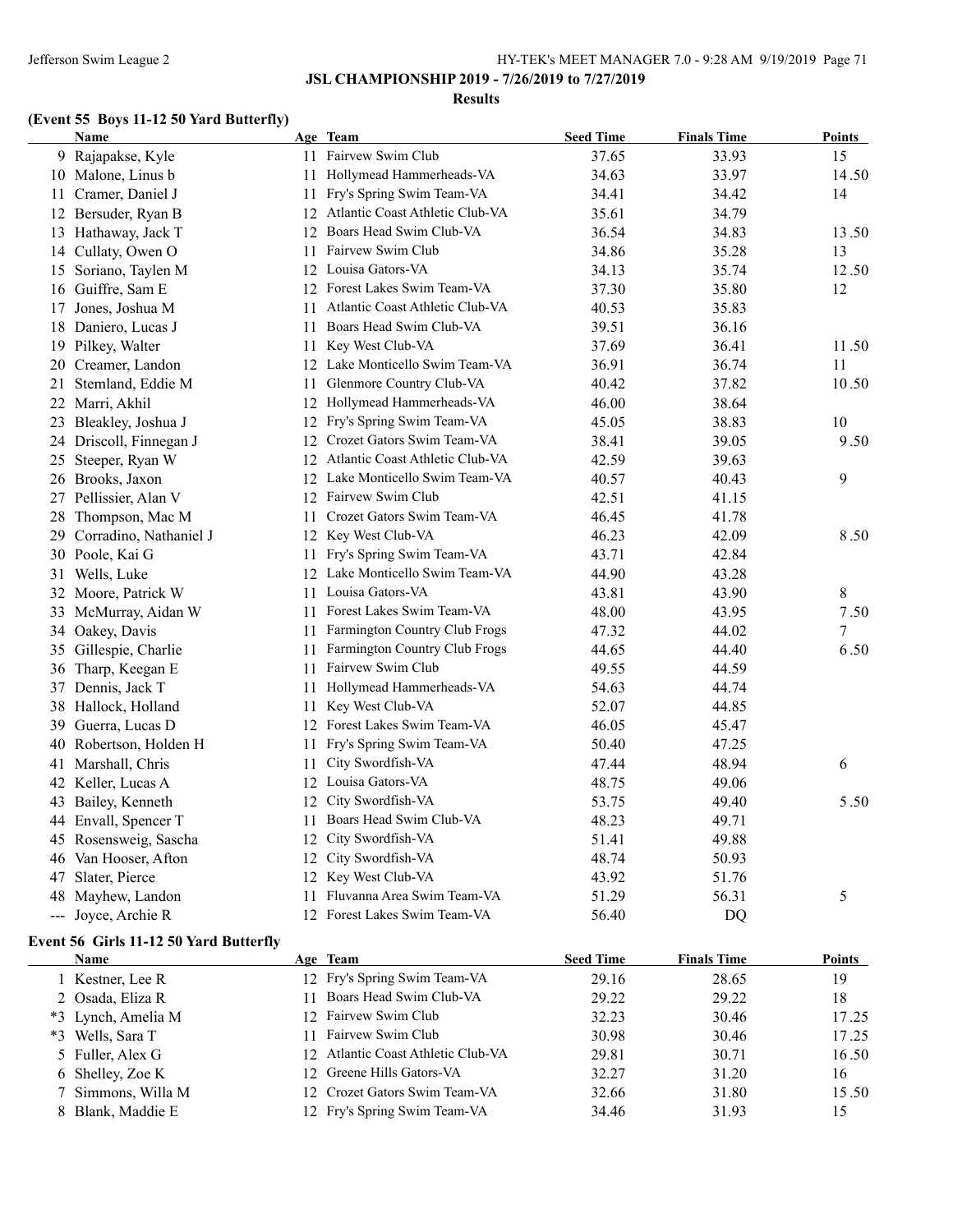#### **Results**

# **(Event 56 Girls 11-12 50 Yard Butterfly)**

| Name                    |    | Age Team                           | <b>Seed Time</b> | <b>Finals Time</b> | <u>Points</u> |
|-------------------------|----|------------------------------------|------------------|--------------------|---------------|
| 9 Hathaway, Genevieve T |    | 12 Boars Head Swim Club-VA         | 34.41            | 33.28              | 14.50         |
| 10 Fix, Ryleigh         |    | 11 Hollymead Hammerheads-VA        | 34.79            | 33.49              | 14            |
| 11 Garono, Sophia M     |    | 12 Crozet Gators Swim Team-VA      | 35.02            | 33.83              | 13.50         |
| 12 Cordano, Astrid      |    | 11 Key West Club-VA                | 33.72            | 33.86              | 13            |
| 13 Wenert, Olivia G     |    | 11 Forest Lakes Swim Team-VA       | 35.42            | 33.87              | 12.50         |
| 14 Kwon, Suah           | 12 | Fairvew Swim Club                  | 33.76            | 34.16              |               |
| 15 Phillips, Lily E     |    | 11 Crozet Gators Swim Team-VA      | 34.70            | 34.63              |               |
| 16 Gahlmann, Kylin E    |    | 11 Forest Lakes Swim Team-VA       | 35.64            | 35.09              | 12            |
| 17 Wagner, Ella P       |    | 12 Crozet Gators Swim Team-VA      | 34.63            | 35.32              |               |
| 18 Brantley, Ada E      |    | 11 Fairvew Swim Club               | 37.19            | 35.65              |               |
| 19 Hearn, Irelyn        |    | 12 Fairvew Swim Club               | 36.61            | 36.12              |               |
| 20 Scherer, Hunter      |    | 11 Boars Head Swim Club-VA         | 35.27            | 36.13              |               |
| 21 deGoa, Lia J         |    | 11 Glenmore Country Club-VA        | 36.86            | 36.32              | 11.50         |
| 22 Kelly, Maddie A      |    | 12 Fairvew Swim Club               | 35.89            | 36.52              |               |
| 23 Bouch, Meredith      | 11 | Key West Club-VA                   | 38.07            | 37.37              | 11            |
| 24 Higgins, Katie       |    | 12 Key West Club-VA                | 40.41            | 38.17              |               |
| 25 Florin, Taylor       |    | 11 Farmington Country Club Frogs   | 39.72            | 38.18              | 10.50         |
| 26 Smith, James J       | 11 | Boars Head Swim Club-VA            | 36.54            | 38.49              |               |
| 27 Derrico, Campbell k  | 11 | Boars Head Swim Club-VA            | 38.09            | 38.55              |               |
| 28 Maynard, Riley       |    | 12 Hollymead Hammerheads-VA        | 41.67            | 38.59              | 10            |
| 29 Haslam, Elizabeth J  | 11 | Crozet Gators Swim Team-VA         | 40.51            | 38.73              |               |
| 30 Pham, Evy            | 11 | Atlantic Coast Athletic Club-VA    | 40.93            | 38.77              | 9.50          |
| 31 Pohl, Marin          |    | 12 City Swordfish-VA               | 39.97            | 38.85              | 9             |
| 32 Laugelli, Ada K      |    | 11 Fry's Spring Swim Team-VA       | 39.32            | 40.03              |               |
| 33 Pace, Sophie M       |    | 11 Lake Monticello Swim Team-VA    | 42.26            | 40.55              | 8.50          |
| 34 Jha, Yuthika         |    | 12 Hollymead Hammerheads-VA        | 43.27            | 41.25              |               |
| 35 Hornsby, Kathryn     |    | 11 Hollymead Hammerheads-VA        | 46.78            | 41.81              |               |
| 36 Hathaway, Margaret J |    | 12 Glenmore Country Club-VA        | 41.11            | 41.94              | 8             |
| 37 Moreno, Elliott G    |    | 11 Louisa Gators-VA                | 40.00            | 42.48              | 7.50          |
| 38 Semmelhack, Sylvie   | 11 | City Swordfish-VA                  | 46.00            | 42.69              | 7             |
| 39 Sanders, Erin G      |    | 12 Fry's Spring Swim Team-VA       | 44.94            | 42.74              |               |
| 40 Cook, Elizabeth G    |    | 11 Key West Club-VA                | 44.10            | 44.20              |               |
| 41 Lynn, Sophie J       |    | 11 Forest Lakes Swim Team-VA       | 46.20            | 44.44              |               |
| 42 Rigg, Amy E          | 12 | Forest Lakes Swim Team-VA          | 51.30            | 45.34              |               |
| 43 Fulgham, Louise      | 11 | City Swordfish-VA                  | 47.30            | 46.61              |               |
| 44 Wilkins, Anna M      | 11 | Atlantic Coast Athletic Club-VA    | 48.78            | 47.25              |               |
| 45 Rochester, Marley R  |    | 11 Lake Monticello Swim Team-VA    | 47.22            | 47.54              | 6.50          |
| 46 Behrens, Beccah C    |    | 12 Fairvew Swim Club               | 49.01            | 48.12              |               |
| 47 Buckner, Addy        | 11 | City Swordfish-VA                  | 48.48            | 49.22              |               |
| 48<br>Stacy, Julia R    |    | 12 Atlantic Coast Athletic Club-VA | 49.32            | 49.48              |               |
| 49 Waltz, Rebekah       |    | 11 Ccc Barracudas-US               | 55.75            | 50.08              | 6             |
| --- Altman, Sedona R    |    | 12 Ccc Barracudas-US               | NT               | <b>DNF</b>         |               |

# **Event 57 Boys 13-14 50 Yard Butterfly**

| Name                   | Age Team                      | <b>Seed Time</b> | <b>Finals Time</b> | <b>Points</b> |
|------------------------|-------------------------------|------------------|--------------------|---------------|
| 1 Cross, Teddy R       | 14 Hollymead Hammerheads-VA   | 24.97            | 24.81              | 19            |
| 2 Dofflemyer, Jack     | 13 Fairvew Swim Club          | 26.52            | 25.55              | 18            |
| 3 Schundler, Jackson J | 14 Boars Head Swim Club-VA    | 27.40            | 25.99              | 17.50         |
| 4 Keenan, William      | 14 Fry's Spring Swim Team-VA  | 27.99            | 26.44              | 17            |
| 5 Weiss, Braeden       | 14 Glenmore Country Club-VA   | 26.77            | 26.48              | 16.50         |
| 6 Hunt, Jackson J      | 14 Crozet Gators Swim Team-VA | 26.00            | 26.62              | 16            |
| 7 Bouch, Benjamin      | 14 Key West Club-VA           | 28.89            | 28.34              | 15.50         |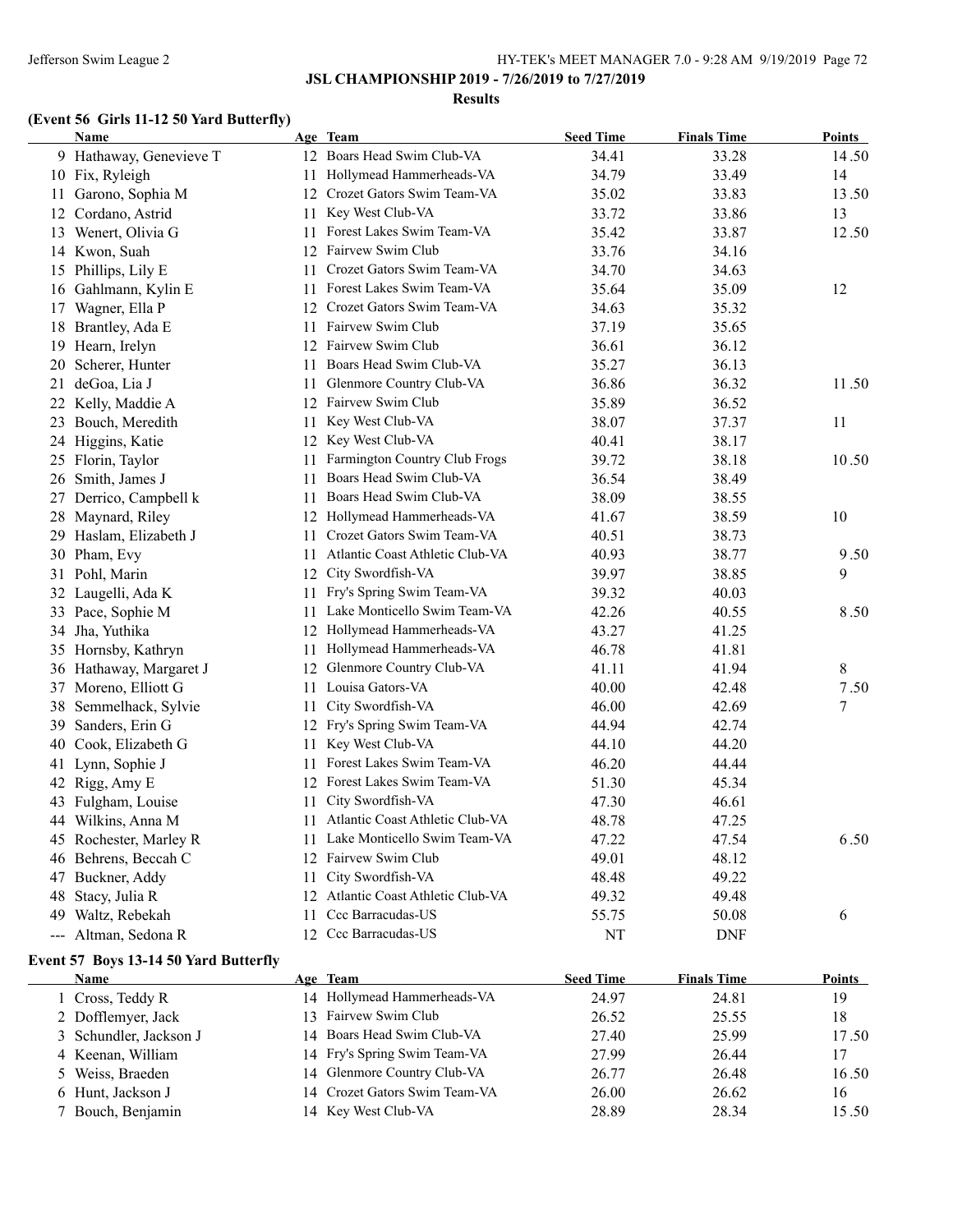#### **Results**

# **(Event 57 Boys 13-14 50 Yard Butterfly)**

|    | <b>Name</b>             |    | Age Team                        | <b>Seed Time</b> | <b>Finals Time</b> | Points  |
|----|-------------------------|----|---------------------------------|------------------|--------------------|---------|
|    | 8 Roy, Cooper T         |    | 14 Fry's Spring Swim Team-VA    | 29.90            | 28.55              | 15      |
| 9. | Quatrara, Lucas         | 13 | Boars Head Swim Club-VA         | 28.42            | 28.57              | 14.50   |
| 10 | Addison, Henry G        | 14 | Crozet Gators Swim Team-VA      | 29.45            | 28.83              | 14      |
| 11 | Chatterson, Nate R      | 13 | Crozet Gators Swim Team-VA      | 31.31            | 28.91              |         |
| 12 | Hamil, Logan C          | 13 | Fry's Spring Swim Team-VA       | 30.74            | 29.45              |         |
| 13 | Caruso, Anthony         | 14 | Fluvanna Area Swim Team-VA      | 30.55            | 30.06              | 13.50   |
| 14 | Worrall, Alden C        | 14 | Fry's Spring Swim Team-VA       | 31.19            | 30.34              |         |
| 15 | Moriarty, Jack P        | 13 | Atlantic Coast Athletic Club-VA | 32.66            | 30.97              | 13      |
|    | 16 Nelson, Daniel       | 14 | Hollymead Hammerheads-VA        | 31.65            | 31.26              | 12.50   |
| 17 | Davis, Tyler            | 13 | Fluvanna Area Swim Team-VA      | 33.29            | 31.46              | 12      |
| 18 | Gresge, Thomas N        | 13 | Crozet Gators Swim Team-VA      | 31.85            | 31.78              |         |
| 19 | Uthlaut, Garrett S      | 14 | Fairvew Swim Club               | 33.13            | 31.88              | 11.50   |
| 20 | Wray, Simon D           | 13 | Farmington Country Club Frogs   | 30.82            | 32.06              | 11      |
| 21 | Helmick, Tyler M        | 14 | Ccc Barracudas-US               | 33.14            | 32.54              | 10.50   |
| 22 | Thompson, Finn          | 13 | Lake Monticello Swim Team-VA    | 33.31            | 32.68              | 10      |
| 23 | Acgtblu, Will D         | 14 | Key West Club-VA                | 32.28            | 32.70              | 9.50    |
|    | 24 Katz, Stuart         | 14 | Fairvew Swim Club               | 38.43            | 32.88              |         |
| 25 | Behm, Matthew           | 13 | Key West Club-VA                | 33.81            | 33.92              |         |
|    | 26 Fortune, Carter      | 14 | City Swordfish-VA               | 35.40            | 33.95              | 9       |
| 27 | Wilkerson, Avery B      | 13 | Atlantic Coast Athletic Club-VA | 33.85            | 34.45              | 8.50    |
| 28 | Houlahan, John R        | 13 | Forest Lakes Swim Team-VA       | 37.37            | 34.72              | $\,8\,$ |
| 29 | Kerber, Andrew          | 14 | Key West Club-VA                | 34.72            | 36.00              |         |
|    | 30 Marshall, Connor A   | 13 | Forest Lakes Swim Team-VA       | 38.23            | 37.51              | 7.50    |
| 31 | Wirasaputra, William    | 13 | Hollymead Hammerheads-VA        | 38.45            | 37.57              |         |
| 32 | Bridges, Thomas C       | 14 | Ccc Barracudas-US               | 35.62            | 38.17              | $\tau$  |
| 33 | Chorbaji, Jordan        | 13 | City Swordfish-VA               | 41.83            | 38.37              | 6.50    |
| 34 | Wells, Liam             | 13 | Lake Monticello Swim Team-VA    | NT               | 39.28              | 6       |
|    | 35 Powers, Hank         | 14 | City Swordfish-VA               | 43.33            | 40.26              |         |
|    | 36 Gurski, Kaden J      | 13 | Louisa Gators-VA                | 41.90            | 42.25              | 5.50    |
| 37 | Hodell, Jacob C         | 13 | Louisa Gators-VA                | 50.68            | 50.97              | 5       |
|    | --- Strickler, Sawyer J | 13 | Fairvew Swim Club               | 30.13            | DQ                 |         |

### **Event 58 Girls 13-14 50 Yard Butterfly**

|     | <b>Name</b>          |    | Age Team                             | <b>Seed Time</b> | <b>Finals Time</b> | <b>Points</b> |
|-----|----------------------|----|--------------------------------------|------------------|--------------------|---------------|
|     | 1 Davis, Grey T      | 13 | <b>Farmington Country Club Frogs</b> | 26.49            | 25.89              | 19            |
|     | 2 Carter, Madisyn G  | 13 | Ccc Barracudas-US                    | 27.62            | 26.36              | 18            |
|     | 3 Wells, Maddie I    | 14 | Fairvew Swim Club                    | 27.38            | 26.41              | 17.50         |
|     | 4 McCardle, Grace h  |    | Boars Head Swim Club-VA              | 28.52            | 27.87              | 17            |
|     | 5 Wang, Amy C        |    | 14 Fairvew Swim Club                 | 29.35            | 27.93              | 16.50         |
|     | 6 Cramer, Mary E     |    | 14 Fry's Spring Swim Team-VA         | 29.39            | 28.54              | 16            |
|     | 7 Trader, Marissa Y  |    | Forest Lakes Swim Team-VA            | 29.20            | 28.62              | 15.50         |
|     | 8 Elhart, Rachael M  | 13 | Fairvew Swim Club                    | 29.73            | 28.83              |               |
|     | 9 Alms, Alexis D     | 13 | Fairvew Swim Club                    | 29.78            | 29.41              |               |
| 10  | Farist, Grace M      | 14 | Lake Monticello Swim Team-VA         | 30.17            | 29.51              | 15            |
| 11  | Farist, Emily A      |    | Lake Monticello Swim Team-VA         | 31.80            | 29.67              | 14.50         |
| 12. | Stancil, Annabeth D  | 14 | Boars Head Swim Club-VA              | 31.65            | 29.69              | 14            |
| 13  | van Beek, Josefine F | 14 | Elks Swim Team-VA                    | 30.27            | 29.79              | 13.50         |
| 14  | Schundler, Ellie P   | 13 | Boars Head Swim Club-VA              | 31.47            | 29.87              |               |
| 15  | Campbell, Ella G     | 13 | Boars Head Swim Club-VA              | 30.72            | 30.34              |               |
| 16  | Shannon, Hannah M    | 13 | Crozet Gators Swim Team-VA           | 30.81            | 30.86              | 13            |
| 17  | Zhu, Emlly           | 13 | Hollymead Hammerheads-VA             | 31.61            | 31.27              | 12.50         |
|     | 18 Dojack, Eliah     |    | Greene Hills Gators-VA               | 32.70            | 31.38              | 12            |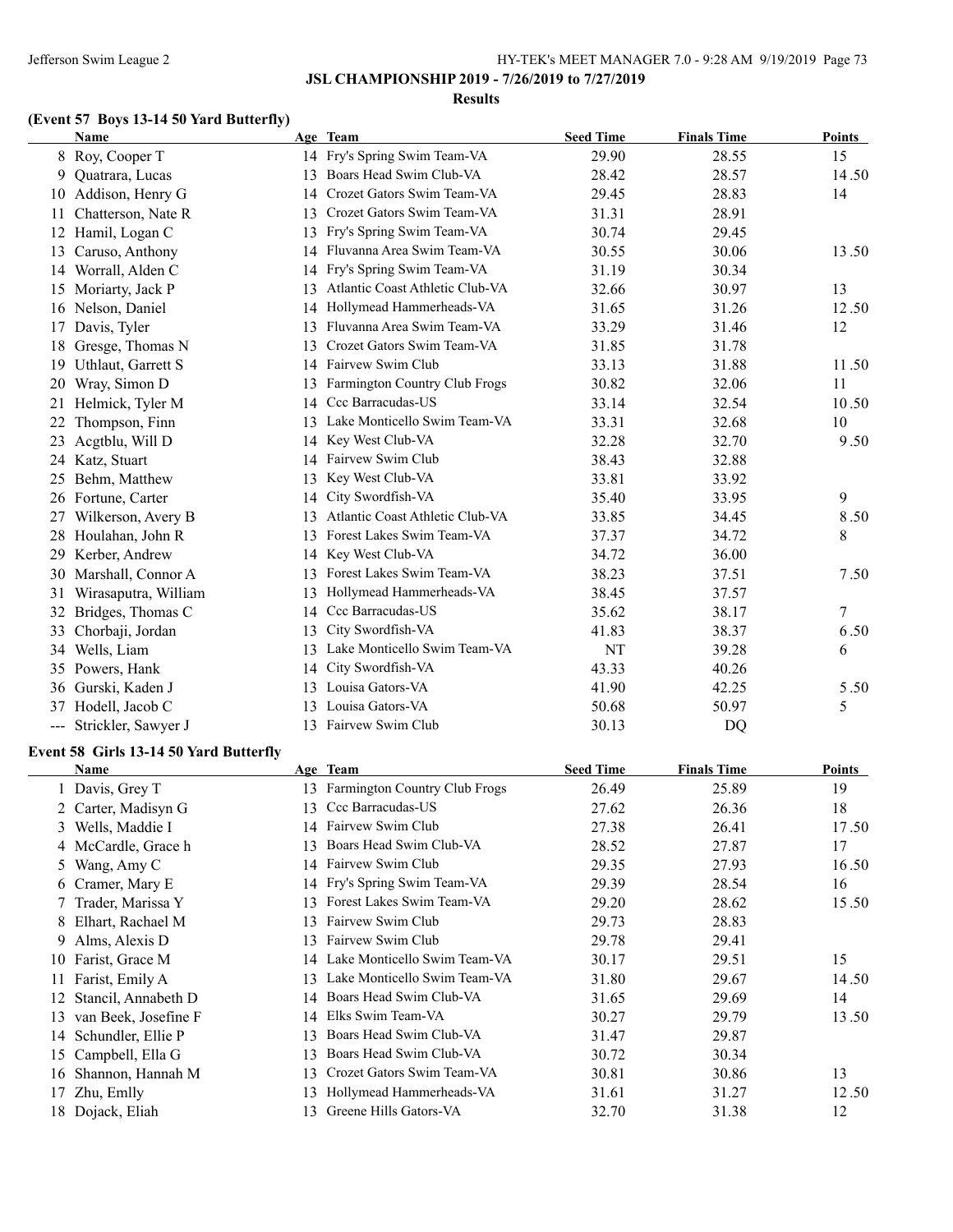**JSL CHAMPIONSHIP 2019 - 7/26/2019 to 7/27/2019**

#### **Results**

### **(Event 58 Girls 13-14 50 Yard Butterfly)**

|    | Name                   |    | Age Team                           | <b>Seed Time</b> | <b>Finals Time</b> | <b>Points</b>  |
|----|------------------------|----|------------------------------------|------------------|--------------------|----------------|
|    | 19 Peskova, Lillian A  |    | 14 Atlantic Coast Athletic Club-VA | 30.90            | 31.45              | 11.50          |
|    | 20 Rose, Mirah         |    | 13 Atlantic Coast Athletic Club-VA | 32.89            | 32.04              | 11             |
| 21 | Amato, Ava             |    | 14 Lake Monticello Swim Team-VA    | 33.08            | 32.29              |                |
| 22 | Hutchinson, Paige      | 13 | Farmington Country Club Frogs      | 33.33            | 32.39              | 10.50          |
|    | 23 Henry, Lorelei P    | 13 | Fairvew Swim Club                  | 35.40            | 32.42              |                |
|    | 24 Life, Megan C       |    | 14 Crozet Gators Swim Team-VA      | 34.49            | 32.55              | 10             |
| 25 | Bonham, Reilly G       |    | 14 Forest Lakes Swim Team-VA       | 35.56            | 33.15              | 9.50           |
|    | 26 Ding, Caroline      |    | 14 City Swordfish-VA               | 33.78            | 33.28              | 9              |
|    | 27 DeGuzman, Claire E  |    | 14 Atlantic Coast Athletic Club-VA | 34.41            | 33.57              |                |
|    | 28 Baumann, Lucy J     | 14 | Key West Club-VA                   | 33.46            | 33.65              | 8.50           |
| 29 | Bambrick, Leah Y       | 13 | Atlantic Coast Athletic Club-VA    | 33.05            | 33.68              |                |
|    | 30 Hunt, Hadley M      | 13 | Crozet Gators Swim Team-VA         | 34.51            | 33.74              |                |
| 31 | Stemland, Lyndsey A    | 13 | Glenmore Country Club-VA           | 28.13            | 33.83              | $\,8\,$        |
|    | 32 Alimard, Ariana     | 13 | Glenmore Country Club-VA           | 34.01            | 34.02              | 7.50           |
|    | 33 Ward, Ava           | 13 | City Swordfish-VA                  | 35.19            | 34.15              | $\overline{7}$ |
| 34 | Dmytriyeva, Lada       | 13 | City Swordfish-VA                  | 35.02            | 34.44              |                |
|    | 35 Davies, Keen C      |    | 13 Fry's Spring Swim Team-VA       | 35.97            | 34.58              | 6.50           |
|    | 36 Kraft, Rebekah      |    | 13 Lake Monticello Swim Team-VA    | 35.17            | 34.72              |                |
|    | 37 Slinkman, Taylor R  | 13 | Elks Swim Team-VA                  | 36.33            | 35.07              | 6              |
| 38 | Freeman Ryang, Sohie F | 13 | Fry's Spring Swim Team-VA          | 37.78            | 35.11              |                |
| 39 | Bonham, Reese E        |    | 13 Forest Lakes Swim Team-VA       | 36.46            | 35.82              |                |
| 40 | Dugger, Allison        | 13 | City Swordfish-VA                  | 35.23            | 36.08              |                |
|    | 41 Brement, Trudy A    | 13 | Crozet Gators Swim Team-VA         | 38.06            | 36.31              |                |
|    | 42 Collier, Lexi       |    | 13 Fluvanna Area Swim Team-VA      | 36.14            | 36.59              | 5.50           |
| 43 | Rea, Brenna            |    | 13 Lake Monticello Swim Team-VA    | 35.40            | 37.04              |                |
|    | 44 Champion, Teresa    |    | 13 Lake Monticello Swim Team-VA    | 35.61            | 37.71              |                |
| 45 | Epperly, Reagan L      | 14 | Atlantic Coast Athletic Club-VA    | 38.50            | 37.92              |                |
|    | 46 Ham, Katherine O    | 14 | Key West Club-VA                   | 42.63            | 38.00              | 5              |
|    | 47 Ramsey, Ella S      | 13 | Fry's Spring Swim Team-VA          | 41.14            | 41.02              |                |
| 48 | Drumheller, Kelsey A   | 13 | Key West Club-VA                   | 41.69            | 41.26              |                |
| 49 | Coleman, Marina R      | 13 | Atlantic Coast Athletic Club-VA    | 50.67            | 42.16              |                |
| 50 | Maynard, Kaley         | 13 | Hollymead Hammerheads-VA           | 43.33            | 42.24              | 4.50           |
| 51 | Megginson, Emma C      |    | 14 Atlantic Coast Athletic Club-VA | 45.32            | 42.42              |                |
|    | 52 Shaw, Shannon K     |    | 13 Louisa Gators-VA                | 44.28            | 43.79              | $\overline{4}$ |
|    | 53 Arbaugh, Corena     |    | 13 Key West Club-VA                | NT               | 44.68              |                |
| 54 | Sanford, Samantha A    | 14 | Forest Lakes Swim Team-VA          | 47.52            | 45.97              |                |
|    | 55 Leach, Rachel L     | 13 | Forest Lakes Swim Team-VA          | 45.35            | 46.46              |                |
|    | 56 Wingfield, La'Anjah | 13 | City Swordfish-VA                  | NT               | 56.27              |                |
|    | --- Weaver, Kate       |    | 14 City Swordfish-VA               | 44.79            | <b>DQ</b>          |                |

### **Event 59 Boys 15-18 50 Yard Butterfly**

| <b>Name</b>         | Age Team                           | <b>Seed Time</b> | <b>Finals Time</b> | <b>Points</b> |
|---------------------|------------------------------------|------------------|--------------------|---------------|
| l Davis, Walker A   | 16 Farmington Country Club Frogs   | 24.35            | 22.67              | 19            |
| 2 Hargrove, Noah A  | 17 Boars Head Swim Club-VA         | 23.25            | 22.85              | 18            |
| 3 Lamb, August B    | 18 Boars Head Swim Club-VA         | 23.59            | 22.86              | 17.50         |
| 4 Johnson, Sammy J  | 15 Crozet Gators Swim Team-VA      | 24.45            | 24.00              | 17            |
| 5 Smith, Lucas C    | 16 Fairvew Swim Club               | 24.85            | 24.13              | 16.50         |
| 6 Cave, Sebastian R | 18 Fry's Spring Swim Team-VA       | 25.03            | 24.43              | 16            |
| 7 Smith, Nathaniel  | 16 Lake Monticello Swim Team-VA    | 25.81            | 24.58              | 15.50         |
| 8 Walcott, Josiah D | 18 Crozet Gators Swim Team-VA      | 25.14            | 24.65              | 15            |
| *9 Hornsby, John S  | 18 Hollymead Hammerheads-VA        | 25.90            | 24.72              | 14.25         |
| *9 Zhu, Howard M    | 15 Atlantic Coast Athletic Club-VA | 25.61            | 24.72              | 14.25         |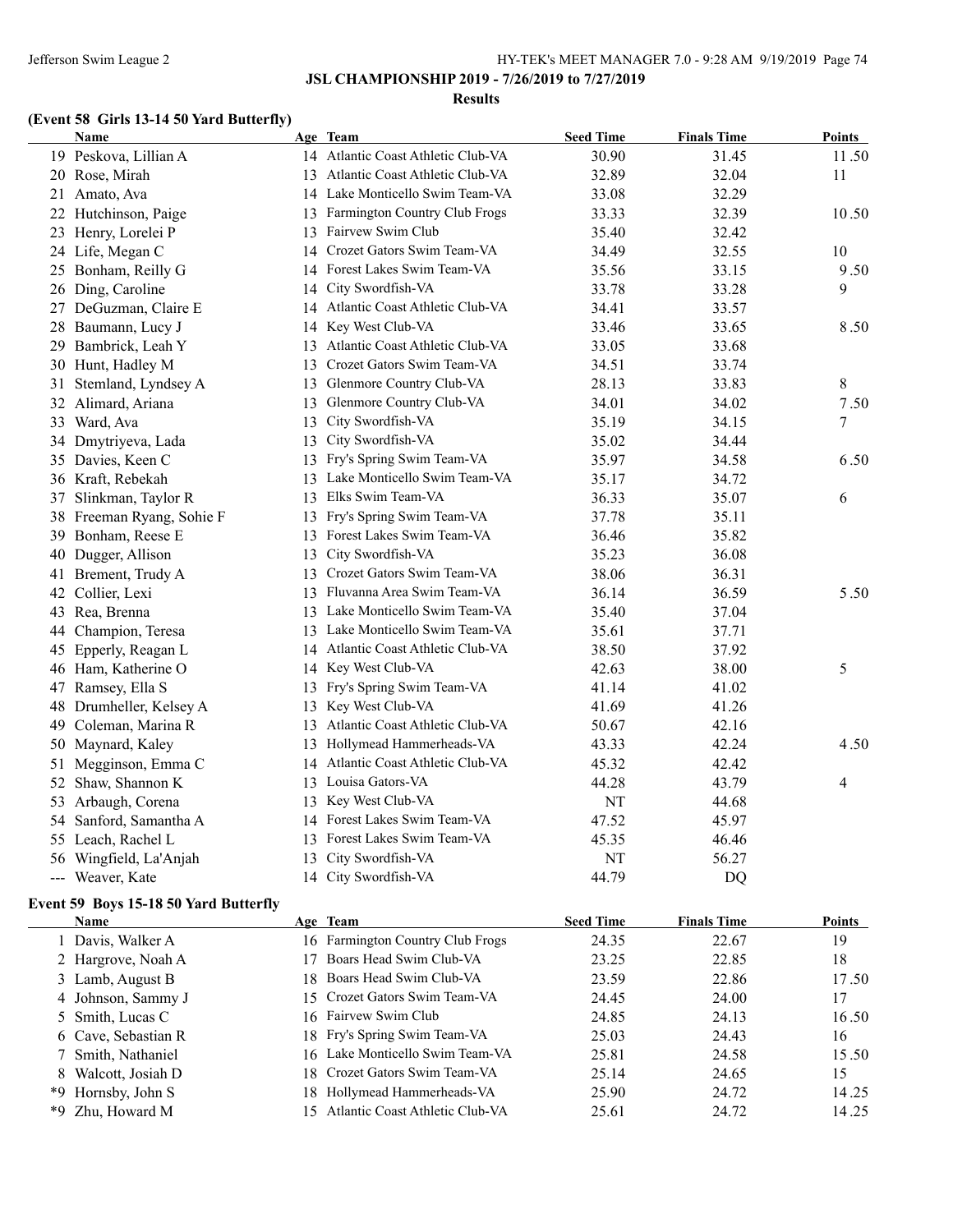**JSL CHAMPIONSHIP 2019 - 7/26/2019 to 7/27/2019**

#### **Results**

# **(Event 59 Boys 15-18 50 Yard Butterfly)**

|    | Name                   |     | Age Team                         | <b>Seed Time</b> | <b>Finals Time</b> | <b>Points</b> |
|----|------------------------|-----|----------------------------------|------------------|--------------------|---------------|
|    | 11 Strickland, Hunter  |     | 16 Lake Monticello Swim Team-VA  | 25.78            | 25.01              | 13.50         |
|    | 12 Hutter, Preston J   |     | 15 Boars Head Swim Club-VA       | 25.62            | 25.22              |               |
|    | 13 Butler, Charlie D   | 17  | Forest Lakes Swim Team-VA        | 26.60            | 25.25              | 13            |
|    | 14 Taylor, Ryan        | 16  | Greene Hills Gators-VA           | 26.29            | 25.26              | 12.50         |
| 15 | Valovalo, Victor       | 15  | Fairvew Swim Club                | 25.85            | 25.35              | 12            |
|    | 16 Bullard, Lamont L   | 16  | Fry's Spring Swim Team-VA        | 25.62            | 25.46              | 11.50         |
| 17 | Johnson, Noah          | 15  | Crozet Gators Swim Team-VA       | 26.90            | 25.67              |               |
| 18 | Hartogensis, Jake A    | 16  | Atlantic Coast Athletic Club-VA  | 26.66            | 25.81              | 11            |
|    | 19 Coppi, Duncan       | 16  | Hollymead Hammerheads-VA         | 27.05            | 25.88              | 10.50         |
|    | 20 Hargrove, Nate J    | 15  | Boars Head Swim Club-VA          | 26.83            | 26.28              |               |
| 21 | Pilkey, Angel          | 16  | Key West Club-VA                 | 27.68            | 26.74              | 10            |
| 22 | Ondek, Jacob           | 15  | Lake Monticello Swim Team-VA     | 27.76            | 27.03              |               |
| 23 | Kunkel, Ben R          | 18  | Crozet Gators Swim Team-VA       | 28.05            | 27.10              |               |
| 24 | Bush, Grayson T        | 17  | Key West Club-VA                 | 28.66            | 27.14              | 9.50          |
|    | 25 Kwon, Orion         | 17  | Hollymead Hammerheads-VA         | 27.65            | 27.18              |               |
|    | 26 Bickers, Sam D      | 17  | Glenmore Country Club-VA         | 27.95            | 27.35              | 9             |
| 27 | Rodgers, Tyler         | 17  | Hollymead Hammerheads-VA         | 27.84            | 27.36              |               |
| 28 | Vavrik, Charlie M      | 16. | Boars Head Swim Club-VA          | 28.32            | 27.51              |               |
| 29 | Paulson, Joey H        | 17  | Boars Head Swim Club-VA          | 28.49            | 27.82              |               |
|    | 30 Reiner, Nathaniel J | 15  | Atlantic Coast Athletic Club-VA  | 25.99            | 27.94              |               |
|    | 31 Lamb, Andrew        | 15  | Key West Club-VA                 | 28.72            | 28.18              |               |
|    | 32 Craig, Fields       |     | 16 Farmington Country Club Frogs | 29.14            | 28.42              | 8.50          |
| 33 | Harris, Tyler          | 15  | Lake Monticello Swim Team-VA     | 28.80            | 28.69              |               |
| 34 | Vaughn, Xander C       |     | 16 Boars Head Swim Club-VA       | 30.09            | 28.83              |               |
| 35 | Morton, CJ J           |     | 15 Fairvew Swim Club             | 30.18            | 29.14              |               |
| 36 | Wright, Joey M         |     | 18 Greene Hills Gators-VA        | 29.77            | 29.35              | 8             |
| 37 | Oakey, Teddy S         | 15  | Farmington Country Club Frogs    | 28.83            | 29.43              |               |
|    | 38 Wiles, David        | 15  | City Swordfish-VA                | 31.39            | 29.45              | 7.50          |
| 39 | Sanders, Ian P         |     | 15 Fry's Spring Swim Team-VA     | 31.08            | 29.64              |               |
|    | 40 Osman, Said A       | 17  | Fry's Spring Swim Team-VA        | 28.10            | 30.25              |               |
| 41 | Shiflett, Wyatt        | 17  | Greene Hills Gators-VA           | 31.95            | 30.80              |               |
|    | 42 Tessier, Christian  | 16  | City Swordfish-VA                | 31.98            | 30.87              | $\tau$        |
|    | 43 Pruitt, RJ J        | 17  | Atlantic Coast Athletic Club-VA  | 31.31            | 30.94              |               |
|    | 44 Richardson, Andy S  | 18  | Forest Lakes Swim Team-VA        | 34.23            | 31.88              | 6.50          |
|    | 45 Navarro, Edwin      |     | 16 Fluvanna Area Swim Team-VA    | 32.77            | 32.10              | 6             |
|    | 46 Mahoney, Jack P     |     | 15 Ccc Barracudas-US             | 35.47            | 34.88              | 5.50          |

### **Event 60 Girls 15-18 50 Yard Butterfly**

|      | Name                  |     | Age Team                           | <b>Seed Time</b> | <b>Finals Time</b> | <b>Points</b> |
|------|-----------------------|-----|------------------------------------|------------------|--------------------|---------------|
|      | 1 Vanyo, Athena A     | 15. | Atlantic Coast Athletic Club-VA    | 25.65            | 25.07              | 19            |
|      | 2 Bradley, Izzy       |     | 15 City Swordfish-VA               | 27.17            | 25.92              | 18            |
| $*3$ | Brown, Abigail R      |     | 16 Crozet Gators Swim Team-VA      | 28.15            | 26.79              | 17.25         |
|      | *3 Yu, Sophia         |     | 15 Forest Lakes Swim Team-VA       | 27.89            | 26.79              | 17.25         |
|      | 5 Harlow, Abigayle    |     | 16 Lake Monticello Swim Team-VA    | 28.51            | 27.11              | 16.50         |
|      | 6 Phillips, Casey R   |     | 15 Boars Head Swim Club-VA         | 28.26            | 27.26              | 16            |
|      | 7 O'Donnell, Sophie   |     | 16 Farmington Country Club Frogs   | 27.85            | 27.87              | 15.50         |
|      | *8 Lounsbury, Allyson |     | 15 Lake Monticello Swim Team-VA    | 29.12            | 27.93              | 14.75         |
|      | *8 Umberger, Eve M    |     | 16 Fairvew Swim Club               | 29.07            | 27.93              | 14.75         |
|      | 10 Tosi, Arianna L    |     | 15 Fairvew Swim Club               | 28.51            | 27.98              | 14            |
| 11   | Jumper, Kayleigh m    | 18. | Boars Head Swim Club-VA            | 28.89            | 27.99              | 13.50         |
|      | 12 Chatterson, Maya Y |     | 16 Crozet Gators Swim Team-VA      | 29.95            | 28.08              | 13            |
|      | 13 Breza, Morgan M    |     | 16 Atlantic Coast Athletic Club-VA | 30.13            | 28.59              | 12.50         |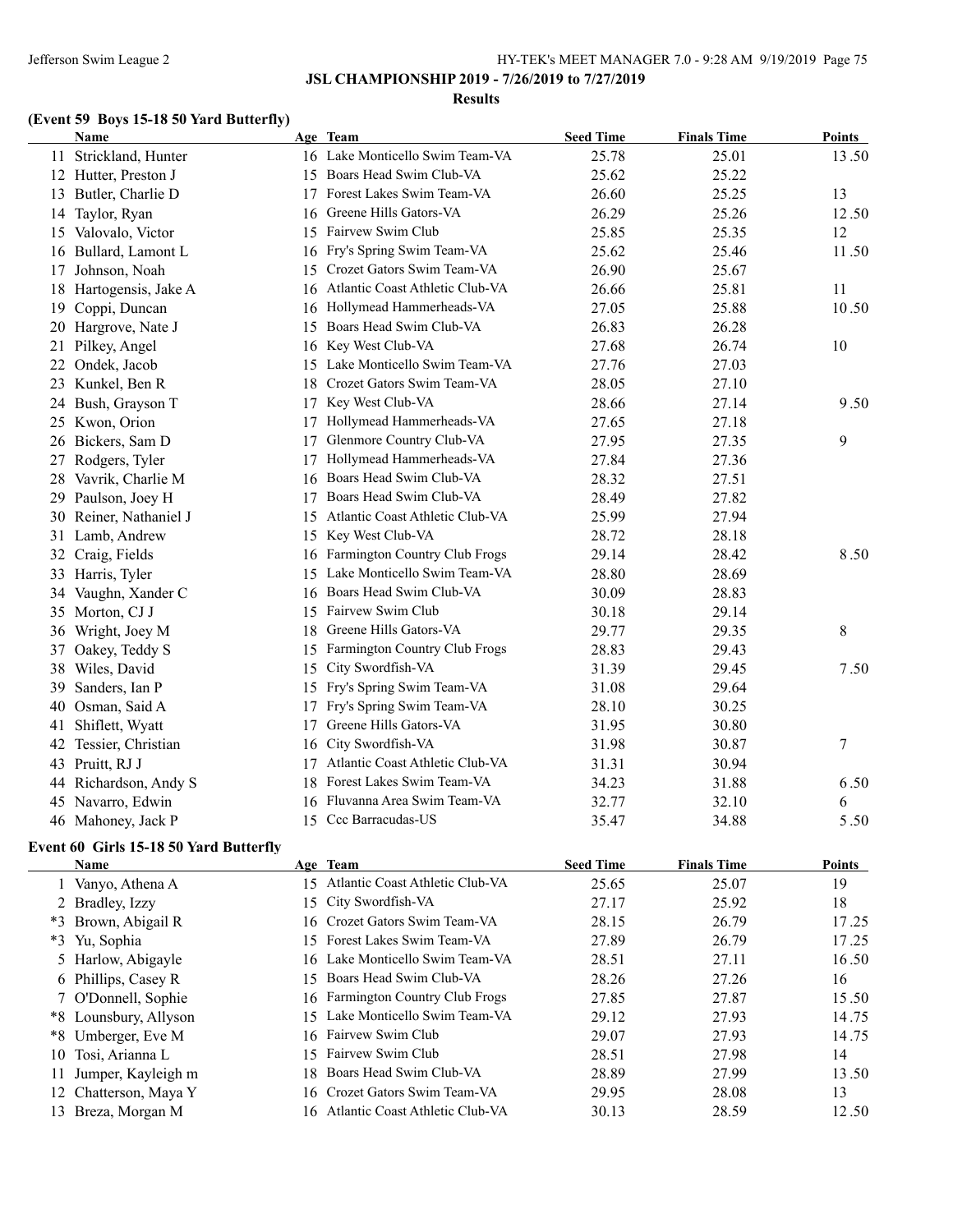#### **Results**

# **(Event 60 Girls 15-18 50 Yard Butterfly)**

|    | Name                                      |    | Age Team                        | <b>Seed Time</b> | <b>Finals Time</b> | <b>Points</b> |
|----|-------------------------------------------|----|---------------------------------|------------------|--------------------|---------------|
|    | 14 MacDonald, Adah R                      |    | 18 Fry's Spring Swim Team-VA    | 30.17            | 29.02              | 12            |
|    | 15 Kashatus, Audrey E                     |    | 16 Fairvew Swim Club            | 29.81            | 29.15              |               |
|    | 16 DiFazio, Emma                          | 17 | Fluvanna Area Swim Team-VA      | 30.19            | 29.49              | 11.50         |
| 17 | Moreland, Zoe                             | 16 | City Swordfish-VA               | 31.67            | 29.82              | 11            |
| 18 | Stilley, Blair E                          | 16 | Forest Lakes Swim Team-VA       | 30.64            | 29.84              | 10.50         |
|    | 19 Bowen, Meg                             | 18 | Farmington Country Club Frogs   | 31.93            | 29.91              | 10            |
|    | 20 Holstege, Annalee                      | 16 | Glenmore Country Club-VA        | 31.93            | 29.93              | 9.50          |
| 21 | Warren, Sarah Randolph                    | 16 | Farmington Country Club Frogs   | 30.66            | 29.99              |               |
| 22 | Hynes, Kate E                             | 16 | Hollymead Hammerheads-VA        | 31.25            | 30.18              | 9             |
| 23 | James, Claudia                            | 17 | Boars Head Swim Club-VA         | 31.03            | 30.21              |               |
|    | 24 Nguyen, Caitlin                        | 16 | Atlantic Coast Athletic Club-VA | 30.50            | 30.31              |               |
|    | 25 Ragsdale, Audrey J                     | 15 | Fry's Spring Swim Team-VA       | 32.23            | 30.59              | 8.50          |
|    | 26 Dessent, Lauren E                      | 15 | Louisa Gators-VA                | 31.61            | 30.73              | 8             |
|    | 27 van Ek, Kylie                          | 17 | Atlantic Coast Athletic Club-VA | 30.77            | 31.11              |               |
|    | 28 Livermon, Anna K                       | 17 | Boars Head Swim Club-VA         | 31.33            | 31.18              |               |
|    | 29 Nemergut, Kate A                       | 15 | Crozet Gators Swim Team-VA      | 30.77            | 31.33              |               |
|    | 30 Young, Leigh K                         |    | 15 Glenmore Country Club-VA     | 31.50            | 31.57              | 7.50          |
|    | 31 Hassell, Lilah S                       |    | 16 Fairvew Swim Club            | 32.79            | 31.60              |               |
|    | 32 Lambert, Catherine A                   |    | 15 Boars Head Swim Club-VA      | 32.51            | 31.68              |               |
|    | 33 Cramer, Elizabeth G                    |    | 17 Fry's Spring Swim Team-VA    | 33.95            | 31.99              |               |
|    | 34 Buddington, Julia                      | 17 | City Swordfish-VA               | 33.28            | 32.37              |               |
|    | 35 Franco, Jordan E                       | 17 | Lake Monticello Swim Team-VA    | 34.31            | 32.88              |               |
|    | 36 Wildermann, Claire R                   | 15 | Fry's Spring Swim Team-VA       | 35.22            | 32.89              |               |
|    | 37 Hendrix, Lara                          | 16 | City Swordfish-VA               | 34.10            | 33.04              |               |
| 38 | Schock, Eliza P                           | 17 | Fry's Spring Swim Team-VA       | 34.78            | 33.24              |               |
|    | 39 Adams, Rebekah R                       | 16 | Hollymead Hammerheads-VA        | 34.29            | 33.43              | 7             |
|    | 40 Pettitt, Finley S                      | 15 | Fry's Spring Swim Team-VA       | 35.01            | 33.51              |               |
| 41 | Ward, Emily                               | 16 | City Swordfish-VA               | 35.33            | 33.64              |               |
| 42 | Drumheller, Macy A                        | 16 | Key West Club-VA                | 35.36            | 33.81              | 6.50          |
|    | 43 Moreira, Kaitlyn                       | 15 | Fairvew Swim Club               | 37.51            | 34.26              |               |
|    | 44 Kauffman, Maggie E                     | 15 | Farmington Country Club Frogs   | 34.35            | 34.30              |               |
|    | 45 Farabaugh, Kristen N                   |    | 15 Crozet Gators Swim Team-VA   | 37.33            | 34.42              |               |
|    | 46 Gehle, Eve K                           | 17 | Fry's Spring Swim Team-VA       | 37.41            | 36.45              |               |
|    | 47 Dorta, Manuela                         | 16 | City Swordfish-VA               | 36.51            | 37.01              |               |
|    | 48 Dugger, Kayleigh R                     | 15 | Ccc Barracudas-US               | 37.59            | 37.26              | 6             |
|    | 49 Conner, Hailey E                       |    | 16 Louisa Gators-VA             | 40.81            | 37.92              | 5.50          |
|    | 50 Weatherford, Liv J                     |    | 16 Fry's Spring Swim Team-VA    | 37.48            | 38.00              |               |
| 51 | Engler, Abby                              | 16 | Key West Club-VA                | 38.41            | 38.47              | 5             |
| 52 | Kube, Lauren                              | 16 | Ccc Barracudas-US               | 41.19            | 38.65              | 4.50          |
| 53 | Plecker, Mallory                          | 16 | Key West Club-VA                | 41.44            | 39.36              |               |
| 54 | Nycz, Isabelle                            | 15 | Key West Club-VA                | 39.66            | 40.19              |               |
| 55 | Laughon-Worrell, Althea                   | 18 | City Swordfish-VA               | 44.37            | 40.70              |               |
|    | 56 Durrer, Sarah M                        | 15 | Fairvew Swim Club               | 40.95            | 41.81              |               |
|    | 57 Brow, Annie                            | 17 | Fairvew Swim Club               | 41.61            | 42.08              |               |
|    |                                           |    |                                 |                  |                    |               |
|    | Event 61 Boys 8 & Under 50 Yard Freestyle |    |                                 |                  |                    |               |
|    | <b>Name</b>                               |    | Age Team                        | <b>Seed Time</b> | <b>Finals Time</b> | <b>Points</b> |
|    | 1 Easton, Walker C                        | 8  | Atlantic Coast Athletic Club-VA | 32.77            | 32.86              | 19            |
|    | 2 Roberts, David                          | 8  | Fairvew Swim Club               | 34.86            | 34.26              | 18            |
| 3  | Hunt, Bowen                               | 8  | Crozet Gators Swim Team-VA      | 37.45            | 34.30              | 17.50         |
| 4  | Wenert, Luke J                            | 8  | Forest Lakes Swim Team-VA       | 34.89            | 35.19              | 17            |
|    | 5 Mejias, Keegan                          |    | Hollymead Hammerheads-VA        | 37.10            | 35.35              | 16.50         |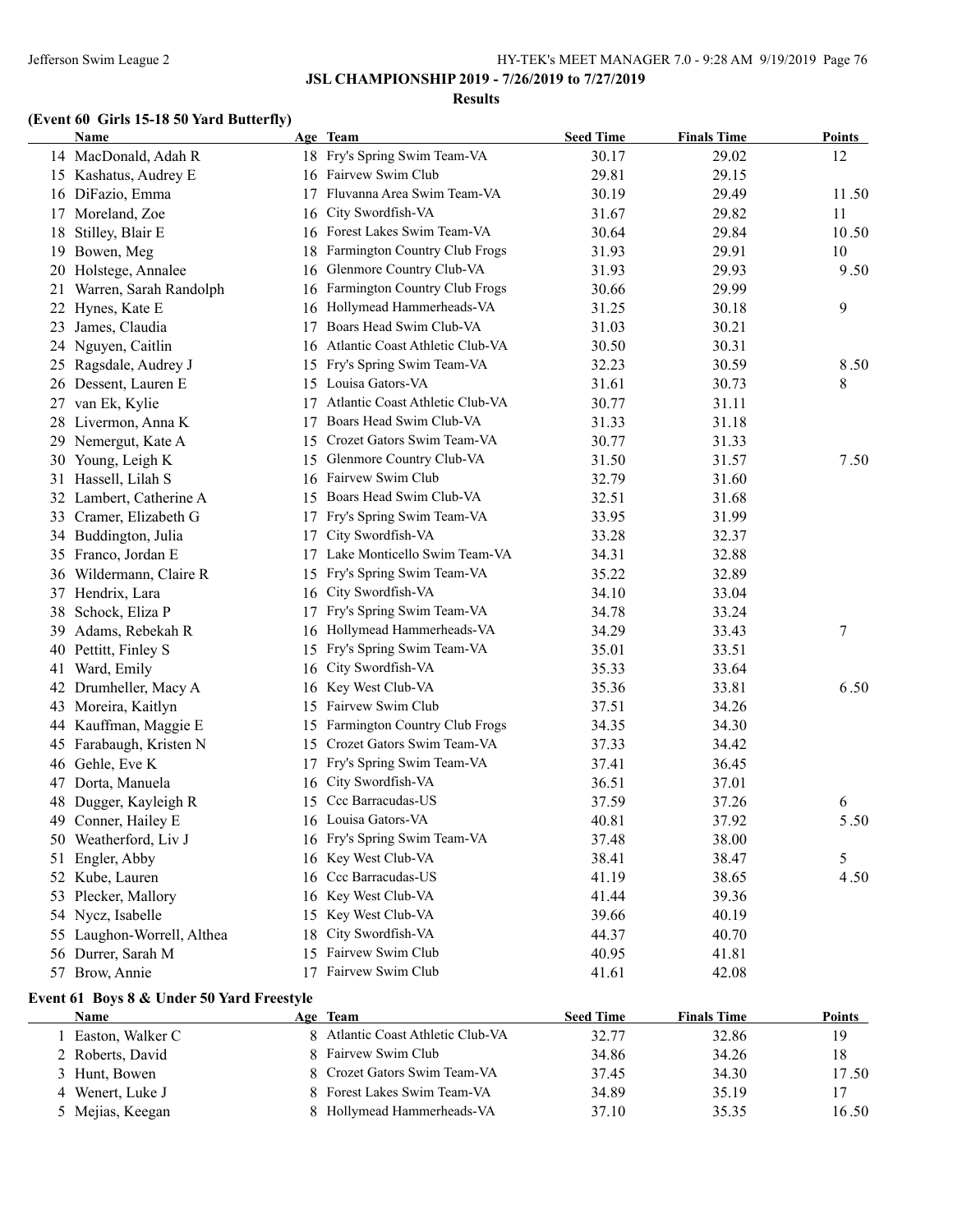#### **Results**

# **(Event 61 Boys 8 & Under 50 Yard Freestyle)**

| <b>Name</b>               |   | Age Team                        | <b>Seed Time</b> | <b>Finals Time</b> | <b>Points</b> |
|---------------------------|---|---------------------------------|------------------|--------------------|---------------|
| 6 Byrne, Jack K           | 8 | Glenmore Country Club-VA        | 38.29            | 36.99              | 16            |
| 7 Rutherford, Eli J       |   | Boars Head Swim Club-VA         | 37.19            | 37.03              | 15.50         |
| Moore, Henry<br>8         |   | City Swordfish-VA               | 41.16            | 38.51              | 15            |
| Cullaty, Gabe R<br>9.     |   | Fairvew Swim Club               | 40.09            | 39.73              | 14.50         |
| 10 Lineweaver, Bennie P   |   | Crozet Gators Swim Team-VA      | 40.66            | 40.16              | 14            |
| Taylor, Holden S<br>11    |   | Fairvew Swim Club               | 43.26            | 40.57              |               |
| Ismailov, Yusuf Y<br>12   |   | Fairvew Swim Club               | 41.89            | 40.64              |               |
| Schramm, Richard O<br>13  |   | Hollymead Hammerheads-VA        | 41.19            | 40.68              | 13.50         |
| Jamison, Bodie c<br>14    |   | Boars Head Swim Club-VA         | 39.59            | 41.36              | 13            |
| 15 Luck, Braden M         |   | Fry's Spring Swim Team-VA       | 42.92            | 41.93              | 12.50         |
| 16 Friesen, Max           |   | Farmington Country Club Frogs   | 44.54            | 43.24              | 12            |
| 17 Jones, Colin H         |   | Forest Lakes Swim Team-VA       | 46.20            | 43.41              | 11.50         |
| 18 Florin, Reid           |   | Farmington Country Club Frogs   | 42.82            | 43.89              | 11            |
| 19 McClellan, Gavin L     | 8 | Louisa Gators-VA                | 46.74            | 44.06              | 10.50         |
| Johnston, Cole S<br>20    |   | Fry's Spring Swim Team-VA       | 44.19            | 44.08              | 10            |
| 21 Chulis, Luke M         | 8 | Farmington Country Club Frogs   | 50.24            | 44.18              |               |
| 22 Palmer, Jett           | 8 | Crozet Gators Swim Team-VA      | 44.89            | 44.44              |               |
| 23 Earnhardt, Nate L      | 8 | Farmington Country Club Frogs   | 44.20            | 45.21              |               |
| Statuta, Thomas<br>24     | 7 | Farmington Country Club Frogs   | 47.26            | 45.44              |               |
| 25 Hull, Silas A          | 7 | Hollymead Hammerheads-VA        | 52.34            | 46.69              |               |
| 26 Rapp, Corban H         | 7 | Fry's Spring Swim Team-VA       | 48.37            | 46.81              |               |
| 27<br>Cronberg, Michael J | 7 | Boars Head Swim Club-VA         | 54.68            | 46.89              |               |
| 28 Hale, Hunter A         | 8 | Ccc Barracudas-US               | 48.03            | 46.92              | 9.50          |
| 29 Beuttenmuller, Sam     | 7 | City Swordfish-VA               | 48.59            | 47.03              | 9             |
| 30 Kerrigan, John R       | 7 | Atlantic Coast Athletic Club-VA | 45.30            | 47.25              | 8.50          |
| 31 Blevins, Matthew       | 8 | Lake Monticello Swim Team-VA    | 52.99            | 47.63              | 8             |
| 32 Washington, Malcolm    | 8 | City Swordfish-VA               | 44.12            | 47.70              |               |
| Schulz, Lucas T<br>33     | 8 | Louisa Gators-VA                | 48.03            | 48.42              | 7.50          |
| 34 Austin, Woods          | 7 | City Swordfish-VA               | 47.63            | 48.52              |               |
| 35 Achmad-Guzman, Mateo J | 7 | Lake Monticello Swim Team-VA    | 42.82            | 48.78              | 7             |
|                           |   | Key West Club-VA                | 54.40            | 49.16              | 6.50          |
| 36 Tucker, Brooks         | 8 | City Swordfish-VA               | 49.83            | 49.60              |               |
| 37 Groff, Derrick         | 7 | Boars Head Swim Club-VA         |                  |                    |               |
| Goldberg, Graham E<br>38  | 7 |                                 | 51.48            | 49.88              |               |
| 39 Wikoff, Mason W        |   | Hollymead Hammerheads-VA        | 56.45            | 50.90              |               |
| Gander, Ryan W<br>40      |   | Atlantic Coast Athletic Club-VA | NT               | 51.03              |               |
| 41<br>Birkhead, Jacob     |   | 7 Fluvanna Area Swim Team-VA    | 54.98            | 51.27              | 6             |
| 42 Turpin, Maxwell        |   | Key West Club-VA                | 48.88            | 51.33              | 5.50          |
| 43 Fuller, Ryan P         |   | Atlantic Coast Athletic Club-VA | 53.56            | 51.46              |               |
| Agarwal, Nathan P<br>44   |   | Forest Lakes Swim Team-VA       | 49.98            | 52.66              |               |
| 45 Peacoe, Cooper P       |   | Fairvew Swim Club               | 51.10            | 54.12              |               |
| 46 Michael, Ethan R       | 8 | Louisa Gators-VA                | 54.31            | 54.76              |               |
| Greene, Jack O<br>47      |   | Fry's Spring Swim Team-VA       | 58.74            | 56.48              |               |
| 48 Fu, Rick Q             |   | Forest Lakes Swim Team-VA       | 1:10.05          | 56.57              |               |
| 49 Williams, Reed         | 7 | Fluvanna Area Swim Team-VA      | 1:01.04          | 59.91              | 5             |
| 50 Falconer, Archer F     | 7 | Ccc Barracudas-US               | NT               | 1:01.30            | 4.50          |
| Hale, Jackson P<br>51     | 6 | Ccc Barracudas-US               | 1:02.56          | 1:04.59            |               |
| 52 Moore, Michael W       | 7 | Louisa Gators-VA                | 1:11.28          | 1:06.02            |               |
| Kibler, Jack A<br>53      | 7 | Greene Hills Gators-VA          | 47.44            | 1:06.92            | 4             |
| 54 Andersen, Oliver       | 8 | Lake Monticello Swim Team-VA    | 1:13.12          | 1:08.48            |               |
| 55 Kennedy, Connor J      | 6 | Glenmore Country Club-VA        | NT               | 1:10.14            | 3.50          |
| 56 Bowers, Ke'Koa R       | 8 | Key West Club-VA                | 1:38.62          | 1:22.90            |               |
| --- Spaid, Caleb L        |   | 8 Lake Monticello Swim Team-VA  | 59.26            | DQ                 |               |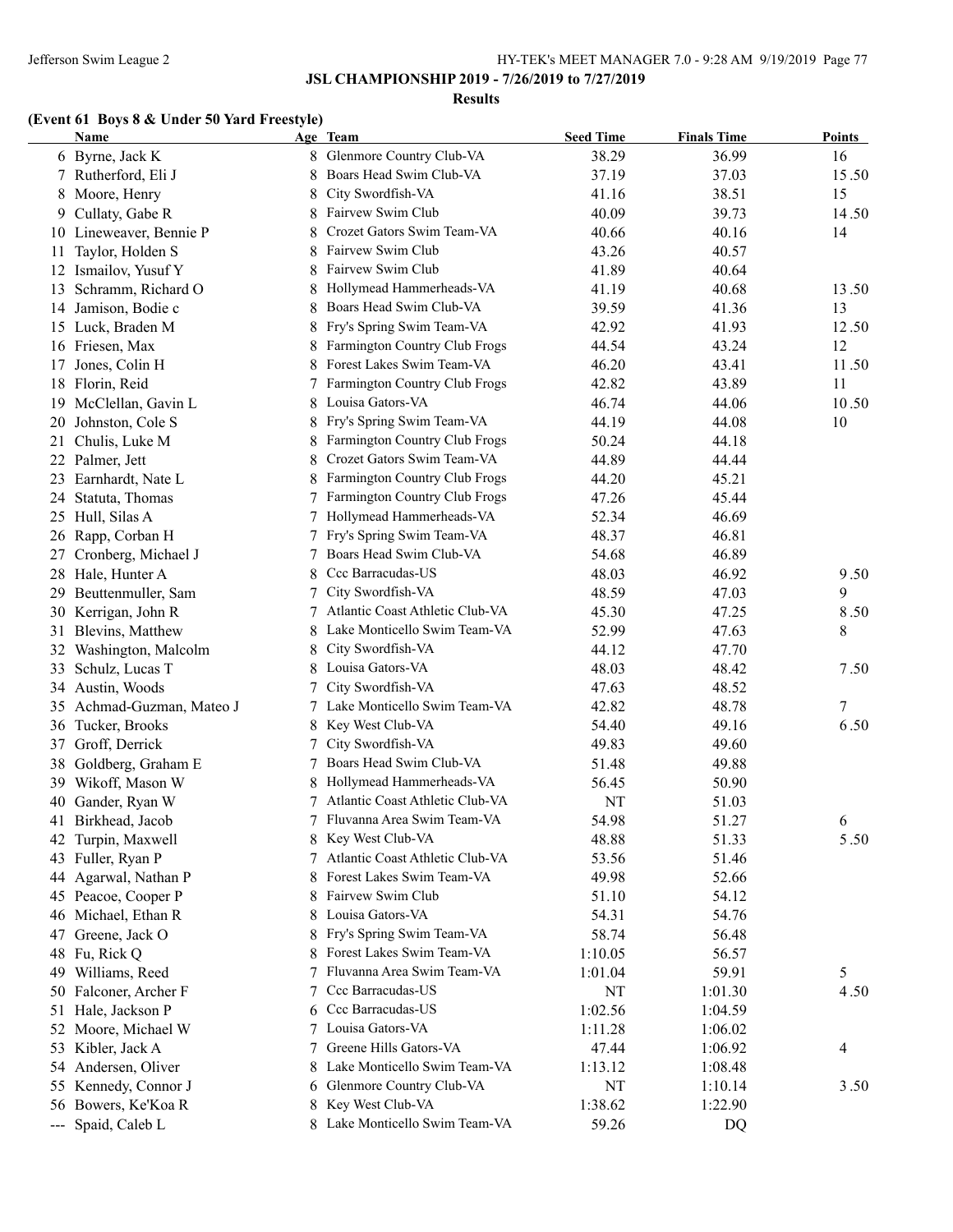**Results**

# **(Event 61 Boys 8 & Under 50 Yard Freestyle)**

|    | Name                                       |    | Age Team                        | <b>Seed Time</b> | <b>Finals Time</b> | <b>Points</b> |
|----|--------------------------------------------|----|---------------------------------|------------------|--------------------|---------------|
|    | --- Sutphin, Gavin C                       |    | 8 Ccc Barracudas-US             | 1:04.31          | DQ                 |               |
|    | Event 62 Girls 8 & Under 50 Yard Freestyle |    |                                 |                  |                    |               |
|    | Name                                       |    | Age Team                        | <b>Seed Time</b> | <b>Finals Time</b> | Points        |
|    | 1 Hitt, Lulu F                             |    | 8 Boars Head Swim Club-VA       | 36.68            | 34.87              | 19            |
|    | 2 Carter, Dilyn R                          |    | Crozet Gators Swim Team-VA      | 35.40            | 35.04              | 18            |
|    | 3 Wells, Emily M                           | 7  | Fairvew Swim Club               | 36.41            | 35.80              | 17.50         |
|    | 4 King, Sedona N                           | 8  | Forest Lakes Swim Team-VA       | 38.42            | 36.60              | 17            |
|    | 5 Killian, Margaret E                      | 8  | Fairvew Swim Club               | 36.74            | 36.96              | 16.50         |
|    | 6 Kurtz, Sabina N                          | 7  | Atlantic Coast Athletic Club-VA | 38.99            | 37.68              | 16            |
| 7  | Strassheim, Clare E                        | 8  | Glenmore Country Club-VA        | 39.86            | 37.82              | 15.50         |
|    | 8 Gray, Ella                               | 8  | Fluvanna Area Swim Team-VA      | 41.19            | 38.04              | 15            |
|    | 9 Clark, Mila                              | 8  | Boars Head Swim Club-VA         | 41.68            | 38.61              | 14.50         |
|    | 10 Denham, Claire J                        | 7  | Ccc Barracudas-US               | 41.00            | 38.71              | 14            |
| 11 | Caruso, Abby                               | 8  | Fluvanna Area Swim Team-VA      | 41.02            | 38.96              | 13.50         |
|    | 12 Maynard, Addey                          |    | Hollymead Hammerheads-VA        | 45.63            | 39.64              | 13            |
|    | 13 Sturek, Lily S                          | 8  | Fry's Spring Swim Team-VA       | 38.75            | 40.10              | 12.50         |
|    | 14 Kauffmann, Lilly                        | 8  | Crozet Gators Swim Team-VA      | 44.20            | 40.15              | 12            |
|    | 15 Kagarise, Taylor M                      |    | Crozet Gators Swim Team-VA      | 37.12            | 40.98              |               |
|    | 16 Dawson, Clementine E                    | 8  | Fry's Spring Swim Team-VA       | 45.17            | 41.13              | 11.50         |
|    | 17 Coleman, Monet G                        | 8  | Atlantic Coast Athletic Club-VA | 41.05            | 41.56              | 11            |
|    | 18 Owney, Scarlett                         | 8  | Hollymead Hammerheads-VA        | 42.76            | 43.11              | 10.50         |
|    | 19 Dofflemyer, Ellorie L                   |    | Farmington Country Club Frogs   | 54.93            | 43.32              | 10            |
|    | 20 Syms, Lily                              |    | Forest Lakes Swim Team-VA       | 45.23            | 43.40              | 9.50          |
| 21 | Murphy, Margot J                           |    | Farmington Country Club Frogs   | 42.32            | 43.63              | 9             |
| 22 | Keller, Laney                              |    | City Swordfish-VA               | 41.44            | 43.75              | 8.50          |
| 23 | Jones, Madelyn E                           |    | Forest Lakes Swim Team-VA       | 45.24            | 44.96              |               |
|    | 24 Taylor, Mckenzie M                      |    | Fry's Spring Swim Team-VA       | 44.28            | 45.25              |               |
|    | 25 Powell, Reagan R                        |    | Forest Lakes Swim Team-VA       | 43.50            | 45.94              |               |
|    | 26 Ways, Laney                             | 8  | Louisa Gators-VA                | 48.15            | 47.83              | 8             |
| 27 | Schettler, Mady                            |    | City Swordfish-VA               | 47.13            | 47.98              | 7.50          |
|    | 28 Smith, Ella B                           | 8  | Glenmore Country Club-VA        | 52.81            | 48.18              | 7             |
|    | 29 Driver, Emory T                         | 8  | Crozet Gators Swim Team-VA      | 46.58            | 48.52              |               |
|    | 30 Hankins, Savannah E                     |    | Crozet Gators Swim Team-VA      | 1:00.08          | 48.64              |               |
|    | 31 Dolinger, Delila M                      |    | 8 Hollymead Hammerheads-VA      | 51.94            | 48.72              |               |
|    | 32 Barclay, Natalie C                      |    | Atlantic Coast Athletic Club-VA | 46.27            | 49.08              |               |
|    | *33 Danna, Lea                             | 8  | City Swordfish-VA               | 52.83            | 50.06              |               |
|    | *33 Sanders, Kate E                        |    | 8 Boars Head Swim Club-VA       | NT               | 50.06              |               |
|    | 35 Powers, Eliza                           | 7  | Farmington Country Club Frogs   | 56.78            | 50.85              |               |
|    | 36 Blank, Isabel L                         | 8  | Fry's Spring Swim Team-VA       | 49.18            | 51.00              |               |
|    | 37 Kenner, Ruby                            | 7  | City Swordfish-VA               | 53.83            | 51.15              |               |
|    | 38 Mosher, Riley M                         | 8  | Louisa Gators-VA                | 52.90            | 51.45              | 6.50          |
|    | 39 Pate, J.J. S                            |    | Fry's Spring Swim Team-VA       | 55.64            | 52.89              |               |
| 40 | Goodwin, Vanessa B                         | 6  | Atlantic Coast Athletic Club-VA | 53.05            | 55.19              |               |
| 41 | Graves, Lofton V                           | 8  | Farmington Country Club Frogs   | 1:06.72          | 55.29              |               |
|    | 42 Hutchinson, AnneCarter                  | 8  | Farmington Country Club Frogs   | 51.98            | 55.43              |               |
|    | 43 Redick-Smith, Madeline                  | 8  | Fairvew Swim Club               | 50.01            | 56.74              |               |
|    | 44 Byrne, Ryan E                           |    | Glenmore Country Club-VA        | NT               | 56.75              |               |
|    | 45 Chance, Braelynn                        | 7  | City Swordfish-VA               | 53.38            | 56.89              |               |
|    | 46 Yowell, Reagan                          | 7. | Lake Monticello Swim Team-VA    | 1:08.64          | 56.92              | 6             |
|    | 47 Drury, Sophie R                         | 8  | Key West Club-VA                | 57.74            | 57.61              | 5.50          |
|    | 48 Harris, Lilly L                         |    | 7 Louisa Gators-VA              | 1:04.66          | 57.95              |               |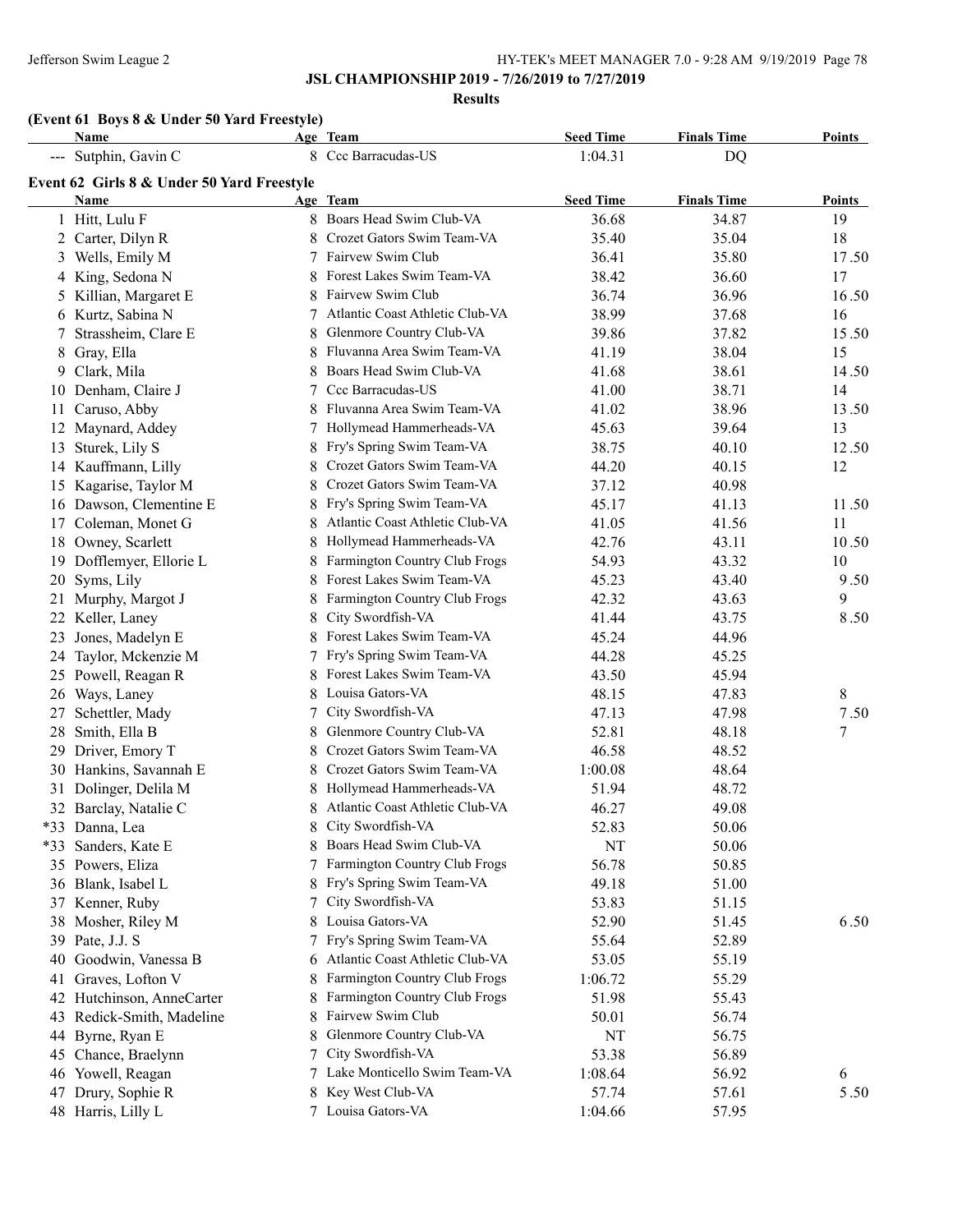#### **Results**

# **(Event 62 Girls 8 & Under 50 Yard Freestyle)**

| <b>Name</b>              | Age Team                       | <b>Seed Time</b> | <b>Finals Time</b> | <b>Points</b> |
|--------------------------|--------------------------------|------------------|--------------------|---------------|
| 49 Spradlin, Madison A   | 8 Key West Club-VA             | 1:06.35          | 58.32              |               |
| 50 Suggs DeSorbo, Kate K | 7 Fairvew Swim Club            | 57.13            | 58.49              |               |
| 51 Flynn, Estelle        | 7 Key West Club-VA             | 1:11.09          | 59.02              |               |
| 52 Spotts, Harper S      | 7 Glenmore Country Club-VA     | NT               | 1:02.01            |               |
| 53 Hegge, Norah          | 7 Hollymead Hammerheads-VA     | NT               | 1:04.44            |               |
| 54 Owen, Ada             | 7 Key West Club-VA             | 1:17.37          | 1:07.31            |               |
| 55 Barresi, Vienna E     | 7 Lake Monticello Swim Team-VA | 1:09.53          | 1:08.55            | 4.50          |
| 56 Comer, Georgia        | 7 Lake Monticello Swim Team-VA | 1:21.22          | 1:09.52            |               |
| 57 McCormick, Elianna    | 8 Lake Monticello Swim Team-VA | 1:26.35          | 1:24.29            |               |

### **Event 63 Boys 9-10 100 Yard Freestyle**

| <b>Name</b>        |                                                                                                                                                                                                                                                                                                                                                                                                                                                                                                                                                                                                                                                                                                                                                                                                                                                                              |                         | <b>Seed Time</b>                                                                                                                                                                                                                                                                                                                                                                                                                                                                                                                                                                                                                                                                                                                                                                                                                                                                                                                                                                                                                                                                                                                                                                                                                                            | <b>Finals Time</b> | <u>Points</u> |
|--------------------|------------------------------------------------------------------------------------------------------------------------------------------------------------------------------------------------------------------------------------------------------------------------------------------------------------------------------------------------------------------------------------------------------------------------------------------------------------------------------------------------------------------------------------------------------------------------------------------------------------------------------------------------------------------------------------------------------------------------------------------------------------------------------------------------------------------------------------------------------------------------------|-------------------------|-------------------------------------------------------------------------------------------------------------------------------------------------------------------------------------------------------------------------------------------------------------------------------------------------------------------------------------------------------------------------------------------------------------------------------------------------------------------------------------------------------------------------------------------------------------------------------------------------------------------------------------------------------------------------------------------------------------------------------------------------------------------------------------------------------------------------------------------------------------------------------------------------------------------------------------------------------------------------------------------------------------------------------------------------------------------------------------------------------------------------------------------------------------------------------------------------------------------------------------------------------------|--------------------|---------------|
|                    |                                                                                                                                                                                                                                                                                                                                                                                                                                                                                                                                                                                                                                                                                                                                                                                                                                                                              |                         | 1:00.96                                                                                                                                                                                                                                                                                                                                                                                                                                                                                                                                                                                                                                                                                                                                                                                                                                                                                                                                                                                                                                                                                                                                                                                                                                                     | 1:01.15            | 19            |
|                    |                                                                                                                                                                                                                                                                                                                                                                                                                                                                                                                                                                                                                                                                                                                                                                                                                                                                              |                         | 1:08.66                                                                                                                                                                                                                                                                                                                                                                                                                                                                                                                                                                                                                                                                                                                                                                                                                                                                                                                                                                                                                                                                                                                                                                                                                                                     | 1:08.61            | 18            |
|                    |                                                                                                                                                                                                                                                                                                                                                                                                                                                                                                                                                                                                                                                                                                                                                                                                                                                                              |                         | 1:18.38                                                                                                                                                                                                                                                                                                                                                                                                                                                                                                                                                                                                                                                                                                                                                                                                                                                                                                                                                                                                                                                                                                                                                                                                                                                     | 1:12.38            | 17.50         |
|                    |                                                                                                                                                                                                                                                                                                                                                                                                                                                                                                                                                                                                                                                                                                                                                                                                                                                                              |                         | 1:14.52                                                                                                                                                                                                                                                                                                                                                                                                                                                                                                                                                                                                                                                                                                                                                                                                                                                                                                                                                                                                                                                                                                                                                                                                                                                     | 1:12.85            | 17            |
|                    |                                                                                                                                                                                                                                                                                                                                                                                                                                                                                                                                                                                                                                                                                                                                                                                                                                                                              |                         | 1:15.53                                                                                                                                                                                                                                                                                                                                                                                                                                                                                                                                                                                                                                                                                                                                                                                                                                                                                                                                                                                                                                                                                                                                                                                                                                                     | 1:14.41            | 16.50         |
|                    |                                                                                                                                                                                                                                                                                                                                                                                                                                                                                                                                                                                                                                                                                                                                                                                                                                                                              |                         | 1:12.73                                                                                                                                                                                                                                                                                                                                                                                                                                                                                                                                                                                                                                                                                                                                                                                                                                                                                                                                                                                                                                                                                                                                                                                                                                                     | 1:15.38            | 16            |
|                    |                                                                                                                                                                                                                                                                                                                                                                                                                                                                                                                                                                                                                                                                                                                                                                                                                                                                              |                         | 1:21.91                                                                                                                                                                                                                                                                                                                                                                                                                                                                                                                                                                                                                                                                                                                                                                                                                                                                                                                                                                                                                                                                                                                                                                                                                                                     | 1:16.11            | 15.50         |
|                    |                                                                                                                                                                                                                                                                                                                                                                                                                                                                                                                                                                                                                                                                                                                                                                                                                                                                              |                         | 1:16.35                                                                                                                                                                                                                                                                                                                                                                                                                                                                                                                                                                                                                                                                                                                                                                                                                                                                                                                                                                                                                                                                                                                                                                                                                                                     | 1:16.46            | 15            |
| Schnell, Forrest F |                                                                                                                                                                                                                                                                                                                                                                                                                                                                                                                                                                                                                                                                                                                                                                                                                                                                              |                         | 1:18.53                                                                                                                                                                                                                                                                                                                                                                                                                                                                                                                                                                                                                                                                                                                                                                                                                                                                                                                                                                                                                                                                                                                                                                                                                                                     | 1:16.90            | 14.50         |
|                    |                                                                                                                                                                                                                                                                                                                                                                                                                                                                                                                                                                                                                                                                                                                                                                                                                                                                              |                         | 1:19.28                                                                                                                                                                                                                                                                                                                                                                                                                                                                                                                                                                                                                                                                                                                                                                                                                                                                                                                                                                                                                                                                                                                                                                                                                                                     | 1:16.97            | 14            |
|                    |                                                                                                                                                                                                                                                                                                                                                                                                                                                                                                                                                                                                                                                                                                                                                                                                                                                                              |                         | 1:20.63                                                                                                                                                                                                                                                                                                                                                                                                                                                                                                                                                                                                                                                                                                                                                                                                                                                                                                                                                                                                                                                                                                                                                                                                                                                     | 1:17.17            | 13.50         |
|                    |                                                                                                                                                                                                                                                                                                                                                                                                                                                                                                                                                                                                                                                                                                                                                                                                                                                                              |                         | 1:20.55                                                                                                                                                                                                                                                                                                                                                                                                                                                                                                                                                                                                                                                                                                                                                                                                                                                                                                                                                                                                                                                                                                                                                                                                                                                     | 1:17.51            | 13            |
|                    |                                                                                                                                                                                                                                                                                                                                                                                                                                                                                                                                                                                                                                                                                                                                                                                                                                                                              |                         | 1:18.94                                                                                                                                                                                                                                                                                                                                                                                                                                                                                                                                                                                                                                                                                                                                                                                                                                                                                                                                                                                                                                                                                                                                                                                                                                                     | 1:17.87            |               |
|                    |                                                                                                                                                                                                                                                                                                                                                                                                                                                                                                                                                                                                                                                                                                                                                                                                                                                                              |                         | 1:20.30                                                                                                                                                                                                                                                                                                                                                                                                                                                                                                                                                                                                                                                                                                                                                                                                                                                                                                                                                                                                                                                                                                                                                                                                                                                     | 1:18.01            | 12.50         |
|                    |                                                                                                                                                                                                                                                                                                                                                                                                                                                                                                                                                                                                                                                                                                                                                                                                                                                                              |                         | 1:20.12                                                                                                                                                                                                                                                                                                                                                                                                                                                                                                                                                                                                                                                                                                                                                                                                                                                                                                                                                                                                                                                                                                                                                                                                                                                     | 1:18.47            | 12            |
|                    |                                                                                                                                                                                                                                                                                                                                                                                                                                                                                                                                                                                                                                                                                                                                                                                                                                                                              |                         | 1:25.84                                                                                                                                                                                                                                                                                                                                                                                                                                                                                                                                                                                                                                                                                                                                                                                                                                                                                                                                                                                                                                                                                                                                                                                                                                                     | 1:19.24            |               |
|                    |                                                                                                                                                                                                                                                                                                                                                                                                                                                                                                                                                                                                                                                                                                                                                                                                                                                                              |                         | 1:22.99                                                                                                                                                                                                                                                                                                                                                                                                                                                                                                                                                                                                                                                                                                                                                                                                                                                                                                                                                                                                                                                                                                                                                                                                                                                     | 1:19.95            | 11.50         |
|                    |                                                                                                                                                                                                                                                                                                                                                                                                                                                                                                                                                                                                                                                                                                                                                                                                                                                                              |                         | 1:22.35                                                                                                                                                                                                                                                                                                                                                                                                                                                                                                                                                                                                                                                                                                                                                                                                                                                                                                                                                                                                                                                                                                                                                                                                                                                     | 1:20.23            |               |
|                    |                                                                                                                                                                                                                                                                                                                                                                                                                                                                                                                                                                                                                                                                                                                                                                                                                                                                              |                         | 1:22.61                                                                                                                                                                                                                                                                                                                                                                                                                                                                                                                                                                                                                                                                                                                                                                                                                                                                                                                                                                                                                                                                                                                                                                                                                                                     | 1:21.40            | 11            |
|                    |                                                                                                                                                                                                                                                                                                                                                                                                                                                                                                                                                                                                                                                                                                                                                                                                                                                                              |                         | 1:26.08                                                                                                                                                                                                                                                                                                                                                                                                                                                                                                                                                                                                                                                                                                                                                                                                                                                                                                                                                                                                                                                                                                                                                                                                                                                     | 1:21.61            |               |
| Johnston, Graham W |                                                                                                                                                                                                                                                                                                                                                                                                                                                                                                                                                                                                                                                                                                                                                                                                                                                                              |                         | 1:20.86                                                                                                                                                                                                                                                                                                                                                                                                                                                                                                                                                                                                                                                                                                                                                                                                                                                                                                                                                                                                                                                                                                                                                                                                                                                     | 1:22.83            | 10.50         |
|                    | 9                                                                                                                                                                                                                                                                                                                                                                                                                                                                                                                                                                                                                                                                                                                                                                                                                                                                            | Boars Head Swim Club-VA | 1:25.50                                                                                                                                                                                                                                                                                                                                                                                                                                                                                                                                                                                                                                                                                                                                                                                                                                                                                                                                                                                                                                                                                                                                                                                                                                                     | 1:23.43            |               |
|                    |                                                                                                                                                                                                                                                                                                                                                                                                                                                                                                                                                                                                                                                                                                                                                                                                                                                                              |                         | 1:29.53                                                                                                                                                                                                                                                                                                                                                                                                                                                                                                                                                                                                                                                                                                                                                                                                                                                                                                                                                                                                                                                                                                                                                                                                                                                     | 1:23.60            |               |
|                    |                                                                                                                                                                                                                                                                                                                                                                                                                                                                                                                                                                                                                                                                                                                                                                                                                                                                              |                         | 1:28.79                                                                                                                                                                                                                                                                                                                                                                                                                                                                                                                                                                                                                                                                                                                                                                                                                                                                                                                                                                                                                                                                                                                                                                                                                                                     | 1:24.37            |               |
|                    |                                                                                                                                                                                                                                                                                                                                                                                                                                                                                                                                                                                                                                                                                                                                                                                                                                                                              |                         | 1:29.58                                                                                                                                                                                                                                                                                                                                                                                                                                                                                                                                                                                                                                                                                                                                                                                                                                                                                                                                                                                                                                                                                                                                                                                                                                                     | 1:24.38            |               |
|                    |                                                                                                                                                                                                                                                                                                                                                                                                                                                                                                                                                                                                                                                                                                                                                                                                                                                                              |                         | 1:30.14                                                                                                                                                                                                                                                                                                                                                                                                                                                                                                                                                                                                                                                                                                                                                                                                                                                                                                                                                                                                                                                                                                                                                                                                                                                     | 1:24.49            | 10            |
|                    |                                                                                                                                                                                                                                                                                                                                                                                                                                                                                                                                                                                                                                                                                                                                                                                                                                                                              |                         | 1:25.03                                                                                                                                                                                                                                                                                                                                                                                                                                                                                                                                                                                                                                                                                                                                                                                                                                                                                                                                                                                                                                                                                                                                                                                                                                                     | 1:24.52            | 9.50          |
|                    | 9.                                                                                                                                                                                                                                                                                                                                                                                                                                                                                                                                                                                                                                                                                                                                                                                                                                                                           |                         | 1:27.00                                                                                                                                                                                                                                                                                                                                                                                                                                                                                                                                                                                                                                                                                                                                                                                                                                                                                                                                                                                                                                                                                                                                                                                                                                                     | 1:24.75            | 9             |
|                    |                                                                                                                                                                                                                                                                                                                                                                                                                                                                                                                                                                                                                                                                                                                                                                                                                                                                              |                         | 1:30.59                                                                                                                                                                                                                                                                                                                                                                                                                                                                                                                                                                                                                                                                                                                                                                                                                                                                                                                                                                                                                                                                                                                                                                                                                                                     | 1:24.76            | 8.50          |
|                    |                                                                                                                                                                                                                                                                                                                                                                                                                                                                                                                                                                                                                                                                                                                                                                                                                                                                              |                         | 1:24.54                                                                                                                                                                                                                                                                                                                                                                                                                                                                                                                                                                                                                                                                                                                                                                                                                                                                                                                                                                                                                                                                                                                                                                                                                                                     | 1:26.07            | 8             |
|                    |                                                                                                                                                                                                                                                                                                                                                                                                                                                                                                                                                                                                                                                                                                                                                                                                                                                                              |                         | 1:26.87                                                                                                                                                                                                                                                                                                                                                                                                                                                                                                                                                                                                                                                                                                                                                                                                                                                                                                                                                                                                                                                                                                                                                                                                                                                     | 1:26.34            |               |
|                    |                                                                                                                                                                                                                                                                                                                                                                                                                                                                                                                                                                                                                                                                                                                                                                                                                                                                              |                         | 1:27.69                                                                                                                                                                                                                                                                                                                                                                                                                                                                                                                                                                                                                                                                                                                                                                                                                                                                                                                                                                                                                                                                                                                                                                                                                                                     | 1:26.61            |               |
|                    |                                                                                                                                                                                                                                                                                                                                                                                                                                                                                                                                                                                                                                                                                                                                                                                                                                                                              |                         | 1:30.84                                                                                                                                                                                                                                                                                                                                                                                                                                                                                                                                                                                                                                                                                                                                                                                                                                                                                                                                                                                                                                                                                                                                                                                                                                                     | 1:26.78            | 7.50          |
|                    |                                                                                                                                                                                                                                                                                                                                                                                                                                                                                                                                                                                                                                                                                                                                                                                                                                                                              |                         | 1:30.00                                                                                                                                                                                                                                                                                                                                                                                                                                                                                                                                                                                                                                                                                                                                                                                                                                                                                                                                                                                                                                                                                                                                                                                                                                                     | 1:27.71            |               |
|                    |                                                                                                                                                                                                                                                                                                                                                                                                                                                                                                                                                                                                                                                                                                                                                                                                                                                                              |                         | 1:28.88                                                                                                                                                                                                                                                                                                                                                                                                                                                                                                                                                                                                                                                                                                                                                                                                                                                                                                                                                                                                                                                                                                                                                                                                                                                     | 1:27.73            |               |
|                    |                                                                                                                                                                                                                                                                                                                                                                                                                                                                                                                                                                                                                                                                                                                                                                                                                                                                              |                         | 1:38.40                                                                                                                                                                                                                                                                                                                                                                                                                                                                                                                                                                                                                                                                                                                                                                                                                                                                                                                                                                                                                                                                                                                                                                                                                                                     | 1:29.59            |               |
|                    |                                                                                                                                                                                                                                                                                                                                                                                                                                                                                                                                                                                                                                                                                                                                                                                                                                                                              |                         | 1:28.62                                                                                                                                                                                                                                                                                                                                                                                                                                                                                                                                                                                                                                                                                                                                                                                                                                                                                                                                                                                                                                                                                                                                                                                                                                                     | 1:30.99            |               |
|                    |                                                                                                                                                                                                                                                                                                                                                                                                                                                                                                                                                                                                                                                                                                                                                                                                                                                                              |                         | 1:30.85                                                                                                                                                                                                                                                                                                                                                                                                                                                                                                                                                                                                                                                                                                                                                                                                                                                                                                                                                                                                                                                                                                                                                                                                                                                     | 1:31.37            |               |
|                    |                                                                                                                                                                                                                                                                                                                                                                                                                                                                                                                                                                                                                                                                                                                                                                                                                                                                              |                         | 1:43.15                                                                                                                                                                                                                                                                                                                                                                                                                                                                                                                                                                                                                                                                                                                                                                                                                                                                                                                                                                                                                                                                                                                                                                                                                                                     | 1:31.87            |               |
|                    |                                                                                                                                                                                                                                                                                                                                                                                                                                                                                                                                                                                                                                                                                                                                                                                                                                                                              |                         | 1:37.31                                                                                                                                                                                                                                                                                                                                                                                                                                                                                                                                                                                                                                                                                                                                                                                                                                                                                                                                                                                                                                                                                                                                                                                                                                                     | 1:32.00            | 7             |
| 9<br>11            | 1 Easton, Chase J<br>2 Adams, Henry W<br>3 Roberts, Samuel<br>4 Bodenstein, Padraic J<br>5 Wang, Andrew Y<br>6 Smith, Henry C<br>7 Sanders, Charlie M<br>8 Hathaway, Trey L<br>10 Murphy, Teddy R<br>Thompson, Isaiah J<br>12 Strassheim, Reid<br>13 Byrne, Caleb R<br>14 Dennis, Henry L<br>15 Maslaney, Andrew J<br>16 Bendall, Mason F<br>17 Haas, Owen M<br>18 Lineweaver, Jay P<br>19 Koch, Casper L<br>20 Jones, Jonny F<br>21<br>22 Nolde, James f<br>23 DeBoer, Garrett H<br>24 Taylor, Owen D<br>25 Epperly, Carter B<br>26 Spangler, Brody W<br>27 Goff, Taylor<br>28 Schramm, Charles A<br>29 Gewirtz, Simon<br>30 Pace, Jack T<br>31 Bowman, Henry E<br>32 Kerrigan, Tyler W<br>33 Poncy, Mikey<br>34 Salvatierra, Ethan M<br>35 Hankins, Jackson D<br>36 Dalton, Brennan J<br>37 Brown, Hudson M<br>38 Bloxsom, Sam<br>39 Barry, Jasper J<br>40 Wigart, Isaac T |                         | Age Team<br>10 Atlantic Coast Athletic Club-VA<br>9 Fry's Spring Swim Team-VA<br>10 Fairvew Swim Club<br>10 Fairvew Swim Club<br>9 Forest Lakes Swim Team-VA<br>9 Boars Head Swim Club-VA<br>10 Boars Head Swim Club-VA<br>9 Glenmore Country Club-VA<br>10 Crozet Gators Swim Team-VA<br>9 Farmington Country Club Frogs<br>10 Atlantic Coast Athletic Club-VA<br>10 Glenmore Country Club-VA<br>10 Glenmore Country Club-VA<br>9 Hollymead Hammerheads-VA<br>9 Crozet Gators Swim Team-VA<br>10 Fairvew Swim Club<br>9 Forest Lakes Swim Team-VA<br>10 Crozet Gators Swim Team-VA<br>9 Fry's Spring Swim Team-VA<br>9 Atlantic Coast Athletic Club-VA<br>9 Farmington Country Club Frogs<br>10 Fairvew Swim Club<br>9 Fairvew Swim Club<br>10 Atlantic Coast Athletic Club-VA<br>9 Louisa Gators-VA<br>10 Greene Hills Gators-VA<br>Hollymead Hammerheads-VA<br>10 City Swordfish-VA<br>10 Lake Monticello Swim Team-VA<br>9 Crozet Gators Swim Team-VA<br>9 Atlantic Coast Athletic Club-VA<br>10 City Swordfish-VA<br>10 Fry's Spring Swim Team-VA<br>10 Crozet Gators Swim Team-VA<br>10 Forest Lakes Swim Team-VA<br>10 Atlantic Coast Athletic Club-VA<br>9 Farmington Country Club Frogs<br>9 Farmington Country Club Frogs<br>10 Ccc Barracudas-US |                    |               |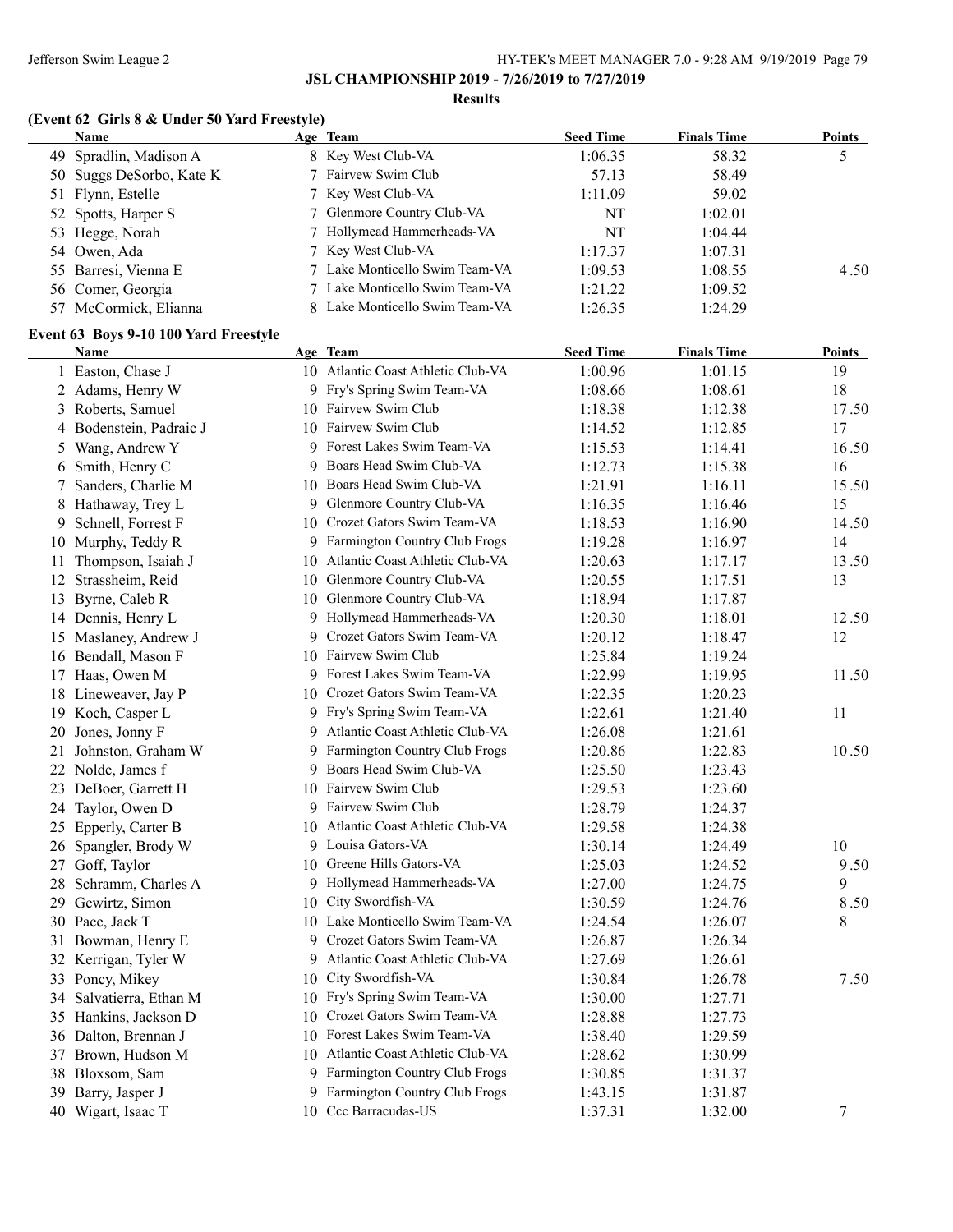**JSL CHAMPIONSHIP 2019 - 7/26/2019 to 7/27/2019**

### **Results**

# **(Event 63 Boys 9-10 100 Yard Freestyle)**

|      | <b>Name</b>                            |    | Age Team                           | <b>Seed Time</b> | <b>Finals Time</b> | <b>Points</b> |
|------|----------------------------------------|----|------------------------------------|------------------|--------------------|---------------|
|      | 41 Vincel, Trimmer                     |    | 9 City Swordfish-VA                | 1:43.04          | 1:32.15            |               |
| 42   | Rapp, Benjamin L                       |    | 9 Fry's Spring Swim Team-VA        | 1:32.77          | 1:32.37            |               |
|      | 43 Dawson, Asher J                     |    | 10 Fry's Spring Swim Team-VA       | 1:30.62          | 1:32.76            |               |
|      | 44 Warfel, Eli                         |    | 9 Hollymead Hammerheads-VA         | 1:37.10          | 1:32.94            |               |
|      | 45 Xie, William                        | 9  | Forest Lakes Swim Team-VA          | 1:38.08          | 1:33.75            |               |
|      | 46 Hines, David J                      | 10 | Atlantic Coast Athletic Club-VA    | 1:32.90          | 1:34.11            |               |
| 47   | Verbrugge, Reed W                      |    | 10 Fry's Spring Swim Team-VA       | 1:41.74          | 1:35.22            |               |
| 48   | Farist, Matthew W                      |    | 9 Lake Monticello Swim Team-VA     | 1:31.72          | 1:37.61            | 6.50          |
| 49   | Scott, Alex M                          |    | 10 Hollymead Hammerheads-VA        | 1:36.90          | 1:38.74            |               |
|      | 50 Rechkemmer, Max G                   |    | 9 Ccc Barracudas-US                | 1:39.15          | 1:39.38            | 6             |
| 51   | Weimer, Jacob M                        |    | 9 Lake Monticello Swim Team-VA     | 1:38.45          | 1:42.47            |               |
| 52   | Dmytriyev, Boris                       |    | 9 City Swordfish-VA                | 1:47.18          | 1:43.96            |               |
| 53   | Schulz, Dillon C                       |    | 10 Louisa Gators-VA                | 1:42.50          | 1:45.61            | 5.50          |
| 54   | Spencer, Gavin J                       | 10 | Greene Hills Gators-VA             | 1:55.23          | 1:47.63            | 5             |
| 55   | Spradlin, Landon M                     | 10 | Key West Club-VA                   | <b>NT</b>        | 1:47.91            | 4.50          |
|      | 56 Hobbs, Will C                       |    | 10 Louisa Gators-VA                | 1:51.00          | 1:49.32            |               |
|      | 57 Owen, Ethan                         |    | 9 Key West Club-VA                 | <b>NT</b>        | 1:51.69            | 4             |
|      | 58 Drake, Liam                         |    | 9 Lake Monticello Swim Team-VA     | 2:09.45          | 1:55.78            |               |
|      |                                        |    |                                    |                  |                    |               |
|      | Event 64 Girls 9-10 100 Yard Freestyle |    |                                    |                  |                    |               |
|      | <b>Name</b>                            |    | Age Team                           | <b>Seed Time</b> | <b>Finals Time</b> | <b>Points</b> |
|      | 1 Grimes, Miller                       |    | 10 Boars Head Swim Club-VA         | 1:04.61          | 1:03.55            | 19            |
| 2    | Pilkey, Mikela                         |    | 9 Key West Club-VA                 | 1:15.25          | 1:10.17            | 18            |
| 3    | Meyer, Amelie G                        |    | 9 Atlantic Coast Athletic Club-VA  | 1:09.85          | 1:10.19            | 17.50         |
| 4    | Ayres, Meghan D                        |    | 9 Crozet Gators Swim Team-VA       | 1:13.14          | 1:11.18            | 17            |
| 5    | Steeper, Katie A                       | 10 | Atlantic Coast Athletic Club-VA    | 1:14.49          | 1:15.11            | 16.50         |
| *6   | Sturman, Blythe                        |    | 10 Farmington Country Club Frogs   | 1:18.94          | 1:15.45            | 15.75         |
| $*6$ | Gao, Angelina                          |    | 10 Crozet Gators Swim Team-VA      | 1:15.50          | 1:15.45            | 15.75         |
| 8    | Hicks, Sophie P                        |    | 10 Glenmore Country Club-VA        | 1:21.08          | 1:16.40            | 15            |
| 9    | Davis, Kendall I                       |    | 10 Fairvew Swim Club               | 1:25.45          | 1:16.46            | 14.50         |
| 10   | Kupcis, Ellie c                        |    | 10 Boars Head Swim Club-VA         | 1:23.81          | 1:18.46            | 14            |
| 11   | Denham, Lauren E                       | 9  | Ccc Barracudas-US                  | 1:17.97          | 1:18.76            | 13.50         |
|      | 12 Contiliano, Claire A                |    | 10 Boars Head Swim Club-VA         | 1:21.58          | 1:19.58            |               |
| 13   | Streit, Dorothy V                      | 9  | Crozet Gators Swim Team-VA         | 1:21.23          | 1:21.76            |               |
|      | 14 Ranalli, Lucinda                    |    | 10 Atlantic Coast Athletic Club-VA | 1:23.19          | 1:22.10            |               |
|      | 15 Hernandez, Maya                     |    | 10 Fluvanna Area Swim Team-VA      | 1:23.38          | 1:22.46            | 13            |
|      | 16 Davis, Sydney O                     |    | 9 Glenmore Country Club-VA         | 1:25.65          | 1:24.77            | 12.50         |
|      | 17 Friesen, Jane                       |    | 10 Farmington Country Club Frogs   | 1:24.46          | 1:26.44            | 12            |
| 18   | Colla, Zaharra                         |    | 10 Fry's Spring Swim Team-VA       | 1:19.46          | 1:26.68            | 11.50         |
|      | 19 Driscoll, Maeve E                   |    | 9 Crozet Gators Swim Team-VA       | 1:27.75          | 1:29.06            |               |
| 20   | McCarthy, Maizey m                     | 10 | Boars Head Swim Club-VA            | 1:37.01          | 1:30.38            |               |
| 21   | Dofflemyer, Maddie G                   |    | 10 Farmington Country Club Frogs   | 1:42.60          | 1:31.31            |               |
| 22   | Mitchell, Madison R                    |    | 9 Atlantic Coast Athletic Club-VA  | 1:33.27          | 1:32.21            |               |
|      | 23 Kincel, Carrington                  |    | 10 Farmington Country Club Frogs   | 1:29.72          | 1:32.33            |               |
|      | 24 Herring, Kayleigh J                 |    | 10 Lake Monticello Swim Team-VA    | 1:30.09          | 1:32.62            | 11            |
|      | 25 Gill, Ollie                         |    | 10 Hollymead Hammerheads-VA        | NT               | 1:32.95            | 10.50         |
| 26   | Scott, Anna E                          |    | 10 Hollymead Hammerheads-VA        | 1:42.59          | 1:33.54            | 10            |
|      | 27 D'Alessandro, RG G                  |    | 10 Fluvanna Area Swim Team-VA      | 1:32.05          | 1:33.94            | 9.50          |
|      | 28 Rosensweig, Nora                    |    | 9 City Swordfish-VA                | 1:45.24          | 1:38.08            | 9             |
|      | 29 Heron, Lily E                       |    | 9 Forest Lakes Swim Team-VA        | 1:45.38          | 1:38.38            | 8.50          |
|      | 30 Payne, London                       |    | 10 City Swordfish-VA               | 1:35.32          | 1:38.69            | 8             |
|      | 31 Plehn, Talia                        |    | 9 City Swordfish-VA                | 1:48.08          | 1:38.94            |               |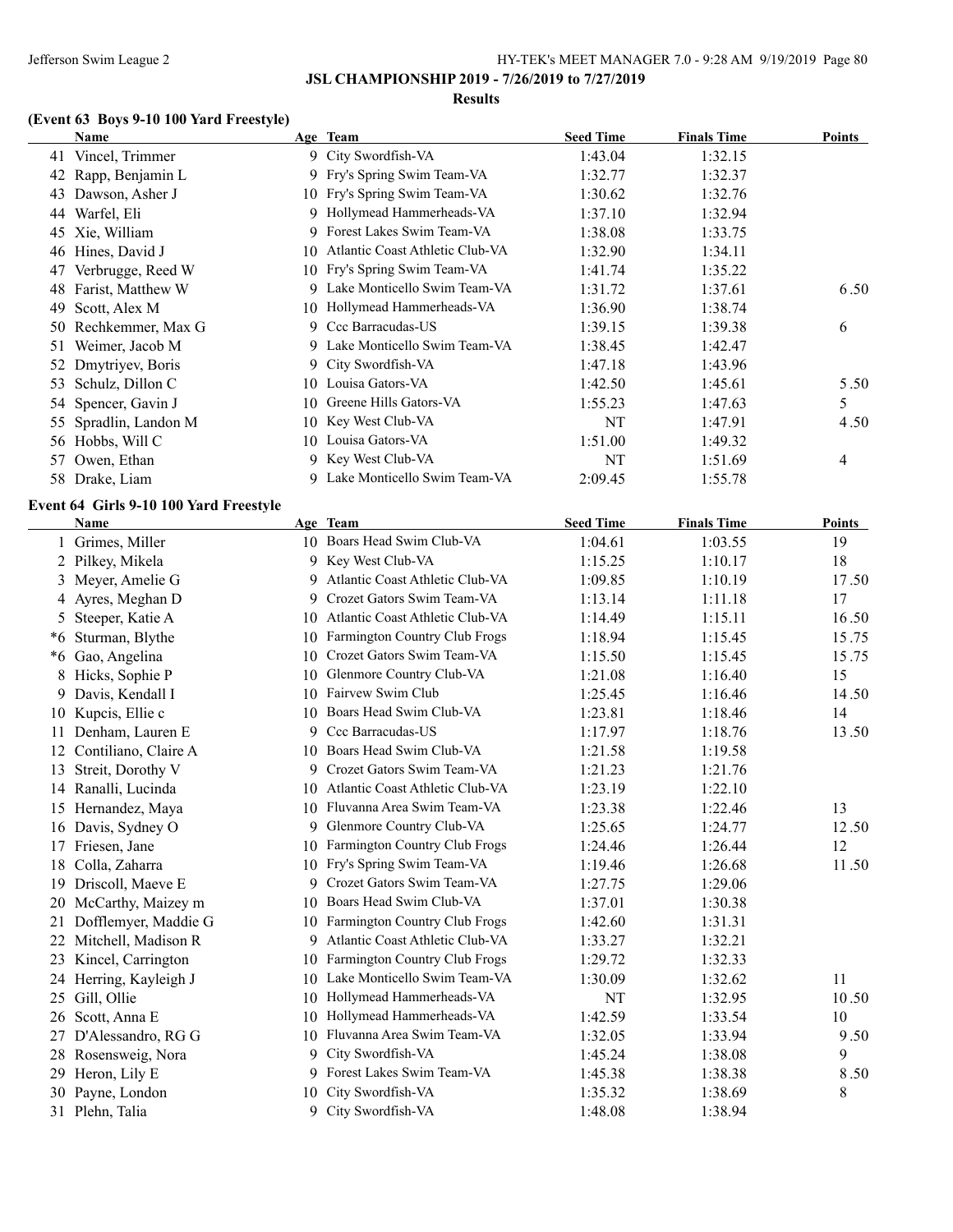#### **Results**

# **(Event 64 Girls 9-10 100 Yard Freestyle)**

|    | <b>Name</b>           |    | Age Team                             | <b>Seed Time</b> | <b>Finals Time</b> | <b>Points</b> |
|----|-----------------------|----|--------------------------------------|------------------|--------------------|---------------|
|    | 32 Swanson, Valerie J |    | 9 Glenmore Country Club-VA           | NT               | 1:39.01            |               |
| 33 | Clark, Madison T      | 9  | Lake Monticello Swim Team-VA         | 1:32.65          | 1:39.08            | 7.50          |
|    | 34 Kraft, Ann         |    | 9 Lake Monticello Swim Team-VA       | 1:31.86          | 1:39.39            |               |
| 35 | Freid, Blair K        | 10 | Greene Hills Gators-VA               | 1:29.95          | 1:39.66            | 7             |
| 36 | Goodwin, Olivia I     | 9  | Atlantic Coast Athletic Club-VA      | 1:34.73          | 1:39.92            |               |
| 37 | Blanchette, Malynn E  |    | 9 Fairvew Swim Club                  | 1:40.12          | 1:40.12            | 6.50          |
| 38 | Seneviratne, Maya     | 9  | City Swordfish-VA                    | 1:37.75          | 1:40.59            |               |
| 39 | Collier, Leanna       | 10 | Fluvanna Area Swim Team-VA           | 1:51.73          | 1:41.53            |               |
| 40 | Viccellio, Margaret E | 10 | Key West Club-VA                     | 1:52.64          | 1:41.84            | 6             |
| 41 | Craig, Amity J        | 9. | Fry's Spring Swim Team-VA            | 1:47.99          | 1:42.06            | 5.50          |
| 42 | Poole, Rory E         | 10 | Fry's Spring Swim Team-VA            | 1:44.80          | 1:42.52            |               |
| 43 | Davis, Ruby S         | 10 | Glenmore Country Club-VA             | 1:41.57          | 1:42.74            |               |
| 44 | Cang, Lisa J          | 9. | Fry's Spring Swim Team-VA            | 1:42.34          | 1:45.12            |               |
| 45 | Jameson, Kayla        | 10 | Key West Club-VA                     | 1:51.17          | 1:49.11            |               |
| 46 | Avery, Lillian G      | 9. | Hollymead Hammerheads-VA             | 1:41.51          | 1:51.81            |               |
| 47 | Russell, Mel          | 10 | City Swordfish-VA                    | 1:45.91          | 1:51.94            |               |
| 48 | Gilday, Molly C       | 9. | Fairvew Swim Club                    | 1:55.40          | 1:52.15            |               |
| 49 | Kawecki, Sophia       | 10 | City Swordfish-VA                    | 1:47.86          | 1:52.79            |               |
| 50 | Holmes, Karissa L     | 9. | Forest Lakes Swim Team-VA            | 1:52.90          | 1:53.14            | 5             |
| 51 | Hill, Imogen          |    | 10 Fluvanna Area Swim Team-VA        | NT               | 1:53.72            |               |
| 52 | Holmes, Kaylee M      |    | 9 Forest Lakes Swim Team-VA          | 1:48.21          | 1:54.25            |               |
| 53 | Miller, Chyler A      |    | 9 Lake Monticello Swim Team-VA       | 2:00.83          | 1:55.25            |               |
| 54 | Santiago, Annabelle   |    | 9 Fairvew Swim Club                  | 1:57.00          | 1:57.22            |               |
|    | 55 Lyman, Hazel E     |    | 9 Fry's Spring Swim Team-VA          | 1:42.35          | 1:58.76            |               |
| 56 | Turpin, Ava           | 9. | Key West Club-VA                     | 1:56.54          | 2:00.91            |               |
|    | --- Browne, Grace     | 9  | <b>Farmington Country Club Frogs</b> | NT               | X1:31.83           |               |

# **Event 65 Boys 11-12 100 Yard Freestyle**

|    | <b>Name</b>          |    | Age Team                             | <b>Seed Time</b> | <b>Finals Time</b> | <b>Points</b> |
|----|----------------------|----|--------------------------------------|------------------|--------------------|---------------|
|    | Hodges, Joshua R     | 12 | Atlantic Coast Athletic Club-VA      | 58.10            | 55.57              | 19            |
|    | 2 Kidd, Tanner       | 12 | Hollymead Hammerheads-VA             | 57.94            | 56.72              | 18            |
| 3  | Grimes, Colby        | 12 | Boars Head Swim Club-VA              | 1:05.61          | 59.13              | 17.50         |
| 4  | Wesson, Ben M        | 12 | Fairvew Swim Club                    | 1:01.68          | 59.27              | 17            |
|    | 5 King, Brayden D    |    | Forest Lakes Swim Team-VA            | 1:05.79          | 1:02.18            | 16.50         |
|    | 6 Charlton, Will P   | 11 | Fry's Spring Swim Team-VA            | 1:03.98          | 1:02.53            | 16            |
|    | 7 Ashby, Alex J      |    | Atlantic Coast Athletic Club-VA      | 1:07.08          | 1:03.79            | 15.50         |
| 8  | Ding, Aiden C        |    | Forest Lakes Swim Team-VA            | 1:06.30          | 1:03.96            | 15            |
|    | 9 Fix, Ryan          | 11 | Hollymead Hammerheads-VA             | 1:07.93          | 1:05.31            | 14.50         |
| 10 | Skipper, Jackson j   | 11 | Boars Head Swim Club-VA              | 1:08.27          | 1:05.56            | 14            |
| 11 | Owens, Chase L       | 12 | Crozet Gators Swim Team-VA           | 1:09.37          | 1:07.67            | 13.50         |
| 12 | Moody, Asa           | 12 | Fairvew Swim Club                    | 1:07.85          | 1:07.98            | 13            |
| 13 | Boyd, Carter a       | 12 | Boars Head Swim Club-VA              | 1:11.73          | 1:08.13            |               |
| 14 | Davis, Brady         | 12 | Glenmore Country Club-VA             | 1:12.27          | 1:09.48            | 12.50         |
| 15 | Halbert, Dylan S     |    | Fry's Spring Swim Team-VA            | 1:10.80          | 1:10.37            | 12            |
| 16 | Easton, Collier G    | 12 | Atlantic Coast Athletic Club-VA      | 1:13.19          | 1:10.63            |               |
| 17 | Pilkey, Walter       | 11 | Key West Club-VA                     | 1:13.28          | 1:10.72            | 11.50         |
| 18 | Bersuder, Ryan B     | 12 | Atlantic Coast Athletic Club-VA      | 1:12.88          | 1:11.39            |               |
| 19 | Gillespie, Charlie   | 11 | <b>Farmington Country Club Frogs</b> | 1:17.56          | 1:12.52            | 11            |
| 20 | Driscoll, Finnegan J | 12 | Crozet Gators Swim Team-VA           | 1:18.58          | 1:13.55            | 10.50         |
| 21 | Alton, Lukas C       |    | Crozet Gators Swim Team-VA           | 1:16.02          | 1:13.75            |               |
| 22 | Buckner, Teddy       | 12 | City Swordfish-VA                    | 1:13.79          | 1:14.30            | 10            |
|    | 23 Kelly, Carter     |    | Farmington Country Club Frogs        | NT               | 1:14.47            | 9.50          |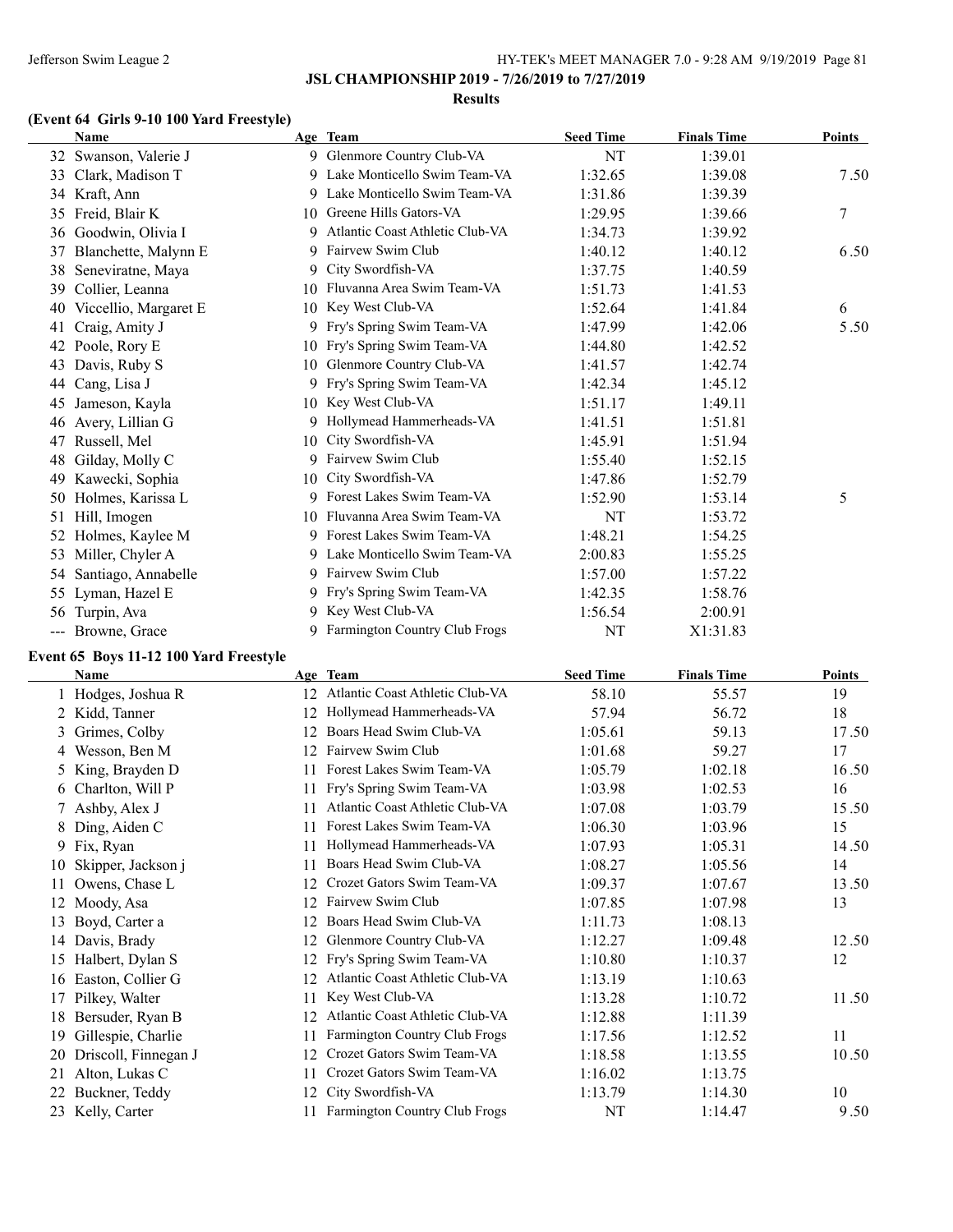#### **Results**

# **(Event 65 Boys 11-12 100 Yard Freestyle)**

|    | <b>Name</b>        |    | Age Team                        | <b>Seed Time</b> | <b>Finals Time</b> | <b>Points</b> |
|----|--------------------|----|---------------------------------|------------------|--------------------|---------------|
|    | 24 Brooks, Jaxon   | 12 | Lake Monticello Swim Team-VA    | 1:16.58          | 1:15.94            | 9             |
| 25 | Schulz, Ben M      | 12 | Louisa Gators-VA                | 1:18.60          | 1:16.32            | 8.50          |
| 26 | Engel, Owen R      | 11 | Key West Club-VA                | 1:34.22          | 1:16.80            | 8             |
| 27 | Richmond, DQ Q     | 12 | Boars Head Swim Club-VA         | 1:19.40          | 1:17.14            |               |
| 28 | Wilkerson, Grady S | 11 | Atlantic Coast Athletic Club-VA | 1:19.84          | 1:17.23            |               |
| 29 | Marri, Akhil       | 12 | Hollymead Hammerheads-VA        | 1:34.62          | 1:17.45            |               |
| 30 | Prickett, Fischer  | 11 | City Swordfish-VA               | 1:19.23          | 1:18.33            | 7.50          |
| 31 | Pate, Snyder S     | 11 | Fry's Spring Swim Team-VA       | 1:22.45          | 1:18.46            |               |
| 32 | Reynolds, Owen W   | 11 | Ccc Barracudas-US               | NT               | 1:18.60            | 7             |
| 33 | Cao, Daniel        | 11 | Crozet Gators Swim Team-VA      | 1:22.25          | 1:19.04            |               |
| 34 | Gaskin, Warner     | 12 | Glenmore Country Club-VA        | 1:33.69          | 1:19.07            | 6.50          |
| 35 | Bowers, Zebedee S  | 12 | Key West Club-VA                | 1:21.71          | 1:19.23            |               |
| 36 | Patchett, Ivan     |    | Lake Monticello Swim Team-VA    | 1:26.40          | 1:20.17            | 6             |
| 37 | Tharp, Keegan E    | 11 | Fairvew Swim Club               | 1:28.21          | 1:20.76            |               |
| 38 | Katz, Armstrong    | 11 | Fairvew Swim Club               | 1:29.59          | 1:20.80            |               |
| 39 | Dennis, Jack T     |    | Hollymead Hammerheads-VA        | 1:30.59          | 1:24.24            |               |
| 40 | Keller, Lucas A    | 12 | Louisa Gators-VA                | 1:21.91          | 1:24.72            | 5.50          |
| 41 | Joyce, Archie R    | 12 | Forest Lakes Swim Team-VA       | NT               | 1:26.07            |               |
| 42 | Delbridge, Luke T  | 11 | Louisa Gators-VA                | 1:36.75          | 1:27.20            |               |
| 43 | Bailey, Kenneth    | 12 | City Swordfish-VA               | 1:24.76          | 1:27.81            |               |
| 44 | Marshall, Chris    | 11 | City Swordfish-VA               | 1:26.96          | 1:27.95            |               |
| 45 | Viccellio, Jack    | 12 | Key West Club-VA                | 1:36.14          | 1:28.69            |               |
| 46 | Erickson, Odin M   | 11 | Fry's Spring Swim Team-VA       | 1:29.97          | 1:30.12            |               |
| 47 | Mikesh, Andrew     | 11 | Lake Monticello Swim Team-VA    | 1:40.93          | 1:33.83            |               |
| 48 | Bingler, Timothy B |    | Elks Swim Team-VA               | 1:51.15          | 1:40.85            | 5             |
| 49 | Larkin, Thomas     | 11 | Louisa Gators-VA                | 1:59.35          | 1:52.21            |               |

# **Event 66 Girls 11-12 100 Yard Freestyle**

 $\overline{\phantom{0}}$ 

|    | <b>Name</b>          |     | Age Team                        | <b>Seed Time</b> | <b>Finals Time</b> | <b>Points</b> |
|----|----------------------|-----|---------------------------------|------------------|--------------------|---------------|
|    | Ismailova, Diana     | 11  | Fairvew Swim Club               | 1:02.16          | 1:00.45            | 19            |
|    | 2 Scherer, Anne t    | 11. | Boars Head Swim Club-VA         | 1:02.84          | 1:02.19            | 18            |
| 3  | Fuller, Alex G       | 12  | Atlantic Coast Athletic Club-VA | 1:02.62          | 1:02.37            | 17.50         |
| 4  | Wells, Sara T        | 11  | Fairvew Swim Club               | 1:03.40          | 1:02.89            | 17            |
| 5  | Fix, Ryleigh         | 11. | Hollymead Hammerheads-VA        | 1:07.68          | 1:04.43            | 16.50         |
|    | 6 Garono, Sophia M   | 12  | Crozet Gators Swim Team-VA      | 1:08.24          | 1:04.84            | 16            |
|    | Shaps, Katie L       | 11. | Boars Head Swim Club-VA         | 1:07.78          | 1:05.62            | 15.50         |
|    | Simmons, Willa M     | 12  | Crozet Gators Swim Team-VA      | 1:10.13          | 1:06.64            | 15            |
| 9  | Blank, Maddie E      | 12  | Fry's Spring Swim Team-VA       | 1:10.09          | 1:07.29            | 14.50         |
| 10 | Jordan, Sarah L      | 12  | Crozet Gators Swim Team-VA      | 1:09.40          | 1:08.12            |               |
| 11 | Phillips, Lily E     | 11. | Crozet Gators Swim Team-VA      | 1:09.46          | 1:08.89            |               |
| 12 | McCardle, Reese b    | 11. | Boars Head Swim Club-VA         | 1:12.56          | 1:09.29            |               |
| 13 | Moody, Macy          | 12  | Fairvew Swim Club               | 1:10.71          | 1:09.48            |               |
| 14 | Wenert, Olivia G     | 11. | Forest Lakes Swim Team-VA       | 1:11.66          | 1:09.81            | 14            |
| 15 | Bullard, Kiara       | 12  | Fry's Spring Swim Team-VA       | 1:14.77          | 1:09.86            | 13.50         |
| 16 | Davidson, Ryan S     | 11  | Glenmore Country Club-VA        | 1:11.59          | 1:11.86            | 13            |
| 17 | Macklin, Sophia      | 12  | Fairvew Swim Club               | 1:14.40          | 1:12.60            |               |
| 18 | Byrne, Eveley J      | 12  | Glenmore Country Club-VA        | 1:19.62          | 1:13.73            | 12.50         |
| 19 | Messinger, Anna      | 12  | Key West Club-VA                | 1:23.14          | 1:14.19            | 12            |
| 20 | Brown, Skylar        | 12  | City Swordfish-VA               | 1:14.68          | 1:14.79            | 11.50         |
| 21 | Grossman, Tate A     | 11. | Boars Head Swim Club-VA         | 1:17.42          | 1:15.55            |               |
| 22 | Delawder, Danielle M |     | 12 Louisa Gators-VA             | 1:17.93          | 1:16.01            | 11            |
| 23 | Amato, Anna          |     | 12 Lake Monticello Swim Team-VA | 1:15.45          | 1:16.17            | 10.50         |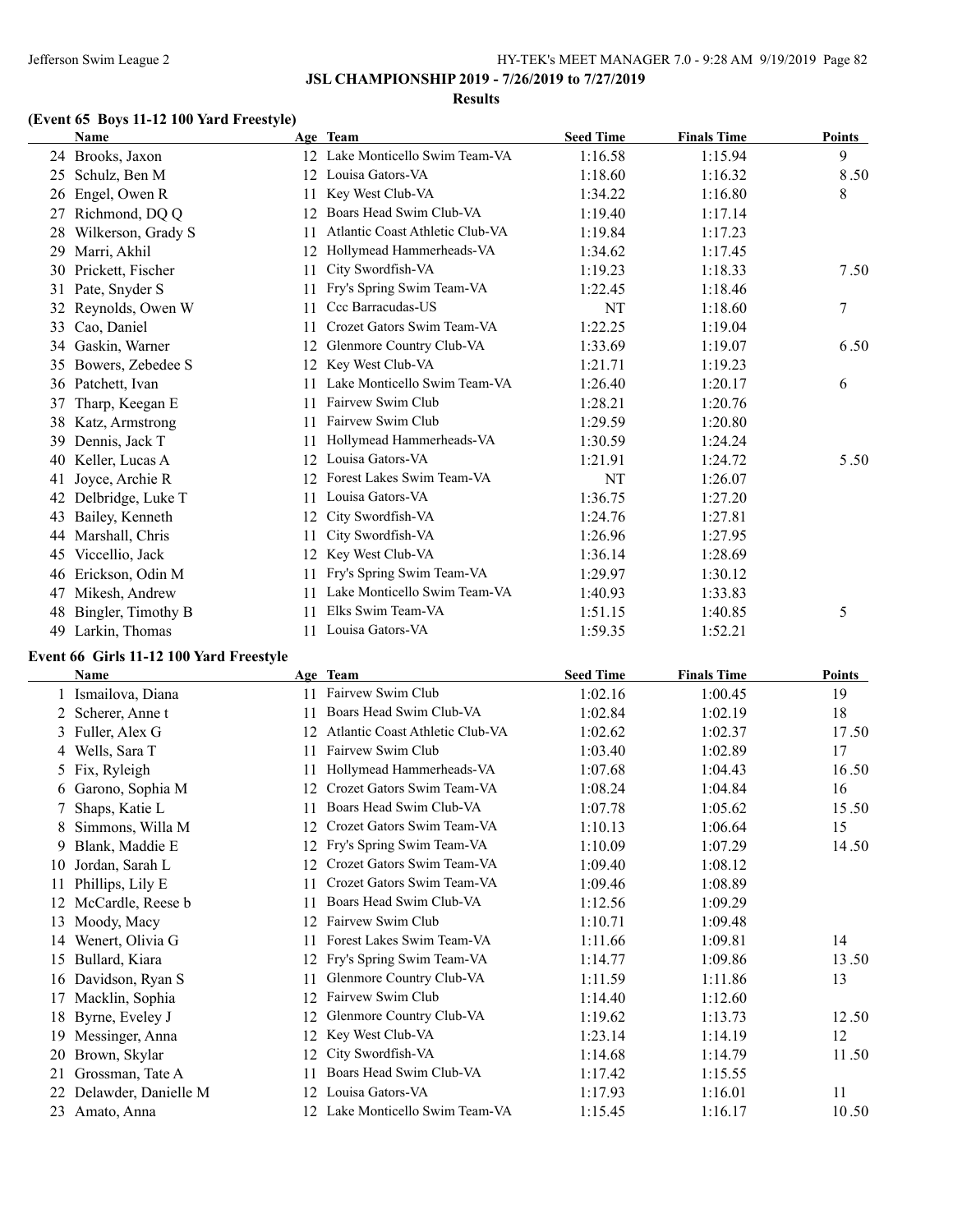#### **Results**

# **(Event 66 Girls 11-12 100 Yard Freestyle)**

|    | <b>Name</b>          |    | Age Team                        | <b>Seed Time</b> | <b>Finals Time</b> | Points |
|----|----------------------|----|---------------------------------|------------------|--------------------|--------|
|    | 24 Barclay, Sydney M | 11 | Atlantic Coast Athletic Club-VA | 1:16.71          | 1:18.41            | 10     |
| 25 | Ratliff, Maya        | 11 | Key West Club-VA                | 1:24.37          | 1:18.56            | 9.50   |
| 26 | Colle, Lily          | 11 | Key West Club-VA                | 1:19.10          | 1:18.95            |        |
| 27 | Vincel, Margaret     | 12 | City Swordfish-VA               | 1:24.04          | 1:19.03            | 9      |
| 28 | Jha, Yuthika         | 12 | Hollymead Hammerheads-VA        | 1:24.43          | 1:19.71            | 8.50   |
| 29 | Outland, Lily        | 12 | Elks Swim Team-VA               | 1:22.28          | 1:20.11            | 8      |
| 30 | Dalton, Reese C      | 12 | Forest Lakes Swim Team-VA       | 1:21.50          | 1:20.38            | 7.50   |
| 31 | Rochester, Marley R  | 11 | Lake Monticello Swim Team-VA    | 1:19.98          | 1:20.76            | 7      |
| 32 | Lyman, Ivy A         | 12 | Fry's Spring Swim Team-VA       | 1:19.61          | 1:21.17            |        |
| 33 | Cook, Elizabeth G    | 11 | Key West Club-VA                | 1:27.07          | 1:24.89            |        |
| 34 | Waltz, Rebekah       | 11 | Ccc Barracudas-US               | NT               | 1:25.23            | 6.50   |
| 35 | Rigg, Amy E          | 12 | Forest Lakes Swim Team-VA       | 1:29.19          | 1:26.61            |        |
| 36 | Bryant, Elizabith    | 11 | Fluvanna Area Swim Team-VA      | 1:28.41          | 1:27.19            | 6      |
| 37 | Pemberton, Brynne K  | 11 | Hollymead Hammerheads-VA        | 1:35.41          | 1:27.37            |        |
| 38 | Wilkins, Anna M      | 11 | Atlantic Coast Athletic Club-VA | 1:32.11          | 1:28.04            |        |
| 39 | Miller, Sierra R     | 11 | Lake Monticello Swim Team-VA    | 1:28.04          | 1:29.22            |        |
| 40 | Lynn, Sophie J       | 11 | Forest Lakes Swim Team-VA       | 1:29.03          | 1:30.56            |        |
| 41 | Craig, Sara          | 11 | Farmington Country Club Frogs   | 1:33.13          | 1:30.86            | 5.50   |
| 42 | Kirkeide, Kelsey E   | 12 | Atlantic Coast Athletic Club-VA | 1:27.91          | 1:31.22            |        |
| 43 | Blank, Alex E        | 12 | Fry's Spring Swim Team-VA       | 1:31.52          | 1:33.35            |        |
| 44 | Moore, Olivia        | 11 | City Swordfish-VA               | 1:31.61          | 1:34.29            |        |
| 45 | Mickley, Haeley A    | 11 | Ccc Barracudas-US               | NT               | 1:34.40            | 5      |
| 46 | Avery, Sofia E       | 11 | Hollymead Hammerheads-VA        | 1:35.23          | 1:37.93            |        |
| 47 | Barr, Willow         | 11 | Lake Monticello Swim Team-VA    | 1:37.27          | 1:38.44            |        |
| 48 | Meadows, Delaney G   | 11 | Louisa Gators-VA                | 1:39.56          | 1:40.10            | 4.50   |
| 49 | Morris, Lyla L       | 11 | Greene Hills Gators-VA          | 1:42.80          | 1:41.97            | 4      |
| 50 | Agee, Simone         | 11 | City Swordfish-VA               | 1:27.75          | 1:43.13            |        |

# **Event 67 Boys 13-14 100 Yard Freestyle**

 $\overline{a}$ 

|    | <b>Name</b>           |    | Age Team                        | <b>Seed Time</b> | <b>Finals Time</b> | Points |
|----|-----------------------|----|---------------------------------|------------------|--------------------|--------|
|    | Garono, Anthony D     | 14 | Crozet Gators Swim Team-VA      | 52.64            | 50.88              | 19     |
|    | 2 Wesson, Carter G    |    | 14 Fairvew Swim Club            | 52.57            | 51.11              | 18     |
|    | 3 King, David W       | 13 | Forest Lakes Swim Team-VA       | 56.92            | 55.04              | 17.50  |
|    | Bambrick, Jesse S     | 14 | Atlantic Coast Athletic Club-VA | 59.09            | 55.48              | 17     |
| 5  | Vaughn, Elias B       | 13 | Boars Head Swim Club-VA         | 59.30            | 56.37              | 16.50  |
|    | 6 Hunt, Jackson J     | 14 | Crozet Gators Swim Team-VA      | 57.28            | 56.78              | 16     |
|    | Velasquez, Luke       | 14 | Hollymead Hammerheads-VA        | 1:02.53          | 58.29              | 15.50  |
| 8  | Strickler, Sawyer J   | 13 | Fairvew Swim Club               | 59.91            | 58.64              | 15     |
| 9. | Roy, Cooper T         | 14 | Fry's Spring Swim Team-VA       | 1:00.95          | 59.31              | 14.50  |
| 10 | Wray, Simon D         | 13 | Farmington Country Club Frogs   | 1:02.92          | 59.37              | 14     |
|    | Moriarty, Jack P      | 13 | Atlantic Coast Athletic Club-VA | 1:00.69          | 59.60              | 13.50  |
|    | Ragsdale, Quinn S     | 13 | Fry's Spring Swim Team-VA       | 1:02.33          | 1:00.37            | 13     |
| 13 | Chatterson, Nate R    | 13 | Crozet Gators Swim Team-VA      | 1:06.18          | 1:00.60            |        |
| 14 | Kinsella, Jackson     | 14 | Fluvanna Area Swim Team-VA      | 1:00.38          | 1:01.08            | 12.50  |
| 15 | Cook, Eli             | 14 | City Swordfish-VA               | 1:03.08          | 1:01.57            | 12     |
| 16 | Gustafson, Cole       | 13 | Lake Monticello Swim Team-VA    | 1:02.47          | 1:01.71            | 11.50  |
|    | Adams, Theo           | 14 | Fry's Spring Swim Team-VA       | 1:02.99          | 1:01.84            |        |
| 18 | Fulkerson, McCallum J | 14 | Glenmore Country Club-VA        | 1:04.27          | 1:02.81            | 11     |
| 19 | Moore, William W      | 13 | Louisa Gators-VA                | 1:07.69          | 1:02.82            | 10.50  |
| 20 | Gresge, Thomas N      | 13 | Crozet Gators Swim Team-VA      | 1:05.88          | 1:03.86            |        |
| 21 | Graham, William P     | 14 | Boars Head Swim Club-VA         | 1:05.37          | 1:04.45            | 10     |
| 22 | Forloines, Wilson     | 13 | Hollymead Hammerheads-VA        | 1:07.56          | 1:04.64            | 9.50   |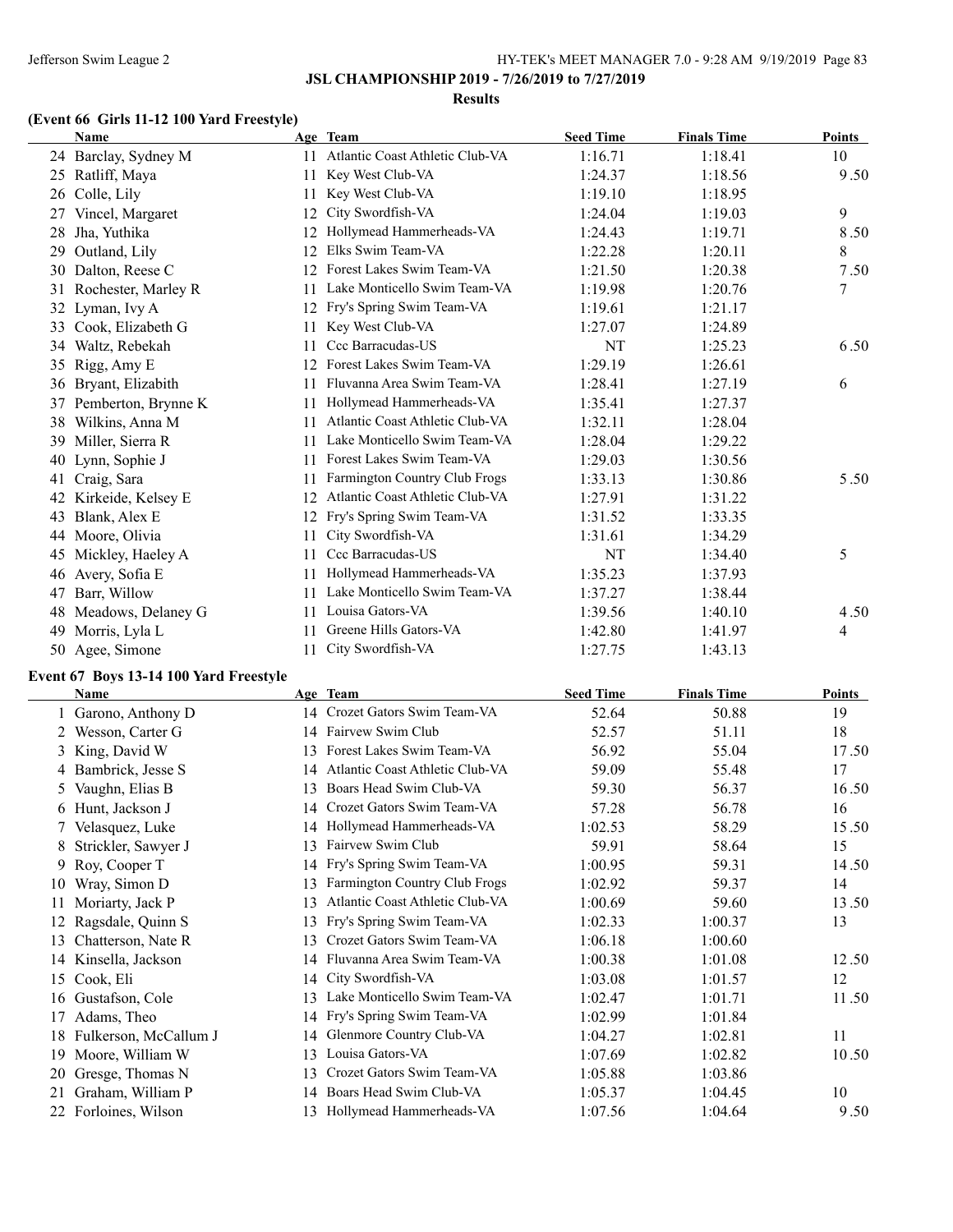### **JSL CHAMPIONSHIP 2019 - 7/26/2019 to 7/27/2019**

#### **Results**

# **(Event 67 Boys 13-14 100 Yard Freestyle)**

| Name                                                       |                 | Age Team                      | <b>Seed Time</b> | <b>Finals Time</b> | Points |
|------------------------------------------------------------|-----------------|-------------------------------|------------------|--------------------|--------|
| Olson, Thomas S<br>23                                      | 13 <sup>7</sup> | Crozet Gators Swim Team-VA    | 1:08.89          | 1:04.89            |        |
| Caruso, Anthony<br>24                                      |                 | 14 Fluvanna Area Swim Team-VA | 1:06.41          | 1:05.02            | 9      |
| Keppel, David F<br>25                                      | 13              | Forest Lakes Swim Team-VA     | 1:11.71          | 1:06.04            | 8.50   |
| Hill, Adam<br>26                                           | 13              | Greene Hills Gators-VA        | 1:07.70          | 1:06.69            | 8      |
| Winchel, Seth<br>27                                        | 14              | Key West Club-VA              | 1:13.05          | 1:07.23            | 7.50   |
| Munro, Angus<br>28                                         |                 | 14 Fry's Spring Swim Team-VA  | 1:10.46          | 1:07.36            |        |
| Schulz, Eli S<br>29                                        | 14              | Louisa Gators-VA              | 1:08.03          | 1:07.62            | 7      |
| Booth, Peyton<br>30                                        | 13              | Key West Club-VA              | 1:14.30          | 1:08.34            | 6.50   |
| Fraites, Mace J<br>31                                      | 14              | Fairvew Swim Club             | 1:08.67          | 1:09.74            |        |
| Behm, Matthew<br>32                                        | 13              | Key West Club-VA              | 1:15.95          | 1:12.25            |        |
| Rojas, Maximus<br>33                                       | 13              | Fairvew Swim Club             | 1:18.99          | 1:12.70            |        |
| 34 Lilly, Justin L                                         | 13              | Elks Swim Team-VA             | 1:25.71          | 1:12.71            | 6      |
| Hartman, Dawson P<br>35                                    | 13              | Louisa Gators-VA              | 1:18.80          | 1:14.03            |        |
| Grierson, Brody<br>36                                      | 13              | Farmington Country Club Frogs | 1:12.59          | 1:14.47            | 5.50   |
| Bush, Bailey C<br>37                                       | 13              | Key West Club-VA              | 1:25.11          | 1:16.44            |        |
| Scott, Ian J<br>38                                         | 13              | Hollymead Hammerheads-VA      | 1:23.91          | 1:17.68            |        |
| Van Benschoten, Seth E<br>39                               | 14              | Louisa Gators-VA              | 1:18.06          | 1:17.77            |        |
| Walker, Tyler<br>40                                        | 13              | Ccc Barracudas-US             | 1:18.00          | 1:17.99            | 5      |
| Roy, Maddox<br>41                                          | 13              | Fry's Spring Swim Team-VA     | 1:19.24          | 1:18.61            |        |
| Jennings, Andrew S<br>42                                   | 13              | Forest Lakes Swim Team-VA     | 1:26.26          | 1:18.96            |        |
| Austin, Holden<br>43                                       | 14              | City Swordfish-VA             | 1:20.15          | 1:20.86            | 4.50   |
| Bridges, Thomas C<br>44                                    | 14              | Ccc Barracudas-US             | 1:20.59          | 1:22.91            | 4      |
| Gillenwater, Thor G<br>45                                  | 13              | Forest Lakes Swim Team-VA     | 1:22.94          | 1:23.21            |        |
| Young, Evan M<br>46                                        | 13              | Hollymead Hammerheads-VA      | NT               | 1:31.40            |        |
| Ratliff, Spencer<br>$\scriptstyle\cdots\scriptstyle\cdots$ | 14              | Key West Club-VA              | 1:31.88          | X1:25.64           |        |
| <b>Event 68 Cirls 13-14 100 Vard Erectvle</b>              |                 |                               |                  |                    |        |

#### **Event 68 Girls 13-14 100 Yard Freestyle**

|    | Name                 |    | Age Team                        | <b>Seed Time</b> | <b>Finals Time</b> | <b>Points</b> |
|----|----------------------|----|---------------------------------|------------------|--------------------|---------------|
|    | Wells, Maddie I      |    | 14 Fairvew Swim Club            | 55.76            | 54.41              | 19            |
|    | 2 McCardle, Grace h  | 13 | Boars Head Swim Club-VA         | 58.16            | 55.56              | 18            |
| 3  | Smith, Cameron L     | 13 | Fairvew Swim Club               | 57.66            | 55.76              | 17.50         |
| 4  | Sikman, Lara         | 14 | Boars Head Swim Club-VA         | 59.32            | 55.81              | 17            |
| 5  | Weary, Eloise        | 13 | Fairvew Swim Club               | 59.47            | 57.45              |               |
| 6  | Cramer, Mary E       |    | 14 Fry's Spring Swim Team-VA    | 59.40            | 57.66              | 16.50         |
|    | Fix, Cayden          | 14 | Hollymead Hammerheads-VA        | 1:00.65          | 57.77              | 16            |
| 8  | van Beek, Josefine F | 14 | Elks Swim Team-VA               | 1:03.77          | 59.73              | 15.50         |
| 9  | Ding, Weining        | 14 | Forest Lakes Swim Team-VA       | 1:01.20          | 59.94              | 15            |
| 10 | Farist, Emily A      | 13 | Lake Monticello Swim Team-VA    | 1:02.64          | 1:00.51            | 14.50         |
| 11 | Jackson, Elizabeth   | 14 | Atlantic Coast Athletic Club-VA | 1:04.68          | 1:00.83            | 14            |
| 12 | Cave, BG             |    | 14 Fry's Spring Swim Team-VA    | 1:03.56          | 1:00.90            | 13.50         |
| 13 | Shaps, Ellie J       | 14 | Boars Head Swim Club-VA         | 1:03.70          | 1:01.02            |               |
|    | 14 Dojack, Eliah     | 13 | Greene Hills Gators-VA          | 1:01.75          | 1:01.04            | 13            |
| 15 | Teweles, Maggie      | 13 | Fairvew Swim Club               | 1:03.57          | 1:02.06            |               |
| 16 | Jones, Cambria R     | 13 | Hollymead Hammerheads-VA        | 1:03.18          | 1:03.21            | 12.50         |
| 17 | Life, Megan C        | 14 | Crozet Gators Swim Team-VA      | 1:08.95          | 1:04.42            | 12            |
| 18 | Garber, Tori R       | 14 | Hollymead Hammerheads-VA        | 1:07.54          | 1:04.80            |               |
| 19 | Peskova, Lillian A   | 14 | Atlantic Coast Athletic Club-VA | 1:07.87          | 1:05.45            | 11.50         |
| 20 | Hutchinson, Paige    | 13 | Farmington Country Club Frogs   | 1:08.50          | 1:05.89            | 11            |
| 21 | Hunt, Hadley M       | 13 | Crozet Gators Swim Team-VA      | 1:04.45          | 1:06.21            | 10.50         |
| 22 | Ding, Caroline       | 14 | City Swordfish-VA               | 1:07.77          | 1:06.57            | 10            |
| 23 | Stemland, Lyndsey A  | 13 | Glenmore Country Club-VA        | 1:10.13          | 1:07.01            | 9.50          |
|    | 24 Tomaras, Julia    | 13 | Lake Monticello Swim Team-VA    | 1:06.59          | 1:07.91            | 9             |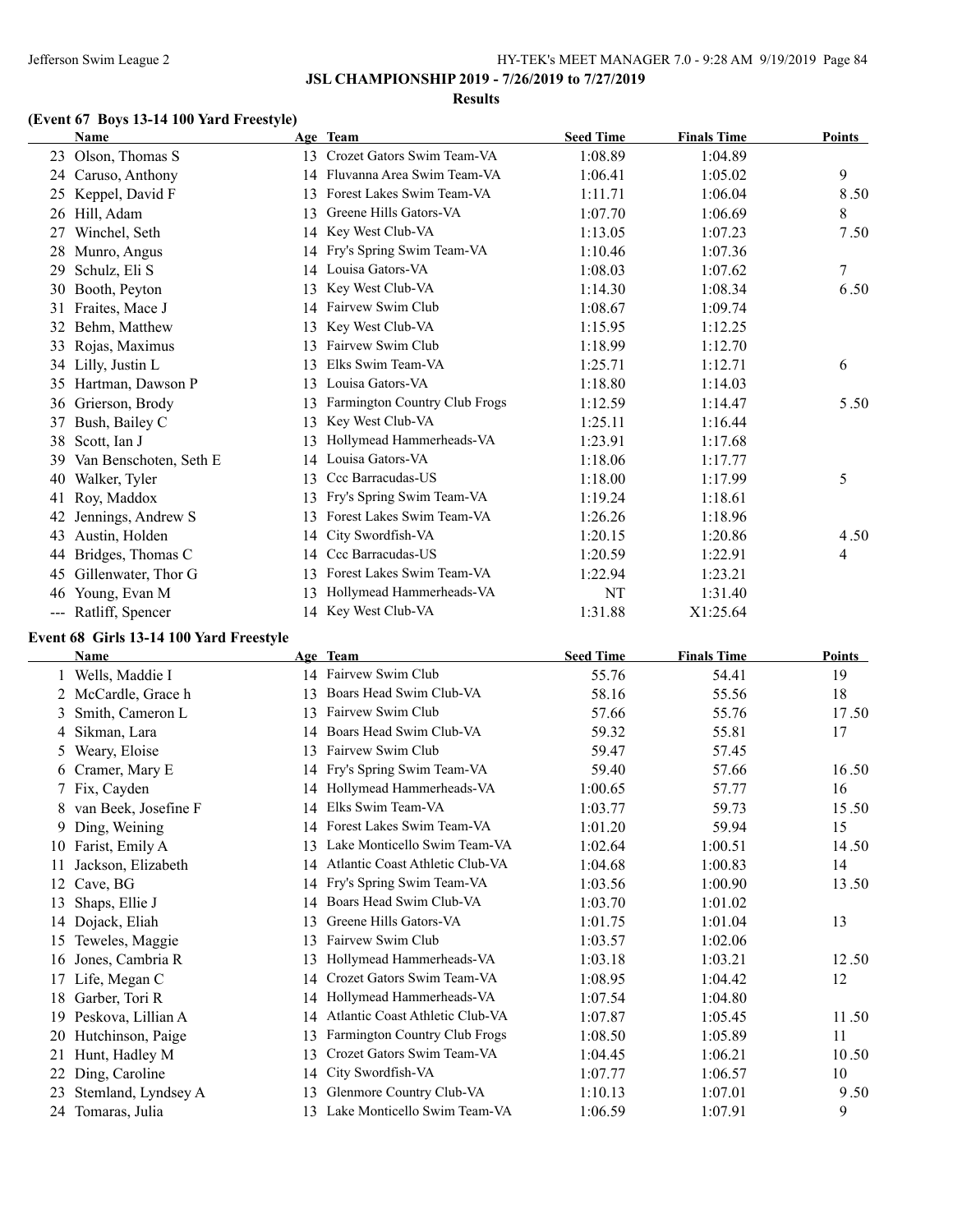**JSL CHAMPIONSHIP 2019 - 7/26/2019 to 7/27/2019**

#### **Results**

#### **(Event 68 Girls 13-14 100 Yard Freestyle)**

| <b>Name</b>                            |    | Age Team                         | <b>Seed Time</b> | <b>Finals Time</b> | Points        |
|----------------------------------------|----|----------------------------------|------------------|--------------------|---------------|
| 25 Dugger, Allison                     |    | 13 City Swordfish-VA             | 1:08.56          | 1:09.27            | 8.50          |
| Wyatt, Georgia E<br>26                 |    | 14 Fry's Spring Swim Team-VA     | 1:17.26          | 1:10.24            |               |
| O'Dea, Bridget<br>27                   |    | 14 Farmington Country Club Frogs | 1:11.23          | 1:10.41            | 8             |
| 28 Robinson, Anne Charlotte            | 14 | Lake Monticello Swim Team-VA     | 1:09.32          | 1:11.19            |               |
| Barnes, Anne h<br>29                   | 14 | Boars Head Swim Club-VA          | 1:13.34          | 1:11.45            |               |
| Yowell, Riley M<br>30                  | 14 | Lake Monticello Swim Team-VA     | 1:11.36          | 1:11.47            |               |
| Moore, Sarah A<br>31                   | 13 | Crozet Gators Swim Team-VA       | 1:11.57          | 1:11.66            |               |
| Epperly, Reagan L<br>32                | 14 | Atlantic Coast Athletic Club-VA  | 1:11.36          | 1:13.15            |               |
| 33 Ford, Abbie R                       | 13 | Lake Monticello Swim Team-VA     | 1:11.57          | 1:13.35            |               |
| 34 Rome, Sammy G                       | 13 | Boars Head Swim Club-VA          | 1:21.14          | 1:13.79            |               |
| 35 Pohl, Anna                          | 13 | City Swordfish-VA                | 1:15.17          | 1:13.96            |               |
| 36 Adams, Megan A                      | 14 | Hollymead Hammerheads-VA         | 1:22.95          | 1:14.13            |               |
| Gaskin, Anna Kate K<br>37              | 13 | Glenmore Country Club-VA         | NT               | 1:14.23            | 7.50          |
| 38 Reiner, Ella K                      | 13 | Atlantic Coast Athletic Club-VA  | 1:15.33          | 1:14.89            |               |
| Bels, Rachel E<br>39                   | 14 | Forest Lakes Swim Team-VA        | 1:18.29          | 1:16.10            | 7             |
| Davies, Keen C<br>40                   | 13 | Fry's Spring Swim Team-VA        | 1:15.00          | 1:16.41            |               |
| Robinson, Jane<br>41                   |    | 14 Key West Club-VA              | 1:18.89          | 1:17.63            | 6.50          |
| Bonham, Reese E<br>42                  | 13 | Forest Lakes Swim Team-VA        | 1:19.14          | 1:19.26            |               |
| 43 Rechkemmer, Sarah G                 | 13 | Ccc Barracudas-US                | 1:21.62          | 1:20.43            | 6             |
| 44 Ham, Katherine O                    | 14 | Key West Club-VA                 | 1:23.87          | 1:20.50            | 5.50          |
| Buddington, Laura<br>45                | 14 | City Swordfish-VA                | 1:22.13          | 1:20.58            |               |
| Bingler, Amelia A<br>46                | 14 | Elks Swim Team-VA                | 1:28.41          | 1:23.06            | 5             |
| Hendell, Merry<br>47                   | 14 | Key West Club-VA                 | NT               | 1:28.09            |               |
| Lynn, Maggie R<br>48                   | 13 | Forest Lakes Swim Team-VA        | 1:26.86          | 1:28.24            |               |
| --- DiVita, Mirabel J                  | 14 | Glenmore Country Club-VA         | 1:06.55          | DQ                 |               |
| Event 69 Boys 15-18 100 Yard Freestyle |    |                                  |                  |                    |               |
| <b>Name</b>                            |    | Age Team                         | <b>Seed Time</b> | <b>Finals Time</b> | <b>Points</b> |
| 1 Lamb, August B                       |    | 18 Boars Head Swim Club-VA       | 47.83            | 45.64              | 19            |
| 2<br>Johnson, Sammy J                  |    | 15 Crozet Gators Swim Team-VA    | 49.79            | 47.73              | 18            |

2 Johnson, Sammy J 15 Crozet Gators Swim Team-VA 49.79 47.73 18 3 Chhabra, Vijay 17 Boars Head Swim Club-VA 50.48 47.80 47.50 50.48 47.80 17.50 4 Wray, Peyton R 15 Farmington Country Club Frogs 51.88 49.85 17 5 Hutter, Preston J 15 Boars Head Swim Club-VA 52.70 49.87 6 Gustafson, Luke 17 Lake Monticello Swim Team-VA 53.47 50.20 16.50 7 Holzwarth, Andrew 17 Boars Head Swim Club-VA 53.98 51.08 8 Hartogensis, Jake A 16 Atlantic Coast Athletic Club-VA 52.56 51.33 16 9 Heilman, Matthew J 15 Crozet Gators Swim Team-VA 53.15 51.79 15.50 10 Valovalo, Victor 15 Fairvew Swim Club 53.32 51.83 15 11 Butler, Charlie D 17 Forest Lakes Swim Team-VA 56.53 51.93 14.50 12 Strickler, Luke d 17 Fairvew Swim Club 54.05 51.96 51.96 14 13 Meyer, Aidan J 15 Atlantic Coast Athletic Club-VA 55.71 52.04 13.50 14 Hochrein, Noah A 16 Fairvew Swim Club 53.06 52.25 15 Bullard, Lamont L 16 Fry's Spring Swim Team-VA 55.65 52.76 52.76 13 16 Strickland, Owen 16 Lake Monticello Swim Team-VA 54.61 53.46 12.50 17 Walcott, Josiah D 18 Crozet Gators Swim Team-VA 56.53 53.61 18 Greenhoe, Harrison 15 Fry's Spring Swim Team-VA 55.64 53.68 12 19 Ondek, Jacob 15 Lake Monticello Swim Team-VA 57.21 54.11 20 Pilkey, Angel 11.50 16 Key West Club-VA 55.51 54.76 11.50 21 Coppi, Duncan 16 Hollymead Hammerheads-VA 1:00.08 54.78 11 22 Cain, Kevin 16 Fairvew Swim Club 57.05 54.95 23 Laughon-Worrell, Quinton 15 City Swordfish-VA 56.14 55.10 50.50 24 Fairbanks, Austin 15 Lake Monticello Swim Team-VA 57.43 55.52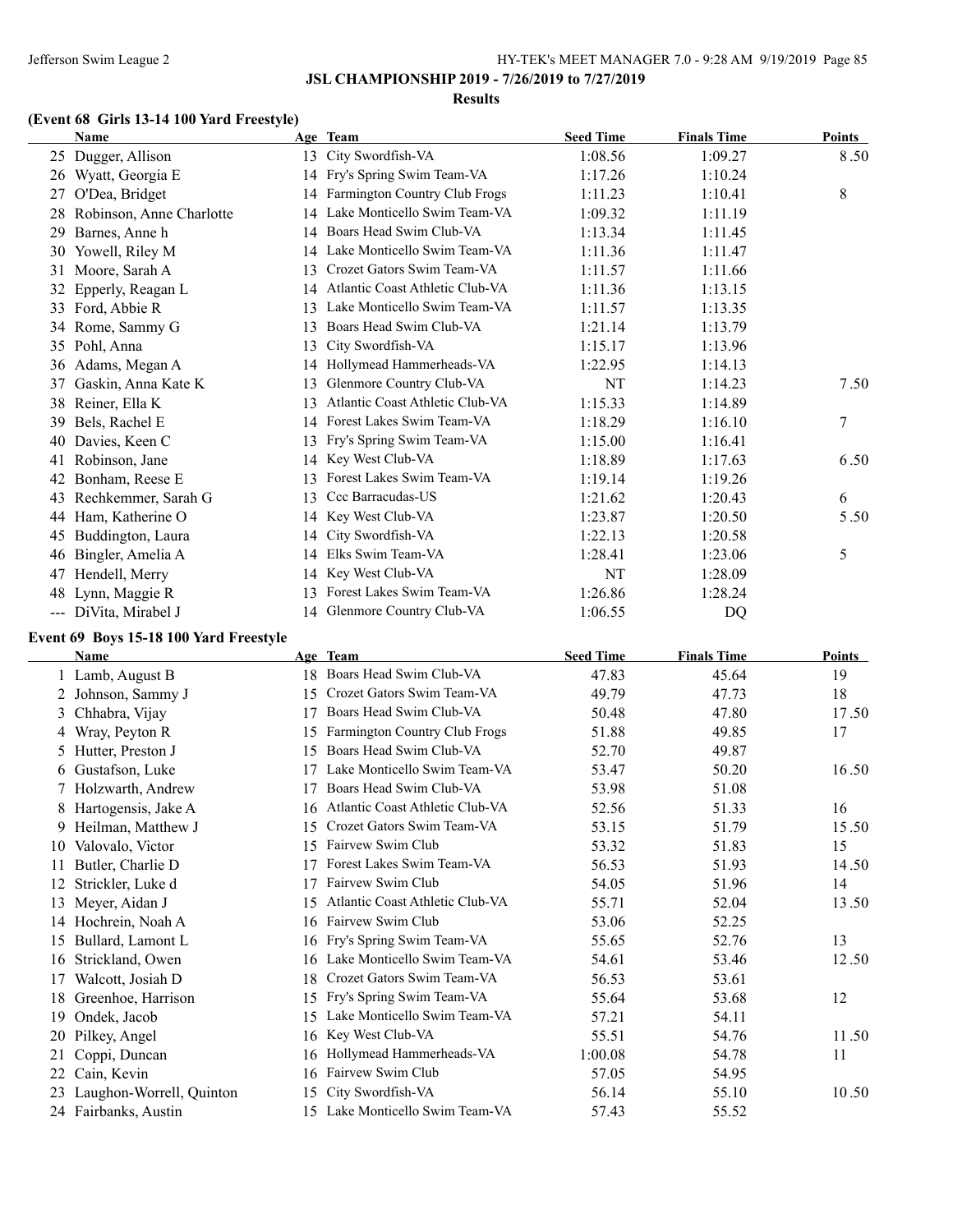#### **Results**

# **(Event 69 Boys 15-18 100 Yard Freestyle)**

|    | Name                                                   |    | Age Team                           | <b>Seed Time</b> | <b>Finals Time</b> | <b>Points</b> |
|----|--------------------------------------------------------|----|------------------------------------|------------------|--------------------|---------------|
|    | 25 Lamb, Andrew                                        |    | 15 Key West Club-VA                | 57.33            | 55.64              | 10            |
|    | 26 Mayo, Jacob C                                       |    | 15 Forest Lakes Swim Team-VA       | 56.86            | 56.06              | 9.50          |
|    | 27 Kwon, Orion                                         |    | 17 Hollymead Hammerheads-VA        | 57.44            | 56.22              | 9             |
| 28 | Reiner, Nathaniel J                                    | 15 | Atlantic Coast Athletic Club-VA    | 56.01            | 57.12              |               |
| 29 | Lambert, William A                                     | 18 | Boars Head Swim Club-VA            | 1:03.34          | 57.16              |               |
| 30 | Kwon, Maxwell                                          |    | 16 Hollymead Hammerheads-VA        | 1:03.41          | 58.06              |               |
| 31 | Rodgers, Tyler                                         |    | 17 Hollymead Hammerheads-VA        | 58.02            | 58.42              |               |
| 32 | Paulson, Joey H                                        | 17 | Boars Head Swim Club-VA            | 1:03.62          | 59.12              |               |
|    | 33 Yoder, Joshua                                       | 15 | City Swordfish-VA                  | 59.68            | 59.91              | 8.50          |
| 34 | Shifflett, Blake A                                     | 16 | Greene Hills Gators-VA             | 1:03.17          | 1:00.82            | 8             |
|    | 35 O'Dea, Brian                                        |    | 16 Farmington Country Club Frogs   | 1:02.73          | 1:00.84            | 7.50          |
| 36 | Sanders, Ian P                                         |    | 15 Fry's Spring Swim Team-VA       | 1:05.09          | 1:01.10            |               |
| 37 | Zhang, Josh S                                          |    | 15 Hollymead Hammerheads-VA        | 1:11.06          | 1:04.62            |               |
|    | 38 Navarro, Edwin                                      |    | 16 Fluvanna Area Swim Team-VA      | 1:08.15          | 1:06.25            | 7             |
| 39 | McCulloch, Andy P                                      |    | 15 Boars Head Swim Club-VA         | 1:07.19          | 1:06.43            |               |
| 40 | Mahoney, Jack P                                        |    | 15 Ccc Barracudas-US               | 1:09.23          | 1:06.79            | 6.50          |
| 41 | Crusse, Barrett L                                      |    | 16 Fry's Spring Swim Team-VA       | 1:09.11          | 1:07.36            |               |
|    | 42 Bunyea, Will M                                      | 15 | Greene Hills Gators-VA             | 1:15.65          | 1:09.71            | 6             |
| 43 | Smith, Tre                                             | 15 | Elks Swim Team-VA                  | NT               | 1:32.46            | 5.50          |
|    |                                                        |    |                                    |                  |                    |               |
|    | Event 70 Girls 15-18 100 Yard Freestyle<br><b>Name</b> |    | Age Team                           | <b>Seed Time</b> | <b>Finals Time</b> | <b>Points</b> |
|    | 1 Fuller, Abby B                                       |    | 15 Atlantic Coast Athletic Club-VA | 54.56            | 52.57              | 19            |
|    | 2 Burr, Kathryn A                                      |    | 16 Crozet Gators Swim Team-VA      | 56.24            | 53.90              | 18            |
| 3  | Brown, Hannah N                                        |    | 18 Crozet Gators Swim Team-VA      | 58.66            | 54.19              | 17.50         |
| 4  | Tosi, Arianna L                                        | 15 | Fairvew Swim Club                  | 56.22            | 54.57              | 17            |
| 5  | Moody, Claire                                          |    | 16 Fairvew Swim Club               | 55.78            | 55.26              | 16.50         |
| 6  | O'Donnell, Sophie                                      | 16 | Farmington Country Club Frogs      | 56.42            | 56.48              | 16            |
| 7  | Phillips, Casey R                                      | 15 | Boars Head Swim Club-VA            | 58.81            | 56.92              | 15.50         |
| 8  | Morton, Lindsay M                                      | 15 | Fairvew Swim Club                  | 59.26            | 57.04              |               |
| 9  | Kidd, Ruby                                             | 15 | Hollymead Hammerheads-VA           | 1:00.06          | 57.14              | 15            |
| 10 | DeGuzman, Zoe B                                        | 15 | Atlantic Coast Athletic Club-VA    | 59.78            | 57.35              | 14.50         |
| 11 | Woodworth, Emmaline                                    | 17 | Farmington Country Club Frogs      | 59.46            | 57.78              | 14            |
| 12 | Umberger, Eve M                                        | 16 | Fairvew Swim Club                  | 1:00.19          | 57.92              |               |
| 13 | Addison, Libby N                                       | 15 | Crozet Gators Swim Team-VA         | 1:00.84          | 57.95              |               |
|    | 14 James, Claudia                                      |    | 17 Boars Head Swim Club-VA         | 1:02.39          | 59.40              | 13.50         |
|    | 15 Stebbins, Kayleigh G                                |    | 16 Fry's Spring Swim Team-VA       | 59.90            | 59.44              | 13            |
|    | 16 DiFazio, Emma                                       |    | 17 Fluvanna Area Swim Team-VA      | 1:00.72          | 59.70              | 12.50         |
| 17 | Smith, Virginia e                                      | 15 | Boars Head Swim Club-VA            | NT               | 59.88              |               |
| 18 | Jordan, Katie G                                        |    | 15 Crozet Gators Swim Team-VA      | 1:01.98          | 1:00.33            |               |
| 19 | Rude, Claire N                                         | 15 | Fry's Spring Swim Team-VA          | 1:00.53          | 1:00.83            | 12            |
| 20 | Hill, Rachel                                           | 15 | Greene Hills Gators-VA             | 1:05.51          | 1:00.97            | 11.50         |
| 21 | van Ek, Kylie                                          | 17 | Atlantic Coast Athletic Club-VA    | 1:02.95          | 1:02.05            |               |
|    | 22 Livermon, Anna K                                    | 17 | Boars Head Swim Club-VA            | 1:07.94          | 1:02.53            |               |
| 23 | Stilley, Blair E                                       |    | 16 Forest Lakes Swim Team-VA       | 1:08.33          | 1:02.64            | 11            |
| 24 | Nguyen, Caitlin                                        |    | 16 Atlantic Coast Athletic Club-VA | 1:03.90          | 1:02.92            |               |
| 25 | Arras, Aoife                                           | 15 | City Swordfish-VA                  | 1:04.80          | 1:03.14            | 10.50         |
| 26 | Dessent, Lauren E                                      | 15 | Louisa Gators-VA                   | 1:03.60          | 1:03.95            | 10            |
| 27 | Cramer, Elizabeth G                                    | 17 | Fry's Spring Swim Team-VA          | 1:10.90          | 1:05.17            |               |
| 28 | Gillenwater, Grace E                                   | 15 | Forest Lakes Swim Team-VA          | 1:05.23          | 1:05.19            | 9.50          |
| 29 | Dech, Meghan N                                         | 15 | Lake Monticello Swim Team-VA       | 1:04.94          | 1:05.39            | 9             |
|    | 30 Elward, Mackenzie G                                 |    | 15 Fairvew Swim Club               | 1:11.95          | 1:05.44            |               |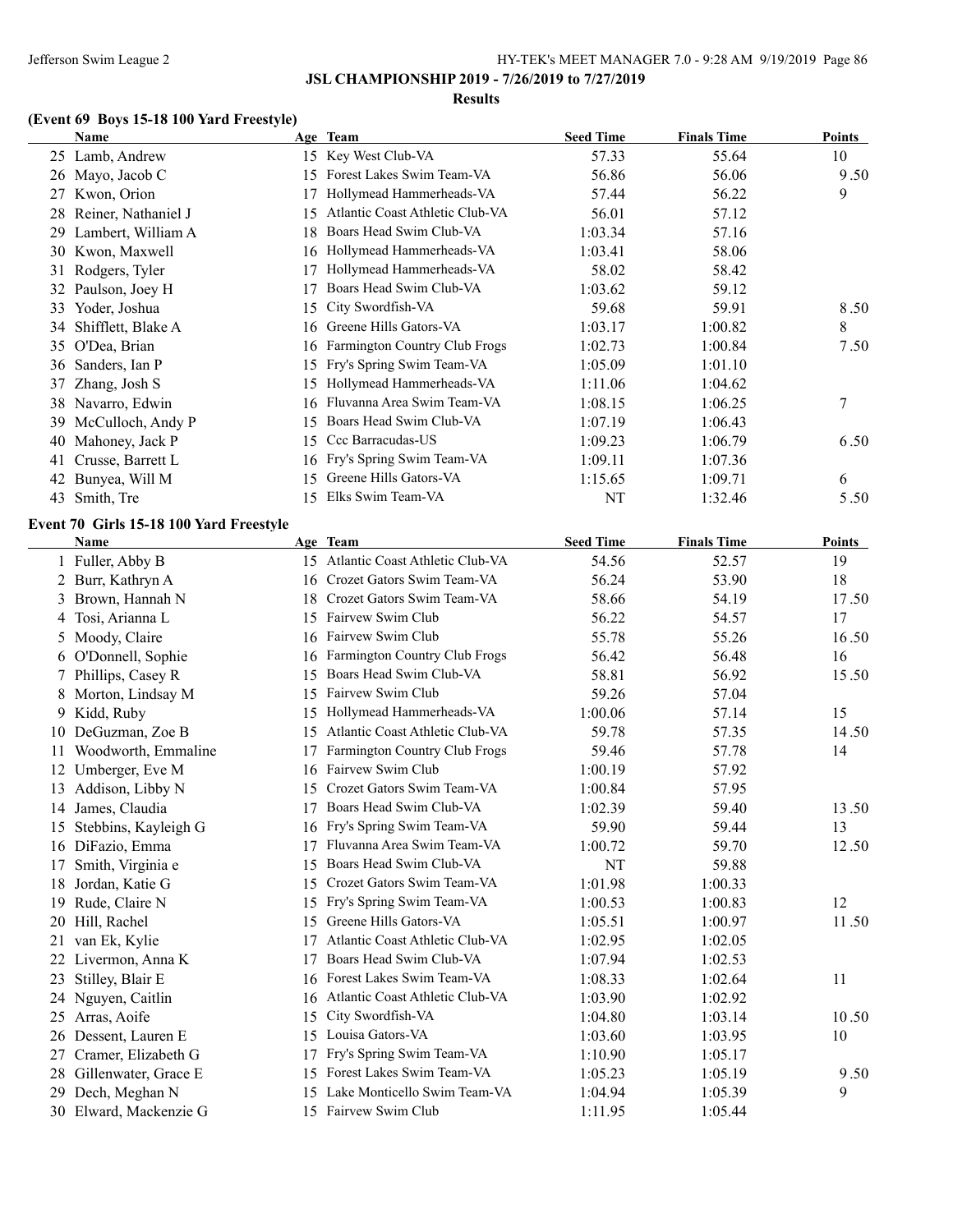**JSL CHAMPIONSHIP 2019 - 7/26/2019 to 7/27/2019**

#### **Results**

# **(Event 70 Girls 15-18 100 Yard Freestyle)**

|    | Name                   |    | Age Team                             | <b>Seed Time</b> | <b>Finals Time</b> | Points |
|----|------------------------|----|--------------------------------------|------------------|--------------------|--------|
|    | 31 Hassell, Lilah S    |    | 16 Fairvew Swim Club                 | 1:09.09          | 1:05.84            |        |
|    | 32 Young, Leigh K      | 15 | Glenmore Country Club-VA             | 1:06.07          | 1:06.32            | 8.50   |
| 33 | Buddington, Julia      |    | City Swordfish-VA                    | 1:08.05          | 1:06.58            | 8      |
|    | 34 Huffmyer, Jenna E   |    | 16 Crozet Gators Swim Team-VA        | 1:11.79          | 1:06.60            |        |
| 35 | Wells, Nora            | 15 | Lake Monticello Swim Team-VA         | 1:09.40          | 1:06.71            | 7.50   |
|    | 36 Moreland, Zoe       |    | 16 City Swordfish-VA                 | 1:06.70          | 1:07.69            |        |
| 37 | Buckner, Izzy          | 15 | City Swordfish-VA                    | 1:08.64          | 1:07.82            |        |
|    | 38 Bowen, Meg          | 18 | <b>Farmington Country Club Frogs</b> | 1:13.32          | 1:08.33            |        |
|    | 39 Pettitt, Finley S   | 15 | Fry's Spring Swim Team-VA            | 1:10.99          | 1:08.54            |        |
| 40 | Lockard, Emma R        |    | Atlantic Coast Athletic Club-VA      | 1:11.72          | 1:08.59            |        |
| 41 | Simeone, Lillian       |    | 16 Key West Club-VA                  | 1:11.00          | 1:10.00            | 7      |
| 42 | Drumheller, Macy A     |    | 16 Key West Club-VA                  | 1:10.62          | 1:10.38            | 6.50   |
| 43 | Fulkerson, Gwendolyn I |    | 16 Glenmore Country Club-VA          | 1:12.34          | 1:10.80            | 6      |
| 44 | Hagan, Joey            |    | 15 Fluvanna Area Swim Team-VA        | 1:11.32          | 1:11.91            | 5.50   |
| 45 | Young, Kelly E         |    | 16 Hollymead Hammerheads-VA          | 1:14.05          | 1:12.76            | 5      |
| 46 | Leach, Sarah B         |    | 16 Forest Lakes Swim Team-VA         | 1:11.27          | 1:12.93            |        |
| 47 | Plecker, Mallory       |    | 16 Key West Club-VA                  | 1:18.32          | 1:17.43            |        |
|    | 48 Navarro, Amy        |    | 15 Fluvanna Area Swim Team-VA        | 1:34.19          | 1:27.80            |        |

### **Event 73 Boys 9-10 200 Yard Freestyle Relay**

| <b>Team</b>                       | Relay                      | <b>Seed Time</b>           | <b>Finals Time</b>         | Points |
|-----------------------------------|----------------------------|----------------------------|----------------------------|--------|
| 1 Atlantic Coast Athletic Club-VA | A                          | 2:07.31                    | 2:04.26                    | 29     |
| 1) Hansen, Jack M 10              | 2) Taylor, Brendan K 10    | 3) Thompson, Isaiah J 10   | 4) Easton, Chase J 10      |        |
| 2 Crozet Gators Swim Team-VA      | A                          | 2:11.37                    | 2:05.14                    | 28     |
| 1) Tungate, Benjamin 10           | 2) Maslaney, Andrew J 9    | 3) Schnell, Forrest F 10   | 4) Alexander, Charlie T 10 |        |
| 3 Boars Head Swim Club-VA         | $\mathbf{A}$               | 2:15.64                    | 2:13.20                    | 27.50  |
| 1) Baldwin, Liam A 9              | 2) Boyd, Tyson k 10        | 3) Clark, Kai 10           | 4) Sanders, Charlie M 10   |        |
| 4 Forest Lakes Swim Team-VA       | $\mathbf{A}$               | 2:16.23                    | 2:15.27                    | 27     |
| 1) Haas, Owen M 9                 | 2) Wang, Andrew Y 9        | 3) Escobar, Christophe A 9 | 4) Syms, Jake 10           |        |
| 5 Fairvew Swim Club               | A                          | 2:16.96                    | 2:15.54                    | 26.50  |
| 1) Bodenstein, Padraic J 10       | 2) Hall, Collin R 9        | 3) Bendall, Mason F 10     | 4) Britt, Garrett W 9      |        |
| 6 Glenmore Country Club-VA        | $\mathsf{A}$               | 2:11.58                    | 2:18.07                    | 26     |
| 1) Reuter, Pierce V 10            | 2) Byrne, Caleb R 10       | 3) Strassheim, Reid 10     | 4) Weiss, Dalton 10        |        |
| 7 Hollymead Hammerheads-VA        | $\mathbf{A}$               | 2:33.60                    | 2:30.14                    | 25.50  |
| 1) Marri, Mukund D 10             | 2) Hull, Camden J 10       | 3) Warfel, Eli 9           | 4) Dennis, Henry L 9       |        |
| 8 Farmington Country Club Frogs   | $\mathsf{A}$               | 2:21.83                    | 2:32.52                    | 25     |
| 1) Sturman, Gage 10               | 2) Wray, Oliver 10         | 3) Bloxsom, Sam 9          | 4) Welsch, Nick 10         |        |
| 9 Fry's Spring Swim Team-VA       | $\mathbf{A}$               | 2:18.55                    | 2:41.72                    | 24.50  |
| 1) Rapp, Benjamin L 9             | 2) Rittenhouse, Keaton P 9 | 3) Wade, Mick 10           | 4) Salvatierra, Ethan M 10 |        |
| 10 Lake Monticello Swim Team-VA   | $\mathbf{A}$               | 2:43.49                    | 2:51.22                    | 24     |
| 1) Marks, Gunner 9                | 2) Kovarik, Landon 9       | 3) Weimer, Jacob M 9       | 4) Fairbanks, Aaron 10     |        |
| 11 Louisa Gators-VA               | $\mathbf{A}$               | 2:48.60                    | 2:52.21                    | 23.50  |
| 1) McClellan, Jon David D 10      | 2) Soriano, Casen M 10     | 3) Ways, William W 10      | 4) Shaw, Ronan J 10        |        |
| 12 City Swordfish-VA              | $\mathsf{A}$               | 2:52.87                    | 2:58.64                    | 23     |
| 1) Bigler, Eli 10                 | 2) Dmytriyev, Boris 9      | 3) Kenner, Judah 10        | 4) Vincel, Trimmer 9       |        |
| 13 Greene Hills Gators-VA         | A                          | 2:47.34                    | 3:03.51                    | 22.50  |
| 1) Ray, Tanner A 10               | 2) Crawford, Christopher 9 | 3) Spencer, Gavin J 10     | 4) Davis, Mitch W 10       |        |
| 14 Ccc Barracudas-US              | A                          | 3:03.83                    | 3:10.75                    | 22     |
| 1) Rechkemmer, Max G 9            | 2) Athar, Asher K 9        | 3) Janeski, Connor T 10    | 4) Wigart, Isaac T 10      |        |
| 15 Fluvanna Area Swim Team-VA     | $\mathbf{A}$               | 3:30.41                    | 4:05.50                    | 21.50  |
| 1) Williams, Harrison 10          | 2) Palmer, Makai 9         | 3) O'Neill Gummel, Jake 9  | 4) Thurston-Wells, Levi 10 |        |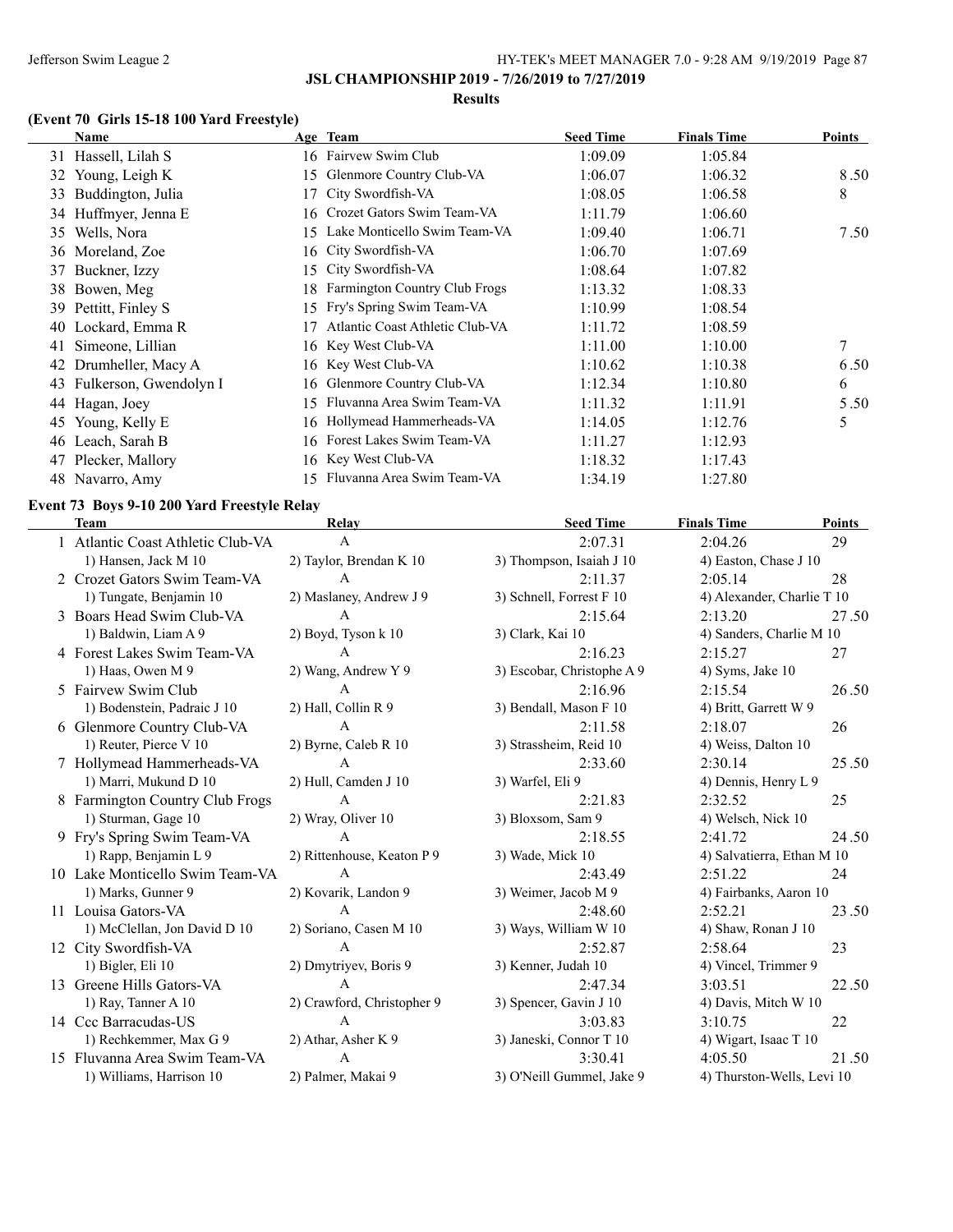#### **Results**

#### **Event 74 Girls 9-10 200 Yard Freestyle Relay**

| <b>Team</b>                       | Relay                      | <b>Seed Time</b>           | <b>Finals Time</b>       | <b>Points</b> |
|-----------------------------------|----------------------------|----------------------------|--------------------------|---------------|
| 1 Atlantic Coast Athletic Club-VA | A                          | 2:05.72                    | 2:09.57                  | 29            |
| 1) Whitt, Aureila G 10            | 2) Steeper, Katie A 10     | 3) Wood, Erin J 9          | 4) Meyer, Amelie G 9     |               |
| 2 Crozet Gators Swim Team-VA      | $\mathbf{A}$               | 2:18.63                    | 2:10.81                  | 28            |
| 1) Chambers, Berkeley B 10        | 2) Gao, Angelina 10        | 3) He, Sarina 10           | 4) Ayres, Meghan D 9     |               |
| 3 Boars Head Swim Club-VA         | A                          | 2:11.37                    | 2:21.82                  | 27.50         |
| 1) Kupcis, Ellie c 10             | 2) Rowe, Abby C 10         | 3) Contiliano, Claire A 10 | 4) Kelsey, Carter E 10   |               |
| 4 Hollymead Hammerheads-VA        | $\mathbf{A}$               | 2:45.89                    | 2:38.88                  | 27            |
| 1) Wirasaputra, Elizabeth 10      | 2) Gill, Ollie 10          | 3) Scott, Anna E 10        | 4) Hull, Reese A 10      |               |
| 5 Farmington Country Club Frogs   | $\mathbf{A}$               | 2:27.25                    | 2:40.64                  | 26.50         |
| 1) O'Connor, Stella 10            | 2) Statuta, Annabelle M 10 | 3) Dofflemyer, Maddie G 10 | 4) Friesen, Jane 10      |               |
| 6 Fry's Spring Swim Team-VA       | $\mathbf{A}$               | 2:41.86                    | 2:48.86                  | 26            |
| 1) Torres-Vaca, Jessica 10        | 2) Poole, Rory E 10        | 3) Cang, Lisa J 9          | 4) Scott, Elisabeth P 10 |               |
| 7 Glenmore Country Club-VA        | A                          | 2:34.50                    | 2:49.58                  | 25.50         |
| 1) Davis, Ruby S 10               | 2) Swanson, Valerie J 9    | 3) Amato, Mira I 10        | 4) Spencer, Addison 10   |               |
| 8 Fairvew Swim Club               | A                          | 2:43.23                    | 2:51.63                  | 25            |
| 1) Rojas, Franchesca 9            | 2) Behrens, Annah A 10     | 3) Blanchette, Malynn E 9  | 4) Duke, Dylan 10        |               |
| 9 City Swordfish-VA               | $\mathbf{A}$               | 2:43.92                    | 2:53.78                  | 24.50         |
| 1) Payne, London 10               | 2) Seneviratne, Maya 9     | 3) Plehn, Talia 9          | 4) Harrell, Olivia 10    |               |
| 10 Lake Monticello Swim Team-VA   | $\mathbf{A}$               | 2:29.72                    | 2:58.81                  | 24            |
| 1) Thompson, Isabelle 9           | 2) Miller, Chyler A 9      | 3) Kraft, Ann 9            | 4) Clark, Madison T 9    |               |
| 11 Greene Hills Gators-VA         | $\mathbf{A}$               | 2:45.15                    | 3:06.77                  | 23.50         |
| 1) Mitchelson, Sophia A 9         | 2) Spencer, Chloe T 9      | 3) Bunyea, Lily G 10       | 4) Goff, Samantha 10     |               |
| 12 Key West Club-VA               | A                          | 2:41.81                    | 3:14.11                  | 23            |
| 1) Jameson, Kayla 10              | 2) Flynn, Constance 10     | 3) Fowlkes, Caroline 9     | 4) Cordano, Liv 9        |               |
| 13 Louisa Gators-VA               | $\mathbf{A}$               | 3:20.63                    | 3:16.00                  | 22.50         |
| 1) Reidelbach, Brooke A 10        | 2) Gurski, Ryelyn L 9      | 3) Grose, Ellie G 10       | 4) Follin, Maddie P 10   |               |
| 14 Forest Lakes Swim Team-VA      | $\mathsf{A}$               | 2:39.96                    | 3:16.54                  | 22            |
| 1) Harlow, Kaileen E 10           | 2) Holmes, Kaylee M 9      | 3) Holmes, Karissa L 9     | 4) Curtis, Olivia G 9    |               |
| 15 Ccc Barracudas-US              | $\mathsf{A}$               | 3:50.04                    | 3:43.63                  | 21.50         |
| 1) Malone, Kylie J 9              | 2) Altman, Selah A 10      | 3) Gyory, Piper S 9        | 4) Denham, Lauren E 9    |               |
| --- Fluvanna Area Swim Team-VA    | A                          | 2:34.69                    | <b>DQ</b>                |               |
| 1) Martin, Grace 10               | 2) Collier, Leanna 10      | 3) Hill, Imogen 10         | 4) England, Amy 10       |               |

### **Event 75 Boys 11-12 200 Yard Freestyle Relay**

| Team                              | Relay                   | <b>Seed Time</b>           | <b>Finals Time</b>      | Points |
|-----------------------------------|-------------------------|----------------------------|-------------------------|--------|
| 1 Atlantic Coast Athletic Club-VA | A                       | 1:46.65                    | 1:49.52                 | 29     |
| 1) Elmore, Lance M 12             | $2)$ Pham, Andy 12      | 3) Dugas, Graham J 12      | 4) Sawyer, Bradley O 11 |        |
| 2 Forest Lakes Swim Team-VA       | A                       | 2:00.69                    | 2:04.07                 | 28     |
| 1) Ding, Aiden C $11$             | 2) King, Brayden D 11   | 3) McMurray, Aidan W 11    | 4) Guiffre, Sam E 12    |        |
| 3 Boars Head Swim Club-VA         | A                       | 1:49.59                    | 2:05.27                 | 27.50  |
| 1) Skipper, Jackson j 11          | 2) Boyd, Carter a 12    | 3) Rajagopalan, Grady K 12 | 4) Richmond, DQ Q 12    |        |
| 4 Fairvew Swim Club               | A                       | 2:01.85                    | 2:07.54                 | 27     |
| 1) Katz, Armstrong 11             | 2) Cullaty, Owen O 11   | 3) Moody, Asa 12           | 4) Killian, Andrew G 11 |        |
| 5 Glenmore Country Club-VA        | A                       | 2:02.74                    | 2:12.47                 | 26.50  |
| 1) Davis, Brady 12                | 2) Davis, Andrew N 12   | 3) Gaskin, Warner 12       | 4) Stemland, Eddie M 11 |        |
| 6 City Swordfish-VA               | A                       | 2:28.93                    | 2:15.65                 | 26     |
| 1) Yoder, Gabe 12                 | 2) Prickett, Fischer 11 | 3) Robertson, Luke 11      | 4) Buckner, Teddy 12    |        |
| 7 Louisa Gators-VA                | A                       | 2:19.72                    | 2:16.69                 | 25.50  |
| 1) Schulz, Ben M 12               | 2) Moore, Patrick W 11  | 3) Knight, Cayden W 11     | 4) Moreno, Larson G 12  |        |
| 8 Farmington Country Club Frogs   | A                       | 2:15.59                    | 2:17.89                 | 25     |
| 1) Sturman, Wade 11               | 2) Oakey, Davis 11      | 3) Gillespie, Charlie 11   | 4) Kelly, Carter 11     |        |
| 9 Hollymead Hammerheads-VA        | A                       | 2:01.57                    | 2:18.02                 | 24.50  |
| 1) Hull, Finn J 12                | 2) Dennis, Jack T 11    | $3)$ Gill, Bryce 12        | 4) Jung, Edward 11      |        |
|                                   |                         |                            |                         |        |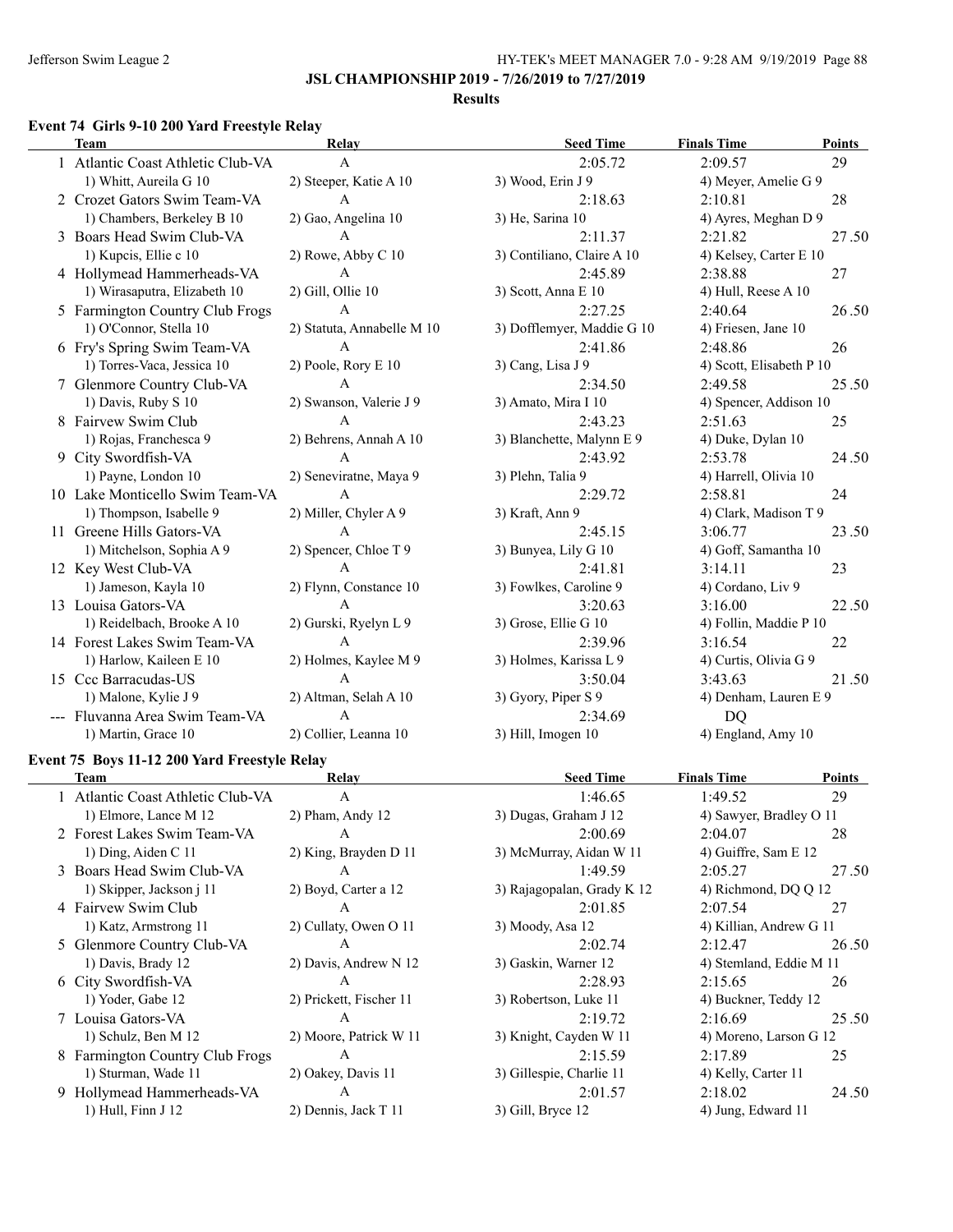$\overline{\phantom{0}}$ 

### **JSL CHAMPIONSHIP 2019 - 7/26/2019 to 7/27/2019**

#### **Results**

# **(Event 75 Boys 11-12 200 Yard Freestyle Relay)**

|     | Team                            | Relay                        | <b>Seed Time</b>       | <b>Finals Time</b>        | <b>Points</b> |
|-----|---------------------------------|------------------------------|------------------------|---------------------------|---------------|
|     | 10 Crozet Gators Swim Team-VA   | Α                            | 1:52.97                | 2:21.47                   | 24            |
|     | 1) Alton, Lukas C 11            | 2) Cao, Daniel 11            | 3) Thompson, Mac M 11  | 4) Lineweaver, Price W 12 |               |
| 11. | Ccc Barracudas-US               | A                            | 2:18.20                | 2:22.14                   | 23.50         |
|     | $1)$ Kube, Drew $11$            | 2) Wigart, Treece E 12       | 3) Reynolds, Owen W 11 | 4) Mahoney, Sam T 12      |               |
|     | 12 Key West Club-VA             | А                            | 2:11.63                | 2:24.10                   | 23            |
|     | 1) Bowers, Zebedee S 12         | 2) Corradino, Nathaniel J 12 | 3) Viccellio, Jack 12  | 4) Slater, Pierce 12      |               |
|     | 13 Fry's Spring Swim Team-VA    | А                            | 2:08.20                | 2:26.54                   | 22.50         |
|     | 1) Poole, Kai G 11              | 2) Erickson, Odin M 11       | 3) Pate, Brooks W 12   | 4) Pate, Snyder S 11      |               |
|     | 14 Lake Monticello Swim Team-VA | А                            | 2:17.75                | 2:57.42                   | 22            |
|     | 1) Fisher, Cameron 12           | 2) Walding, Jayden 12        | 3) Mikesh, Andrew 11   | 4) Hockman, Nicholas 12   |               |

### **Event 76 Girls 11-12 200 Yard Freestyle Relay**

| <b>Team</b>                        | Relay                   | <b>Seed Time</b>          | <b>Finals Time</b>         | <b>Points</b> |
|------------------------------------|-------------------------|---------------------------|----------------------------|---------------|
| 1 Crozet Gators Swim Team-VA       | A                       | 2:02.36                   | 1:59.52                    | 29            |
| 1) Garono, Sophia M 12             | 2) Simmons, Willa M 12  | 3) Phillips, Lily E 11    | 4) Stevens, Kirsten 12     |               |
| 2 Boars Head Swim Club-VA          | $\mathbf{A}$            | 1:54.41                   | 2:00.20                    | 28            |
| 1) Shaps, Katie L 11               | 2) Powell, Skyler E 12  | 3) Powell, Avery S 12     | 4) McCardle, Reese b 11    |               |
| 3 Fairvew Swim Club                | $\mathbf{A}$            | 1:58.58                   | 2:01.32                    | 27.50         |
| 1) Britt, Lauren P 12              | 2) Kelly, Maddie A 12   | 3) Kwon, Suah 12          | 4) Lynch, Amelia M 12      |               |
| 4 Hollymead Hammerheads-VA         | A                       | 2:12.38                   | 2:12.88                    | 27            |
| 1) Fix, Ryleigh 11                 | 2) Jones, Emilia C 11   | 3) Pemberton, Willow R 11 | 4) Maynard, Riley 12       |               |
| 5 Key West Club-VA                 | A                       | 2:17.00                   | 2:19.63                    | 26.50         |
| 1) Colle, Lily 11                  | 2) Higgins, Katie 12    | 3) Ratliff, Maya 11       | 4) Booth, Hadley 11        |               |
| 6 Fry's Spring Swim Team-VA        | A                       | 2:14.26                   | 2:20.51                    | 26            |
| 1) Sanders, Erin G 12              | 2) Laugelli, Ada K 11   | 3) Nandama, Estha 12      | 4) Lyman, Ivy A 12         |               |
| 7 Forest Lakes Swim Team-VA        | A                       | 2:00.69                   | 2:25.30                    | 25.50         |
| 1) Dalton, Reese C 12              | 2) Hoang, Angelina J 11 | 3) Lynn, Sophie J 11      | 4) Rigg, Amy E 12          |               |
| 8 Farmington Country Club Frogs    | $\overline{A}$          | 2:24.89                   | 2:27.87                    | 25            |
| 1) Craig, Sara 11                  | 2) Florin, Eva 9        | 3) Wise, Latane 11        | 4) Florin, Taylor 11       |               |
| 9 Louisa Gators-VA                 | $\mathsf{A}$            | 2:27.27                   | 2:28.16                    | 24.50         |
| 1) Moreno, Elliott G 11            | 2) Hiter, Madison B 11  | 3) Pearson, Josie S 12    | 4) Delawder, Danielle M 12 |               |
| 10 Atlantic Coast Athletic Club-VA | $\mathbf{A}$            | 1:53.32                   | 2:29.95                    | 24            |
| 1) Barclay, Sydney M 11            | $2)$ Pham, Evy 11       | 3) Wilkins, Anna M 11     | 4) Kirkeide, Kelsey E 12   |               |
| 11 City Swordfish-VA               | A                       | 2:24.00                   | 2:40.94                    | 23.50         |
| 1) Agee, Simone 11                 | 2) Moore, Olivia 11     | 3) Austin, Reese 11       | 4) Semmelhack, Sylvie 11   |               |
| 12 Lake Monticello Swim Team-VA    | $\mathsf{A}$            | 2:15.72                   | 2:41.91                    | 23            |
| 1) Curry, Jenna 11                 | 2) Gifford, Madison 11  | 3) Barr, Willow 11        | 4) Miller, Sierra R 11     |               |
| 13 Ccc Barracudas-US               | $\overline{A}$          | 2:57.15                   | 2:55.42                    | 22.50         |
| 1) Neighbors, Nani J 11            | 2) Falconer, Ava J 11   | 3) Altman, Sedona R 12    | 4) Mickley, Haeley A 11    |               |
| --- Glenmore Country Club-VA       | A                       | 2:13.92                   | D <sub>O</sub>             |               |
| 1) Lischke, Lily R 11              | 2) Swanson, Annalise 11 | 3) Swanson, Clara 9       | 4) Hathaway, Margaret J 12 |               |

### **Event 77 Boys 13-14 200 Yard Freestyle Relay**

| Team                         | Relav                | <b>Seed Time</b>         | <b>Finals Time</b>     | <b>Points</b> |
|------------------------------|----------------------|--------------------------|------------------------|---------------|
| 1 Crozet Gators Swim Team-VA | А                    | 1:41.92                  | 1:47.39                | 29            |
| 1) He, Franklin 14           | 2) Andres, Ezra J 14 | 3) Chatterson, Nate R 13 | 4) Corbett, Soren M 13 |               |
| 2 Hollymead Hammerheads-VA   | Α                    | 1:48.96                  | 1:47.94                | 28            |
| 1) Forloines, Wilson 13      | 2) Yost, Micah B 14  | 3) Nelson, Daniel 14     | 4) Velasquez, Luke 14  |               |
| 3 Fry's Spring Swim Team-VA  | Α                    | 1:47.89                  | 1:52.65                | 27.50         |
| 1) Hamil, Logan C 13         | 2) Munro, Angus 14   | 3) Scott, Caleb G 14     | 4) Worrall, Alden C 14 |               |
| 4 Fairvew Swim Club          | А                    | 1:42.74                  | 1:53.53                | 27            |
| 1) Alms, Gabriel X 13        | 2) Rojas, Maximus 13 | 3) Uthlaut, Garrett S 14 | 4) Fraites, Mace J 14  |               |
| 5 Key West Club-VA           | A                    | 1:54.59                  | 1:56.05                | 26.50         |
| 1) Behm, Matthew 13          | 2) Booth, Peyton 13  | 3) Winchel, Seth 14      | 4) Slater, Hayden 14   |               |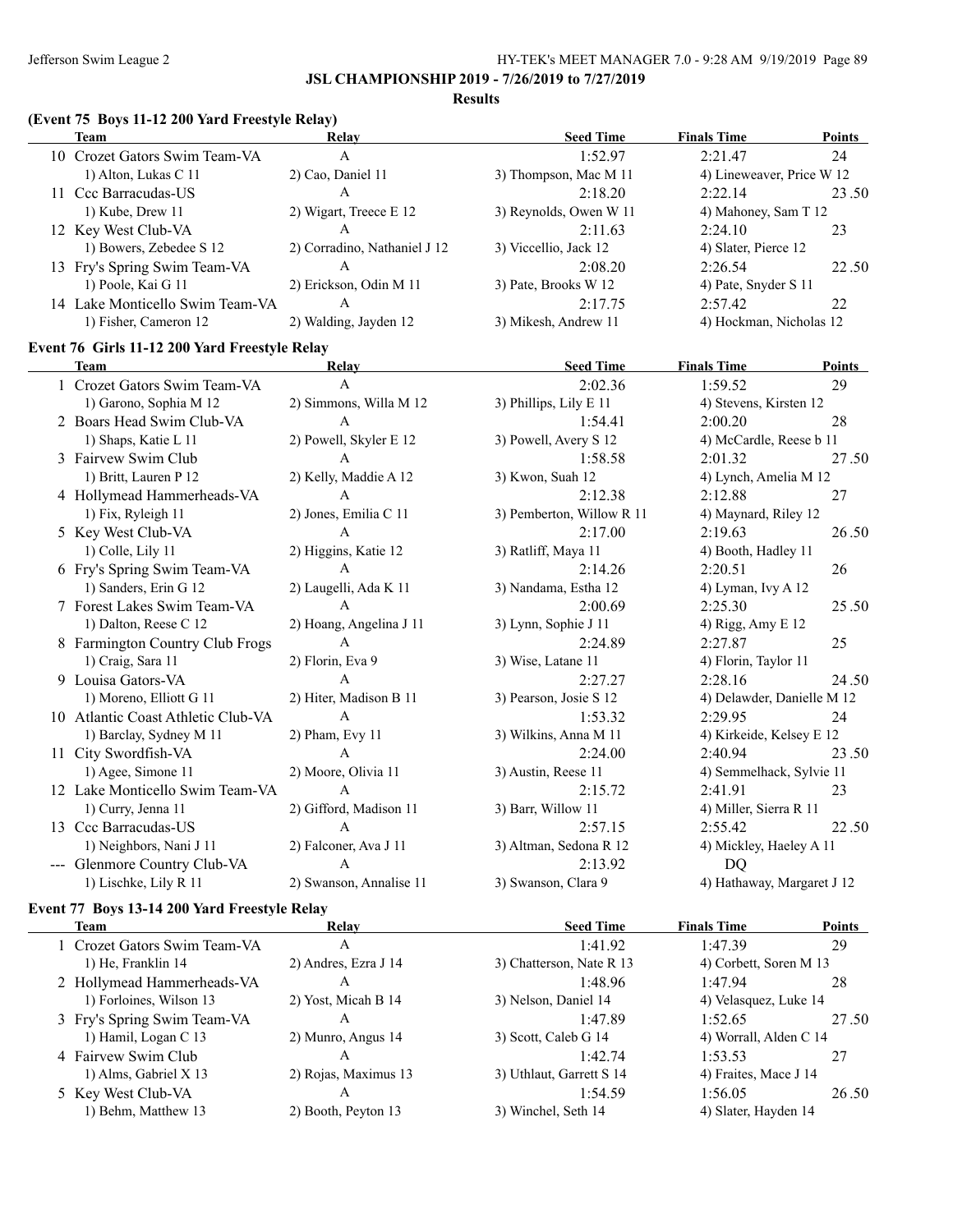#### **Results**

# **(Event 77 Boys 13-14 200 Yard Freestyle Relay)**

| Team                              | Relay                    | <b>Seed Time</b>         | <b>Finals Time</b>      | <b>Points</b> |
|-----------------------------------|--------------------------|--------------------------|-------------------------|---------------|
| 6 Forest Lakes Swim Team-VA       | A                        | 1:48.98                  | 1:58.83                 | 26            |
| 1) Keppel, David F 13             | 2) Houlahan, John R 13   | 3) Marshall, Connor A 13 | 4) King, David W 13     |               |
| 7 Greene Hills Gators-VA          | A                        | 2:05.10                  | 2:00.81                 | 25.50         |
| 1) Hill, Adam 13                  | 2) Inzana, Elliot F 13   | 3) Goff, Max 13          | 4) Bunyea, Mason C 13   |               |
| 8 Atlantic Coast Athletic Club-VA | A                        | 1:41.48                  | 2:01.10                 | 25            |
| $1)$ Ashby, Alex J $11$           | 2) Bersuder, Ryan B 12   | 3) Wilkerson, Avery B 13 | 4) Brubaker, Wyatt W 13 |               |
| 9 City Swordfish-VA               | A                        | 2:07.40                  | 2:08.47                 | 24.50         |
| 1) Powers, Hank 14                | 2) Austin, Holden 14     | 3) Chorbaji, Jordan 13   | 4) Cook, Eli 14         |               |
| 10 Louisa Gators-VA               | A                        | 2:02.09                  | 2:11.42                 | 24            |
| 1) Hartman, Dawson P 13           | 2) Hodell, Jacob C 13    | 3) Jenkins, Tanner J 13  | 4) Gurski, Kaden J 13   |               |
| 11 Lake Monticello Swim Team-VA   | A                        | 2:04.38                  | 2:18.75                 | 23.50         |
| 1) Blevins, Logan 12              | 2) Wells, Luke 12        | 3) Bridge, Hayden 13     | 4) Wells, Liam 13       |               |
| Boars Head Swim Club-VA           | $\mathsf{A}$             | 1:40.12                  | 2:24.33                 | 23            |
| 1) Cohen, Jacob A 12              | 2) Daniero, Lucas J 11   | $3)$ Smith, Brug T 11    | 4) Quatrara, Michael 11 |               |
| 13 Glenmore Country Club-VA       | A                        | 1:53.51                  | 2:33.56                 | 22.50         |
| 1) Fulkerson, McCallum J 14       | 2) Curry, Brett $J_1$ 10 | 3) Rothwell, Roger L 9   | 4) Smith, Charlie C 9   |               |
| 14 Elks Swim Team-VA              | A                        | 2:34.50                  | 2:39.81                 | 22            |
| 1) Slinkman, Hunter J 11          | 2) Bingler, Timothy B 11 | 3) Tuck, Aiden 14        | 4) Lilly, Justin L 13   |               |
|                                   |                          |                          |                         |               |

### **Event 78 Girls 13-14 200 Yard Freestyle Relay**

| <b>Team</b>                       | Relay                     | <b>Seed Time</b>          | <b>Finals Time</b>           | Points |
|-----------------------------------|---------------------------|---------------------------|------------------------------|--------|
| 1 Fairvew Swim Club               | A                         | 1:45.92                   | 1:44.38                      | 29     |
| 1) Paschina, Maria E 13           | 2) Wang, Amy C 14         | 3) Weary, Eloise 13       | 4) Alms, Melissa N 13        |        |
| 2 Boars Head Swim Club-VA         | $\mathsf{A}$              | 1:50.84                   | 1:45.71                      | 28     |
| 1) McCardle, Grace h 13           | 2) Stancil, Annabeth D 14 | 3) Campbell, Ella G 13    | 4) Sikman, Lara 14           |        |
| 3 Forest Lakes Swim Team-VA       | $\mathsf{A}$              | 1:51.29                   | 1:51.90                      | 27.50  |
| 1) Trader, Marissa Y 13           | 2) Czirjak, Eve M 14      | 3) Ding, Weining 14       | 4) Bonham, Reilly G 14       |        |
| 4 Hollymead Hammerheads-VA        | $\mathbf{A}$              | 1:54.75                   | 1:52.59                      | 27     |
| 1) Jones, Cambria R 13            | 2) Garber, Tori R 14      | 3) Zhu, Emlly 13          | 4) Malone, Maddie n 14       |        |
| 5 Lake Monticello Swim Team-VA    | $\overline{A}$            | 1:54.81                   | 1:53.37                      | 26.50  |
| 1) Farist, Emily A 13             | 2) Amato, Ava 14          | 3) Farist, Megan 14       | 4) Farist, Grace M 14        |        |
| 6 Crozet Gators Swim Team-VA      | A                         | 1:49.96                   | 1:53.44                      | 26     |
| 1) Shannon, Hannah M 13           | 2) Hunt, Hadley M 13      | 3) Sonen, Isabella C 14   | 4) Steven, Noa G 13          |        |
| 7 Atlantic Coast Athletic Club-VA | $\mathsf{A}$              | 1:58.54                   | 2:02.39                      | 25.50  |
| 1) DeGuzman, Claire E 14          | 2) Altherr, Vaile K 13    | 3) Reiner, Ella K 13      | 4) Rose, Mirah 13            |        |
| 8 City Swordfish-VA               | $\mathsf{A}$              | 1:55.87                   | 2:09.06                      | 25     |
| 1) Buddington, Laura 14           | 2) Pohl, Anna 13          | 3) Ward, Ava 13           | 4) Dugger, Allison 13        |        |
| 9 Fry's Spring Swim Team-VA       | $\mathbf{A}$              | 1:54.57                   | 2:14.52                      | 24.50  |
| 1) Davies, Keen C 13              | 2) Ramsey, Ella S 13      | 3) Rude, Anna L 13        | 4) Freeman Ryang, Sohie F 13 |        |
| 10 Elks Swim Team-VA              | $\overline{A}$            | 2:21.09                   | 2:16.74                      | 24     |
| 1) van Beek, Nellie F 12          | 2) Bingler, Amelia A 14   | 3) Duprey, Katelyn G 13   | 4) Slinkman, Taylor R 13     |        |
| 11 Key West Club-VA               | $\Delta$                  | 2:11.09                   | 2:18.89                      | 23.50  |
| 1) Arbaugh, Corena 13             | 2) Robinson, Jane 14      | 3) Hendell, Merry 14      | 4) Hendell, Ann 14           |        |
| 12 Greene Hills Gators-VA         | $\mathsf{A}$              | 2:20.61                   | 2:19.77                      | 23     |
| 1) Davis, Lillie G 13             | 2) Alvarez, Jordan S 13   | 3) Ferreira, Larissa B 13 | 4) Eddins, Kendyll 13        |        |
| 13 Glenmore Country Club-VA       | $\mathsf{A}$              | 2:02.69                   | 2:30.04                      | 22.50  |
| 1) Gaskin, Anna Kate K 13         | 2) Kalagher, Kayleigh 14  | 3) Gaskin, Audrey 10      | 4) Alimard, Maddy Belle B 9  |        |
| 14 Louisa Gators-VA               | $\overline{A}$            | 2:14.37                   | 2:30.16                      | 22     |
| 1) Shaw, Shannon K 13             | 2) Edwards, Corinne C 13  | 3) Hobbs, Grace O 13      | 4) Straley, Brynn M 14       |        |
| 15 Farmington Country Club Frogs  | $\mathsf{A}$              | 1:59.70                   | 4:09.20                      | 21.50  |
| 1) Barry, Juliette 5              | 2) Albert, Katherine 8    | 3) Kauffman, Piper 7      | 4) Hutchinson, AnneCarter 8  |        |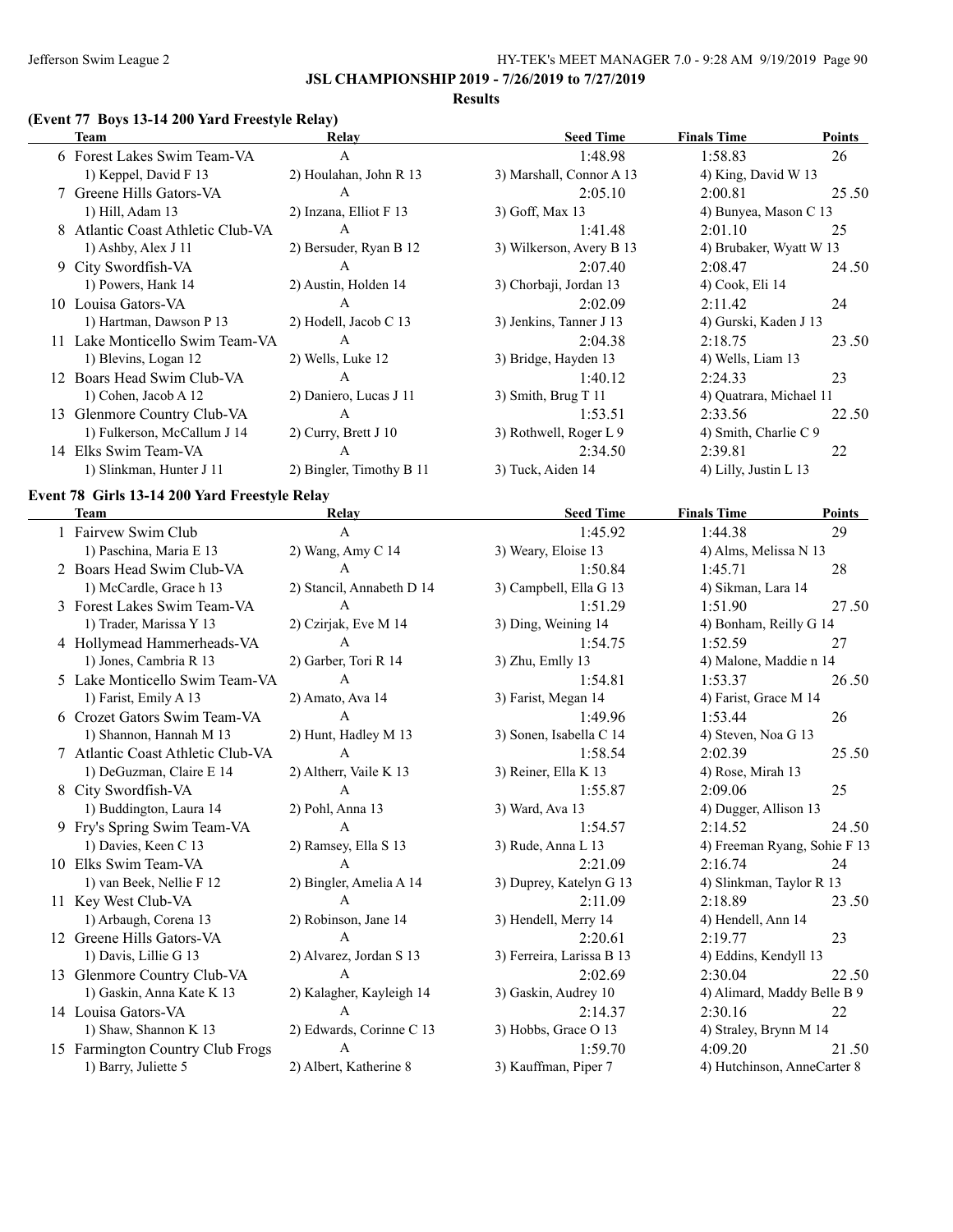**JSL CHAMPIONSHIP 2019 - 7/26/2019 to 7/27/2019**

### **Results**

### **Event 79 Boys 15-18 200 Yard Freestyle Relay**

| <b>Team</b>                       | Relay                   | <b>Seed Time</b>             | <b>Finals Time</b>           | Points                         |
|-----------------------------------|-------------------------|------------------------------|------------------------------|--------------------------------|
| 1 Boars Head Swim Club-VA         | A                       | 1:27.44                      | 1:24.05                      | 29                             |
| 1) Chhabra, Vijay 17              | 2) Winter, Tyce T 17    | 3) Hargrove, Noah A 17       | 4) Lamb, August B 18         |                                |
| 2 Hollymead Hammerheads-VA        | $\mathbf{A}$            | 1:32.87                      | 1:29.70                      | 28                             |
| 1) Cross, Teddy R 14              | 2) Cypser, Eric M 18    | 3) Hornsby, John S 18        | 4) Cross, Charlie T 17       |                                |
| 3 Fry's Spring Swim Team-VA       | $\overline{A}$          | 1:37.46                      | 1:34.71                      | 27.50                          |
| 1) Greenhoe, Harrison 15          | 2) Cave, Sebastian R 18 | 3) Osman, Said A 17          | 4) Bullard, Lamont L 16      |                                |
| 4 Atlantic Coast Athletic Club-VA | $\mathbf{A}$            | 1:36.18                      | 1:35.76                      | 27                             |
| 1) Hartogensis, Jake A 16         | 2) Hodge, Zakk B 17     | 3) Zhu, Howard M 15          | 4) Meyer, Aidan J 15         |                                |
| 5 Fairvew Swim Club               | $\mathbf{A}$            | 1:35.67                      | 1:39.87                      | 26.50                          |
| 1) Valovalo, Victor 15            | 2) Cain, Kevin 16       | 3) Morton, CJ J 15           | 4) Strickler, Luke d 17      |                                |
| 6 Crozet Gators Swim Team-VA      | A                       | 1:35.52                      | 1:40.49                      | 26                             |
| 1) Woodson, Ahmad 15              | 2) Gresge, Gibbs N 16   | 3) Kunkel, Ben R 18          | 4) He, Alexander 16          |                                |
| 7 Lake Monticello Swim Team-VA    | $\mathbf{A}$            | 1:36.09                      | 1:40.77                      | 25.50                          |
| 1) Gustafson, Luke 17             | 2) Harris, Tyler 15     | 3) Fairbanks, Austin 15      | 4) Ondek, Jacob 15           |                                |
| 8 Key West Club-VA                | $\overline{A}$          | 1:52.93                      | 1:44.28                      | 25                             |
| 1) Lamb, Andrew 15                | 2) Bouch, Levi 16       | 3) Lange, Charlie 18         | 4) Bush, Grayson T 17        |                                |
| 9 Greene Hills Gators-VA          | $\mathbf{A}$            | 1:45.88                      | 1:51.07                      | 24.50                          |
| 1) Spencer, Logan D 16            | 2) Bunyea, Will M 15    | 3) Shiflett, Wyatt 17        | 4) Shifflett, Blake A 16     |                                |
| 10 Ccc Barracudas-US              | $\overline{A}$          | 2:03.14                      | 1:59.52                      | 24                             |
| 1) Mahoney, Jack P 15             | 2) Bridges, Thomas C 14 | 3) Nicol, Jeff D 17          | 4) Helmick, Tyler M 14       |                                |
| 11 Louisa Gators-VA               | A                       | 1:57.70                      | 2:01.33                      | 23.50                          |
| 1) Delbridge, Rett T 15           | 2) George, Preston R 15 | 3) Van Benschoten, Chet G 17 | 4) Van Benschoten, Seth E 14 |                                |
| 12 Forest Lakes Swim Team-VA      | $\overline{A}$          | 1:51.37                      | 2:11.38                      | 23                             |
| 1) Lynn, Aiden M 9                | 2) Smith, William 15    | 3) Grimes, Evan M 16         | 4) Richardson, Andy S 18     |                                |
| 13 Glenmore Country Club-VA       | $\overline{A}$          | 2:40.11                      | 3:34.09                      | 22.50                          |
| 1) Vergales, Ethan D 6            | $2)$ Flick, Ed E 9      | 3) O'Sullivan, Shane 10      | 4) Clancy, Patrick 17        |                                |
| --- Farmington Country Club Frogs | $\mathbf{A}$            | 1:38.77                      | <b>DQ</b>                    |                                |
| 1) Albert, Christopher 11         | 2) Albert, Jonathan 9   | 3) Barry, Jasper J 9         | 4) O'Dea, Brian 16           |                                |
| --- City Swordfish-VA             | $\overline{A}$          | 1:46.61                      | D <sub>O</sub>               |                                |
| 1) Wiles, David 15                | 2) Gunter, James 17     | 3) Yoder, Joshua 15          |                              | 4) Laughon-Worrell, Quinton 15 |
|                                   |                         |                              |                              |                                |

# **Event 80 Girls 15-18 200 Yard Freestyle Relay**

 $\overline{a}$ 

|    | Team                              | Relay                      | <b>Seed Time</b>             | <b>Finals Time</b>         | Points |
|----|-----------------------------------|----------------------------|------------------------------|----------------------------|--------|
|    | 1 Atlantic Coast Athletic Club-VA | $\mathsf{A}$               | 1:41.72                      | 1:39.00                    | 29     |
|    | 1) Haise, Sophie A 16             | 2) DeGuzman, Zoe B 15      | 3) Vanyo, Athena A 15        | 4) Fuller, Abby B 15       |        |
|    | 2 Crozet Gators Swim Team-VA      | A                          | 1:45.07                      | 1:39.32                    | 28     |
|    | 1) Brown, Hannah N 18             | 2) Addison, Libby N 15     | 3) Brown, Abigail R 16       | 4) Burr, Kathryn A 16      |        |
|    | 3 Fairvew Swim Club               | $\mathsf{A}$               | 1:45.32                      | 1:44.50                    | 27.50  |
|    | 1) Murray, Rachel M 15            | 2) Bendall, Elisabeth A 15 | 3) Morton, Lindsay M 15      | 4) Umberger, Eve M 16      |        |
|    | 4 Fry's Spring Swim Team-VA       | A                          | 1:50.10                      | 1:48.06                    | 27     |
|    | 1) MacDonald, Adah R 18           | 2) Ragsdale, Audrey J 15   | 3) Rude, Claire N 15         | 4) Stebbins, Kayleigh G 16 |        |
|    | 5 Farmington Country Club Frogs   | A                          | 1:52.10                      | 1:48.35                    | 26.50  |
|    | 1) Woodworth, Emmaline 17         | 2) Greene, Mallory 15      | 3) Warren, Sarah Randolph 16 | 4) O'Donnell, Sophie 16    |        |
|    | 6 Boars Head Swim Club-VA         | A                          | 1:47.52                      | 1:48.54                    | 26     |
|    | 1) Frank, Maeci R 15              | 2) Smith, Virginia e 15    | 3) Johnston, Emma T 15       | 4) Sheehan, Darrah E 15    |        |
|    | 7 City Swordfish-VA               | A                          | 1:54.46                      | 1:55.72                    | 25.50  |
|    | 1) Ward, Emily 16                 | 2) Buddington, Julia 17    | 3) Yoder, Ella 17            | 4) Buckner, Izzy 15        |        |
|    | 8 Lake Monticello Swim Team-VA    | $\mathsf{A}$               | 1:50.83                      | 1:59.50                    | 25     |
|    | 1) Wells, Nora 15                 | 2) Vernon, Emma 16         | 3) Franco, Jordan E 17       | 4) Dech, Meghan N 15       |        |
| 9. | Elks Swim Team-VA                 | A                          | 2:08.54                      | 2:02.53                    | 24.50  |
|    | 1) Green, Maddie E 15             | 2) Lilly, Morgan M 15      | 3) Knight, Kellie S 16       | 4) van Beek, Josefine F 14 |        |
|    | 10 Key West Club-VA               | A                          | 2:05.05                      | 2:10.33                    | 24     |
|    | 1) Plecker, Mallory 16            | 2) Nycz, Isabelle 15       | 3) Baumann, Ella R 15        | 4) Lange, Samantha 16      |        |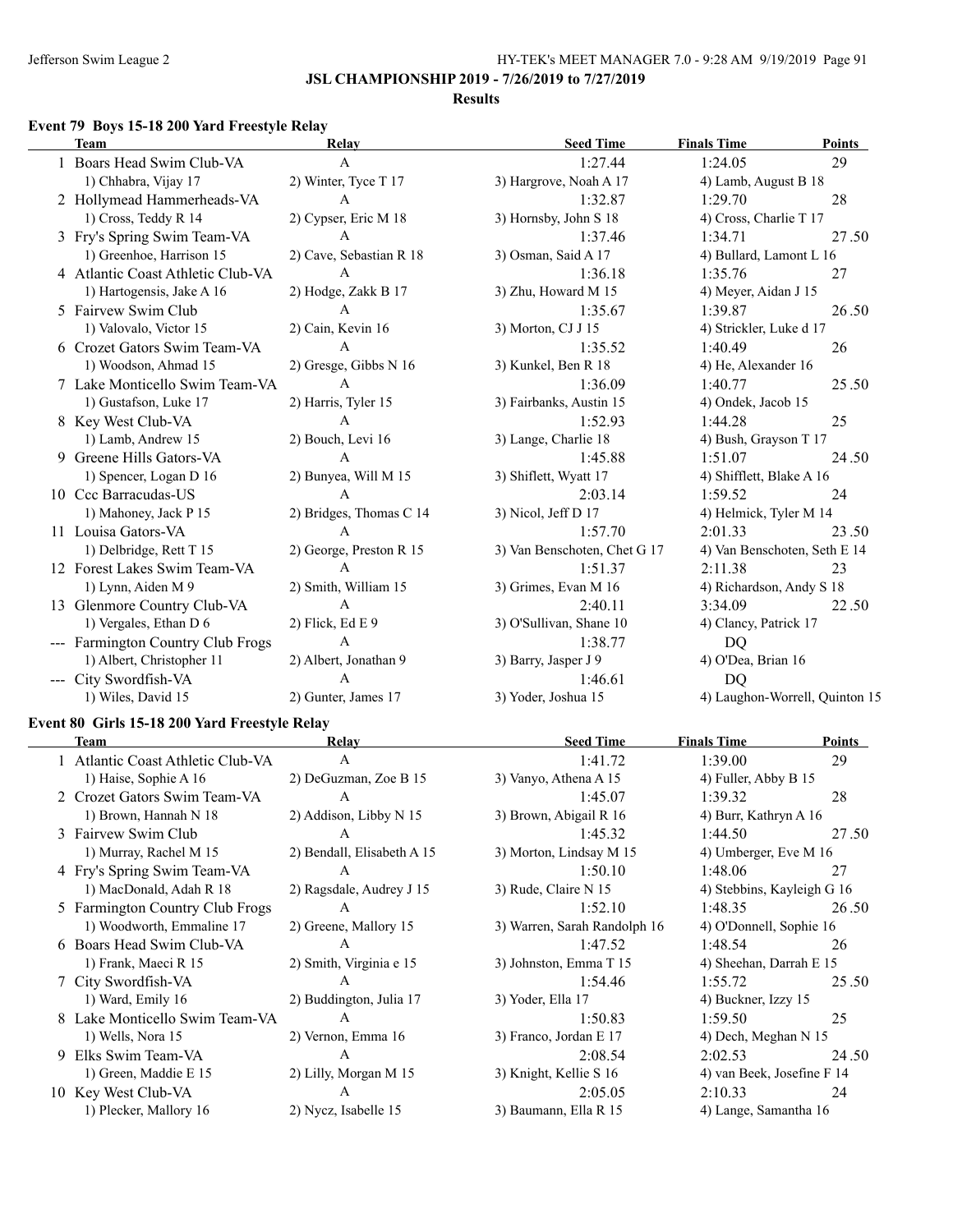**Results**

# **(Event 80 Girls 15-18 200 Yard Freestyle Relay)**

| Team                         | Relay                 | <b>Seed Time</b>      | <b>Finals Time</b>           | <b>Points</b> |
|------------------------------|-----------------------|-----------------------|------------------------------|---------------|
| 11 Louisa Gators-VA          | А                     | 2:07.63               | 2:11.35                      | 23.50         |
| 1) Conner, Hailey E 16       | 2) Lonce, Ashton E 15 | $3)$ Nocco, Mia M 15  | 4) Dessent, Lauren E 15      |               |
| 12 Forest Lakes Swim Team-VA | A                     | 1:57.23               | 2:14.50                      | 23            |
| 1) Sanford, Samantha A 14    | 2) Leach, Rachel L 13 | 3) Leach, Sarah B 16  | 4) Hughlett, Caroline G 14   |               |
| 13 Glenmore Country Club-VA  | A                     | 1:56.13               | 2:15.22                      | 22.50         |
| 1) Walin, Meghan 18          | 2) Hester, Eden 10    | 3) Reuter, Reagan 14  | 4) Fulkerson, Gwendolyn I 16 |               |
| --- Hollymead Hammerheads-VA | A                     | 1:52.52               | DO                           |               |
| 1) Kidd, Ruby 15             | 2) Rinald, Megan E 16 | 3) Hynes, Kate E $16$ | 4) Whittaker, Stella 15      |               |

### **Event 100 Mixed 6 & Under 100 Yard Freestyle Relay**

|    | <b>Team</b>                       | Relay                    | <b>Seed Time</b>         | <b>Finals Time</b>           | Points |
|----|-----------------------------------|--------------------------|--------------------------|------------------------------|--------|
|    | 1 Boars Head Swim Club-VA         | A                        | 1:28.11                  | 1:25.09                      | 29     |
|    | 1) Nolde, Anna E W6               | 2) Roth, Tyler J M6      | 3) Hitt, Vivi H W6       | 4) Sheeran, Patrick L M6     |        |
|    | 2 Atlantic Coast Athletic Club-VA | $\mathsf{A}$             | 1:25.93                  | 1:30.16                      | 28     |
|    | 1) Lawson, Harrison P M6          | 2) Elmore, Molly M W6    | 3) Goodwin, Vanessa B W6 | 4) Vanyo, Vivian R W6        |        |
|    | 3 Farmington Country Club Frogs   | A                        | 1:45.59                  | 1:30.31                      | 27.50  |
|    | 1) Bloxsom, Jeb M6                | 2) Murphy, Wills M6      | 3) O'Connor, Knox M6     | 4) Gavin, Olivia W6          |        |
|    | 4 Crozet Gators Swim Team-VA      | A                        | 1:34.91                  | 1:32.52                      | 27     |
|    | 1) Crombie, Jensen J W6           | 2) Centofante, Emily W6  | 3) Kagarise, Leah B W6   | 4) Carter, Caroline W6       |        |
|    | 5 Glenmore Country Club-VA        | A                        | 1:28.26                  | 1:32.72                      | 26.50  |
|    | 1) Betsworth, Emory J W6          | 2) deGoa, Emery W6       | 3) Quirk, Ryan W6        | 4) Krishnaraj, Priyanka W6   |        |
|    | 6 City Swordfish-VA               | A                        | 2:00.30                  | 1:46.51                      | 26     |
|    | 1) Schwartzman, Abie M6           | 2) Danna, Ana W6         | 3) Darby, Will M6        | 4) Lavery, Malcolm M6        |        |
|    | 7 Fry's Spring Swim Team-VA       | $\mathsf{A}$             | 1:55.09                  | 1:47.64                      | 25.50  |
|    | 1) Erickson, Steele M6            | 2) Taylor, Brooklyn M W5 | 3) Moses, Ari M6         | 4) Dawson, Lola E W6         |        |
|    | 8 Forest Lakes Swim Team-VA       | $\mathsf{A}$             | 1:59.91                  | 1:53.92                      | 25     |
|    | 1) Xie, Marcus M6                 | 2) Parson, Elna A W6     | 3) Cheney, Trenten D M6  | 4) Haas, Adeline G W6        |        |
|    | 9 Lake Monticello Swim Team-VA    | A                        | 2:06.97                  | 2:00.83                      | 24.50  |
|    | 1) Weimer, Joshua M6              | 2) Shields, Addison W6   | 3) Ford, Madelyn W6      | 4) Poole, Liam M5            |        |
|    | 10 Fairvew Swim Club              | $\mathsf{A}$             | 2:16.59                  | 2:02.00                      | 24     |
|    | 1) Myc, Daniel M6                 | 2) Hansen, Jay M6        | 3) Britt, Sarah K W5     | 4) Killian, Matthew M6       |        |
|    | 11 Hollymead Hammerheads-VA       | $\mathbf{A}$             | 2:13.47                  | 2:03.84                      | 23.50  |
|    | 1) Wang, Isabel W6                | 2) Littlefield, Colin M5 | 3) Ostlund, Nora W6      | 4) Durrer, Emily Claire C W5 |        |
| 12 | Louisa Gators-VA                  | $\mathbf{A}$             | 2:49.96                  | 2:44.15                      | 23     |
|    | 1) Leake, Liam R M5               | 2) Hutcheson, Mary E W5  | 3) Delawder, Eric R M6   | 4) Reidelbach, Reece M6      |        |

### **Event 210 Boys 6 & Under 25 Yard Freestyle**

| Name                       | Age Team                          | <b>Seed Time</b> | <b>Finals Time</b> |  |
|----------------------------|-----------------------------------|------------------|--------------------|--|
| 1 Killian, Matthew         | 6 Fairvew Swim Club               | 18.89            | 17.42              |  |
| 2 Sheeran, Patrick L       | 6 Boars Head Swim Club-VA         | 19.66            | 19.03              |  |
| 3 Bloxsom, Jeb             | 6 Farmington Country Club Frogs   | 20.52            | 19.87              |  |
| 4 O'Connor, Knox           | 6 Farmington Country Club Frogs   | 20.44            | 20.83              |  |
| 5 Roth, Tyler J            | 6 Boars Head Swim Club-VA         | 21.70            | 21.16              |  |
| 6 Jaskot, Sutton C         | 6 Key West Club-VA                | 21.05            | 21.69              |  |
| 7 Sanders, Henry C         | 6 Boars Head Swim Club-VA         | 23.85            | 22.64              |  |
| 8 Murphy, Wills            | 6 Farmington Country Club Frogs   | 22.21            | 22.66              |  |
| 9 Lavery, Malcolm          | 6 City Swordfish-VA               | 24.97            | 23.01              |  |
| 10 Myc, Daniel             | 6 Fairvew Swim Club               | 25.37            | 23.48              |  |
| 11 Lawson, Harrison P      | 6 Atlantic Coast Athletic Club-VA | 23.20            | 23.66              |  |
| 12 Myers-Johanson, Shane L | 6 Atlantic Coast Athletic Club-VA | 24.35            | 23.94              |  |
| 13 Envall, Turner J        | 6 Boars Head Swim Club-VA         | 27.15            | 24.01              |  |
| 14 Darby, Will             | 6 City Swordfish-VA               | 24.58            | 24.40              |  |
| 15 Warrington, Arden M     | 6 Atlantic Coast Athletic Club-VA | 27.78            | 25.20              |  |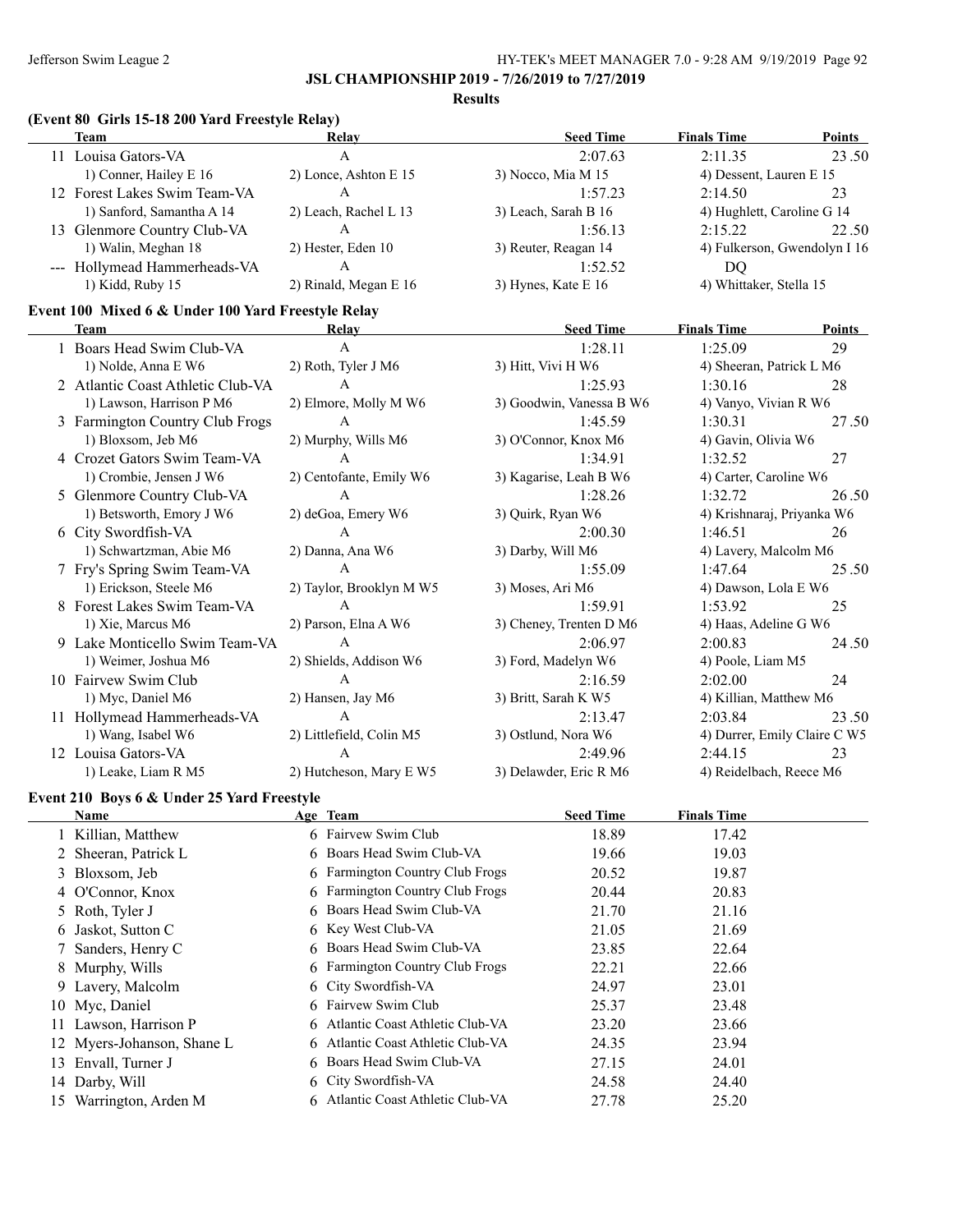#### **Results**

# **(Event 210 Boys 6 & Under 25 Yard Freestyle)**

|       | <b>Name</b>                      |    | Age Team                        | <b>Seed Time</b> | <b>Finals Time</b> |  |
|-------|----------------------------------|----|---------------------------------|------------------|--------------------|--|
|       | 16 Davis, Max C                  |    | 6 Boars Head Swim Club-VA       | 26.15            | 25.52              |  |
|       | 17 Easton, Ryder C               | 5  | Atlantic Coast Athletic Club-VA | 26.88            | 26.05              |  |
|       | 18 Matz, Nathan J                | 5  | Atlantic Coast Athletic Club-VA | 25.59            | 26.67              |  |
|       | 19 Hale, Jackson P               |    | Ccc Barracudas-US               | 25.28            | 26.68              |  |
|       | *20 Xie, Marcus                  |    | Forest Lakes Swim Team-VA       | 29.55            | 26.86              |  |
|       | *20 Bowman, Ben                  | 5  | Crozet Gators Swim Team-VA      | 26.89            | 26.86              |  |
|       | 22 DeVries, Sean                 |    | Crozet Gators Swim Team-VA      | 28.09            | 27.06              |  |
|       | 23 Moses, Ari                    |    | Fry's Spring Swim Team-VA       | 23.98            | 27.16              |  |
|       | 24 Ochs, Stuart                  |    | Farmington Country Club Frogs   | 30.31            | 27.33              |  |
|       | 25 Stewart, Connor               |    | Crozet Gators Swim Team-VA      | 29.62            | 27.38              |  |
|       | 26 Russell, Ethan                | 6  | Atlantic Coast Athletic Club-VA | 30.51            | 27.40              |  |
| $*27$ | Singer, Brennan E                | 6  | Atlantic Coast Athletic Club-VA | 27.38            | 27.53              |  |
|       | *27 Levin, James L               | 5  | Boars Head Swim Club-VA         | 31.19            | 27.53              |  |
|       | 29 Erickson, Steele              | 6  | Fry's Spring Swim Team-VA       | 27.60            | 28.60              |  |
|       | 30 Kashindi, Benjamin            | 5  | Fry's Spring Swim Team-VA       | 28.10            | 28.86              |  |
|       | 31 Hurst, Miles J                | 6  | Fry's Spring Swim Team-VA       | 29.39            | 28.93              |  |
|       | 32 Johnston, Wes O               | 5  | Fry's Spring Swim Team-VA       | 30.56            | 29.78              |  |
| 33    | Staples, Holden V                | 5  | Atlantic Coast Athletic Club-VA | 30.54            | 29.94              |  |
|       | 34 Cheney, Trenten D             | 6  | Forest Lakes Swim Team-VA       | 31.94            | 30.01              |  |
|       | 35 Strickland, Paxton            | 6  | Fluvanna Area Swim Team-VA      | 31.37            | 30.14              |  |
|       | *36 Larson, Jake J               | 6  | Boars Head Swim Club-VA         | 33.86            | 30.24              |  |
|       | *36 Poole, Liam                  | 5  | Lake Monticello Swim Team-VA    | 28.21            | 30.24              |  |
|       | 38 Ruiz-Gutierrez, Armando       | 6  | Fry's Spring Swim Team-VA       | 31.52            | 30.29              |  |
|       | 39 England, Jonah                | 6  | Fluvanna Area Swim Team-VA      | 38.26            | 30.33              |  |
|       | 40 Weimer, Joshua                | 6  | Lake Monticello Swim Team-VA    | 28.41            | 30.39              |  |
|       | 41 Miracle, Dean E               | 6  | Crozet Gators Swim Team-VA      | 32.06            | 30.69              |  |
|       | 42 Kibler, Liam D                | 5  | Greene Hills Gators-VA          | 34.13            | 31.12              |  |
|       | 43 Greenfield, Oliver            | 5  | City Swordfish-VA               | 34.51            | 31.28              |  |
|       | 44 Wood, Connor J                | 6  | Atlantic Coast Athletic Club-VA | 31.20            | 31.95              |  |
|       | 45 Dunfee, Lyle T                | 6  | Atlantic Coast Athletic Club-VA | 34.33            | 31.98              |  |
|       | 46 Reidelbach, Reece             | 6  | Louisa Gators-VA                | 32.47            | 32.29              |  |
| 47    | Schwartzman, Abie                | 6  | City Swordfish-VA               | 33.92            | 32.51              |  |
|       | 48 Dahl, Gunnar                  | 5  | Crozet Gators Swim Team-VA      | 36.35            | 32.69              |  |
|       | 49 Manson, Luke J                |    | Boars Head Swim Club-VA         | 31.11            | 32.85              |  |
|       | 50 Ring, Jack                    |    | Farmington Country Club Frogs   | 38.14            | 33.55              |  |
| 51    | Rockwell, John                   | 5  | Crozet Gators Swim Team-VA      | 35.36            | 33.81              |  |
|       | 52 Bendahan, James K             | 5. | Boars Head Swim Club-VA         | 38.26            | 34.24              |  |
|       | 53 Barcia, Xyzavionn             |    | Fry's Spring Swim Team-VA       | 30.42            | 34.35              |  |
| 54    | Stakem, Scotty S                 | 6  | Boars Head Swim Club-VA         | 36.06            | 34.49              |  |
| 55    | Van der Westhuizen, Nichoas Jacl |    | Boars Head Swim Club-VA         | 36.00            | 34.69              |  |
|       | 56 Peck, Cullen                  | 5  | Boars Head Swim Club-VA         | 41.86            | 35.89              |  |
| 57    | Strickland, Levi                 | 6  | Fluvanna Area Swim Team-VA      | 38.93            | 35.91              |  |
|       | 58 Denham, Vance C               | 5  | Ccc Barracudas-US               | 40.56            | 35.99              |  |
|       | 59 Hansen, Jay                   | 6  | Fairvew Swim Club               | 34.23            | 36.06              |  |
|       | 60 Escobar, Anders M             | 6  | Forest Lakes Swim Team-VA       | 38.43            | 36.16              |  |
|       | *61 Littlefield, Colin           | 5  | Hollymead Hammerheads-VA        | 35.84            | 36.97              |  |
| $*61$ | Vergales, Ethan D                | 6  | Glenmore Country Club-VA        | 34.46            | 36.97              |  |
| 63    | Spotts, Campbell                 | 5  | Glenmore Country Club-VA        | 44.34            | 37.41              |  |
|       | 64 Delawder, Eric R              | 6  | Louisa Gators-VA                | 39.22            | 37.59              |  |
|       | 65 Myers, Drew W                 | 6  | Atlantic Coast Athletic Club-VA | 31.55            | 37.63              |  |
|       | 66 Graham, Emerson j             | 5  | Fairvew Swim Club               | 42.12            | 38.33              |  |
|       | 67 Wells, Andrew                 |    | 6 City Swordfish-VA             | 37.52            | 39.17              |  |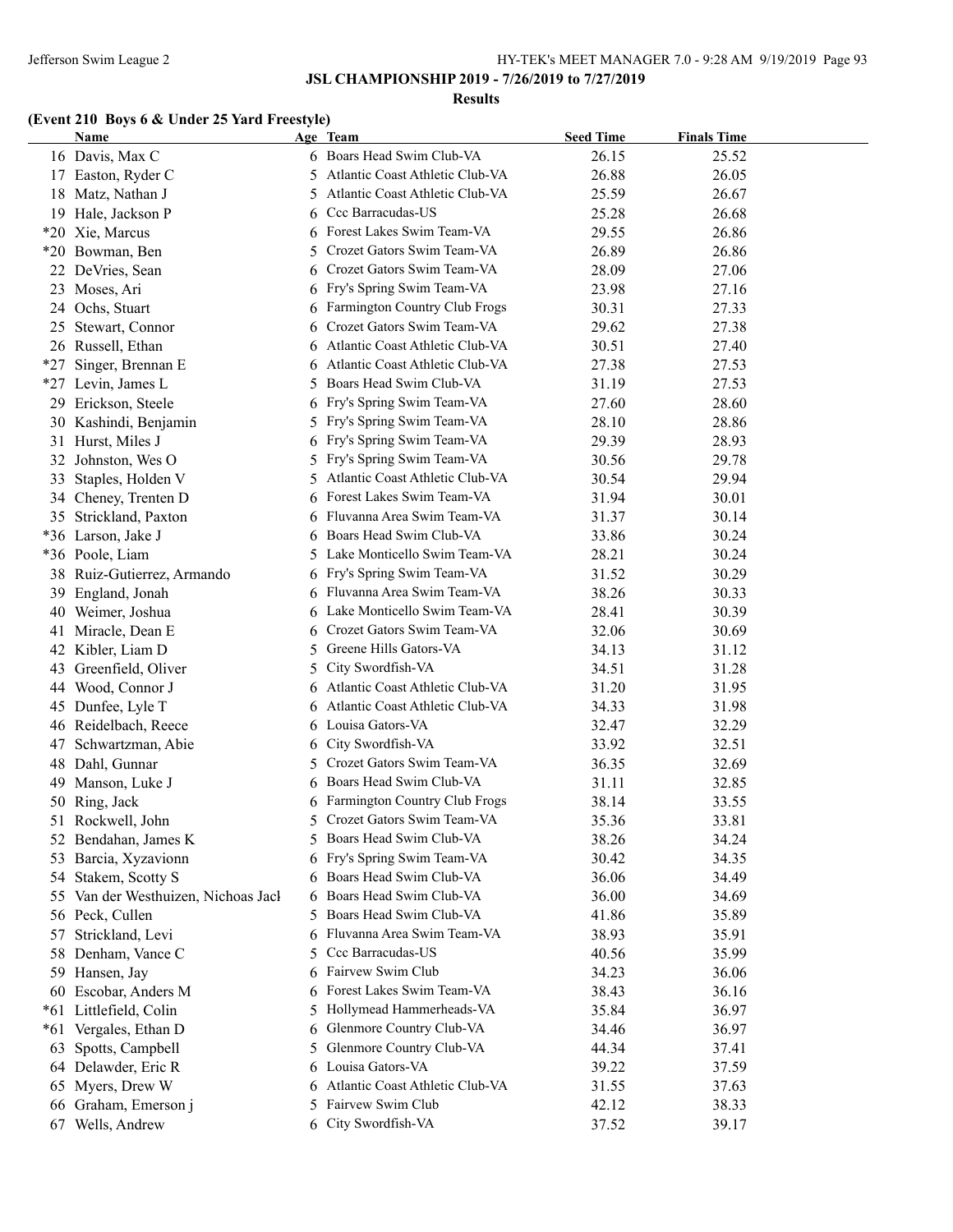#### **Results**

# **(Event 210 Boys 6 & Under 25 Yard Freestyle)**

|                                          | Name                |    | Age Team                             | <b>Seed Time</b> | <b>Finals Time</b> |
|------------------------------------------|---------------------|----|--------------------------------------|------------------|--------------------|
| 68                                       | Sender, Gabriel     |    | 5 City Swordfish-VA                  | 50.95            | 39.39              |
| 69                                       | Dean, Chance J      | 6. | Elks Swim Team-VA                    | 43.39            | 40.46              |
| 70                                       | Drake, Elias        |    | 6 Lake Monticello Swim Team-VA       | 44.53            | 41.03              |
| 71                                       | McNerney, Brooks T  | 5. | Atlantic Coast Athletic Club-VA      | 42.51            | 41.04              |
|                                          | 72 Hoppin, Thomas   | 6  | <b>Farmington Country Club Frogs</b> | 31.72            | 41.08              |
| 73                                       | Gifford, David      | 5. | Lake Monticello Swim Team-VA         | 47.97            | 41.52              |
| 74                                       | Swanson, Luke       | 6. | Glenmore Country Club-VA             | 47.27            | 41.80              |
| 75                                       | Davies, Birch M     |    | 6 Fry's Spring Swim Team-VA          | 43.44            | 42.62              |
|                                          | 76 Hoover, Walt L   |    | 5 Fry's Spring Swim Team-VA          | 42.70            | 45.03              |
|                                          | 77 Connelly, Luke J |    | 6 Farmington Country Club Frogs      | 39.64            | 45.86              |
|                                          | 78 Plaskey, Alan E  |    | 6 Louisa Gators-VA                   | 48.84            | 46.02              |
| 79                                       | Carra, Ethan D      |    | 6 Forest Lakes Swim Team-VA          | 48.00            | 47.07              |
| 80                                       | Kalinosky, Brandon  |    | 5 Lake Monticello Swim Team-VA       | 47.86            | 48.58              |
| 81                                       | Holmes, Bentley R   | 6. | Elks Swim Team-VA                    | 47.60            | 48.63              |
| 82                                       | Gilday, Mark        | 5. | Fairvew Swim Club                    | 40.93            | 51.36              |
| 83                                       | Morris, Bryson A    |    | 5 Louisa Gators-VA                   | NT               | 53.64              |
| 84                                       | Snoddy, Eli R       | 5. | Elks Swim Team-VA                    | 48.00            | 57.05              |
| $\hspace{0.05cm} \ldots \hspace{0.05cm}$ | Houchens, Landon    | 5. | Lake Monticello Swim Team-VA         | 44.53            | DQ                 |
|                                          | Leake, Liam R       |    | 5 Louisa Gators-VA                   | 37.66            | DQ                 |
|                                          | --- Mikesh, Bradley | 6. | Lake Monticello Swim Team-VA         | 1:09.32          | DQ                 |

### **Event 220 Girls 6 & Under 25 Yard Freestyle**

|    | <b>Name</b>             |    | Age Team                          | <b>Seed Time</b> | <b>Finals Time</b> |  |
|----|-------------------------|----|-----------------------------------|------------------|--------------------|--|
|    | Vanyo, Vivian R         |    | 6 Atlantic Coast Athletic Club-VA | 16.75            | 17.10              |  |
|    | 2 Nolde, Anna E         |    | 6 Boars Head Swim Club-VA         | 19.73            | 19.23              |  |
| 3  | Betsworth, Emory J      | 6  | Glenmore Country Club-VA          | 21.12            | 21.27              |  |
|    | 4 Carter, Caroline      | 6. | Crozet Gators Swim Team-VA        | 21.79            | 21.35              |  |
|    | 5 Maslaney, Meghan J    | 6. | Crozet Gators Swim Team-VA        | 24.21            | 21.94              |  |
|    | 6 Crombie, Jensen J     | 6  | Crozet Gators Swim Team-VA        | 22.22            | 23.10              |  |
|    | 7 Kagarise, Leah B      | 6  | Crozet Gators Swim Team-VA        | 23.28            | 23.15              |  |
| 8  | deGoa, Emery            | 6. | Glenmore Country Club-VA          | 22.32            | 23.41              |  |
|    | 9 Krishnaraj, Priyanka  | 6  | Glenmore Country Club-VA          | 22.27            | 23.52              |  |
|    | 10 Rutherford, Harper A |    | Boars Head Swim Club-VA           | 23.45            | 23.72              |  |
| 11 | Centofante, Emily       | 6. | Crozet Gators Swim Team-VA        | 27.56            | 23.91              |  |
| 12 | Hitt, Vivi H            |    | Boars Head Swim Club-VA           | 22.72            | 24.30              |  |
| 13 | Hunt, Maisey            | 5  | Crozet Gators Swim Team-VA        | 29.28            | 24.40              |  |
| 14 | Quirk, Ryan             |    | Glenmore Country Club-VA          | 27.41            | 24.42              |  |
| 15 | Gavin, Olivia           | 6  | Farmington Country Club Frogs     | 27.11            | 24.52              |  |
| 16 | Durrer, Emily Claire C  |    | Hollymead Hammerheads-VA          | 25.37            | 24.67              |  |
| 17 | Armstrong, Amelia K     | 6  | Atlantic Coast Athletic Club-VA   | 26.80            | 24.83              |  |
| 18 | Dawson, Lola E          |    | 6 Fry's Spring Swim Team-VA       | 22.83            | 25.13              |  |
| 19 | Goodwin, Vanessa B      | 6  | Atlantic Coast Athletic Club-VA   | 22.42            | 25.32              |  |
| 20 | Elmore, Molly M         |    | Atlantic Coast Athletic Club-VA   | 23.05            | 25.63              |  |
| 21 | Haas, Adeline G         | 6  | Forest Lakes Swim Team-VA         | 26.05            | 25.69              |  |
| 22 | Notis, Brooke S         |    | Atlantic Coast Athletic Club-VA   | 26.58            | 25.90              |  |
| 23 | Daniero, Aubrey J       | 6  | Boars Head Swim Club-VA           | 26.75            | 25.92              |  |
| 24 | Taylor, Brooklyn M      |    | Fry's Spring Swim Team-VA         | 25.76            | 26.51              |  |
| 25 | Pritchard, Avery E      |    | 6 Key West Club-VA                | 30.06            | 27.12              |  |
|    | 26 Parson, Elna A       |    | Forest Lakes Swim Team-VA         | 32.06            | 27.33              |  |
| 27 | Etienne, Nyah           | 6  | City Swordfish-VA                 | 28.26            | 27.92              |  |
| 28 | Rothwell, Ella S        |    | Glenmore Country Club-VA          | 30.83            | 28.52              |  |
| 29 | Swanson, Katelin A      |    | 6 Glenmore Country Club-VA        | 31.84            | 28.65              |  |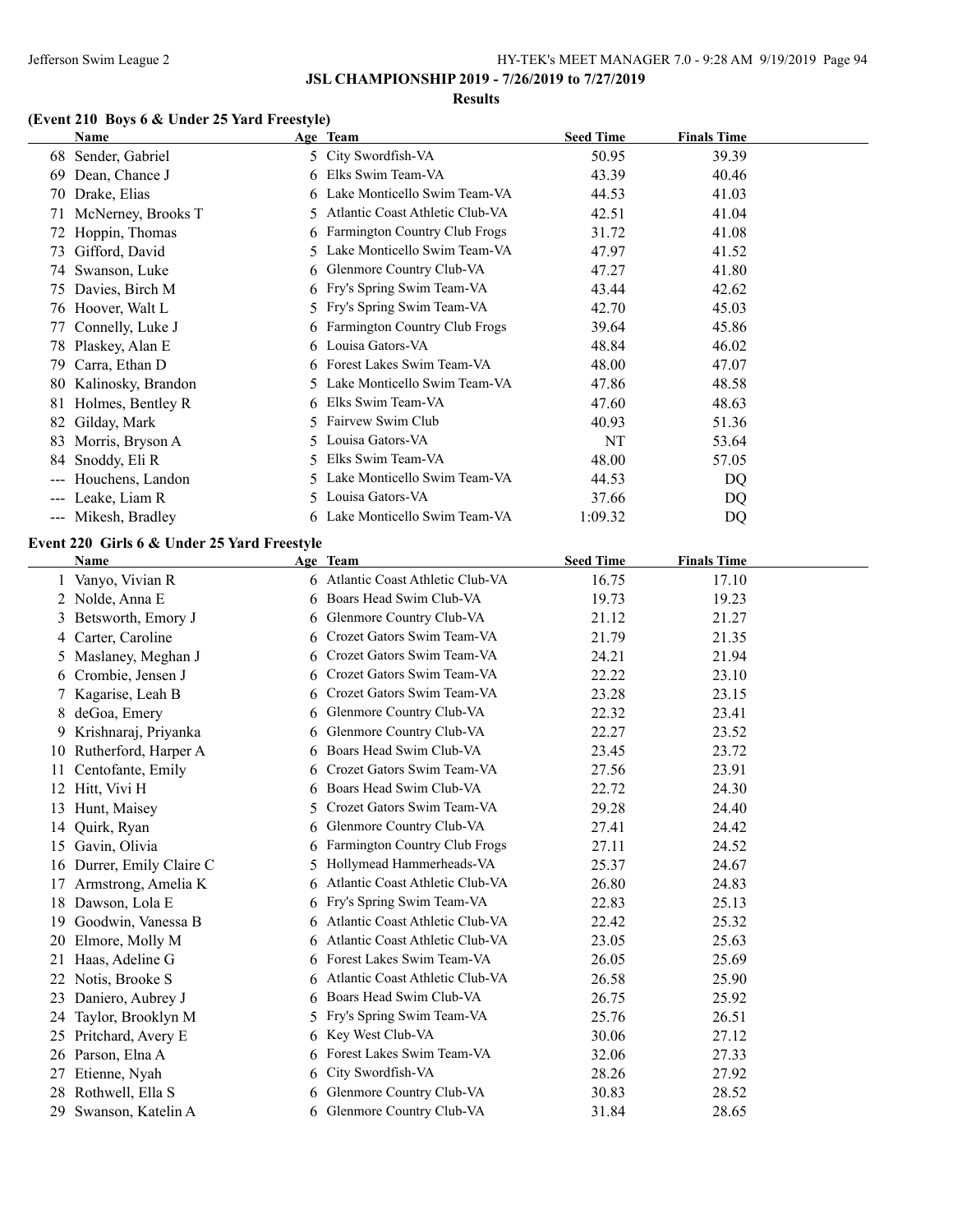#### **Results**

# **(Event 220 Girls 6 & Under 25 Yard Freestyle)**

|                     | Name                      |    | Age Team                          | <b>Seed Time</b> | <b>Finals Time</b> |  |
|---------------------|---------------------------|----|-----------------------------------|------------------|--------------------|--|
|                     | 30 Rittenhouse, Mallory G |    | 6 Fry's Spring Swim Team-VA       | 29.75            | 28.99              |  |
|                     | 31 Hines, Clara J         |    | 6 Atlantic Coast Athletic Club-VA | 33.90            | 29.28              |  |
| 32                  | Carter, Greyson           | 6  | Crozet Gators Swim Team-VA        | 28.49            | 29.34              |  |
| 33                  | Barry, Juliette           | 5  | Farmington Country Club Frogs     | 29.50            | 29.48              |  |
|                     | 34 Cronberg, Katie G      | 6  | Boars Head Swim Club-VA           | 26.24            | 29.49              |  |
| 35                  | Callihan, Sawyer E        |    | Crozet Gators Swim Team-VA        | 34.23            | 29.83              |  |
|                     | 36 Ford, Madelyn          |    | Lake Monticello Swim Team-VA      | 30.76            | 30.26              |  |
| 37                  | Smith, Della              | 5  | Crozet Gators Swim Team-VA        | 33.53            | 30.59              |  |
| 38                  | Keevil, Caroline          | 6  | Farmington Country Club Frogs     | 40.96            | 31.32              |  |
| 39                  | Kistler, Clara            | 5  | Crozet Gators Swim Team-VA        | 33.90            | 31.56              |  |
| 40                  | Hopkins, Catherine A      |    | Fry's Spring Swim Team-VA         | 33.02            | 31.65              |  |
|                     | 41 Danna, Ana             | 6  | City Swordfish-VA                 | 27.60            | 32.16              |  |
| 42                  | Piper, Sara P             | 5. | Boars Head Swim Club-VA           | 33.48            | 32.29              |  |
| 43                  | Sterner, Quinn            | 6  | Crozet Gators Swim Team-VA        | 31.09            | 32.34              |  |
| 44                  | Thomas, Ann Watson        |    | 5 Farmington Country Club Frogs   | 36.57            | 32.51              |  |
|                     | 45 Greenfield, Hazel      | 5  | City Swordfish-VA                 | 31.36            | 32.54              |  |
| 46                  | Schoeny, Haley            | 6  | Crozet Gators Swim Team-VA        | 32.46            | 32.57              |  |
| 47                  | Ostlund, Nora             | 6  | Hollymead Hammerheads-VA          | 31.68            | 32.86              |  |
| 48                  | Egidi, Addison            | 6  | Glenmore Country Club-VA          | 30.88            | 33.32              |  |
| 49                  | Wang, Isabel              | 6  | Hollymead Hammerheads-VA          | 36.11            | 33.72              |  |
| 50                  | Hall, Scout T             | 5  | Elks Swim Team-VA                 | 34.86            | 33.76              |  |
| 51                  | McCready, Clara J         | 5  | Atlantic Coast Athletic Club-VA   | 29.45            | 33.97              |  |
| 52                  | Kelly, Juliana            | 6. | Crozet Gators Swim Team-VA        | 33.20            | 34.10              |  |
| 53                  | Shields, Addison          |    | 6 Lake Monticello Swim Team-VA    | 32.23            | 34.58              |  |
| 54                  | Trimble, Charlotte A      |    | 6 Fry's Spring Swim Team-VA       | 31.65            | 35.08              |  |
|                     | 55 Britt, Sarah K         |    | 5 Fairvew Swim Club               | 32.83            | 35.09              |  |
|                     | 56 Fang, Emily C          | 5  | Boars Head Swim Club-VA           | 53.38            | 35.47              |  |
|                     | 57 Dofflemyer, Sophie     | 6  | Farmington Country Club Frogs     | 42.08            | 35.79              |  |
| 58                  | Wrightson, Mary           |    | 5 Fry's Spring Swim Team-VA       | 35.44            | 36.57              |  |
| 59                  | Melton, Aubrey            |    | 6 Key West Club-VA                | 31.31            | 36.67              |  |
|                     | 60 Green, Rowan           |    | 6 Fairvew Swim Club               | 39.78            | 37.62              |  |
|                     | 61 Kibler, Cara L         | 6  | Greene Hills Gators-VA            | 38.83            | 38.12              |  |
|                     | *62 Lam, Presley L        | 5  | Greene Hills Gators-VA            | 41.27            | 38.38              |  |
|                     | *62 Gosse, Rowan F        | 5. | Fry's Spring Swim Team-VA         | 40.82            | 38.38              |  |
|                     | 64 Katz, Dornin-Tait      |    | 6 Fairvew Swim Club               | 38.17            | 38.52              |  |
|                     | 65 Bremer, Ila            |    | 6 Glenmore Country Club-VA        | 35.02            | 39.48              |  |
|                     | 66 Birkhead, Ryann        |    | 6 Fluvanna Area Swim Team-VA      | 37.94            | 39.83              |  |
| 67                  | Campbell, Annelise        |    | Lake Monticello Swim Team-VA      | 35.70            | 40.36              |  |
| 68                  | Kovarik, Riley            | 5. | Lake Monticello Swim Team-VA      | 40.12            | 40.91              |  |
| 69                  | Creamer, Rebecca          | 6  | Lake Monticello Swim Team-VA      | 39.59            | 42.03              |  |
|                     | 70 Hackworth, Ellee L     |    | Atlantic Coast Athletic Club-VA   | 43.73            | 42.58              |  |
| 71                  | Murphy, Eleanor           | 5  | Farmington Country Club Frogs     | 44.55            | 43.12              |  |
|                     | 72 Hutcheson, Mary E      | 5. | Louisa Gators-VA                  | 48.53            | 44.18              |  |
| 73                  | Ryan, Kendyl M            | 5  | Greene Hills Gators-VA            | 42.26            | 44.39              |  |
|                     | 74 Shaw, Sunrise          | 6  | Elks Swim Team-VA                 | 46.84            | 44.75              |  |
| 75                  | Shaw, Aldin R             | 6  | Louisa Gators-VA                  | 56.21            | 47.55              |  |
|                     | 76 Palmer, MaKynzie       |    | 6 Fluvanna Area Swim Team-VA      | 52.64            | 51.43              |  |
| 77                  | Hall, Cassidy             | 5  | Lake Monticello Swim Team-VA      | 1:02.47          | 57.95              |  |
| 78                  | Christ, Megan             | 5. | Fluvanna Area Swim Team-VA        | 54.82            | 1:00.25            |  |
| 79                  | Peacoe, Willow            | 6  | Fairvew Swim Club                 | 1:10.61          | 1:15.59            |  |
| $\qquad \qquad - -$ | Waksmunski, Alexis        | 5. | Lake Monticello Swim Team-VA      | 41.67            | DQ                 |  |
|                     | --- Dahl, Gracie          |    | 5 Crozet Gators Swim Team-VA      | 33.17            | DQ                 |  |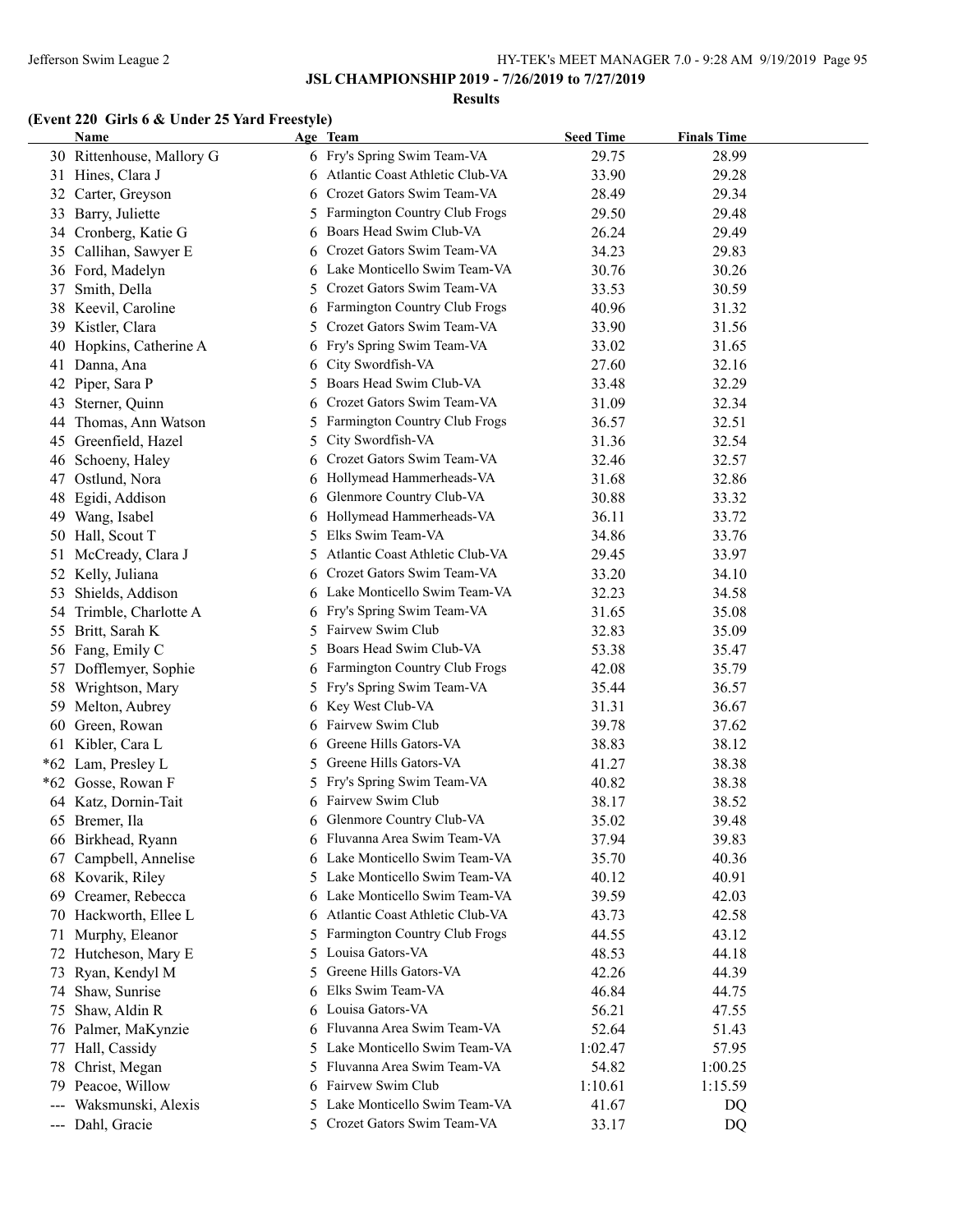### **Results**

### **Event 410 Boys 6 & Under 25 Yard Backstroke**

|    | <b>Name</b>                      |    | Age Team                          | <b>Seed Time</b> | <b>Finals Time</b> |  |
|----|----------------------------------|----|-----------------------------------|------------------|--------------------|--|
|    | 1 Killian, Matthew               |    | 6 Fairvew Swim Club               | 24.24            | 23.33              |  |
|    | 2 Bloxsom, Jeb                   |    | 6 Farmington Country Club Frogs   | 26.58            | 23.46              |  |
| 3  | Sheeran, Patrick L               |    | 6 Boars Head Swim Club-VA         | 24.96            | 23.98              |  |
| 4  | Davis, Max C                     | 6  | Boars Head Swim Club-VA           | 25.68            | 25.09              |  |
| 5  | Jaskot, Sutton C                 | 6  | Key West Club-VA                  | 26.29            | 25.23              |  |
| 6  | Easton, Ryder C                  | 5  | Atlantic Coast Athletic Club-VA   | 29.53            | 25.58              |  |
| 7  | O'Connor, Knox                   | 6  | Farmington Country Club Frogs     | 25.87            | 26.14              |  |
| 8  | Roth, Tyler J                    | 6  | Boars Head Swim Club-VA           | 25.82            | 26.22              |  |
| 9  | Murphy, Wills                    | 6  | Farmington Country Club Frogs     | 29.95            | 27.47              |  |
| 10 | Myers-Johanson, Shane L          | 6  | Atlantic Coast Athletic Club-VA   | 28.33            | 28.05              |  |
| 11 | Matz, Nathan J                   | 5. | Atlantic Coast Athletic Club-VA   | 29.46            | 28.52              |  |
| 12 | Strickland, Paxton               | 6  | Fluvanna Area Swim Team-VA        | 31.33            | 28.55              |  |
| 13 | Staples, Holden V                | 5  | Atlantic Coast Athletic Club-VA   | 34.82            | 28.62              |  |
|    | 14 Lawson, Harrison P            | 6  | Atlantic Coast Athletic Club-VA   | 27.84            | 28.64              |  |
|    | 15 Warrington, Arden M           |    | 6 Atlantic Coast Athletic Club-VA | 30.88            | 28.92              |  |
|    | 16 Ochs, Stuart                  |    | 6 Farmington Country Club Frogs   | 33.25            | 29.03              |  |
| 17 | Singer, Brennan E                |    | 6 Atlantic Coast Athletic Club-VA | 30.96            | 29.59              |  |
| 18 | Sanders, Henry C                 |    | 6 Boars Head Swim Club-VA         | 31.70            | 29.81              |  |
| 19 | Hale, Jackson P                  |    | 6 Ccc Barracudas-US               | 30.77            | 30.54              |  |
| 20 | England, Jonah                   |    | 6 Fluvanna Area Swim Team-VA      | 30.38            | 30.67              |  |
| 21 | Kennedy, Connor J                | 6  | Glenmore Country Club-VA          | 31.86            | 30.84              |  |
| 22 | Stewart, Connor                  | 6  | Crozet Gators Swim Team-VA        | 33.14            | 31.13              |  |
| 23 | Schwartzman, Abie                | 6  | City Swordfish-VA                 | 36.04            | 31.15              |  |
| 24 | Wood, Connor J                   |    | 6 Atlantic Coast Athletic Club-VA | 31.11            | 31.31              |  |
|    | 25 DeVries, Sean                 | 6  | Crozet Gators Swim Team-VA        | 35.81            | 31.50              |  |
|    | 26 Xie, Marcus                   |    | 6 Forest Lakes Swim Team-VA       | 27.99            | 31.52              |  |
|    | 27 Poole, Liam                   |    | 5 Lake Monticello Swim Team-VA    | 34.91            | 31.71              |  |
|    | 28 Levin, James L                |    | 5 Boars Head Swim Club-VA         | 43.36            | 31.91              |  |
|    | 29 Envall, Turner J              |    | 6 Boars Head Swim Club-VA         | 30.32            | 32.21              |  |
|    | 30 Bowman, Ben                   | 5. | Crozet Gators Swim Team-VA        | 35.52            | 32.51              |  |
|    | 31 Bendahan, James K             | 5. | Boars Head Swim Club-VA           | 39.54            | 33.76              |  |
|    | 32 Kashindi, Benjamin            |    | 5 Fry's Spring Swim Team-VA       | 37.21            | 33.87              |  |
|    | 33 Miracle, Dean E               | 6  | Crozet Gators Swim Team-VA        | 35.92            | 34.02              |  |
|    | 34 Littlefield, Colin            |    | 5 Hollymead Hammerheads-VA        | 42.31            | 34.11              |  |
|    | 35 Darby, Will                   | 6  | City Swordfish-VA                 | 31.57            | 34.19              |  |
|    | 36 Peck, Cullen                  |    | 5 Boars Head Swim Club-VA         | 42.85            | 34.53              |  |
|    | 37 Moses, Ari                    |    | 6 Fry's Spring Swim Team-VA       | 45.62            | 34.55              |  |
| 38 | Myc, Daniel                      |    | 6 Fairvew Swim Club               | 29.56            | 34.65              |  |
| 39 | Strickland, Levi                 |    | Fluvanna Area Swim Team-VA        | 38.00            | 34.71              |  |
| 40 | Drake, Elias                     |    | 6 Lake Monticello Swim Team-VA    | 38.68            | 34.99              |  |
| 41 | Plaskey, Alan E                  |    | 6 Louisa Gators-VA                | 47.96            | 35.57              |  |
| 42 | Johnston, Wes O                  | 5. | Fry's Spring Swim Team-VA         | 43.06            | 35.62              |  |
| 43 | Dahl, Gunnar                     | 5. | Crozet Gators Swim Team-VA        | 41.59            | 35.67              |  |
|    | 44 Dunfee, Lyle T                | 6  | Atlantic Coast Athletic Club-VA   | 51.32            | 36.63              |  |
| 45 | Van der Westhuizen, Nichoas Jacl |    | 6 Boars Head Swim Club-VA         | 39.61            | 37.73              |  |
|    | 46 Ruiz-Gutierrez, Armando       |    | 6 Fry's Spring Swim Team-VA       | 38.45            | 38.12              |  |
| 47 | Connelly, Luke J                 |    | 6 Farmington Country Club Frogs   | 36.27            | 38.35              |  |
|    | 48 Myers, Drew W                 |    | 6 Atlantic Coast Athletic Club-VA | 46.20            | 38.37              |  |
|    | 49 Ring, Jack                    |    | 6 Farmington Country Club Frogs   | 46.47            | 38.56              |  |
|    | 50 Russell, Ethan                |    | 6 Atlantic Coast Athletic Club-VA | 36.91            | 38.72              |  |
|    | 51 Cheney, Trenten D             |    | 6 Forest Lakes Swim Team-VA       | 38.78            | 38.76              |  |
|    |                                  |    |                                   |                  |                    |  |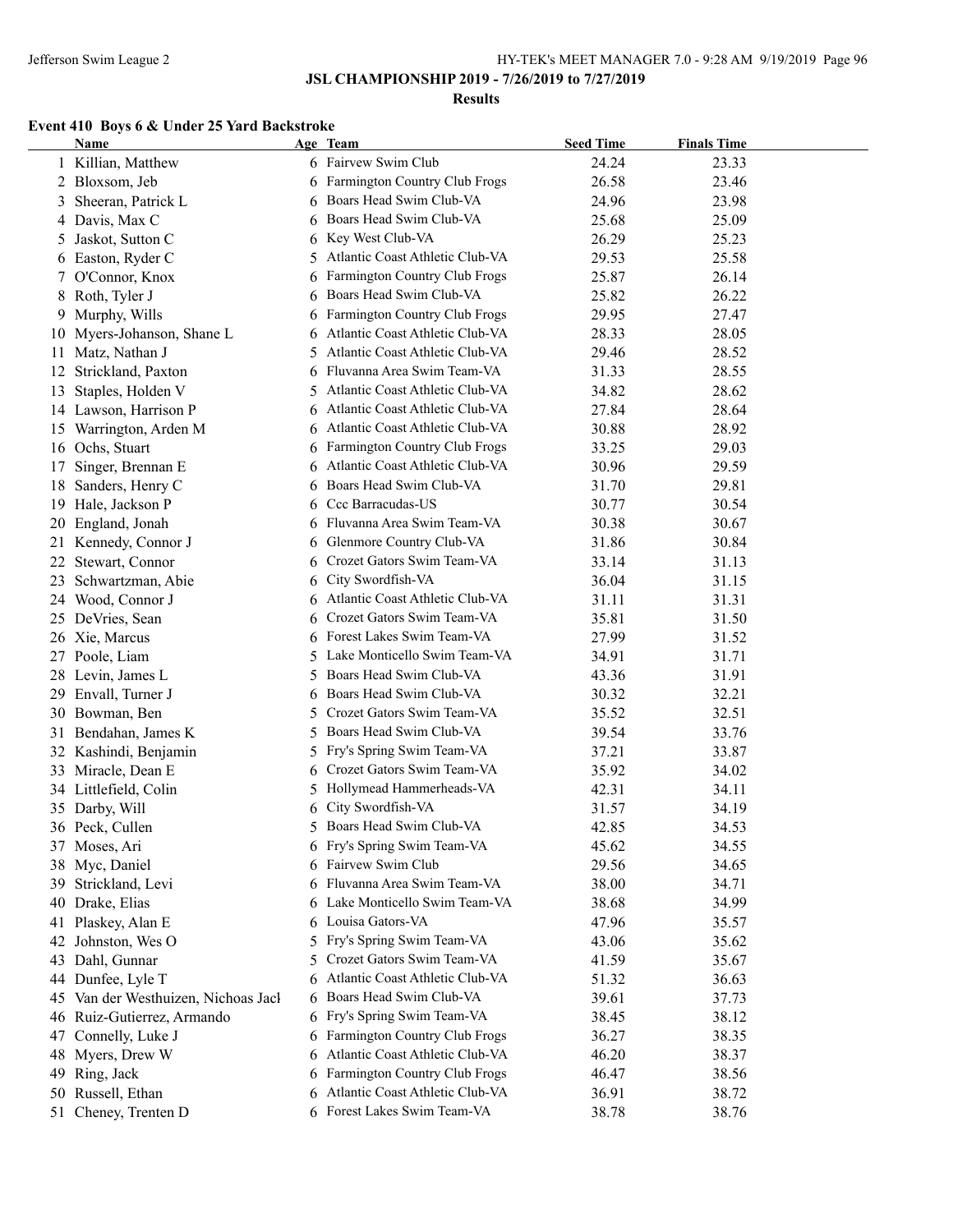#### **Results**

# **(Event 410 Boys 6 & Under 25 Yard Backstroke)**

|     | Name                                         |         | Age Team                          | <b>Seed Time</b> | <b>Finals Time</b> |
|-----|----------------------------------------------|---------|-----------------------------------|------------------|--------------------|
|     | 52 Kalinosky, Brandon                        |         | 5 Lake Monticello Swim Team-VA    | 44.37            | 39.18              |
|     | 53 Hurst, Miles J                            |         | 6 Fry's Spring Swim Team-VA       | 48.41            | 39.30              |
|     | 54 Stakem, Scotty S                          | 6       | Boars Head Swim Club-VA           | 42.20            | 39.98              |
|     | 55 Denham, Vance C                           | 5       | Ccc Barracudas-US                 | 45.66            | 40.39              |
|     | 56 Wells, Andrew                             | 6       | City Swordfish-VA                 | 43.84            | 40.67              |
|     | 57 Weimer, Joshua                            | 6       | Lake Monticello Swim Team-VA      | 36.88            | 40.89              |
|     | 58 Larson, Jake J                            | 6       | Boars Head Swim Club-VA           | 36.14            | 42.14              |
| 59  | Spotts, Campbell                             | 5       | Glenmore Country Club-VA          | 55.77            | 42.51              |
|     | 60 Erickson, Steele                          | 6       | Fry's Spring Swim Team-VA         | 35.11            | 43.42              |
| 61  | Manson, Luke J                               |         | Boars Head Swim Club-VA           | 37.56            | 44.00              |
|     | 62 Barcia, Xyzavionn                         | 6       | Fry's Spring Swim Team-VA         | 48.24            | 44.02              |
|     | 63 Vergales, Ethan D                         | 6       | Glenmore Country Club-VA          | 42.13            | 44.27              |
|     | 64 Rockwell, John                            | 5       | Crozet Gators Swim Team-VA        | 42.40            | 44.90              |
|     | 65 Gifford, David                            |         | Lake Monticello Swim Team-VA      | 46.79            | 45.08              |
|     | 66 McNerney, Brooks T                        |         | Atlantic Coast Athletic Club-VA   | NT               | 45.47              |
|     | 67 Delawder, Eric R                          |         | Louisa Gators-VA                  | 47.35            | 45.71              |
|     | 68 Leake, Liam R                             |         | Louisa Gators-VA                  | 30.82            | 48.42              |
|     | 69 Hansen, Jay                               | 6       | Fairvew Swim Club                 | 55.77            | 48.80              |
|     | 70 Swanson, Luke                             | 6       | Glenmore Country Club-VA          | 47.01            | 49.82              |
| 71  | Carra, Ethan D                               |         | 6 Forest Lakes Swim Team-VA       | 41.92            | 50.06              |
|     | 72 Filipi, Oscar                             | 5.      | City Swordfish-VA                 | 36.63            | 51.04              |
|     | 73 Graham, Emerson j                         | 5.      | Fairvew Swim Club                 | 58.05            | 51.39              |
|     | 74 Lavery, Malcolm                           | 6       | City Swordfish-VA                 | 28.20            | 51.73              |
|     | 75 Morris, Bryson A                          | 5.      | Louisa Gators-VA                  | 1:02.31          | 51.87              |
|     | 76 Gilday, Mark                              | 5.      | Fairvew Swim Club                 | 52.52            | 53.10              |
|     | 77 Hoppin, Thomas                            | 6       | Farmington Country Club Frogs     | 34.45            | 54.02              |
|     | 78 Dean, Chance J                            | 6       | Elks Swim Team-VA                 | 1:08.32          | 1:03.09            |
|     | Escobar, Anders M                            | 6       | Forest Lakes Swim Team-VA         | 36.32            | X36.65             |
| --- | Kibler, Liam D                               | 5.      | Greene Hills Gators-VA            | 45.62            | DQ                 |
|     | --- Greenfield, Oliver                       | 5.      | City Swordfish-VA                 | 54.42            | DQ                 |
|     | --- Reidelbach, Reece                        |         | 6 Louisa Gators-VA                | 36.72            | DQ                 |
|     | Event 420 Girls 6 & Under 25 Yard Backstroke |         |                                   |                  |                    |
|     | <b>Name</b>                                  |         | Age Team                          | <b>Seed Time</b> | <b>Finals Time</b> |
|     | 1 Vanyo, Vivian R                            |         | 6 Atlantic Coast Athletic Club-VA | 19.28            | 20.90              |
|     | 2 Carter, Caroline                           |         | 6 Crozet Gators Swim Team-VA      | 24.80            | 22.90              |
|     | 3 Nolde, Anna E                              |         | 6 Boars Head Swim Club-VA         | 23.90            | 24.17              |
|     | 4 Kagarise, Leah B                           | 6.      | Crozet Gators Swim Team-VA        | 23.34            | 24.21              |
|     | 5 Elmore, Molly M                            | 6       | Atlantic Coast Athletic Club-VA   | 25.45            | 24.95              |
|     | 6 Maslaney, Meghan J                         | 6       | Crozet Gators Swim Team-VA        | 25.72            | 25.14              |
|     | 7 Crombie, Jensen J                          | 6       | Crozet Gators Swim Team-VA        | 30.41            | 26.15              |
|     | 8 Hitt, Vivi H                               | 6       | Boars Head Swim Club-VA           | 27.16            | 26.67              |
| 9   | deGoa, Emery                                 | 6       | Glenmore Country Club-VA          | 26.69            | 27.28              |
| 10  | Armstrong, Amelia K                          | 6       | Atlantic Coast Athletic Club-VA   | 27.99            | 27.48              |
|     | Durrer, Emily Claire C                       |         | Hollymead Hammerheads-VA          | 27.93            | 27.50              |
| 11. | 12 Notis, Brooke S                           | 5.<br>6 | Atlantic Coast Athletic Club-VA   | 28.80            | 27.69              |
|     |                                              |         | Crozet Gators Swim Team-VA        |                  | 27.92              |
| 13  | Schoeny, Haley<br>14 Rutherford, Harper A    | 6<br>6  | Boars Head Swim Club-VA           | 33.14<br>27.45   | 27.96              |
|     | 15 Daniero, Aubrey J                         |         | Boars Head Swim Club-VA           | 30.35            | 28.33              |
|     | 16 Goodwin, Vanessa B                        |         | Atlantic Coast Athletic Club-VA   | 28.60            | 28.99              |
|     | 17 Krishnaraj, Priyanka                      |         | Glenmore Country Club-VA          | 33.69            | 29.41              |
|     |                                              | 6       | Boars Head Swim Club-VA           |                  |                    |
|     | 18 Cronberg, Katie G                         |         |                                   | 34.85            | 29.51              |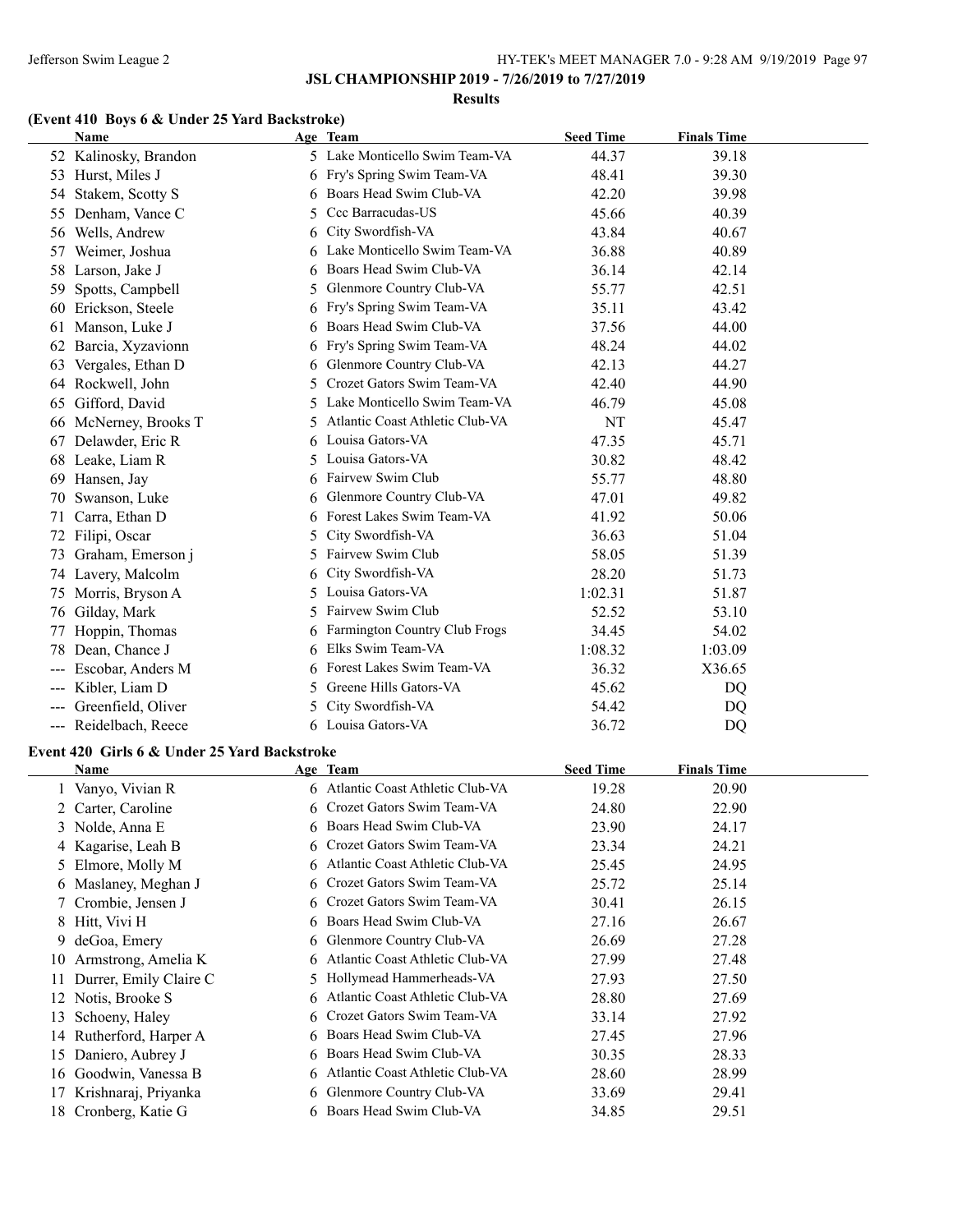**Results**

# **(Event 420 Girls 6 & Under 25 Yard Backstroke)**

|    | <b>Name</b>               |    | Age Team                        | <b>Seed Time</b> | <b>Finals Time</b> |
|----|---------------------------|----|---------------------------------|------------------|--------------------|
|    | 19 Pritchard, Avery E     |    | 6 Key West Club-VA              | 29.70            | 29.90              |
|    | 20 Parson, Elna A         |    | 6 Forest Lakes Swim Team-VA     | 29.36            | 30.00              |
|    | 21 Dawson, Lola E         | 6  | Fry's Spring Swim Team-VA       | 32.41            | 30.02              |
| 22 | Taylor, Brooklyn M        | 5  | Fry's Spring Swim Team-VA       | 34.69            | 31.23              |
| 23 | Barry, Juliette           | 5  | Farmington Country Club Frogs   | 35.83            | 31.30              |
|    | 24 Hunt, Maisey           | 5  | Crozet Gators Swim Team-VA      | 31.95            | 31.38              |
| 25 | Egidi, Addison            | 6  | Glenmore Country Club-VA        | 31.59            | 31.56              |
|    | 26 Carter, Greyson        | 6  | Crozet Gators Swim Team-VA      | 30.32            | 31.91              |
| 27 | Danna, Ana                | 6  | City Swordfish-VA               | 32.80            | 32.01              |
| 28 | Kelly, Juliana            | 6  | Crozet Gators Swim Team-VA      | 37.59            | 32.07              |
| 29 | Ostlund, Nora             | 6  | Hollymead Hammerheads-VA        | 31.05            | 32.10              |
|    | 30 McCready, Clara J      |    | Atlantic Coast Athletic Club-VA | 30.03            | 32.17              |
|    | 31 Ford, Madelyn          |    | Lake Monticello Swim Team-VA    | 31.90            | 32.41              |
|    | 32 Gavin, Olivia          | 6  | Farmington Country Club Frogs   | 33.65            | 32.59              |
|    | 33 Haas, Adeline G        | 6  | Forest Lakes Swim Team-VA       | 32.26            | 32.67              |
|    | 34 Rothwell, Ella S       | 6  | Glenmore Country Club-VA        | 32.18            | 34.18              |
| 35 | Quirk, Ryan               | 6  | Glenmore Country Club-VA        | 30.31            | 34.31              |
|    | 36 Rittenhouse, Mallory G | 6  | Fry's Spring Swim Team-VA       | 36.98            | 34.40              |
| 37 | Wang, Isabel              | 6  | Hollymead Hammerheads-VA        | 35.05            | 34.42              |
| 38 | Trimble, Charlotte A      | 6  | Fry's Spring Swim Team-VA       | 34.51            | 34.53              |
| 39 | Hall, Scout T             | 5  | Elks Swim Team-VA               | 37.84            | 34.60              |
| 40 | Hopkins, Catherine A      | 6  | Fry's Spring Swim Team-VA       | 35.36            | 34.64              |
| 41 | Smith, Della              | 5. | Crozet Gators Swim Team-VA      | 41.15            | 34.71              |
| 42 | Hines, Clara J            | 6  | Atlantic Coast Athletic Club-VA | 41.69            | 35.15              |
| 43 | Creamer, Rebecca          | 6  | Lake Monticello Swim Team-VA    | 37.19            | 35.40              |
| 44 | Greenfield, Hazel         | 5. | City Swordfish-VA               | 41.27            | 35.53              |
|    | 45 Lam, Presley L         | 5. | Greene Hills Gators-VA          | 40.89            | 35.87              |
|    | 46 Etienne, Nyah          | 6  | City Swordfish-VA               | 41.89            | 37.22              |
| 47 | Birkhead, Ryann           | 6  | Fluvanna Area Swim Team-VA      | 44.14            | 37.58              |
|    | 48 Kistler, Clara         | 5. | Crozet Gators Swim Team-VA      | 37.67            | 37.75              |
| 49 | Waksmunski, Alexis        | 5. | Lake Monticello Swim Team-VA    | 40.32            | 37.82              |
| 50 | Swanson, Katelin A        | 6  | Glenmore Country Club-VA        | 36.10            | 38.26              |
| 51 | Callihan, Sawyer E        | 6  | Crozet Gators Swim Team-VA      | 42.59            | 40.29              |
| 52 | Palmer, MaKynzie          | 6  | Fluvanna Area Swim Team-VA      | 48.38            | 40.44              |
| 53 | Sterner, Quinn            |    | Crozet Gators Swim Team-VA      | 33.05            | 40.77              |
|    | 54 Dofflemyer, Sophie     |    | 6 Farmington Country Club Frogs | 49.13            | 40.94              |
|    | 55 Shaw, Sunrise          | 6  | Elks Swim Team-VA               | 43.53            | 42.23              |
|    | 56 Shaw, Aldin R          |    | Louisa Gators-VA                | 46.69            | 42.75              |
| 57 | Bremer, Ila               | 6  | Glenmore Country Club-VA        | 39.11            | 42.78              |
| 58 | Ryan, Kendyl M            | 5. | Greene Hills Gators-VA          | 40.94            | 43.41              |
| 59 | Hutcheson, Mary E         | 5. | Louisa Gators-VA                | 51.19            | 43.54              |
| 60 | Green, Rowan              |    | Fairvew Swim Club               | 45.72            | 43.64              |
|    | 61 Katz, Dornin-Tait      |    | Fairvew Swim Club               | 47.92            | 44.69              |
|    | 62 Melton, Aubrey         | 6  | Key West Club-VA                | 38.99            | 45.55              |
|    | 63 Kibler, Cara L         | 6  | Greene Hills Gators-VA          | 45.87            | 46.57              |
|    | 64 Murphy, Eleanor        | 5  | Farmington Country Club Frogs   | 47.07            | 46.67              |
| 65 | Shields, Addison          | 6  | Lake Monticello Swim Team-VA    | 44.82            | 46.93              |
|    | 66 Britt, Sarah K         | 5. | Fairvew Swim Club               | 49.30            | 47.09              |
| 67 | Wrightson, Mary           | 5. | Fry's Spring Swim Team-VA       | 45.35            | 47.87              |
| 68 | Thomas, Ann Watson        | 5  | Farmington Country Club Frogs   | 50.99            | 48.01              |
|    | 69 Peacoe, Willow         | 6  | Fairvew Swim Club               | 1:11.34          | 48.96              |
|    | 70 Hall, Cassidy          |    | 5 Lake Monticello Swim Team-VA  | 57.35            | 49.17              |